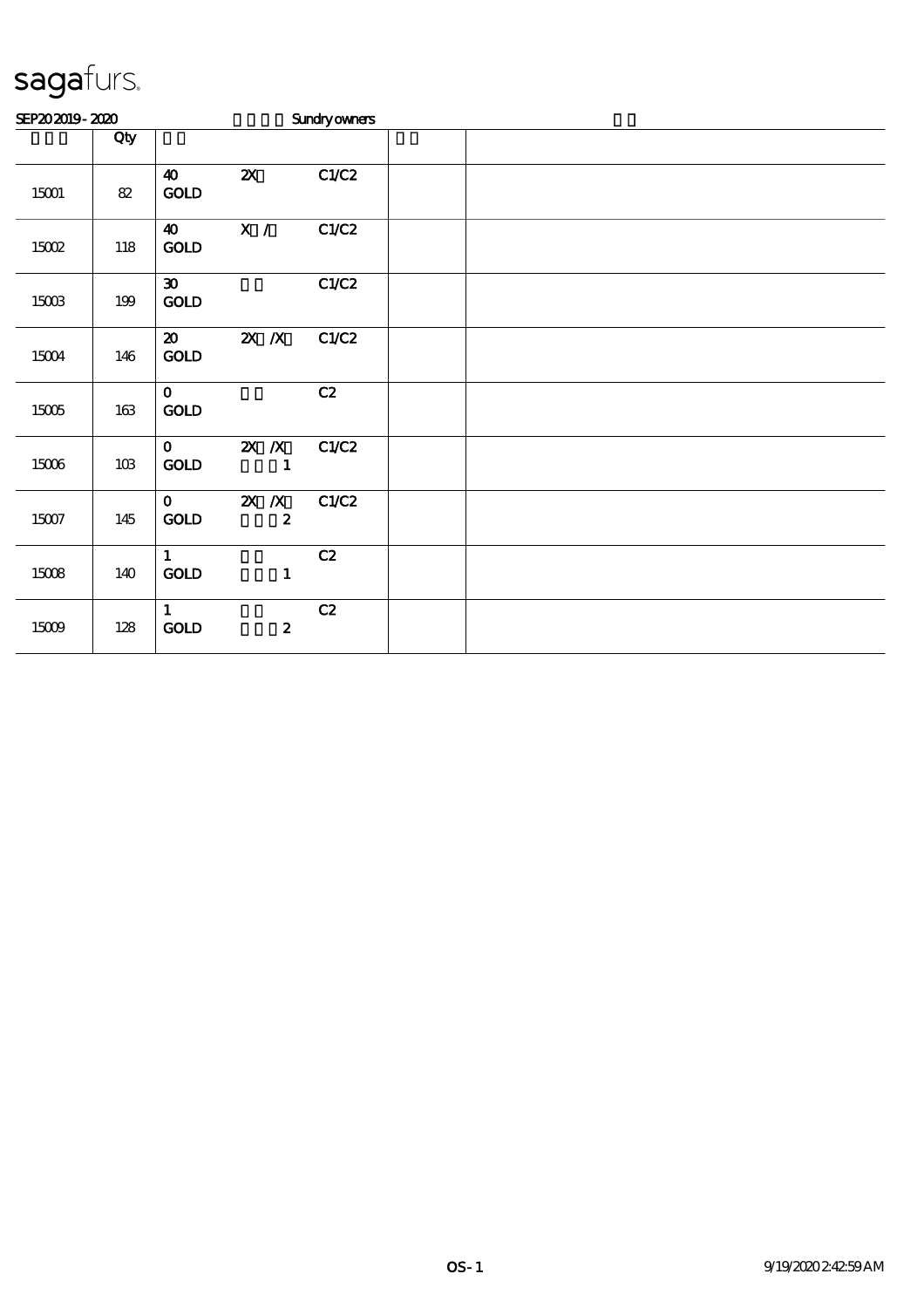| SEP202019-2020                                     |     |                                            |                                 | DeepNorth    |                                   |  |  |
|----------------------------------------------------|-----|--------------------------------------------|---------------------------------|--------------|-----------------------------------|--|--|
|                                                    | Qty |                                            |                                 |              |                                   |  |  |
| 15021                                              | 126 | $\boldsymbol{\omega}$<br><b>GOLD</b>       | $X \, X$                        | C1/C2        |                                   |  |  |
| 15022                                              | 177 | $\boldsymbol{\omega}$<br><b>GOLD</b>       | $\mathcal{L}$                   | C1/C2        |                                   |  |  |
| * * * * * * * * * * * * * *<br>$*15023$<br>$\ast$  | 205 | $\infty$<br><b>GOLD</b>                    | $X$ $N$                         | <b>C1/C2</b> |                                   |  |  |
| $\ast$<br>$* 15024$<br>* * * * * * * * * * * * * * | 58  |                                            | 263Skins                        |              | $\ast$<br>$\ast$<br>* * * * * * * |  |  |
| 15025                                              | 208 | $\boldsymbol{\mathfrak{D}}$<br>GOLD        | $\mathcal{L}$ and $\mathcal{L}$ | C1/C2        |                                   |  |  |
| * * * * * * * * * * * * * *<br>$*15026$<br>$\ast$  | 245 | $\boldsymbol{\mathsf{20}}$<br><b>GOLD</b>  | $X$ $N$                         | C1/C2        |                                   |  |  |
| $\ast$<br>$* 15027$<br>* * * * * * * * * * * * * * | 101 |                                            | 346Skins                        |              | $\ast$<br>$\ast$<br>* * * * * * * |  |  |
| 15028                                              | 216 | $\boldsymbol{\mathfrak{D}}$<br><b>GOLD</b> | $\mathcal{L}$                   | C1/C2        |                                   |  |  |
| 15029                                              | 248 | $\mathbf{O}$<br>$\mathop{\rm GOD}$         | $X$ $X$                         | C1/C2        |                                   |  |  |
| 15030                                              | 177 | $\mathbf{O}$<br><b>GOLD</b>                | $\mathcal{L}$                   | C1/C2        |                                   |  |  |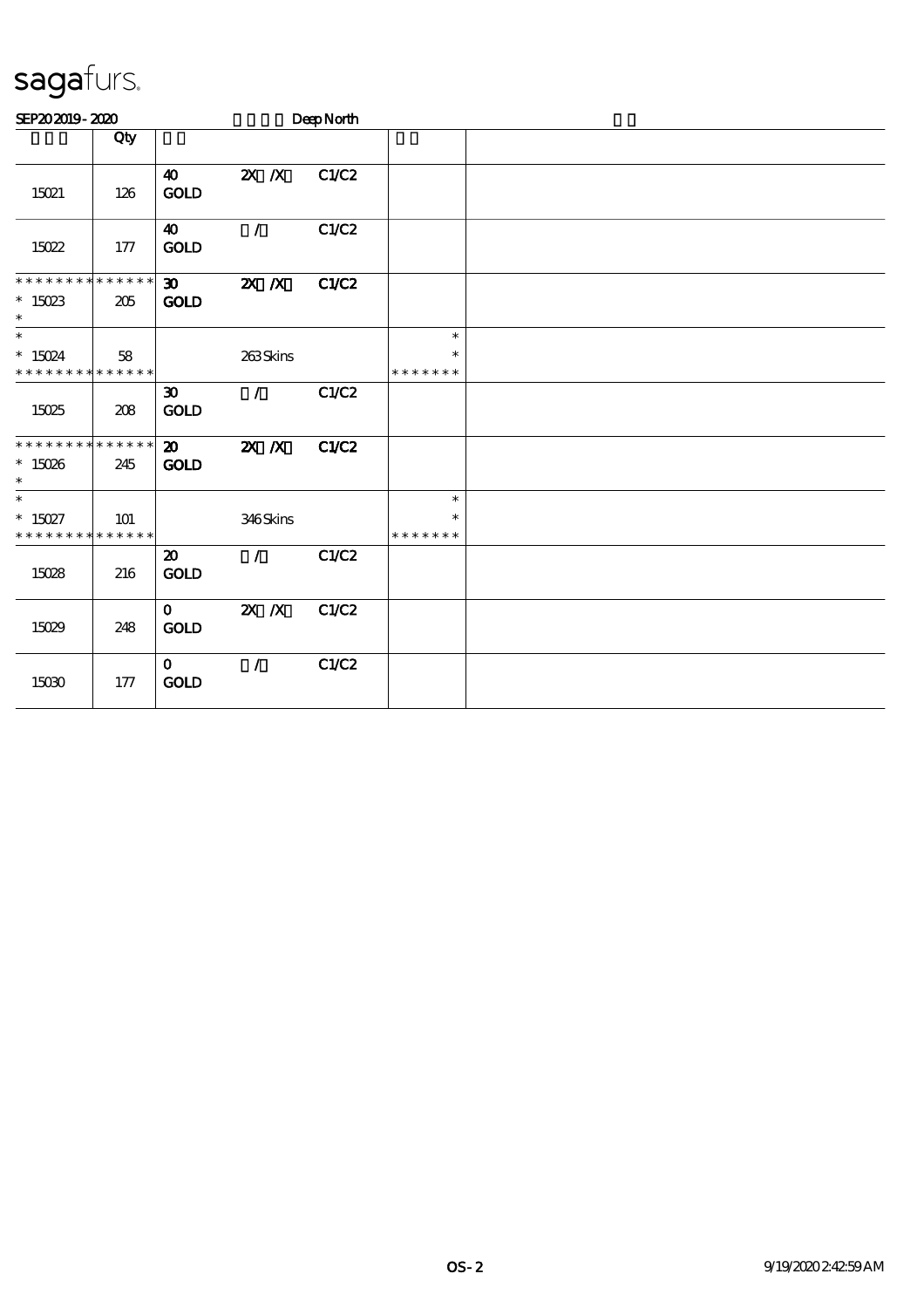| SEP202019-2020                                                              |     |                                            |                                                                                                                                                                                                                                                                                                                                                   | Northwest    |                                   |  |
|-----------------------------------------------------------------------------|-----|--------------------------------------------|---------------------------------------------------------------------------------------------------------------------------------------------------------------------------------------------------------------------------------------------------------------------------------------------------------------------------------------------------|--------------|-----------------------------------|--|
|                                                                             | Qty |                                            |                                                                                                                                                                                                                                                                                                                                                   |              |                                   |  |
| 15041                                                                       | 106 | 50<br><b>GOLD</b>                          | X /<br>$\mathbf{1}$                                                                                                                                                                                                                                                                                                                               | C1/C2        |                                   |  |
| * * * * * * * * * * * * * *<br>$*15042$<br>$\ast$                           | 205 | $\boldsymbol{\omega}$<br><b>GOLD</b>       | $X$ $N$<br>$\mathbf{1}$                                                                                                                                                                                                                                                                                                                           | C1/C2        |                                   |  |
| $\ast$<br>$*15043$<br>* * * * * * * * <mark>* * * * * *</mark>              | 126 |                                            | 331 Skins                                                                                                                                                                                                                                                                                                                                         |              | $\ast$<br>∗<br>* * * * * * *      |  |
| * * * * * * * * * * * * * *<br>$*15044$<br>$\ast$                           | 205 | $\boldsymbol{\omega}$<br><b>GOLD</b>       | $\mathcal{L} = \mathcal{L}$<br>$\mathbf{1}$                                                                                                                                                                                                                                                                                                       | C1/C2        |                                   |  |
| $\overline{\phantom{0}}$<br>$^*$ 15045<br>* * * * * * * * * * * * * *       | 122 |                                            | 327Skins                                                                                                                                                                                                                                                                                                                                          |              | $\ast$<br>* * * * * * *           |  |
| * * * * * * * * * * * * * *<br>$*15046$<br>$\ast$                           | 205 | $\boldsymbol{\mathfrak{D}}$<br><b>GOLD</b> | $\boldsymbol{\mathsf{z}}$<br>$\mathbf{1}$                                                                                                                                                                                                                                                                                                         | C1/C2        |                                   |  |
| $\ast$<br>$^*$ 15047<br>* * * * * * * * * * * * * *                         | 148 |                                            | 353Skins                                                                                                                                                                                                                                                                                                                                          |              | $\ast$<br>$\ast$<br>* * * * * * * |  |
| * * * * * * * * * * * * * *<br>$*15048$<br>$\ast$                           | 205 | $\boldsymbol{\mathfrak{D}}$<br><b>GOLD</b> | $\mathbf{x}$<br>$\mathbf{1}$                                                                                                                                                                                                                                                                                                                      | <b>C1/C2</b> |                                   |  |
| $\ast$<br>$*15049$<br>$\ast$                                                | 180 |                                            | $\boldsymbol{2}$                                                                                                                                                                                                                                                                                                                                  |              | $\ast$<br>$\ast$<br>$\ast$        |  |
| $\ast$<br>$*15050$<br>* * * * * * * * * * * * * *                           | 189 |                                            | 574Skins                                                                                                                                                                                                                                                                                                                                          |              | $\ast$<br>* * * * * * *           |  |
| * * * * * * * * * * * * * *<br>$*15051$<br>$\ast$                           | 205 | $\boldsymbol{\mathfrak{D}}$<br><b>GOLD</b> | $\mathcal{L}$<br>$\mathbf{1}$                                                                                                                                                                                                                                                                                                                     | C1/C2        |                                   |  |
| $\overline{\ast}$<br>$* 15052$<br>$*$                                       | 180 |                                            | $\boldsymbol{2}$                                                                                                                                                                                                                                                                                                                                  |              | $\ast$<br>$\ast$                  |  |
| $\ast$<br>$^*$ 15053 $\,$<br>* * * * * * * * * * * * * *                    | 168 |                                            | 553Skins                                                                                                                                                                                                                                                                                                                                          |              | $\ast$<br>$\ast$<br>* * * * * * * |  |
| * * * * * * * * * * * * * *<br>$^*$ 15054 $\,$<br>$\ast$                    | 245 | $\boldsymbol{\mathsf{20}}$<br><b>GOLD</b>  | $\mathbf{X}$<br>$\mathbf{1}$                                                                                                                                                                                                                                                                                                                      | C1/C2        |                                   |  |
| $\overline{\ast}$<br>$^*$ 15055<br>* * * * * * * * <mark>* * * * * *</mark> | 41  |                                            | 286Skins                                                                                                                                                                                                                                                                                                                                          |              | $\ast$<br>∗<br>* * * * * * *      |  |
| * * * * * * * * <mark>* * * * * *</mark><br>$*15056$<br>$\ast$              | 245 | $\boldsymbol{\mathsf{20}}$<br><b>GOLD</b>  | $\mathbf X$ and $\mathbf X$ and $\mathbf X$ and $\mathbf X$ and $\mathbf X$ and $\mathbf X$ and $\mathbf X$ and $\mathbf X$ and $\mathbf X$ and $\mathbf X$ and $\mathbf X$ and $\mathbf X$ and $\mathbf X$ and $\mathbf X$ and $\mathbf X$ and $\mathbf X$ and $\mathbf X$ and $\mathbf X$ and $\mathbf X$ and $\mathbf X$ and<br>$\blacksquare$ | C1/C2        |                                   |  |
| $\ast$<br>$*15057$<br>* * * * * * * * * * * * * *                           | 184 |                                            | 429Skins                                                                                                                                                                                                                                                                                                                                          |              | $\ast$<br>* * * * * * *           |  |
| * * * * * * * * * * * * * * *<br>$^*$ 15058 $\,$<br>$*$                     | 245 | $\boldsymbol{\mathfrak{D}}$<br><b>GOLD</b> | $\mathcal{L}$ and $\mathcal{L}$<br>$\blacksquare$                                                                                                                                                                                                                                                                                                 | C1/C2        |                                   |  |
| $\ast$<br>$^*$ 15059 $\,$<br>$\ast$                                         | 220 |                                            | $\boldsymbol{2}$                                                                                                                                                                                                                                                                                                                                  |              | $\ast$<br>$\ast$<br>$\ast$        |  |
| $\ast$<br>$*$ 15060 $\,$<br>* * * * * * * * * * * * * *                     | 80  |                                            | 545 Skins                                                                                                                                                                                                                                                                                                                                         |              | $\ast$<br>* * * * *               |  |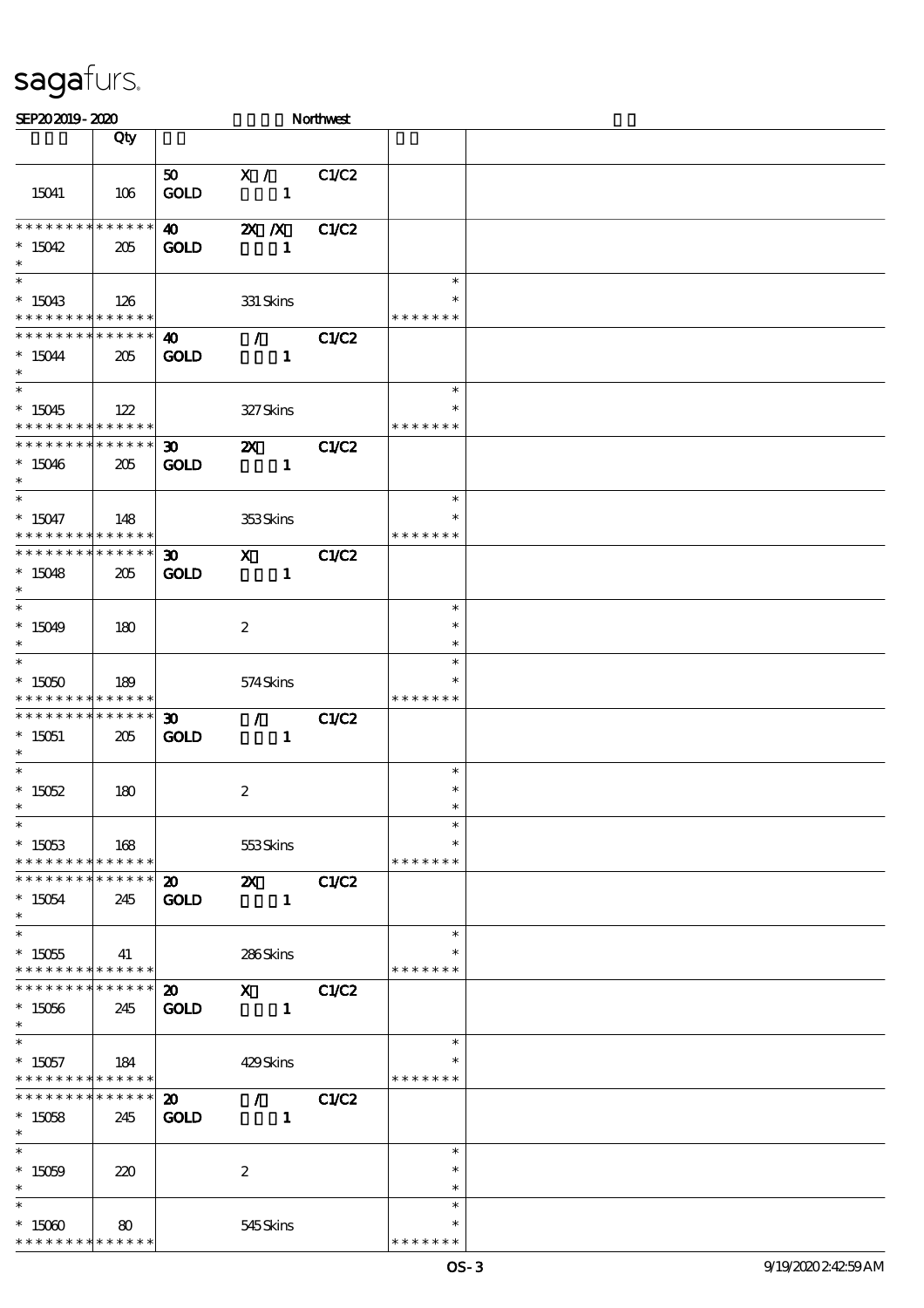| SEP202019-2020                |     |                  |                 | Northwest |               |  |
|-------------------------------|-----|------------------|-----------------|-----------|---------------|--|
|                               | Qty |                  |                 |           |               |  |
| * * * * * * * * * * * * * * * |     | $\Omega$         | $X$ $X$         | C1/C2     |               |  |
| $* 15061$<br>$\ast$           | 265 | <b>GOLD</b>      |                 |           |               |  |
| $\ast$                        |     |                  |                 |           | $\ast$        |  |
| $*15062$                      | 193 |                  | 458Skins        |           | $\ast$        |  |
| * * * * * * * * * * * * * *   |     |                  |                 |           | *******       |  |
| **************                |     | $\Omega$         |                 | C1/C2     |               |  |
| $*15063$<br>$\ast$            | 265 | <b>GOLD</b>      |                 |           |               |  |
| $\ast$                        |     |                  |                 |           | $\ast$        |  |
| $*15064$                      | 44  |                  | <b>309Skins</b> |           | $\ast$        |  |
| * * * * * * * * * * * * * *   |     |                  |                 |           | * * * * * * * |  |
| 15065                         | 115 | 1<br><b>GOLD</b> | $X$ $N$<br>1    | C1/C2     |               |  |
| 15066                         | 180 | <b>GOLD</b>      | 1               | C1/C2     |               |  |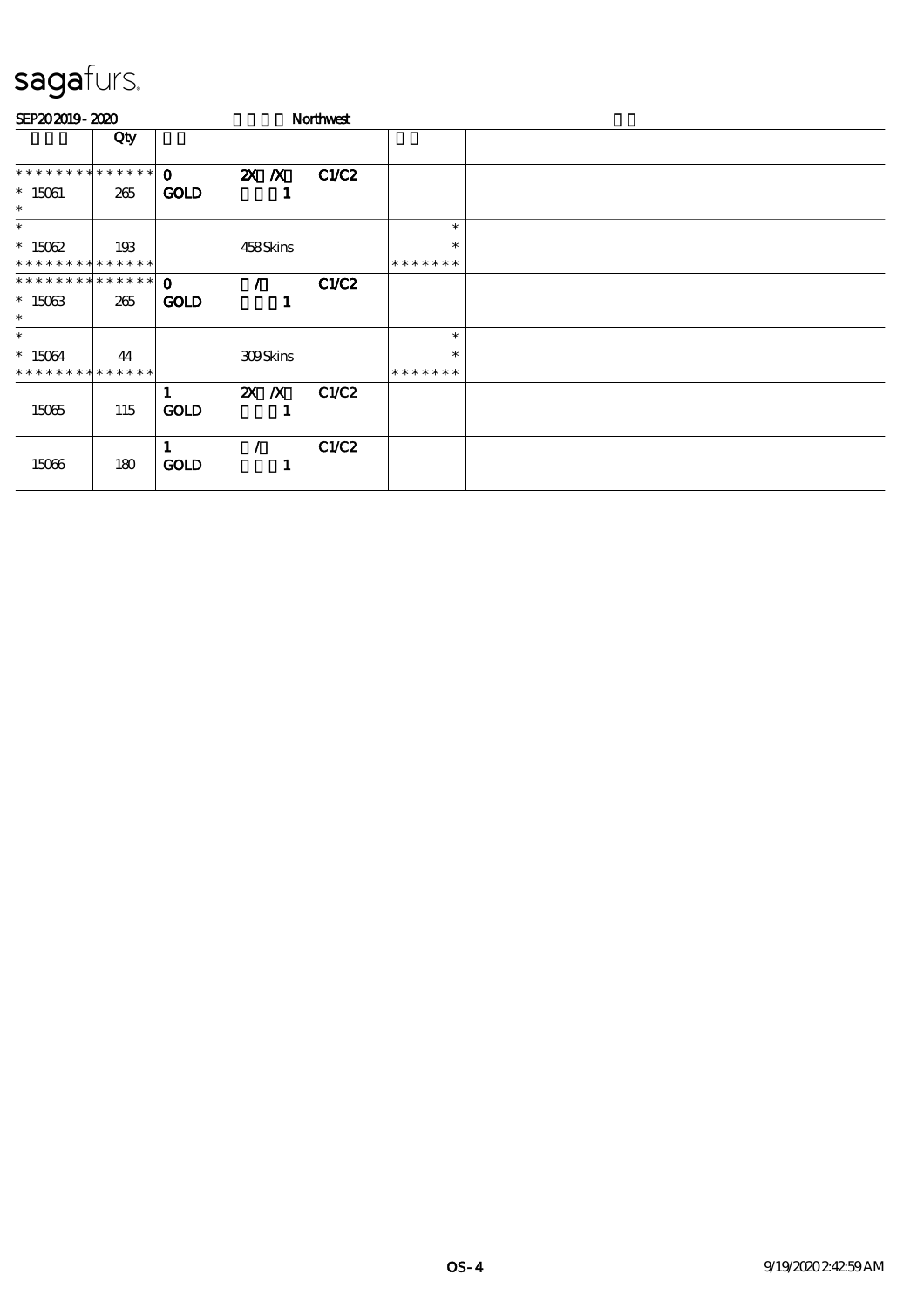| SEP202019-2020                                                               |                |                                            |                                           | WilliamsFurFarm |                                   |  |
|------------------------------------------------------------------------------|----------------|--------------------------------------------|-------------------------------------------|-----------------|-----------------------------------|--|
|                                                                              | Qty            |                                            |                                           |                 |                                   |  |
| 15081                                                                        | $\mathfrak{P}$ | 50<br>GOLD                                 | $2X$ $\Lambda$<br>$\mathbf{1}$            | C1/C2           |                                   |  |
| 15082                                                                        | <b>101</b>     | 50<br><b>GOLD</b>                          | $\mathcal{L}$<br>$\mathbf{1}$             | C1/C2           |                                   |  |
| * * * * * * * * * * * * * *<br>$^\ast$ 15083<br>$\ast$                       | 205            | $\boldsymbol{\omega}$<br><b>GOLD</b>       | $\boldsymbol{\mathsf{X}}$<br>$\mathbf{1}$ | C1/C2           |                                   |  |
| $\ast$<br>$*15084$<br>$\ast$                                                 | 180            |                                            | $\boldsymbol{2}$                          |                 | $\ast$<br>$\ast$<br>$\ast$        |  |
| $\overline{\ast}$<br>$*15085$<br>* * * * * * * * <mark>* * * * * * *</mark>  | 48             |                                            | 433Skins                                  |                 | $\ast$<br>$\ast$<br>* * * * * * * |  |
| * * * * * * * * * * * * * *<br>$*15086$<br>$\ast$                            | 205            | $\boldsymbol{\omega}$<br><b>GOLD</b>       | $\mathbf{x}$<br>$\mathbf{1}$              | C1/C2           |                                   |  |
| $\overline{\ast}$<br>$^*$ 15087<br>$\ast$<br>$\overline{\ast}$               | 180            |                                            | $\boldsymbol{2}$                          |                 | $\ast$<br>$\ast$<br>$\ast$        |  |
| $*15088$<br>$\ast$                                                           | 180            |                                            | $\,3$                                     |                 | $\ast$<br>$\ast$<br>$\ast$        |  |
| $\ast$<br>$*15089$<br>* * * * * * * * * * * * * *                            | 108            |                                            | 673Skins                                  |                 | $\ast$<br>$\ast$<br>* * * * * * * |  |
| * * * * * * * * * * * * * *<br>$*$ 15090 $\,$<br>$\ast$                      | 180            | $\boldsymbol{\omega}$<br><b>GOLD</b>       | $\mathbf{1}$                              | <b>C1/C2</b>    |                                   |  |
| $\ast$<br>$*15091$<br>* * * * * * * * * * * * * *                            | 85             |                                            | 265Skins                                  |                 | $\ast$<br>$\ast$<br>* * * * * * * |  |
| * * * * * * * * * * * * * *<br>$*$ 15092<br>$*$<br>$\overline{\ast}$         | 205            | $\boldsymbol{\omega}$<br>GOLD              | $\mathbf{1}$                              | C1/C2           | $\ast$                            |  |
| $^*$ 15093<br>* * * * * * * * * * * * * * *<br>* * * * * * * * * * * * * * * | 198            |                                            | 403Skins                                  |                 | $\ast$<br>* * * * * * *           |  |
| $*15094$<br>$\ast$<br>$\ast$                                                 | 205            | $\boldsymbol{\mathfrak{D}}$<br><b>GOLD</b> | <b>2X</b> C1/C2<br>$\mathbf{1}$           |                 |                                   |  |
| $^*$ 15095<br>$\ast$<br>$\ast$                                               | 180            |                                            | $\boldsymbol{2}$                          |                 | $\ast$<br>$\ast$<br>$\ast$        |  |
| $^*$ 15096 $\,$<br>$\ast$                                                    | 180            |                                            | 3                                         |                 | $\ast$<br>$\ast$<br>$\ast$        |  |
| $\ast$<br>$* 15097$<br>$\ast$<br>$\ast$                                      | 180            |                                            | $\overline{4}$                            |                 | $\ast$<br>$\ast$<br>$\ast$        |  |
| $*15098$<br>* * * * * * * * * * * * * *                                      | 50             |                                            | 795Skins                                  |                 | $\ast$<br>*<br>* * * * * * *      |  |
| * * * * * * * * * * * * * * *<br>$*15099$<br>$\ast$                          | 180            | $\boldsymbol{\mathfrak{D}}$<br><b>GOLD</b> | $X$ $C1/C2$<br>$\mathbf{1}$               |                 |                                   |  |
| $\ast$<br>$*15100$<br>$\ast$                                                 | 180            |                                            | $\boldsymbol{2}$                          |                 | $\ast$<br>$\ast$<br>$\ast$        |  |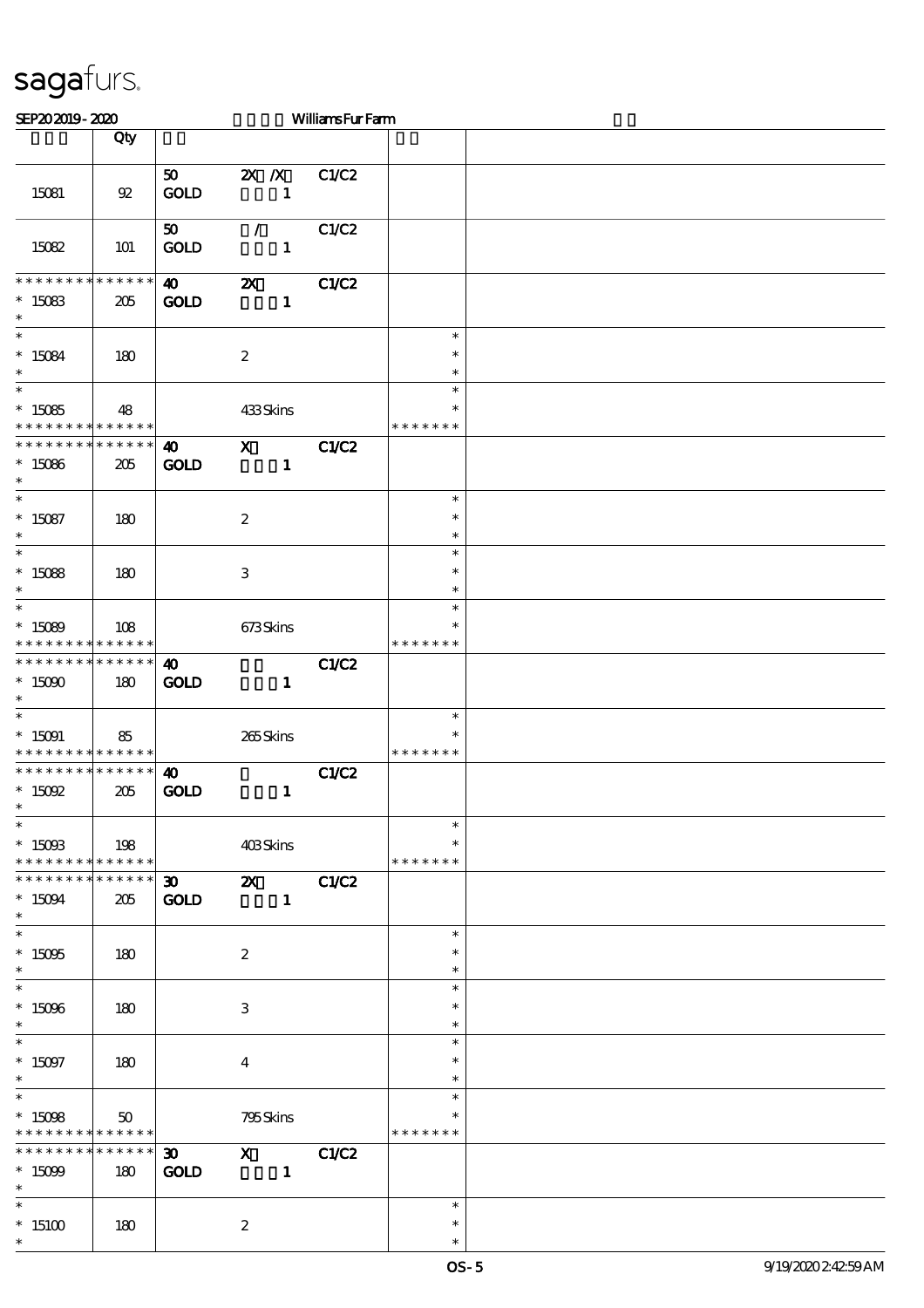| SEP202019-2020               |     |                             |                           | <b>WilliamsFurFarm</b> |                         |  |
|------------------------------|-----|-----------------------------|---------------------------|------------------------|-------------------------|--|
|                              | Qty |                             |                           |                        |                         |  |
| $\ast$                       |     | $\boldsymbol{\mathfrak{D}}$ | $\mathbf{x}$              | C1/C2                  | $\ast$                  |  |
| $*15101$                     | 180 | <b>GOLD</b>                 | 1                         |                        | $\ast$                  |  |
| $\ast$                       |     |                             |                           |                        | $\ast$                  |  |
| $\ast$                       |     |                             |                           |                        | $\ast$                  |  |
| $*15102$                     | 180 |                             | $\boldsymbol{4}$          |                        | $\ast$                  |  |
| $\ast$                       |     |                             |                           |                        | $\ast$                  |  |
| $\ast$                       |     |                             |                           |                        | $\ast$                  |  |
| $^*$ 15103<br>************** | 134 |                             | 854Skins                  |                        | $\ast$<br>* * * * * * * |  |
| ******** <mark>******</mark> |     |                             |                           |                        |                         |  |
|                              |     | $\boldsymbol{\mathfrak{D}}$ | $\boldsymbol{\mathsf{Z}}$ | C1/C2                  |                         |  |
| $*15104$<br>$\ast$           | 245 | <b>GOLD</b>                 | 1                         |                        |                         |  |
| $*$                          |     |                             |                           |                        | $\ast$                  |  |
| $*15105$                     | 53  |                             | 298Skins                  |                        | ∗                       |  |
| * * * * * * * * * * * * * *  |     |                             |                           |                        | * * * * * * *           |  |
|                              |     | $\boldsymbol{\mathfrak{D}}$ | $\mathbf{X}$              | C1/C2                  |                         |  |
| 15106                        | 124 | <b>GOLD</b>                 | 1                         |                        |                         |  |
|                              |     |                             |                           |                        |                         |  |
|                              |     | $\boldsymbol{\mathfrak{D}}$ |                           | C1/C2                  |                         |  |
| 15107                        | 213 | <b>GOLD</b>                 | $\mathbf{1}$              |                        |                         |  |
|                              |     |                             |                           |                        |                         |  |
|                              |     | $\boldsymbol{\mathfrak{D}}$ |                           | C1/C2                  |                         |  |
| 15108                        | 207 | GOLD                        | 1                         |                        |                         |  |
|                              |     |                             |                           |                        |                         |  |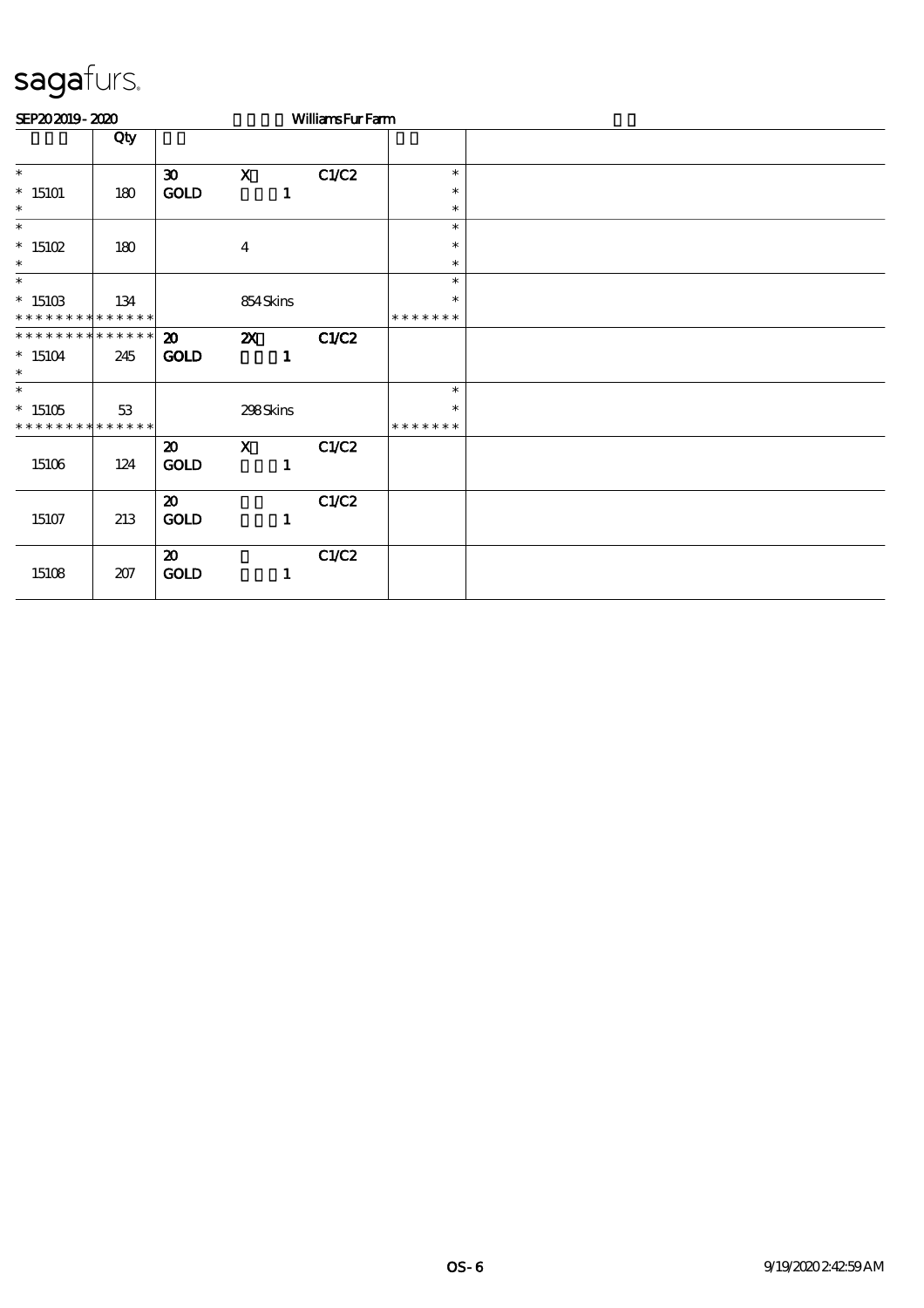| SEP202019-2020                                                      |          |                                            |                           |                | Unicom |                                   |  |
|---------------------------------------------------------------------|----------|--------------------------------------------|---------------------------|----------------|--------|-----------------------------------|--|
|                                                                     | Qty      |                                            |                           |                |        |                                   |  |
| 15121                                                               | 134      | 50<br>GOLD                                 | $\boldsymbol{\mathsf{Z}}$ | $\mathbf{1}$   | C1/C2  |                                   |  |
| 15122                                                               | 148      | 50 <sub>o</sub><br><b>GOLD</b>             | $\mathbf{x}$              | $\mathbf{1}$   | C1/C2  |                                   |  |
| 15123                                                               | 117      | 50<br><b>GOLD</b>                          |                           | $\mathbf{1}$   | C1/C2  |                                   |  |
| 15124                                                               | 170      | $\boldsymbol{\omega}$<br><b>GOLD</b>       | $\boldsymbol{\mathsf{z}}$ | $\mathbf{1}$   | C2     |                                   |  |
| * * * * * * * * * * * * * *<br>$*15125$<br>$\ast$                   | 205      | 30 <sub>o</sub><br><b>GOLD</b>             | $\boldsymbol{\mathsf{Z}}$ | $\mathbf{1}$   | C2     |                                   |  |
| $\ast$<br>$*15126$<br>* * * * * * * * * * * * * *                   | $\bf{8}$ |                                            | 285Skins                  |                |        | $\ast$<br>* * * * * * *           |  |
| * * * * * * * * * * * * * * *<br>$*$ 15127<br>$*$                   | 185      | $\boldsymbol{\mathfrak{D}}$<br><b>GOLD</b> | $\mathbf{X}$              | $\blacksquare$ | C1     |                                   |  |
| $\overline{\phantom{0}}$<br>$*15128$<br>* * * * * * * * * * * * * * | 49       |                                            | 234Skins                  |                |        | $\ast$<br>$\ast$<br>* * * * * * * |  |
| 15129                                                               | 188      | $\boldsymbol{\mathfrak{D}}$<br><b>GOLD</b> | $\mathbf{X}$              | $\mathbf{1}$   | C2     |                                   |  |
| 15130                                                               | 204      | $\boldsymbol{\mathfrak{D}}$<br>GOLD        |                           | $\mathbf{1}$   | C1     |                                   |  |
| 15131                                                               | 175      | $30-1$<br>$\mathop{\rm GOD}$               |                           | $\mathbf{1}$   | C2     |                                   |  |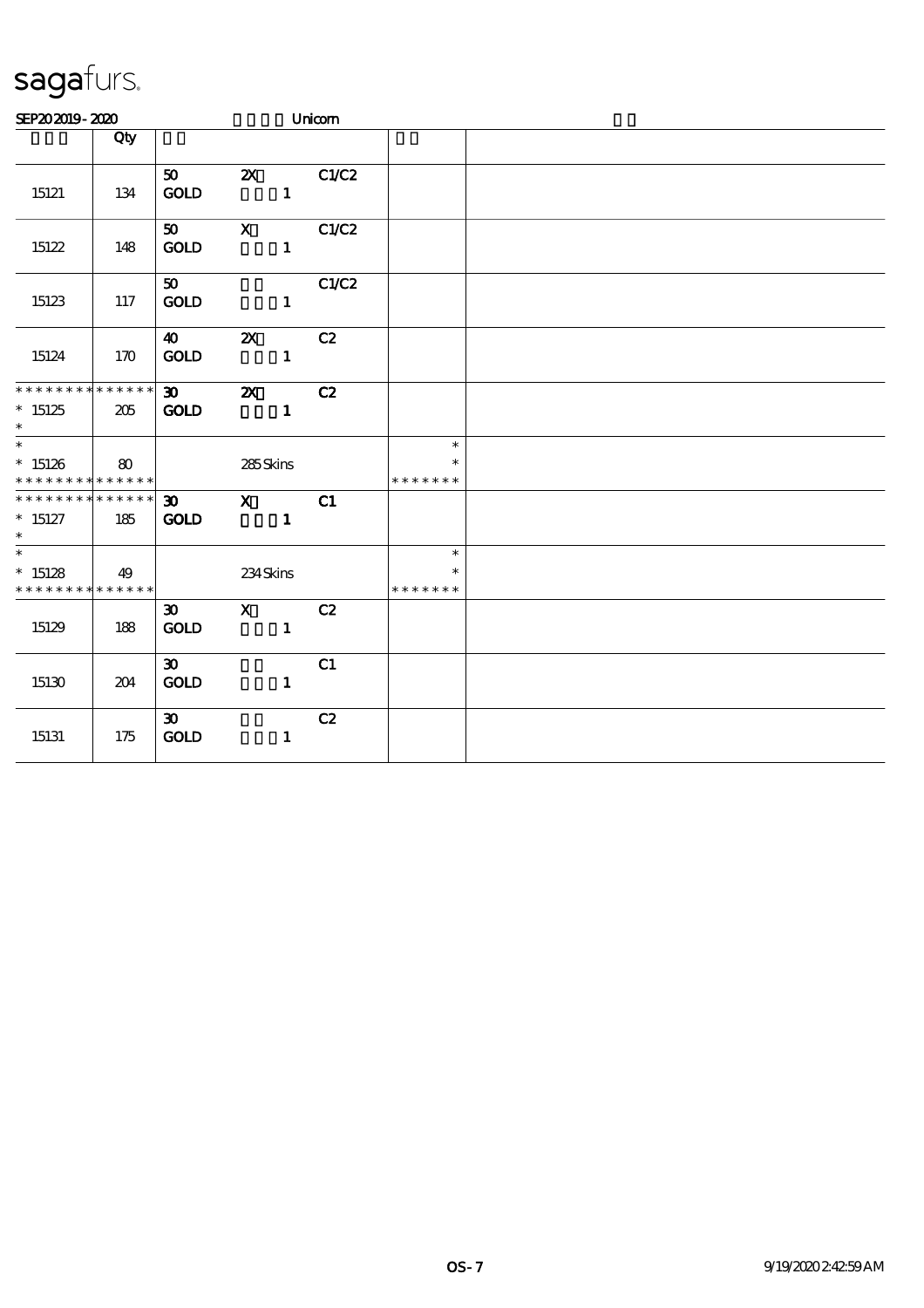| SEP202019-2020                                                      |                        |                                            |                           | Sandy Bay        |              |                                   |  |
|---------------------------------------------------------------------|------------------------|--------------------------------------------|---------------------------|------------------|--------------|-----------------------------------|--|
|                                                                     | Qty                    |                                            |                           |                  |              |                                   |  |
| 15141                                                               | 148                    | 50<br><b>GOLD</b>                          | $X$ $X$                   | $\pmb{2}$        | C1/C2        |                                   |  |
| 15142                                                               | 134                    | 50<br><b>GOLD</b>                          | $\mathcal{T}$             | $\boldsymbol{z}$ | C1/C2        |                                   |  |
| * * * * * * * *<br>$*15143$<br>$\ast$                               | * * * * * *<br>205     | $\boldsymbol{\omega}$<br><b>GOLD</b>       | $\mathbf{X}$ $\mathbf{X}$ | $\boldsymbol{z}$ | <b>C1/C2</b> |                                   |  |
| $\overline{\ast}$<br>$*15144$<br>* * * * * * * * * * * * * *        | 148                    |                                            | 353Skins                  |                  |              | $\ast$<br>$\ast$<br>* * * * * * * |  |
| * * * * * * * * * * * * * *<br>$*15145$<br>$\ast$                   | 205                    | 40<br><b>GOLD</b>                          | $X$ $N$                   | $\boldsymbol{z}$ | C1/C2        |                                   |  |
| $\overline{\phantom{0}}$<br>$*15146$<br>* * * * * * * * * * * * * * | 96                     |                                            | 301 Skins                 |                  |              | $\ast$<br>$\ast$<br>* * * * * * * |  |
| * * * * * * * * * * * * * *<br>$* 15147$<br>$\ast$                  | 205                    | 40<br><b>GOLD</b>                          | $\mathcal{L}$             | $\boldsymbol{z}$ | C1/C2        |                                   |  |
| $\ast$<br>$*15148$<br>* * * * * * * * * * * * * *                   | $22\,$                 |                                            | 227Skins                  |                  |              | $\ast$<br>$\ast$<br>* * * * * * * |  |
| 15149                                                               | 138                    | 40<br><b>GOLD</b>                          | $\mathcal{F}$             | $\boldsymbol{z}$ | C1/C2        |                                   |  |
| 15150                                                               | 160                    | 40<br><b>GOLD</b>                          | $X$ $N$                   | 3                | C1/C2        |                                   |  |
| 15151                                                               | 142                    | 40<br><b>GOLD</b>                          | $\mathcal{L}$             | $\mathbf{3}$     | C1/C2        |                                   |  |
| * * * * * * * * * * * * * *<br>$*15152$<br>$*$                      | 205                    | $\boldsymbol{\mathfrak{D}}$<br><b>GOLD</b> | $\boldsymbol{\mathsf{z}}$ | $\boldsymbol{z}$ | <b>C1/C2</b> |                                   |  |
| $\ast$<br>$*15153$<br>$\ast$                                        | 180                    |                                            | $\boldsymbol{2}$          |                  |              | $\ast$<br>$\ast$<br>$\ast$        |  |
| $\ast$<br>$*15154$<br>$\ast$                                        | 180                    |                                            | 3                         |                  |              | $\ast$<br>$\ast$<br>$\ast$        |  |
| $\ast$<br>$*15155$<br>* * * * * * * *                               | 190<br>* * * * * *     |                                            | 755Skins                  |                  |              | $\ast$<br>* * * * * * *           |  |
| * * * * * * * *<br>$*15156$<br>$\ast$                               | ******<br>205          | $\boldsymbol{\mathfrak{D}}$<br><b>GOLD</b> | $X$ $N$                   | $\boldsymbol{z}$ | C1/C2        |                                   |  |
| $\ast$<br>$*15157$<br>* * * * * * * *                               | 156<br>* * * * * *     |                                            | 361 Skins                 |                  |              | $\ast$<br>* * * * * * *           |  |
| * * * * * * *<br>$*15158$<br>$\ast$                                 | $* * * * * * *$<br>205 | $\boldsymbol{\mathfrak{D}}$<br><b>GOLD</b> | $\mathbf{x}$              | $\boldsymbol{z}$ | C1/C2        |                                   |  |
| $\ast$<br>$*15159$<br>$\ast$                                        | 180                    |                                            | $\boldsymbol{2}$          |                  |              | $\ast$<br>$\ast$<br>$\ast$        |  |
| $\ast$<br>$*15160$<br>$\ast$                                        | 180                    |                                            | 3                         |                  |              | $\ast$<br>$\ast$<br>$\ast$        |  |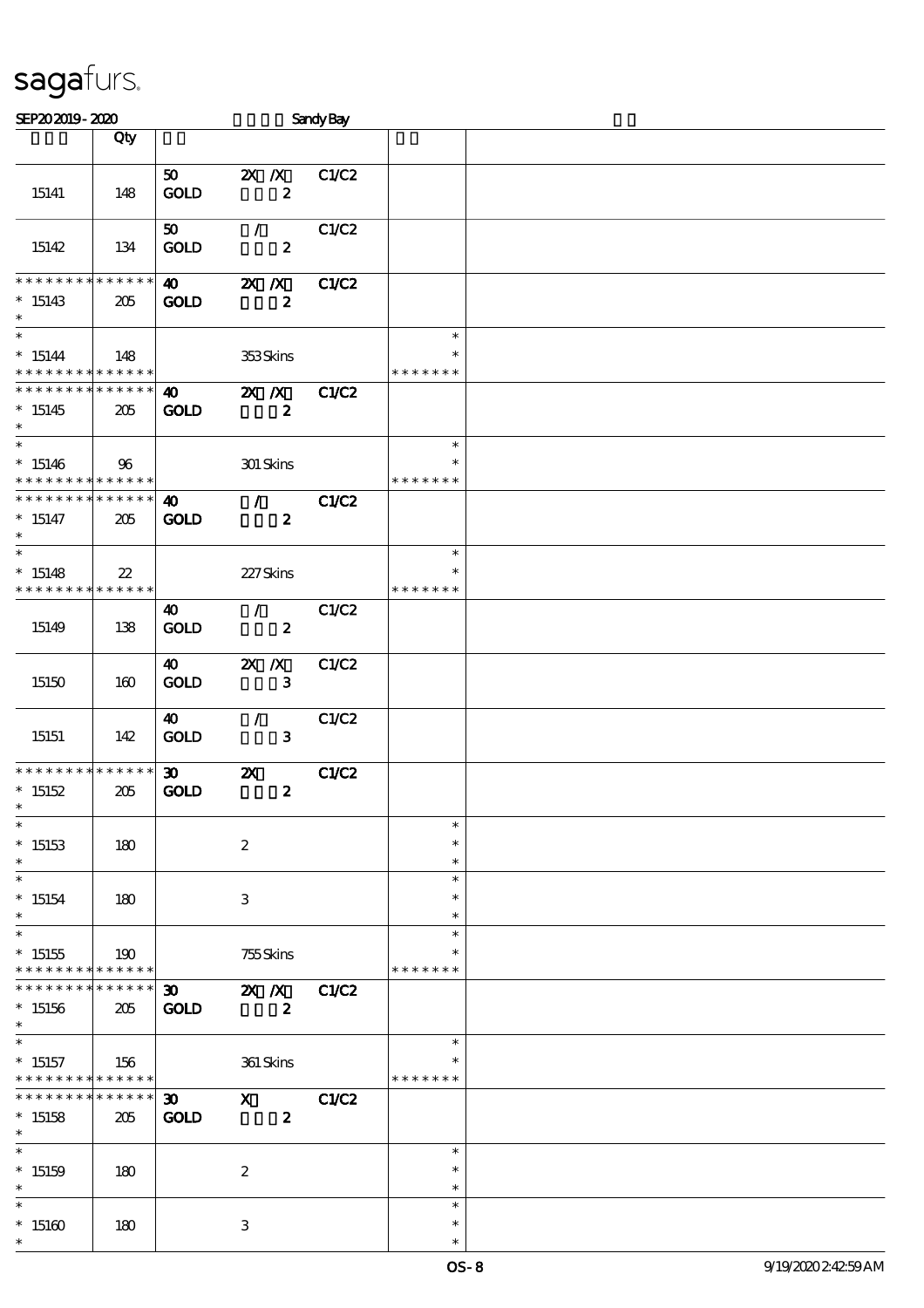| SEP202019-2020                           |                    |                             |                           | <b>Sandy Bay</b> |               |  |
|------------------------------------------|--------------------|-----------------------------|---------------------------|------------------|---------------|--|
|                                          | Qty                |                             |                           |                  |               |  |
|                                          |                    |                             |                           |                  |               |  |
| $\ast$                                   |                    | $\boldsymbol{\mathfrak{D}}$ | $\mathbf X$               | C1/C2            | $\ast$        |  |
| $*15161$                                 | 73                 | <b>GOLD</b>                 | $\pmb{2}$                 |                  |               |  |
| * * * * * * * * * * * * * *              |                    |                             |                           |                  | * * * * * * * |  |
| * * * * * * * * * * * * * *              |                    | $\boldsymbol{\mathfrak{D}}$ |                           | C1/C2            |               |  |
| $*15162$                                 | 205                | <b>GOLD</b>                 | $\boldsymbol{z}$          |                  |               |  |
| $\ast$                                   |                    |                             |                           |                  |               |  |
| $\overline{\ast}$                        |                    |                             |                           |                  | $\ast$        |  |
| $*15163$                                 | 102                |                             | 307Skins                  |                  |               |  |
| * * * * * * * * * * * * * *              |                    |                             |                           |                  | * * * * * * * |  |
| * * * * * * * *                          | * * * * * *        |                             |                           |                  |               |  |
|                                          |                    | $\boldsymbol{\mathfrak{D}}$ | $\mathcal{F}$             | C1/C2            |               |  |
| $*15164$                                 | 205                | <b>GOLD</b>                 | $\boldsymbol{z}$          |                  |               |  |
| $\ast$<br>$\overline{\phantom{0}}$       |                    |                             |                           |                  |               |  |
|                                          |                    |                             |                           |                  | $\ast$        |  |
| $*15165$                                 | 33                 |                             | 238Skins                  |                  | $\ast$        |  |
| * * * * * * * *                          | * * * * * *        |                             |                           |                  | * * * * * * * |  |
| * * * * * * * *                          | * * * * * *        | 30 <sub>o</sub>             |                           | <b>C1/C2</b>     |               |  |
| $*15166$                                 | 185                | <b>GOLD</b>                 | $\boldsymbol{z}$          |                  |               |  |
| $\ast$                                   |                    |                             |                           |                  |               |  |
| $\ast$                                   |                    |                             |                           |                  | $\ast$        |  |
| $*15167$                                 | 46                 |                             | 231 Skins                 |                  | $\ast$        |  |
| * * * * * * * * * * * * * *              |                    |                             |                           |                  | * * * * * * * |  |
| * * * * * * * * * * * * * *              |                    | $\boldsymbol{\mathfrak{D}}$ | $X$ $N$                   | <b>C1/C2</b>     |               |  |
| $*15168$                                 | 205                | <b>GOLD</b>                 | $\mathbf{3}$              |                  |               |  |
| $\ast$                                   |                    |                             |                           |                  |               |  |
| $\ast$                                   |                    |                             |                           |                  | $\ast$        |  |
|                                          |                    |                             |                           |                  | $\ast$        |  |
| $*15169$<br>$\ast$                       | 180                |                             | $\boldsymbol{2}$          |                  | $\ast$        |  |
|                                          |                    |                             |                           |                  |               |  |
| $\ast$                                   |                    |                             |                           |                  | $\ast$        |  |
| $*15170$                                 | 98                 |                             | 483Skins                  |                  |               |  |
| * * * * * * * *                          | * * * * * *        |                             |                           |                  | * * * * * * * |  |
| * * * * * * * *                          | $* * * * * * *$    | 30                          | $\mathcal{L}$             | C1/C2            |               |  |
| $* 15171$                                | 205                | <b>GOLD</b>                 | $\mathbf{3}$              |                  |               |  |
| $\ast$                                   |                    |                             |                           |                  |               |  |
| $\ast$                                   |                    |                             |                           |                  | $\ast$        |  |
| $* 15172$                                | $\boldsymbol{\pi}$ |                             | 275Skins                  |                  | $\ast$        |  |
| * * * * * * * * * * * * * * *            |                    |                             |                           |                  | *******       |  |
| * * * * * * * * <mark>* * * * * *</mark> |                    | $\boldsymbol{\mathsf{20}}$  | $\boldsymbol{\mathsf{z}}$ | C1/C2            |               |  |
| $*15173$                                 | 245                | <b>GOLD</b>                 | $\boldsymbol{z}$          |                  |               |  |
| $\ast$                                   |                    |                             |                           |                  |               |  |
| $\ast$                                   |                    |                             |                           |                  | $\ast$        |  |
| $*15174$                                 | 72                 |                             | 317Skins                  |                  | ∗             |  |
| * * * * * * * * <mark>* * * * * *</mark> |                    |                             |                           |                  | * * * * * * * |  |
| * * * * * * * *                          | * * * * * *        | $\boldsymbol{\mathfrak{D}}$ | $\mathbf X$               | C1/C2            |               |  |
| $*15175$                                 | 245                | <b>GOLD</b>                 | $\boldsymbol{z}$          |                  |               |  |
| $\ast$                                   |                    |                             |                           |                  |               |  |
| $\ast$                                   |                    |                             |                           |                  | $\ast$        |  |
|                                          |                    |                             |                           |                  |               |  |
| $*15176$                                 | 220                |                             | $\boldsymbol{2}$          |                  | $\ast$        |  |
| $\ast$                                   |                    |                             |                           |                  | $\ast$        |  |
| $\ast$                                   |                    |                             |                           |                  | $\ast$        |  |
| $* 15177$                                | 178                |                             | 643Skins                  |                  | ∗             |  |
| * * * * * * * * * * * * * *              |                    |                             |                           |                  | * * * * * * * |  |
|                                          |                    | $\boldsymbol{\mathsf{20}}$  | X / C1/C2                 |                  |               |  |
| 15178                                    | 190                | <b>GOLD</b>                 | $\boldsymbol{z}$          |                  |               |  |
|                                          |                    |                             |                           |                  |               |  |
|                                          |                    | $\boldsymbol{\mathsf{20}}$  |                           | C1/C2            |               |  |
| 15179                                    | 244                | <b>GOLD</b>                 | $\boldsymbol{z}$          |                  |               |  |
|                                          |                    |                             |                           |                  |               |  |
|                                          |                    | $\boldsymbol{\mathfrak{D}}$ |                           | C1/C2            |               |  |
| 15180                                    | 185                | <b>GOLD</b>                 | $\boldsymbol{z}$          |                  |               |  |
|                                          |                    |                             |                           |                  |               |  |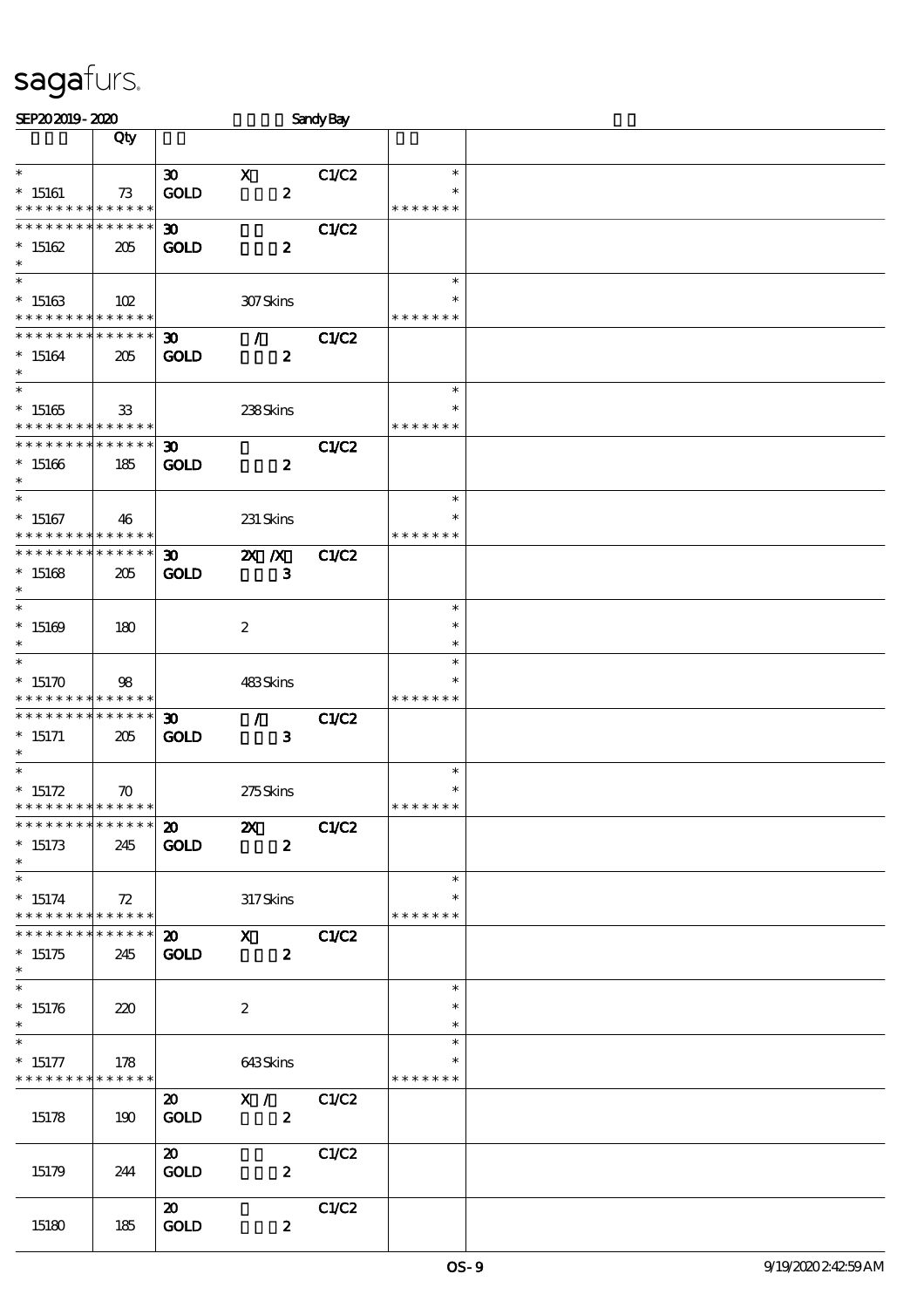| SEP202019-2020                                    |        |                                            |                                                 | <b>Sandy Bay</b>          |                              |  |  |  |
|---------------------------------------------------|--------|--------------------------------------------|-------------------------------------------------|---------------------------|------------------------------|--|--|--|
|                                                   | Qty    |                                            |                                                 |                           |                              |  |  |  |
| 15181                                             | 257    | $\boldsymbol{\mathfrak{D}}$<br><b>GOLD</b> | $X$ $X$                                         | C1/C2<br>$\mathbf{3}$     |                              |  |  |  |
| 15182                                             | 180    | $\boldsymbol{\mathfrak{D}}$<br>GOLD        | $\mathcal{L}$                                   | C1/C2<br>3                |                              |  |  |  |
| 15183                                             | 113    | $\mathbf{O}$<br>GOLD                       | $X$ $X$                                         | C1/C2<br>$\boldsymbol{z}$ |                              |  |  |  |
| **************<br>$* 15184$<br>$\ast$             | 265    | $\mathbf{O}$<br><b>GOLD</b>                | $\overline{\mathbf{X}}$ $\overline{\mathbf{X}}$ | C1/C2<br>$\boldsymbol{z}$ |                              |  |  |  |
| $\ast$<br>$*15185$<br>* * * * * * * * * * * * * * | 198    |                                            | 463Skins                                        |                           | $\ast$<br>*<br>* * * * * * * |  |  |  |
| 15186                                             | 129    | $\mathbf{O}$<br><b>GOLD</b>                | $\mathcal{F}$<br>$\overline{\mathbf{2}}$        | C1/C2                     |                              |  |  |  |
| 15187                                             | 130    | $\mathbf{O}$<br><b>GOLD</b>                | $X$ $X$                                         | C1/C2<br>3                |                              |  |  |  |
| 15188                                             | $95\,$ | $\mathbf{O}$<br>GOLD                       | $\mathcal{L}$                                   | C1/C2<br>$\mathbf{3}$     |                              |  |  |  |
| 15189                                             | 131    | $1 \quad \blacksquare$<br><b>GOLD</b>      | $\mathbf{X}$ /                                  | C1/C2<br>$\boldsymbol{2}$ |                              |  |  |  |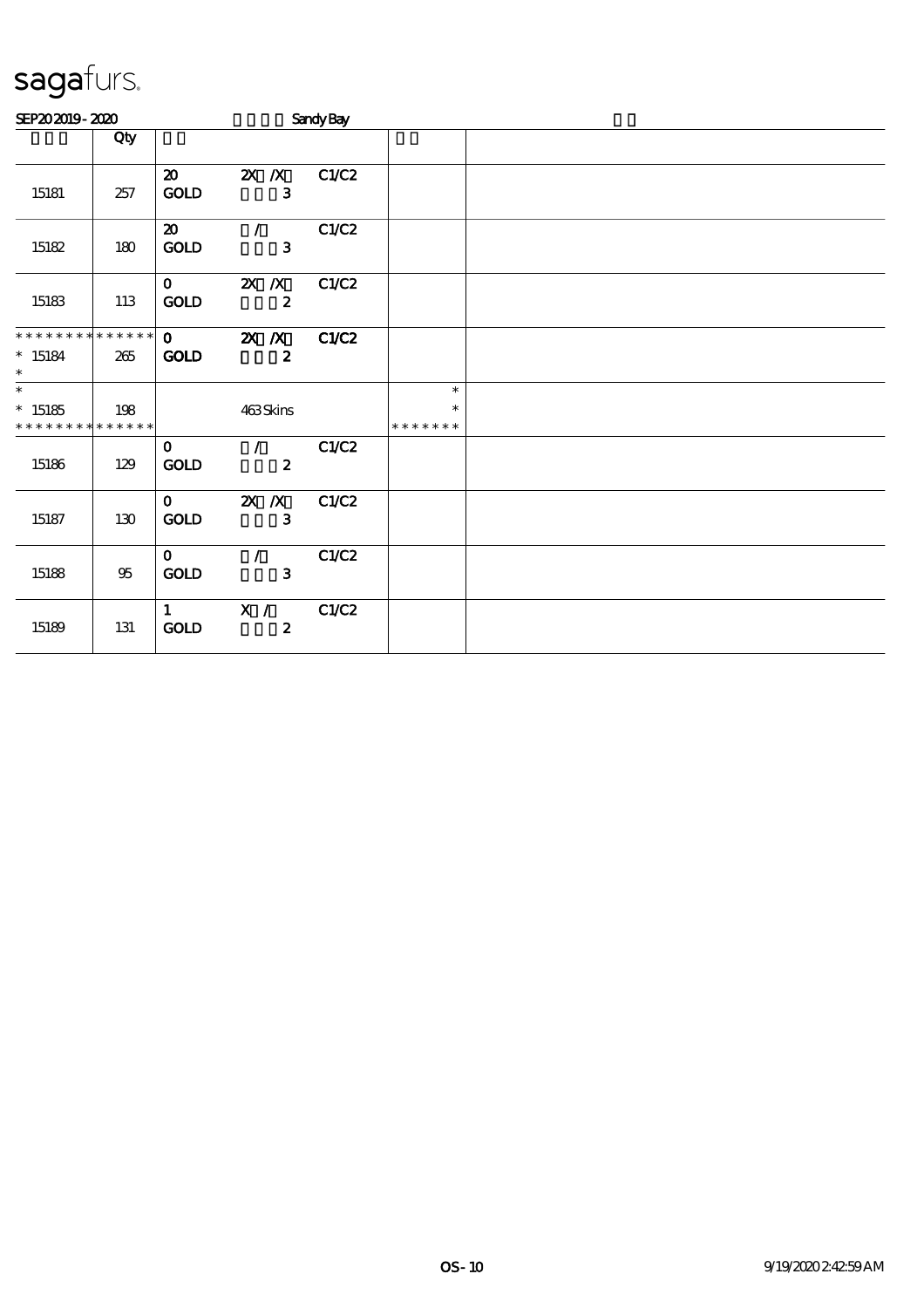| SEP202019-2020                                    |                    |                                            |                                               | <b>Ball Bros</b> |                                   |  |
|---------------------------------------------------|--------------------|--------------------------------------------|-----------------------------------------------|------------------|-----------------------------------|--|
|                                                   | Qty                |                                            |                                               |                  |                                   |  |
| 15201                                             | 212                | $\boldsymbol{\omega}$<br>$\mathbf{GOLD}$   | $\mathbf{x}$<br>$\boldsymbol{z}$              | C1/C2            |                                   |  |
| * * * * * * * *<br>$* 15202$<br>$\ast$            | * * * * * *<br>205 | $\boldsymbol{\omega}$<br><b>GOLD</b>       | $\mathbf X$<br>$\boldsymbol{z}$               | C1/C2            |                                   |  |
| $\ast$<br>$*15203$<br>* * * * * * * * * * * * * * | 131                |                                            | 336Skins                                      |                  | $\ast$<br>$\ast$<br>* * * * * * * |  |
| 15204                                             | 189                | 40<br><b>GOLD</b>                          | $\boldsymbol{z}$                              | C1/C2            |                                   |  |
| 15205                                             | 166                | 40<br>GOLD                                 | $\boldsymbol{z}$                              | C1/C2            |                                   |  |
| 15206                                             | 146                | $\boldsymbol{40}$<br><b>GOLD</b>           | $X$ $X$<br>$\mathbf{3}$                       | C1/C2            |                                   |  |
| 15207                                             | 110                | $\boldsymbol{\omega}$<br><b>GOLD</b>       | $\mathcal{T}$<br>$\mathbf{3}$                 | C1/C2            |                                   |  |
| * * * * * * * *<br>$*15208$<br>$\ast$             | * * * * * *<br>205 | $\boldsymbol{\mathfrak{D}}$<br><b>GOLD</b> | $\boldsymbol{\mathsf{X}}$<br>$\boldsymbol{z}$ | C1/C2            |                                   |  |
| $\overline{\phantom{a}^*}$<br>$*15209$<br>$\ast$  | 180                |                                            | $\boldsymbol{2}$                              |                  | $\ast$<br>$\ast$<br>$\ast$        |  |
| $\overline{\phantom{a}^*}$<br>$*15210$<br>$\ast$  | 180                |                                            | $\,3\,$                                       |                  | $\ast$<br>$\ast$<br>$\ast$        |  |
| $\ast$<br>$* 15211$<br>$\ast$                     | 180                |                                            | $\overline{4}$                                |                  | $\ast$<br>$\ast$<br>$\ast$        |  |
| $\overline{\phantom{a}^*}$<br>$*15212$<br>$\ast$  | 180                |                                            | $\mathbf 5$                                   |                  | $\ast$<br>$\ast$<br>$\ast$        |  |
| $\ast$<br>$*15213$<br>* * * * * * * * * * * * * * | 188                |                                            | $1113$ Skins                                  |                  | $\ast$<br>$\ast$<br>* * * * * * * |  |
| __<br>* * * * * * * *<br>$*15214$<br>$\ast$       | * * * * * *<br>205 | $\mathop{\rm GOD}$                         | 30 X C1/C2<br>$\mathbf{z}$                    |                  |                                   |  |
| $\overline{\phantom{0}}$<br>$*15215$<br>$\ast$    | 180                |                                            | $\boldsymbol{2}$                              |                  | $\ast$<br>$\ast$<br>$\ast$        |  |
| $\overline{\phantom{0}}$<br>$*15216$<br>$\ast$    | 180                |                                            | 3                                             |                  | $\ast$<br>$\ast$<br>$\ast$        |  |
| $\overline{\ast}$<br>$* 15217$<br>$\ast$          | 180                |                                            | $\overline{4}$                                |                  | $\ast$<br>$\ast$<br>$\ast$        |  |
| $\ast$<br>$*15218$<br>$\ast$                      | 180                |                                            | $\mathbf{5}$                                  |                  | $\ast$<br>$\ast$<br>$\ast$        |  |
| $\ast$<br>$*15219$<br>$\ast$                      | 180                |                                            | $\bf 6$                                       |                  | $\ast$<br>$\ast$<br>$\ast$        |  |
| $\ast$<br>$*15220$<br>$\ast$                      | 160                |                                            | $\tau$                                        |                  | $\ast$<br>$\ast$<br>$\ast$        |  |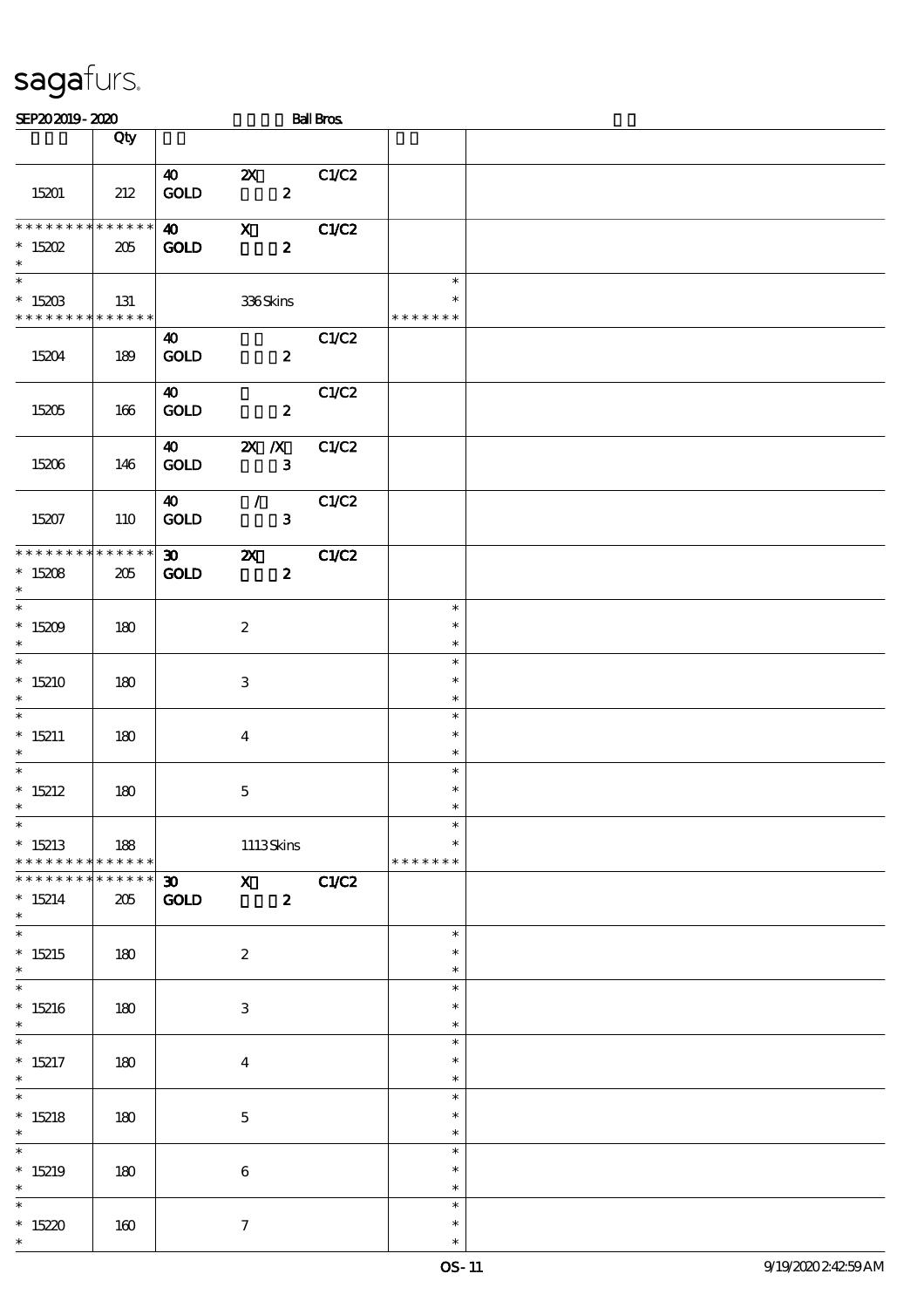| SEP202019-2020                                                        |                                   |                                            |                                                                                                                                         | <b>Ball Bros</b> |                                   |  |
|-----------------------------------------------------------------------|-----------------------------------|--------------------------------------------|-----------------------------------------------------------------------------------------------------------------------------------------|------------------|-----------------------------------|--|
|                                                                       | Qty                               |                                            |                                                                                                                                         |                  |                                   |  |
| $\ast$                                                                |                                   | $\boldsymbol{\mathfrak{D}}$                | $\mathbf X$                                                                                                                             | C1/C2            | $\ast$                            |  |
| $* 15221$<br>* * * * * * * * * * * * * *                              | 45                                | <b>GOLD</b>                                | $\boldsymbol{z}$                                                                                                                        |                  | $\ast$<br>* * * * * * *           |  |
| * * * * * * * *<br>$*15222$<br>$\ast$                                 | * * * * * *<br>205                | 30 <sub>1</sub><br><b>GOLD</b>             | $\boldsymbol{z}$                                                                                                                        | C1/C2            |                                   |  |
| $\ast$<br>$*15223$<br>$\ast$                                          | 180                               |                                            | $\boldsymbol{2}$                                                                                                                        |                  | $\ast$<br>$\ast$<br>$\ast$        |  |
| $\overline{\ast}$<br>$*15224$<br>* * * * * * * * * * * * * *          | 199                               |                                            | 584Skins                                                                                                                                |                  | $\ast$<br>$\ast$<br>* * * * * * * |  |
| * * * * * * * *<br>$*15225$<br>$\ast$                                 | * * * * * *<br>205                | $\boldsymbol{\mathfrak{D}}$<br><b>GOLD</b> | $\boldsymbol{z}$                                                                                                                        | C1/C2            |                                   |  |
| $\overline{\ast}$<br>$*15226$<br>$\ast$                               | 160                               |                                            | $\boldsymbol{2}$                                                                                                                        |                  | $\ast$<br>$\ast$<br>$\ast$        |  |
| $\ast$<br>$* 15227$<br>* * * * * * * *                                | 45<br>* * * * * *                 |                                            | 410Skins                                                                                                                                |                  | $\ast$<br>$\ast$<br>* * * * * * * |  |
| 15228                                                                 | 190                               | $\boldsymbol{\mathfrak{D}}$<br><b>GOLD</b> | $\boldsymbol{\mathsf{Z}}$<br>$\mathbf{3}$                                                                                               | C1/C2            |                                   |  |
| * * * * * * * * * * * * * *<br>$*15229$<br>$\ast$                     | 205                               | 30 <sub>o</sub><br><b>GOLD</b>             | $\mathbf{x}$<br>$\mathbf{3}$                                                                                                            | C1/C2            |                                   |  |
| $\ast$<br>$*15230$<br>* * * * * * * * * * * * * *                     | 65                                |                                            | 270Skins                                                                                                                                |                  | $\ast$<br>$\ast$<br>* * * * * * * |  |
| * * * * * * * *<br>$*15231$<br>$\ast$                                 | $\ast\ast\ast\ast\ast\ast$<br>205 | $\boldsymbol{\mathfrak{D}}$<br><b>GOLD</b> | $\mathcal{T} = \mathcal{I}$<br>$\mathbf{3}$                                                                                             | C1/C2            |                                   |  |
| $\overline{\phantom{0}}$<br>$*15232$<br>* * * * * * * * * * * * * * * | 81                                |                                            | 286Skins                                                                                                                                |                  | $\ast$<br>$\ast$<br>* * * * * * * |  |
| * * * * * * * * * * * * * *<br>$*15233$<br>$\ast$                     | 245                               | $\boldsymbol{\mathsf{a}}$<br><b>GOLD</b>   | $\boldsymbol{\mathsf{Z}}$<br>$\boldsymbol{z}$                                                                                           | C1/C2            |                                   |  |
| $\ast$<br>$*15234$<br>$\ast$                                          | 220                               |                                            | $\boldsymbol{2}$                                                                                                                        |                  | $\ast$<br>$\ast$<br>$\ast$        |  |
| $\overline{\ast}$<br>$*15235$<br>$\ast$                               | 220                               |                                            | 3                                                                                                                                       |                  | $\ast$<br>$\ast$<br>$\ast$        |  |
| $\ast$<br>$*15236$<br>* * * * * * * *                                 | 34<br>$\ast\ast\ast\ast\ast\ast$  |                                            | 719Skins                                                                                                                                |                  | $\ast$<br>* * * * * * *           |  |
| * * * * * * *<br>$*15237$<br>$\ast$                                   | * * * * * *<br>245                | $\boldsymbol{\mathfrak{D}}$<br><b>GOLD</b> | $\boldsymbol{\mathrm{X}}$ and $\boldsymbol{\mathrm{X}}$ and $\boldsymbol{\mathrm{X}}$ and $\boldsymbol{\mathrm{X}}$<br>$\boldsymbol{z}$ | C1/C2            |                                   |  |
| $\overline{\phantom{0}}$<br>$*15238$<br>$\ast$                        | 220                               |                                            | $\boldsymbol{2}$                                                                                                                        |                  | $\ast$<br>$\ast$<br>$\ast$        |  |
| $\ast$<br>$*15239$<br>$\ast$                                          | 220                               |                                            | 3                                                                                                                                       |                  | $\ast$<br>$\ast$<br>$\ast$        |  |
| $\ast$<br>$*15240$<br>* * * * * * * *                                 | 89<br>* * * * * *                 |                                            | 774Skins                                                                                                                                |                  | $\ast$<br>* * * * * *             |  |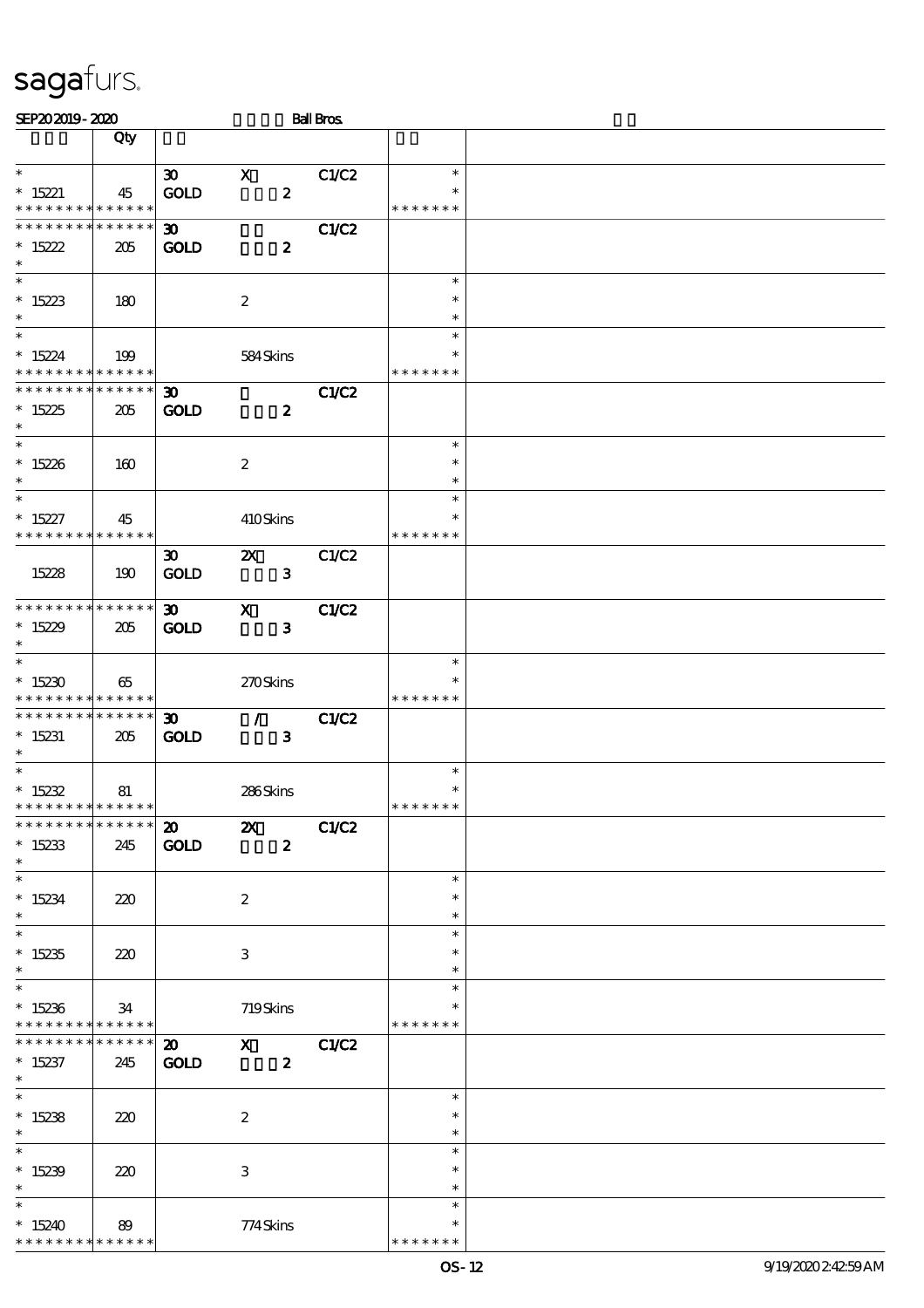| SEP202019-2020              |     |                             |                  | <b>Ball Bros</b> |               |  |
|-----------------------------|-----|-----------------------------|------------------|------------------|---------------|--|
|                             | Qty |                             |                  |                  |               |  |
| * * * * * * * * * * * * * * |     | $\boldsymbol{\mathfrak{D}}$ |                  | C1/C2            |               |  |
| $*15241$<br>$\ast$          | 245 | <b>GOLD</b>                 | $\boldsymbol{z}$ |                  |               |  |
| $\ast$                      |     |                             |                  |                  | $\ast$        |  |
| $*15242$                    | 106 |                             | 351 Skins        |                  | $\ast$        |  |
| * * * * * * * * * * * * * * |     |                             |                  |                  | * * * * * * * |  |
| * * * * * * * * * * * * * * |     | $\boldsymbol{\mathbf{z}}$   |                  | C1/C2            |               |  |
| $*15243$<br>$\ast$          | 245 | <b>GOLD</b>                 | $\boldsymbol{z}$ |                  |               |  |
| $\ast$                      |     |                             |                  |                  | $\ast$        |  |
| $*15244$                    | 45  |                             | 290Skins         |                  | ∗             |  |
| **************              |     |                             |                  |                  | * * * * * * * |  |
| * * * * * * * * * * * * * * |     | $\boldsymbol{\mathfrak{D}}$ | $X$ $X$          | C1/C2            |               |  |
| $*15245$<br>$\ast$          | 245 | <b>GOLD</b>                 | $\mathbf{3}$     |                  |               |  |
| $\overline{\phantom{0}}$    |     |                             |                  |                  | $\ast$        |  |
| $*15246$                    | 132 |                             | 377Skins         |                  | $\ast$        |  |
| * * * * * * * * * * * * * * |     |                             |                  |                  | * * * * * * * |  |
|                             |     | $\boldsymbol{\mathfrak{D}}$ | $\mathcal{L}$    | C1/C2            |               |  |
| 15247                       | 187 | <b>GOLD</b>                 | 3                |                  |               |  |
| * * * * * * * * * * * * * * |     | $\mathbf{0}$                | $X$ $N$          | C1/C2            |               |  |
| $*15248$<br>$\ast$          | 245 | <b>GOLD</b>                 | $\boldsymbol{z}$ |                  |               |  |
| $\ast$                      |     |                             |                  |                  | $\ast$        |  |
| $*15249$                    | 38  |                             | 283Skins         |                  | $\ast$        |  |
| * * * * * * * * * * * * * * |     |                             |                  |                  | *******       |  |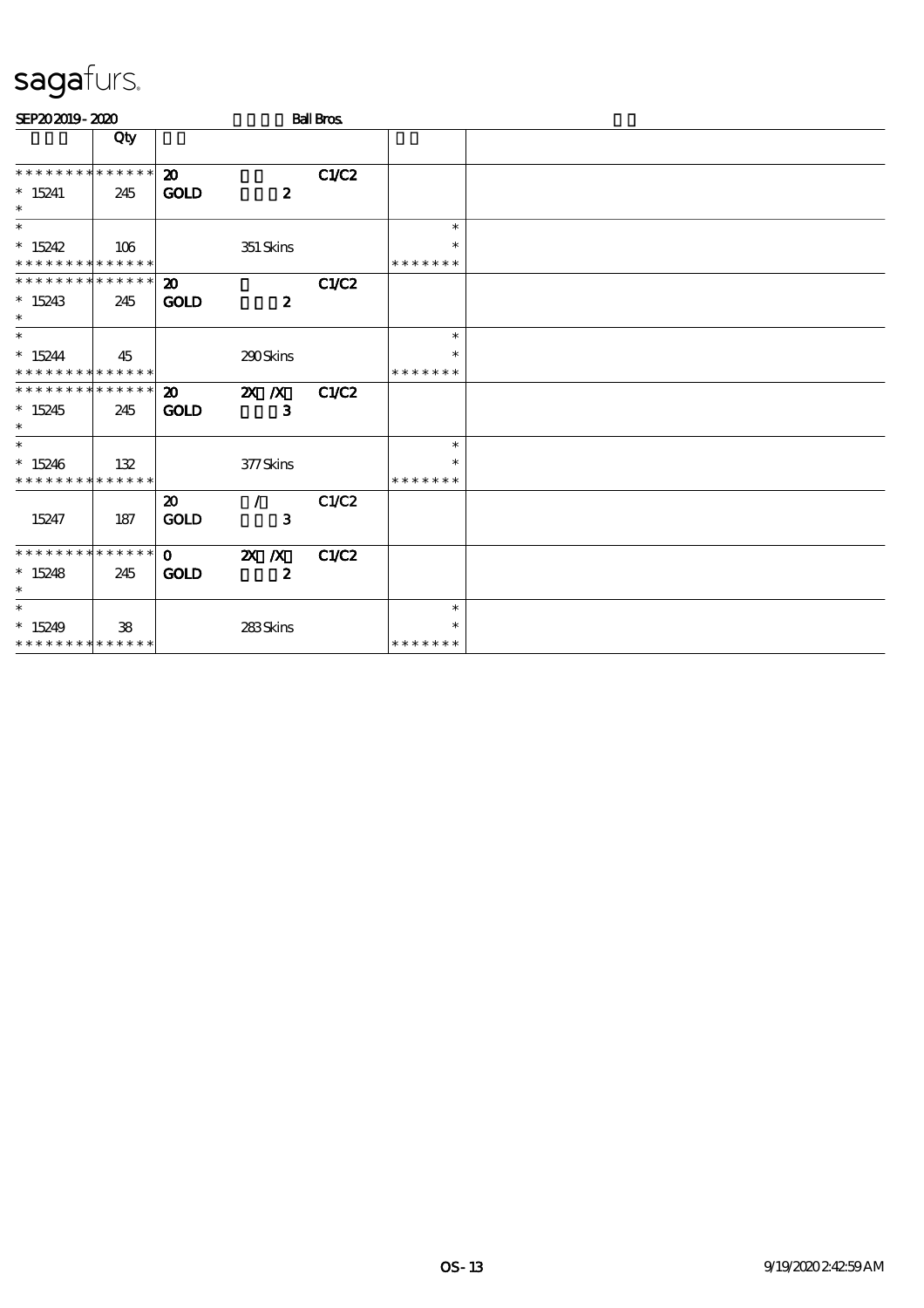| SEP202019-2020                                          |             |                             |                           | Walt Brown Group |               |  |
|---------------------------------------------------------|-------------|-----------------------------|---------------------------|------------------|---------------|--|
|                                                         | Qty         |                             |                           |                  |               |  |
|                                                         |             |                             |                           |                  |               |  |
| * * * * * * * * * * * * * *                             |             | 50                          | $\mathbf{X}$ $\mathbf{X}$ | C1/C2            |               |  |
| $*15261$                                                | 185         | <b>GOLD</b>                 | $\boldsymbol{z}$          |                  |               |  |
| $\ast$                                                  |             |                             |                           |                  |               |  |
| $\overline{\ast}$                                       |             |                             |                           |                  | $\ast$        |  |
| $* 15262$                                               | 114         |                             | 299Skins                  |                  |               |  |
| * * * * * * * * <mark>* * * * * *</mark>                |             |                             |                           |                  | * * * * * * * |  |
|                                                         |             | 50                          | $\mathcal{L}$             | C1/C2            |               |  |
| 15263                                                   | 199         | <b>GOLD</b>                 | $\boldsymbol{z}$          |                  |               |  |
|                                                         |             |                             |                           |                  |               |  |
| * * * * * * * * * * * * * *                             |             | $\boldsymbol{\omega}$       | $\boldsymbol{\mathsf{z}}$ | C1/C2            |               |  |
| $* 15264$                                               | 205         | <b>GOLD</b>                 | $\boldsymbol{z}$          |                  |               |  |
| $\ast$                                                  |             |                             |                           |                  |               |  |
| $\overline{\ast}$                                       |             |                             |                           |                  | $\ast$        |  |
| $*15265$                                                | 180         |                             | $\boldsymbol{2}$          |                  | $\ast$        |  |
| $\ast$                                                  |             |                             |                           |                  | $\ast$        |  |
| $\ast$                                                  |             |                             |                           |                  | $\ast$        |  |
| $*15266$                                                | 180         |                             | $\,3$                     |                  | $\ast$        |  |
| $\ast$                                                  |             |                             |                           |                  | $\ast$        |  |
| $\overline{\phantom{0}}$                                |             |                             |                           |                  | $\ast$        |  |
| $*15267$                                                | 163         |                             | 728Skins                  |                  | ∗             |  |
| * * * * * * * *                                         | * * * * * * |                             |                           |                  | * * * * * * * |  |
| * * * * * * * * * * * * * *                             |             | $\boldsymbol{\omega}$       | $\mathbf{x}$              | <b>C1/C2</b>     |               |  |
| $*15268$                                                | 205         | <b>GOLD</b>                 | $\boldsymbol{z}$          |                  |               |  |
| $\ast$                                                  |             |                             |                           |                  |               |  |
| $\ast$                                                  |             |                             |                           |                  | $\ast$        |  |
| $*15209$                                                | 180         |                             | $\boldsymbol{2}$          |                  | $\ast$        |  |
| $\ast$                                                  |             |                             |                           |                  | $\ast$        |  |
| $\ast$                                                  |             |                             |                           |                  | $\ast$        |  |
| $*15270$                                                | 158         |                             | 543Skins                  |                  | ∗             |  |
| * * * * * * * * <mark>* * * * * *</mark>                |             |                             |                           |                  | * * * * * * * |  |
| * * * * * * * * * * * * * *                             |             | 40                          |                           | C1/C2            |               |  |
|                                                         |             |                             |                           |                  |               |  |
| $* 15271$<br>$\ast$                                     | 205         | <b>GOLD</b>                 | $\boldsymbol{z}$          |                  |               |  |
| $\ast$                                                  |             |                             |                           |                  | $\ast$        |  |
|                                                         |             |                             |                           |                  | $\ast$        |  |
| $* 15272$<br>* * * * * * * * <mark>* * * * * *</mark> * | 56          |                             | 261 Skins                 |                  | * * * * * * * |  |
|                                                         |             |                             |                           |                  |               |  |
| 15273                                                   |             | 40                          | X / C1/C2                 |                  |               |  |
|                                                         | 137         | GOLD                        | 3 <sup>5</sup>            |                  |               |  |
| * * * * * * * * * * * * * * *                           |             |                             |                           |                  |               |  |
|                                                         |             | $30 - 1$                    | $\mathbf{x}$              | C1/C2            |               |  |
| $*15274$                                                | 205         | <b>GOLD</b>                 | $\boldsymbol{z}$          |                  |               |  |
| $*$<br>$\overline{\ast}$                                |             |                             |                           |                  |               |  |
|                                                         |             |                             |                           |                  | $\ast$        |  |
| $*15275$                                                | 180         |                             | $\boldsymbol{2}$          |                  | $\ast$        |  |
| $\ast$<br>$\ast$                                        |             |                             |                           |                  | $\ast$        |  |
|                                                         |             |                             |                           |                  | $\ast$        |  |
| $*15276$                                                | 102         |                             | 487 Skins                 |                  | ∗             |  |
| * * * * * * * * * * * * * * *                           |             |                             |                           |                  | * * * * * * * |  |
| * * * * * * * * * * * * * * *                           |             |                             | 30 X C1/C2                |                  |               |  |
| $*15277$                                                | 205         | <b>GOLD</b>                 | $\mathbf{z}$              |                  |               |  |
| $\ast$                                                  |             |                             |                           |                  |               |  |
| $\overline{\ast}$                                       |             |                             |                           |                  | $\ast$        |  |
| $* 15278$                                               | 173         |                             | $378\mathrm{S}$ kins      |                  | ∗             |  |
| * * * * * * * * * * * * * *                             |             |                             |                           |                  | * * * * * * * |  |
|                                                         |             | $\boldsymbol{\mathfrak{D}}$ |                           | C1/C2            |               |  |
| 15279                                                   | 205         | <b>GOLD</b>                 | $\boldsymbol{z}$          |                  |               |  |
|                                                         |             |                             |                           |                  |               |  |
|                                                         |             | $\infty$                    |                           | C1/C2            |               |  |
| 15280                                                   | 175         | <b>GOLD</b>                 | $\boldsymbol{z}$          |                  |               |  |
|                                                         |             |                             |                           |                  |               |  |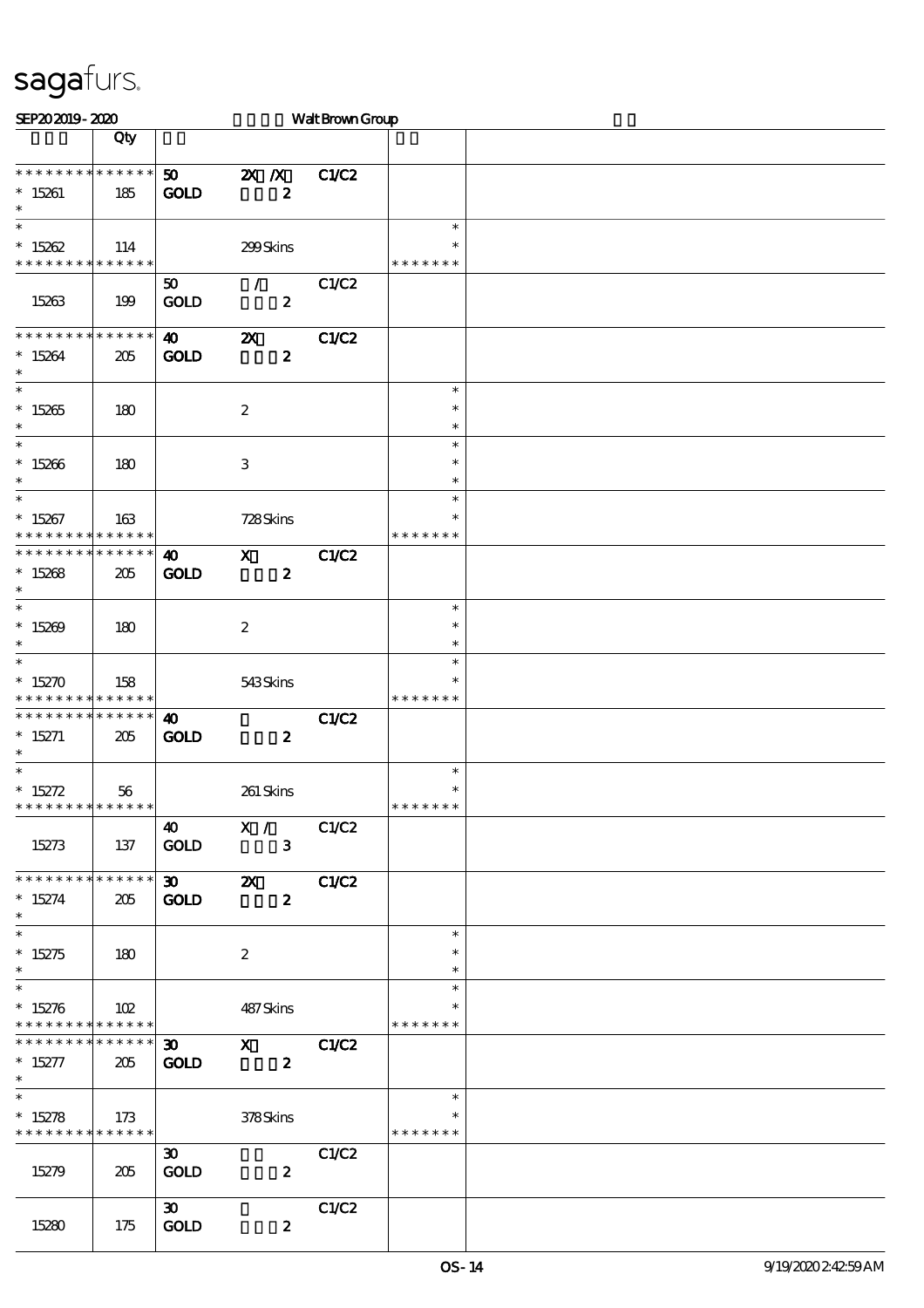| SEP202019-2020 |     |                                            |          | Walt Brown Group |  |  |  |  |
|----------------|-----|--------------------------------------------|----------|------------------|--|--|--|--|
|                | Qty |                                            |          |                  |  |  |  |  |
| 15281          | 113 | $\boldsymbol{\mathfrak{D}}$<br><b>GOLD</b> | X /<br>З | C1/C2            |  |  |  |  |
| 15282          | 207 | $\boldsymbol{\mathfrak{D}}$<br><b>GOLD</b> | X /<br>2 | C1/C2            |  |  |  |  |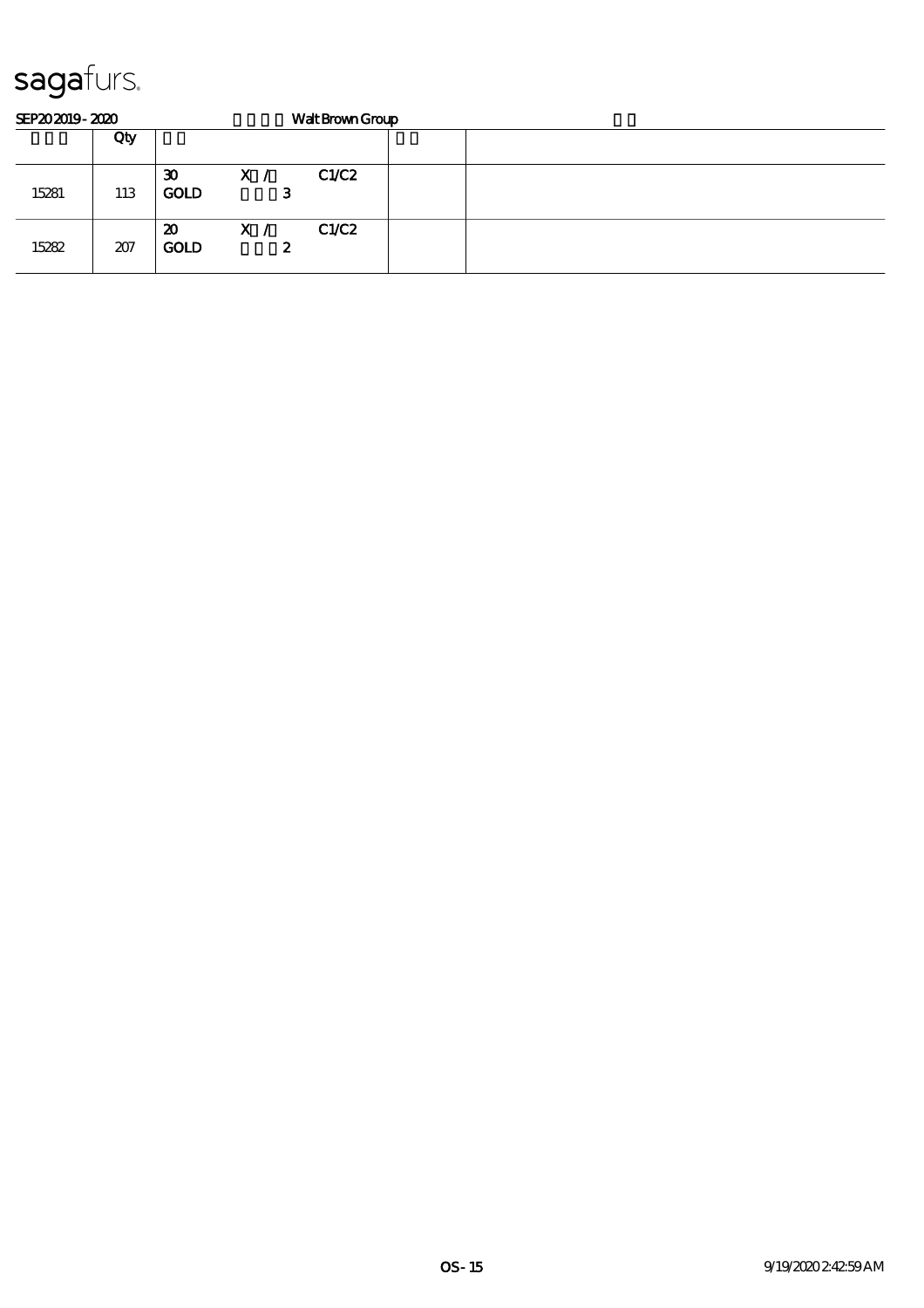| SEP202019-2020                          |             |                             |                           |                  | <b>Rees Keyes</b> |               |  |
|-----------------------------------------|-------------|-----------------------------|---------------------------|------------------|-------------------|---------------|--|
|                                         | Qty         |                             |                           |                  |                   |               |  |
|                                         |             |                             |                           |                  |                   |               |  |
| * * * * * * * * * * * * * *             |             | $\boldsymbol{\omega}$       | $X$ $X$                   |                  | C1/C2             |               |  |
| $^*$ 15301 $\,$                         | 205         | <b>GOLD</b>                 |                           | $\pmb{2}$        |                   |               |  |
| $\ast$                                  |             |                             |                           |                  |                   |               |  |
| $\ast$                                  |             |                             |                           |                  |                   | $\ast$        |  |
| $^*$ 15302 $\,$                         | 45          |                             | 250Skins                  |                  |                   | $\ast$        |  |
| * * * * * * * * * * * * * *             |             |                             |                           |                  |                   | * * * * * * * |  |
| * * * * * * * * * * * * * *             |             |                             |                           |                  |                   |               |  |
|                                         |             | $\boldsymbol{\omega}$       | $\mathcal{T}=\mathcal{I}$ |                  | C1/C2             |               |  |
| $*1530B$                                | 205         | <b>GOLD</b>                 |                           | $\boldsymbol{z}$ |                   |               |  |
| $\ast$                                  |             |                             |                           |                  |                   |               |  |
| $\overline{\ast}$                       |             |                             |                           |                  |                   | $\ast$        |  |
| $* 15304$                               | 144         |                             | 349Skins                  |                  |                   | $\ast$        |  |
| * * * * * * * * * * * * * *             |             |                             |                           |                  |                   | * * * * * * * |  |
| * * * * * * * * * * * * * *             |             | $\boldsymbol{\mathfrak{D}}$ | $\boldsymbol{\mathsf{X}}$ |                  | C1/C2             |               |  |
| $*15305$                                | 205         | <b>GOLD</b>                 |                           | $\boldsymbol{z}$ |                   |               |  |
| $\ast$                                  |             |                             |                           |                  |                   |               |  |
| $\overline{\phantom{0}}$                |             |                             |                           |                  |                   | $\ast$        |  |
| $^\ast$ 15306                           | 181         |                             | $\boldsymbol{2}$          |                  |                   | $\ast$        |  |
| $\ast$                                  |             |                             |                           |                  |                   | $\ast$        |  |
| $\overline{\ast}$                       |             |                             |                           |                  |                   | $\ast$        |  |
|                                         |             |                             |                           |                  |                   |               |  |
| $* 15307$                               | 180         |                             | $\,3$                     |                  |                   | $\ast$        |  |
| $\ast$                                  |             |                             |                           |                  |                   | $\ast$        |  |
| $\ast$                                  |             |                             |                           |                  |                   | $\ast$        |  |
| $^*$ 15308 $\,$                         | 180         |                             | $\boldsymbol{4}$          |                  |                   | $\ast$        |  |
| $\ast$                                  |             |                             |                           |                  |                   | $\ast$        |  |
| $\ast$                                  |             |                             |                           |                  |                   | $\ast$        |  |
| $*15309$                                | 46          |                             | 792Skins                  |                  |                   | $\ast$        |  |
| * * * * * * * * * * * * * *             |             |                             |                           |                  |                   | * * * * * * * |  |
| * * * * * * * * * * * * * *             |             | $\boldsymbol{\mathfrak{D}}$ | $\mathbf{x}$              |                  | C1/C2             |               |  |
| $*15310$                                | 205         | <b>GOLD</b>                 |                           | $\boldsymbol{z}$ |                   |               |  |
| $\ast$                                  |             |                             |                           |                  |                   |               |  |
| $\ast$                                  |             |                             |                           |                  |                   | $\ast$        |  |
|                                         |             |                             |                           |                  |                   | $\ast$        |  |
| $* 15311$                               | 180         |                             | $\boldsymbol{2}$          |                  |                   |               |  |
| $\ast$<br>$\overline{\ast}$             |             |                             |                           |                  |                   | $\ast$        |  |
|                                         |             |                             |                           |                  |                   | $\ast$        |  |
| $^*$ 15312 $\,$                         | 180         |                             | $\,3$                     |                  |                   | $\ast$        |  |
| $*$                                     |             |                             |                           |                  |                   | $\ast$        |  |
| $\ast$                                  |             |                             |                           |                  |                   | $\ast$        |  |
| $*15313$                                | 180         |                             | $\boldsymbol{4}$          |                  |                   | $\ast$        |  |
| $\ast$                                  |             |                             |                           |                  |                   | $\ast$        |  |
| $\ast$                                  |             |                             |                           |                  |                   | $\ast$        |  |
| $* 15314$                               | 180         |                             | $\mathbf 5$               |                  |                   | $\ast$        |  |
| $\ast$                                  |             |                             |                           |                  |                   | $\ast$        |  |
| $\ast$                                  |             |                             |                           |                  |                   | $\ast$        |  |
|                                         |             |                             |                           |                  |                   |               |  |
| $*15315$<br>* * * * * * * * * * * * * * | 82          |                             | 1007Skins                 |                  |                   |               |  |
|                                         |             |                             |                           |                  |                   | * * * * * * * |  |
| * * * * * * * *                         | * * * * * * | $\boldsymbol{\mathfrak{D}}$ |                           |                  | C1/C2             |               |  |
| $*15316$                                | 205         | <b>GOLD</b>                 |                           | $\boldsymbol{z}$ |                   |               |  |
| $*$                                     |             |                             |                           |                  |                   |               |  |
| $\overline{\phantom{0}}$                |             |                             |                           |                  |                   | $\ast$        |  |
| $*$ 15317                               | 180         |                             | $\boldsymbol{2}$          |                  |                   | $\ast$        |  |
| $*$                                     |             |                             |                           |                  |                   | $\ast$        |  |
| $\overline{\phantom{1}}$                |             |                             |                           |                  |                   | $\ast$        |  |
| $*$ 15318                               | 180         |                             | $\ensuremath{\mathbf{3}}$ |                  |                   | $\ast$        |  |
| $\ast$                                  |             |                             |                           |                  |                   | $\ast$        |  |
| $\ast$                                  |             |                             |                           |                  |                   | $\ast$        |  |
|                                         |             |                             |                           |                  |                   | $\ast$        |  |
| $*$ 15319                               | 180         |                             | $\boldsymbol{4}$          |                  |                   |               |  |
| $\ast$                                  |             |                             |                           |                  |                   | $\ast$        |  |
| $\ast$                                  |             |                             |                           |                  |                   | $\ast$        |  |
| $*15320$                                | 180         |                             | $\mathbf 5$               |                  |                   | $\ast$        |  |
| $\ast$                                  |             |                             |                           |                  |                   | $\ast$        |  |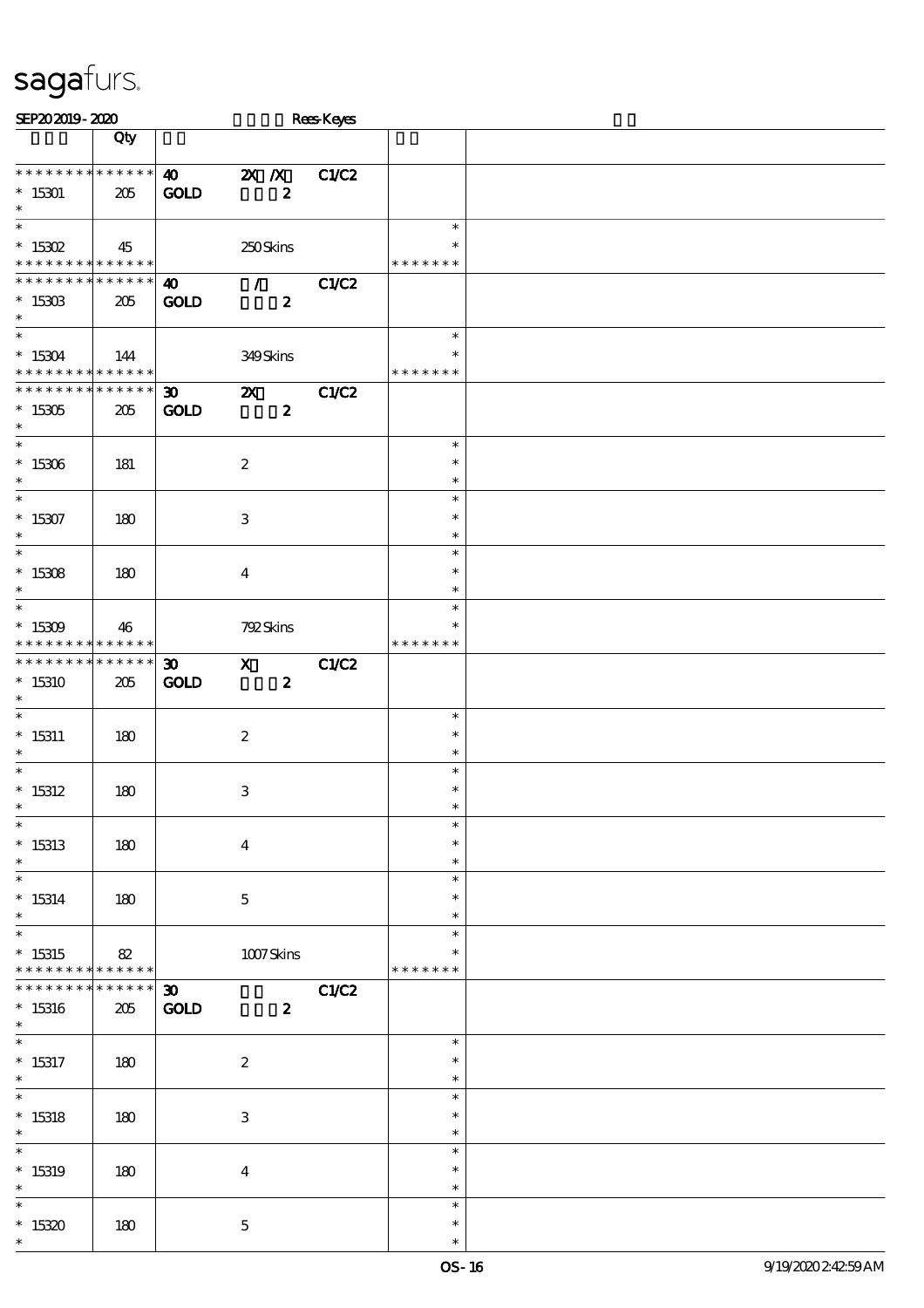| SEP202019-2020                                                          |                    |                                            |                           | <b>Rees</b> Keyes |                         |  |
|-------------------------------------------------------------------------|--------------------|--------------------------------------------|---------------------------|-------------------|-------------------------|--|
|                                                                         | Qty                |                                            |                           |                   |                         |  |
| $\ast$                                                                  |                    | $\boldsymbol{\mathfrak{D}}$                |                           | C1/C2             | $\ast$                  |  |
| $* 15321$                                                               | 180                | GOLD                                       | $\pmb{2}$                 |                   | $\ast$                  |  |
| $\ast$                                                                  |                    |                                            |                           |                   | $\ast$                  |  |
| $\ast$                                                                  |                    |                                            |                           |                   | $\ast$                  |  |
| $*15322$                                                                | 59                 |                                            | 1164Skins                 |                   | $\ast$                  |  |
| * * * * * * * * <mark>* * * * * *</mark><br>* * * * * * * * * * * * * * |                    |                                            |                           |                   | * * * * * * *           |  |
| $*15323$                                                                | 205                | $\boldsymbol{\mathfrak{D}}$<br><b>GOLD</b> | $\boldsymbol{z}$          | <b>C1/C2</b>      |                         |  |
| $\ast$                                                                  |                    |                                            |                           |                   |                         |  |
| $\overline{\ast}$                                                       |                    |                                            |                           |                   | $\ast$                  |  |
| $* 15324$                                                               | 180                |                                            | $\boldsymbol{2}$          |                   | $\ast$                  |  |
| $\ast$<br>$\overline{\phantom{0}}$                                      |                    |                                            |                           |                   | $\ast$<br>$\ast$        |  |
| $*15325$                                                                | 180                |                                            | $\,3$                     |                   | $\ast$                  |  |
| $\ast$                                                                  |                    |                                            |                           |                   | $\ast$                  |  |
| $*$                                                                     |                    |                                            |                           |                   | $\ast$                  |  |
| $* 15326$                                                               | 180                |                                            | $\boldsymbol{4}$          |                   | $\ast$                  |  |
| $\ast$                                                                  |                    |                                            |                           |                   | $\ast$                  |  |
| $\ast$                                                                  |                    |                                            |                           |                   | $\ast$<br>$\ast$        |  |
| $* 15327$<br>* * * * * * * *                                            | 45<br>* * * * * *  |                                            | 790Skins                  |                   | * * * * * * *           |  |
|                                                                         |                    | $\boldsymbol{\mathfrak{D}}$                | $X$ $N$                   | C1/C2             |                         |  |
| 15328                                                                   | 218                | <b>GOLD</b>                                | $\mathbf{3}$              |                   |                         |  |
|                                                                         |                    |                                            |                           |                   |                         |  |
| * * * * * * * * * * * * * *                                             |                    | $\boldsymbol{\mathbf{z}}$                  | $\boldsymbol{\alpha}$     | <b>C1/C2</b>      |                         |  |
| $*15329$<br>$\ast$                                                      | 245                | <b>GOLD</b>                                | $\boldsymbol{2}$          |                   |                         |  |
| $\overline{\ast}$                                                       |                    |                                            |                           |                   | $\ast$                  |  |
| $*15330$                                                                | 220                |                                            | $\boldsymbol{2}$          |                   | $\ast$                  |  |
| $\ast$                                                                  |                    |                                            |                           |                   | $\ast$                  |  |
| $\ast$                                                                  |                    |                                            |                           |                   | $\ast$                  |  |
| $*$ 15331<br>* * * * * * * *                                            | 237<br>* * * * * * |                                            | <b>702Skins</b>           |                   | $\ast$<br>* * * * * * * |  |
| * * * * * * * *                                                         | $* * * * * * *$    | $\boldsymbol{\mathfrak{D}}$                | $\boldsymbol{\mathrm{X}}$ | <b>C1/C2</b>      |                         |  |
| $* 15332$                                                               | 245                | <b>GOLD</b>                                | $\pmb{2}$                 |                   |                         |  |
| $*$                                                                     |                    |                                            |                           |                   |                         |  |
| $\ast$                                                                  |                    |                                            |                           |                   | $\ast$                  |  |
| $^\ast$ 15333<br>$\ast$                                                 | 220                |                                            | $\boldsymbol{2}$          |                   | $\ast$<br>$\ast$        |  |
| $\ast$                                                                  |                    |                                            |                           |                   | $\ast$                  |  |
| $* 15334$                                                               | 220                |                                            | $\,3$                     |                   | $\ast$                  |  |
| $\ast$                                                                  |                    |                                            |                           |                   | $\ast$                  |  |
| $\ast$                                                                  |                    |                                            |                           |                   | $\ast$                  |  |
| $*15335$<br>* * * * * * * *                                             | 49<br>******       |                                            | 734 Skins                 |                   | $\ast$<br>* * * * * * * |  |
| * * * * * * *                                                           | * * * * * *        | $\boldsymbol{\mathfrak{D}}$                |                           | <b>C1/C2</b>      |                         |  |
| $*15336$                                                                | 245                | <b>GOLD</b>                                | $\boldsymbol{z}$          |                   |                         |  |
| $\ast$                                                                  |                    |                                            |                           |                   |                         |  |
| $\ast$                                                                  |                    |                                            |                           |                   | $\ast$                  |  |
| $* 15337$                                                               | 220                |                                            | $\boldsymbol{2}$          |                   | $\ast$                  |  |
| $\ast$<br>$\overline{\phantom{0}}$                                      |                    |                                            |                           |                   | $\ast$<br>$\ast$        |  |
| $*15338$                                                                | 220                |                                            | $\,3$                     |                   | $\ast$                  |  |
| $\ast$                                                                  |                    |                                            |                           |                   | $\ast$                  |  |
| $\ast$                                                                  |                    |                                            |                           |                   | $\ast$                  |  |
| $*15339$                                                                | 216                |                                            | $901$ Skins               |                   | $\ast$                  |  |
| * * * * * * * *                                                         | ******             |                                            |                           |                   | * * * * * * *           |  |
| * * * * * * *                                                           | $******$           | $\boldsymbol{\mathfrak{D}}$                |                           | C1/C2             |                         |  |
| $*15340$<br>$\ast$                                                      | 245                | <b>GOLD</b>                                | $\boldsymbol{z}$          |                   |                         |  |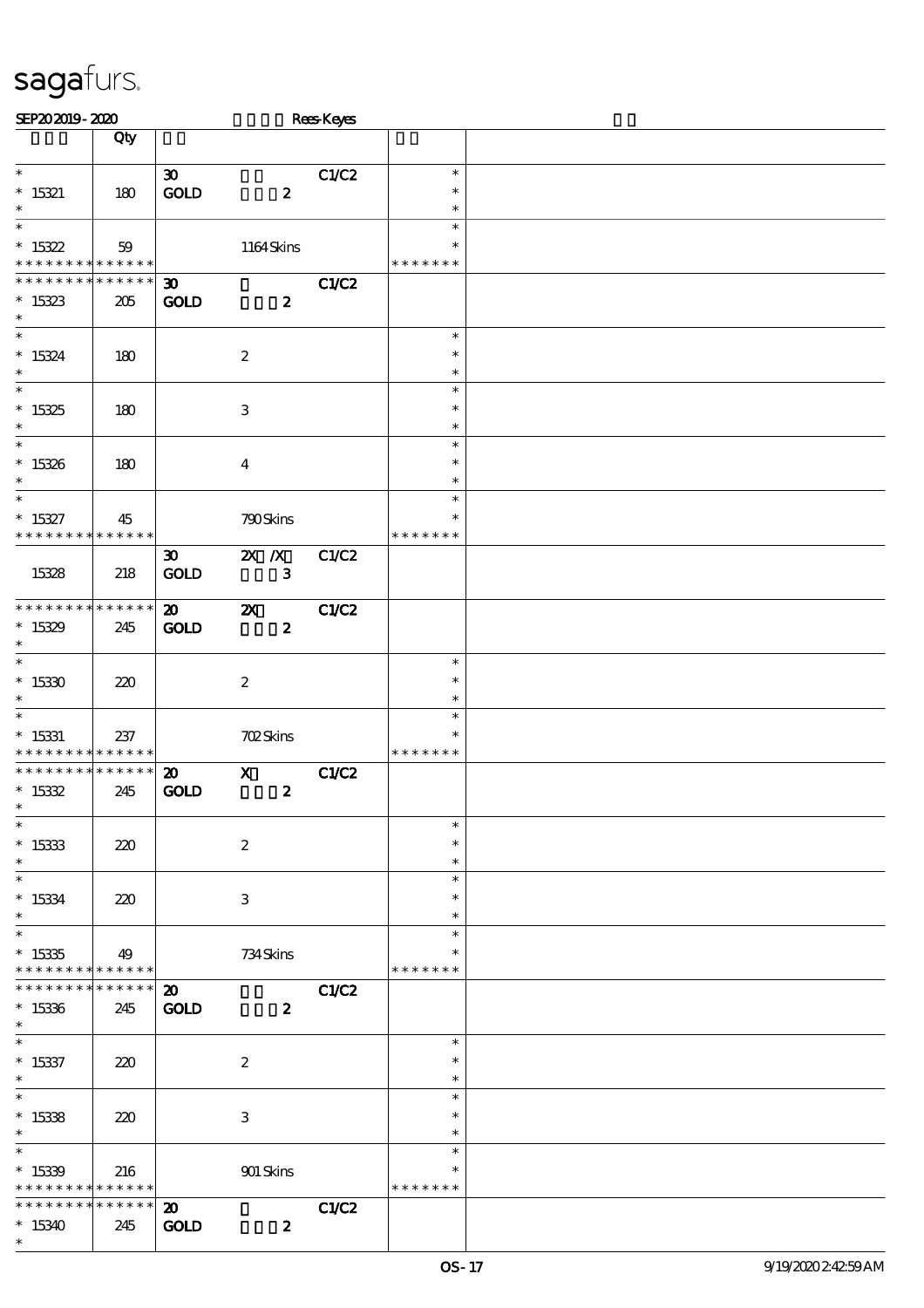|                             | SEP202019-2020 |                                            |                  | Rees-Keyes |                  |  |  |  |  |  |
|-----------------------------|----------------|--------------------------------------------|------------------|------------|------------------|--|--|--|--|--|
|                             | Qty            |                                            |                  |            |                  |  |  |  |  |  |
| $\ast$                      |                | $\boldsymbol{\mathbf{z}}$                  |                  | C1/C2      | $\ast$           |  |  |  |  |  |
| $* 15341$<br>$\ast$         | 220            | <b>GOLD</b>                                | $\boldsymbol{z}$ |            | $\ast$<br>$\ast$ |  |  |  |  |  |
| $\ast$                      |                |                                            |                  |            | $\ast$           |  |  |  |  |  |
| $*15342$                    | 143            |                                            | 608Skins         |            | $\ast$           |  |  |  |  |  |
| * * * * * * * * * * * * * * |                |                                            |                  |            | *******          |  |  |  |  |  |
| 15343                       | 180            | $\boldsymbol{\mathfrak{D}}$<br><b>GOLD</b> | $X$ $N$<br>з     | C1/C2      |                  |  |  |  |  |  |
| 15344                       | 212            | $\mathbf 0$<br><b>GOLD</b>                 | $X$ $N$<br>2     | C1/C2      |                  |  |  |  |  |  |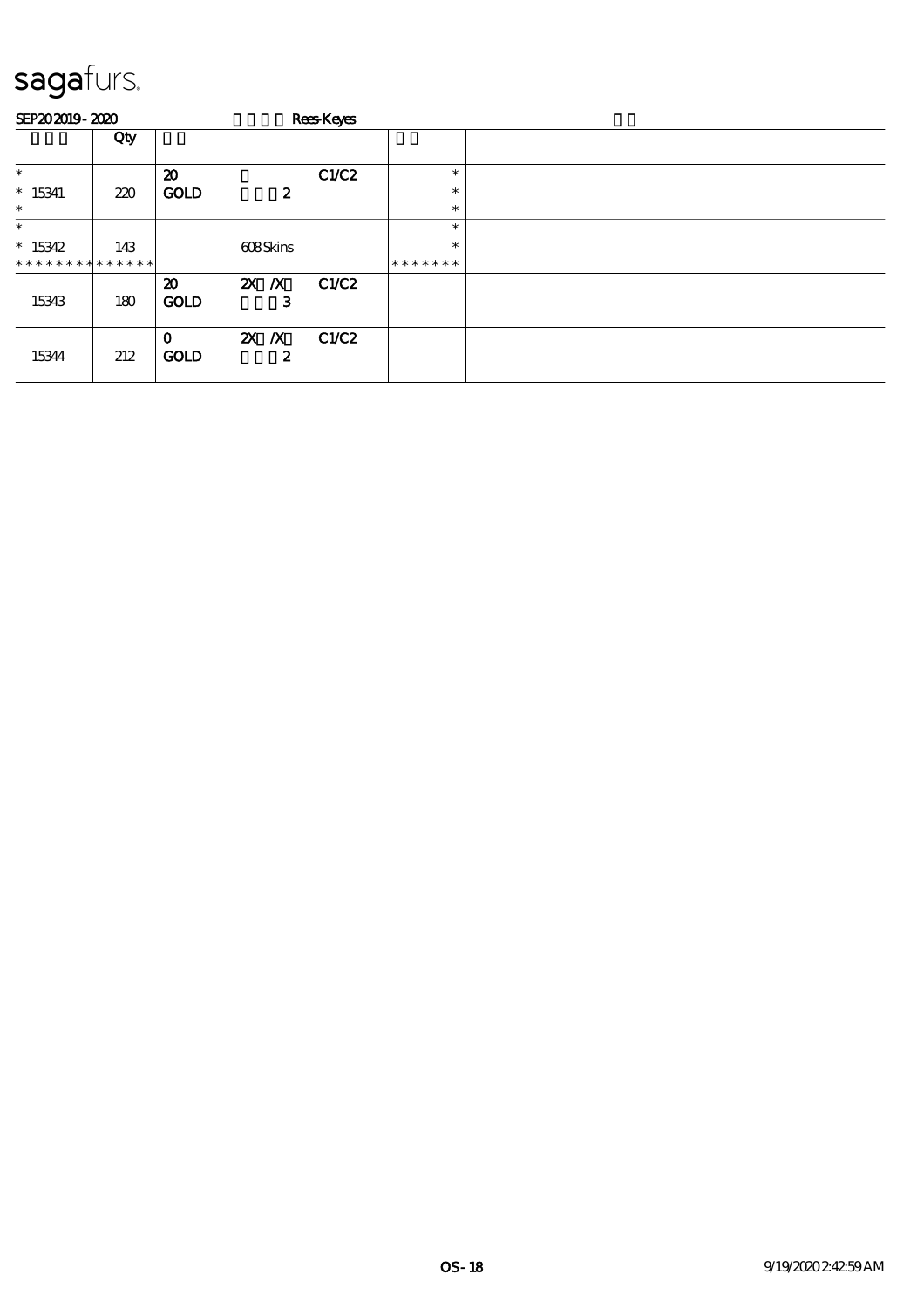| SEP202019-2020 |                    |                                                                     |                                               | <b>Sundryowners</b> |  |  |  |
|----------------|--------------------|---------------------------------------------------------------------|-----------------------------------------------|---------------------|--|--|--|
|                | Qty                |                                                                     |                                               |                     |  |  |  |
| 15361          | 148                | 50<br>${\bf S\!L}\!{\bf V\!R}$                                      |                                               | C2                  |  |  |  |
| 15362          | $134\,$            | $\boldsymbol{40}$<br>${\bf S\!L}\!{\bf V\!R}$                       | $X$ $X$                                       | C1/C2               |  |  |  |
| 15363          | 84                 | $\boldsymbol{40}$<br>${\bf S\!L}\!{\bf V\!R}$                       |                                               | C1/C2               |  |  |  |
| 15364          | 143                | $\boldsymbol{\mathfrak{D}}$<br>$S\!L\!V\!R$                         | $\boldsymbol{\mathsf{z}}$                     | C1/C2               |  |  |  |
| 15365          | 116                | $\boldsymbol{\mathfrak{D}}$<br>$S\!L\!V\!R$                         | $\mathbf X$                                   | C1/C2               |  |  |  |
| 15366          | 188                | $\pmb{\mathfrak{D}}$<br>${\bf S\!L}\!{\bf V\!R}$                    |                                               | C1/C2               |  |  |  |
| 15367          | $123$              | $\boldsymbol{\mathsf{20}}$<br>${\bf S\!L}\!{\bf V\!R}$              | $\overline{zx}$ $\overline{X}$                | C1/C2               |  |  |  |
| 15368          | 144                | $\boldsymbol{\boldsymbol{\mathrm{20}}}$<br>${\bf S\!L}\!{\bf V\!R}$ |                                               | C1/C2               |  |  |  |
| 15369          | $\boldsymbol{\pi}$ | $\boldsymbol{\mathfrak{D}}$<br>${\bf S\!L}\!{\bf V\!R}$             |                                               | C3                  |  |  |  |
| 15370          | 126                | $\mathbf{o}$<br>${\bf S\!L}\!{\bf V\!R}$                            |                                               | C2                  |  |  |  |
| 15371          | 198                | $\mathbf O$<br>$S\!L\!V\!R$                                         | $\boldsymbol{\mathsf{Z}}$<br>$\boldsymbol{z}$ | C1/C2               |  |  |  |
| 15372          | $172$              | $\mathbf{o}$<br>$S\!L\!V\!R$                                        | X /<br>$\boldsymbol{z}$                       | C1/C2               |  |  |  |
| 15373          | $7\!3$             | $\mathbf{O}$<br>$S\!L\!V\!R$                                        | $\boldsymbol{z}$                              | C3                  |  |  |  |
| 15374          | 288                | $1 -$<br>${\bf S\!L}\!{\bf V\!R}$                                   |                                               | C2                  |  |  |  |
| 15375          | 304                | $\mathbf{2}$<br>${\bf S\!L}\!{\bf V\!R}$                            | $\mathbf{X}$ /<br>$\mathbf{1}$                | C1/C2               |  |  |  |
|                |                    |                                                                     |                                               | DeepNorth           |  |  |  |
| 15377          | $195\,$            | $\boldsymbol{\mathfrak{D}}$<br>${\bf S\!L}\!{\bf V\!R}$             | $X$ $N$                                       | C1/C2               |  |  |  |
| 15378          | 245                | $\boldsymbol{\mathfrak{D}}$<br>$S\!L\!V\!R$                         | $\mathcal{L}$                                 | C1/C2               |  |  |  |
| 15379          | 231                | $\boldsymbol{\mathsf{20}}$<br>$S\!L\!V\!R$                          | $\mathcal{L}$                                 | C1/C2               |  |  |  |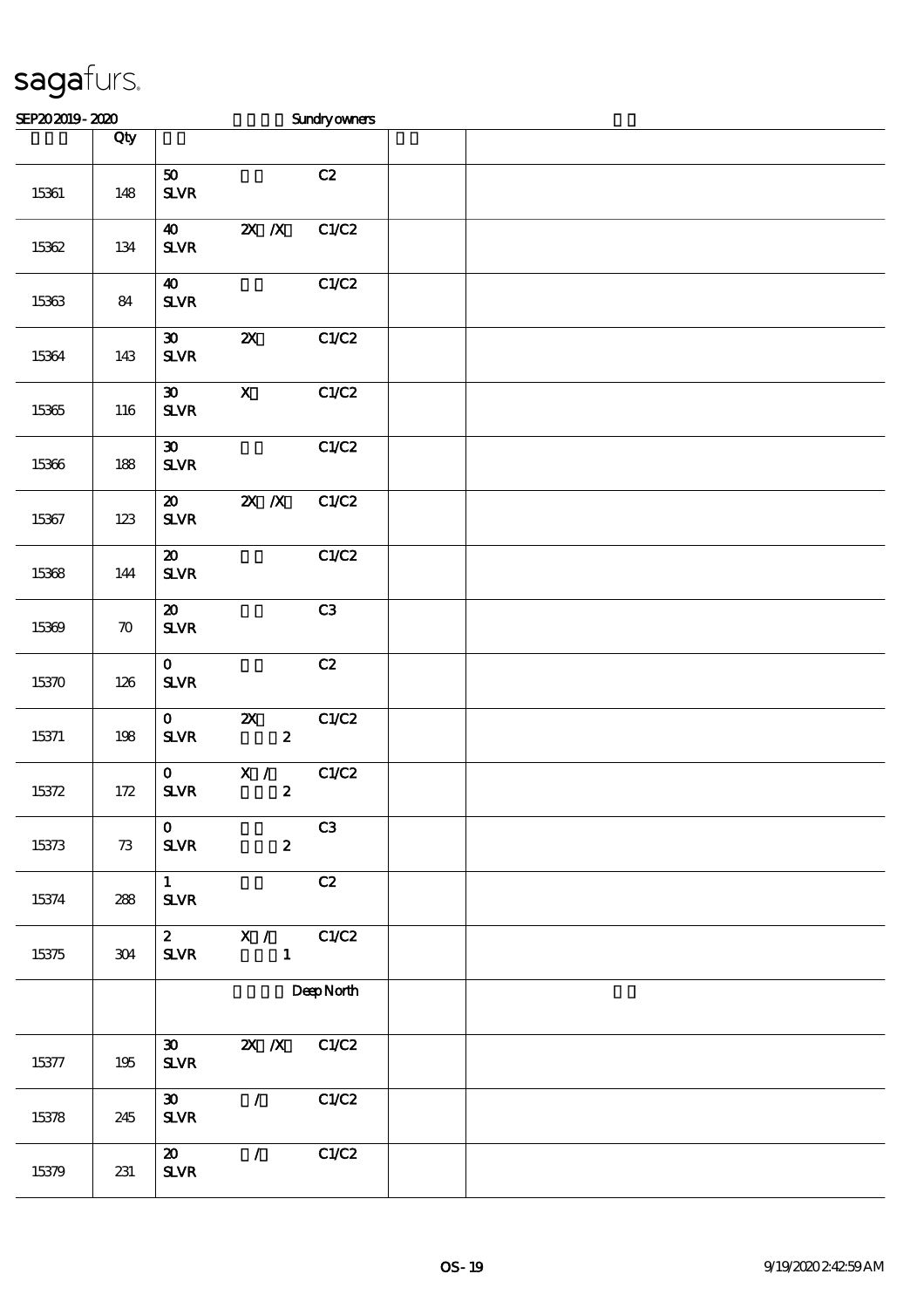| SEP202019-2020                             |                       |                             |                             | Northwest              |               |  |
|--------------------------------------------|-----------------------|-----------------------------|-----------------------------|------------------------|---------------|--|
|                                            | Qty                   |                             |                             |                        |               |  |
|                                            |                       |                             |                             |                        |               |  |
| * * * * * * * * * * * * * *                |                       | $\boldsymbol{\omega}$       | $\mathbf{X}$ $\mathbf{X}$   | C1/C2                  |               |  |
| $* 15381$                                  | 205                   | <b>SLVR</b>                 | $\mathbf{1}$                |                        |               |  |
| $\ast$                                     |                       |                             |                             |                        |               |  |
| $\ast$                                     |                       |                             |                             |                        | $\ast$        |  |
| $^*$ 15382 $\,$                            | 162                   |                             | 367Skins                    |                        | ∗             |  |
| * * * * * * * * <mark>* * * * * *</mark>   |                       |                             |                             |                        | * * * * * * * |  |
| * * * * * * * *                            | * * * * * *           | 40                          | $\mathcal{T} = \mathcal{I}$ | <b>C1/C2</b>           |               |  |
| $*15383$                                   | 205                   | <b>SLVR</b>                 | $\mathbf{1}$                |                        |               |  |
| $\ast$                                     |                       |                             |                             |                        |               |  |
| $\overline{\ast}$                          |                       |                             |                             |                        | $\ast$        |  |
| $*15384$                                   | $\boldsymbol{\omega}$ |                             | 274Skins                    |                        | $\ast$        |  |
| * * * * * * * * * * * * * *                |                       |                             |                             |                        | * * * * * * * |  |
| * * * * * * * * * * * * * *                |                       | $\boldsymbol{\mathfrak{D}}$ | $\boldsymbol{\alpha}$       | <b>C1/C2</b>           |               |  |
| $*15385$                                   | 225                   | <b>SLVR</b>                 | $\mathbf{1}$                |                        |               |  |
| $\ast$                                     |                       |                             |                             |                        |               |  |
| $\overline{\phantom{0}}$                   |                       |                             |                             |                        | $\ast$        |  |
| $*15386$                                   |                       |                             |                             |                        |               |  |
| * * * * *                                  | 76<br>* * * * * *     |                             | 301 Skins                   |                        | * * * * * * * |  |
| * * * * * * * * * * * * * *                |                       |                             | $\mathbf{x}$                |                        |               |  |
|                                            |                       | $\boldsymbol{\mathfrak{D}}$ |                             | C1/C2                  |               |  |
| $* 15387$<br>$\ast$                        | 225                   | <b>SLVR</b>                 | $\mathbf{1}$                |                        |               |  |
| $\ast$                                     |                       |                             |                             |                        | $\ast$        |  |
|                                            |                       |                             |                             |                        | ∗             |  |
| $*15388$                                   | 220                   |                             | 445Skins                    |                        |               |  |
| * * * * * * * *                            | ******                |                             |                             |                        | * * * * * * * |  |
| * * * * * * * * <mark>* * * * * * *</mark> |                       | $\boldsymbol{\mathfrak{D}}$ | $\mathcal{T}$               | C1/C2                  |               |  |
| $*15389$                                   | 225                   | <b>SLVR</b>                 | $\mathbf{1}$                |                        |               |  |
| $\ast$<br>$\overline{\ast}$                |                       |                             |                             |                        |               |  |
|                                            |                       |                             |                             |                        | $\ast$        |  |
| $*15390$                                   | 200                   |                             | $\boldsymbol{z}$            |                        | $\ast$        |  |
| $\ast$                                     |                       |                             |                             |                        | $\ast$        |  |
| $\ast$                                     |                       |                             |                             |                        | ∗             |  |
| $*15391$                                   | $99$                  |                             | 524Skins                    |                        |               |  |
| * * * * * * * * * * * * * *                |                       |                             |                             |                        | * * * * * * * |  |
|                                            |                       | $\boldsymbol{\mathfrak{D}}$ | $\boldsymbol{\mathsf{Z}}$   | C1/C2                  |               |  |
| 15392                                      | 246                   | <b>SLVR</b>                 | $\mathbf{1}$                |                        |               |  |
|                                            |                       |                             |                             |                        |               |  |
| ******************* 20 X                   |                       |                             |                             | C1/C2                  |               |  |
| $^*$ 15393 $\,$                            | 265                   | <b>SLVR</b>                 | $\mathbf{1}$                |                        |               |  |
| $\ast$                                     |                       |                             |                             |                        |               |  |
| $\ast$                                     |                       |                             |                             |                        | $\ast$        |  |
| $*15394$                                   | 116                   |                             | 381 Skins                   |                        |               |  |
| * * * * * * * * <mark>* * * * * * *</mark> |                       |                             |                             |                        | * * * * * * * |  |
| * * * * * * * *                            | $* * * * * * *$       |                             | 20 / C1/C2                  |                        |               |  |
| $*15395$                                   | 265                   | <b>SLVR</b>                 | $\sim$ 1                    |                        |               |  |
| $\ast$                                     |                       |                             |                             |                        |               |  |
| $\overline{\ast}$                          |                       |                             |                             |                        | $\ast$        |  |
| $*15396$                                   | 136                   |                             | 401 Skins                   |                        |               |  |
| * * * * * * * * * * * * * * *              |                       |                             |                             |                        | * * * * * * * |  |
|                                            |                       | $\mathbf{O}$                | 2X /X C1/C2                 |                        |               |  |
| 15397                                      | 275                   | <b>SLVR</b>                 |                             |                        |               |  |
|                                            |                       |                             |                             |                        |               |  |
|                                            |                       | $\mathbf{O}$                | $\sqrt{C1/C2}$              |                        |               |  |
| 15398                                      | 178                   | <b>SLVR</b>                 | $\mathbf{1}$                |                        |               |  |
|                                            |                       |                             |                             |                        |               |  |
|                                            |                       |                             |                             | <b>WilliamsFurFamm</b> |               |  |
|                                            |                       |                             |                             |                        |               |  |
|                                            |                       |                             |                             |                        |               |  |
|                                            |                       | 50                          | 2X / X C1/C2                |                        |               |  |
| 15400                                      | 140                   | <b>SLVR</b>                 | $\overline{\phantom{a}}$    |                        |               |  |
|                                            |                       |                             |                             |                        |               |  |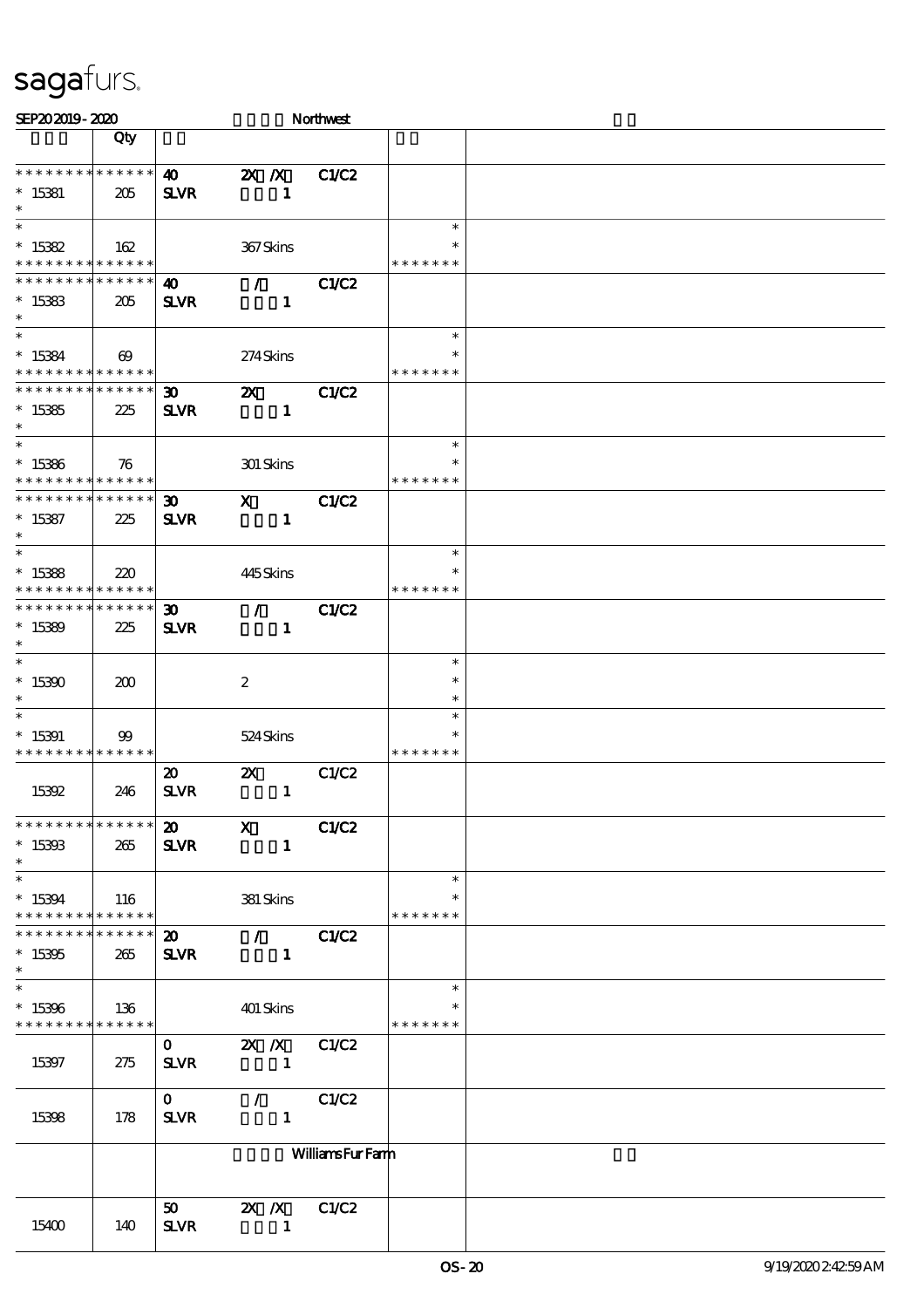| SEP202019-2020                                                   |                    |                                            |                                                       | <b>WilliamsFurFarm</b> |                                   |  |
|------------------------------------------------------------------|--------------------|--------------------------------------------|-------------------------------------------------------|------------------------|-----------------------------------|--|
|                                                                  | Qty                |                                            |                                                       |                        |                                   |  |
| 15401                                                            | 157                | 50<br><b>SLVR</b>                          | $\mathcal{F}$<br>$\mathbf{1}$                         | C1/C2                  |                                   |  |
| * * * * * * * * * * * * * *<br>$*15402$<br>$\ast$                | 205                | $\boldsymbol{\omega}$<br><b>SLVR</b>       | $\boldsymbol{\mathsf{z}}$<br>$\mathbf{1}$             | C1/C2                  |                                   |  |
| $\ast$<br>$*15403$<br>* * * * * * * * * * * * * *                | 115                |                                            | 320Skins                                              |                        | $\ast$<br>∗<br>* * * * * * *      |  |
| * * * * * * * * * * * * * *<br>$*15404$<br>$\ast$                | 205                | 40<br><b>SLVR</b>                          | $\mathbf{x}$<br>$\mathbf{1}$                          | C1/C2                  |                                   |  |
| $\ast$<br>$*15405$<br>$\ast$<br>$\overline{\phantom{0}}$         | 180                |                                            | $\boldsymbol{2}$                                      |                        | $\ast$<br>$\ast$<br>$\ast$        |  |
| $*15406$<br>* * * * * * * * * * * * * *                          | 133                |                                            | 518Skins                                              |                        | $\ast$<br>∗<br>* * * * *<br>* *   |  |
| * * * * * * * * * * * * * *<br>$*15407$<br>$\ast$                | 205                | $\boldsymbol{\omega}$<br><b>SLVR</b>       | $\mathbf{1}$                                          | <b>C1/C2</b>           |                                   |  |
| $\ast$<br>$*15408$<br>* * * * * * * * * * * * * *                | 168                |                                            | 373Skins                                              |                        | $\ast$<br>$\ast$<br>* * * * * * * |  |
| * * * * * * * * * * * * * *<br>$*15409$<br>$\ast$<br>$\ast$      | 205                | $\boldsymbol{\omega}$<br><b>SLVR</b>       | $\mathbf{1}$                                          | C1/C2                  |                                   |  |
| $*15410$<br>* * * * * * * * * * * * * *                          | 117                |                                            | 322Skins                                              |                        | $\ast$<br>* * * * * * *           |  |
| * * * * * * * * * * * * * *<br>$* 15411$<br>$\ast$               | 225                | 30 <sub>o</sub><br><b>SLVR</b>             | $\mathbf{z}$<br>$\mathbf{1}$                          | C1/C2                  |                                   |  |
| $*$ 15412<br>* * * * * * * * * * * * * *                         | 154                |                                            | 379Skins                                              |                        | $\ast$<br>$\ast$<br>* * * * * * * |  |
| * * * * * * * * * * * * * *<br>$*15413$<br>$\ast$                | 225                | $\boldsymbol{\mathfrak{D}}$<br><b>SLVR</b> | $\mathbf{x}$<br>$\mathbf{1}$                          | C1/C2                  |                                   |  |
| $\ast$<br>$*15414$<br>$\ast$                                     | 200                |                                            | $\boldsymbol{2}$                                      |                        | $\ast$<br>$\ast$<br>$\ast$        |  |
| $\ast$<br>$*15415$<br>* * * * * * * * <mark>* * * * * * *</mark> | $\infty$           |                                            | 515Skins                                              |                        | $\ast$<br>∗<br>* * * * * * *      |  |
| * * * * * * * *<br>$*15416$<br>$\ast$                            | * * * * * *<br>225 | 30 <sub>o</sub><br><b>SLVR</b>             | $\mathbf{1}$                                          | C1/C2                  |                                   |  |
| $\ast$<br>$*15417$<br>* * * * * * * * * * * * * *                | 125                |                                            | 350Skins                                              |                        | $\ast$<br>* * * * * * *           |  |
| * * * * * * * *<br>$*15418$<br>$*$                               | ******<br>225      | $\boldsymbol{\mathfrak{D}}$<br><b>SLVR</b> | $\mathbf{1}$                                          | C1/C2                  |                                   |  |
| $\overline{\ast}$<br>$*15419$<br>* * * * * * * * * * * * * *     | 171                |                                            | 396Skins                                              |                        | $\ast$<br>* * * * * * *           |  |
| 15420                                                            | 215                | $\boldsymbol{\mathfrak{D}}$<br><b>SLVR</b> | $\mathbf{X}$ $\mathbf{X}$<br>$\overline{\phantom{a}}$ | C1/C2                  |                                   |  |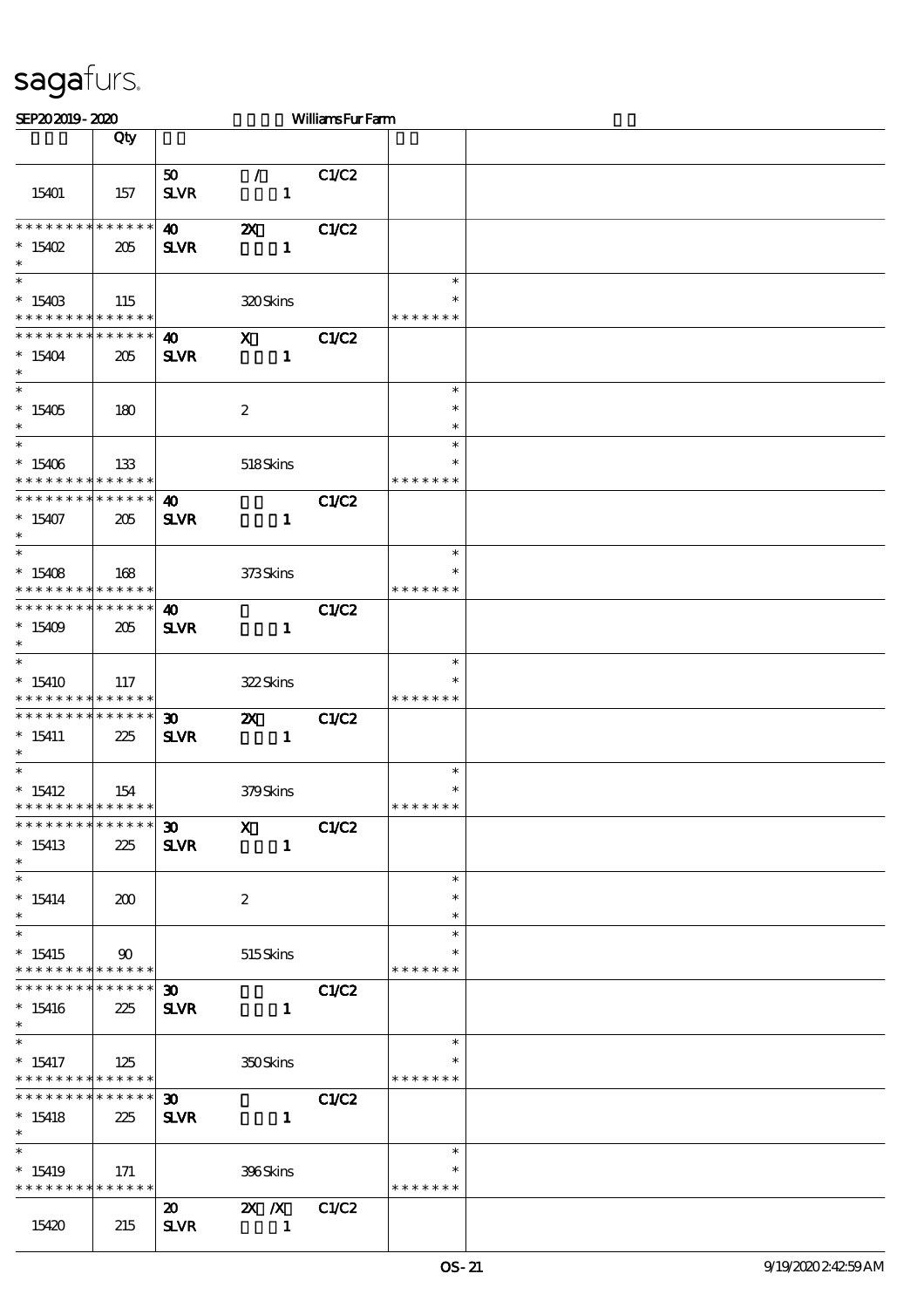| SEP202019-2020                                               |                       |                             |                                                                                                                                                                                                                                                                                                                                                                                                                                                                                 | <b>WilliamsFurFarm</b> |               |  |
|--------------------------------------------------------------|-----------------------|-----------------------------|---------------------------------------------------------------------------------------------------------------------------------------------------------------------------------------------------------------------------------------------------------------------------------------------------------------------------------------------------------------------------------------------------------------------------------------------------------------------------------|------------------------|---------------|--|
|                                                              | Qty                   |                             |                                                                                                                                                                                                                                                                                                                                                                                                                                                                                 |                        |               |  |
|                                                              |                       |                             |                                                                                                                                                                                                                                                                                                                                                                                                                                                                                 |                        |               |  |
|                                                              |                       | $\boldsymbol{\mathfrak{D}}$ | $\mathcal{L}$                                                                                                                                                                                                                                                                                                                                                                                                                                                                   | C1/C2                  |               |  |
| 15421                                                        | 146                   | <b>SLVR</b>                 | $\mathbf{1}$                                                                                                                                                                                                                                                                                                                                                                                                                                                                    |                        |               |  |
|                                                              |                       |                             |                                                                                                                                                                                                                                                                                                                                                                                                                                                                                 |                        |               |  |
|                                                              |                       |                             |                                                                                                                                                                                                                                                                                                                                                                                                                                                                                 | Unicom                 |               |  |
|                                                              |                       |                             |                                                                                                                                                                                                                                                                                                                                                                                                                                                                                 |                        |               |  |
|                                                              |                       |                             |                                                                                                                                                                                                                                                                                                                                                                                                                                                                                 |                        |               |  |
|                                                              |                       | 50                          | $\boldsymbol{\alpha}$                                                                                                                                                                                                                                                                                                                                                                                                                                                           | C1/C2                  |               |  |
| 15423                                                        | 85                    | <b>SLVR</b>                 | $\mathbf{1}$                                                                                                                                                                                                                                                                                                                                                                                                                                                                    |                        |               |  |
|                                                              |                       |                             |                                                                                                                                                                                                                                                                                                                                                                                                                                                                                 |                        |               |  |
|                                                              |                       | 50                          | $\mathbf x$                                                                                                                                                                                                                                                                                                                                                                                                                                                                     | C1/C2                  |               |  |
| 15424                                                        | 102                   | <b>SLVR</b>                 | $\mathbf{1}$                                                                                                                                                                                                                                                                                                                                                                                                                                                                    |                        |               |  |
|                                                              |                       | 50 <sub>o</sub>             |                                                                                                                                                                                                                                                                                                                                                                                                                                                                                 | C1/C2                  |               |  |
| 15425                                                        | 104                   | <b>SLVR</b>                 | $\mathbf{1}$                                                                                                                                                                                                                                                                                                                                                                                                                                                                    |                        |               |  |
|                                                              |                       |                             |                                                                                                                                                                                                                                                                                                                                                                                                                                                                                 |                        |               |  |
|                                                              |                       | 5040                        |                                                                                                                                                                                                                                                                                                                                                                                                                                                                                 | C2                     |               |  |
| 15426                                                        | 161                   | <b>SLVR</b>                 | $\mathbf{1}$                                                                                                                                                                                                                                                                                                                                                                                                                                                                    |                        |               |  |
|                                                              |                       |                             |                                                                                                                                                                                                                                                                                                                                                                                                                                                                                 |                        |               |  |
| * * * * * * * * * * * * * *                                  |                       | $\boldsymbol{\omega}$       | $\boldsymbol{\mathsf{z}}$                                                                                                                                                                                                                                                                                                                                                                                                                                                       | C1                     |               |  |
| $*15427$                                                     | 205                   | <b>SLVR</b>                 | $\mathbf{1}$                                                                                                                                                                                                                                                                                                                                                                                                                                                                    |                        |               |  |
| $\ast$                                                       |                       |                             |                                                                                                                                                                                                                                                                                                                                                                                                                                                                                 |                        |               |  |
| $\overline{\ast}$                                            |                       |                             |                                                                                                                                                                                                                                                                                                                                                                                                                                                                                 |                        | $\ast$        |  |
| $*15428$                                                     | 85                    |                             | 290Skins                                                                                                                                                                                                                                                                                                                                                                                                                                                                        |                        | $\ast$        |  |
| * * * * * * * * * * * * * * *<br>* * * * * * * * * * * * * * |                       |                             |                                                                                                                                                                                                                                                                                                                                                                                                                                                                                 |                        | * * * * * * * |  |
|                                                              |                       | $\boldsymbol{\omega}$       | $\boldsymbol{\mathsf{Z}}$                                                                                                                                                                                                                                                                                                                                                                                                                                                       | C2                     |               |  |
| $*15429$<br>$*$                                              | 205                   | <b>SLVR</b>                 | $\mathbf{1}$                                                                                                                                                                                                                                                                                                                                                                                                                                                                    |                        |               |  |
| $\ast$                                                       |                       |                             |                                                                                                                                                                                                                                                                                                                                                                                                                                                                                 |                        | $\ast$        |  |
| $*15430$                                                     | 78                    |                             | 283Skins                                                                                                                                                                                                                                                                                                                                                                                                                                                                        |                        |               |  |
| * * * * * * * * <mark>* * * * * * *</mark>                   |                       |                             |                                                                                                                                                                                                                                                                                                                                                                                                                                                                                 |                        | * * * * * * * |  |
| * * * * * * * * * * * * * * *                                |                       | $\boldsymbol{\omega}$       | $\mathbf{X}$                                                                                                                                                                                                                                                                                                                                                                                                                                                                    | C1                     |               |  |
| $*15431$                                                     | 205                   | <b>SLVR</b>                 | $\mathbf{1}$                                                                                                                                                                                                                                                                                                                                                                                                                                                                    |                        |               |  |
| $\ast$                                                       |                       |                             |                                                                                                                                                                                                                                                                                                                                                                                                                                                                                 |                        |               |  |
| $\ast$                                                       |                       |                             |                                                                                                                                                                                                                                                                                                                                                                                                                                                                                 |                        | $\ast$        |  |
| $*15432$                                                     | 92                    |                             | 297 Skins                                                                                                                                                                                                                                                                                                                                                                                                                                                                       |                        | $\ast$        |  |
| * * * * * * * * * * * * * *                                  |                       |                             |                                                                                                                                                                                                                                                                                                                                                                                                                                                                                 |                        | * * * * * * * |  |
|                                                              |                       | 40                          | $\mathbf X$                                                                                                                                                                                                                                                                                                                                                                                                                                                                     | C2                     |               |  |
| 15433                                                        | 227                   | <b>SLVR</b>                 | $\sim$ 1                                                                                                                                                                                                                                                                                                                                                                                                                                                                        |                        |               |  |
|                                                              |                       |                             | $\overline{40}$ X /                                                                                                                                                                                                                                                                                                                                                                                                                                                             | C3                     |               |  |
| 15434                                                        | 82                    | <b>SLVR</b>                 | $\overline{\phantom{a}}$ $\overline{\phantom{a}}$ $\overline{\phantom{a}}$ $\overline{\phantom{a}}$ $\overline{\phantom{a}}$ $\overline{\phantom{a}}$ $\overline{\phantom{a}}$ $\overline{\phantom{a}}$ $\overline{\phantom{a}}$ $\overline{\phantom{a}}$ $\overline{\phantom{a}}$ $\overline{\phantom{a}}$ $\overline{\phantom{a}}$ $\overline{\phantom{a}}$ $\overline{\phantom{a}}$ $\overline{\phantom{a}}$ $\overline{\phantom{a}}$ $\overline{\phantom{a}}$ $\overline{\$ |                        |               |  |
|                                                              |                       |                             |                                                                                                                                                                                                                                                                                                                                                                                                                                                                                 |                        |               |  |
| * * * * * * * * * * * * * *                                  |                       | $\boldsymbol{\omega}$       |                                                                                                                                                                                                                                                                                                                                                                                                                                                                                 | C1                     |               |  |
| $*15435$                                                     | 205                   | <b>SLVR</b>                 | $\mathbf{1}$                                                                                                                                                                                                                                                                                                                                                                                                                                                                    |                        |               |  |
| $*$                                                          |                       |                             |                                                                                                                                                                                                                                                                                                                                                                                                                                                                                 |                        |               |  |
| $\overline{\ast}$                                            |                       |                             |                                                                                                                                                                                                                                                                                                                                                                                                                                                                                 |                        | $\ast$        |  |
| $*15436$                                                     | $\boldsymbol{\omega}$ |                             | 274Skins                                                                                                                                                                                                                                                                                                                                                                                                                                                                        |                        | ∗             |  |
| * * * * * * * * * * * * * * *                                |                       |                             |                                                                                                                                                                                                                                                                                                                                                                                                                                                                                 |                        | * * * * * * * |  |
|                                                              |                       | $\boldsymbol{\omega}$       |                                                                                                                                                                                                                                                                                                                                                                                                                                                                                 | C2                     |               |  |
| 15437                                                        | 181                   | <b>SLVR</b>                 | $\mathbf{1}$                                                                                                                                                                                                                                                                                                                                                                                                                                                                    |                        |               |  |
| **************                                               |                       |                             |                                                                                                                                                                                                                                                                                                                                                                                                                                                                                 |                        |               |  |
| $*15438$                                                     | 225                   | 30                          | $\mathbb{Z}$<br>$\sim$ $\sim$ 1                                                                                                                                                                                                                                                                                                                                                                                                                                                 | C1                     |               |  |
| $*$                                                          |                       | <b>SLVR</b>                 |                                                                                                                                                                                                                                                                                                                                                                                                                                                                                 |                        |               |  |
| $\ast$                                                       |                       |                             |                                                                                                                                                                                                                                                                                                                                                                                                                                                                                 |                        | $\ast$        |  |
| $*15439$                                                     | 147                   |                             | 372Skins                                                                                                                                                                                                                                                                                                                                                                                                                                                                        |                        |               |  |
| * * * * * * * * * * * * * *                                  |                       |                             |                                                                                                                                                                                                                                                                                                                                                                                                                                                                                 |                        | * * * * * * * |  |
| * * * * * * * * * * * * * * *                                |                       | $\boldsymbol{\mathfrak{D}}$ | $\mathbf{x}$                                                                                                                                                                                                                                                                                                                                                                                                                                                                    | C2                     |               |  |
| $*1540$                                                      | 225                   | <b>SLVR</b>                 | $\sim$ $\sim$ 1.                                                                                                                                                                                                                                                                                                                                                                                                                                                                |                        |               |  |
| $\ast$                                                       |                       |                             |                                                                                                                                                                                                                                                                                                                                                                                                                                                                                 |                        |               |  |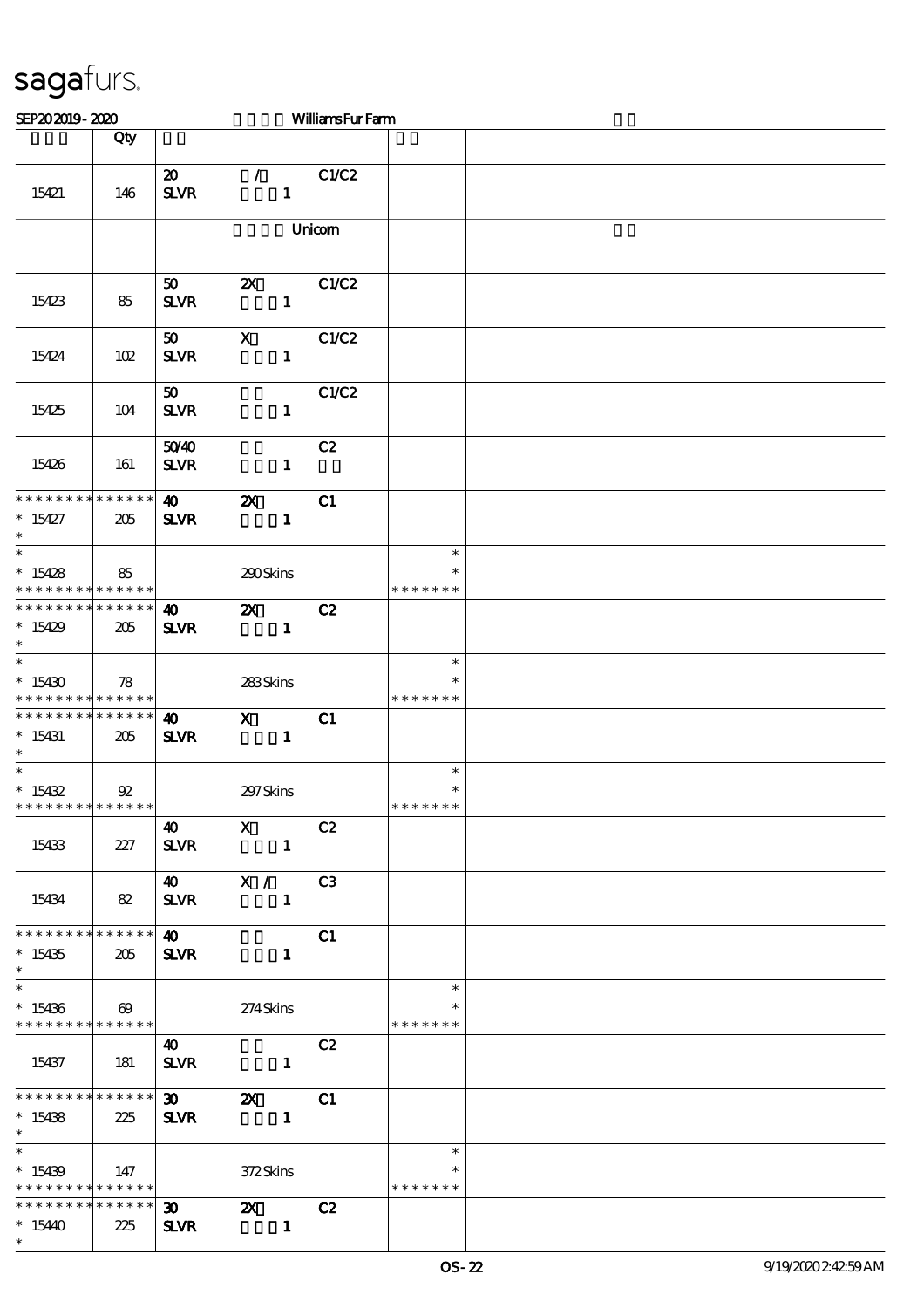| SEP202019-2020                             |        |                             |                           | Unicom           |                  |  |
|--------------------------------------------|--------|-----------------------------|---------------------------|------------------|------------------|--|
|                                            | Qty    |                             |                           |                  |                  |  |
|                                            |        |                             |                           |                  |                  |  |
| $\ast$                                     |        | $\boldsymbol{\mathfrak{D}}$ | $\boldsymbol{\mathsf{Z}}$ | C2               | $\ast$           |  |
| $*15441$                                   | 200    | <b>SLVR</b>                 |                           | $\mathbf{1}$     | $\ast$           |  |
| $\ast$                                     |        |                             |                           |                  | $\ast$           |  |
| $\ast$                                     |        |                             |                           |                  | $\ast$           |  |
| $*15442$                                   | 216    |                             | 641 Skins                 |                  |                  |  |
| * * * * * * * * * * * * * *                |        |                             |                           |                  | * * * * * * *    |  |
|                                            |        | $\boldsymbol{\mathfrak{D}}$ | $\boldsymbol{\alpha}$     | C <sub>3</sub>   |                  |  |
| 15443                                      | 111    | ${\bf S\!L}\!{\bf V\!R}$    |                           | $\mathbf{1}$     |                  |  |
| * * * * * * * * * * * * * *                |        |                             |                           |                  |                  |  |
|                                            |        | 30 <sub>o</sub>             | $\mathbf x$               | C1               |                  |  |
| $* 15444$<br>$\ast$                        | 225    | <b>SLVR</b>                 |                           | $\mathbf{1}$     |                  |  |
| $\overline{\ast}$                          |        |                             |                           |                  | $\ast$           |  |
|                                            |        |                             |                           |                  | $\ast$           |  |
| $*15445$<br>* * * * * * * * * * * * * *    | $52\,$ |                             | 277Skins                  |                  | * * * * * * *    |  |
| * * * * * * * * * * * * * *                |        | $\boldsymbol{\mathfrak{D}}$ | $\mathbf{x}$              | C2               |                  |  |
| $*15446$                                   | 225    | <b>SLVR</b>                 |                           | $\mathbf{1}$     |                  |  |
| $\ast$                                     |        |                             |                           |                  |                  |  |
| $*$                                        |        |                             |                           |                  | $\ast$           |  |
| $* 15447$                                  | 200    |                             | $\boldsymbol{2}$          |                  | $\ast$           |  |
| $\ast$                                     |        |                             |                           |                  | $\ast$           |  |
| $\ast$                                     |        |                             |                           |                  | $\ast$           |  |
| $*15448$                                   | 91     |                             | 516Skins                  |                  | ∗                |  |
| * * * * * * * * <mark>* * * * * * *</mark> |        |                             |                           |                  | * * * * * * *    |  |
|                                            |        | $\boldsymbol{\mathfrak{D}}$ | X /                       | C <sub>3</sub>   |                  |  |
| 15449                                      | 132    | <b>SLVR</b>                 |                           | $\mathbf{1}$     |                  |  |
|                                            |        |                             |                           |                  |                  |  |
|                                            |        | $\boldsymbol{\mathfrak{D}}$ |                           | C1               |                  |  |
| 15450                                      | 238    | <b>SLVR</b>                 |                           | $\mathbf{1}$     |                  |  |
|                                            |        |                             |                           |                  |                  |  |
| * * * * * * * * * * * * * *                |        | $\boldsymbol{\mathfrak{D}}$ |                           | C2               |                  |  |
| $*15451$                                   | 225    | <b>SLVR</b>                 |                           | $\mathbf{1}$     |                  |  |
| $\ast$                                     |        |                             |                           |                  |                  |  |
|                                            |        |                             |                           |                  | $\ast$           |  |
| $*15452$                                   | 220    |                             | 445Skins                  |                  | $\ast$           |  |
| * * * * * * * * * * * * * *                |        |                             |                           |                  | * * * * * * *    |  |
| ******** <mark>******</mark>               |        | $30 - 1$                    | $\boldsymbol{\mathsf{Z}}$ | C1               |                  |  |
| $*15453$                                   | 225    | <b>SLVR</b>                 |                           | $\boldsymbol{z}$ |                  |  |
| $*$                                        |        |                             |                           |                  |                  |  |
| $\ast$                                     |        |                             |                           |                  | $\ast$           |  |
| $*15454$                                   | 121    |                             | 346Skins                  |                  | $\ast$           |  |
| * * * * * * * * * * * * * * *              |        |                             |                           |                  | * * * * * * *    |  |
| * * * * * * * * * * * * * * *              |        | $30 - 1$                    |                           | 2X C2            |                  |  |
| $*15455$                                   | 225    | <b>SLVR</b>                 |                           | $\boldsymbol{z}$ |                  |  |
| $\ast$<br>$\overline{\phantom{0}}$         |        |                             |                           |                  |                  |  |
|                                            |        |                             |                           |                  | $\ast$<br>$\ast$ |  |
| $*15456$<br>$\ast$                         | 200    |                             | $\boldsymbol{2}$          |                  |                  |  |
| $\overline{\ast}$                          |        |                             |                           |                  | $\ast$<br>$\ast$ |  |
| $*15457$                                   | 156    |                             |                           |                  | $\ast$           |  |
| * * * * * * * * <mark>* * * * * * *</mark> |        |                             | 581 Skins                 |                  | * * * * * * *    |  |
|                                            |        | $\infty$                    |                           | <b>2X X</b> C3   |                  |  |
| 15458                                      | 155    | <b>SLVR</b>                 | $\overline{\mathbf{2}}$   |                  |                  |  |
|                                            |        |                             |                           |                  |                  |  |
|                                            |        | $\infty$                    | $\mathbf X$               | C1               |                  |  |
| 15459                                      | 196    | <b>SLVR</b>                 |                           | $\boldsymbol{z}$ |                  |  |
|                                            |        |                             |                           |                  |                  |  |
| * * * * * * * * * * * * * * *              |        | $\boldsymbol{\mathfrak{D}}$ | $\mathbf{X}$              | C2               |                  |  |
| $*15460$                                   | 225    | <b>SLVR</b>                 |                           | $\boldsymbol{z}$ |                  |  |
| $\ast$                                     |        |                             |                           |                  |                  |  |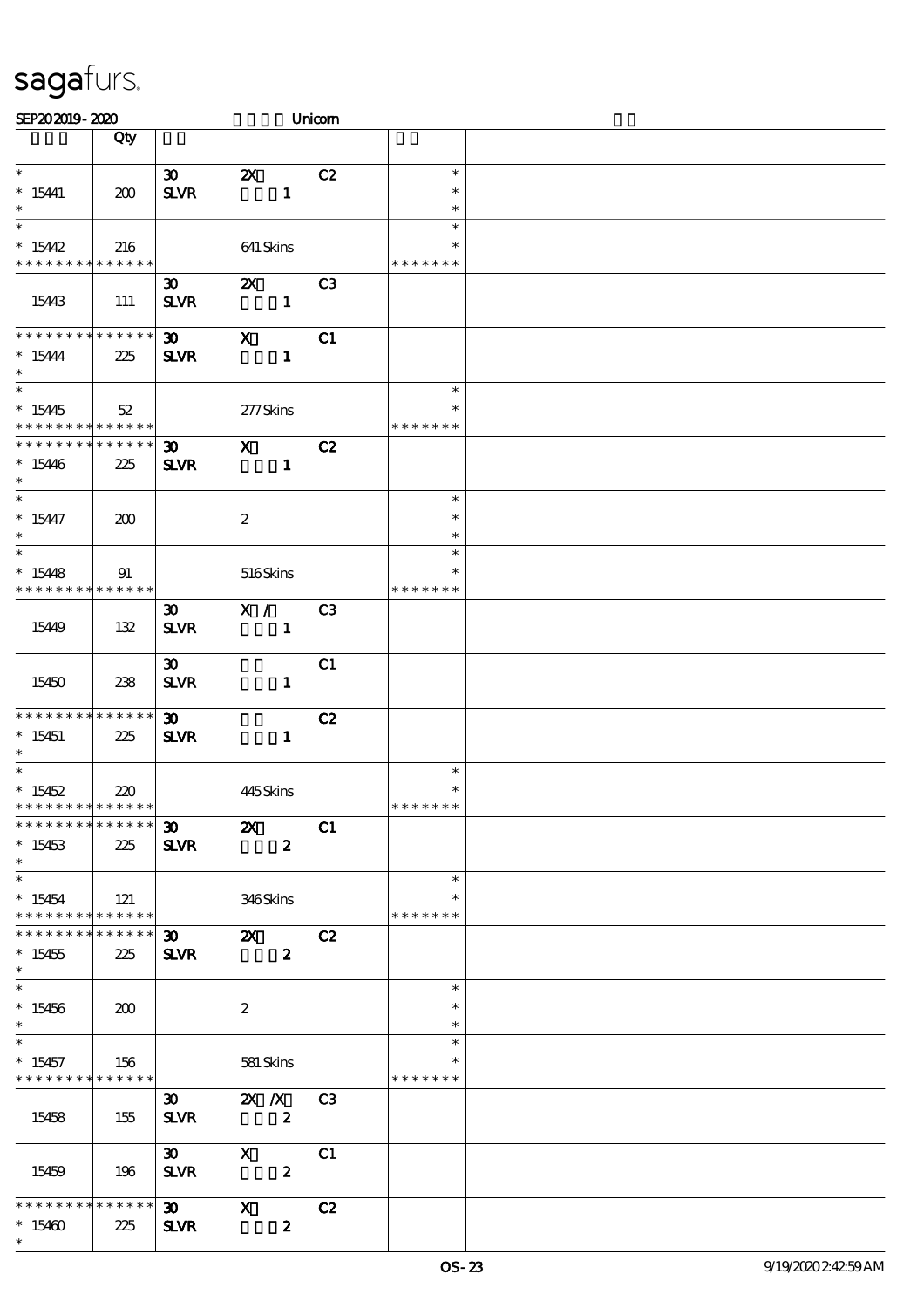| SEP202019-2020                             |                    |                             |                           | Unicom           |                         |  |
|--------------------------------------------|--------------------|-----------------------------|---------------------------|------------------|-------------------------|--|
|                                            | Qty                |                             |                           |                  |                         |  |
|                                            |                    |                             |                           |                  |                         |  |
| $\ast$                                     |                    | $\boldsymbol{\mathfrak{D}}$ | $\mathbf X$               | C2               | $\ast$                  |  |
| $*15461$                                   | 177                | <b>SLVR</b>                 | $\pmb{2}$                 |                  | $\ast$                  |  |
| * * * * * * * * * * * * * *                |                    |                             |                           |                  | * * * * * * *           |  |
|                                            |                    | $\boldsymbol{\mathfrak{D}}$ |                           | C1               |                         |  |
| 15462                                      | 159                | <b>SLVR</b>                 | $\boldsymbol{z}$          |                  |                         |  |
|                                            |                    | $\boldsymbol{\mathfrak{D}}$ |                           | C2               |                         |  |
| 15463                                      | 239                | <b>SLVR</b>                 | $\boldsymbol{z}$          |                  |                         |  |
|                                            |                    |                             |                           |                  |                         |  |
|                                            |                    | $\boldsymbol{\mathsf{20}}$  | $\boldsymbol{\mathsf{z}}$ | C1               |                         |  |
| 15464                                      | 172                | <b>SLVR</b>                 | $\mathbf{1}$              |                  |                         |  |
|                                            |                    |                             |                           |                  |                         |  |
| * * * * * * * *                            | * * * * * *        | $\boldsymbol{\mathfrak{D}}$ | $\boldsymbol{\mathsf{z}}$ | C2               |                         |  |
| $*15465$                                   | 265                | <b>SLVR</b>                 | $\mathbf{1}$              |                  |                         |  |
| $\ast$                                     |                    |                             |                           |                  |                         |  |
| $\overline{\ast}$                          |                    |                             |                           |                  | $\ast$                  |  |
| $*15466$<br>* * * * * * * *                | 166<br>* * * * * * |                             | 431 Skins                 |                  | $\ast$<br>* * * * * * * |  |
|                                            |                    | $\boldsymbol{\mathfrak{D}}$ | $\boldsymbol{\mathsf{Z}}$ | C <sub>3</sub>   |                         |  |
| 15467                                      | 85                 | <b>SLVR</b>                 | $\mathbf{1}$              |                  |                         |  |
|                                            |                    |                             |                           |                  |                         |  |
|                                            |                    | $\boldsymbol{\mathfrak{D}}$ | $\boldsymbol{\mathsf{X}}$ | C1               |                         |  |
| 15468                                      | 98                 | <b>SLVR</b>                 | $\mathbf{1}$              |                  |                         |  |
|                                            |                    |                             |                           |                  |                         |  |
| * * * * * * * * * * * * * *                |                    | $\boldsymbol{\mathfrak{D}}$ | $\mathbf{x}$              | C2               |                         |  |
| $*15469$                                   | 265                | <b>SLVR</b>                 | $\mathbf{1}$              |                  |                         |  |
| $\ast$                                     |                    |                             |                           |                  |                         |  |
| $\ast$                                     |                    |                             |                           |                  | $\ast$                  |  |
| $*15470$<br>* * * * * * * * * * * * * *    | 104                |                             | 369Skins                  |                  | ∗<br>* * * * * * *      |  |
|                                            |                    | $\boldsymbol{\mathfrak{D}}$ | X /                       | C3               |                         |  |
| 15471                                      | 110                | <b>SLVR</b>                 | $\mathbf{1}$              |                  |                         |  |
|                                            |                    |                             |                           |                  |                         |  |
|                                            |                    | $\boldsymbol{\mathfrak{D}}$ |                           | C1               |                         |  |
| 15472                                      | 138                | <b>SLVR</b>                 | $\mathbf{1}$              |                  |                         |  |
|                                            |                    |                             |                           |                  |                         |  |
| * * * * * * * * * * * * * *                |                    | $\boldsymbol{\mathfrak{D}}$ |                           | C2               |                         |  |
| $* 15473$                                  | 265                | <b>SLVR</b>                 | $\mathbf{1}$              |                  |                         |  |
| $\ast$<br>$\ast$                           |                    |                             |                           |                  |                         |  |
|                                            |                    |                             |                           |                  | $\ast$<br>$\ast$        |  |
| $* 15474$<br>* * * * * * * * * * * * * *   | 63                 |                             | 328Skins                  |                  | * * * * * * *           |  |
|                                            |                    |                             |                           | <b>Sandy Bay</b> |                         |  |
|                                            |                    |                             |                           |                  |                         |  |
|                                            |                    |                             |                           |                  |                         |  |
|                                            |                    | 50 <sub>1</sub>             | X /                       | C1/C2            |                         |  |
| 15476                                      | 167                | <b>SLVR</b>                 | $\boldsymbol{z}$          |                  |                         |  |
|                                            |                    |                             |                           |                  |                         |  |
| * * * * * * * * * * * * * *                |                    | $\boldsymbol{\omega}$       | $\mathbf{X}$ $\mathbf{X}$ | C1/C2            |                         |  |
| $* 15477$<br>$\ast$                        | 205                | <b>SLVR</b>                 | $\boldsymbol{z}$          |                  |                         |  |
| $\overline{\ast}$                          |                    |                             |                           |                  | $\ast$                  |  |
| $* 15478$                                  | 54                 |                             | 259Skins                  |                  | $\ast$                  |  |
| * * * * * * * * <mark>* * * * * * *</mark> |                    |                             |                           |                  | * * * * * * *           |  |
| * * * * * * * * * * * * * *                |                    | $\boldsymbol{\omega}$       | $\mathbf{X}$ $\mathbf{X}$ | C1/C2            |                         |  |
| $*15479$                                   | 205                | <b>SLVR</b>                 | $\boldsymbol{z}$          |                  |                         |  |
| $\ast$                                     |                    |                             |                           |                  |                         |  |
| $\ast$                                     |                    |                             |                           |                  | $\ast$                  |  |
| $*15480$                                   | 142                |                             | 347Skins                  |                  |                         |  |
| * * * * * * * * * * * * * *                |                    |                             |                           |                  | * * * * * * *           |  |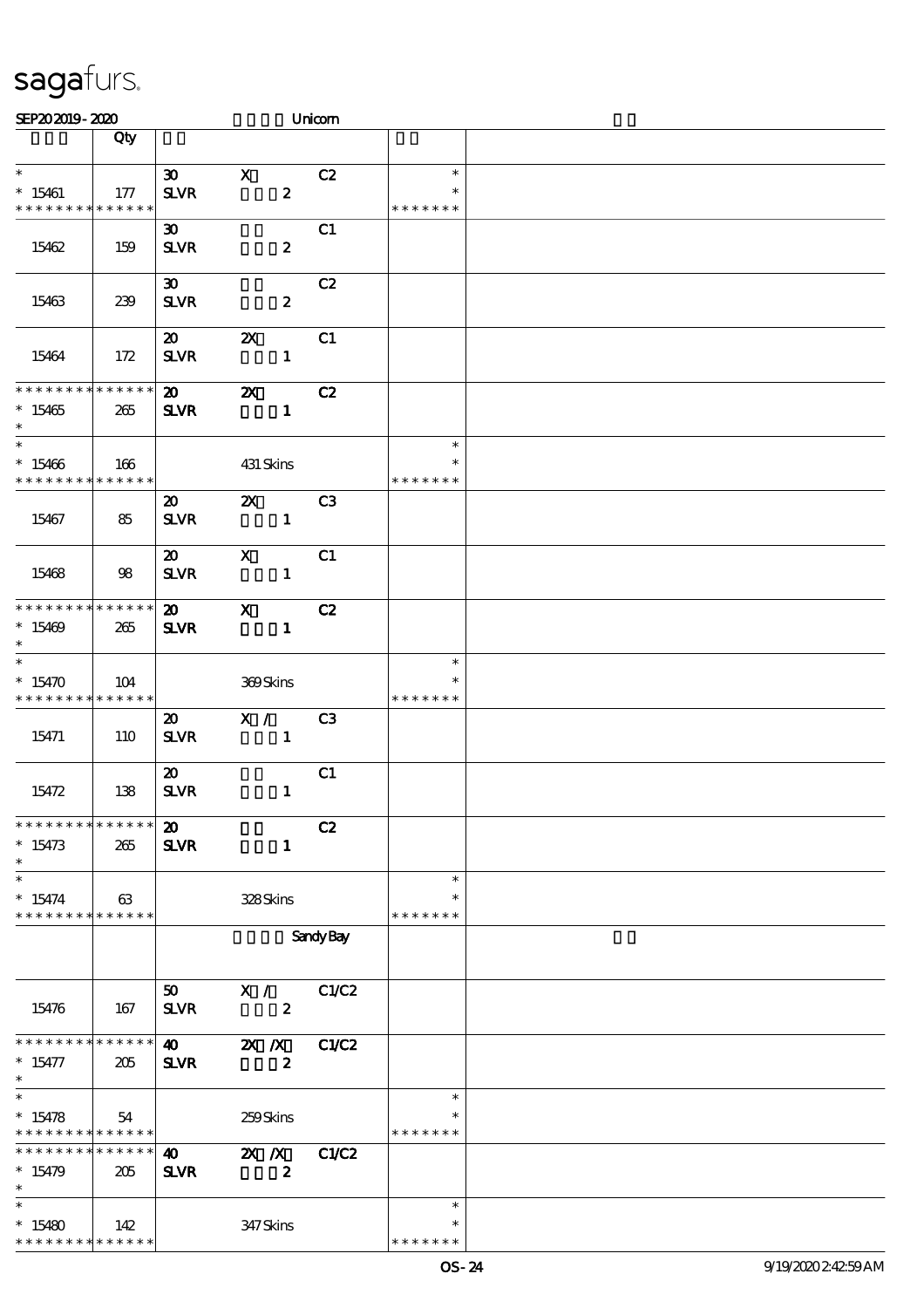| SEP202019-2020                             |     |                             |                                                     | <b>Sandy Bay</b> |               |  |
|--------------------------------------------|-----|-----------------------------|-----------------------------------------------------|------------------|---------------|--|
|                                            | Qty |                             |                                                     |                  |               |  |
|                                            |     |                             |                                                     |                  |               |  |
|                                            |     | $\boldsymbol{\omega}$       | $\mathcal{L}$                                       | C1/C2            |               |  |
| 15481                                      | 177 | <b>SLVR</b>                 | $\boldsymbol{z}$                                    |                  |               |  |
|                                            |     |                             |                                                     |                  |               |  |
| * * * * * * * * * * * * * *                |     | $\boldsymbol{\mathfrak{D}}$ | $\boldsymbol{\mathsf{z}}$                           | <b>C1/C2</b>     |               |  |
| $*15482$<br>$\ast$                         | 225 | <b>SLVR</b>                 | $\boldsymbol{z}$                                    |                  |               |  |
| $\ast$                                     |     |                             |                                                     |                  | $\ast$        |  |
| $*15483$                                   | 165 |                             | 390Skins                                            |                  | $\ast$        |  |
| * * * * * * * * <mark>* * * * * *</mark> * |     |                             |                                                     |                  | * * * * * * * |  |
| * * * * * * * * <mark>* * * * * * *</mark> |     | $\boldsymbol{\mathfrak{D}}$ | $X$ $X$                                             | <b>C1/C2</b>     |               |  |
| $*15484$                                   | 225 | <b>SLVR</b>                 | $\boldsymbol{z}$                                    |                  |               |  |
| $\ast$                                     |     |                             |                                                     |                  |               |  |
| $\ast$                                     |     |                             |                                                     |                  | $\ast$        |  |
| $*15485$                                   | 125 |                             | 350Skins                                            |                  | $\ast$        |  |
| * * * * * * * * <mark>* * * * * *</mark> * |     |                             |                                                     |                  | * * * * * * * |  |
|                                            |     | $\boldsymbol{\mathfrak{D}}$ | $\mathcal{L}$                                       | C1/C2            |               |  |
| 15486                                      | 190 | <b>SLVR</b>                 | $\boldsymbol{z}$                                    |                  |               |  |
| * * * * * * * * * * * * * *                |     |                             |                                                     |                  |               |  |
| $*15487$                                   |     | $\boldsymbol{\mathfrak{D}}$ | $X$ $X$                                             | <b>C1/C2</b>     |               |  |
| $\ast$                                     | 265 | <b>SLVR</b>                 | $\boldsymbol{z}$                                    |                  |               |  |
| $\ast$                                     |     |                             |                                                     |                  | $\ast$        |  |
| * 15488                                    | 240 |                             | $\boldsymbol{2}$                                    |                  | $\ast$        |  |
| $\ast$                                     |     |                             |                                                     |                  | $\ast$        |  |
| $\ast$                                     |     |                             |                                                     |                  | $\ast$        |  |
| $*15489$                                   | 247 |                             | 752Skins                                            |                  | $\ast$        |  |
| * * * * * * * * * * * * * *                |     |                             |                                                     |                  | * * * * * * * |  |
|                                            |     | $\boldsymbol{\mathfrak{D}}$ | X /                                                 | C1/C2            |               |  |
| 15490                                      | 221 | <b>SLVR</b>                 | $\boldsymbol{z}$                                    |                  |               |  |
|                                            |     |                             |                                                     |                  |               |  |
| * * * * * * * * * * * * * *                |     | $\boldsymbol{\mathsf{20}}$  | $\mathcal{F}$                                       | C1/C2            |               |  |
| $*15491$<br>$\ast$                         | 225 | <b>SLVR</b>                 | $\boldsymbol{z}$                                    |                  |               |  |
| $\ast$                                     |     |                             |                                                     |                  | $\ast$        |  |
| * $15492$                                  | 37  |                             | 262Skins                                            |                  | $\ast$        |  |
| * * * * * * * * * * * * * *                |     |                             |                                                     |                  | * * * * * * * |  |
| **************                             |     |                             | $\overline{0}$ $\overline{X}$ $\overline{X}$ $C1C2$ |                  |               |  |
| $*15493$                                   | 285 | <b>SLVR</b>                 | $\boldsymbol{z}$                                    |                  |               |  |
| $\ast$                                     |     |                             |                                                     |                  |               |  |
| $\ast$                                     |     |                             |                                                     |                  | $\ast$        |  |
| $*15494$                                   | 54  |                             | 339Skins                                            |                  | $\ast$        |  |
| * * * * * * * * * * * * * * *              |     |                             |                                                     |                  | * * * * * * * |  |
| 15495                                      |     | $\mathbf{O}$                | $\sqrt{C1/C2}$<br>$\mathbf{z}$                      |                  |               |  |
|                                            | 163 | <b>SLVR</b>                 |                                                     |                  |               |  |
|                                            |     |                             |                                                     | <b>Ball Bros</b> |               |  |
|                                            |     |                             |                                                     |                  |               |  |
|                                            |     |                             |                                                     |                  |               |  |
|                                            |     | <b>40</b>                   | 2X / X C1/C2                                        |                  |               |  |
| 15497                                      | 137 | <b>SLVR</b>                 | $\boldsymbol{z}$                                    |                  |               |  |
|                                            |     |                             |                                                     |                  |               |  |
|                                            |     | $\boldsymbol{40}$           | $\mathcal{T}$                                       | C1/C2            |               |  |
| 15498                                      | 124 | <b>SLVR</b>                 | $\boldsymbol{z}$                                    |                  |               |  |
| * * * * * * * * * * * * * *                |     |                             |                                                     |                  |               |  |
| $*15499$                                   | 225 | $\boldsymbol{\mathfrak{D}}$ | $\mathbf{z}$<br>$\boldsymbol{z}$                    | C1/C2            |               |  |
| $\ast$                                     |     | <b>SLVR</b>                 |                                                     |                  |               |  |
| $\ast$                                     |     |                             |                                                     |                  | $\ast$        |  |
| $*15500$                                   | 87  |                             | 312Skins                                            |                  | *             |  |
| * * * * * * * * * * * * * *                |     |                             |                                                     |                  | * * * * * * * |  |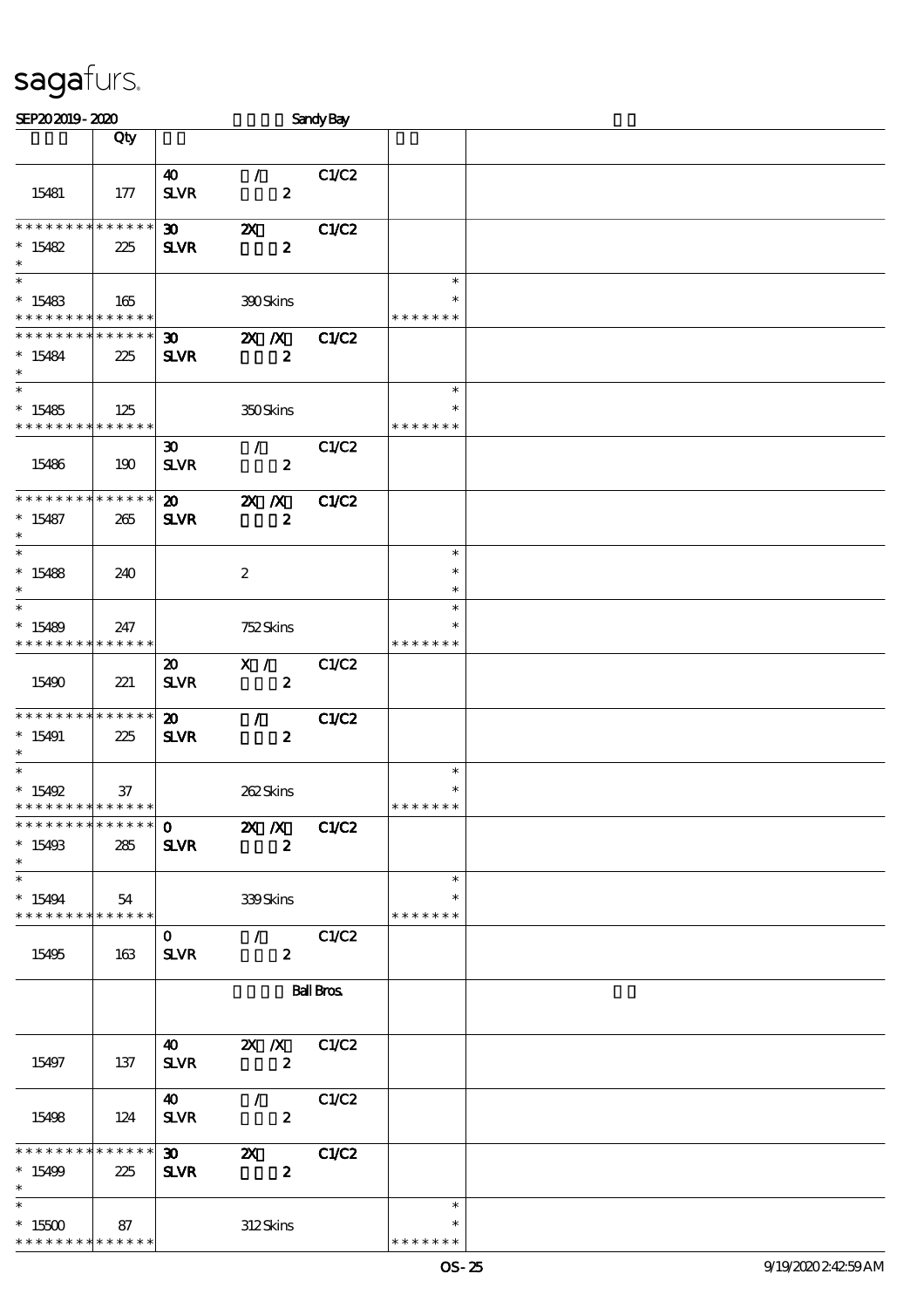| SEP202019-2020                                                          |     |                                             |                                                 | <b>Ball Bros</b>  |                                   |  |
|-------------------------------------------------------------------------|-----|---------------------------------------------|-------------------------------------------------|-------------------|-----------------------------------|--|
|                                                                         | Qty |                                             |                                                 |                   |                                   |  |
| ***************<br>$*15501$<br>$\ast$                                   | 225 | $\boldsymbol{\mathfrak{D}}$<br><b>SLVR</b>  | $\boldsymbol{\mathrm{X}}$<br>$\boldsymbol{z}$   | C1/C2             |                                   |  |
| $\ast$<br>$^*$ 15502 $\,$<br>* * * * * * * * <mark>* * * * * *</mark> * | 97  |                                             | 322Skins                                        |                   | $\ast$<br>∗<br>* * * * * * *      |  |
| * * * * * * * * <mark>* * * * * *</mark> *<br>$^*$ 15503 $\,$<br>$\ast$ | 225 | 30 <sub>o</sub><br><b>SLVR</b>              | $\mathcal{F}$ and<br>$\boldsymbol{z}$           | C1/C2             |                                   |  |
| $\overline{\ast}$<br>$^*$ 15504 $\,$<br>* * * * * * * * * * * * * *     | 83  |                                             | 308Skins                                        |                   | $\ast$<br>$\ast$<br>* * * * * * * |  |
| * * * * * * * * * * * * * *<br>$*15505$<br>$\ast$                       | 265 | $\boldsymbol{\mathfrak{D}}$<br><b>SLVR</b>  | $X$ $X$<br>$\boldsymbol{z}$                     | <b>C1/C2</b>      |                                   |  |
| $\ast$<br>$^\ast$ 15506<br>* * * * * * * * <mark>* * * * * * *</mark>   | 84  |                                             | 349Skins                                        |                   | $\ast$<br>$\ast$<br>* * * * * * * |  |
| 15507                                                                   | 191 | $\boldsymbol{\mathfrak{D}}$<br>$S\!L\!V\!R$ | $\mathcal{L}$<br>$\boldsymbol{z}$               | C1/C2             |                                   |  |
|                                                                         |     |                                             |                                                 | Walt Brown Group  |                                   |  |
| 15509                                                                   | 168 | 50<br><b>SLVR</b>                           | X /<br>$\boldsymbol{z}$                         | C1/C2             |                                   |  |
| * * * * * * * * * * * * * *<br>$*15510$<br>$\ast$                       | 205 | $\boldsymbol{\omega}$<br><b>SLVR</b>        | $X$ $N$<br>$\boldsymbol{z}$                     | <b>C1/C2</b>      |                                   |  |
| $\ast$<br>$*15511$<br>* * * * * * * * * * * * * *                       | 168 |                                             | 373Skins                                        |                   | $\ast$<br>* * * * * * *           |  |
| * * * * * * * * * * * * * *<br>$*15512$<br>$*$                          | 205 | $\boldsymbol{\omega}$<br><b>SLVR</b>        | $\mathcal{L}$<br>$\boldsymbol{z}$               | <b>C1/C2</b>      |                                   |  |
| $\ast$<br>$*15513$<br>* * * * * * * * * * * * * *                       | 87  |                                             | 292Skins                                        |                   | $\ast$<br>$\ast$<br>* * * * * * * |  |
| * * * * * * * * * * * * * *<br>$*15514$<br>$\ast$                       | 225 | $\infty$<br><b>SLVR</b>                     | $X$ $N$<br>$\boldsymbol{z}$                     | C1/C2             |                                   |  |
| $\overline{\ast}$<br>$*15515$<br>* * * * * * * * * * * * * *            | 139 |                                             | $364$ Skins                                     |                   | $\ast$<br>$\ast$<br>* * * * * * * |  |
| 15516                                                                   | 141 | $\infty$<br><b>SLVR</b>                     | $\mathcal{T} = \mathcal{I}$<br>$\boldsymbol{z}$ | C1/C2             |                                   |  |
|                                                                         |     |                                             |                                                 | <b>Rees Keyes</b> |                                   |  |
| 15518                                                                   | 134 | $\boldsymbol{\omega}$<br><b>SLVR</b>        | X / C1/C2<br>$\boldsymbol{z}$                   |                   |                                   |  |
| 15519                                                                   | 217 | $\boldsymbol{\mathfrak{D}}$<br>$S\!L\!V\!R$ | $\boldsymbol{\mathsf{Z}}$<br>$\boldsymbol{z}$   | C1/C2             |                                   |  |
| * * * * * * * * * * * * * *<br>$*15520$<br>$\ast$                       | 225 | $\infty$<br><b>SLVR</b>                     | $\mathbf{x}$<br>$\boldsymbol{z}$                | C1/C2             |                                   |  |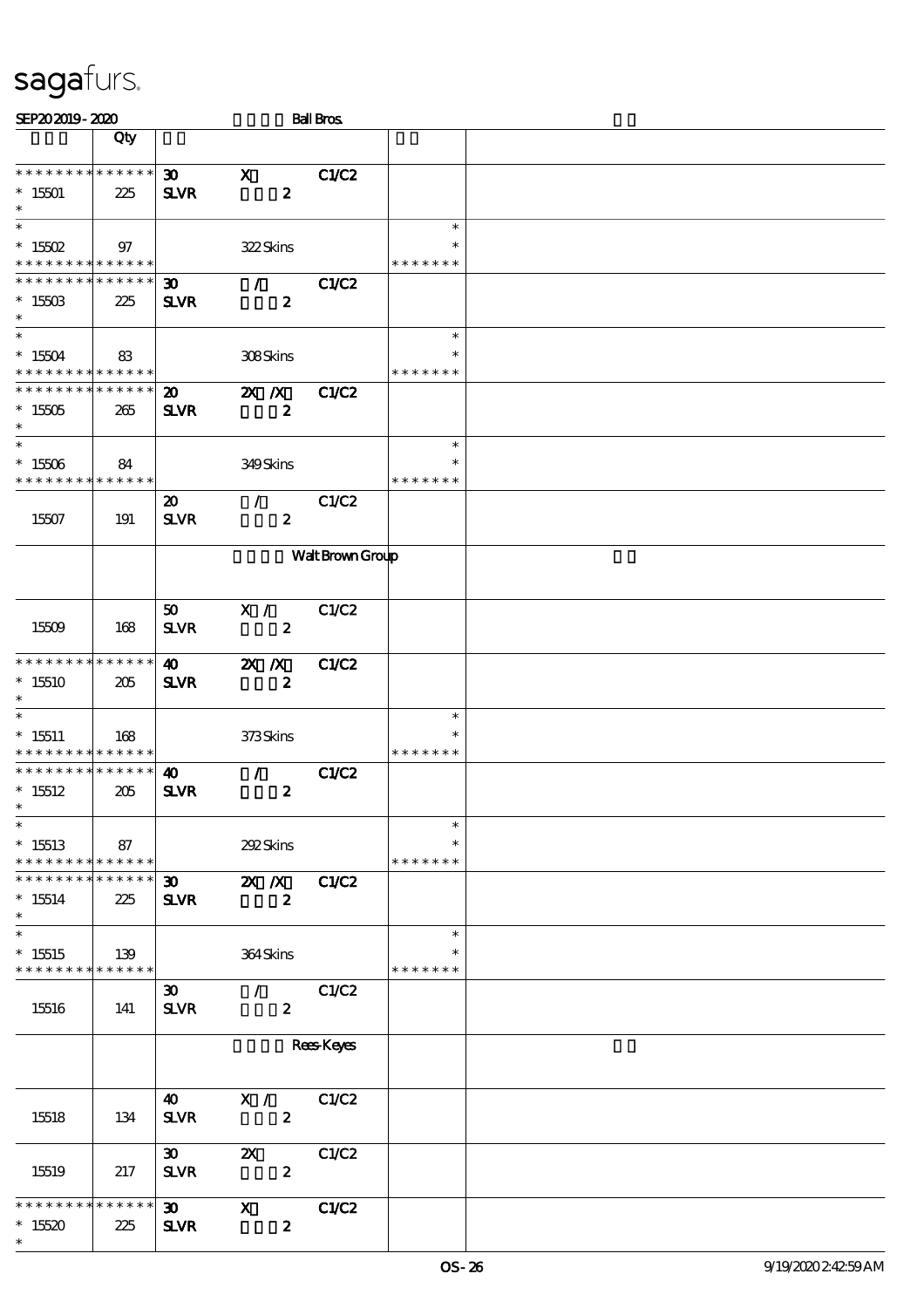| SEP202019-2020              |             |                                            |                           |                  | <b>Rees</b> Keyes |               |  |
|-----------------------------|-------------|--------------------------------------------|---------------------------|------------------|-------------------|---------------|--|
|                             | Qty         |                                            |                           |                  |                   |               |  |
| $\ast$                      |             | $\boldsymbol{\mathfrak{D}}$                | $\mathbf X$               |                  | C1/C2             | $\ast$        |  |
| $* 15521$                   | 61          | <b>SLVR</b>                                |                           | $\boldsymbol{z}$ |                   | $\ast$        |  |
| * * * * * * * *             | * * * * * * |                                            |                           |                  |                   | * * * * * * * |  |
| * * * * * * * * * * * * * * |             | $\boldsymbol{\mathfrak{D}}$                |                           |                  | C1/C2             |               |  |
| $*15522$<br>$\ast$          | 225         | <b>SLVR</b>                                |                           | $\boldsymbol{z}$ |                   |               |  |
| $\ast$                      |             |                                            |                           |                  |                   | $\ast$        |  |
| $*15523$                    | 58          |                                            | 283Skins                  |                  |                   | $\ast$        |  |
| * * * * * * * * * * * * * * |             |                                            |                           |                  |                   | *******       |  |
|                             |             | $\boldsymbol{\mathfrak{D}}$                | $\boldsymbol{\mathsf{z}}$ |                  | C1/C2             |               |  |
| 15524                       | 211         | <b>SLVR</b>                                |                           | $\boldsymbol{z}$ |                   |               |  |
| 15525                       | 182         | $\boldsymbol{\mathfrak{D}}$<br><b>SLVR</b> | $\boldsymbol{\mathsf{X}}$ | $\boldsymbol{2}$ | C1/C2             |               |  |
| 15526                       | 162         | $\boldsymbol{\mathfrak{D}}$<br><b>SLVR</b> |                           | $\boldsymbol{z}$ | C1/C2             |               |  |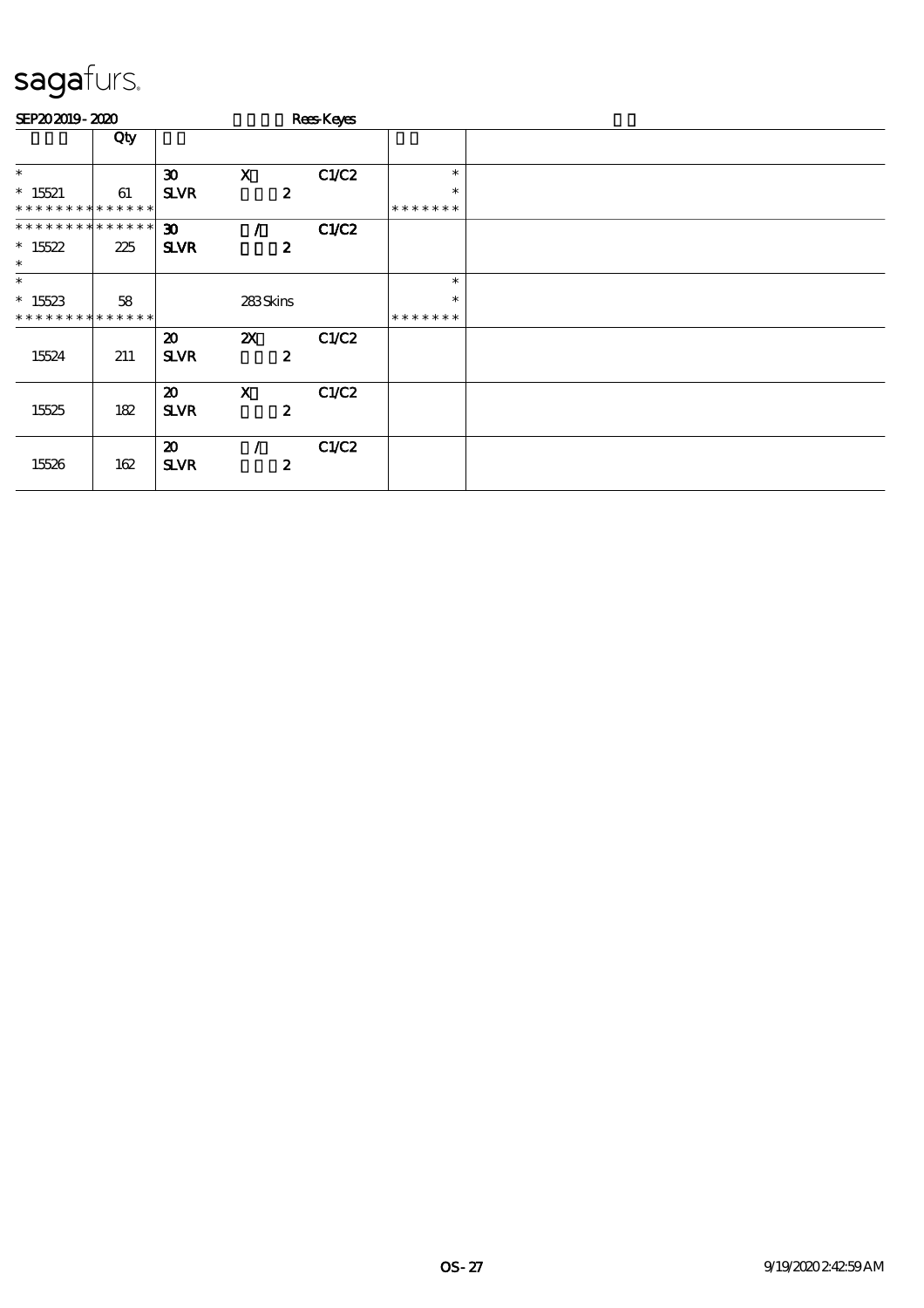| SEP202019-2020 |        |                                            | <b>Sundryowners</b>    |  |  |  |  |  |  |  |
|----------------|--------|--------------------------------------------|------------------------|--|--|--|--|--|--|--|
|                | Qty    |                                            |                        |  |  |  |  |  |  |  |
| 15541          | 58     | $\boldsymbol{\omega}$<br><b>BRNZ</b>       | C2                     |  |  |  |  |  |  |  |
| 15542          | 245    | $\boldsymbol{\omega}$<br><b>BRNZ</b>       | C2<br>1                |  |  |  |  |  |  |  |
| 15543          | $98\,$ | $\boldsymbol{\omega}$<br><b>BRNZ</b>       | C2<br>$\boldsymbol{z}$ |  |  |  |  |  |  |  |
| 15544          | 267    | $\boldsymbol{\mathfrak{D}}$<br><b>BRNZ</b> | C2<br>1                |  |  |  |  |  |  |  |
| 15545          | 113    | $\boldsymbol{\mathfrak{D}}$<br><b>BRNZ</b> | C2<br>$\boldsymbol{2}$ |  |  |  |  |  |  |  |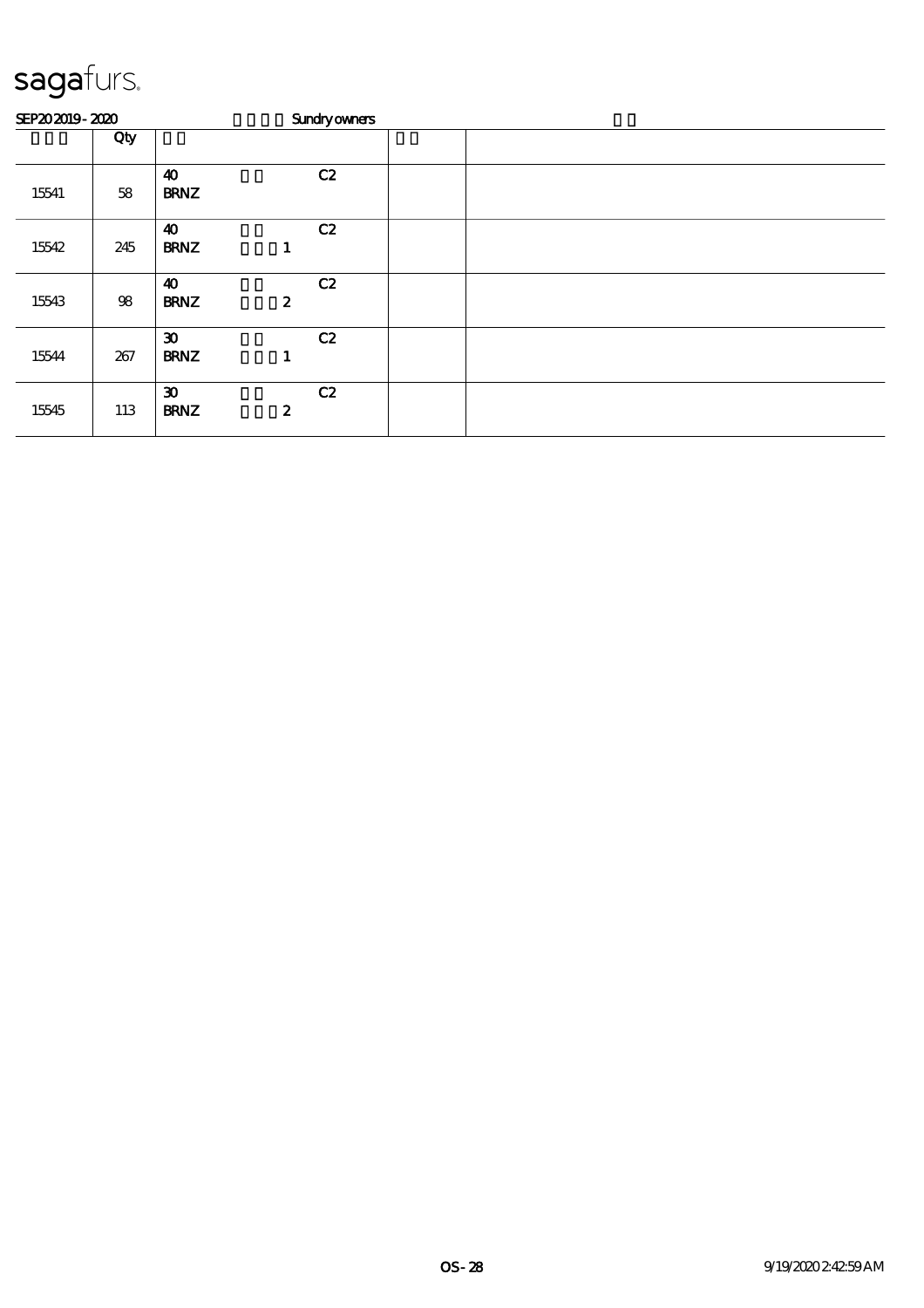| SEP202019-2020                                                 |         |                                                            |                                               | <b>Sundryowners</b> |                                   |  |
|----------------------------------------------------------------|---------|------------------------------------------------------------|-----------------------------------------------|---------------------|-----------------------------------|--|
|                                                                | Qty     |                                                            |                                               |                     |                                   |  |
| 15561                                                          | 130     | $\boldsymbol{\mathfrak{D}}$<br><b>VSLA</b>                 |                                               | C2                  |                                   |  |
| 15562                                                          | $152\,$ | $\mathbf{z}$<br><b>VSLA</b>                                | X /<br>$\mathbf{1}$                           | C1/C2               |                                   |  |
| 15563                                                          | $182\,$ | 3 <sup>1</sup><br><b>VSLA</b>                              | X /<br>$\mathbf{1}$                           | C1/C2               |                                   |  |
|                                                                |         |                                                            |                                               | DeepNorth           |                                   |  |
| 15565                                                          | 128     | $\boldsymbol{\omega}$<br><b>VSLA</b>                       | $X$ $N$                                       | C1/C2               |                                   |  |
| 15566                                                          | 157     | $\boldsymbol{\omega}$<br>$\ensuremath{\mathsf{VSA}}$       | $\mathcal{T}$                                 | C1/C2               |                                   |  |
| 15567                                                          | 178     | $\boldsymbol{\mathfrak{D}}$<br><b>VSLA</b>                 | $X$ $X$                                       | C1/C2               |                                   |  |
| 15568                                                          | $195\,$ | $\boldsymbol{\mathfrak{D}}$<br>${\bf VSA}$                 | $\mathcal{L}$                                 | C1/C2               |                                   |  |
| 15569                                                          | 249     | $\boldsymbol{\mathfrak{D}}$<br>$\ensuremath{\mathsf{VSA}}$ | X /                                           | C1/C2               |                                   |  |
| 15570                                                          | 249     | $\mathbf{O}$<br><b>VSLA</b>                                | $\overline{\mathbf{X}$ /                      | C1/C2               |                                   |  |
| 15571                                                          | 160     | $\mathbf{o}$<br><b>VSLA</b>                                | $\mathcal{F}$                                 | C1/C2               |                                   |  |
| 15572                                                          | 251     | $\mathbf{1}$<br><b>VSLA</b>                                | X /                                           | C1/C2               |                                   |  |
|                                                                |         | Northwest                                                  |                                               |                     |                                   |  |
| 15574                                                          | 108     | 50 <sub>o</sub><br><b>VSLA</b>                             | $\mathbf{X}$ /<br>$\sim$ 1                    | C1/C2               |                                   |  |
| * * * * * * * * * * * * * * *<br>$*15575$<br>$\ast$            | 205     | <b>VSLA</b>                                                | 40 $2X/X$<br>$\blacksquare$                   | C1/C2               |                                   |  |
| $\overline{\ast}$<br>$*15576$<br>* * * * * * * * * * * * * * * | 76      |                                                            | 281 Skins                                     |                     | $\ast$<br>$\ast$<br>* * * * * * * |  |
| * * * * * * * * * * * * * * *<br>$* 15577$<br>$\ast$           | 205     | 40<br><b>VSLA</b>                                          | $\mathcal{L} = \mathcal{L}$<br>$\blacksquare$ | C1/C2               |                                   |  |
| $\overline{\ast}$<br>$*15578$<br>* * * * * * * * * * * * * *   | 44      |                                                            | 249Skins                                      |                     | $\ast$<br>* * * * * * *           |  |
| * * * * * * * * * * * * * * *<br>$*15579$<br>$\ast$            | 205     | $\boldsymbol{\mathfrak{D}}$<br><b>VSLA</b>                 | ZX X<br>$\sim$ 1                              | C1/C2               |                                   |  |
| $\ast$<br>$^\ast$ 15580<br>$\ast$                              | 180     |                                                            | $\boldsymbol{2}$                              |                     | $\ast$<br>$\ast$<br>$\ast$        |  |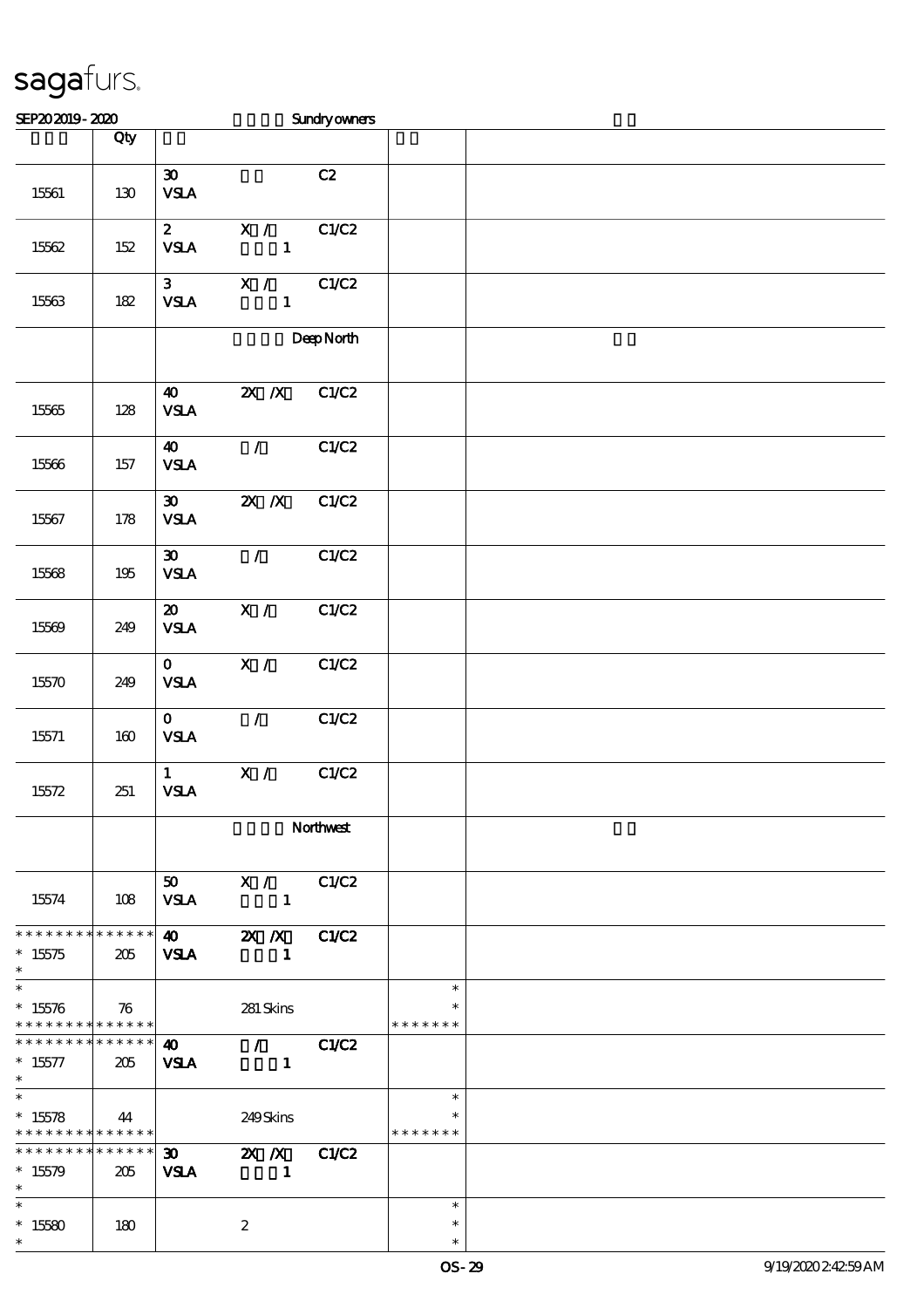| SEP202019-2020                                                                    |     |                                            |                               | Northwest              |                                   |  |
|-----------------------------------------------------------------------------------|-----|--------------------------------------------|-------------------------------|------------------------|-----------------------------------|--|
|                                                                                   | Qty |                                            |                               |                        |                                   |  |
| $\ast$<br>$*15581$<br>* * * * * * * * * * * * * *                                 | 147 | 30 <sub>o</sub><br><b>VSLA</b>             | $X$ $X$<br>$\mathbf{1}$       | C1/C2                  | $\ast$<br>$\ast$<br>* * * * * * * |  |
| * * * * * * * * * * * * * *<br>$*15582$<br>$\ast$                                 | 205 | 30 <sub>o</sub><br><b>VSLA</b>             | $\mathcal{T}$<br>$\mathbf{1}$ | C1/C2                  |                                   |  |
| $\overline{\phantom{0}}$<br>$*15583$<br>$\ast$                                    | 180 |                                            | $\boldsymbol{2}$              |                        | $\ast$<br>$\ast$<br>$\ast$        |  |
| $\overline{\ast}$<br>$*15584$<br>* * * * * * * * * * * * * *                      | 46  |                                            | 431 Skins                     |                        | $\ast$<br>$\ast$<br>* * * * * * * |  |
| * * * * * * * * * * * * * *<br>$*15585$<br>$\ast$                                 | 245 | $\boldsymbol{\mathfrak{D}}$<br><b>VSLA</b> | $X$ $N$<br>$\mathbf{1}$       | C1/C2                  |                                   |  |
| $\overline{\ast}$<br>$^\ast$ 15586<br>$\ast$                                      | 220 |                                            | $\boldsymbol{2}$              |                        | $\ast$<br>$\ast$<br>$\ast$        |  |
| $\ast$<br>$* 15587$<br>* * * * * * * * * * * * * *                                | 142 |                                            | 607Skins                      |                        | $\ast$<br>$\ast$<br>* * * * * * * |  |
| * * * * * * * * * * * * * *<br>$*15588$<br>$\ast$                                 | 245 | 20<br><b>VSLA</b>                          | $\mathcal{T}$<br>$\mathbf{1}$ | C1/C2                  |                                   |  |
| $\ast$<br>$*15589$<br>* * * * * * * * * * * * * *                                 | 226 |                                            | 471 Skins                     |                        | $\ast$<br>* * * * * * *           |  |
| 15590                                                                             | 219 | $\mathbf{o}$<br><b>VSLA</b>                | $X$ $N$<br>$\mathbf{1}$       | C1/C2                  |                                   |  |
| 15591                                                                             | 269 | $\mathbf{O}$<br><b>VSLA</b>                | $\mathcal{F}$<br>$\mathbf{1}$ | C1/C2                  |                                   |  |
| 15592                                                                             | 201 | $\mathbf{1}$<br><b>VSLA</b>                | X /<br>$\mathbf{1}$           | C1/C2                  |                                   |  |
|                                                                                   |     |                                            |                               | <b>WilliamsFurFamm</b> |                                   |  |
| 15594                                                                             | 98  | <b>VSLA</b>                                | 50 X / C1/C2                  |                        |                                   |  |
| 15595                                                                             | 129 | <b>VSLA</b>                                | 40 2X C1/C2<br>$\mathbf{1}$   |                        |                                   |  |
| * * * * * * * * * * * * * * *<br>$*15596$<br>$\ast$<br>$\overline{\phantom{a}^*}$ | 205 |                                            | 40 X C1/C2<br>$VSA$ 1         |                        |                                   |  |
| $*15597$<br>* * * * * * * * <mark>* * * * * * *</mark>                            | 62  |                                            | 267Skins                      |                        | $\ast$<br>* * * * * * *           |  |
| 15598                                                                             | 207 | <b>40</b><br><b>VSLA</b>                   | $\mathbf{1}$                  | C1/C2                  |                                   |  |
| 15599                                                                             | 179 | <b>40</b><br><b>VSLA</b>                   | $\mathbf{1}$                  | C1/C2                  |                                   |  |
| 15600                                                                             | 213 | <b>VSLA</b>                                | $\mathbf{1}$                  |                        |                                   |  |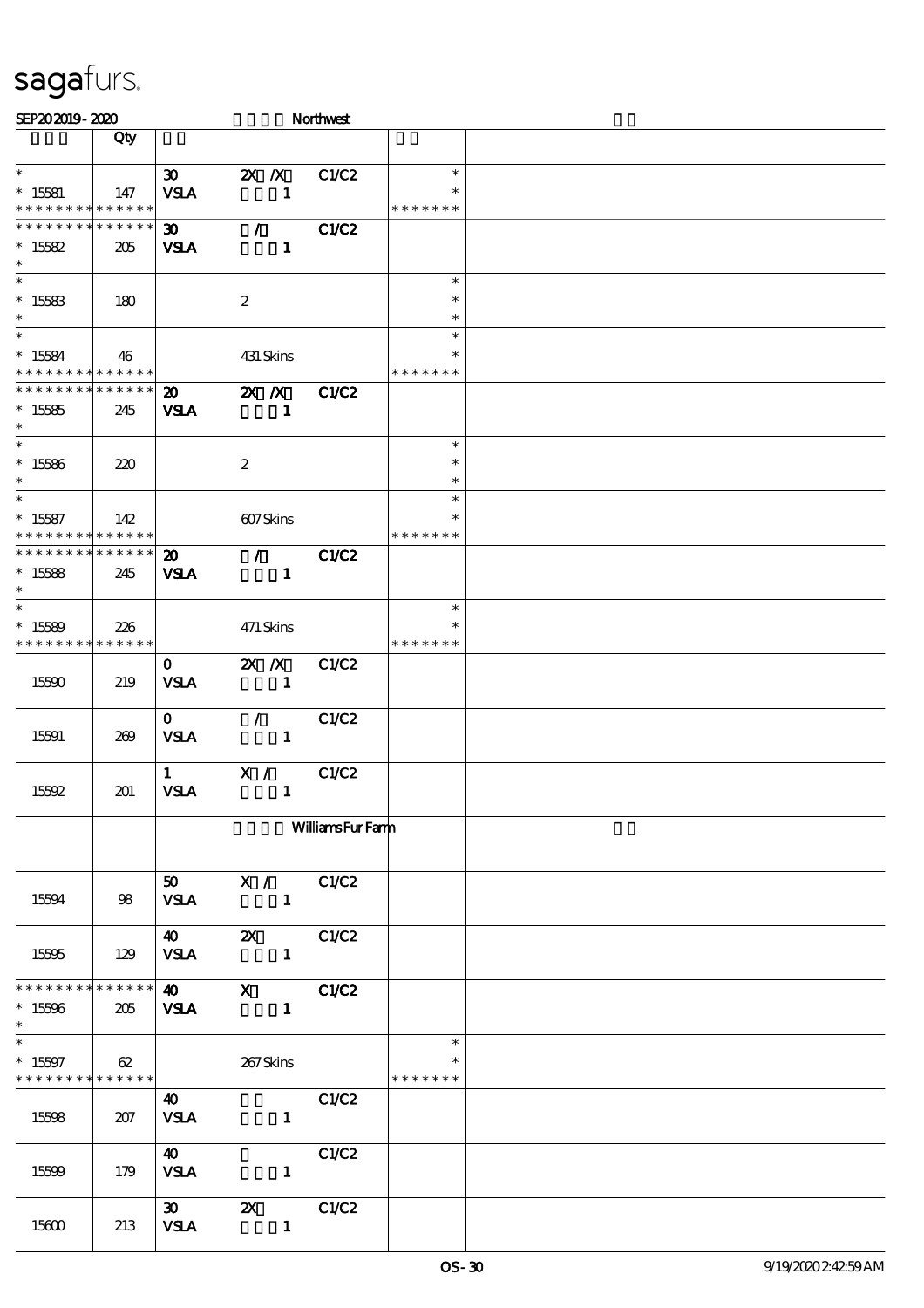| SEP202019-2020                                                              |        |                                            |                                                            | <b>WilliamsFurFarm</b> |                                   |  |
|-----------------------------------------------------------------------------|--------|--------------------------------------------|------------------------------------------------------------|------------------------|-----------------------------------|--|
|                                                                             | Qty    |                                            |                                                            |                        |                                   |  |
| * * * * * * * * * * * * * *<br>$^*$ 15601 $\,$<br>$\ast$                    | 205    | $\boldsymbol{\mathfrak{D}}$<br><b>VSLA</b> | $\mathbf x$<br>$\mathbf{1}$                                | C1/C2                  |                                   |  |
| $\ast$<br>$^*$ 15602 $\,$<br>* * * * * * * * * * * * * *                    | 97     |                                            | $30\!\mathrm{2S}$                                          |                        | $\ast$<br>$\ast$<br>* * * * * * * |  |
| 15603                                                                       | 149    | $\boldsymbol{\mathfrak{D}}$<br><b>VSLA</b> | $X$ $X$<br>$\mathbf{1}$                                    | C1/C2                  |                                   |  |
| 15604                                                                       | 98     | $\boldsymbol{\mathfrak{D}}$<br><b>VSLA</b> | $\mathcal{L}$<br>$\mathbf{1}$                              | C1/C2                  |                                   |  |
|                                                                             |        |                                            |                                                            | Unicom                 |                                   |  |
| 15606                                                                       | 124    | 50<br><b>VSLA</b>                          | $\mathbf{1}$                                               | C2                     |                                   |  |
|                                                                             |        |                                            |                                                            | <b>Sandy Bay</b>       |                                   |  |
| 15608                                                                       | 106    | 50<br><b>VSLA</b>                          | $X$ $N$<br>$\boldsymbol{z}$                                | C1/C2                  |                                   |  |
| 15609                                                                       | 115    | 50 <sub>o</sub><br><b>VSLA</b>             | $\mathcal{L}$<br>$\boldsymbol{z}$                          | C1/C2                  |                                   |  |
| * * * * * * * * * * * * * *<br>$*15610$<br>$\ast$                           | 205    | $\boldsymbol{\omega}$<br><b>VSLA</b>       | $\mathbf{X}$ $\mathbf{X}$<br>$\boldsymbol{z}$              | C1/C2                  |                                   |  |
| $\ast$<br>$* 15611$<br>* * * * * * * * <mark>* * * * * * *</mark>           | 47     |                                            | 252Skins                                                   |                        | $\ast$<br>∗<br>* * * * * * *      |  |
| 15612                                                                       | 157    | $\boldsymbol{\omega}$<br><b>VSLA</b>       | $X$ $X$<br>$\boldsymbol{z}$                                | C1/C2                  |                                   |  |
| * * * * * * * * * * * * * *<br>$*15613$<br>$\ast$                           | 185    | 40<br><b>VSLA</b>                          | $\mathcal{L}$<br>$\boldsymbol{z}$                          | <b>C1/C2</b>           |                                   |  |
| $\ast$<br>$*15614$<br>* * * * * * * * * * * * * *                           | $22\,$ |                                            | 207Skins                                                   |                        | $\ast$<br>$\ast$<br>* * * * * * * |  |
| 15615                                                                       | 168    | <b>40</b><br><b>VSLA</b>                   | $\mathcal{L}(\mathcal{L})$<br>$\boldsymbol{z}$             | C1/C2                  |                                   |  |
| 15616                                                                       | 113    | $\boldsymbol{40}$<br><b>VSLA</b>           | $2X$ $\Lambda$<br>$\boldsymbol{z}$                         | C1/C2<br><b>OPEN</b>   |                                   |  |
| 15617                                                                       | 111    | $\boldsymbol{\omega}$<br><b>VSLA</b>       | $\sim$ 1 $\sim$<br>$\mathbf{2}$                            | C1/C2<br><b>OPEN</b>   |                                   |  |
| * * * * * * * * * * * * * *<br>$*15618$<br>$\ast$                           | 205    | 30<br><b>VSLA</b>                          | $\mathbb{Z}$ $\mathbb{Z}$ $\mathbb{Z}$<br>$\boldsymbol{z}$ | C1/C2                  |                                   |  |
| $\overline{\ast}$<br>$*15619$<br>* * * * * * * * <mark>* * * * * * *</mark> | 74     |                                            | 279Skins                                                   |                        | $\ast$<br>$\ast$<br>* * * * * * * |  |
| 15620                                                                       | 173    | $\infty$<br><b>VSLA</b>                    | $\mathcal{T}$<br>$\boldsymbol{z}$                          | C1/C2                  |                                   |  |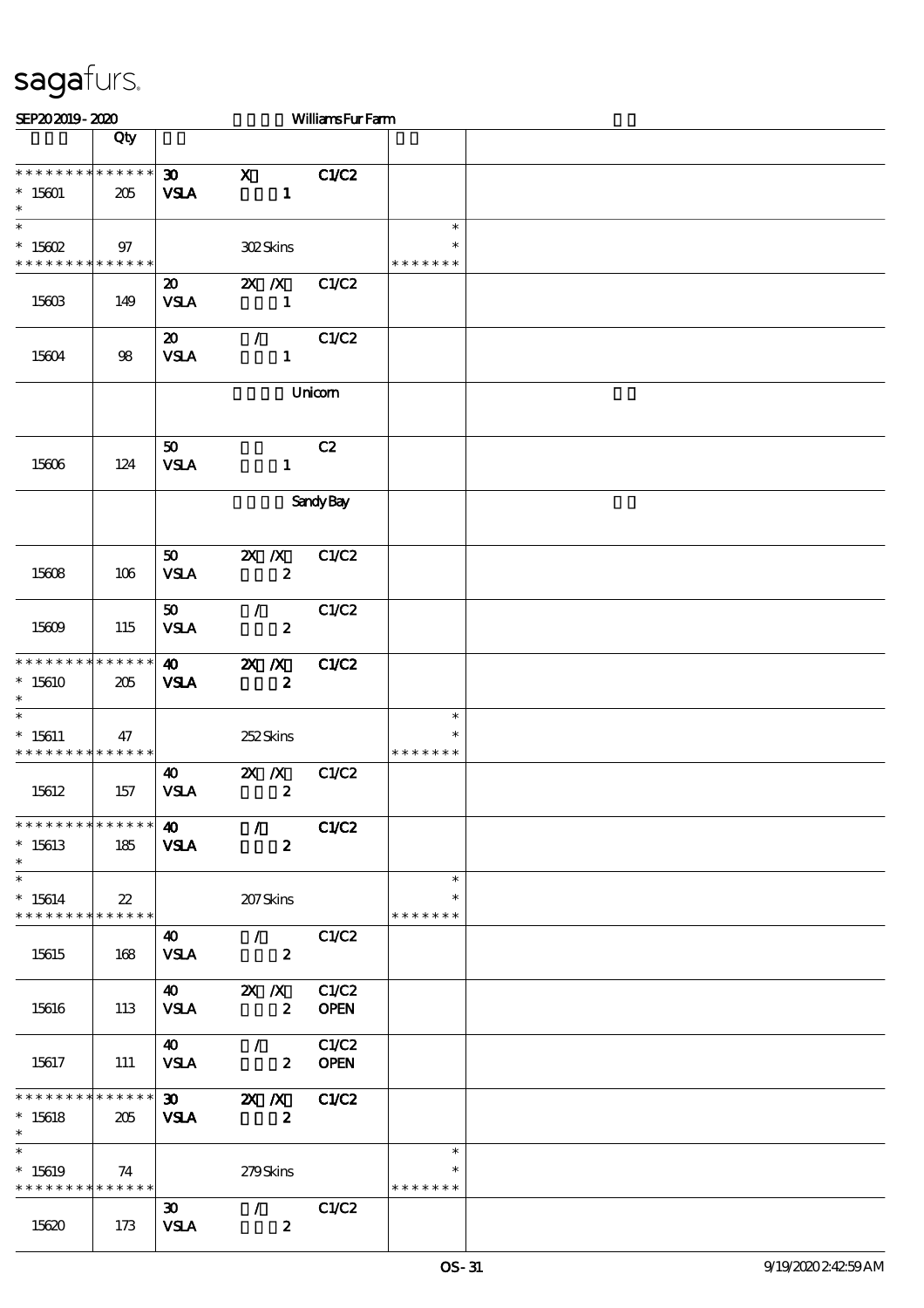| SEP202019-2020                |                  |                             |                                                                      | <b>Sandy Bay</b> |               |  |
|-------------------------------|------------------|-----------------------------|----------------------------------------------------------------------|------------------|---------------|--|
|                               | Qty              |                             |                                                                      |                  |               |  |
|                               |                  |                             |                                                                      |                  |               |  |
|                               |                  | $\boldsymbol{\mathfrak{D}}$ | $X$ $X$                                                              | C1/C2            |               |  |
| 15621                         | 206              | <b>VSLA</b>                 | $\boldsymbol{z}$                                                     | <b>OPEN</b>      |               |  |
|                               |                  |                             |                                                                      |                  |               |  |
|                               |                  | $\boldsymbol{\mathfrak{D}}$ | $\mathcal{T}$                                                        | C1/C2            |               |  |
| 15622                         | 156              | <b>VSLA</b>                 | $\boldsymbol{z}$                                                     | <b>OPEN</b>      |               |  |
|                               |                  |                             |                                                                      |                  |               |  |
|                               |                  | $\boldsymbol{\mathfrak{D}}$ | X /                                                                  | C1/C2            |               |  |
| 15623                         | 261              | <b>VSLA</b>                 | $\boldsymbol{z}$                                                     |                  |               |  |
|                               |                  | $\boldsymbol{\mathsf{20}}$  | $\mathcal{F}$ and $\mathcal{F}$                                      | C1/C2            |               |  |
| 15624                         | 184              | <b>VSLA</b>                 | $\boldsymbol{z}$                                                     |                  |               |  |
|                               |                  |                             |                                                                      |                  |               |  |
|                               |                  | $\boldsymbol{\mathfrak{D}}$ | $X$ $N$                                                              | C1/C2            |               |  |
| 15625                         | 169              | <b>VSLA</b>                 | $\boldsymbol{z}$                                                     | <b>OPEN</b>      |               |  |
|                               |                  |                             |                                                                      |                  |               |  |
|                               |                  | $\boldsymbol{\mathfrak{D}}$ | $\mathcal{L}$                                                        | C1/C2            |               |  |
| 15626                         | 171              | <b>VSLA</b>                 | $\boldsymbol{z}$                                                     | <b>OPEN</b>      |               |  |
|                               |                  |                             |                                                                      |                  |               |  |
|                               |                  | $\mathbf{O}$                | X /                                                                  | C1/C2            |               |  |
| 15627                         | 237              | <b>VSLA</b>                 | $\boldsymbol{z}$                                                     |                  |               |  |
|                               |                  |                             |                                                                      |                  |               |  |
| * * * * * * * * * * * * * *   |                  | $\mathbf{0}$                | X /                                                                  | C1/C2            |               |  |
| $*15628$                      | 245              | <b>VSLA</b>                 | $\boldsymbol{z}$                                                     |                  |               |  |
| $\ast$<br>$\overline{\ast}$   |                  |                             |                                                                      |                  | $\ast$        |  |
| $*15629$                      |                  |                             |                                                                      |                  |               |  |
| * * * * * * * * * * * * * *   | 33               |                             | 278Skins                                                             |                  | * * * * * * * |  |
|                               |                  | $\mathbf{O}$                | X /                                                                  | C1/C2            |               |  |
| 15630                         | 112              | <b>VSLA</b>                 | $\mathbf{z}$                                                         | <b>OPEN</b>      |               |  |
|                               |                  |                             |                                                                      |                  |               |  |
|                               |                  | $1 \quad \blacksquare$      | X /                                                                  | C1/C2            |               |  |
| 15631                         | 222              | <b>VSLA</b>                 | $\boldsymbol{2}$                                                     |                  |               |  |
|                               |                  |                             |                                                                      |                  |               |  |
|                               | <b>Ball Bros</b> |                             |                                                                      |                  |               |  |
|                               |                  |                             |                                                                      |                  |               |  |
|                               |                  |                             |                                                                      |                  |               |  |
|                               |                  |                             | $\overline{40}$ $\overline{2}$ $\overline{X}$ $\overline{X}$ $C1/C2$ |                  |               |  |
| 15633                         | 109              | <b>VSLA</b>                 | $\boldsymbol{z}$                                                     |                  |               |  |
|                               |                  |                             | 40 X / C1/C2                                                         |                  |               |  |
| 15634                         |                  |                             | $2$ OPEN                                                             |                  |               |  |
|                               | 91               | VSLA                        |                                                                      |                  |               |  |
| * * * * * * * * * * * * * * * |                  |                             | $\overline{30}$ $\overline{2X}$ $\overline{X}$ $C1/C2$               |                  |               |  |
| $*15635$                      | 205              | <b>VSLA</b>                 | $\boldsymbol{z}$                                                     |                  |               |  |
| $\ast$                        |                  |                             |                                                                      |                  |               |  |
| $\overline{\phantom{0}}$      |                  |                             |                                                                      |                  | $\ast$        |  |
| $*15636$                      | $\vert$ 184      |                             | 389Skins                                                             |                  |               |  |
| * * * * * * * * * * * * * *   |                  |                             |                                                                      |                  | * * * * * * * |  |
|                               |                  | $\boldsymbol{\mathfrak{D}}$ | $\mathcal{L}$                                                        | C1/C2            |               |  |
| 15637                         | 197              | <b>VSLA</b>                 | $\sim$ 2                                                             |                  |               |  |
|                               |                  |                             |                                                                      |                  |               |  |
|                               |                  |                             | ******************* 30 <b>2X /X C1/C2</b>                            |                  |               |  |
| $*15638$<br>$*$ $-$           | 205              | <b>VSLA</b>                 | $\overline{\mathbf{z}}$                                              | <b>OPEN</b>      |               |  |
| $\ast$                        |                  |                             |                                                                      |                  | $\ast$        |  |
| $*15639$                      | 131              |                             | 336Skins                                                             |                  | $\ast$        |  |
| * * * * * * * * * * * * * *   |                  |                             |                                                                      |                  | * * * * * * * |  |
|                               |                  | $\infty$                    | $\sqrt{C1/C2}$                                                       |                  |               |  |
| 15640                         | 184              | <b>VSLA</b>                 | $2$ OPEN                                                             |                  |               |  |
|                               |                  |                             |                                                                      |                  |               |  |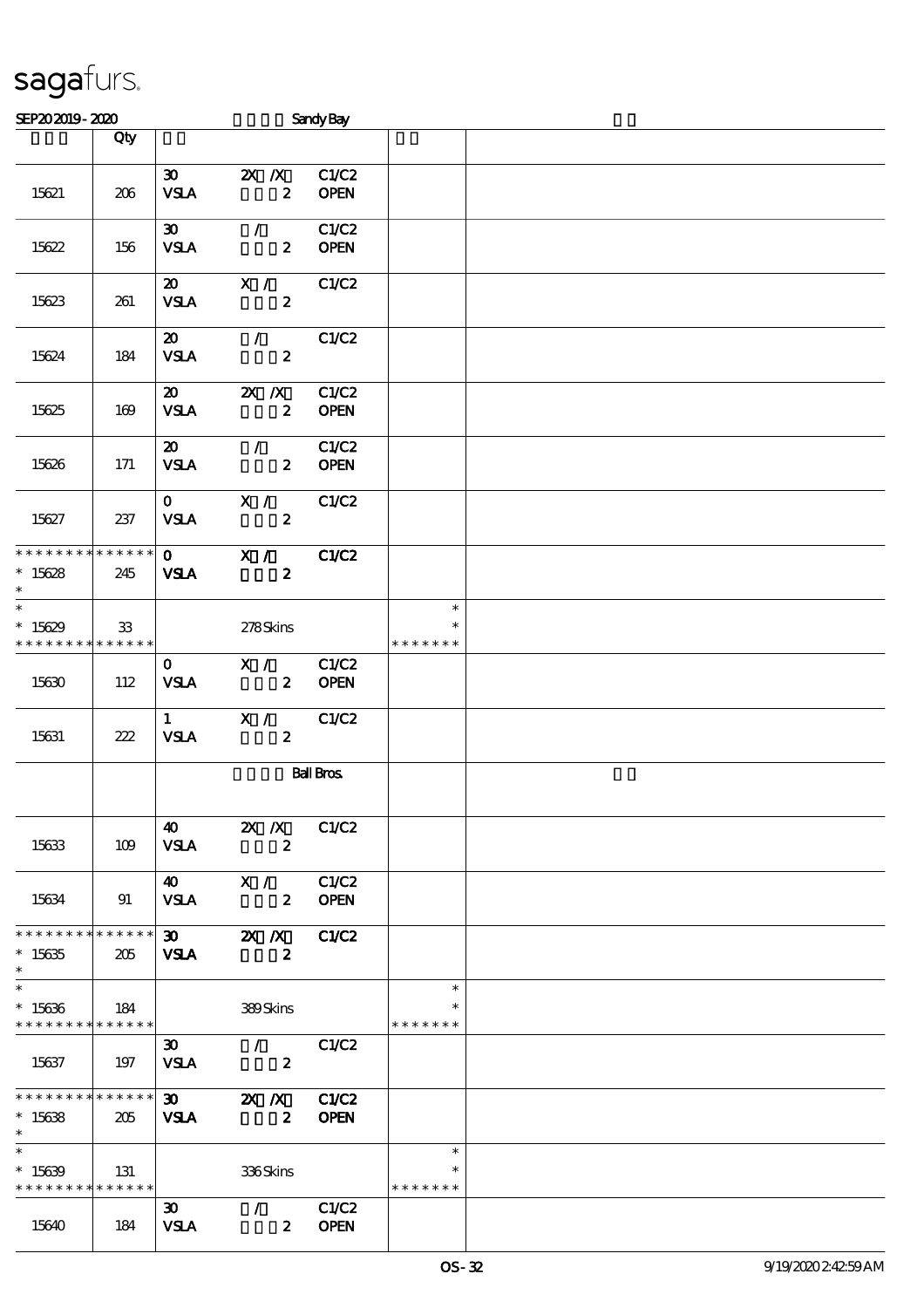| SEP202019-2020                                             |             |                                            |                                                                        | <b>Ball Bros</b>     |                                   |  |
|------------------------------------------------------------|-------------|--------------------------------------------|------------------------------------------------------------------------|----------------------|-----------------------------------|--|
|                                                            | Qty         |                                            |                                                                        |                      |                                   |  |
| 15641                                                      | 188         | $\boldsymbol{\mathfrak{D}}$<br><b>VSLA</b> | $X$ $N$<br>$\boldsymbol{z}$                                            | C1/C2                |                                   |  |
| 15642                                                      | 152         | $\boldsymbol{\mathfrak{D}}$<br><b>VSLA</b> | $\mathcal{L}$<br>$\boldsymbol{z}$                                      | C1/C2                |                                   |  |
| 15643                                                      | 205         | $\boldsymbol{\mathfrak{D}}$<br><b>VSLA</b> | X /<br>$\boldsymbol{2}$                                                | C1/C2<br><b>OPEN</b> |                                   |  |
|                                                            |             |                                            |                                                                        | Walt Brown Group     |                                   |  |
| 15645                                                      | 98          | 50<br><b>VSLA</b>                          | X /<br>$\boldsymbol{z}$                                                | C1/C2                |                                   |  |
| 15646                                                      | 128         | 40<br><b>VSLA</b>                          | $X$ $N$<br>$\boldsymbol{z}$                                            | C1/C2                |                                   |  |
| 15647                                                      | 113         | $\boldsymbol{\omega}$<br><b>VSLA</b>       | $\mathcal{L}_{\mathcal{L}}$<br>$\boldsymbol{z}$                        | C1/C2                |                                   |  |
| 15648                                                      | 114         | $\boldsymbol{\mathfrak{D}}$<br><b>VSLA</b> | $X$ $X$<br>$\boldsymbol{z}$                                            | C1/C2                |                                   |  |
| 15649                                                      | 80          | $\boldsymbol{\mathfrak{D}}$<br><b>VSLA</b> | $\mathcal{L}$<br>$\boldsymbol{z}$                                      | C1/C2                |                                   |  |
|                                                            |             |                                            |                                                                        | <b>Rees</b> Keyes    |                                   |  |
| 15651                                                      | 117         | $\boldsymbol{\omega}$<br><b>VSLA</b>       | X /<br>$\boldsymbol{z}$                                                | C1/C2                |                                   |  |
| 15652                                                      | 167         | $\boldsymbol{\mathfrak{D}}$<br><b>VSLA</b> | $\boldsymbol{\mathsf{z}}$<br>$\boldsymbol{z}$                          | C1/C2                |                                   |  |
| ****************** 30 X<br>$*15653$<br>$*$                 | 205         | <b>VSLA</b>                                | $\boldsymbol{z}$                                                       | C1/C2                |                                   |  |
| $\ast$<br>$* 15654$<br>* * * * * * * * * * * * * * *       | $\vert$ 43  |                                            | 248Skins                                                               |                      | $\ast$<br>$\ast$<br>* * * * * * * |  |
| * * * * * * * * * * * * * * *<br>$^*$ 15655 $\,$<br>$\ast$ | 205         |                                            | $\overline{30}$ / $\overline{C1}C2$<br><b>VSLA</b><br>$\boldsymbol{z}$ |                      |                                   |  |
| $*15656$<br>* * * * * * * * * * * * * * *                  | $\vert$ 184 |                                            | 389Skins                                                               |                      | $\ast$<br>* * * * * * *           |  |
| 15657                                                      | 94          | 30                                         | X / C1/C2<br>VSLA 2 OPEN                                               |                      |                                   |  |
| 15658                                                      | 87          | <b>VSLA</b>                                | 30 $X / C1/C2$<br>2 OPEN                                               |                      |                                   |  |
| 15659                                                      | 161         | $\boldsymbol{\mathsf{20}}$<br><b>VSLA</b>  | <b>2X</b> C1/C2<br>$\boldsymbol{z}$                                    |                      |                                   |  |
| 15660                                                      | 246         | <b>VSLA</b>                                | 20 X<br>$\boldsymbol{z}$                                               | C1/C2                |                                   |  |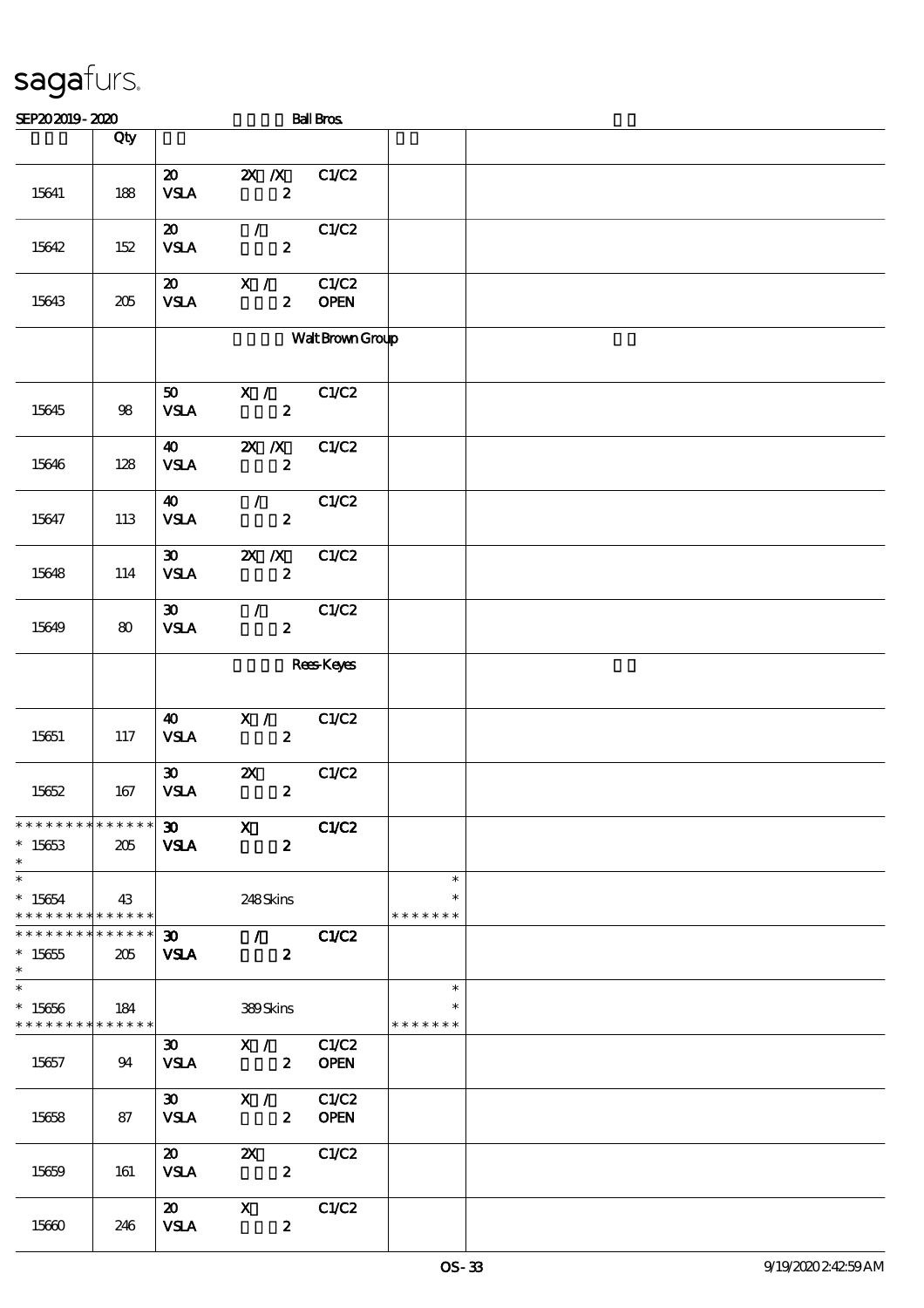| SEP202019-2020 |     |                                            | <b>Rees Keyes</b> |  |
|----------------|-----|--------------------------------------------|-------------------|--|
|                | Qty |                                            |                   |  |
| 15661          | 170 | $\boldsymbol{\mathfrak{D}}$<br><b>VSLA</b> | C1/C2<br>∼        |  |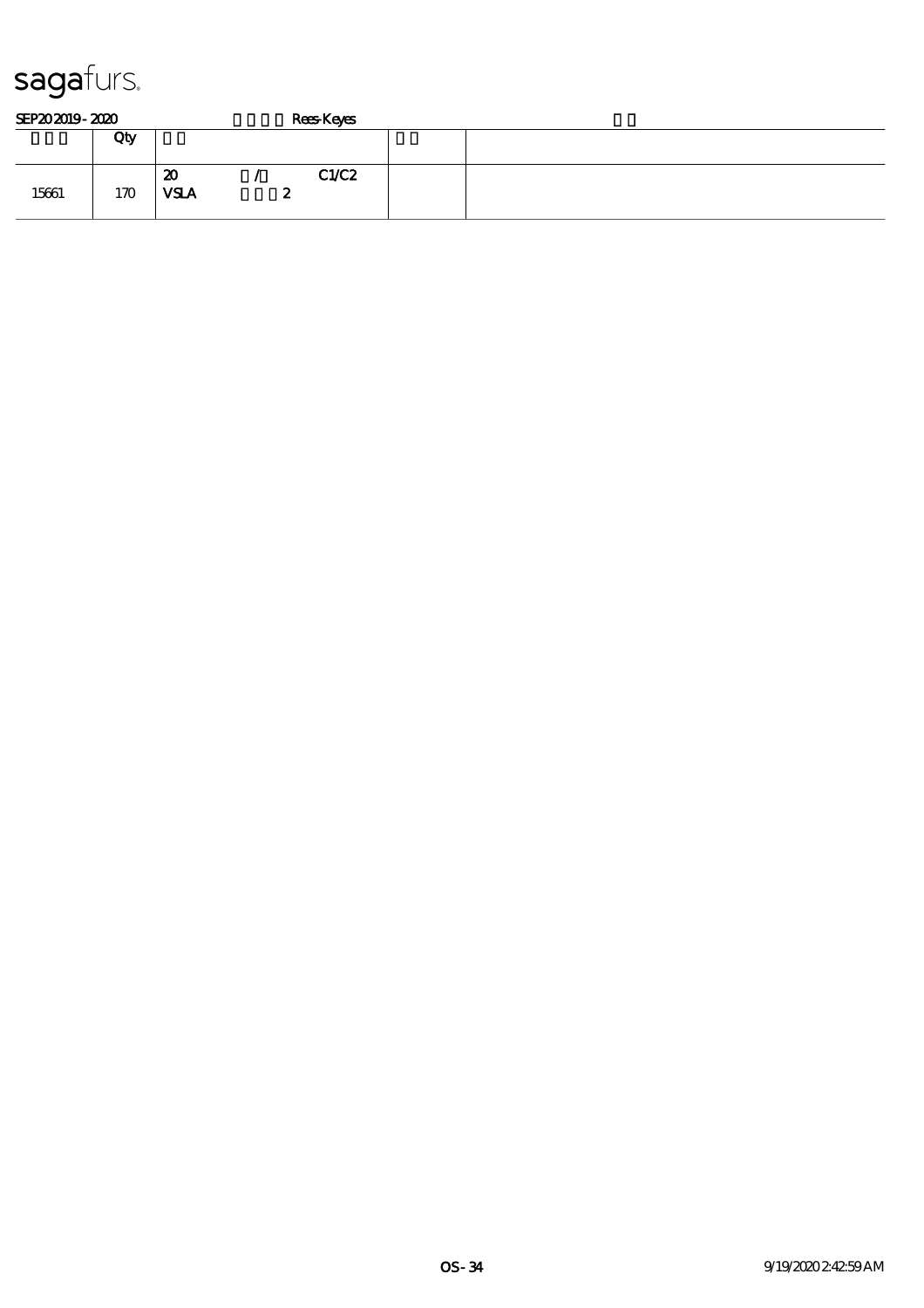| SEP202019-2020                                                               |                    |                                                         |                                                             | Sundryowners  |                                   |  |
|------------------------------------------------------------------------------|--------------------|---------------------------------------------------------|-------------------------------------------------------------|---------------|-----------------------------------|--|
|                                                                              | Qty                |                                                         |                                                             |               |                                   |  |
| 15681                                                                        | 128                | 3020<br>LG/G                                            | $\pmb{2}$                                                   | C2            |                                   |  |
| 15682                                                                        | 94                 | 200<br>LGS                                              | $\pmb{2}$                                                   | C2            |                                   |  |
| 15683                                                                        | 281                | 200<br>LGS                                              | $\boldsymbol{4}$                                            | C2            |                                   |  |
| 15684                                                                        | 122                | $\mathbf{1}$<br>LG/S                                    | $\pmb{2}$                                                   | C2            |                                   |  |
| 15685                                                                        | 74                 | $\mathbf{1}$<br><b>LG/S</b>                             | $\boldsymbol{4}$                                            | C2            |                                   |  |
| * * * * * * * * <mark>* * * * * * *</mark><br>$*15686$<br>$\ast$             | 375                | $\boldsymbol{z}$<br><b>LG/S</b>                         | $\boldsymbol{z}$                                            | C2            |                                   |  |
| $\overline{\ast}$<br>$* 15687$<br>* * * * * * * *                            | 107<br>* * * * * * |                                                         | 482Skins                                                    |               | $\ast$<br>$\ast$<br>* * * *       |  |
| 15688                                                                        | 173                | 200<br>LG/B                                             | $\bf{6}$                                                    | C2            |                                   |  |
| * * * * * * * * * * * * * *<br>$*15689$<br>$\ast$                            | 185                | $\boldsymbol{\omega}$<br>LGS                            | X /<br>$\mathbf{1}$                                         | C1/C2<br>SPR1 |                                   |  |
| $\ast$<br>$*15690$<br>* * * * * * * * <mark>* * * * * *</mark>               | 34                 |                                                         | 219Skins                                                    |               | $\ast$<br>$\ast$<br>* * * * * * * |  |
| * * * * * * * *<br>$* 15691$<br>$\ast$                                       | * * * * * *<br>225 | $\boldsymbol{\mathfrak{D}}$<br><b>LG/S</b>              | X /<br>$\mathbf{1}$                                         | C1/C2<br>SPR1 |                                   |  |
| $\ast$<br>$^*$ 15692                                                         | 133<br>* * * * * * |                                                         | 358Skins                                                    |               | $\ast$<br>$\ast$<br>* * * * * * * |  |
| ***************<br>$* 15693$<br>$*$                                          | 265                | <b>LG/S</b>                                             | 20 X / C1/C2<br>$\sim$ 1                                    | SPR1          |                                   |  |
| $\ast$<br>$* 15694$<br>* * * * * * * * * * * * * *                           | 91                 |                                                         | 356Skins                                                    |               | $\ast$<br>* * * * * * *           |  |
| * * * * * * * * * * * * * * *<br>$*15695$<br>$\ast$                          | 285                | $\mathbf{O}$<br><b>LG/S</b>                             | X / C1/C2<br>$\sim$ $\sim$ $\sim$ $\sim$ $\sim$ $\sim$      | SPR1          |                                   |  |
| $\overline{\ast}$<br>$* 15696$<br>* * * * * * * * <mark>* * * * * * *</mark> | 68                 |                                                         | 353Skins                                                    |               | $\ast$<br>∗<br>* * * * * * *      |  |
| * * * * * * * * * * * * * * *<br>$* 15697$<br>$\ast$                         | 205                | LG/G                                                    | 30 $X / C1/C2$<br>$\sim$ $\sim$ $\sim$ $\sim$ $\sim$ $\sim$ | WWL1          |                                   |  |
| $\overline{\ast}$<br>$*15698$<br>* * * * * * * * * * * * * *                 | 161                |                                                         | 366Skins                                                    |               | $\ast$<br>* * * * * * *           |  |
| * * * * * * * * * * * * * * *<br>$*15699$<br>$*$ and $*$                     | 245                | $\boldsymbol{\mathfrak{D}}$<br>$\mathbf{TC} \mathbf{C}$ | X / C1/C2<br><b>1</b> WWL1                                  |               |                                   |  |
| $*$<br>$^*$ 15700 $\,$<br>* * * * * * * * * * * * * *                        | 100                |                                                         | 345Skins                                                    |               | $\ast$<br>* * * * * * *           |  |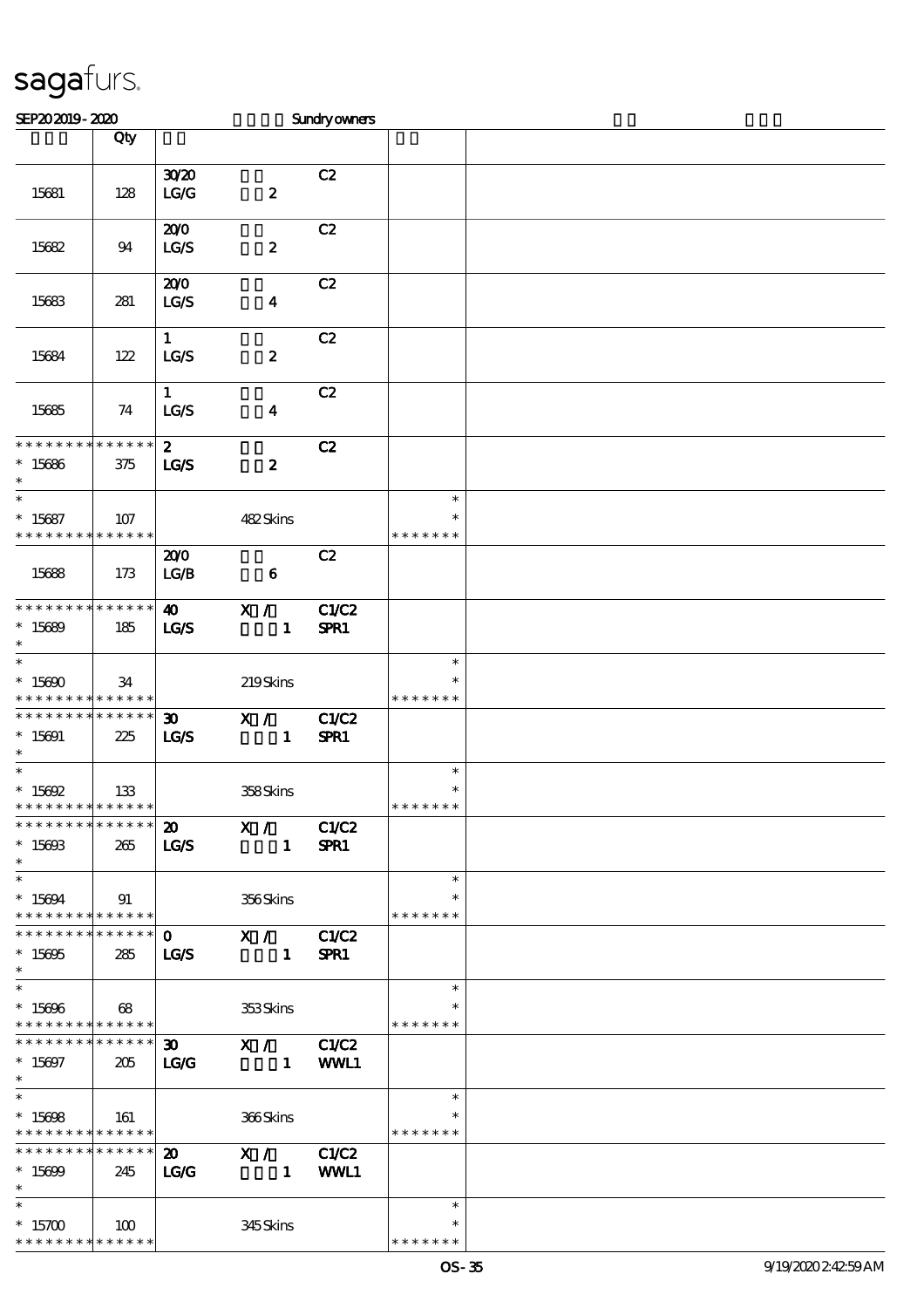| SEP202019-2020                                                                      |                    |                                                                  |                                                                          | <b>Sundryowners</b>  |                                   |  |
|-------------------------------------------------------------------------------------|--------------------|------------------------------------------------------------------|--------------------------------------------------------------------------|----------------------|-----------------------------------|--|
|                                                                                     | Qty                |                                                                  |                                                                          |                      |                                   |  |
| 15701                                                                               | 165                | $\mathbf{0}$<br>LG                                               | X /<br>$\mathbf{1}$                                                      | C1/C2<br>WWL1        |                                   |  |
| 15702                                                                               | 321                | $\mathbf{1}$<br>LG/G                                             | X /<br>$\mathbf{1}$                                                      | C1/C2<br>WWL1        |                                   |  |
| 15703                                                                               | 193                | $\boldsymbol{\omega}$<br>LGS                                     | X /<br>$\mathbf{1}$                                                      | C1/C2<br>WWL1        |                                   |  |
| * * * * * * * *                                                                     | * * * * * *        | $\boldsymbol{\mathfrak{D}}$                                      | X /                                                                      | <b>C1/C2</b>         |                                   |  |
| $*15704$<br>$\ast$<br>$\ast$                                                        | 225                | <b>LG/S</b>                                                      | $\mathbf{1}$                                                             | WWL1                 | $\ast$                            |  |
| $*15705$<br>$\ast$<br>$\overline{\phantom{0}}$                                      | 200                |                                                                  | $\boldsymbol{2}$                                                         |                      | $\ast$<br>$\ast$                  |  |
| $*15706$<br>$\ast$                                                                  | 200                |                                                                  | $\,3\,$                                                                  |                      | $\ast$<br>$\ast$<br>$\ast$        |  |
| $\overline{\phantom{0}}$<br>$* 15707$<br>* * * * * * * *                            | 26<br>* * * * * *  |                                                                  | 651 Skins                                                                |                      | $\ast$<br>* * * * * * *           |  |
| * * * * * * * *<br>$*15708$<br>$\ast$                                               | * * * * * *<br>265 | $\boldsymbol{\mathfrak{D}}$<br>LGS                               | X /<br>$\mathbf{1}$                                                      | <b>C1/C2</b><br>WWL1 |                                   |  |
| $\ast$<br>$*15709$<br>$\ast$                                                        | 240                |                                                                  | $\boldsymbol{2}$                                                         |                      | $\ast$<br>$\ast$<br>$\ast$        |  |
| $\ast$<br>$*15710$<br>* * * * * * * *                                               | 139<br>* * * * * * |                                                                  | 644Skins                                                                 |                      | $\ast$<br>* * * * * *             |  |
| * * * * * * * *<br>$*15711$<br>$\ast$                                               | * * * * * *<br>285 | $\mathbf 0$<br>LGS                                               | X /<br>$\mathbf{1}$                                                      | C1/C2<br>WWL1        |                                   |  |
| $\overline{\phantom{0}}$<br>$*$ 15712<br>* * * * * * * * <mark>* * * * * *</mark> * | 107                |                                                                  | 392Skins                                                                 |                      | $\ast$<br>$\ast$<br>* * * * * * * |  |
| **************<br>$*15713$<br>$*$                                                   | 225                | LG/S                                                             | $\overline{30}$ $\overline{X}$ / $\overline{C1}$ $C2$<br>$\sim$ 1 $\sim$ | MAT <sub>2</sub>     |                                   |  |
| $\ast$<br>$*15714$<br>* * * * * * * * * * * * * * *                                 | 169                |                                                                  | 394Skins                                                                 |                      | $\ast$<br>$\ast$<br>* * * * * * * |  |
| 15715                                                                               | 171                | 30<br>LG/S                                                       | X / C1/C2<br>$\sim$ $\sim$ $\sim$ $\sim$ $\sim$ $\sim$                   | MAT3                 |                                   |  |
| * * * * * * * * * * * * * * *<br>$*15716$<br>$\ast$                                 | 265                | LG/S                                                             | 20 X / C1/C2<br>$\sim$ $\sim$ $\sim$ $\sim$ $\sim$ $\sim$                | MAT <sub>2</sub>     |                                   |  |
| $\ast$<br>$*15717$<br>* * * * * * * * <mark>* * * * * * *</mark>                    | $\mathfrak{B}$     |                                                                  | 358Skins                                                                 |                      | $\ast$<br>* * * * * * *           |  |
| 15718                                                                               | 165                | $\boldsymbol{\mathfrak{D}}$<br>$\mathbf{L}\mathbf{C}\mathbf{/S}$ | X / C1/C2<br>$\sim$ $\sim$ $\sim$ $\sim$ $\sim$                          | MAT3                 |                                   |  |
| 15719                                                                               | 115                | $\boldsymbol{\omega}$<br>LG/G                                    | $\begin{array}{cccc} 1 & 1 & 1 \end{array}$                              | C2                   |                                   |  |
| * * * * * * * * * * * * * * *<br>$*15720$<br>$\ast$                                 | 205                | $\bullet$<br>LG                                                  | X / C1/C2<br>$\boldsymbol{z}$                                            | $\blacksquare$       |                                   |  |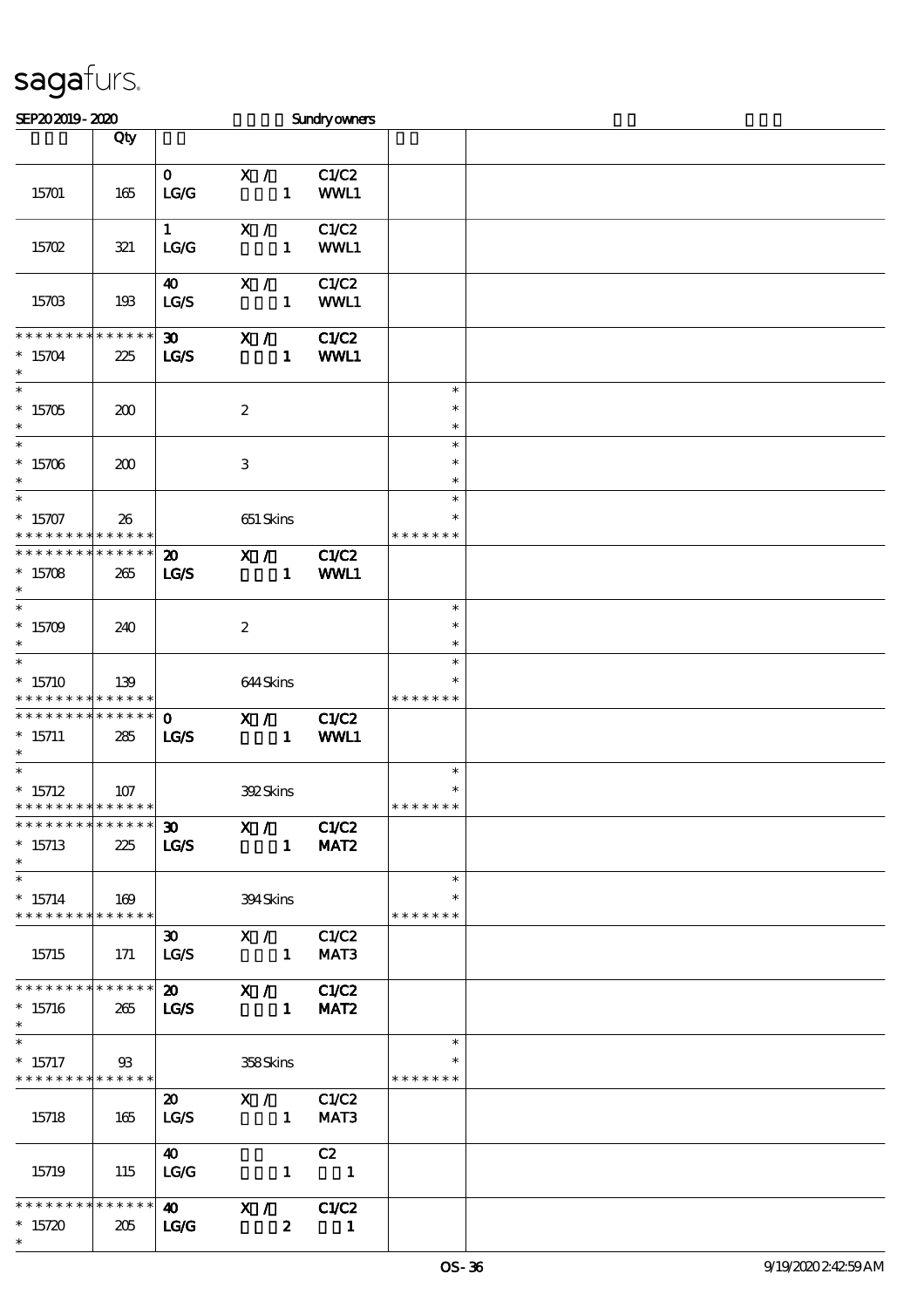| SEP202019-2020                                     |                       |                                                                 |                                                                                                                                          | <b>Sundryowners</b>            |                         |  |
|----------------------------------------------------|-----------------------|-----------------------------------------------------------------|------------------------------------------------------------------------------------------------------------------------------------------|--------------------------------|-------------------------|--|
|                                                    | Qty                   |                                                                 |                                                                                                                                          |                                |                         |  |
| $\ast$<br>$* 15721$<br>* * * * * * * * * * * * * * | 115                   | $\boldsymbol{\omega}$<br>$\mathbf{L}\mathbf{G}/\mathbf{G}$      | X / C1/C2<br>$\boldsymbol{z}$                                                                                                            | $\blacksquare$                 | $\ast$<br>* * * * * * * |  |
| 15722                                              | $97\,$                | $\boldsymbol{40}$<br>$\mathbf{LG}\mathbf{G}$                    | $\mathbf{1}$                                                                                                                             | C2<br>$\overline{\mathbf{2}}$  |                         |  |
| **************<br>$*15723$<br>$\ast$               | 205                   | $\boldsymbol{\omega}$<br><b>LG/G</b>                            | $\mathbf{X}$ /<br>$\boldsymbol{z}$                                                                                                       | C1/C2<br>$\boldsymbol{z}$      |                         |  |
| $\overline{\ast}$<br>$* 15724$<br>* * * * * * * *  | $33\,$<br>* * * * * * |                                                                 | 238Skins                                                                                                                                 |                                | $\ast$<br>* * * * * * * |  |
| 15725                                              | 110                   | $\boldsymbol{\omega}$<br>LG/G                                   |                                                                                                                                          | C2<br>$1 \qquad 3$             |                         |  |
| 15726                                              | 179                   | $\boldsymbol{\mathfrak{D}}$<br>LG/G                             | $\mathbf{1}$                                                                                                                             | C2<br>$\overline{\mathbf{1}}$  |                         |  |
| 15727                                              | 174                   | $\boldsymbol{\mathfrak{D}}$<br>LG/G                             | $\boldsymbol{z}$                                                                                                                         | C2<br>$\blacksquare$           |                         |  |
| 15728                                              | 10B                   | $\boldsymbol{\mathfrak{D}}$<br>LG/G                             | $\mathbf{1}$                                                                                                                             | C2<br>$\overline{\mathbf{2}}$  |                         |  |
| 15729                                              | 110                   | $\boldsymbol{\mathfrak{D}}$<br>LG/G                             | $\boldsymbol{z}$                                                                                                                         | C2<br>$\overline{\mathbf{2}}$  |                         |  |
| 15730                                              | 223                   | $\boldsymbol{\mathfrak{D}}$<br>LG/G                             |                                                                                                                                          | C2<br>$1 \qquad 3$             |                         |  |
| 15731                                              | 209                   | $\boldsymbol{\mathfrak{D}}$<br>$\mathbf{LG}\mathbf{G}$          |                                                                                                                                          | C2<br>$1 \quad 1$              |                         |  |
| 15732                                              | 222                   | $\boldsymbol{\mathfrak{D}}$<br>$\mathbf{LG}\mathbf{G}$          | $\boldsymbol{z}$                                                                                                                         | C2<br>$\blacksquare$           |                         |  |
| 15733                                              | 136                   | $\boldsymbol{\mathfrak{D}}$<br>$\vert$ LG/G                     |                                                                                                                                          | C2<br>$1 \t 2$                 |                         |  |
| 15734                                              | 144                   | $\boldsymbol{\mathsf{20}}$<br>LG/G                              |                                                                                                                                          | $\overline{C}$<br>$2\qquad 2$  |                         |  |
| 15735                                              | 211                   | $\boldsymbol{\mathsf{20}}$<br>$\overline{\mathbf{L}\mathbf{C}}$ |                                                                                                                                          | $\overline{C}$<br>$1 \qquad 3$ |                         |  |
| 15736                                              | 282                   | $\mathbf{0}$<br>LG/G                                            |                                                                                                                                          | C2<br>$1 \t 2$                 |                         |  |
| 15737                                              | 115                   | $\overline{0}$                                                  | $LG/G$ 1 3                                                                                                                               | $\overline{C}$                 |                         |  |
| 15738                                              | 198                   |                                                                 | $\begin{array}{ccccc}\n\textbf{40} & \textbf{X} & / & \textbf{C1} & \textbf{C2} \\ \textbf{LG} & \textbf{1} & & \textbf{1}\n\end{array}$ |                                |                         |  |
| 15739                                              | 137                   |                                                                 | 40 X / C1/C2<br>$LG/S$ 1 2                                                                                                               |                                |                         |  |
| 15740                                              | 76                    | $\boldsymbol{40}$<br>LG/S                                       | $\mathbf{1}$                                                                                                                             | $\frac{C2}{2}$                 |                         |  |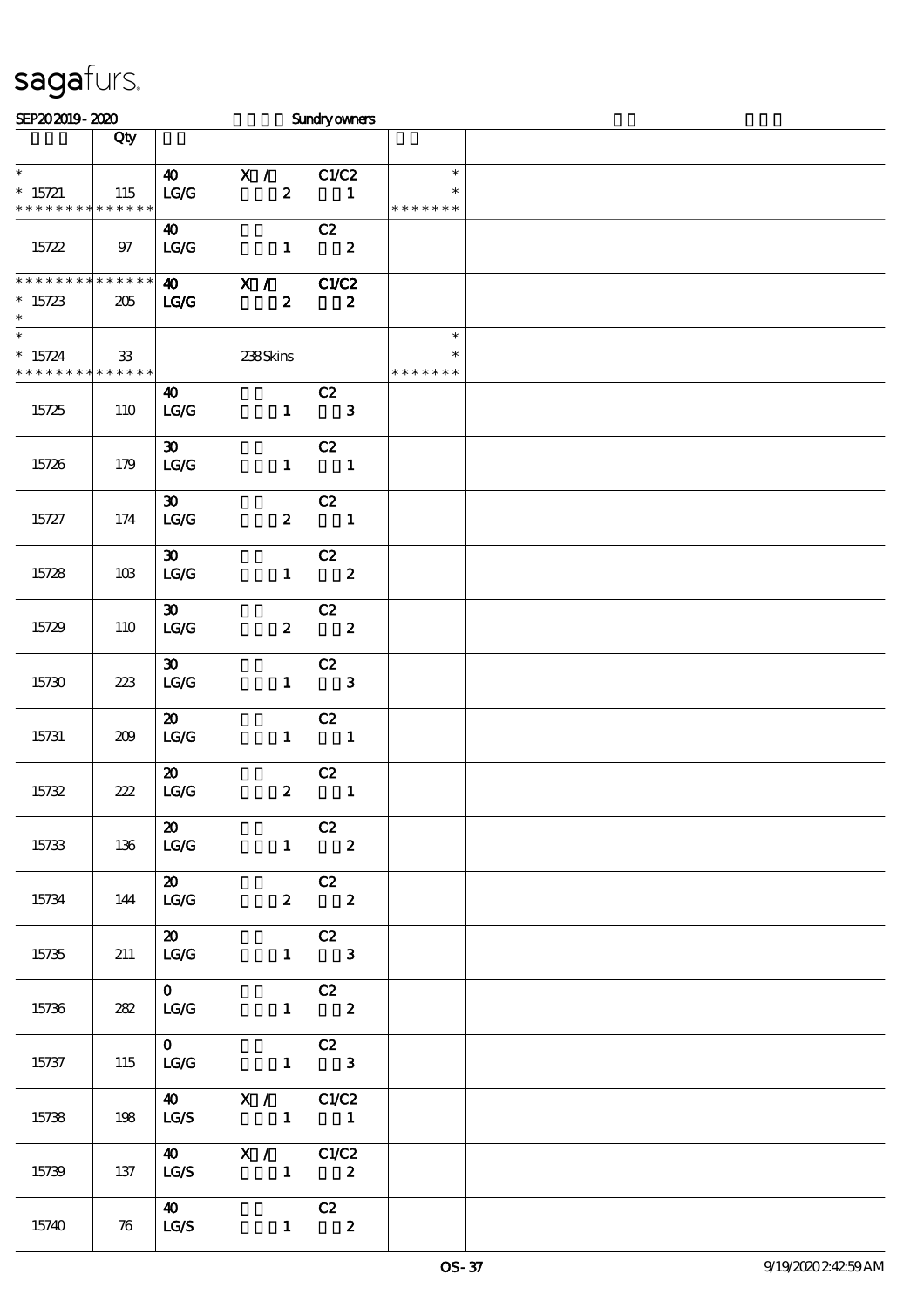| SEP202019-2020                |                       |                             |                  | <b>Sundryowners</b>     |               |  |
|-------------------------------|-----------------------|-----------------------------|------------------|-------------------------|---------------|--|
|                               | Qty                   |                             |                  |                         |               |  |
|                               |                       |                             |                  |                         |               |  |
| * * * * * * * * * * * * * *   |                       | $\boldsymbol{40}$           | $\mathbf{X}$ /   | C1/C2                   |               |  |
| $*15741$                      | 205                   | LGS                         | $\mathbf{1}$     | 3                       |               |  |
| $\ast$                        |                       |                             |                  |                         |               |  |
| $\ast$                        |                       |                             |                  |                         | $\ast$        |  |
| $*15742$                      | $\boldsymbol{\omega}$ |                             | 265Skins         |                         | ∗             |  |
| * * * * * * * * * * * * * *   |                       |                             |                  |                         | * * * * * * * |  |
|                               |                       | 40                          | X /              | C1/C2                   |               |  |
| 15743                         | $\bf{8}$              | LG/S                        | $\mathbf{1}$     | $\overline{\mathbf{4}}$ |               |  |
|                               |                       |                             |                  |                         |               |  |
| * * * * * * * * * * * * * *   |                       | $\boldsymbol{\mathfrak{D}}$ | X /              | C1/C2                   |               |  |
| $*15744$                      | 225                   | <b>LG/S</b>                 | $\mathbf{1}$     |                         |               |  |
| $\ast$                        |                       |                             |                  | 1                       |               |  |
| $\overline{\ast}$             |                       |                             |                  |                         | $\ast$        |  |
|                               |                       |                             |                  |                         |               |  |
| $*15745$                      | 202                   |                             | 427Skins         |                         |               |  |
| * * * * * * * * * * * * * *   |                       |                             |                  |                         | * * * * * * * |  |
| ******** <mark>******</mark>  |                       | 30 <sub>o</sub>             | $\mathbf{X}$ /   | C1/C2                   |               |  |
| $*15746$                      | 225                   | IGS                         | $\mathbf{1}$     | $\boldsymbol{z}$        |               |  |
| $\ast$                        |                       |                             |                  |                         |               |  |
| $\ast$                        |                       |                             |                  |                         | $\ast$        |  |
| $* 15747$                     | 200                   |                             | $\boldsymbol{z}$ |                         | $\ast$        |  |
| $\ast$                        |                       |                             |                  |                         | $\ast$        |  |
| $\ast$                        |                       |                             |                  |                         | $\ast$        |  |
| $*15748$                      | 48                    |                             | 473Skins         |                         |               |  |
| * * * * * * * * * * * * * *   |                       |                             |                  |                         | * * * * * * * |  |
|                               |                       | $\boldsymbol{\mathfrak{D}}$ |                  | C2                      |               |  |
| 15749                         | 225                   | LG/S                        | $\mathbf{1}$     | $\overline{\mathbf{2}}$ |               |  |
|                               |                       |                             |                  |                         |               |  |
| * * * * * * * * * * * * * *   |                       | $\boldsymbol{\mathfrak{D}}$ | X /              | C1/C2                   |               |  |
| $*15750$                      | 225                   | <b>LG/S</b>                 | $\mathbf{1}$     | $\mathbf{3}$            |               |  |
| $\ast$                        |                       |                             |                  |                         |               |  |
|                               |                       |                             |                  |                         | $\ast$        |  |
|                               |                       |                             |                  |                         | $\ast$        |  |
| $*15751$<br>$\ast$            | 200                   |                             | $\boldsymbol{2}$ |                         | $\ast$        |  |
| $\overline{\ast}$             |                       |                             |                  |                         | $\ast$        |  |
|                               |                       |                             |                  |                         |               |  |
| $*15752$                      | 146                   |                             | $571$ Skins      |                         | $\ast$        |  |
| **************                |                       |                             |                  |                         | * * * * * * * |  |
|                               |                       | $\infty$                    | X /              | C1/C2                   |               |  |
| 15753                         | 122                   | LG/S                        | $\mathbf{1}$     | $\overline{\mathbf{4}}$ |               |  |
|                               |                       |                             |                  |                         |               |  |
| * * * * * * * * * * * * * *   |                       | 40'30                       |                  | C2                      |               |  |
| $*15754$                      | 205                   | <b>LG/S</b>                 | $\mathbf{1}$     | $\overline{\mathbf{4}}$ |               |  |
| $\ast$                        |                       |                             |                  |                         |               |  |
| $\ast$                        |                       |                             |                  |                         | $\ast$        |  |
| $*15755$                      | 54                    |                             | 259Skins         |                         |               |  |
| * * * * * * * * * * * * * *   |                       |                             |                  |                         | * * * * * * * |  |
| * * * * * * * * * * * * * * * |                       | $\boldsymbol{\mathfrak{D}}$ | X / C1/C2        |                         |               |  |
| $*15756$                      | 265                   | <b>LG/S</b>                 | $\blacksquare$   | $\blacksquare$          |               |  |
| $\ast$                        |                       |                             |                  |                         |               |  |
|                               |                       |                             |                  |                         | $\ast$        |  |
| $*15757$                      | 245                   |                             | 510Skins         |                         |               |  |
| * * * * * * * * * * * * * *   |                       |                             |                  |                         | * * * * * * * |  |
| * * * * * * * * * * * * * * * |                       | $\boldsymbol{\mathfrak{D}}$ | X / C1/C2        |                         |               |  |
|                               |                       |                             |                  |                         |               |  |
| $*15758$<br>$\ast$            | 265                   | <b>LG/S</b>                 | $\blacksquare$   | $\boldsymbol{z}$        |               |  |
| $\ast$                        |                       |                             |                  |                         | $\ast$        |  |
|                               |                       |                             |                  |                         |               |  |
| $*15759$                      | 107                   |                             | 372Skins         |                         |               |  |
| * * * * * * * * * * * * * *   |                       |                             |                  |                         | * * * * * * * |  |
|                               |                       | $\boldsymbol{\mathfrak{D}}$ |                  | C2                      |               |  |
| 15760                         | 129                   | LG/S                        | $\mathbf{1}$     | $\boldsymbol{z}$        |               |  |
|                               |                       |                             |                  |                         |               |  |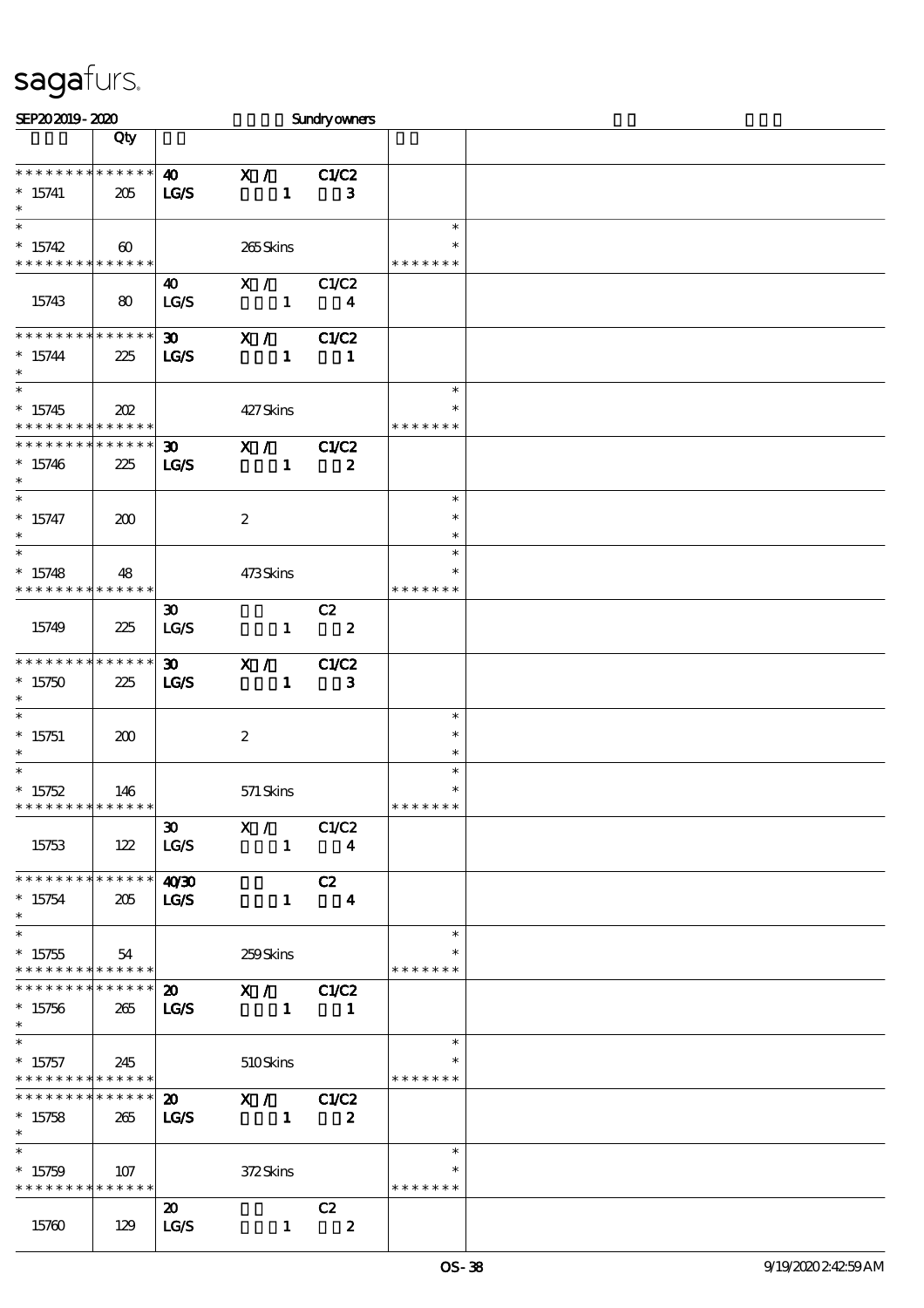| SEP202019-2020                                       |                       |                                            |                                                                                           | <b>Sundryowners</b>              |                              |  |
|------------------------------------------------------|-----------------------|--------------------------------------------|-------------------------------------------------------------------------------------------|----------------------------------|------------------------------|--|
|                                                      | Qty                   |                                            |                                                                                           |                                  |                              |  |
| * * * * * * * * * * * * * *<br>$*15761$<br>$\ast$    | 265                   | $\boldsymbol{\mathfrak{D}}$<br><b>LG/S</b> | $\mathbf{X}$ /<br>$\mathbf{1}$                                                            | C1/C2<br>3                       |                              |  |
| $\ast$<br>$*15762$<br>$\ast$                         | 240                   |                                            | $\boldsymbol{2}$                                                                          |                                  | $\ast$<br>$\ast$<br>$\ast$   |  |
| $\ast$<br>$*15763$<br>$\ast$                         | 240                   |                                            | $\,3$                                                                                     |                                  | $\ast$<br>$\ast$<br>$\ast$   |  |
| $\ast$<br>$* 15764$<br>* * * * * * * *               | 39<br>* * * * * *     |                                            | 784Skins                                                                                  |                                  | $\ast$<br>*<br>* * * * * * * |  |
| 15765                                                | 130                   | $\boldsymbol{\mathfrak{D}}$<br>LG/S        | X /<br>$\mathbf{1}$                                                                       | C1/C2<br>$\overline{\mathbf{4}}$ |                              |  |
| * * * * * * * * * * * * * *<br>$*15766$<br>$\ast$    | 285                   | $\mathbf{O}$<br><b>LG/S</b>                | X /<br>$\mathbf{1}$                                                                       | C1/C2<br>$\blacksquare$          |                              |  |
| $\ast$<br>$* 15767$<br>* * * * * * * * * * * * * * * | $\boldsymbol{\omega}$ |                                            | 354Skins                                                                                  |                                  | $\ast$<br>*<br>* * * * * * * |  |
| 15768                                                | 260                   | $\mathbf{O}$<br><b>LG/S</b>                | X /<br>$\mathbf{1}$                                                                       | C1/C2<br>$\boldsymbol{z}$        |                              |  |
| * * * * * * * * * * * * * *<br>$*15709$<br>$\ast$    | 267                   | $\mathbf{O}$<br><b>LG/S</b>                | X /<br>$\mathbf{1}$                                                                       | C1/C2<br>3                       |                              |  |
| $*15770$<br>* * * * * * * * <mark>* * * * * *</mark> | $\infty$              |                                            | 357Skins                                                                                  |                                  | $\ast$<br>* * * * * * *      |  |
| 15771                                                | 113                   | 200<br>LG/S                                | $\mathbf{1}$                                                                              | C2<br>$\overline{\mathbf{3}}$    |                              |  |
| 15772                                                | 213                   | $\mathbf{1}$<br>LG/S                       | X /<br>$\mathbf{1}$                                                                       | C1/C2<br>1                       |                              |  |
| 15773                                                | 329                   |                                            | $1$ X / C1/C2<br>$LG/S$ 1 3                                                               |                                  |                              |  |
| 15774                                                | 184                   |                                            | $1$ X / C1/C2<br>$LG/S$ 1 4                                                               |                                  |                              |  |
| 15775                                                | 177                   |                                            | 2 $X / C1/C2$<br>$LG/S$ 1 1                                                               |                                  |                              |  |
| 15776                                                | 266                   |                                            | 2 $X / C1/C2$<br>$LG/S$ 1 3                                                               |                                  |                              |  |
| 15777                                                | 179                   |                                            | 3 $X / C1/C2$<br>$LG/S$ 1 2                                                               |                                  |                              |  |
| 15778                                                | 115                   |                                            | $\begin{array}{ccccc}\n3 & & X & / & \text{CLC2} \\ \text{LG/S} & & 1 & & 4\n\end{array}$ |                                  |                              |  |
| 15779                                                | 146                   |                                            | 30 X / C1/C2<br>$LG/S$ 1 $CHIP1$                                                          |                                  |                              |  |
| 15780                                                | 102                   |                                            | 30 X / C1/C2<br>$LG/S$ 1 CHIP2                                                            |                                  |                              |  |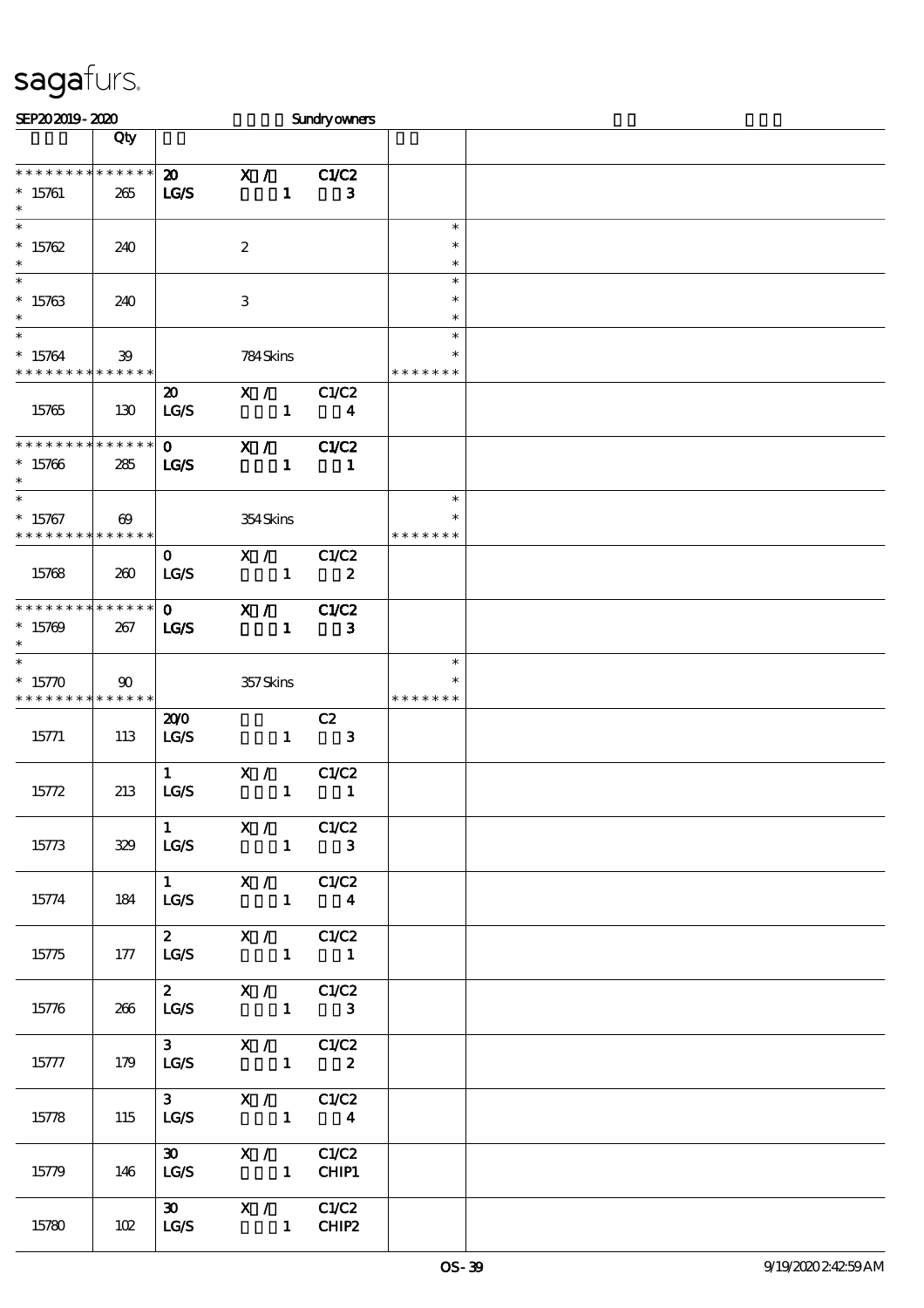| SEP202019-2020                                           |                        |                                            |                                  | Sundryowners |                                   |  |
|----------------------------------------------------------|------------------------|--------------------------------------------|----------------------------------|--------------|-----------------------------------|--|
|                                                          | Qty                    |                                            |                                  |              |                                   |  |
| 15781                                                    | 81                     | 5040<br>$\mathbf{B}\mathbf{R}/\mathbf{G}$  |                                  | C2           |                                   |  |
| 15782                                                    | 224                    | $\boldsymbol{\mathfrak{D}}$<br><b>BR/G</b> |                                  | C2           |                                   |  |
| 15783                                                    | 261                    | $\boldsymbol{\mathfrak{D}}$<br><b>BR/G</b> |                                  | C2           |                                   |  |
| 15784                                                    | 62                     | 3020<br>$\mathbf{B}\mathbf{R}/\mathbf{G}$  | WB1                              | C2           |                                   |  |
| 15785                                                    | 140                    | 3020<br><b>BR/S</b>                        |                                  | C2           |                                   |  |
| * * * * * * * *<br>$*15786$<br>$\ast$                    | * * * * * *<br>$205\,$ | 5040<br><b>BR/G</b>                        | $\mathbf{1}$                     | C2           |                                   |  |
| $\overline{\phantom{1}}$<br>$* 15787$<br>* * * * * * * * | 190<br>* * * * * *     |                                            | 395Skins                         |              | $\ast$<br>$\ast$<br>* * * * * * * |  |
| 15788                                                    | 172                    | 5040<br><b>BR/G</b>                        | $\boldsymbol{z}$                 | C2           |                                   |  |
| * * * * * * * *<br>$*15789$<br>$\ast$                    | * * * * * *<br>205     | $\boldsymbol{\mathfrak{D}}$<br><b>BR/G</b> | $\mathbf{1}$                     | C2           |                                   |  |
| $\overline{\ast}$<br>$*15790$<br>$\ast$                  | 180                    |                                            | $\boldsymbol{2}$                 |              | $\ast$<br>$\ast$<br>$\ast$        |  |
| $\ast$<br>$*15791$<br>$\ast$                             | 180                    |                                            | $\,3\,$                          |              | $\ast$<br>$\ast$<br>$\ast$        |  |
| $\ast$<br>$* 15792$<br>$\overline{\phantom{0}}$          | 180                    |                                            | $\boldsymbol{4}$                 |              | $\ast$<br>$\ast$                  |  |
| $*15793$<br>$\ast$                                       | 180                    |                                            | $\mathbf 5$                      |              | $\ast$<br>$\ast$<br>$\ast$        |  |
| $\ast$<br>$*15794$<br>******** <mark>******</mark>       | 39                     |                                            | 964Skins                         |              | $\ast$<br>$\ast$<br>* * * * * * * |  |
| 15795                                                    | 187                    | 40'30<br><b>BR/G</b>                       | $\mathbf{1}$                     | C2<br>WB1    |                                   |  |
| * * * * * * * * * * * * * *<br>$*15796$<br>$\ast$        | 205                    | <b>BR/G</b>                                | 30 X / C1/C2<br>$\boldsymbol{z}$ |              |                                   |  |
| $\ast$<br>$* 15797$<br>$\ast$                            | 195                    |                                            | $\boldsymbol{z}$                 |              | $\ast$<br>$\ast$<br>$\ast$        |  |
| $\ast$<br>$*15798$<br>* * * * * * * * * * * * * *        | 178                    |                                            | 578Skins                         |              | $\ast$<br>$\ast$<br>* * * * * * * |  |
| * * * * * * *<br>$*15799$<br>$\ast$                      | $******$<br>205        | $\boldsymbol{\mathfrak{D}}$<br><b>BR/G</b> | $\boldsymbol{z}$                 | C2           |                                   |  |
| $\ast$<br>$^*$ 15800 $\,$<br>$\ast$                      | 180                    |                                            | $\boldsymbol{2}$                 |              | $\ast$<br>$\ast$<br>$\ast$        |  |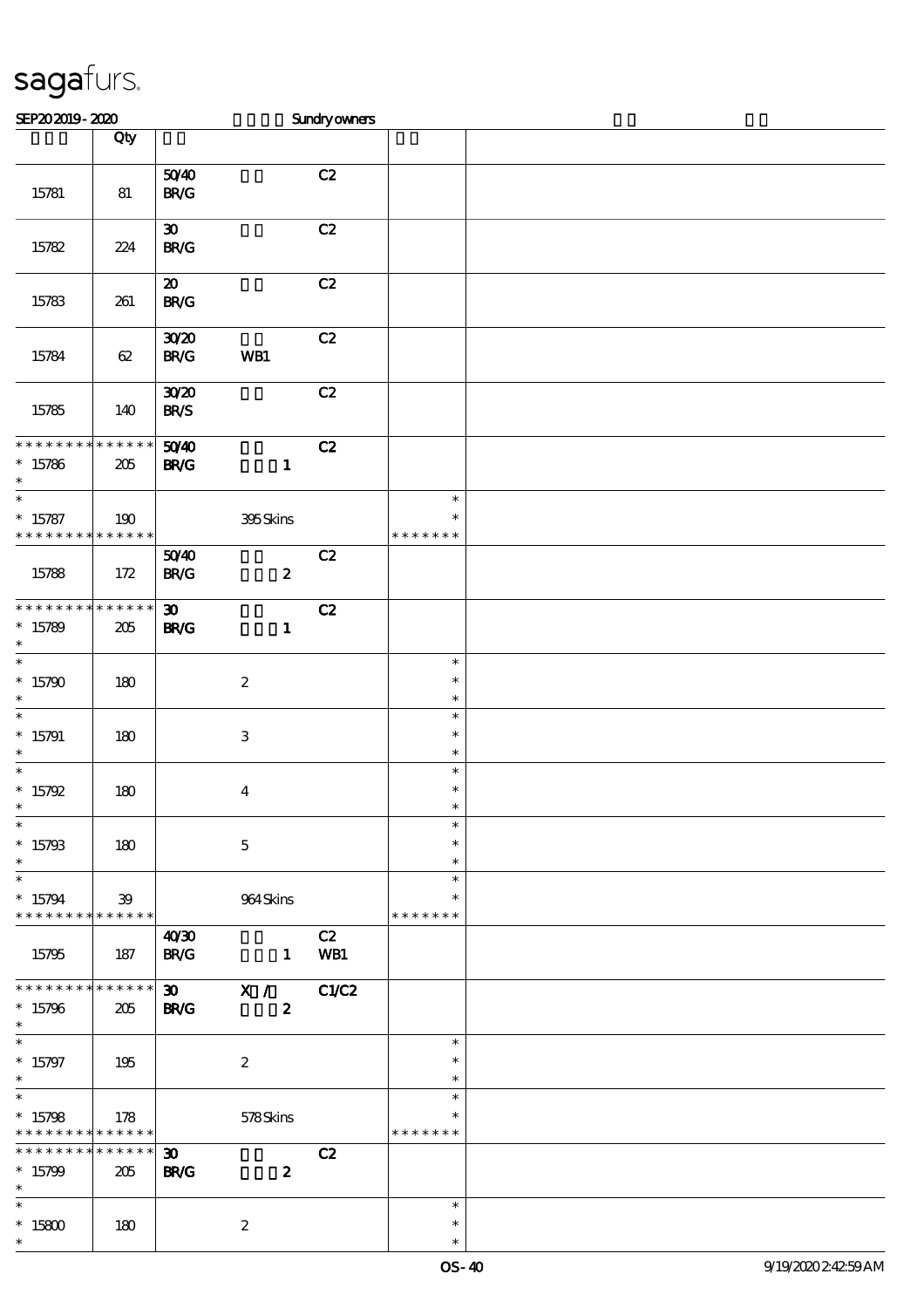| SEP202019-2020                                      |                    |                                                                         | Sundryowners                            |                                   |  |
|-----------------------------------------------------|--------------------|-------------------------------------------------------------------------|-----------------------------------------|-----------------------------------|--|
|                                                     | Qty                |                                                                         |                                         |                                   |  |
| $\ast$<br>$*15801$<br>* * * * * * * * * * * * * *   | 74                 | $\boldsymbol{\mathfrak{D}}$<br>$\mathbf{B}\mathbf{R}/\mathbf{G}$        | C2<br>$\boldsymbol{z}$                  | $\ast$<br>$\ast$<br>* * * * * * * |  |
| * * * * * * * * * * * * * *<br>$*$ 15802<br>$\ast$  | 205                | $\overline{\mathbf{x}}$ /<br>$\boldsymbol{\mathfrak{D}}$<br><b>BR/G</b> | <b>C1/C2</b><br>$\boldsymbol{z}$<br>WB1 |                                   |  |
| $\ast$<br>$^*$ 15803 $\,$<br>$\ast$                 | 180                | $\boldsymbol{2}$                                                        |                                         | $\ast$<br>$\ast$<br>$\ast$        |  |
| $\ast$<br>$* 15804$<br>* * * * * * * * * * * * * *  | 129                | 514Skins                                                                |                                         | $\ast$<br>$\ast$<br>* * * * * * * |  |
| * * * * * * * *<br>$*15805$<br>$\ast$               | * * * * * *<br>245 | $\boldsymbol{\mathbf{z}}$<br><b>BR/G</b>                                | C2<br>$\mathbf{1}$                      |                                   |  |
| $\overline{\phantom{0}}$<br>$*15806$<br>$\ast$      | 220                | $\boldsymbol{2}$                                                        |                                         | $\ast$<br>$\ast$<br>$\ast$        |  |
| $\ast$<br>$* 15807$<br>$\ast$                       | 220                | $\ensuremath{\mathbf{3}}$                                               |                                         | $\ast$<br>$\ast$<br>$\ast$        |  |
| $\ast$<br>$*15808$<br>$\ast$                        | 220                | $\boldsymbol{4}$                                                        |                                         | $\ast$<br>$\ast$<br>$\ast$        |  |
| $\ast$<br>$*15809$<br>$\ast$                        | 220                | $\mathbf 5$                                                             |                                         | $\ast$<br>$\ast$<br>$\ast$        |  |
| $\ast$<br>$*15810$<br>$\ast$                        | 220                | $\boldsymbol{6}$                                                        |                                         | $\ast$<br>$\ast$<br>$\ast$        |  |
| $\ast$<br>$* 15811$<br>* * * * * * * *              | 10B<br>* * * * * * | 1448Skins                                                               |                                         | $\ast$<br>$\ast$<br>* * * * * * * |  |
| 15812                                               | 224                | $\boldsymbol{\mathfrak{D}}$<br>$\mathbf{B}\mathbf{R}/\mathbf{G}$        | C2<br>WB1<br>$\mathbf{1}$               |                                   |  |
| ******** <mark>*******</mark><br>$*15813$<br>$\ast$ | 245                | $\overline{20}$ $\overline{X}$ / $C1/C2$<br><b>BR/G</b>                 | $\boldsymbol{z}$                        |                                   |  |
| $\ast$<br>$* 15814$<br>$\ast$                       | 220                | $\boldsymbol{2}$                                                        |                                         | $\ast$<br>$\ast$<br>$\ast$        |  |
| $\ast$<br>$*15815$<br>$\ast$                        | 220                | 3                                                                       |                                         | $\ast$<br>$\ast$<br>$\ast$        |  |
| $\ast$<br>$*15816$<br>* * * * * * * * * * * * * *   | 177                | 862Skins                                                                |                                         | $\ast$<br>* * * * * * *           |  |
| * * * * * * * *<br>$* 15817$<br>$*$                 | $******$<br>245    | $\boldsymbol{\mathfrak{D}}$<br><b>BR/G</b>                              | C2<br>$\boldsymbol{z}$                  |                                   |  |
| $\overline{\phantom{0}}$<br>$* 15818$<br>$*$        | 220                | $\boldsymbol{2}$                                                        |                                         | $\ast$<br>$\ast$<br>$\ast$        |  |
| $\ast$<br>$*15819$<br>$\ast$                        | 220                | $\ensuremath{\mathbf{3}}$                                               |                                         | $\ast$<br>$\ast$<br>$\ast$        |  |
| $\ast$<br>$*15820$<br>* * * * * * * * * * * * * *   | 248                | 933Skins                                                                |                                         | $\ast$<br>$\ast$<br>* * * * * * * |  |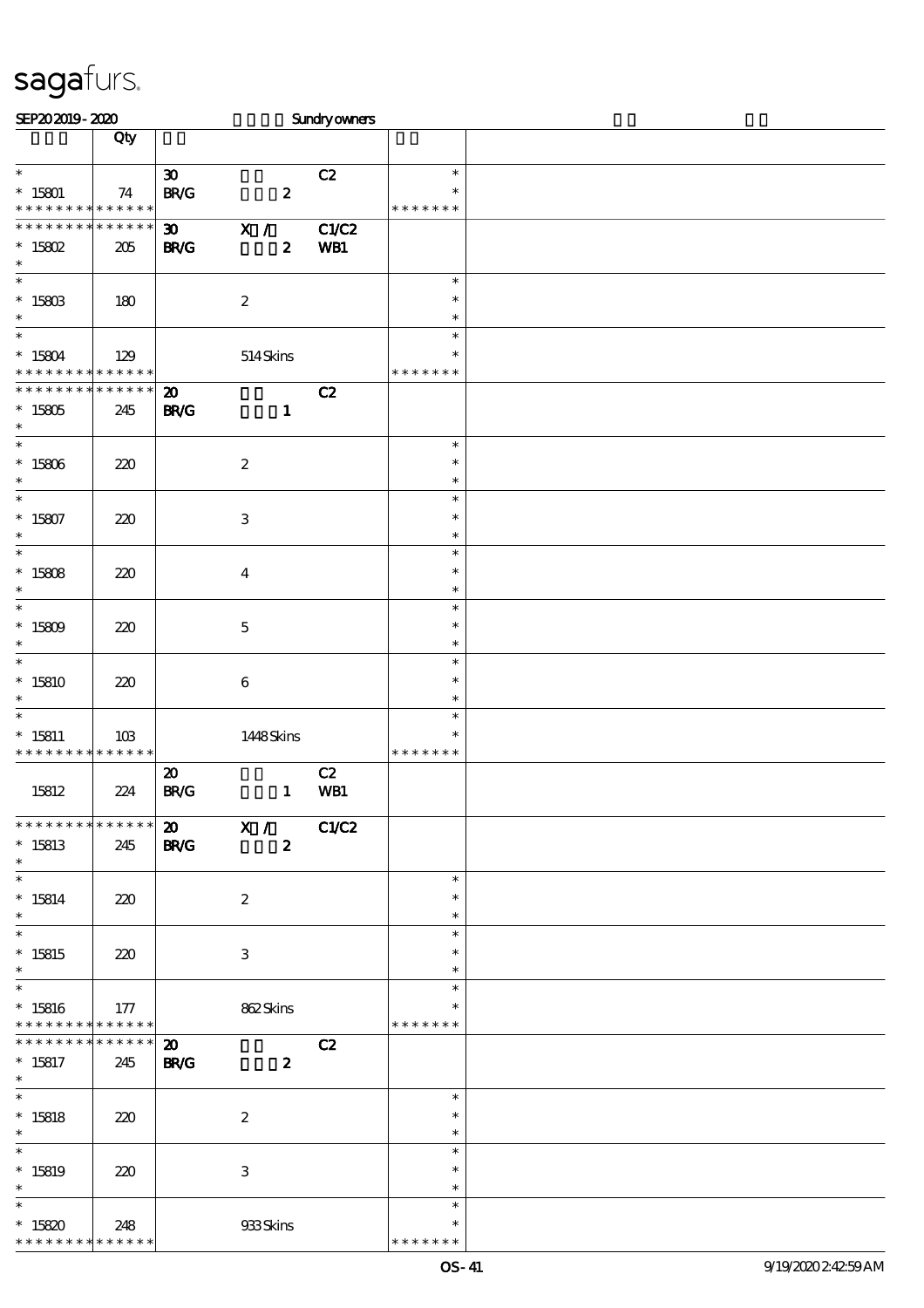| SEP202019-2020                           |          |                             |                  | <b>Sundryowners</b> |                         |  |
|------------------------------------------|----------|-----------------------------|------------------|---------------------|-------------------------|--|
|                                          | Qty      |                             |                  |                     |                         |  |
|                                          |          |                             |                  |                     |                         |  |
| * * * * * * * * * * * * * *              |          | $\boldsymbol{\mathfrak{D}}$ | X /              | C1/C2               |                         |  |
| $* 15821$                                | 245      | <b>BR/G</b>                 | $\boldsymbol{z}$ | WB1                 |                         |  |
| $\ast$                                   |          |                             |                  |                     |                         |  |
| $\ast$                                   |          |                             |                  |                     | $\ast$                  |  |
| $* 15822$                                | 220      |                             | $\boldsymbol{2}$ |                     | $\ast$                  |  |
| $\ast$                                   |          |                             |                  |                     | $\ast$                  |  |
| $\overline{\phantom{0}}$                 |          |                             |                  |                     | $\ast$                  |  |
| $* 15823$                                | 68       |                             | 533Skins         |                     |                         |  |
| * * * * * * * * * * * * * *              |          |                             |                  |                     | * * * * * * *           |  |
| * * * * * * * * * * * * * *              |          | $\mathbf{o}$                |                  | C2                  |                         |  |
| $* 15824$                                | 265      | <b>BR/G</b>                 | $\mathbf{1}$     |                     |                         |  |
| $\ast$                                   |          |                             |                  |                     |                         |  |
| $\overline{\phantom{0}}$                 |          |                             |                  |                     | $\ast$                  |  |
| $*15825$                                 |          |                             |                  |                     | $\ast$                  |  |
| $\ast$                                   | 240      |                             | $\boldsymbol{2}$ |                     | $\ast$                  |  |
| $\overline{\ast}$                        |          |                             |                  |                     | $\ast$                  |  |
|                                          |          |                             |                  |                     | $\ast$                  |  |
| $*15826$<br>$\ast$                       | 240      |                             | $\,3$            |                     | $\ast$                  |  |
| $\ast$                                   |          |                             |                  |                     | $\ast$                  |  |
|                                          |          |                             |                  |                     | $\ast$                  |  |
| $* 15827$<br>* * * * * * * * * * * * * * | 100      |                             | 845Skins         |                     | * * * * * * *           |  |
|                                          |          |                             |                  |                     |                         |  |
|                                          |          | $\mathbf 0$                 |                  | C2                  |                         |  |
| 15828                                    | 172      | <b>BR/G</b>                 | $\mathbf{1}$     | WB1                 |                         |  |
|                                          |          |                             |                  |                     |                         |  |
| * * * * * * * * * * * * * *              |          | $\mathbf{o}$                | X /              | <b>C1/C2</b>        |                         |  |
| $*15829$                                 | 265      | <b>BR/G</b>                 | $\boldsymbol{z}$ |                     |                         |  |
| $\ast$<br>$\ast$                         |          |                             |                  |                     |                         |  |
|                                          |          |                             |                  |                     | $\ast$                  |  |
| $*15830$                                 | 219      |                             | 484Skins         |                     | ∗                       |  |
| * * * * * * * * <mark>* * * * * *</mark> |          |                             |                  |                     | * * * * * * *           |  |
| * * * * * * * * * * * * * *              |          | $\mathbf{o}$                |                  | C2                  |                         |  |
| $* 15831$                                | 265      | <b>BR/G</b>                 | $\boldsymbol{z}$ |                     |                         |  |
| $\ast$                                   |          |                             |                  |                     |                         |  |
|                                          |          |                             |                  |                     | $\ast$                  |  |
| $^*$ 15832                               | 242      |                             | 507Skins         |                     | $\ast$<br>* * * * * * * |  |
| * * * * * * * * * * * * * *              |          |                             |                  |                     |                         |  |
|                                          |          |                             |                  |                     |                         |  |
| $* 15833$                                | 245      | <b>BR/G</b>                 |                  | 2 WB1               |                         |  |
| $\ast$                                   |          |                             |                  |                     |                         |  |
| $\ast$                                   |          |                             |                  |                     | $\ast$                  |  |
| $* 15834$                                | 44       |                             | 289Skins         |                     |                         |  |
| * * * * * * * * * * * * * * *            |          |                             |                  |                     | * * * * * * *           |  |
|                                          |          | $\mathbf{1}$                |                  | C2                  |                         |  |
| 15835                                    | $\infty$ | <b>BR/G</b>                 | $\mathbf{1}$     |                     |                         |  |
|                                          |          |                             |                  |                     |                         |  |
| **************                           |          |                             | 40 X / C1/C2     |                     |                         |  |
| $*15836$                                 | 205      | <b>BR/S</b>                 |                  | 1 WB1               |                         |  |
| $*$                                      |          |                             |                  |                     |                         |  |
| $\ast$                                   |          |                             |                  |                     | $\ast$                  |  |
| $*15837$                                 | 83       |                             | 288Skins         |                     |                         |  |
| * * * * * * * * * * * * * *              |          |                             |                  |                     | * * * * * * *           |  |
|                                          |          | $\infty$                    | X / C1/C2        |                     |                         |  |
| 15838                                    | 231      | <b>BR/S</b>                 | $\blacksquare$   |                     |                         |  |
|                                          |          |                             |                  |                     |                         |  |
| **************                           |          | 40'30                       |                  | C2                  |                         |  |
| $*15839$                                 | 205      | <b>BR/S</b>                 | $\blacksquare$   |                     |                         |  |
| $\ast$                                   |          |                             |                  |                     |                         |  |
| $\ast$                                   |          |                             |                  |                     | $\ast$                  |  |
| $*15840$                                 | 204      |                             | 409Skins         |                     |                         |  |
| * * * * * * * * * * * * * *              |          |                             |                  |                     | * * * * * * *           |  |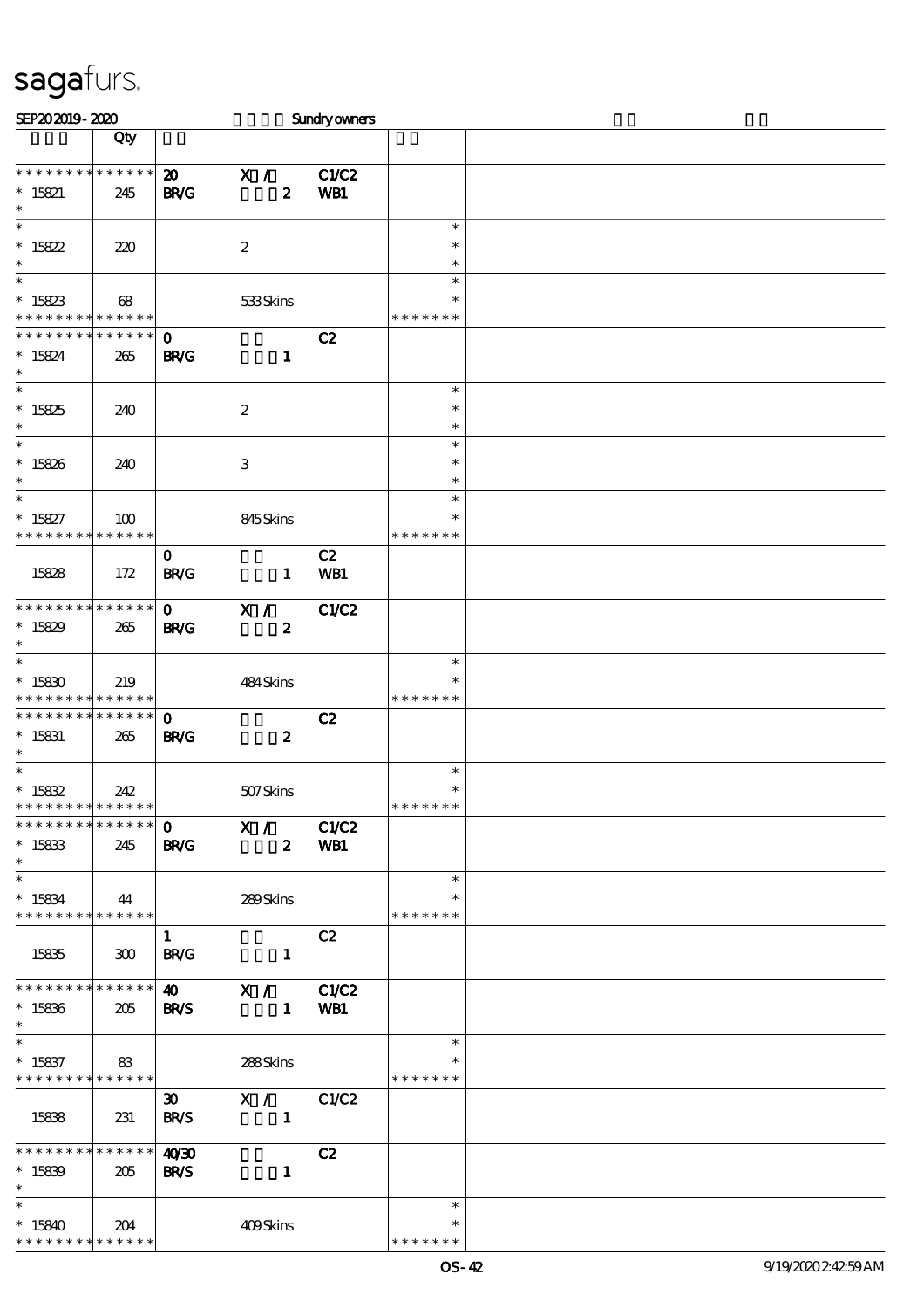| SEP202019-2020                                                   |                    |                                            |                                | <b>Sundryowners</b> |                                      |  |
|------------------------------------------------------------------|--------------------|--------------------------------------------|--------------------------------|---------------------|--------------------------------------|--|
|                                                                  | Qty                |                                            |                                |                     |                                      |  |
| * * * * * * * * * * * * * *<br>$* 15841$<br>$\ast$               | 225                | $\boldsymbol{\mathfrak{D}}$<br><b>BR/S</b> | X /<br>$\mathbf{1}$            | C1/C2<br>WB1        |                                      |  |
| $\ast$<br>$*15842$<br>* * * * * * * * <mark>* * * * * * *</mark> | 88                 |                                            | 313Skins                       |                     | $\ast$<br>*<br>* * * * * * *         |  |
| * * * * * * * * * * * * * *<br>$*15843$<br>$\ast$                | 265                | $\boldsymbol{\mathfrak{D}}$<br><b>BR/S</b> | $\mathbf{X}$ /<br>$\mathbf{1}$ | C1/C2               |                                      |  |
| $\ast$<br>$* 15844$<br>$\ast$<br>$\overline{\phantom{0}}$        | 240                |                                            | $\boldsymbol{2}$               |                     | $\ast$<br>$\ast$<br>$\ast$<br>$\ast$ |  |
| $*15845$<br>* * * * * * * *                                      | 190<br>* * * * * * |                                            | 695Skins                       |                     | $\ast$<br>* * * * * * *              |  |
| 15846                                                            | 248                | $\boldsymbol{\mathfrak{D}}$<br><b>BR/S</b> | $\mathbf{1}$                   | C2                  |                                      |  |
| * * * * * * * * * * * * * *<br>$* 15847$<br>$\ast$               | 265                | $\boldsymbol{\mathfrak{D}}$<br><b>BR/S</b> | X /<br>$\mathbf{1}$            | <b>C1/C2</b><br>WB1 |                                      |  |
| $\ast$<br>$*15848$<br>$\ast$                                     | 240                |                                            | $\boldsymbol{2}$               |                     | $\ast$<br>$\ast$<br>$\ast$           |  |
| $\ast$<br>$*15849$<br>* * * * * * * *                            | 47<br>* * * * * *  |                                            | 552Skins                       |                     | $\ast$<br>$\ast$<br>* * * * * * *    |  |
| 15850                                                            | 84                 | 30 <sup>20</sup><br><b>BR/S</b>            | $\mathbf{1}$                   | C2<br>WB1           |                                      |  |
| 15851                                                            | 176                | $\mathbf{O}$<br><b>BR/S</b>                | $\mathbf{1}$                   | C2                  |                                      |  |
| 15852                                                            | 156                | $\mathbf{O}$<br><b>BR/S</b>                | $X / \sqrt{2}$<br>$\mathbf{1}$ | C1/C2<br>WB1        |                                      |  |
| 15853                                                            | 191                | <b>BR/V</b>                                | 30 X / C1/C2<br>1 WB1          |                     |                                      |  |
| 15854                                                            | 209                | 30<br><b>BR/V</b>                          | X / C1/C2<br>2 WB1             |                     |                                      |  |
| 15855                                                            | 105                | <b>BR/V</b>                                | 20 X / C1/C2<br>1 WB1          |                     |                                      |  |
| * * * * * * * * * * * * * * *<br>$*15856$<br>$\ast$<br>$\ast$    | 225                | 20 X / C1/C2<br><b>BRAV</b>                | $\mathbf{2}$                   |                     |                                      |  |
| $*15857$<br>* * * * * * * * * * * * * *                          | 48                 |                                            | 273Skins                       |                     | $\ast$<br>* * * * * * *              |  |
| 15858                                                            | 245                | $\boldsymbol{\mathsf{20}}$<br><b>BR/V</b>  | X / C1/C2<br>2 WB1             |                     |                                      |  |
| 15859                                                            | 213                | $\mathbf{0}$<br><b>BR/V</b>                | X / C1/C2<br>1 WB1             |                     |                                      |  |
| 15860                                                            | 249                | <b>BR/V</b>                                | $1$ X / C1/C2<br>1 WB1         |                     |                                      |  |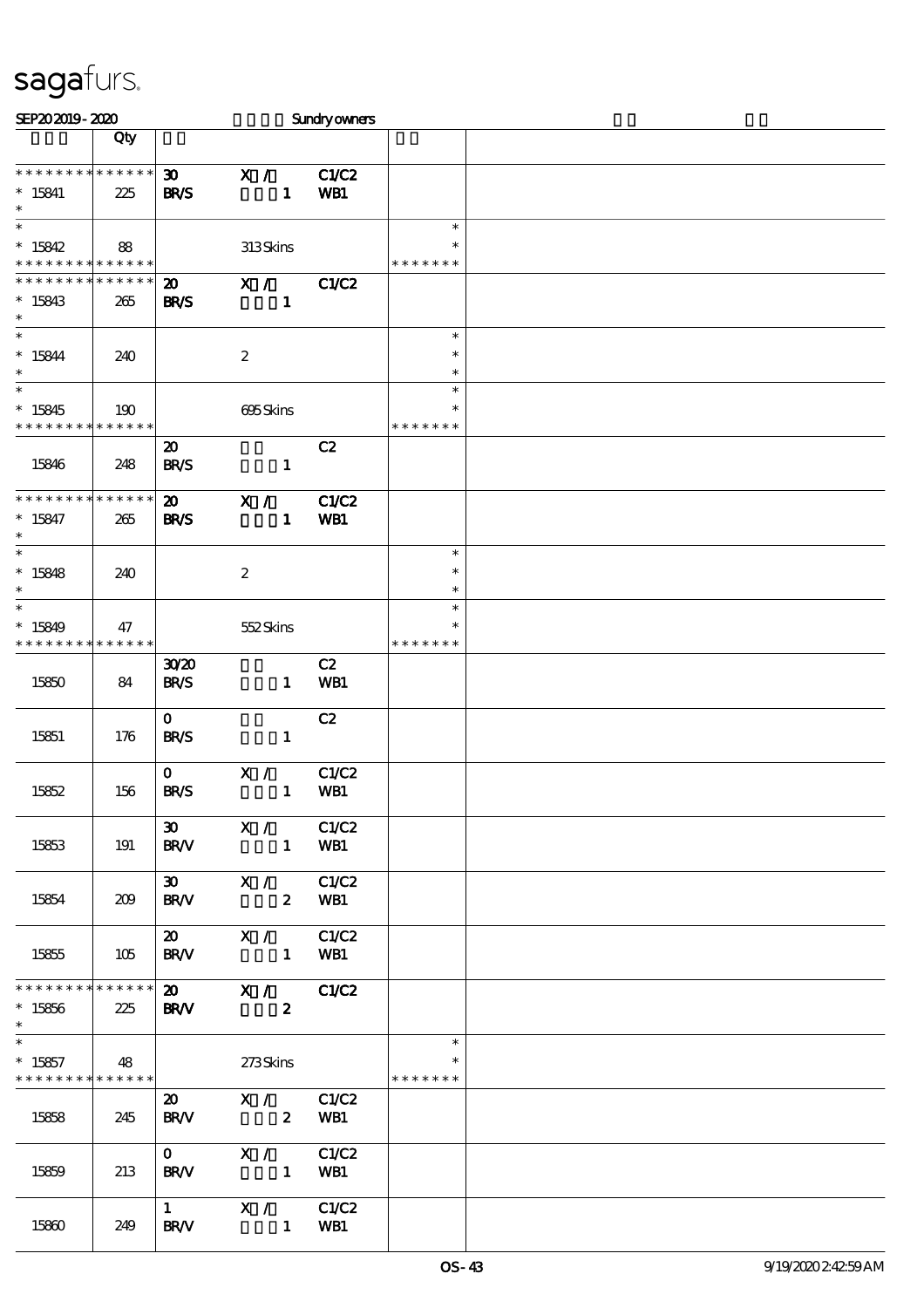| SEP202019-2020 |                       |                                                   |                  | <b>Sundryowners</b>                       |  |
|----------------|-----------------------|---------------------------------------------------|------------------|-------------------------------------------|--|
|                | Qty                   |                                                   |                  |                                           |  |
| 15861          | $121$                 | 40'30<br>$\mathbf{B}\mathcal{L}\mathbf{G}$        | ${\bf 3}$        | C2                                        |  |
| 15862          | $94\,$                | 3020<br>$\mathbf{B}\mathcal{L}\mathbf{G}$         | $\boldsymbol{z}$ | C2                                        |  |
| 15863          | $9\!\!3$              | 40'30<br>BLS                                      | $\boldsymbol{4}$ | C2                                        |  |
| 15864          | $9\!2$                | 40'30<br>BLS                                      | ${\bf 5}$        | $\mathbf{C2}$                             |  |
| 15865          | 104                   | 200<br><b>BL/S</b>                                | $\boldsymbol{4}$ | C2                                        |  |
| 15866          | $9\!2$                | 200<br>BLS                                        | ${\bf 5}$        | C2                                        |  |
| 15867          | $\boldsymbol{\omega}$ | $1/2$<br>BLS                                      | $\boldsymbol{4}$ | C2                                        |  |
| 15868          | 152                   | 3020<br>$\mathbf{B}\mathcal{L}\mathbf{G}$         | $\mathbf{1}$     | C2<br><b>WB2</b>                          |  |
| 15869          | 162                   | 5040<br>BLG                                       | $\mathbf{1}$     | $\overline{c}$<br>$\overline{\mathbf{2}}$ |  |
| 15870          | 200                   | $\boldsymbol{\mathfrak{D}}$<br>BLG                | $\mathbf{1}$     | C2<br>$\overline{\mathbf{2}}$             |  |
| 15871          | 267                   | $\boldsymbol{\mathfrak{D}}$<br><b>BL/G</b>        |                  | C2<br>$1 \t 2$                            |  |
| 15872          | 249                   | $\mathbf{O}$<br>$\mathbf{B}\mathcal{L}\mathbf{G}$ | $\mathbf{1}$     | C2<br>$\pmb{2}$                           |  |
| 15873          | 146                   | 200<br><b>BL/G</b>                                |                  | C2<br>$1 \qquad 3$                        |  |
| 15874          | 105                   | $1 \quad \blacksquare$<br>BLG                     |                  | $\overline{c}z$<br>$1 \t 2$               |  |
| 15875          | 142                   | 2/3<br><b>BL/G</b>                                |                  | C2<br>$1 \t 2$                            |  |
| 15876          | 99                    | 40'30<br><b>BL/S</b>                              |                  | $\overline{C}$<br>$1 \t2$                 |  |
| 15877          | 106                   | 200<br><b>BL/S</b>                                |                  | $\overline{C}$<br>$1 \t 2$                |  |
| 15878          | 97                    | 40'30<br><b>BL/G</b>                              | $\mathbf{1}$     | C2<br>SHE <sub>2</sub>                    |  |
| 15879          | 147                   | 200<br><b>BL/G</b>                                |                  | C2<br>$1$ SHE2                            |  |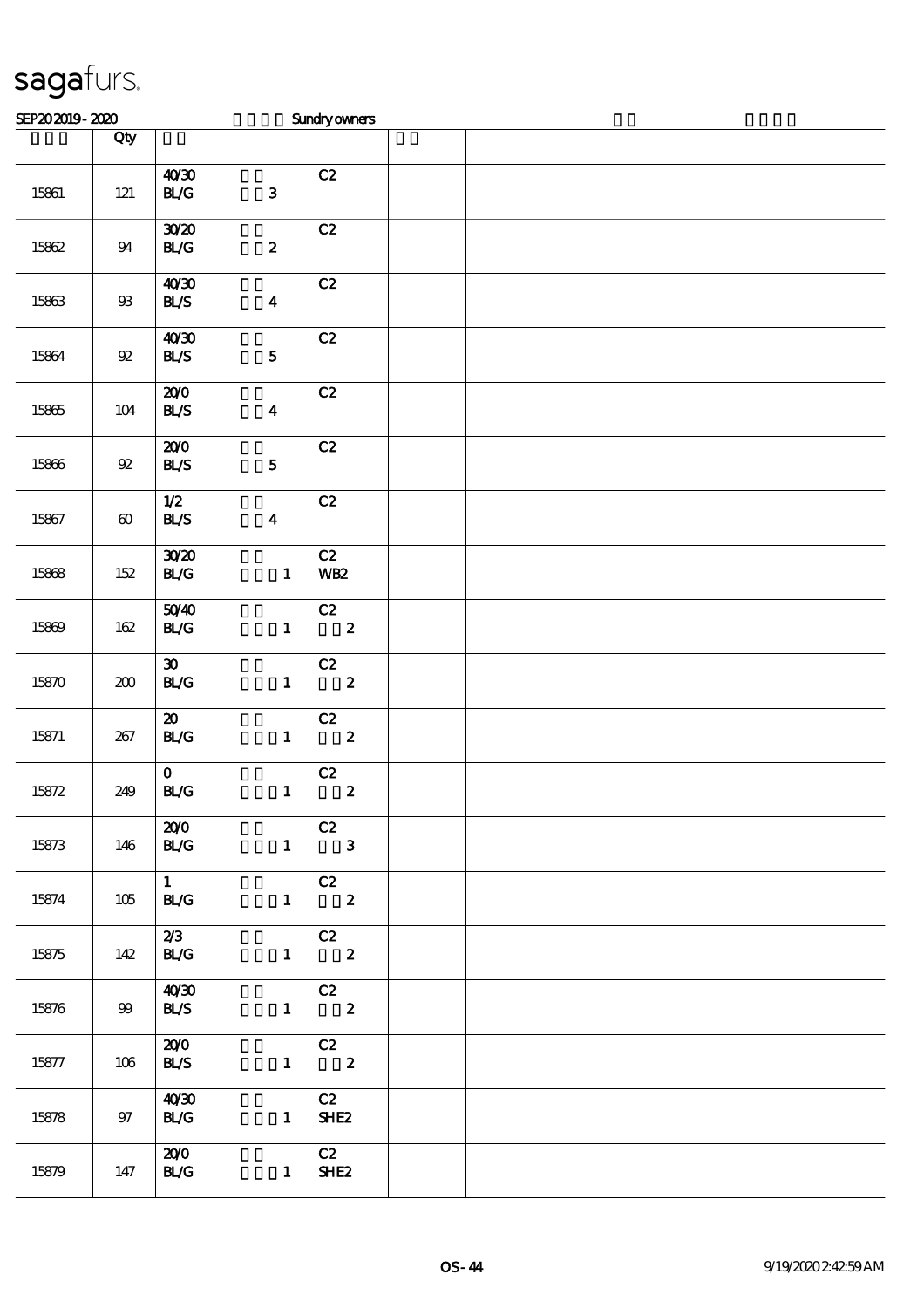| SEP202019-2020                 |     |                             |                           | DeepNorth    |               | Female |
|--------------------------------|-----|-----------------------------|---------------------------|--------------|---------------|--------|
|                                | Qty |                             |                           |              |               |        |
| **************                 |     | $\mathbf{1}$                | $X$ $N$                   | C1/C2        |               |        |
| $*25001$<br>$\ast$             | 465 | <b>GOLD</b>                 |                           |              |               |        |
| $\ast$                         |     |                             |                           |              | $\ast$        |        |
| $*25002$                       | 135 |                             | <b>600Skins</b>           |              | $\ast$        |        |
| * * * * * * * * * * * * * *    |     |                             |                           |              | * * * * * * * |        |
|                                |     | 1                           | $\prime$                  | C1/C2        |               |        |
| 25003                          | 377 | <b>GOLD</b>                 |                           |              |               |        |
| **************                 |     | $\mathbf{2}$                | $\mathbf{X}$ $\mathbf{X}$ | <b>C1/C2</b> |               |        |
| $*25004$<br>$\ast$             | 465 | <b>GOLD</b>                 |                           |              |               |        |
| $\ast$                         |     |                             |                           |              | $\ast$        |        |
| $*25005$                       | 195 |                             | 660Skins                  |              | $\ast$        |        |
| * * * * * * * * * * * * * *    |     |                             |                           |              | * * * * * * * |        |
| ******** <mark>******</mark> 2 |     |                             | $\mathcal{L}$             | <b>C1/C2</b> |               |        |
| $*25006$                       | 465 | <b>GOLD</b>                 |                           |              |               |        |
| $\ast$                         |     |                             |                           |              |               |        |
| $\ast$                         |     |                             |                           |              | $\ast$        |        |
| $*25007$                       | 138 |                             | 603Skins                  |              | $\ast$        |        |
| * * * * * * * * * * * * * *    |     |                             |                           |              | * * * * * * * |        |
| 25008                          | 375 | $\mathbf{3}$<br><b>GOLD</b> | X /                       | C1/C2        |               |        |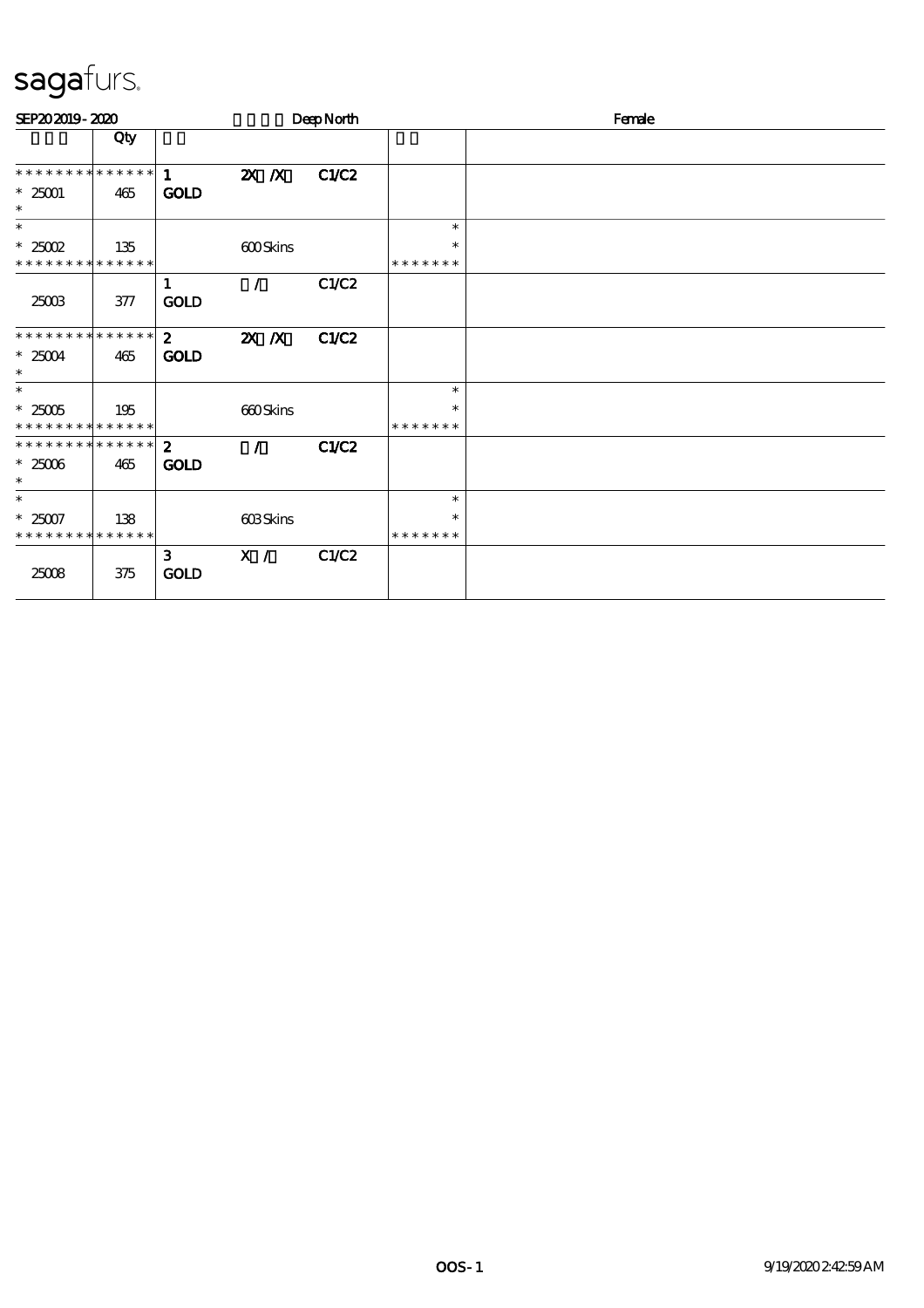| SEP202019-2020                                              |     |                                            |                                                 | Northwest    |                                   | Female |  |  |  |
|-------------------------------------------------------------|-----|--------------------------------------------|-------------------------------------------------|--------------|-----------------------------------|--------|--|--|--|
|                                                             | Qty |                                            |                                                 |              |                                   |        |  |  |  |
| 25021                                                       | 187 | $\boldsymbol{\mathfrak{D}}$<br><b>GOLD</b> | $\mathbf{X}$ /<br>$\mathbf{1}$                  | C1/C2        |                                   |        |  |  |  |
| 25022                                                       | 378 | $\mathbf{0}$<br><b>GOLD</b>                | $\mathbb{Z}$ X<br>$\mathbf{1}$                  | C1/C2        |                                   |        |  |  |  |
| 25023                                                       | 299 | $\mathbf{O}$<br><b>GOLD</b>                | $\mathcal{L}$<br>$\mathbf{1}$                   | C1/C2        |                                   |        |  |  |  |
| * * * * * * * * * * * * * *<br>$*25024$<br>$\ast$<br>$\ast$ | 465 | $1 \quad \blacksquare$<br><b>GOLD</b>      | $\boldsymbol{\mathsf{Z}}$<br>$\mathbf{1}$       | C1/C2        |                                   |        |  |  |  |
| * $25025$<br>* * * * * * * * * * * * * *                    | 306 |                                            | 771 Skins                                       |              | $\ast$<br>*<br>* * * * * * *      |        |  |  |  |
| **************<br>$*25026$<br>$\ast$                        | 465 | $1 \quad \blacksquare$<br><b>GOLD</b>      | $\overline{X}$ <sub>1</sub>                     | C1/C2        |                                   |        |  |  |  |
| $\ast$<br>$*25027$<br>* * * * * * * * * * * * * * *         | 272 |                                            | 737 Skins                                       |              | $\ast$<br>* * * * * * *           |        |  |  |  |
| * * * * * * * * * * * * * * *<br>$*25028$<br>$\ast$         | 465 | $\mathbf{1}$<br><b>GOLD</b>                | $\mathcal{L}$ and $\mathcal{L}$<br>$\mathbf{1}$ | C1/C2        |                                   |        |  |  |  |
| $*25029$<br>* * * * * * * * * * * * * *                     | 134 |                                            | 599Skins                                        |              | $\ast$<br>$\ast$<br>* * * * * * * |        |  |  |  |
| * * * * * * * * * * * * * *<br>$*2500$<br>$\ast$            | 465 | $\mathbf{2}$<br><b>GOLD</b>                | $\mathbf{X}$<br>$\mathbf{1}$                    | C1/C2        |                                   |        |  |  |  |
| $\ast$<br>$* 25031$<br>* * * * * * * * * * * * * *          | 313 |                                            | 778Skins                                        |              | $\ast$<br>$\ast$<br>* * * * * * * |        |  |  |  |
| ******** <mark>******</mark><br>$*25032$<br>$\ast$          | 465 | $\mathbf{2}$<br><b>GOLD</b>                | $\mathbf{X}$<br>$\mathbf{1}$                    | <b>C1/C2</b> |                                   |        |  |  |  |
| $\ast$<br>$*25033$<br>* * * * * * * * * * * * * *           | 158 |                                            | 623Skins                                        |              | $\ast$<br>$\ast$<br>* * * * * * * |        |  |  |  |
| * * * * * * * * * * * * * *<br>$*25034$<br>$\ast$           | 445 | $\boldsymbol{z}$<br><b>GOLD</b>            | $\mathcal{L}$<br>$\mathbf{1}$                   | <b>C1/C2</b> |                                   |        |  |  |  |
| $\ast$<br>$*25035$<br>* * * * * * * * * * * * * *           | 71  |                                            | 516Skins                                        |              | $\ast$<br>$\ast$<br>* * * * * * * |        |  |  |  |
| 25036                                                       | 385 | 3<br><b>GOLD</b>                           | $X$ $X$<br>1                                    | <b>C1/C2</b> |                                   |        |  |  |  |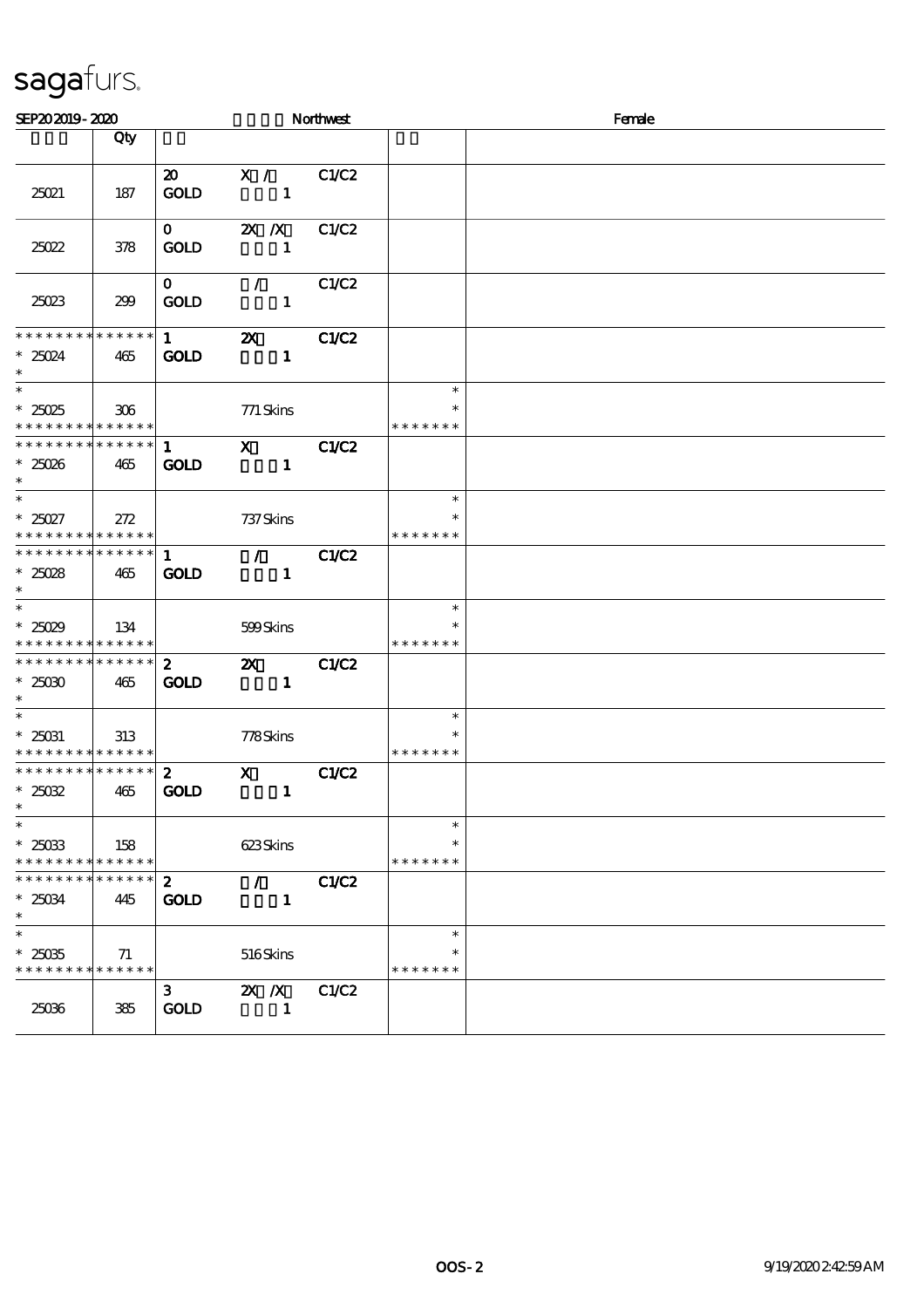| SEP202019-2020                                                      |                             |                                       |                    |                                                                                                                                                                                                                                                                                                                                                                                                                                                                               | <b>WilliamsFurFarm</b> |                                   | Female |  |  |
|---------------------------------------------------------------------|-----------------------------|---------------------------------------|--------------------|-------------------------------------------------------------------------------------------------------------------------------------------------------------------------------------------------------------------------------------------------------------------------------------------------------------------------------------------------------------------------------------------------------------------------------------------------------------------------------|------------------------|-----------------------------------|--------|--|--|
|                                                                     | Qty                         |                                       |                    |                                                                                                                                                                                                                                                                                                                                                                                                                                                                               |                        |                                   |        |  |  |
| 25041                                                               | 312                         | $\mathbf{0}$<br><b>GOLD</b>           | $\mathbf{X}$       | $\mathbf{1}$                                                                                                                                                                                                                                                                                                                                                                                                                                                                  | C1/C2                  |                                   |        |  |  |
| * * * * * * * *<br>$*25042$<br>$\ast$                               | $******$<br>425             | $\mathbf{O}$<br><b>GOLD</b>           |                    | $\boldsymbol{\mathrm{X}}$ and $\boldsymbol{\mathrm{X}}$ and $\boldsymbol{\mathrm{X}}$ and $\boldsymbol{\mathrm{X}}$ and $\boldsymbol{\mathrm{X}}$ and $\boldsymbol{\mathrm{X}}$ and $\boldsymbol{\mathrm{X}}$ and $\boldsymbol{\mathrm{X}}$ and $\boldsymbol{\mathrm{X}}$ and $\boldsymbol{\mathrm{X}}$ and $\boldsymbol{\mathrm{X}}$ and $\boldsymbol{\mathrm{X}}$ and $\boldsymbol{\mathrm{X}}$ and $\boldsymbol{\mathrm{X}}$ and $\boldsymbol{\mathrm{X}}$<br>$\mathbf{1}$ | C1/C2                  |                                   |        |  |  |
| $\overline{\phantom{0}}$<br>$*25043$<br>* * * * * * * * * * * * * * | 130                         |                                       | 555Skins           |                                                                                                                                                                                                                                                                                                                                                                                                                                                                               |                        | $\ast$<br>*<br>* * * * * * *      |        |  |  |
| * * * * * * * *<br>$*25044$<br>$\ast$                               | $* * * * * * *$<br>465      | $1 \quad$<br><b>GOLD</b>              |                    | $\mathbf{1}$                                                                                                                                                                                                                                                                                                                                                                                                                                                                  | <b>2X</b> C1/C2        |                                   |        |  |  |
| $\overline{\ast}$<br>$*25045$<br>$\ast$                             | 440                         |                                       | $\boldsymbol{z}$   |                                                                                                                                                                                                                                                                                                                                                                                                                                                                               |                        | $\ast$<br>$\ast$<br>$\ast$        |        |  |  |
| $\ast$<br>$*25046$<br>* * * * * * * * * * * * * *                   | 47                          |                                       | 952Skins           |                                                                                                                                                                                                                                                                                                                                                                                                                                                                               |                        | $\ast$<br>$\ast$<br>* * * * * * * |        |  |  |
| 25047                                                               | $\boldsymbol{\mathfrak{D}}$ | $\mathbf{1}$<br>GOLD                  | $\mathbf{x}$       | $\mathbf{1}$                                                                                                                                                                                                                                                                                                                                                                                                                                                                  | C1/C2                  |                                   |        |  |  |
| **************<br>$*25048$<br>$\ast$                                | 465                         | $1 \quad \blacksquare$<br><b>GOLD</b> | $\mathbf{x}$       | $\mathbf{1}$                                                                                                                                                                                                                                                                                                                                                                                                                                                                  | C1/C2                  |                                   |        |  |  |
| $*25049$<br>$\ast$                                                  | 440                         |                                       | $\boldsymbol{2}$   |                                                                                                                                                                                                                                                                                                                                                                                                                                                                               |                        | $\ast$<br>$\ast$<br>$\ast$        |        |  |  |
| $\overline{\ast}$<br>$^\ast$ 25050<br>$\ast$                        | 440                         |                                       | $\,3$              |                                                                                                                                                                                                                                                                                                                                                                                                                                                                               |                        | $\ast$<br>$\ast$<br>$\ast$        |        |  |  |
| $\ast$<br>$* 25051$<br>* * * * * * * * * * * * * *                  | 23                          |                                       | 1368Skins          |                                                                                                                                                                                                                                                                                                                                                                                                                                                                               |                        | $\ast$<br>$\ast$<br>* * * * * * * |        |  |  |
| * * * * * * * * * * * * * *<br>$*25052$<br>$\ast$                   | 465                         | $\mathbf{1}$<br><b>GOLD</b>           |                    | $\mathbf{1}$                                                                                                                                                                                                                                                                                                                                                                                                                                                                  | C1/C2                  |                                   |        |  |  |
| $\ast$<br>$*25053$<br>$\ast$                                        | 440                         |                                       | $\boldsymbol{2}$   |                                                                                                                                                                                                                                                                                                                                                                                                                                                                               |                        | $\ast$<br>$\ast$<br>$\ast$        |        |  |  |
| $\ast$<br>$*25054$<br>* * * * * * * *                               | 280<br>* * * * * *          |                                       | 1185Skins          |                                                                                                                                                                                                                                                                                                                                                                                                                                                                               |                        | $\ast$<br>$\ast$<br>* * * * * * * |        |  |  |
| 25055                                                               | 466                         | $\mathbf{1}$<br><b>GOLD</b>           |                    | $\mathbf{1}$                                                                                                                                                                                                                                                                                                                                                                                                                                                                  | C1/C2                  |                                   |        |  |  |
| 25056                                                               | 266                         | $\boldsymbol{z}$<br>GOLD              | $\pmb{\mathsf{Z}}$ | $\mathbf{1}$                                                                                                                                                                                                                                                                                                                                                                                                                                                                  | C1/C2                  |                                   |        |  |  |
| 25057                                                               | 368                         | $\mathbf{2}$<br><b>GOLD</b>           | $\mathcal{L}$      | $\mathbf{1}$                                                                                                                                                                                                                                                                                                                                                                                                                                                                  | C1/C2                  |                                   |        |  |  |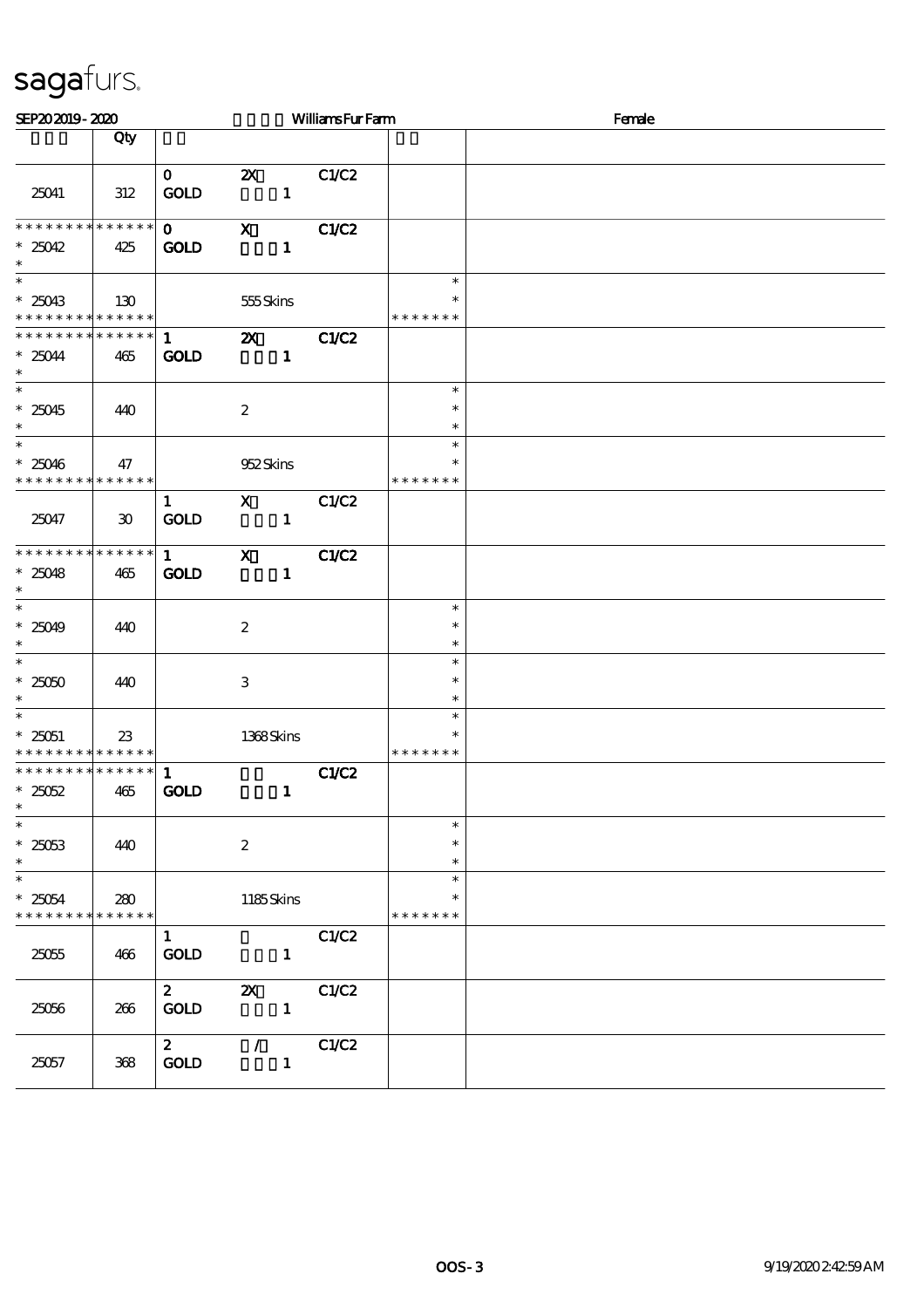| SEP202019-2020 |         |                                                 |                                                                                                                                                                                                                                                                                                                                                                                                                                                                                           | Unicom | Female |  |
|----------------|---------|-------------------------------------------------|-------------------------------------------------------------------------------------------------------------------------------------------------------------------------------------------------------------------------------------------------------------------------------------------------------------------------------------------------------------------------------------------------------------------------------------------------------------------------------------------|--------|--------|--|
|                | Qty     |                                                 |                                                                                                                                                                                                                                                                                                                                                                                                                                                                                           |        |        |  |
| 25061          | 116     | <b>GOLD</b>                                     | 20 2X /X C1/C2                                                                                                                                                                                                                                                                                                                                                                                                                                                                            |        |        |  |
| 25062          | 335     | $\mathbf 0$<br>GOLD                             | <b>2X</b> C1/C2<br>$\sim$ $\sim$ $\sim$ $\sim$ $\sim$ $\sim$ $\sim$                                                                                                                                                                                                                                                                                                                                                                                                                       |        |        |  |
| 25063          | 331     | $1 \quad \blacksquare$<br>$\operatorname{GOLD}$ | <b>2X</b> C1/C2<br>$\mathbf{1}$                                                                                                                                                                                                                                                                                                                                                                                                                                                           |        |        |  |
| 25064          | 127     | $1 \qquad \qquad$<br>GOLD                       | $Z\!X$<br>$\overline{\phantom{a}}$ $\overline{\phantom{a}}$ $\overline{\phantom{a}}$ $\overline{\phantom{a}}$ $\overline{\phantom{a}}$ $\overline{\phantom{a}}$ $\overline{\phantom{a}}$ $\overline{\phantom{a}}$ $\overline{\phantom{a}}$ $\overline{\phantom{a}}$ $\overline{\phantom{a}}$ $\overline{\phantom{a}}$ $\overline{\phantom{a}}$ $\overline{\phantom{a}}$ $\overline{\phantom{a}}$ $\overline{\phantom{a}}$ $\overline{\phantom{a}}$ $\overline{\phantom{a}}$ $\overline{\$ | C3     |        |  |
| 25065          | 160     | $1 \qquad \qquad$<br>GOLD                       | $\mathbf{1}$                                                                                                                                                                                                                                                                                                                                                                                                                                                                              | C1/C2  |        |  |
| 25066          | 160     | $1 \qquad \qquad$<br><b>GOLD</b>                | X / C3                                                                                                                                                                                                                                                                                                                                                                                                                                                                                    |        |        |  |
| 25067          | $309\,$ | $\mathbf 1$<br><b>GOLD</b>                      | $\mathbf{X}$<br>$\mathbf{z}$                                                                                                                                                                                                                                                                                                                                                                                                                                                              | C1/C2  |        |  |
| 25068          | 203     | <b>GOLD</b>                                     | $1$ X C1/C2<br>$\mathbf{2}$                                                                                                                                                                                                                                                                                                                                                                                                                                                               |        |        |  |
| 25069          | 146     | $1 \quad \blacksquare$<br>$\mathop{\rm GOD}$    | $\mathbf{z}$                                                                                                                                                                                                                                                                                                                                                                                                                                                                              | C1/C2  |        |  |
| 25070          | 144     | $1 \quad$<br><b>GOLD</b>                        | $\boldsymbol{z}$                                                                                                                                                                                                                                                                                                                                                                                                                                                                          | C3     |        |  |
| 25071          | 110     | <b>GOLD</b>                                     | 2 $\mathbb{Z}$ $\mathbb{Z}$ $\mathbb{Z}$                                                                                                                                                                                                                                                                                                                                                                                                                                                  | C1/C2  |        |  |
| 25072          | 117     | <b>GOLD</b>                                     | 2 2X X C1/C2<br>$\boldsymbol{z}$                                                                                                                                                                                                                                                                                                                                                                                                                                                          |        |        |  |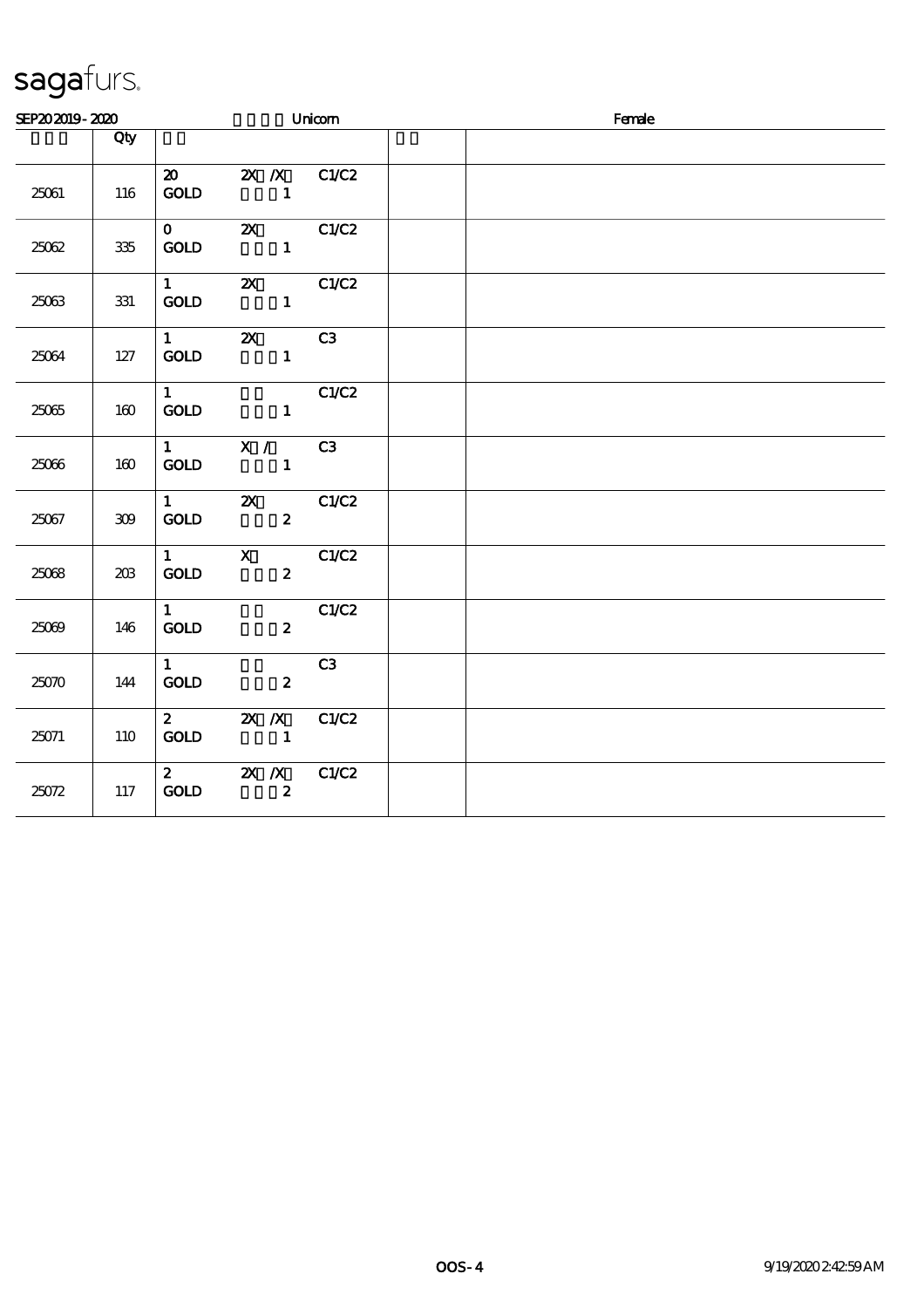| SEP202019-2020                                                        |                    |                                       |                                                     | <b>Sandy Bay</b> |                                   | Female |
|-----------------------------------------------------------------------|--------------------|---------------------------------------|-----------------------------------------------------|------------------|-----------------------------------|--------|
|                                                                       | Qty                |                                       |                                                     |                  |                                   |        |
| 25081                                                                 | 372                | $\boldsymbol{\mathfrak{D}}$<br>GOLD   | X / C1/C2<br>$\boldsymbol{z}$                       |                  |                                   |        |
| **************<br>$*25082$<br>$\ast$                                  | 425                | $\mathbf{O}$<br><b>GOLD</b>           | $\mathbf{x}$<br>$\boldsymbol{z}$                    | C1/C2            |                                   |        |
| $\ast$<br>$*25083$<br>* * * * * * * * * * * * * *                     | 129                |                                       | 554Skins                                            |                  | $\ast$<br>*<br>* * * * * * *      |        |
| 25084                                                                 | 230                | $\mathbf{O}$<br><b>GOLD</b>           | $\mathbf{X}$<br>$\boldsymbol{z}$                    | C1/C2            |                                   |        |
| 25085                                                                 | 392                | $\mathbf{O}$<br><b>GOLD</b>           | $\mathbf{x}$<br>$\boldsymbol{z}$                    | C1/C2            |                                   |        |
| 25086                                                                 | 229                | $\mathbf{O}$<br><b>GOLD</b>           | $\mathbf{x}$<br>$\boldsymbol{z}$                    | C1/C2            |                                   |        |
| 25087                                                                 | 262                | $\mathbf{O}$<br><b>GOLD</b>           | $\mathcal{F}$ and $\mathcal{F}$<br>$\boldsymbol{z}$ | C1/C2            |                                   |        |
| 25088                                                                 | 369                | $\mathbf{O}$<br><b>GOLD</b>           | $\mathcal{L}$<br>$\boldsymbol{z}$                   | C1/C2            |                                   |        |
| 25089                                                                 | 207                | $\mathbf{O}$<br><b>GOLD</b>           | $\mathbf{X}$ $\mathbf{X}$<br>$\mathbf{3}$           | C1/C2            |                                   |        |
| 25000                                                                 | 227                | $\mathbf{O}$<br><b>GOLD</b>           | $\mathcal{L}$<br>$\mathbf{3}$                       | C1/C2            |                                   |        |
| * * * * * * * * * * * * * *<br>$^*$ 25091 $\,$<br>$\ast$              | 445                | $1 \quad \blacksquare$<br><b>GOLD</b> | $\boldsymbol{\alpha}$<br>$\boldsymbol{z}$           | C1/C2            |                                   |        |
| $\ast$<br>$*25092$<br>* * * * * * * * * * * * * *                     | 54                 |                                       | 499Skins                                            |                  | $\ast$<br>$\ast$<br>* * * * * * * |        |
| 25093                                                                 | $335\,$            | $\mathbf{1}$<br>GOLD                  | $\mathbf{X}$<br>$\boldsymbol{z}$                    | C1/C2            |                                   |        |
| 25094                                                                 | $30^{\circ}$       | $1 \qquad \qquad$<br><b>GOLD</b>      | $\mathbf{X}$<br>$\boldsymbol{2}$                    | C1/C2            |                                   |        |
| 25095                                                                 | 255                | $1 \quad$<br><b>GOLD</b>              | $\mathcal{L}$<br>$\boldsymbol{z}$                   | C1/C2            |                                   |        |
| 25096                                                                 | 304                | $1 \qquad \qquad$<br><b>GOLD</b>      | $X$ $X$<br>$\mathbf{3}$                             | C1/C2            |                                   |        |
| 25097                                                                 | 219                | $1 \quad \blacksquare$<br><b>GOLD</b> | $\mathcal{L}$<br>$\mathbf{3}$                       | C1/C2            |                                   |        |
| * * * * * * * *<br>$*25098$<br>$\ast$                                 | * * * * * *<br>445 | $\mathbf{2}$<br><b>GOLD</b>           | $\boldsymbol{\mathsf{Z}}$<br>$\boldsymbol{z}$       | C1/C2            |                                   |        |
| $\overline{\phantom{a}^*}$<br>$*25099$<br>* * * * * * * * * * * * * * | $50^{\circ}$       |                                       | 495Skins                                            |                  | $\ast$<br>*<br>* * * * * * *      |        |
| * * * * * * * * * * * * * *<br>$*25100$<br>$\ast$                     | 465                | $\mathbf{2}$<br><b>GOLD</b>           | $\boldsymbol{\mathsf{Z}}$<br>$\boldsymbol{z}$       | C1/C2            |                                   |        |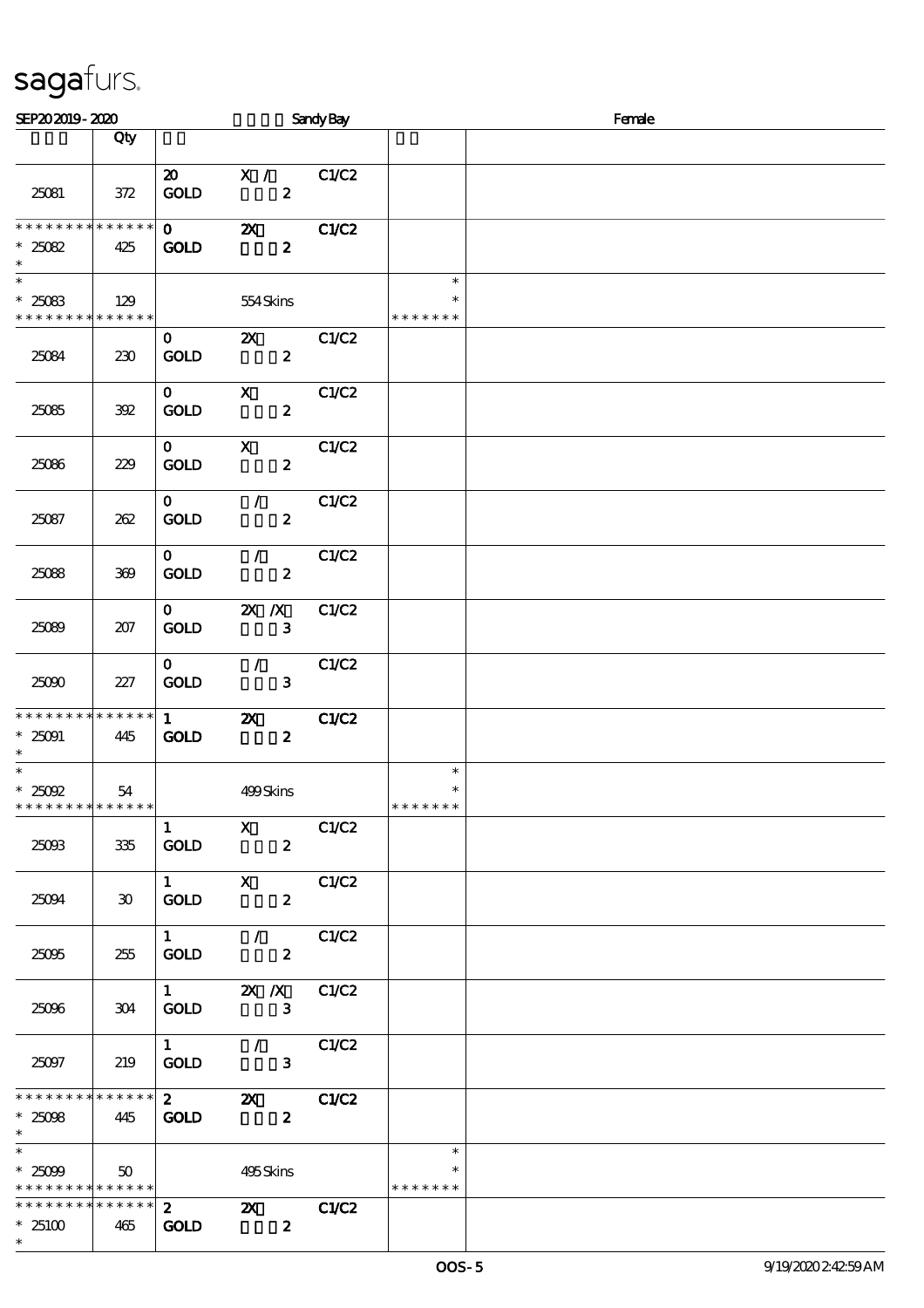| SEP202019-2020                          |     |                |                           | Sandy Bay |                         | Female |
|-----------------------------------------|-----|----------------|---------------------------|-----------|-------------------------|--------|
|                                         | Qty |                |                           |           |                         |        |
| $\ast$                                  |     | $\mathbf{2}$   | $\mathbf{X}$              | C1/C2     | $\ast$                  |        |
| $*25101$<br>* * * * * * * * * * * * * * | 190 | <b>GOLD</b>    | $\boldsymbol{z}$          |           | $\ast$<br>* * * * * * * |        |
| * * * * * * * * * * * * * *             |     | $\mathbf{2}$   | $\mathbf{X}$              | C1/C2     |                         |        |
| $*25102$<br>$\ast$                      | 465 | <b>GOLD</b>    | $\boldsymbol{2}$          |           |                         |        |
| $\ast$                                  |     |                |                           |           | $\ast$                  |        |
| $*2510B$<br>* * * * * * * * * * * * * * | 317 |                | 782Skins                  |           | $\ast$<br>* * * * * * * |        |
|                                         |     | $\mathbf{2}$   | X / C1/C2                 |           |                         |        |
| 25104                                   | 266 | <b>GOLD</b>    | $\boldsymbol{z}$          |           |                         |        |
|                                         |     | $\mathbf{2}$   |                           | C1/C2     |                         |        |
| 25105                                   | 422 | <b>GOLD</b>    | $\boldsymbol{z}$          |           |                         |        |
|                                         |     | $\mathbf{2}$   |                           | C1/C2     |                         |        |
| 25106                                   | 177 | <b>GOLD</b>    | $\boldsymbol{z}$          |           |                         |        |
|                                         |     | $\mathbf{2}$   | $X \, X$                  | C1/C2     |                         |        |
| 25107                                   | 200 | GOLD           | $\mathbf{3}$              |           |                         |        |
|                                         |     | $\mathbf{2}$   | $\mathcal{L}$             | C1/C2     |                         |        |
| 25108                                   | 150 | GOLD           | $\mathbf{3}$              |           |                         |        |
|                                         |     | 3 <sup>1</sup> | $\mathbf{X}$ $\mathbf{X}$ | C1/C2     |                         |        |
| 25109                                   | 383 | GOLD           | $\boldsymbol{z}$          |           |                         |        |
|                                         |     | 3 <sub>1</sub> | $\mathcal{L}$             | C1/C2     |                         |        |
| 25110                                   | 377 | <b>GOLD</b>    | $\boldsymbol{z}$          |           |                         |        |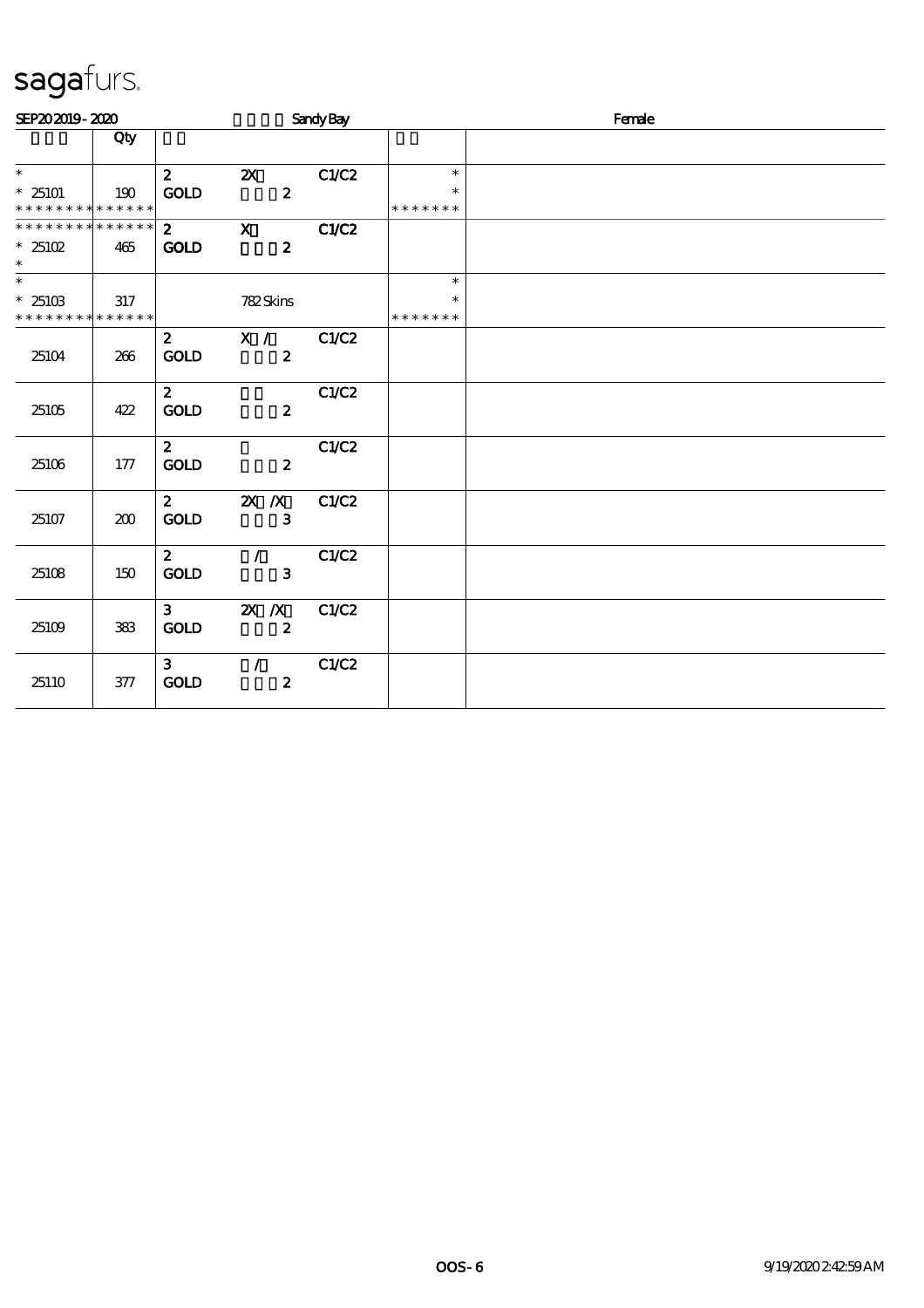| SEP202019-2020                                                                     |     |                                       |                           | <b>Ball Bros</b>                 |                                   | Female |
|------------------------------------------------------------------------------------|-----|---------------------------------------|---------------------------|----------------------------------|-----------------------------------|--------|
|                                                                                    | Qty |                                       |                           |                                  |                                   |        |
| 25121                                                                              | 247 | $\mathbf{O}$<br><b>GOLD</b>           | $\boldsymbol{\mathsf{Z}}$ | C1/C2<br>$\boldsymbol{z}$        |                                   |        |
| 25122                                                                              | 364 | $\mathbf{O}$<br><b>GOLD</b>           | $\mathbf{X}$              | C1/C2<br>$\boldsymbol{z}$        |                                   |        |
| 25123                                                                              | 300 | $\mathbf{O}$<br><b>GOLD</b>           | $\mathcal{F}$             | C1/C2<br>$\boldsymbol{z}$        |                                   |        |
| 25124                                                                              | 131 | $\mathbf{O}$<br><b>GOLD</b>           | $X$ $X$                   | C1/C2<br>$\mathbf{3}$            |                                   |        |
| **************<br>$*25125$<br>$\ast$                                               | 465 | $1 \quad \blacksquare$<br><b>GOLD</b> | $\mathbf{X}$              | C1/C2<br>$\boldsymbol{z}$        |                                   |        |
| $\overline{\phantom{0}}$<br>$^\ast$ 25126 $^\ast$                                  | 440 |                                       | $\boldsymbol{2}$          |                                  | $\ast$<br>$\ast$<br>$\ast$        |        |
| $*25127$<br>* * * * * * * * * * * * * *                                            | 388 |                                       | 1293Skins                 |                                  | $\ast$<br>∗<br>* * * * * * *      |        |
| * * * * * * * * * * * * * * *<br>$*25128$<br>$\ast$                                | 465 | $\mathbf{1}$<br><b>GOLD</b>           | $\mathbf{X}$              | <b>C1/C2</b><br>$\boldsymbol{z}$ |                                   |        |
| $*25129$<br>$\ast$<br>$\overline{\ast}$                                            | 440 |                                       | $\boldsymbol{2}$          |                                  | $\ast$<br>$\ast$<br>$\ast$        |        |
| $*25130$<br>$\ast$                                                                 | 440 |                                       | $\,3$                     |                                  | $\ast$<br>$\ast$<br>$\ast$        |        |
| $\ast$<br>$*25131$<br>* * * * * * * * * * * * * * *                                | 88  |                                       | 1433Skins                 |                                  | $\ast$<br>$\ast$<br>* * * * * * * |        |
| 25132                                                                              | 341 | $\mathbf{1}$<br>GOLD                  |                           | C1/C2<br>$\boldsymbol{z}$        |                                   |        |
| 25133                                                                              | 261 | $\mathbf{1}$<br><b>GOLD</b>           | $X$ $N$                   | C1/C2<br>$\mathbf{3}$            |                                   |        |
| 25134                                                                              | 168 | $1 \quad$<br><b>GOLD</b>              | $\mathcal{F}$             | C1/C2<br>$\mathbf{3}$            |                                   |        |
| * * * * * * * * * * * * * *<br>$*25135$<br>$\ast$                                  | 465 | $\mathbf{2}$<br><b>GOLD</b>           | $\boldsymbol{\mathsf{z}}$ | C1/C2<br>$\boldsymbol{z}$        |                                   |        |
| $\overline{\phantom{0}}$<br>$*25136$<br>$\ast$                                     | 420 |                                       | $\boldsymbol{2}$          |                                  | $\ast$<br>$\ast$<br>$\ast$        |        |
| $\ast$<br>$*25137$<br>* * * * * * * * * * * * * * *                                | 63  |                                       | 948Skins                  |                                  | $\ast$<br>$\ast$<br>* * * * * * * |        |
| ******** <mark>******</mark><br>$*25138$<br>$\ast$                                 | 465 | $\mathbf{z}$<br><b>GOLD</b>           | $\mathbf x$               | C1/C2<br>$\boldsymbol{z}$        |                                   |        |
| $\overline{\phantom{0}}$<br>$*25139$<br>* * * * * * * * <mark>* * * * * * *</mark> | 367 |                                       | 832Skins                  |                                  | $\ast$<br>* * * * * * *           |        |
| * * * * * * * * * * * * * * *<br>$*25140$<br>$\ast$                                | 465 | $\mathbf{2}$<br><b>GOLD</b>           | $\mathcal{T}=\mathcal{I}$ | C1/C2<br>$\boldsymbol{z}$        |                                   |        |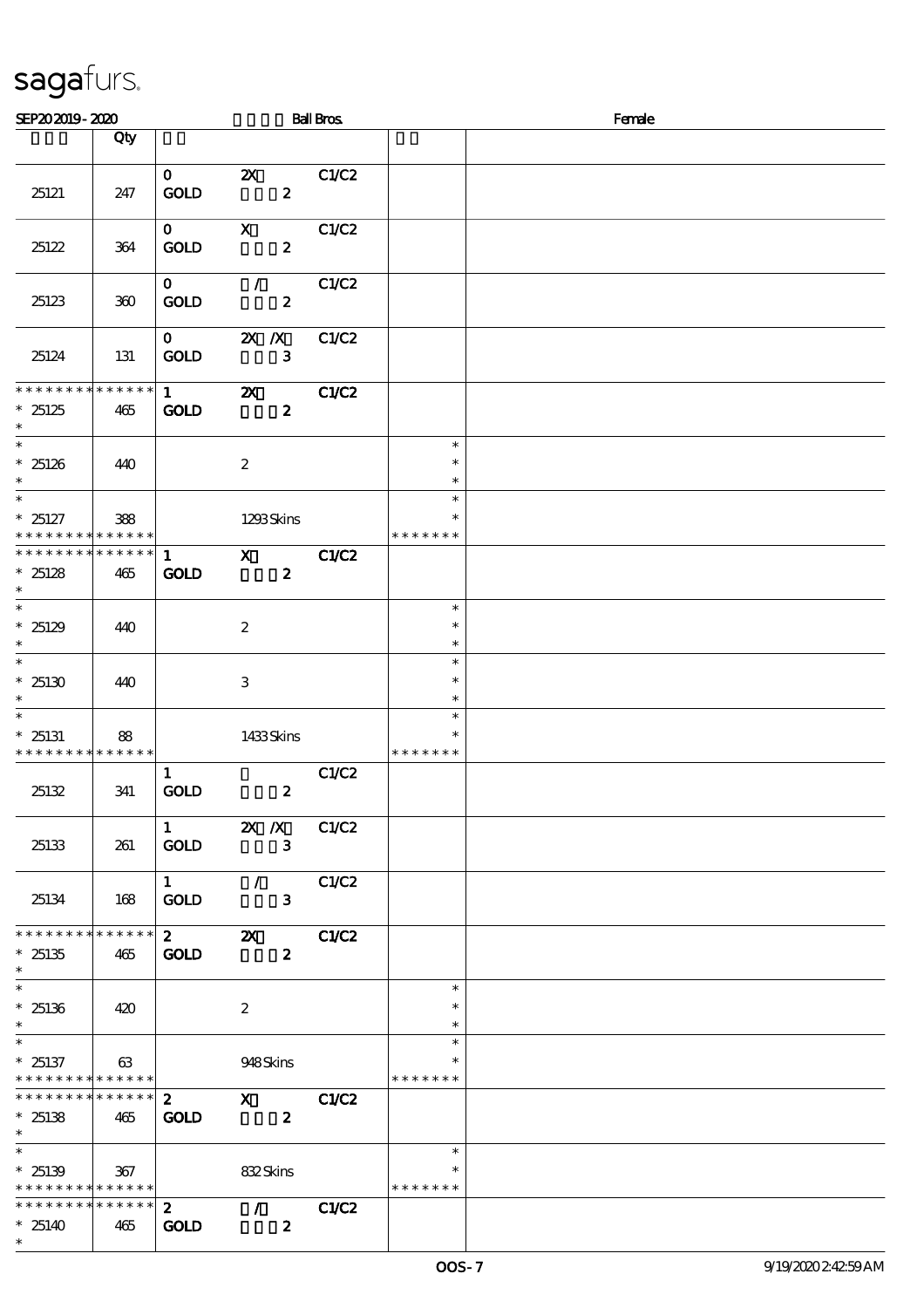| SEP202019-2020 |     |                  |          |                  | <b>Ball Bros</b> |         | Female |
|----------------|-----|------------------|----------|------------------|------------------|---------|--------|
|                | Qty |                  |          |                  |                  |         |        |
| $\ast$         |     | 2                |          |                  | C1/C2            | $\ast$  |        |
| $*25141$       | 105 | <b>GOLD</b>      |          | $\boldsymbol{z}$ |                  | $\ast$  |        |
| ************** |     |                  |          |                  |                  | ******* |        |
| 25142          | 243 | 2<br><b>GOLD</b> | $X \, X$ | З                | C1/C2            |         |        |
| 25143          | 306 | 3<br><b>GOLD</b> | $X \, X$ | 2                | C1/C2            |         |        |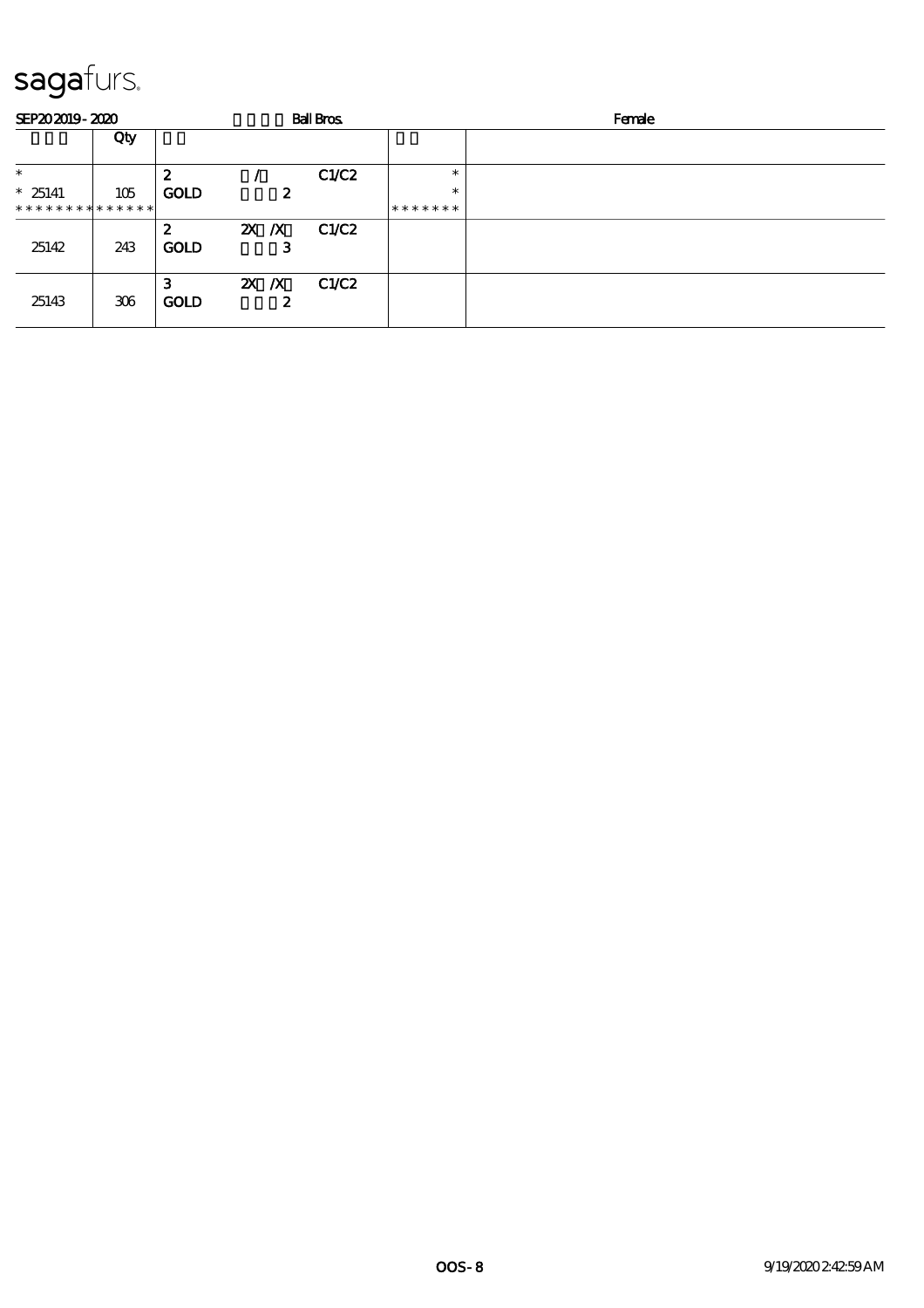| SEP202019-2020                                               |       |                                     |                                               | Walt Brown Group |                                   | Female |
|--------------------------------------------------------------|-------|-------------------------------------|-----------------------------------------------|------------------|-----------------------------------|--------|
|                                                              | Qty   |                                     |                                               |                  |                                   |        |
| 25161                                                        | 422   | $\boldsymbol{\mathfrak{D}}$<br>GOLD | X /<br>$\boldsymbol{z}$                       | C1/C2            |                                   |        |
| * * * * * * * * * * * * * *<br>$*25162$<br>$\ast$            | 425   | $\mathbf{O}$<br><b>GOLD</b>         | $\boldsymbol{\mathsf{z}}$<br>$\boldsymbol{z}$ | CLC2             |                                   |        |
| $\ast$<br>$*25163$<br>* * * * * * * * * * * * * *            | 207   |                                     | 632Skins                                      |                  | $\ast$<br>$\ast$<br>* * * * * * * |        |
| * * * * * * * * * * * * * *<br>$*25164$<br>$\ast$            | 425   | $\mathbf{O}$<br><b>GOLD</b>         | $\mathbf{x}$<br>$\boldsymbol{z}$              | C1/C2            |                                   |        |
| $\overline{\ast}$<br>$*25165$<br>* * * * * * * * * * * * * * | 176   |                                     | 601 Skins                                     |                  | $\ast$<br>$\ast$<br>* * * * * * * |        |
| ******** <mark>******</mark><br>$*25166$<br>$\ast$           | 425   | $\Omega$<br><b>GOLD</b>             | $\mathcal{L}$<br>$\boldsymbol{z}$             | C1/C2            |                                   |        |
| $\overline{\ast}$<br>$*25167$<br>* * * * * * * * * * * * * * | 99    |                                     | 524Skins                                      |                  | $\ast$<br>$\ast$<br>* * * * * * * |        |
| 25168                                                        | 75    | $\mathbf{o}$<br><b>GOLD</b>         | $X / \sqrt{2}$<br>3                           | C1/C2            |                                   |        |
| 25169                                                        | $397$ | $\mathbf{1}$<br><b>GOLD</b>         | $\boldsymbol{\mathsf{z}}$<br>$\boldsymbol{z}$ | C1/C2            |                                   |        |
| 25170                                                        | 352   | $\mathbf{1}$<br><b>GOLD</b>         | $\mathcal{L}$<br>$\boldsymbol{2}$             | C1/C2            |                                   |        |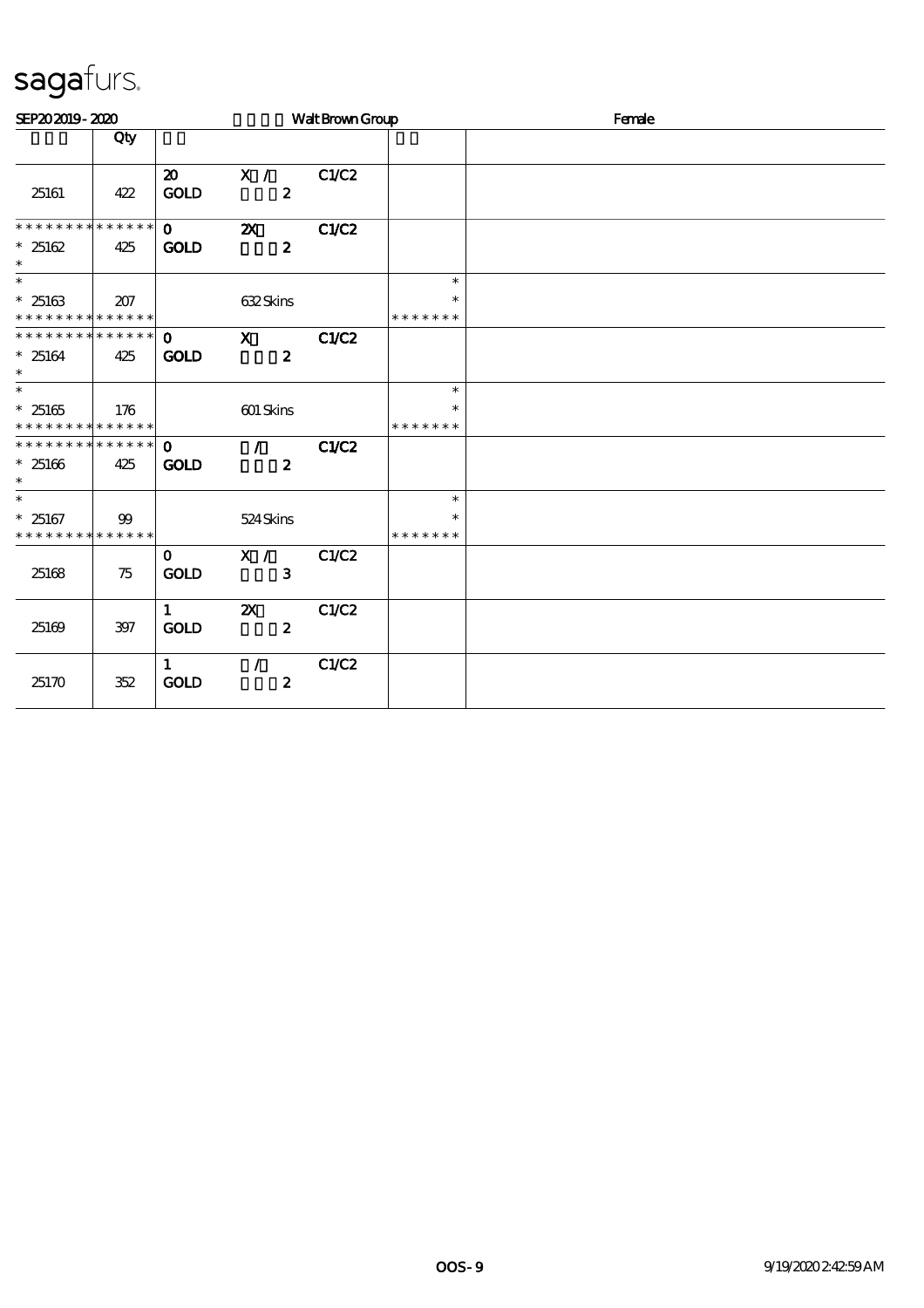| SEP202019-2020                                                                   |                    |                                       |                                               | <b>Rees</b> Keyes |                                   | Female |
|----------------------------------------------------------------------------------|--------------------|---------------------------------------|-----------------------------------------------|-------------------|-----------------------------------|--------|
|                                                                                  | Qty                |                                       |                                               |                   |                                   |        |
| 25181                                                                            | 331                | $\mathbf{O}$<br><b>GOLD</b>           | $\boldsymbol{\mathsf{Z}}$<br>$\boldsymbol{z}$ | C1/C2             |                                   |        |
| 25182                                                                            | 309                | $\mathbf{O}$<br><b>GOLD</b>           | $\boldsymbol{\mathrm{X}}$<br>$\boldsymbol{z}$ | C1/C2             |                                   |        |
| 25183                                                                            | 276                | $\mathbf{O}$<br>GOLD                  | $\mathcal{L}$<br>$\boldsymbol{z}$             | C1/C2             |                                   |        |
| * * * * * * * *<br>$* 25184$<br>$\ast$                                           | $******$<br>465    | $1 \quad \blacksquare$<br><b>GOLD</b> | $\boldsymbol{\mathsf{z}}$<br>$\boldsymbol{z}$ | C1/C2             |                                   |        |
| $\overline{\ast}$<br>$^\ast$ 25185<br>$\ast$                                     | 440                |                                       | $\boldsymbol{2}$                              |                   | $\ast$<br>$\ast$<br>$\ast$        |        |
| $\overline{\ast}$<br>$*25186$<br>$\ast$                                          | 440                |                                       | $\,3$                                         |                   | $\ast$<br>$\ast$<br>$\ast$        |        |
| $\overline{\ast}$<br>$*25187$<br>* * * * * * * * <mark>* * * * * *</mark>        | 454                |                                       | 1799Skins                                     |                   | $\ast$<br>$\ast$<br>* * * * * * * |        |
| * * * * * * * * * * * * * *<br>$*25188$<br>$\ast$                                | 465                | $\mathbf{1}$<br><b>GOLD</b>           | $\mathbf{x}$<br>$\boldsymbol{z}$              | C1/C2             |                                   |        |
| $\overline{\ast}$<br>* $25189$<br>$\ast$                                         | 440                |                                       | $\boldsymbol{2}$                              |                   | $\ast$<br>$\ast$<br>$\ast$        |        |
| $\ast$<br>$^\ast$ 25190<br>$\ast$                                                | 440                |                                       | $\,3$                                         |                   | $\ast$<br>$\ast$<br>$\ast$        |        |
| $\ast$<br>$*25191$<br>* * * * * * * * * * * * * * *                              | 361                |                                       | 1706Skins                                     |                   | $\ast$<br>$\ast$<br>* * * * * * * |        |
| ******** <mark>*******</mark><br>* $25192$<br>$\ast$<br>$\overline{\phantom{0}}$ | 465                | 1<br><b>GOLD</b>                      | $\boldsymbol{z}$                              | C1/C2             |                                   |        |
| $*25193$<br>$\ast$                                                               | 440                |                                       | $\boldsymbol{2}$                              |                   | $\ast$<br>$\ast$<br>$\ast$        |        |
| $\ast$<br>$*25194$<br>* * * * * * * *                                            | 129<br>* * * * * * |                                       | 1034Skins                                     |                   | $\ast$<br>$\ast$<br>* * * * * * * |        |
| 25195                                                                            | 269                | $\mathbf{1}$<br>GOLD                  | $\boldsymbol{z}$                              | C1/C2             |                                   |        |
| 25196                                                                            | 193                | $1 -$<br><b>GOLD</b>                  | $X$ $X$<br>$\mathbf{3}$                       | C1/C2             |                                   |        |
| 25197                                                                            | 195                | $\mathbf{1}$<br><b>GOLD</b>           | $\mathcal{L}$<br>$\mathbf{3}$                 | C1/C2             |                                   |        |
| ******** <mark>******</mark><br>$*25198$<br>$\ast$                               | 465                | $\mathbf{2}$<br><b>GOLD</b>           | $\boldsymbol{\mathsf{z}}$<br>$\boldsymbol{z}$ | C1/C2             |                                   |        |
| $\ast$<br>$*25199$<br>$\ast$                                                     | 440                |                                       | $\boldsymbol{2}$                              |                   | $\ast$<br>$\ast$<br>$\ast$        |        |
| $\ast$<br>$*25200$<br>* * * * * * * *                                            | 102<br>* * * * * * |                                       | 1007Skins                                     |                   | $\ast$<br>* * * * * *             |        |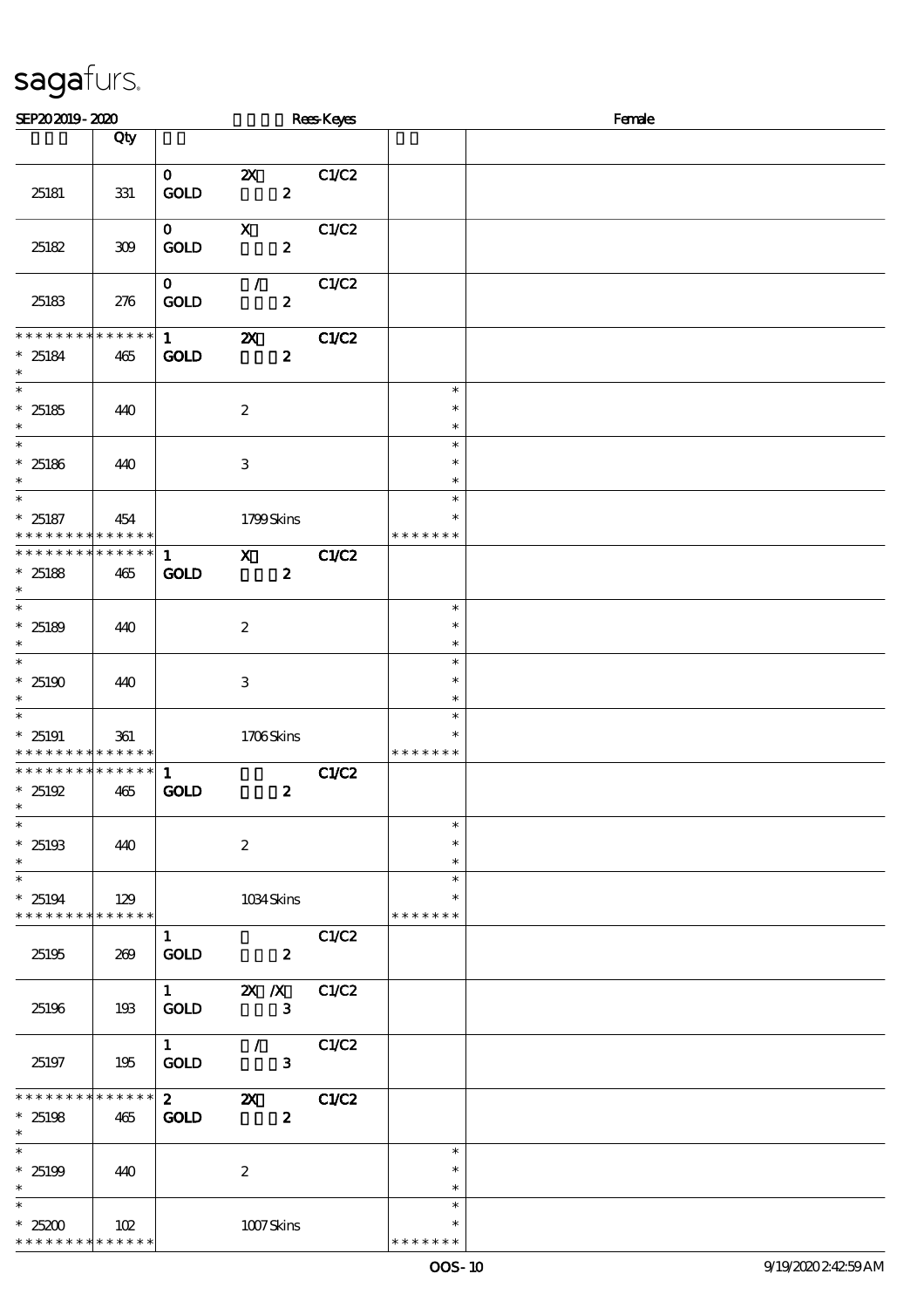| SEP202019-2020                                    |     |                               |                         | Rees-Keyes |                         | Female |
|---------------------------------------------------|-----|-------------------------------|-------------------------|------------|-------------------------|--------|
|                                                   | Qty |                               |                         |            |                         |        |
| ***************                                   |     | $\mathbf{2}$                  | $\mathbf x$             | CLC2       |                         |        |
| $*25201$<br>$\ast$                                | 465 | <b>GOLD</b>                   | $\boldsymbol{2}$        |            |                         |        |
| $\ast$                                            |     |                               |                         |            | $\ast$                  |        |
| $*25202$<br>$\ast$                                | 440 |                               | $\boldsymbol{2}$        |            | $\ast$<br>$\ast$        |        |
| $\ast$                                            |     |                               |                         |            | $\ast$                  |        |
| $*25203$<br>* * * * * * * * * * * * * *           | 104 |                               | 1009Skins               |            | $\ast$<br>* * * * * * * |        |
| * * * * * * * * * * * * * *<br>$*25204$<br>$\ast$ | 465 | $\mathbf{2}$<br><b>GOLD</b>   | $\boldsymbol{z}$        | C1/C2      |                         |        |
| $\ast$                                            |     |                               |                         |            | $\ast$                  |        |
| $*25205$<br>* * * * * * * * * * * * * *           | 133 |                               | 598Skins                |            | $\ast$<br>* * * * * * * |        |
| 25206                                             | 144 | $\mathbf{z}$<br><b>GOLD</b>   | X /<br>$\mathbf{3}$     | C1/C2      |                         |        |
| 25207                                             | 175 | 3 <sup>1</sup><br><b>GOLD</b> | X /<br>$\boldsymbol{z}$ | C1/C2      |                         |        |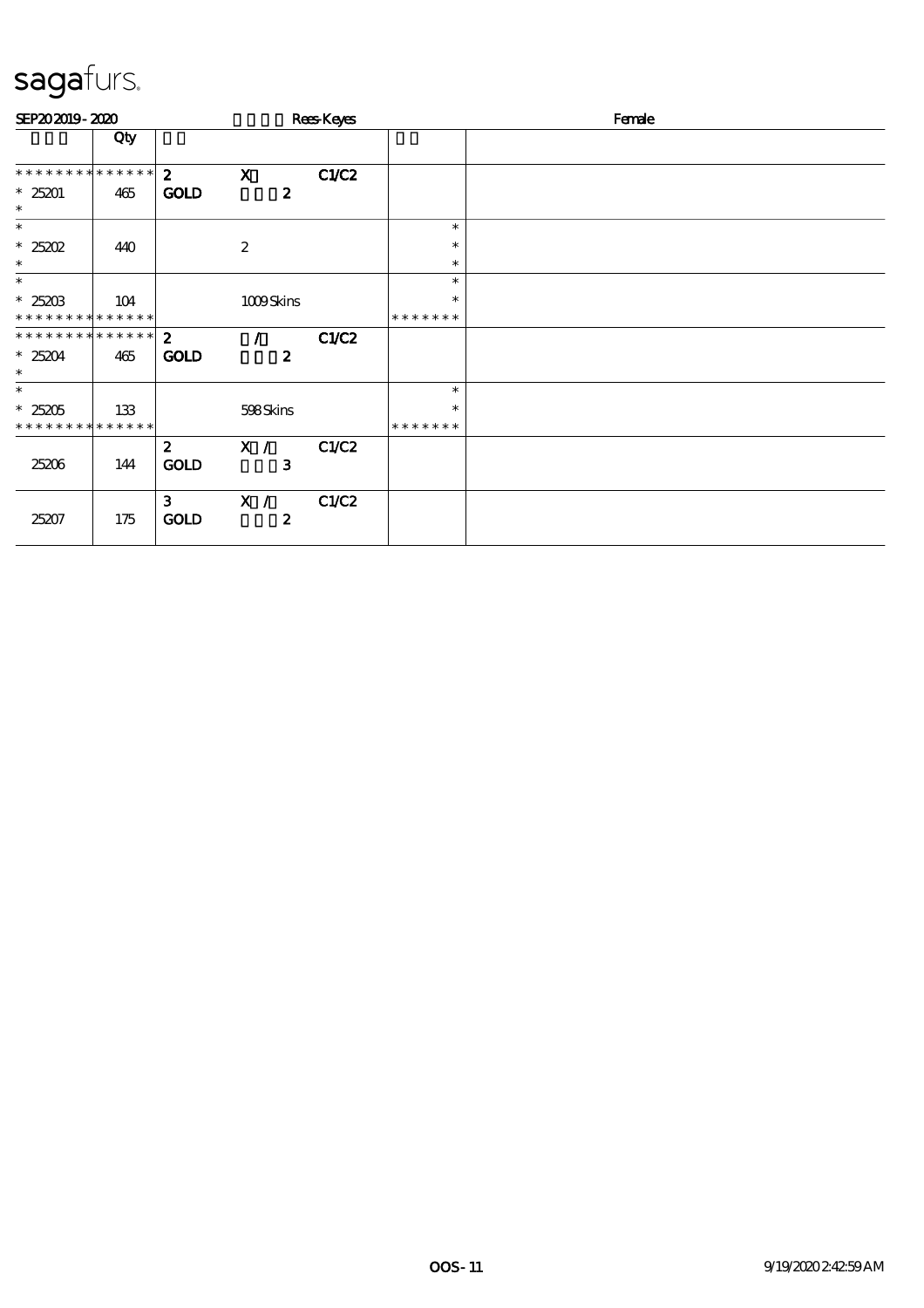| SEP202019-2020                                      |                               |                                          |                                             | Sundryowners |                                   | Female |
|-----------------------------------------------------|-------------------------------|------------------------------------------|---------------------------------------------|--------------|-----------------------------------|--------|
|                                                     | Qty                           |                                          |                                             |              |                                   |        |
| 25221                                               | 475                           | $\overline{\mathbf{4}}$<br><b>SLVR</b>   | X /<br>$\mathbf{1}$                         | C1/C2        |                                   |        |
|                                                     |                               |                                          |                                             | DeepNorth    |                                   | Female |
| 25223                                               | 324                           | $\mathbf{O}$<br>$S\!L\!V\!R$             | X /                                         | C1/C2        |                                   |        |
| * * * * * * * *<br>$*25224$<br>$\ast$               | * * * * * *<br>485            | $\mathbf{1}$<br><b>SLVR</b>              | $X$ $N$                                     | C1/C2        |                                   |        |
| $\ast$<br>$*25225$<br>* * * * * * * *               | 240<br>* * * * * *            |                                          | 725Skins                                    |              | $\ast$<br>$\ast$<br>* * * * * * * |        |
| 25226                                               | 329                           | $\mathbf{1}$<br>${\bf S\!L}\!{\bf V\!R}$ | $\mathcal{L}$                               | C1/C2        |                                   |        |
| * * * * * * * *<br>$*25227$<br>$\ast$               | * * * * * *<br>485            | $\mathbf{2}$<br><b>SLVR</b>              | $X$ $N$                                     | C1/C2        |                                   |        |
| $\ast$<br>$*25228$<br>* * * * * * * *               | $\mathfrak{B}$<br>* * * * * * |                                          | 577Skins                                    |              | $\ast$<br>$\ast$<br>* * * * * * * |        |
| 25229                                               | 415                           | $\mathbf{z}$<br>${\bf S\!L}\!{\bf V\!R}$ | $\mathcal{L}$                               | C1/C2        |                                   |        |
|                                                     |                               |                                          | Northwest                                   |              |                                   | Female |
| 25231                                               | 262                           | $\mathbf{o}$<br>$S\!L\!V\!R$             | $X$ $N$<br>$\mathbf{1}$                     | C1/C2        |                                   |        |
| 25232                                               | 191                           | $\mathbf{o}$<br><b>SLVR</b>              | $\mathcal{L}$<br>$\mathbf{1}$               | C1/C2        |                                   |        |
| * * * * * * * * * * * * * *<br>$*25233$<br>$\ast$   | 485                           | $\mathbf{1}$<br><b>SLVR</b>              | $\boldsymbol{\mathsf{Z}}$<br>$\blacksquare$ | C1/C2        |                                   |        |
| $\ast$<br>$*25234$<br>* * * * * * * * * * * * * * * | 249                           |                                          | 734 Skins                                   |              | $\ast$<br>$\ast$<br>* * * * * * * |        |
| * * * * * * * * * * * * * *<br>$*25235$<br>$\ast$   | 485                           | $1 \quad \blacksquare$<br><b>SLVR</b>    | $X$ CIC <sub>2</sub><br>$\blacksquare$      |              |                                   |        |
| $\ast$<br>$*25236$<br>******** <mark>******</mark>  | 76                            |                                          | 561 Skins                                   |              | $\ast$<br>$\ast$<br>* * * * * * * |        |
| 25237                                               | 434                           | $\mathbf{1}$<br><b>SLVR</b>              | $\sqrt{C1/C2}$<br>$\mathbf{1}$              |              |                                   |        |
| * * * * * * * * * * * * * * *<br>$*25238$<br>$\ast$ | 485                           | $\mathbf{2}$<br><b>SLVR</b>              | <b>2X</b> C1/C2<br>$\blacksquare$           |              |                                   |        |
| $*25239$<br>* * * * * * * * * * * * * *             | 208                           |                                          | 688Skins                                    |              | $\ast$<br>$\ast$<br>* * * * * * * |        |
| 25240                                               | 440                           | $\mathbf{2}$<br><b>SLVR</b>              | $X$ $C1/C2$<br>$\blacksquare$               |              |                                   |        |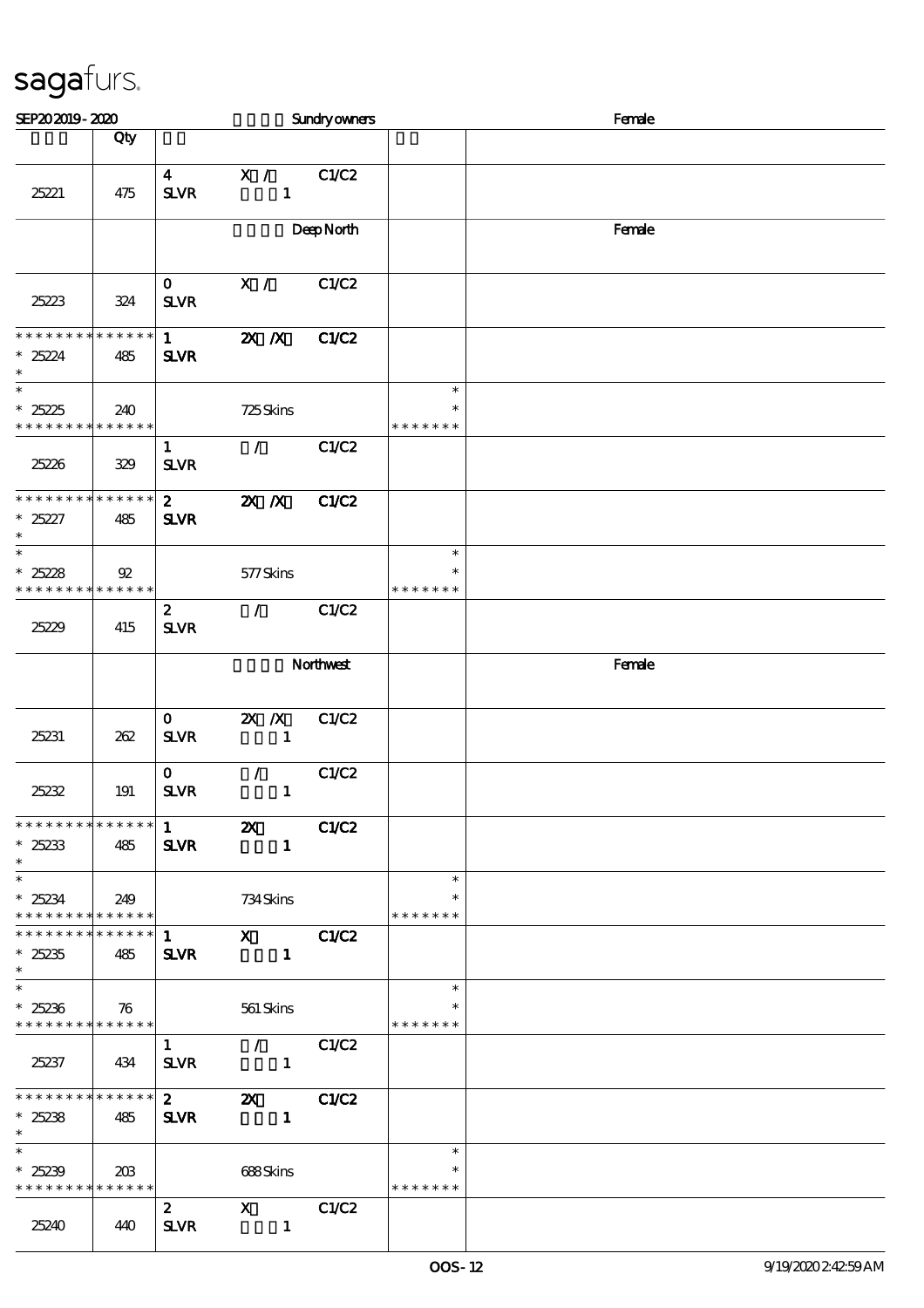| SEP202019-2020                                                                   |        |                             |                                                 | Northwest              |                                   | Female |  |  |  |
|----------------------------------------------------------------------------------|--------|-----------------------------|-------------------------------------------------|------------------------|-----------------------------------|--------|--|--|--|
|                                                                                  | Qty    |                             |                                                 |                        |                                   |        |  |  |  |
| 25241                                                                            | 356    | $\mathbf{2}$<br><b>SLVR</b> | $\mathcal{L}$ and $\mathcal{L}$<br>$\mathbf{1}$ | C1/C2                  |                                   |        |  |  |  |
| 25242                                                                            | 324    | $3^{\circ}$<br><b>SLVR</b>  | $2X$ /X $C1/C2$<br>$\mathbf{1}$                 |                        |                                   |        |  |  |  |
|                                                                                  |        |                             |                                                 | <b>WilliamsFurFamm</b> |                                   | Female |  |  |  |
| 25244                                                                            | 340    | $\mathbf{O}$<br><b>SLVR</b> | $2X$ $\overline{X}$<br>$\mathbf{1}$             | C1/C2                  |                                   |        |  |  |  |
| 25245                                                                            | 402    | $\mathbf{O}$<br><b>SLVR</b> | $\mathcal{L}$<br>$\mathbf{1}$                   | C1/C2                  |                                   |        |  |  |  |
| 25246                                                                            | 280    | $\mathbf{1}$<br><b>SLVR</b> | $\boldsymbol{\alpha}$<br>$\mathbf{1}$           | C1/C2                  |                                   |        |  |  |  |
| * * * * * * * * * * * * * *<br>$*25247$<br>$\ast$                                | 485    | $\mathbf{1}$<br><b>SLVR</b> | $\mathbf{x}$<br>$\mathbf{1}$                    | C1/C2                  |                                   |        |  |  |  |
| $\overline{\phantom{0}}$<br>$*25248$<br>* * * * * * * * <mark>* * * * * *</mark> | $\tau$ |                             | 562Skins                                        |                        | $\ast$<br>$\ast$<br>* * * * * * * |        |  |  |  |
| 25249                                                                            | 435    | $\mathbf{1}$<br><b>SLVR</b> | $\mathcal{L}$<br>$\blacksquare$                 | C1/C2                  |                                   |        |  |  |  |
| 25250                                                                            | 185    | $\mathbf{z}$<br><b>SLVR</b> | $X$ $X$<br>$\sim$ 1                             | C1/C2                  |                                   |        |  |  |  |
| 25251                                                                            | 134    | $\mathbf{2}$<br><b>SLVR</b> | $\mathcal{L}$ and $\mathcal{L}$<br>$\mathbf{1}$ | C1/C2                  |                                   |        |  |  |  |
|                                                                                  |        |                             |                                                 | Unicom                 |                                   | Female |  |  |  |
| 25253                                                                            | 124    |                             | 20 2X /X C1/C2<br>$SLVR$ 1                      |                        |                                   |        |  |  |  |
| 25254                                                                            | 99     |                             | $SLVR$ 1                                        |                        |                                   |        |  |  |  |
| 25255                                                                            | 220    |                             | $SLVR$ 1                                        |                        |                                   |        |  |  |  |
| 25256                                                                            | 128    | $\overline{\mathbf{0}}$     | $\mathbf{Z} \mathbf{X}$ C3<br>$SLVR$ 1          |                        |                                   |        |  |  |  |
| 25257                                                                            | 175    |                             | 0 X C1/C2<br>$SLVR$ 1                           |                        |                                   |        |  |  |  |
| 25258                                                                            | 135    | $\mathbf{0}$                | C1/C2<br><b>SLVR</b><br>$\mathbf{1}$            |                        |                                   |        |  |  |  |
| 25259                                                                            | 167    |                             | $0$ $X /$ $C3$<br>SLVR 1                        |                        |                                   |        |  |  |  |
| 25260                                                                            | 318    |                             | 0 2X C1/C2<br><b>SLVR</b><br>$\mathbf{2}$       |                        |                                   |        |  |  |  |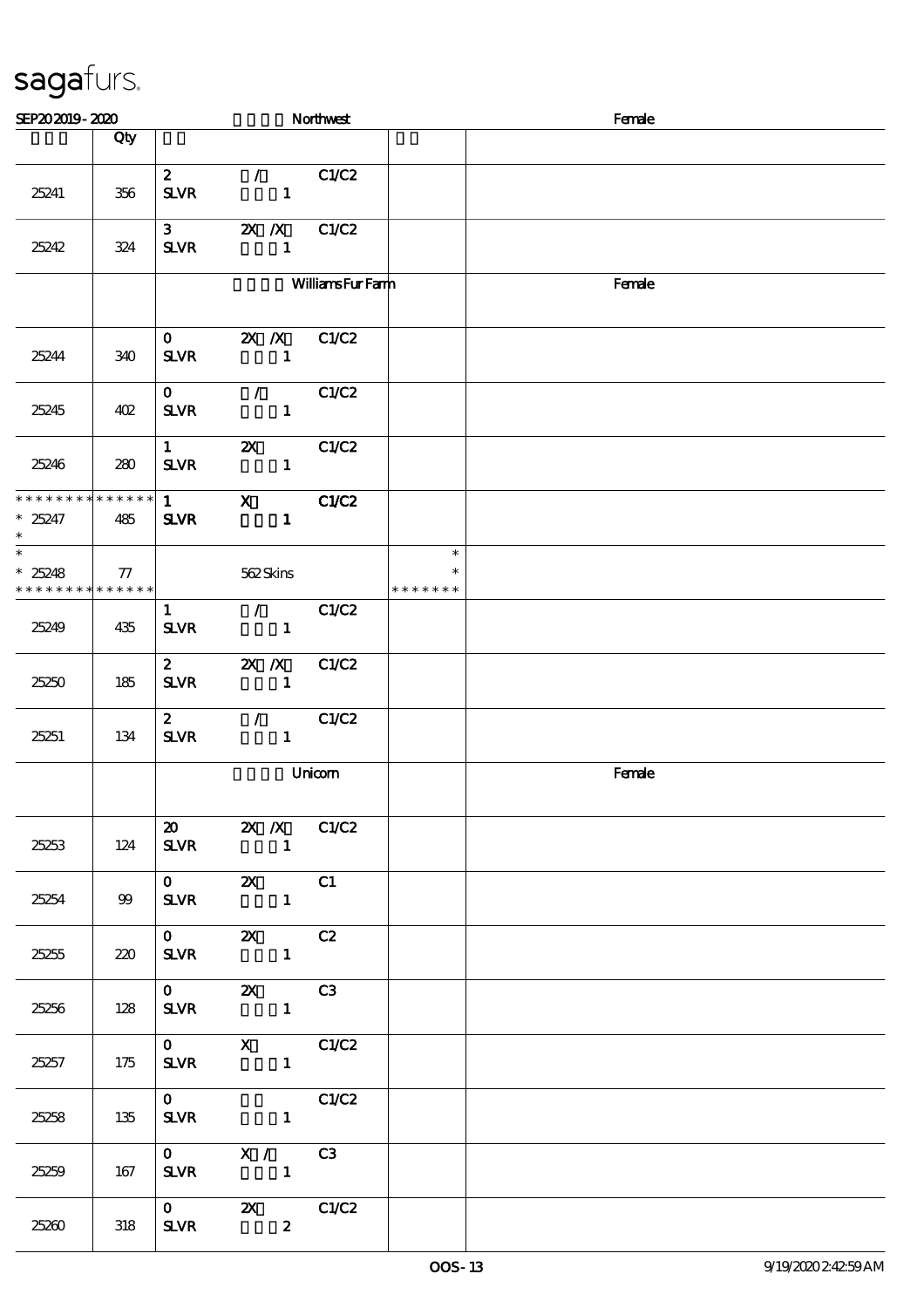| SEP202019-2020                                       |        |                                               |                                                                                                                                                                                                                                                                                                                                                     | Unicom |                                   | Female |
|------------------------------------------------------|--------|-----------------------------------------------|-----------------------------------------------------------------------------------------------------------------------------------------------------------------------------------------------------------------------------------------------------------------------------------------------------------------------------------------------------|--------|-----------------------------------|--------|
|                                                      | Qty    |                                               |                                                                                                                                                                                                                                                                                                                                                     |        |                                   |        |
| 25261                                                | 276    | $1 \quad \blacksquare$<br><b>SLVR</b>         | <b>2X</b> C1/C2<br>$\mathbf{1}$                                                                                                                                                                                                                                                                                                                     |        |                                   |        |
| 25262                                                | 134    | $1 \quad \blacksquare$<br>$S\!L\!V\!R$        | $X$ $C1/C2$<br>$\mathbf{1}$                                                                                                                                                                                                                                                                                                                         |        |                                   |        |
| 25263                                                | $92\,$ | $1 \qquad \qquad$<br>SLVR                     | $\mathbf{1}$                                                                                                                                                                                                                                                                                                                                        | C1/C2  |                                   |        |
| 25264                                                | 223    | $1 \qquad \qquad$<br>${\bf S\!L}\!{\bf V\!R}$ | $\overline{\mathbf{z}}$<br>$\boldsymbol{z}$                                                                                                                                                                                                                                                                                                         | C1/C2  |                                   |        |
| 25265                                                | 169    | $1 \qquad \qquad$<br>$S\!L\!V\!R$             | X /<br>$\boldsymbol{z}$                                                                                                                                                                                                                                                                                                                             | C1/C2  |                                   |        |
| 25266                                                | 90     | $1 \quad \blacksquare$<br>$S\!L\!V\!R$        | $\boldsymbol{z}$                                                                                                                                                                                                                                                                                                                                    | C3     |                                   |        |
| 25267                                                | 154    | <b>SLVR</b>                                   | 2 $\mathbb{Z}$ $\mathbb{Z}$ $\mathbb{Z}$<br>$\mathbf{1}$                                                                                                                                                                                                                                                                                            | C1/C2  |                                   |        |
| 25268                                                | 81     | $\mathbf{2}$<br>$S\!L\!V\!R$                  | $\mathbf{1}$                                                                                                                                                                                                                                                                                                                                        | C1/C2  |                                   |        |
| 25269                                                | 115    | $\mathbf{2}$<br>$S\!L\!V\!R$                  | $\mathbf{1}$                                                                                                                                                                                                                                                                                                                                        | C3     |                                   |        |
|                                                      |        |                                               | <b>Sandy Bay</b>                                                                                                                                                                                                                                                                                                                                    |        |                                   | Female |
| * * * * * * * * * * * * * *<br>$*25271$<br>$\ast$    | 425    | <b>SLVR</b>                                   | $0$ 2X $\chi$<br>$\boldsymbol{z}$                                                                                                                                                                                                                                                                                                                   | C1/C2  |                                   |        |
| $*25272$<br>* * * * * * * * <mark>* * * * * *</mark> | 49     |                                               | 474Skins                                                                                                                                                                                                                                                                                                                                            |        | $\ast$<br>$\ast$<br>* * * * * * * |        |
| 25273                                                | 215    | $\mathbf{O}$<br><b>SLVR</b>                   | $\mathbb{Z} \times \mathbb{Z}$<br>$\boldsymbol{z}$                                                                                                                                                                                                                                                                                                  | C1/C2  |                                   |        |
| 25274                                                | 177    | $\mathbf{O}$<br><b>SLVR</b>                   | $\mathcal{F}$ and $\mathcal{F}$<br>$\boldsymbol{z}$                                                                                                                                                                                                                                                                                                 | C1/C2  |                                   |        |
| 25275                                                | 338    | $1 \quad \blacksquare$<br><b>SLVR</b>         | $\mathbf{X}$<br>$\boldsymbol{z}$                                                                                                                                                                                                                                                                                                                    | C1/C2  |                                   |        |
| * * * * * * * * * * * * * *<br>$*25276$<br>$\ast$    | 485    | $1 \quad \blacksquare$<br><b>SLVR</b>         | $X$ $N$<br>$\boldsymbol{z}$                                                                                                                                                                                                                                                                                                                         | C1/C2  |                                   |        |
| $\ast$<br>$* 25277$<br>* * * * * * * * * * * * * *   | 83     |                                               | 568Skins                                                                                                                                                                                                                                                                                                                                            |        | $\ast$<br>$\ast$<br>* * * * * * * |        |
| 25278                                                | 311    | $\mathbf{1}$<br><b>SLVR</b>                   | $\mathbf x$ and $\mathbf x$ and $\mathbf x$ and $\mathbf x$ and $\mathbf x$ and $\mathbf x$ and $\mathbf x$ and $\mathbf x$ and $\mathbf x$ and $\mathbf x$ and $\mathbf x$ and $\mathbf x$ and $\mathbf x$ and $\mathbf x$ and $\mathbf x$ and $\mathbf x$ and $\mathbf x$ and $\mathbf x$ and $\mathbf x$ and $\mathbf x$ and<br>$\boldsymbol{z}$ | C1/C2  |                                   |        |
| 25279                                                | 294    | $1 \qquad \qquad$<br><b>SLVR</b>              | $\mathcal{L}$<br>$\mathbf{2}$                                                                                                                                                                                                                                                                                                                       | C1/C2  |                                   |        |
| * * * * * * * * * * * * * *<br>$*25280$<br>$\ast$    | 485    | <b>SLVR</b>                                   | 2 $\mathbb{Z}$ $\mathbb{Z}$ $\mathbb{Z}$<br>$\boldsymbol{z}$                                                                                                                                                                                                                                                                                        | C1/C2  |                                   |        |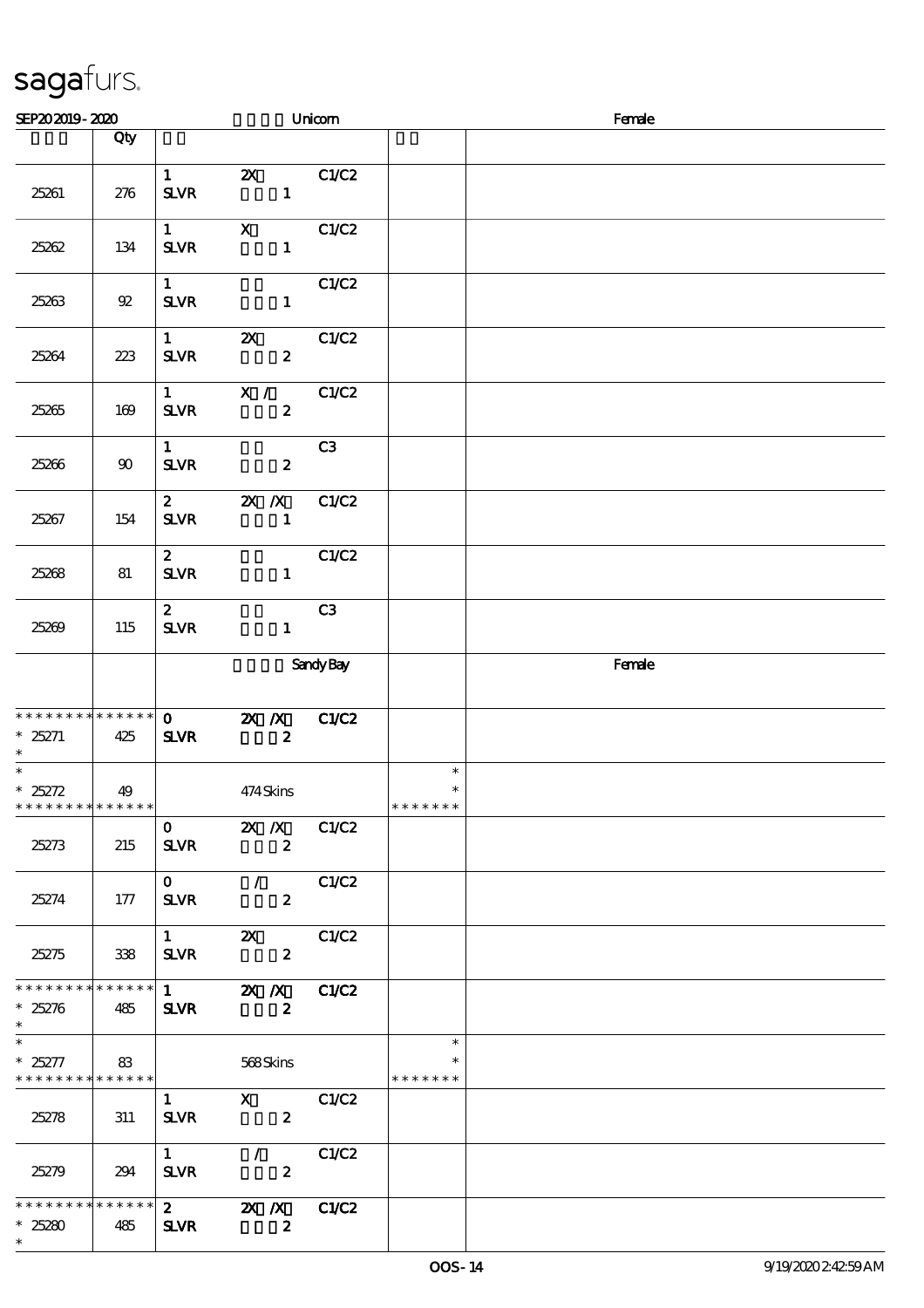| SEP202019-2020                                               |                    |                                                         |                                                 | <b>Sandy Bay</b>  |                                   | Female |  |  |  |
|--------------------------------------------------------------|--------------------|---------------------------------------------------------|-------------------------------------------------|-------------------|-----------------------------------|--------|--|--|--|
|                                                              | Qty                |                                                         |                                                 |                   |                                   |        |  |  |  |
| $\ast$<br>$*25281$<br>* * * * * * * * * * * * * *            | 128                | $\mathbf{2}$<br><b>SLVR</b>                             | $2X$ $\overline{X}$<br>$\boldsymbol{z}$         | C1/C2             | $\ast$<br>$\ast$<br>* * * * * * * |        |  |  |  |
| * * * * * * * *<br>$*25282$<br>$*$                           | * * * * * *<br>485 | $\mathbf{2}$<br><b>SLVR</b>                             | XX<br>$\boldsymbol{z}$                          | C1/C2             |                                   |        |  |  |  |
| $\overline{\ast}$<br>$*25283$<br>* * * * * * * * * * * * * * | 51                 |                                                         | 536Skins                                        |                   | $\ast$<br>* * * * * * *           |        |  |  |  |
| 25284                                                        | 246                | $\mathbf{2}$<br><b>SLVR</b>                             | $\mathcal{F}$<br>$\boldsymbol{z}$               | C1/C2             |                                   |        |  |  |  |
| 25285                                                        | 259                | 3 <sup>7</sup><br><b>SLVR</b>                           | $X$ $X$<br>$\boldsymbol{z}$                     | C1/C2             |                                   |        |  |  |  |
| 25286                                                        | 187                | 3 <sup>1</sup><br><b>SLVR</b>                           | $\mathcal{T} = \mathcal{I}$<br>$\boldsymbol{2}$ | C1/C2             |                                   |        |  |  |  |
|                                                              |                    |                                                         |                                                 | <b>Ball Bros</b>  |                                   | Female |  |  |  |
| 25288                                                        | 183                | $\mathbf{O}$<br><b>SLVR</b>                             | $X$ $N$<br>$\boldsymbol{z}$                     | C1/C2             |                                   |        |  |  |  |
| 25289                                                        | 153                | $\mathbf{O}$<br><b>SLVR</b>                             | $\mathcal{F}^{\mathcal{F}}$<br>$\boldsymbol{z}$ | C1/C2             |                                   |        |  |  |  |
| 25290                                                        | 290                | $\mathbf{1}$<br>$S\!L\!V\!R$                            | $\mathbf{x}$<br>$\boldsymbol{z}$                | C1/C2             |                                   |        |  |  |  |
| 25291                                                        | 366                | $\mathbf{1}$<br><b>SLVR</b>                             | $\mathcal{L}$<br>$\boldsymbol{z}$               | C1/C2             |                                   |        |  |  |  |
| 25292                                                        | $337\,$            | $\mathbf{z}$<br><b>SLVR</b>                             | $2X$ /X<br>$\boldsymbol{z}$                     | C1/C2             |                                   |        |  |  |  |
| 25293                                                        | 202                | $\boldsymbol{z}$<br><b>SLVR</b>                         | $\mathcal{L}$<br>$\boldsymbol{z}$               | C1/C2             |                                   |        |  |  |  |
|                                                              |                    |                                                         |                                                 | Walt Brown Group  |                                   | Female |  |  |  |
| 25295                                                        | 162                | $\boldsymbol{\mathfrak{D}}$<br>${\bf S\!L}\!{\bf V\!R}$ | X /<br>$\boldsymbol{z}$                         | C1/C2             |                                   |        |  |  |  |
| 25296                                                        | 286                | $\mathbf{O}$<br>${\bf S\!L}\!{\bf V\!R}$                | $X$ $N$<br>$\boldsymbol{2}$                     | C1/C2             |                                   |        |  |  |  |
| 25297                                                        | 207                | $\mathbf{O}$<br><b>SLVR</b>                             | $\mathcal{F}$<br>$\boldsymbol{2}$               | C1/C2             |                                   |        |  |  |  |
| 25298                                                        | $327\,$            | $1 \quad \blacksquare$<br><b>SLVR</b>                   | X / C1/C2<br>$\mathbf{z}$                       |                   |                                   |        |  |  |  |
|                                                              |                    |                                                         |                                                 | <b>Rees</b> Keyes |                                   | Female |  |  |  |
| 25300                                                        | 215                | $\mathbf{O}$<br>$S\!L\!V\!R$                            | X /<br>$\boldsymbol{z}$                         | C1/C2             |                                   |        |  |  |  |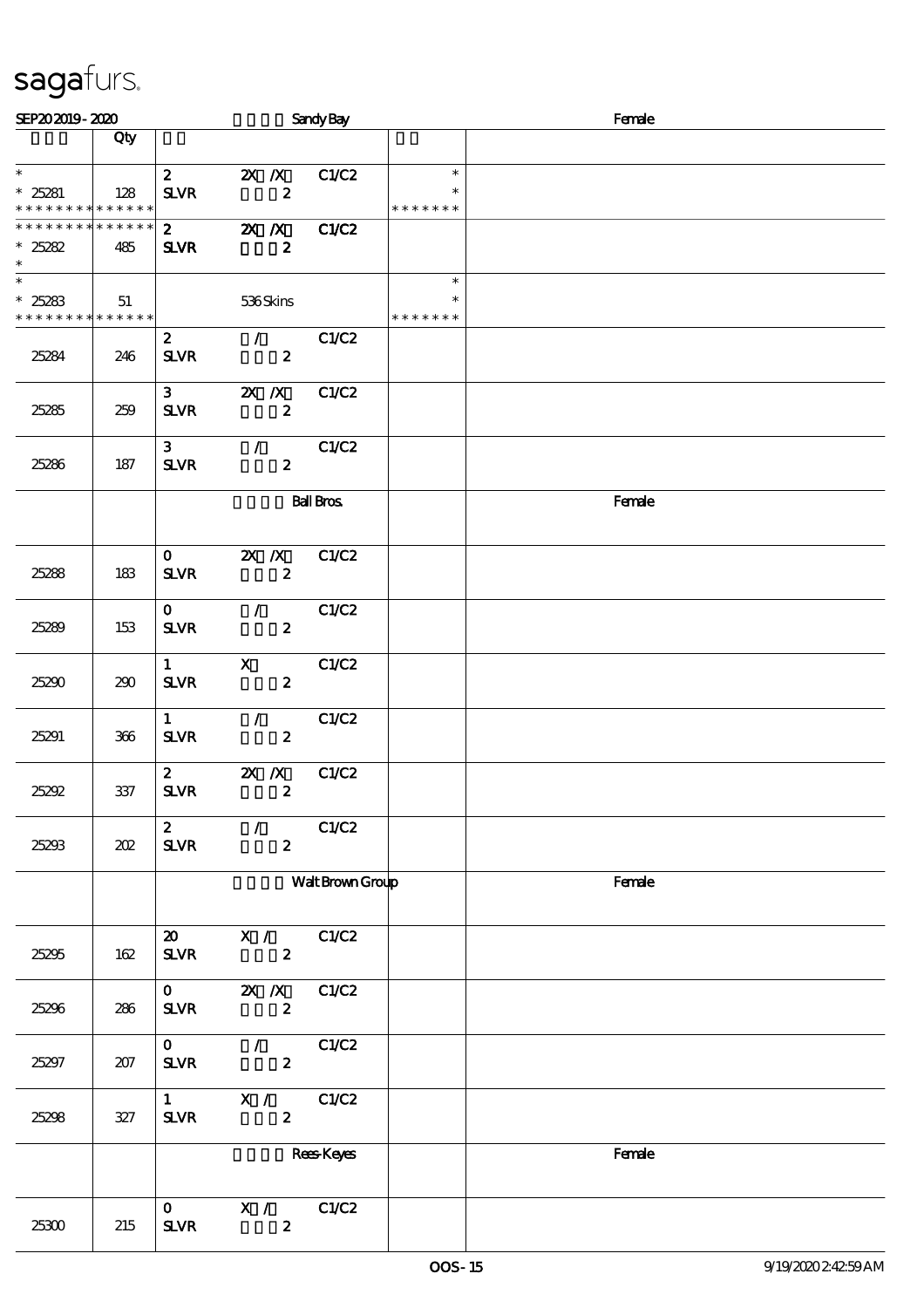| SEP202019-2020 |     |                                 |                                 | <b>Rees</b> Keyes | Female |
|----------------|-----|---------------------------------|---------------------------------|-------------------|--------|
|                | Qty |                                 |                                 |                   |        |
| 25301          | 286 | <b>SLVR</b>                     | ${\bf Z}$<br>$\boldsymbol{z}$   | C1/C2             |        |
| 25302          | 226 | <b>SLVR</b>                     | $\mathbf x$<br>$\boldsymbol{z}$ | C1/C2             |        |
| 25303          | 240 | <b>SLVR</b>                     | 2                               | C1/C2             |        |
| 25304          | 172 | $\boldsymbol{z}$<br><b>SLVR</b> | $X$ $X$<br>2                    | C1/C2             |        |
| 25305          | 160 | $\boldsymbol{z}$<br><b>SLVR</b> | 2                               | C1/C2             |        |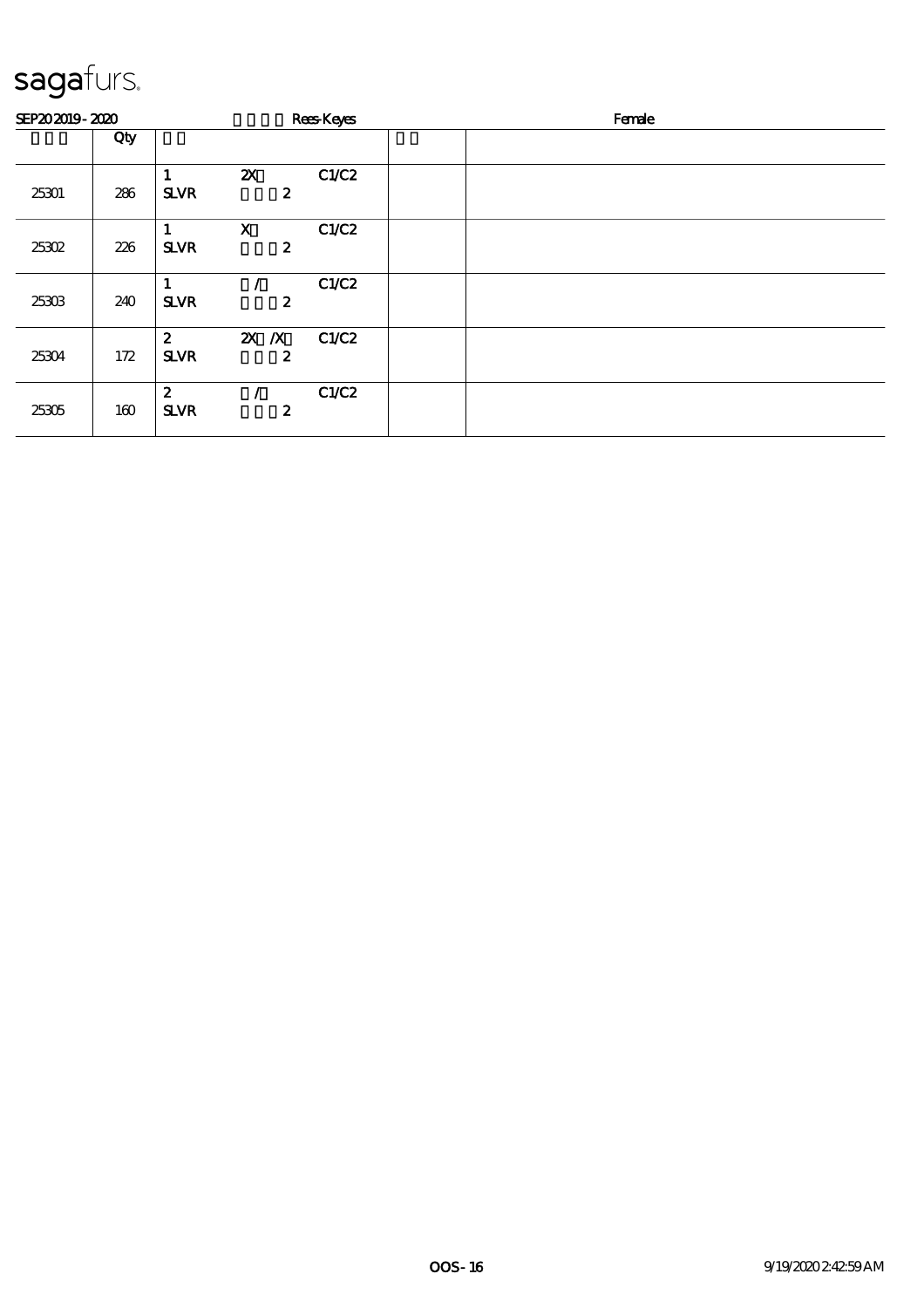| SEP202019-2020                                      |                    |                                            |                                 | Sundryowners |                                   | Female |
|-----------------------------------------------------|--------------------|--------------------------------------------|---------------------------------|--------------|-----------------------------------|--------|
|                                                     | Qty                |                                            |                                 |              |                                   |        |
| 25321                                               | 379                | $\overline{\mathbf{4}}$<br><b>VSLA</b>     | X /<br>$\mathbf{1}$             | C1/C2        |                                   |        |
|                                                     |                    |                                            |                                 | DeepNorth    |                                   | Female |
| 25323                                               | 302                | $\mathbf{O}$<br><b>VSLA</b>                | $\boldsymbol{\mathsf{z}}$       | C1/C2        |                                   |        |
| 25324                                               | 187                | $\mathbf{O}$<br><b>VSLA</b>                | X /                             | C1/C2        |                                   |        |
| **************<br>$*25325$<br>$\ast$                | 465                | $\mathbf{1}$<br><b>VSLA</b>                | $X$ $N$                         | <b>C1/C2</b> |                                   |        |
| $\overline{\phantom{0}}$<br>$*25326$<br>$\ast$      | 440                |                                            | $\boldsymbol{2}$                |              | $\ast$<br>$\ast$<br>$\ast$        |        |
| $\ast$<br>$*25327$<br>* * * * * * * *               | 234<br>* * * * * * |                                            | 1139Skins                       |              | $\ast$<br>$\ast$<br>* * * * * * * |        |
| 25328                                               | 469                | $\mathbf{1}$<br><b>VSLA</b>                | $\mathcal{L}$                   | C1/C2        |                                   |        |
| * * * * * * * * * * * * * *<br>$*25329$<br>$\ast$   | 465                | $\mathbf{2}$<br><b>VSLA</b>                | $X$ $N$                         | <b>C1/C2</b> |                                   |        |
| $\ast$<br>$*25330$<br>* * * * * * * *               | 105<br>* * * * * * |                                            | 570Skins                        |              | $\ast$<br>$\ast$<br>* * * * * * * |        |
| 25331                                               | 386                | $\boldsymbol{2}$<br>${\bf VSA}$            | $\mathcal{L}$                   | C1/C2        |                                   |        |
| 25332                                               | 265                | $\mathbf{3}$<br><b>VSLA</b>                | $X$ $X$                         | C1/C2        |                                   |        |
| 25333                                               | 190                | 3 <sup>1</sup><br><b>VSLA</b>              | $\mathcal{L}$                   | C1/C2        |                                   |        |
|                                                     |                    |                                            |                                 | Northwest    |                                   | Female |
| 25335                                               | 264                | $\boldsymbol{\mathfrak{D}}$<br><b>VSLA</b> | X / C1/C2<br>$\blacksquare$     |              |                                   |        |
| 25336                                               | 245                | $\mathbf 0$<br><b>VSLA</b>                 | 2X /X C1/C2<br>$\sim$ 1         |              |                                   |        |
| 25337                                               | 162                | $\mathbf{O}$<br><b>VSLA</b>                | $\sqrt{C1/C2}$<br>$\mathbf{1}$  |              |                                   |        |
| * * * * * * * * * * * * * * *<br>$*25338$<br>$\ast$ | 465                | $\mathbf 1$<br><b>VSLA</b>                 | <b>2X</b> C1/C2<br>$\mathbf{1}$ |              |                                   |        |
| $\ast$<br>$*25339$<br>* * * * * * * * * * * * * *   | 129                |                                            | 594Skins                        |              | $\ast$<br>$\ast$<br>* * * * * * * |        |
| 25340                                               | 463                | $\mathbf{1}$<br><b>VSLA</b>                | $X$ $C1/C2$<br>$\blacksquare$   |              |                                   |        |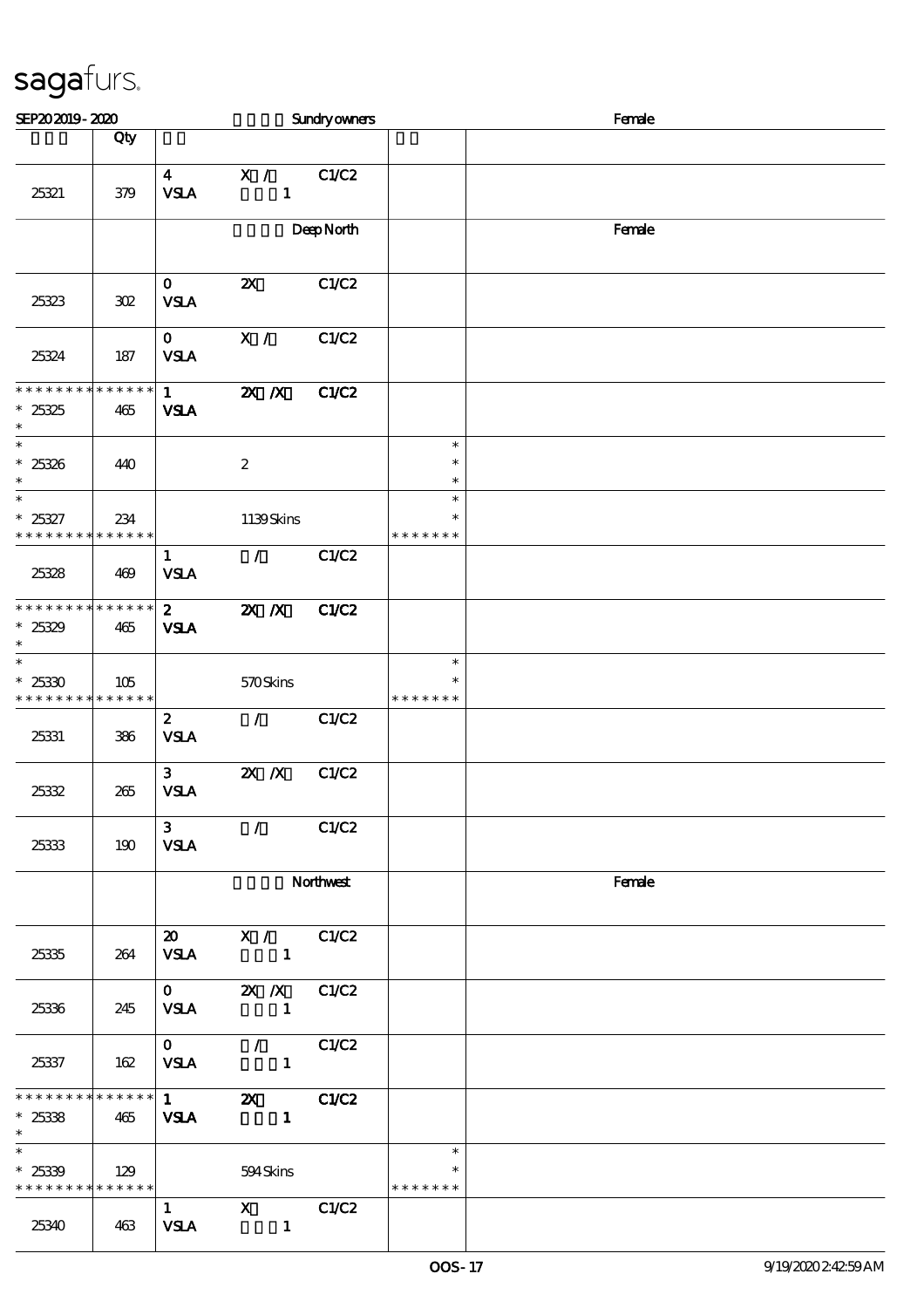| SEP202019-2020                                                      |                    |                                            |                                                     | Northwest              |                                   | Female |
|---------------------------------------------------------------------|--------------------|--------------------------------------------|-----------------------------------------------------|------------------------|-----------------------------------|--------|
|                                                                     | Qty                |                                            |                                                     |                        |                                   |        |
| 25341                                                               | 382                | 1<br><b>VSLA</b>                           | $\mathcal{L}$<br>$\mathbf{1}$                       | C1/C2                  |                                   |        |
| * * * * * * * *<br>$*25342$<br>$\ast$                               | * * * * * *<br>465 | $\mathbf{z}$<br><b>VSLA</b>                | $\boldsymbol{\mathsf{Z}}$<br>$\mathbf{1}$           | C1/C2                  |                                   |        |
| $\overline{\phantom{0}}$<br>$*25343$<br>* * * * * * * * * * * * * * | 146                |                                            | $611$ Skins                                         |                        | $\ast$<br>$\ast$<br>* * * * * * * |        |
| * * * * * * * * * * * * * * *<br>$*25344$<br>$\ast$                 | 465                | $\mathbf{2}$<br><b>VSLA</b>                | X /<br>$\mathbf{1}$                                 | C1/C2                  |                                   |        |
| $\ast$<br>$*25345$<br>* * * * * * * * * * * * * *                   | 200                |                                            | 665Skins                                            |                        | $\ast$<br>$\ast$<br>* * * * * * * |        |
| 25346                                                               | 404                | 3 <sup>1</sup><br><b>VSLA</b>              | $2X$ /X<br>$\mathbf{1}$                             | C1/C2                  |                                   |        |
|                                                                     |                    |                                            |                                                     | <b>WilliamsFurFamn</b> |                                   | Female |
| 25348                                                               | 300                | $\mathbf{O}$<br><b>VSLA</b>                | $X \, X$<br>$\mathbf{1}$                            | C1/C2                  |                                   |        |
| 25349                                                               | 382                | $\mathbf{O}$<br><b>VSLA</b>                | $\mathcal{L}$<br>$\mathbf{1}$                       | C1/C2                  |                                   |        |
|                                                                     |                    |                                            |                                                     | Unicom                 |                                   | Female |
| * * * * * * * *<br>$^\ast$ 25351<br>$\ast$                          | * * * * * *<br>445 | $\mathbf 0$<br><b>VSLA</b>                 | $\mathbf{1}$                                        | C2                     |                                   |        |
| $\ast$<br>$*25352$<br>* * * * * * * * * * * * * *                   | 268                |                                            | 713Skins                                            |                        | $\ast$<br>$\ast$<br>* * * * * * * |        |
|                                                                     |                    |                                            |                                                     | <b>Sandy Bay</b>       |                                   | Female |
| 25354                                                               | 212                | $\boldsymbol{\mathfrak{D}}$<br><b>VSLA</b> | 2X / X C1/C2<br>$\boldsymbol{z}$                    |                        |                                   |        |
| 25355                                                               | 251                | $\boldsymbol{\mathsf{20}}$<br><b>VSLA</b>  | $\mathcal{F}$<br>$\boldsymbol{z}$                   | C1/C2                  |                                   |        |
| * * * * * * * * * * * * * *<br>$*25356$<br>$\ast$                   | 425                | $\mathbf{O}$<br><b>VSLA</b>                | $X$ $X$<br>$\boldsymbol{z}$                         | C1/C2                  |                                   |        |
| $\ast$<br>$*25357$<br>******** <mark>******</mark>                  | 79                 |                                            | 504Skins                                            |                        | $\ast$<br>$\ast$<br>* * * * * * * |        |
| 25358                                                               | 248                | $\mathbf{0}$<br><b>VSLA</b>                | $\mathcal{F}$ and $\mathcal{F}$<br>$\boldsymbol{z}$ | C1/C2                  |                                   |        |
| 25359                                                               | 125                | $\mathbf{O}$<br><b>VSLA</b>                | $X$ $X$<br>$\boldsymbol{2}$                         | C1/C2<br><b>OPEN</b>   |                                   |        |
| 25360                                                               | 150                | $\mathbf{O}$<br><b>VSLA</b>                | $\mathcal{L}$<br>$\mathbf{2}$                       | C1/C2<br><b>OPEN</b>   |                                   |        |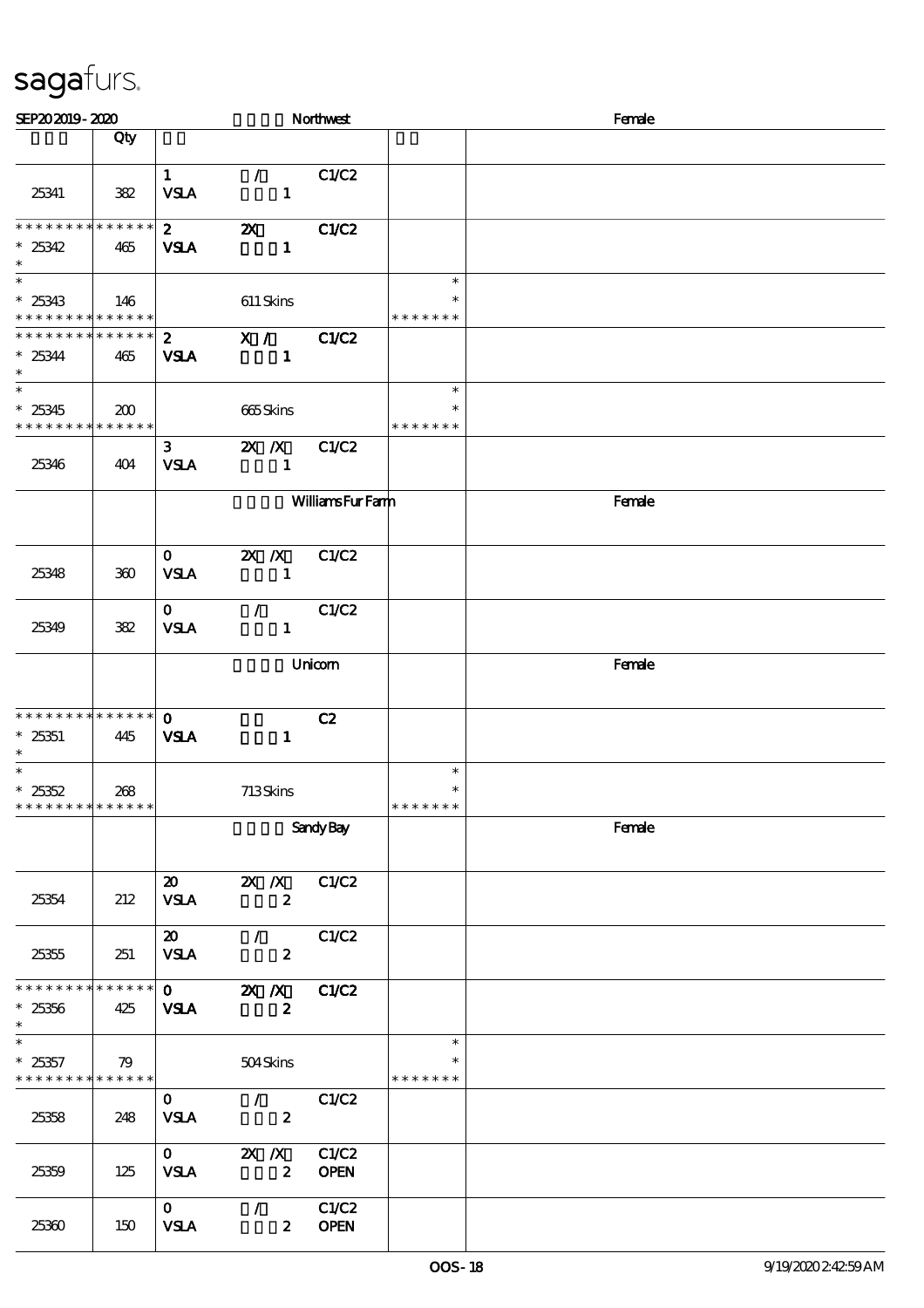| SEP202019-2020                                                      |     |                                       |                                                                                                                                                                                                                                                                                                                                                   | <b>Sandy Bay</b>     |                                   | Female |
|---------------------------------------------------------------------|-----|---------------------------------------|---------------------------------------------------------------------------------------------------------------------------------------------------------------------------------------------------------------------------------------------------------------------------------------------------------------------------------------------------|----------------------|-----------------------------------|--------|
|                                                                     | Qty |                                       |                                                                                                                                                                                                                                                                                                                                                   |                      |                                   |        |
| 25361                                                               | 210 | $1 \quad \blacksquare$<br><b>VSLA</b> | $\mathbf{x}$<br>$\boldsymbol{z}$                                                                                                                                                                                                                                                                                                                  | C1/C2                |                                   |        |
| **************<br>$*25362$<br>$\ast$                                | 465 | $1 \quad \blacksquare$<br><b>VSLA</b> | <b>2X X</b> C1/C2<br>$\boldsymbol{z}$                                                                                                                                                                                                                                                                                                             |                      |                                   |        |
| $\overline{\phantom{0}}$<br>$*25363$<br>* * * * * * * * * * * * * * | 112 |                                       | 577Skins                                                                                                                                                                                                                                                                                                                                          |                      | $\ast$<br>$\ast$<br>* * * * * * * |        |
| 25364                                                               | 296 | $1 \quad \blacksquare$<br><b>VSLA</b> | $\boldsymbol{\mathrm{X}}$<br>$\overline{\mathbf{c}}$                                                                                                                                                                                                                                                                                              | C1/C2                |                                   |        |
| 25365                                                               | 199 | $1 \quad$<br><b>VSLA</b>              | $\mathcal{T} = \mathcal{I}$<br>$\boldsymbol{2}$                                                                                                                                                                                                                                                                                                   | C1/C2                |                                   |        |
| 25366                                                               | 315 | $\mathbf{1}$<br><b>VSLA</b>           | $\mathcal{T} = \mathcal{I}$<br>$\boldsymbol{z}$                                                                                                                                                                                                                                                                                                   | C1/C2                |                                   |        |
| 25367                                                               | 168 | $\mathbf{1}$<br><b>VSLA</b>           | X /<br>$\mathbf{z}$                                                                                                                                                                                                                                                                                                                               | C1/C2<br><b>OPEN</b> |                                   |        |
| 25368                                                               | 234 | $\mathbf{2}$<br><b>VSLA</b>           | $X$ $X$<br>$\boldsymbol{z}$                                                                                                                                                                                                                                                                                                                       | C1/C2                |                                   |        |
| 25369                                                               | 224 | $\mathbf{2}$<br><b>VSLA</b>           | $\mathcal{L}$<br>$\boldsymbol{z}$                                                                                                                                                                                                                                                                                                                 | C1/C2                |                                   |        |
| 25370                                                               | 198 | $\mathbf{z}$<br><b>VSLA</b>           | X /<br>$\boldsymbol{z}$                                                                                                                                                                                                                                                                                                                           | C1/C2<br><b>OPEN</b> |                                   |        |
| 25371                                                               | 273 | $3^{\circ}$<br><b>VSLA</b>            | $X$ $X$<br>$\boldsymbol{z}$                                                                                                                                                                                                                                                                                                                       | C1/C2                |                                   |        |
| 25372                                                               | 299 | 3 <sub>1</sub><br><b>VSLA</b>         | $\mathcal{L}$<br>$\boldsymbol{z}$                                                                                                                                                                                                                                                                                                                 | C1/C2                |                                   |        |
|                                                                     |     |                                       |                                                                                                                                                                                                                                                                                                                                                   | <b>Ball Bros</b>     |                                   | Female |
| 25374                                                               | 163 | $\mathbf{O}$<br><b>VSLA</b>           | <b>2X</b> <i>X</i> C1/C2<br>$\overline{\mathbf{z}}$                                                                                                                                                                                                                                                                                               |                      |                                   |        |
| 25375                                                               | 430 | <b>VSLA</b>                           | 1 $\mathbb{Z} \times \mathbb{Z}$ C1/C2<br>$\overline{\mathbf{z}}$                                                                                                                                                                                                                                                                                 |                      |                                   |        |
| 25376                                                               | 212 | <b>VSLA</b>                           | $\overline{1}$ / $\overline{C1/C2}$<br>$\overline{\mathbf{z}}$                                                                                                                                                                                                                                                                                    |                      |                                   |        |
| 25377                                                               | 233 | <b>VSLA</b>                           | 1 $\mathbb{Z} \times \mathbb{Z}$ C1/C2<br>2 OPEN                                                                                                                                                                                                                                                                                                  |                      |                                   |        |
| 25378                                                               | 140 |                                       | $1$ / $C1/C2$<br>VSLA 2 OPEN                                                                                                                                                                                                                                                                                                                      |                      |                                   |        |
| 25379                                                               | 330 | <b>VSLA</b>                           | 2 $\mathbb{Z}$ $\mathbb{Z}$ $\mathbb{Z}$ $\mathbb{Z}$ $\mathbb{Z}$ $\mathbb{Z}$ $\mathbb{Z}$ $\mathbb{Z}$ $\mathbb{Z}$ $\mathbb{Z}$ $\mathbb{Z}$ $\mathbb{Z}$ $\mathbb{Z}$ $\mathbb{Z}$ $\mathbb{Z}$ $\mathbb{Z}$ $\mathbb{Z}$ $\mathbb{Z}$ $\mathbb{Z}$ $\mathbb{Z}$ $\mathbb{Z}$ $\mathbb{Z}$ $\mathbb{Z}$ $\mathbb{Z}$ $\math$<br>$\mathbf{2}$ |                      |                                   |        |
| 25380                                                               | 195 | $\mathbf{2}$<br><b>VSLA</b>           | $\sqrt{C1/C2}$<br>$\boldsymbol{z}$                                                                                                                                                                                                                                                                                                                |                      |                                   |        |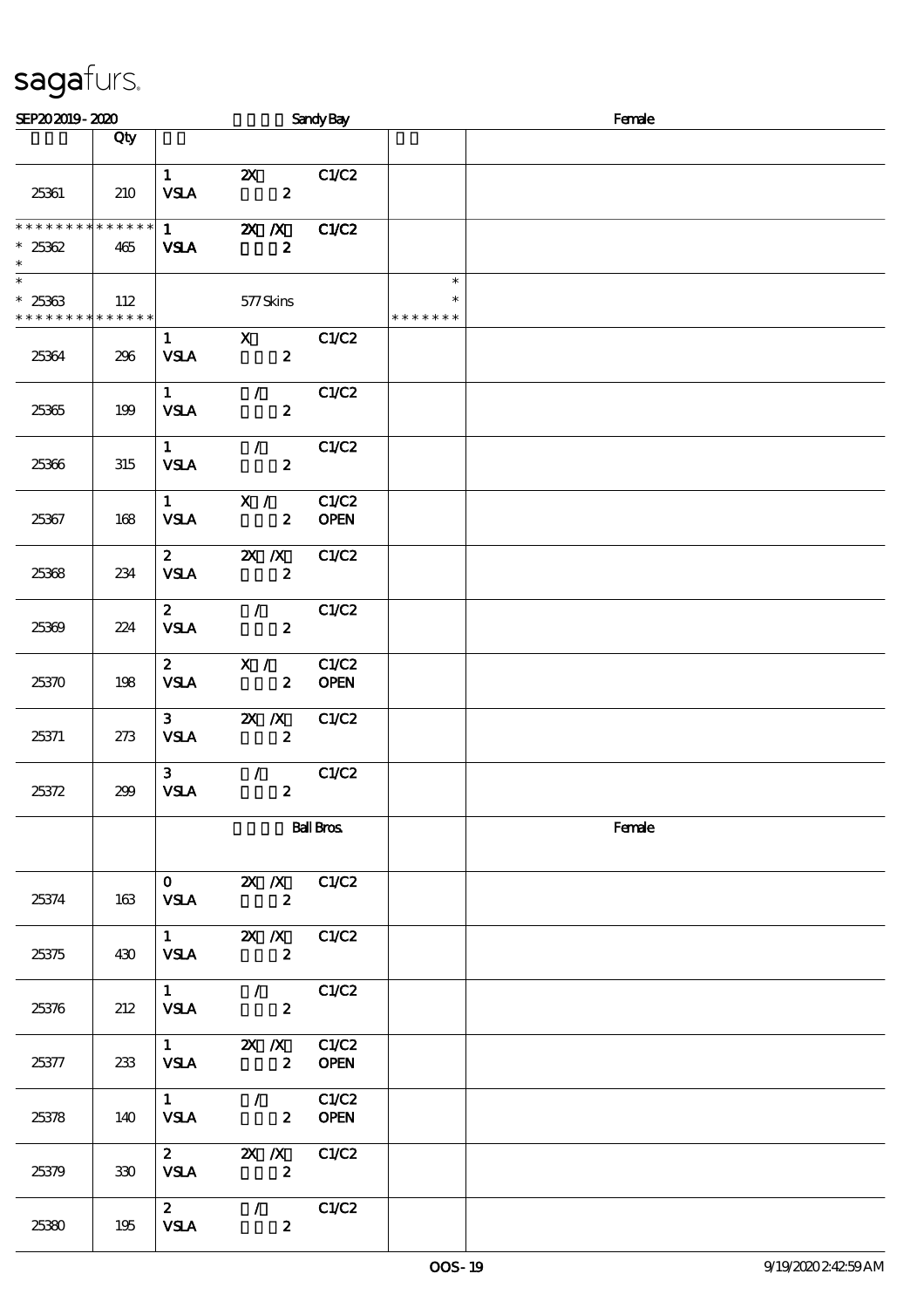| SEP202019-2020 |     |                                       |                                    | <b>Ball Bros</b>     | Female |
|----------------|-----|---------------------------------------|------------------------------------|----------------------|--------|
|                | Qty |                                       |                                    |                      |        |
| 25381          | 137 | $\mathbf{2}$<br><b>VSLA</b>           | $X$ $N$<br>$\boldsymbol{z}$        | C1/C2<br><b>OPEN</b> |        |
| 25382          | 213 | 3 <sup>7</sup><br><b>VSLA</b>         | $X$ $N$<br>$\boldsymbol{z}$        | C1/C2                |        |
|                |     | Walt Brown Group                      |                                    |                      | Female |
| 25384          | 311 | 1<br><b>VSLA</b>                      | X / C1/C2<br>$\boldsymbol{z}$      |                      |        |
|                |     |                                       | <b>Rees</b> Keyes                  |                      | Female |
| 25386          | 125 | $\mathbf{0}$<br><b>VSLA</b>           | X / C1/C2<br>$\mathbf{z}$          |                      |        |
| 25387          | 427 | $\mathbf{1}$<br><b>VSLA</b>           | $X$ $N$<br>$\boldsymbol{2}$        | C1/C2                |        |
| 25388          | 411 | $1 \quad$<br><b>VSLA</b>              | $\mathcal{F}$<br>$\boldsymbol{z}$  | C1/C2                |        |
| 25389          | 96  | $1 \quad \blacksquare$<br><b>VSLA</b> | $\mathbf{X}$ /<br>$\boldsymbol{z}$ | C1/C2<br><b>OPEN</b> |        |
| 25390          | 192 | $\mathbf{2}$<br><b>VSLA</b>           | $X$ $N$<br>$\boldsymbol{z}$        | C1/C2                |        |
| 25391          | 195 | 2 <sup>1</sup><br><b>VSLA</b>         | $\mathcal{L}$<br>$\boldsymbol{z}$  | C1/C2                |        |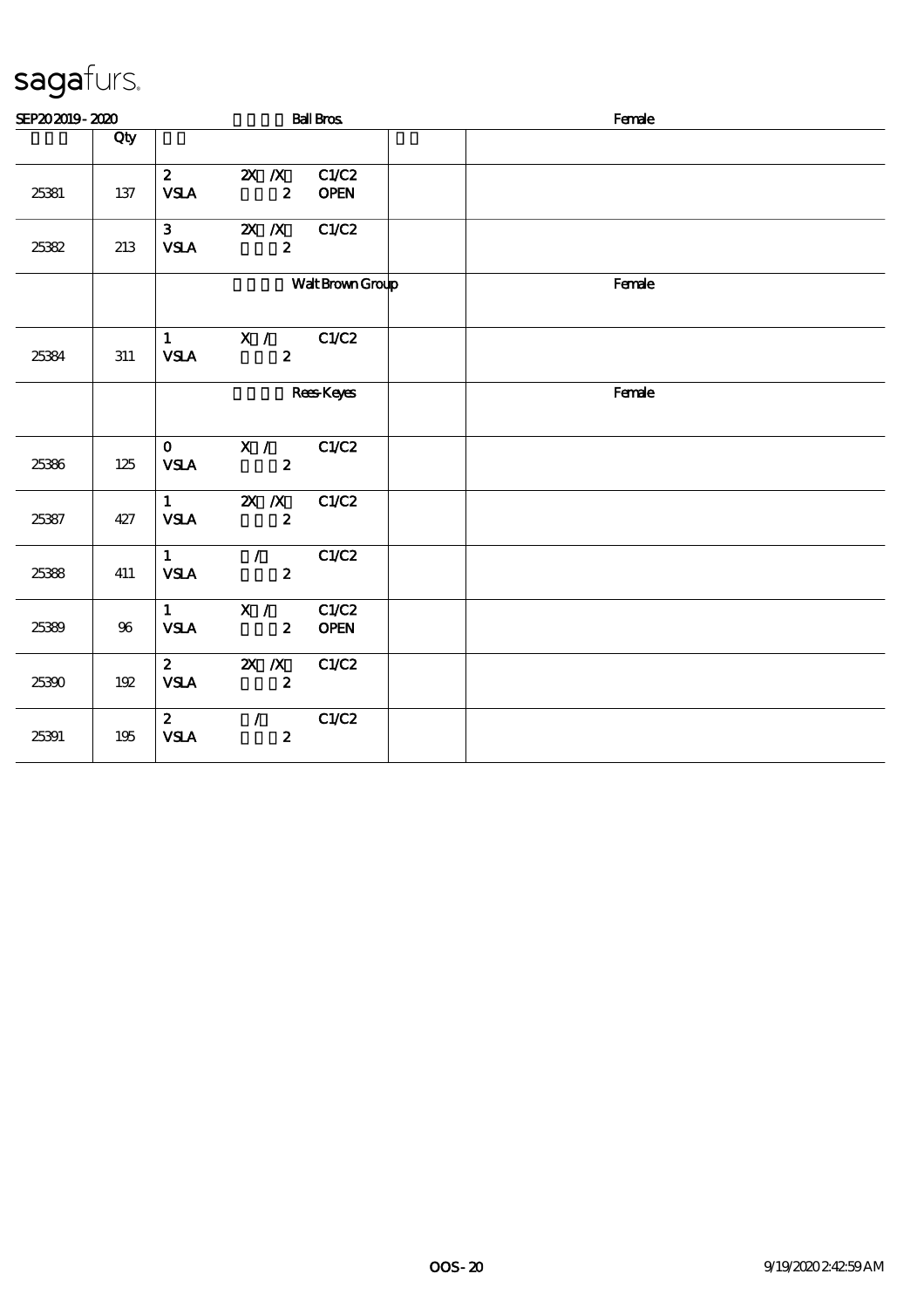| SEP202019-2020                                                   |               |                                |                                                 | <b>Sundryowners</b>  |                                   | Female |  |  |  |
|------------------------------------------------------------------|---------------|--------------------------------|-------------------------------------------------|----------------------|-----------------------------------|--------|--|--|--|
|                                                                  | Qty           |                                |                                                 |                      |                                   |        |  |  |  |
| 25401                                                            | 330           | $\mathbf{O}$<br>LG/S           | X /<br>$\mathbf{1}$                             | C1/C2<br>SPR1        |                                   |        |  |  |  |
| * * * * * * * * * * * * * * *<br>$*25402$<br>$\ast$              | 485           | $1 \quad$<br>LG/S              | X /<br>$\mathbf{1}$                             | C1/C2<br>SPR1        |                                   |        |  |  |  |
| $\ast$<br>$^*$ 25403 $\,$<br>$\ast$                              | 460           |                                | $\boldsymbol{2}$                                |                      | $\ast$<br>$\ast$<br>$\ast$        |        |  |  |  |
| $\ast$<br>$*25404$<br>* * * * * * * * <mark>* * * * * * *</mark> | 91            |                                | 1036Skins                                       |                      | $\ast$<br>$\ast$<br>* * * * * * * |        |  |  |  |
| * * * * * * * * * * * * * *<br>$*25405$<br>$\ast$                | 485           | $2^{\circ}$<br><b>LG/S</b>     | X /<br>$\mathbf{1}$                             | <b>C1/C2</b><br>SPR1 |                                   |        |  |  |  |
| $*25406$<br>* * * * * * * * * * * * * *                          | 334           |                                | 819Skins                                        |                      | $\ast$<br>*<br>* * * * * * *      |        |  |  |  |
| 25407                                                            | 270           | 3 <sub>o</sub><br>LG/S         | X /<br>$\mathbf{1}$                             | C1/C2<br>SPR1        |                                   |        |  |  |  |
| **************<br>$*25408$<br>$\ast$                             | 465           | $1 \quad$<br>LG                | X /<br>$\blacksquare$                           | C1/C2<br>WWL1        |                                   |        |  |  |  |
| $\ast$<br>$*25409$<br>* * * * * * * * * * * * * *                | 49            |                                | 514Skins                                        |                      | $\ast$<br>$\ast$<br>* * * * * * * |        |  |  |  |
| 25410                                                            | 412           | $\mathbf{z}$<br>LG/G           | X /<br>$\blacksquare$                           | C1/C2<br>WWL1        |                                   |        |  |  |  |
| 25411                                                            | 188           | 3 <sup>1</sup><br>LG/G         | X /<br>$\mathbf{1}$                             | C1/C2<br>WWL1        |                                   |        |  |  |  |
| 25412                                                            | 253           | $\mathbf{O}$<br>LG/S           | $X / \sqrt{2}$<br>$\mathbf{1}$                  | C1/C2<br>WWL1        |                                   |        |  |  |  |
| * * * * * * * * * * * * * * *<br>$*25413$<br>$\ast$              | 485           | $\mathbf{1}$<br>LG/S           | X / C1/C2<br>1 WWL1                             |                      |                                   |        |  |  |  |
| $\ast$<br>$*25414$<br>* * * * * * * * * * * * * *                | 371           |                                | 856Skins                                        |                      | $\ast$<br>$\ast$<br>* * * * * * * |        |  |  |  |
| * * * * * * * * * * * * * * *<br>$*25415$<br>$\ast$              | 485           | $\mathbf{2}$<br><b>LG/S</b>    | X / C1/C2<br>1 WWL1                             |                      |                                   |        |  |  |  |
| $\ast$<br>$*25416$<br>* * * * * * * *                            | 208<br>****** |                                | 693Skins                                        |                      | $\ast$<br>$\ast$<br>* * * * * * * |        |  |  |  |
| 25417                                                            | 281           | 3 <sup>7</sup><br>LG/S         | X / C1/C2<br>$\sim$ $\sim$ $\sim$ $\sim$ $\sim$ | WWL1                 |                                   |        |  |  |  |
| 25418                                                            | 346           | $1 \quad \blacksquare$<br>LG/S | X / C1/C2<br>$\mathbf{1}$                       | MAT <sub>2</sub>     |                                   |        |  |  |  |
| 25419                                                            | 198           | $1 \quad \blacksquare$<br>LG/S | X / C1/C2<br>$\sim$ $\sim$ 1                    | MAT <sub>3</sub>     |                                   |        |  |  |  |
| 25420                                                            | 259           | $\mathbf{2}$<br>LG/S           | X / C1/C2<br>1 <b>MAT2</b>                      |                      |                                   |        |  |  |  |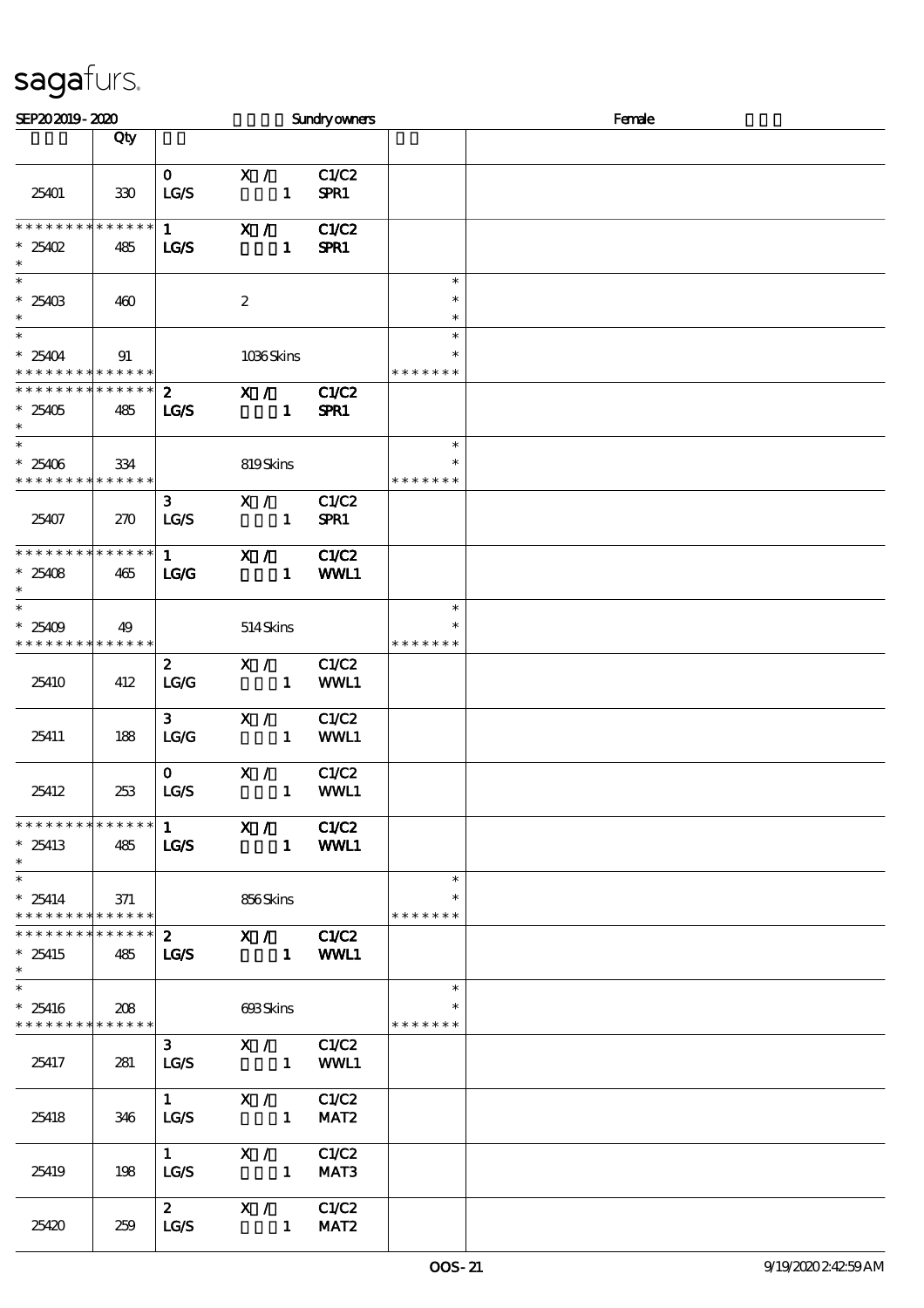| SEP202019-2020                                                              |     |                                       |                                                                     | <b>Sundryowners</b>              |                                   | Female |
|-----------------------------------------------------------------------------|-----|---------------------------------------|---------------------------------------------------------------------|----------------------------------|-----------------------------------|--------|
|                                                                             | Qty |                                       |                                                                     |                                  |                                   |        |
| * * * * * * * * * * * * * *<br>$*25421$                                     | 445 | $\mathbf{O}$<br>LG/S                  | X / C1/C2<br>$\mathbf{1}$                                           | -1                               |                                   |        |
| $\overline{\ast}$<br>$*25422$<br>* * * * * * * * <mark>* * * * * * *</mark> | 201 |                                       | 646Skins                                                            |                                  | $\ast$<br>$\ast$<br>* * * * * * * |        |
| 25423                                                                       | 371 | $\mathbf{O}$<br><b>LG/S</b>           | X / C1/C2<br>$\mathbf{1}$                                           | $\boldsymbol{z}$                 |                                   |        |
| 25424                                                                       | 259 | $\mathbf{O}$<br>LG/S                  | X /<br>$\mathbf{1}$                                                 | C1/C2<br>3                       |                                   |        |
| **************<br>$*25425$<br>$\ast$                                        | 485 | $1 \quad \blacksquare$<br><b>LG/S</b> | X /<br>$\mathbf{1}$                                                 | C1/C2<br>$\mathbf{1}$            |                                   |        |
| $\ast$<br>$*25426$<br>* * * * * * * * * * * * * *                           | 363 |                                       | 848Skins                                                            |                                  | $\ast$<br>* * * * * * *           |        |
| ******** <mark>******</mark><br>$*25427$<br>$\ast$                          | 485 | $\mathbf{1}$<br><b>LG/S</b>           | X /<br>$\mathbf{1}$                                                 | C1/C2<br>$\boldsymbol{z}$        |                                   |        |
| $\overline{\ast}$<br>$*25428$<br>* * * * * * * * <mark>* * * * * * *</mark> | 241 |                                       | 726Skins                                                            |                                  | $\ast$<br>$\ast$<br>* * * * * * * |        |
| ******** <mark>******</mark><br>$*25429$<br>$\ast$                          | 485 | $\mathbf{1}$<br><b>LG/S</b>           | $\overline{\mathbf{x}}$ /<br>$\sim$ 1                               | C1/C2<br>$\mathbf{3}$            |                                   |        |
| $\ast$<br>$*25430$<br>* * * * * * * * * * * * * * *                         | 133 |                                       | 618Skins                                                            |                                  | $\ast$<br>$\ast$<br>* * * * * * * |        |
| 25431                                                                       | 342 | $\mathbf{1}$<br>LG/S                  | X /<br>$\sim$ $\sim$ 1                                              | C1/C2<br>$\overline{\mathbf{4}}$ |                                   |        |
| * * * * * * * * * * * * * *<br>$*25432$<br>∗                                | 485 | $\mathbf{2}$<br>LG/S                  | X /<br>$\mathbf{1}$                                                 | C1/C2<br>$\blacksquare$          |                                   |        |
| $\ast$<br>$*25433$<br>$\ast$                                                | 440 |                                       | $\boldsymbol{2}$                                                    |                                  | $\ast$<br>$\ast$<br>$\ast$        |        |
| $\ast$<br>$*25434$<br>* * * * * * * * * * * * * *                           | 64  |                                       | 989Skins                                                            |                                  | $\ast$<br>$\ast$<br>* * * * * * * |        |
| ******** <mark>******</mark><br>$*25435$<br>$\ast$                          | 465 | $\mathbf{2}$<br>LG/S                  | X / C1/C2<br>$\sim$ 1 $\sim$                                        | $\boldsymbol{z}$                 |                                   |        |
| $\ast$<br>$*25436$<br>* * * * * * * * * * * * * * *                         | 79  |                                       | 544Skins                                                            |                                  | $\ast$<br>$\ast$<br>* * * * * * * |        |
| * * * * * * * * * * * * * * *<br>$*25437$<br>$\ast$                         | 465 | <b>LG/S</b>                           | $\overline{2}$ X / C1/C2<br>$\sim$ $\sim$ 1                         | 3                                |                                   |        |
| $\overline{\ast}$<br>$*25438$<br>* * * * * * * * * * * * * *                | 65  |                                       | 530Skins                                                            |                                  | $\ast$<br>* * * * * * *           |        |
| 25439                                                                       | 191 | $\mathbf{z}$<br>LG/S                  | X / C1/C2<br>$1 \quad 4$                                            |                                  |                                   |        |
| * * * * * * * * * * * * * * *<br>$*2540$<br>$\ast$                          | 525 | $3^{\circ}$<br>LG/S                   | X / C1/C2<br>$\begin{array}{ccccccccccccc}\n1 & 1 & 1\n\end{array}$ |                                  |                                   |        |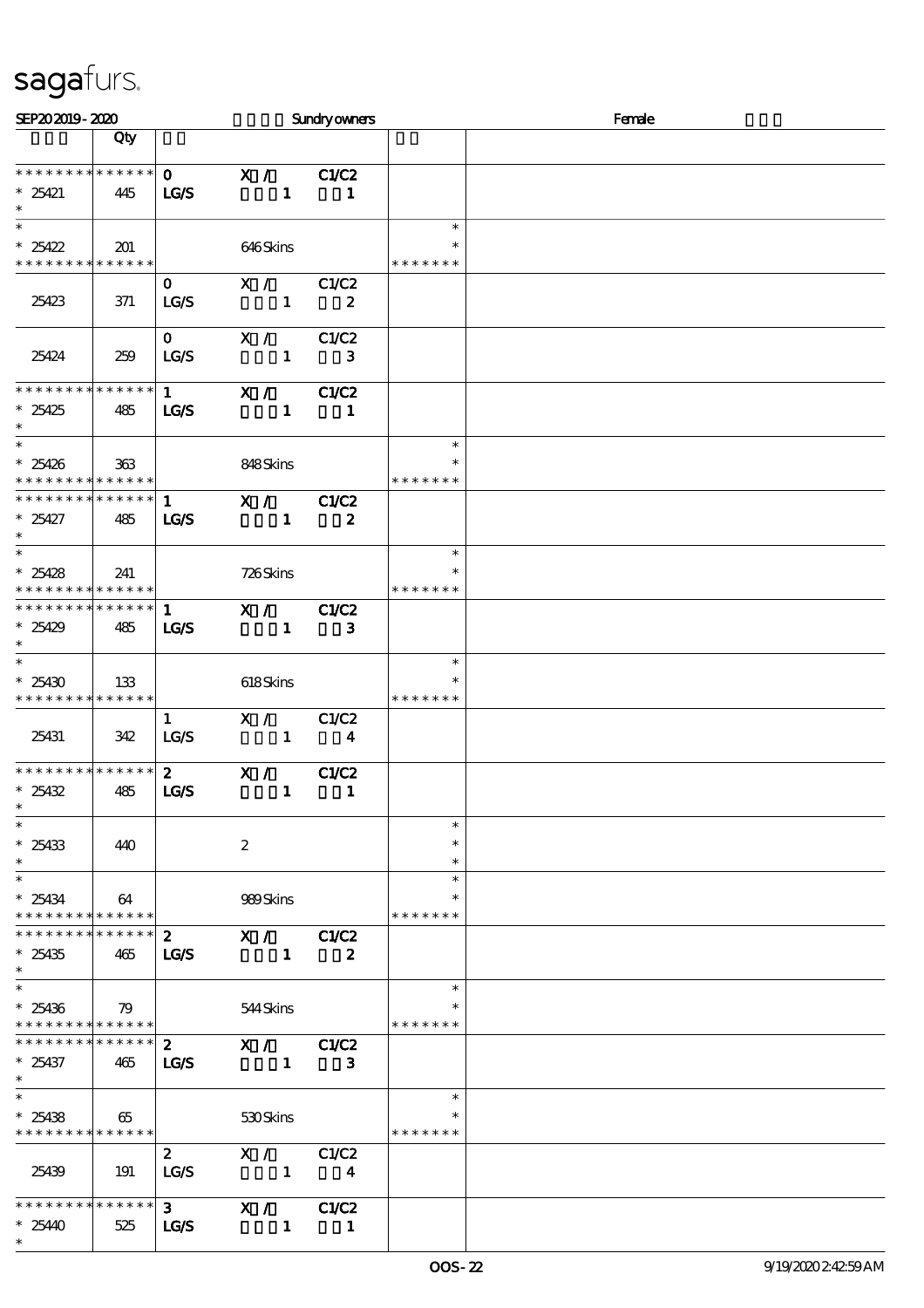| SEP202019-2020                                    |     |                                                                                                                                                                                                                                                                                                                                                                                                               | Sundryowners                                              |              |                                   | Female |  |  |
|---------------------------------------------------|-----|---------------------------------------------------------------------------------------------------------------------------------------------------------------------------------------------------------------------------------------------------------------------------------------------------------------------------------------------------------------------------------------------------------------|-----------------------------------------------------------|--------------|-----------------------------------|--------|--|--|
|                                                   | Qty |                                                                                                                                                                                                                                                                                                                                                                                                               |                                                           |              |                                   |        |  |  |
| $\ast$<br>$*25441$<br>* * * * * * * * * * * * * * | 79  | $3^{\circ}$<br>LG/S                                                                                                                                                                                                                                                                                                                                                                                           | X / C1/C2<br>$\begin{array}{cccc} 1 & 1 & 1 \end{array}$  |              | $\ast$<br>$\ast$<br>* * * * * * * |        |  |  |
| 25442                                             | 352 | LG/S                                                                                                                                                                                                                                                                                                                                                                                                          | 3 $X / C1/C2$<br>$\frac{1}{2}$                            |              |                                   |        |  |  |
| 25443                                             | 307 | LG/S                                                                                                                                                                                                                                                                                                                                                                                                          | 3 $X / C1/C2$<br>$\begin{array}{ccc} & 1 & 3 \end{array}$ |              |                                   |        |  |  |
| 25444                                             | 171 | $3^{\circ}$<br>LG/S                                                                                                                                                                                                                                                                                                                                                                                           | X / C1/C2<br>$\begin{array}{ccc} & 1 & 4 \end{array}$     |              |                                   |        |  |  |
| 25445                                             | 298 | $\overline{\mathbf{4}}$<br>LG/S                                                                                                                                                                                                                                                                                                                                                                               | X / C1/C2<br>$\frac{1}{2}$ $\frac{2}{2}$                  |              |                                   |        |  |  |
| 25446                                             | 402 | $\overline{\mathbf{4}}$ and $\overline{\mathbf{4}}$ and $\overline{\mathbf{4}}$ and $\overline{\mathbf{4}}$ and $\overline{\mathbf{4}}$ and $\overline{\mathbf{4}}$ and $\overline{\mathbf{4}}$ and $\overline{\mathbf{4}}$ and $\overline{\mathbf{4}}$ and $\overline{\mathbf{4}}$ and $\overline{\mathbf{4}}$ and $\overline{\mathbf{4}}$ and $\overline{\mathbf{4}}$ and $\overline{\mathbf{4}}$ a<br>LG/S | X / C1/C2<br>$1 \t3$                                      |              |                                   |        |  |  |
| 25447                                             | 267 | $\overline{\mathbf{4}}$<br>LG/S                                                                                                                                                                                                                                                                                                                                                                               | X / C1/C2<br>$\frac{1}{4}$                                |              |                                   |        |  |  |
| 25448                                             | 381 | $5^{\circ}$<br>LG/S                                                                                                                                                                                                                                                                                                                                                                                           | X / C1/C2<br>$\begin{array}{cccc} 1 & 1 \end{array}$      |              |                                   |        |  |  |
| 25449                                             | 234 | $5^{\circ}$<br>LG/S                                                                                                                                                                                                                                                                                                                                                                                           | X / C1/C2<br>$\mathbf{1}$                                 | $\mathbf{3}$ |                                   |        |  |  |
| 25450                                             | 368 | $1 \quad \blacksquare$<br>LG/S                                                                                                                                                                                                                                                                                                                                                                                | X / C1/C2<br>$\sim$ $\sim$ 1                              | <b>CHIP1</b> |                                   |        |  |  |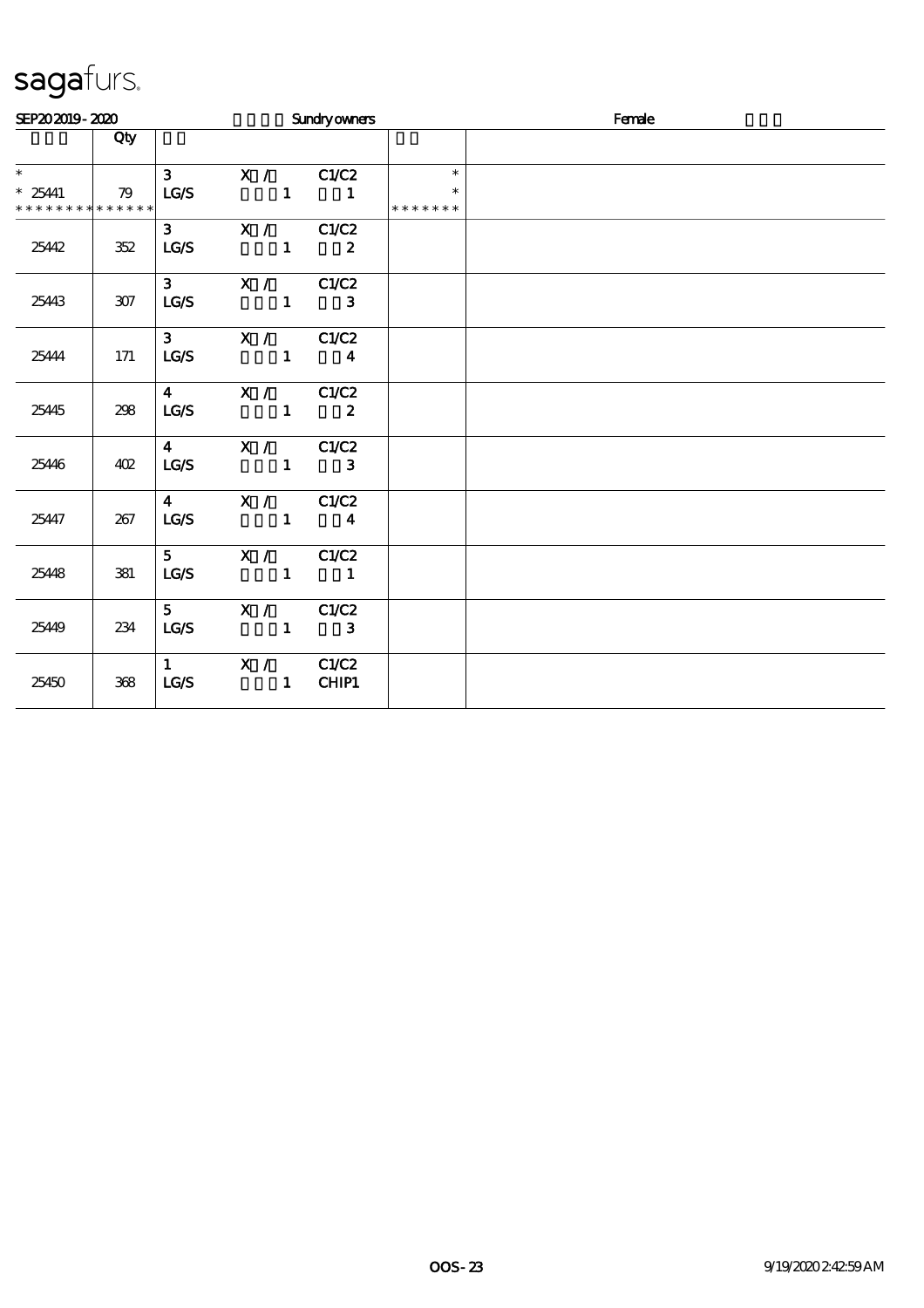| SEP202019-2020                                          |                    |                               |                                    | Sundryowners        |                                   | Female |
|---------------------------------------------------------|--------------------|-------------------------------|------------------------------------|---------------------|-----------------------------------|--------|
|                                                         | Qty                |                               |                                    |                     |                                   |        |
| 25461                                                   | 345                | 1<br><b>BR/G</b>              | $\mathbf{X}$ /<br>$\boldsymbol{z}$ | C1/C2<br>WB1        |                                   |        |
| 25462                                                   | 436                | $\mathbf{z}$<br><b>BR/G</b>   | X /<br>$\boldsymbol{2}$            | C1/C2<br>WB1        |                                   |        |
| 25463                                                   | 135                | $3^{\circ}$<br><b>BR/G</b>    | X /<br>$\boldsymbol{2}$            | C1/C2<br>WB1        |                                   |        |
| * * * * * * * *<br>$*25464$<br>$\ast$                   | $******$<br>485    | $1 \quad$<br><b>BR/S</b>      | X /<br>$\mathbf{1}$                | <b>C1/C2</b><br>WB1 |                                   |        |
| $\overline{\phantom{0}}$<br>$*25465$<br>* * * * * * * * | 155<br>* * * * * * |                               | 640Skins                           |                     | $\ast$<br>$\ast$<br>* * * * * * * |        |
| * * * * * * *<br>$*25466$<br>$\ast$                     | * * * * * *<br>485 | $\mathbf{2}$<br><b>BR/S</b>   | X /<br>$\mathbf{1}$                | C1/C2<br>WB1        |                                   |        |
| $\overline{\phantom{0}}$<br>$*25467$<br>* * * * * * * * | 71<br>* * * * * *  |                               | 556Skins                           |                     | $\ast$<br>$\ast$<br>* * * * * * * |        |
| 25468                                                   | 135                | 3 <sup>1</sup><br><b>BR/S</b> | X /<br>$\sim$ 1                    | C1/C2<br>WB1        |                                   |        |
| 25469                                                   | 191                | 1<br><b>BR/V</b>              | X /<br>$\mathbf{1}$                | C1/C2<br>WB1        |                                   |        |
| 25470                                                   | 160                | 1<br><b>BR/V</b>              | X /<br>$\boldsymbol{z}$            | C1/C2<br>WB1        |                                   |        |
| 25471                                                   | 88                 | $\mathbf{z}$<br><b>BR/V</b>   | X /<br>$\mathbf{1}$                | C1/C2<br>WB1        |                                   |        |
| 25472                                                   | 268                | $\mathbf{z}$<br><b>BR/V</b>   | X /<br>$\boldsymbol{z}$            | C1/C2<br>WB1        |                                   |        |
| 25473                                                   | 192                | 3 <sup>1</sup><br><b>BR/V</b> | X /<br>$\mathbf{1}$                | C1/C2<br>WB1        |                                   |        |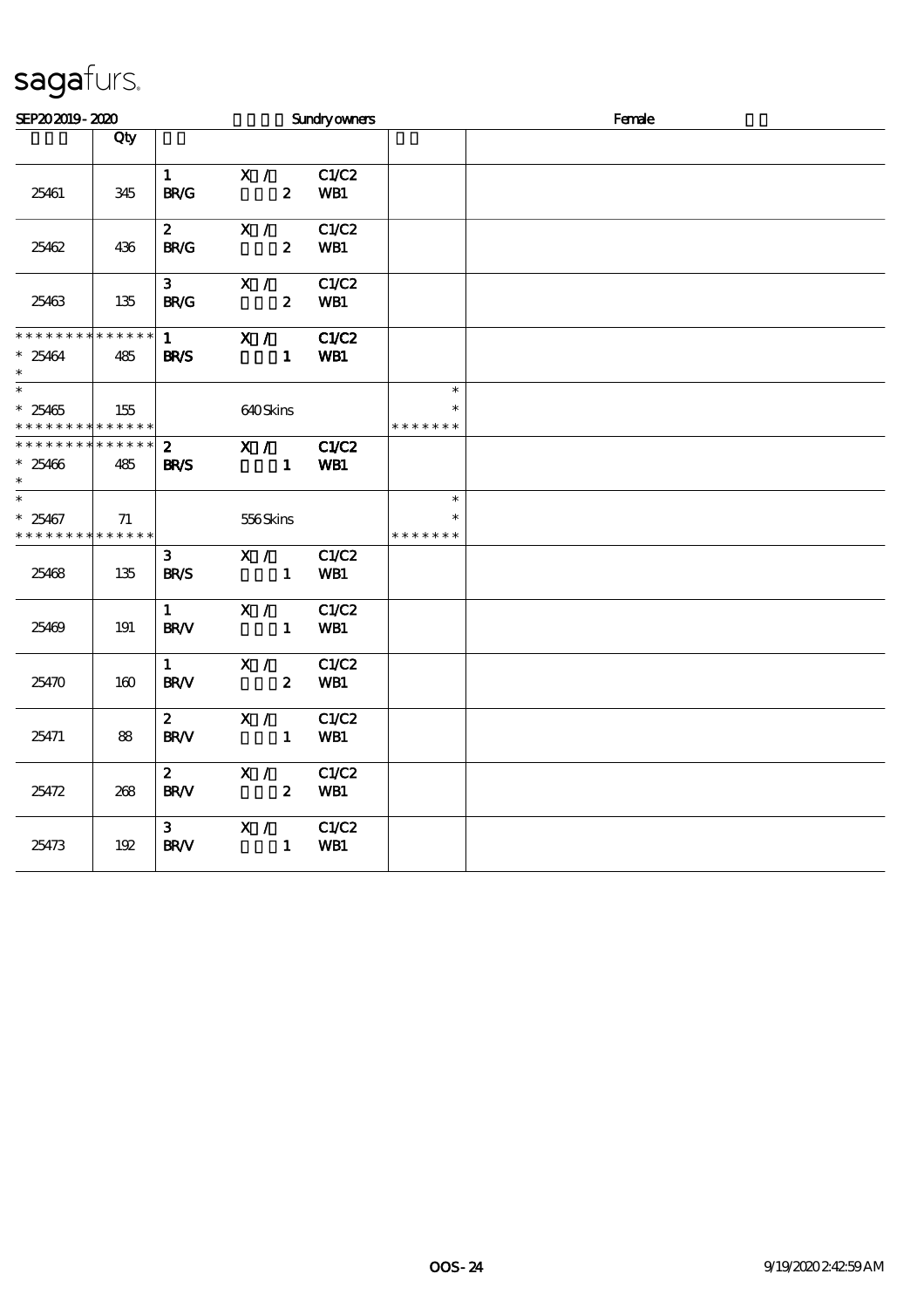| SEP202019-2020 |         |                                             |                  | <b>Sundryowners</b> |  |  |  |
|----------------|---------|---------------------------------------------|------------------|---------------------|--|--|--|
|                | Qty     |                                             |                  |                     |  |  |  |
| 32521          | 178     | $\boldsymbol{\mathfrak{D}}$<br>$S/\!\! \Pi$ | X /              | C1/C2               |  |  |  |
| 32522          | 156     | 200<br>$S$ $I$                              |                  | C2                  |  |  |  |
| 32523          | 222     | 200<br>$S/\!\!\!M$                          |                  | C2                  |  |  |  |
| 32524          | $187\,$ | 200<br>SIB                                  |                  | C2                  |  |  |  |
| 32525          | 293     | 200                                         | $\boldsymbol{2}$ | C2                  |  |  |  |
| 32526          | $307\,$ | 200                                         | ${\bf 5}$        | C2                  |  |  |  |
| 32527          | 151     | 200                                         | $\bf 6$          | C2                  |  |  |  |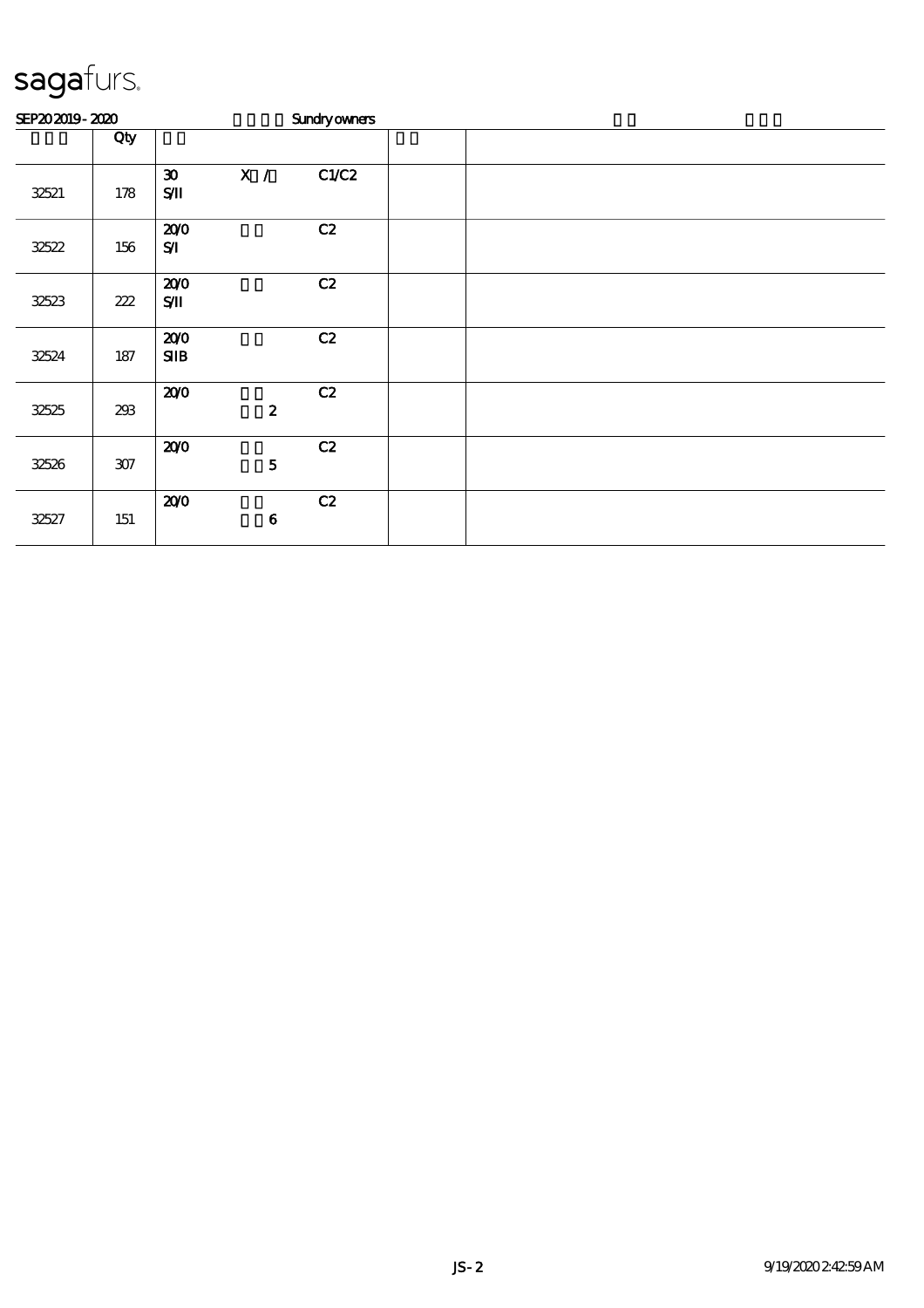| SEP202019-2020 |         |                                          |                           | <b>Sundryowners</b> |  | Female |  |
|----------------|---------|------------------------------------------|---------------------------|---------------------|--|--------|--|
|                | Qty     |                                          |                           |                     |  |        |  |
| 42521          | $372\,$ | $\mathbf{O}$<br>$S$ II                   | $\mathbf{x}$ /            | C1/C2               |  |        |  |
| 42522          | $333\,$ | $\mathbf{1}$<br>$\mathbf{S}/\mathbf{I}$  | X /                       | C1/C2               |  |        |  |
| 42523          | 444     | $\mathbf{1}$                             | X /<br>$\boldsymbol{4}$   | C1/C2               |  |        |  |
| 42524          | $362\,$ | $\mathbf{z}$<br>$\mathbf{S}\mathbf{\Pi}$ | X /                       | C1/C2               |  |        |  |
| 42525          | 323     | $\mathbf{z}$                             | X /<br>$\mathbf{5}$       | C1/C2               |  |        |  |
| 42526          | 296     | $\mathbf{3}$<br>$\mathbf{S}\mathbf{\Pi}$ | X /                       | C1/C2               |  |        |  |
| 42527          | 419     | $\mathbf{3}$                             | X / I<br>$\boldsymbol{4}$ | C1/C2               |  |        |  |
| 42528          | 183     | 4/5<br>$\mathbf{S}/\mathbf{I}$           | X /                       | C1/C2               |  |        |  |
| 42529          | 184     | 4/5                                      | X /<br>$\boldsymbol{4}$   | C1/C2               |  |        |  |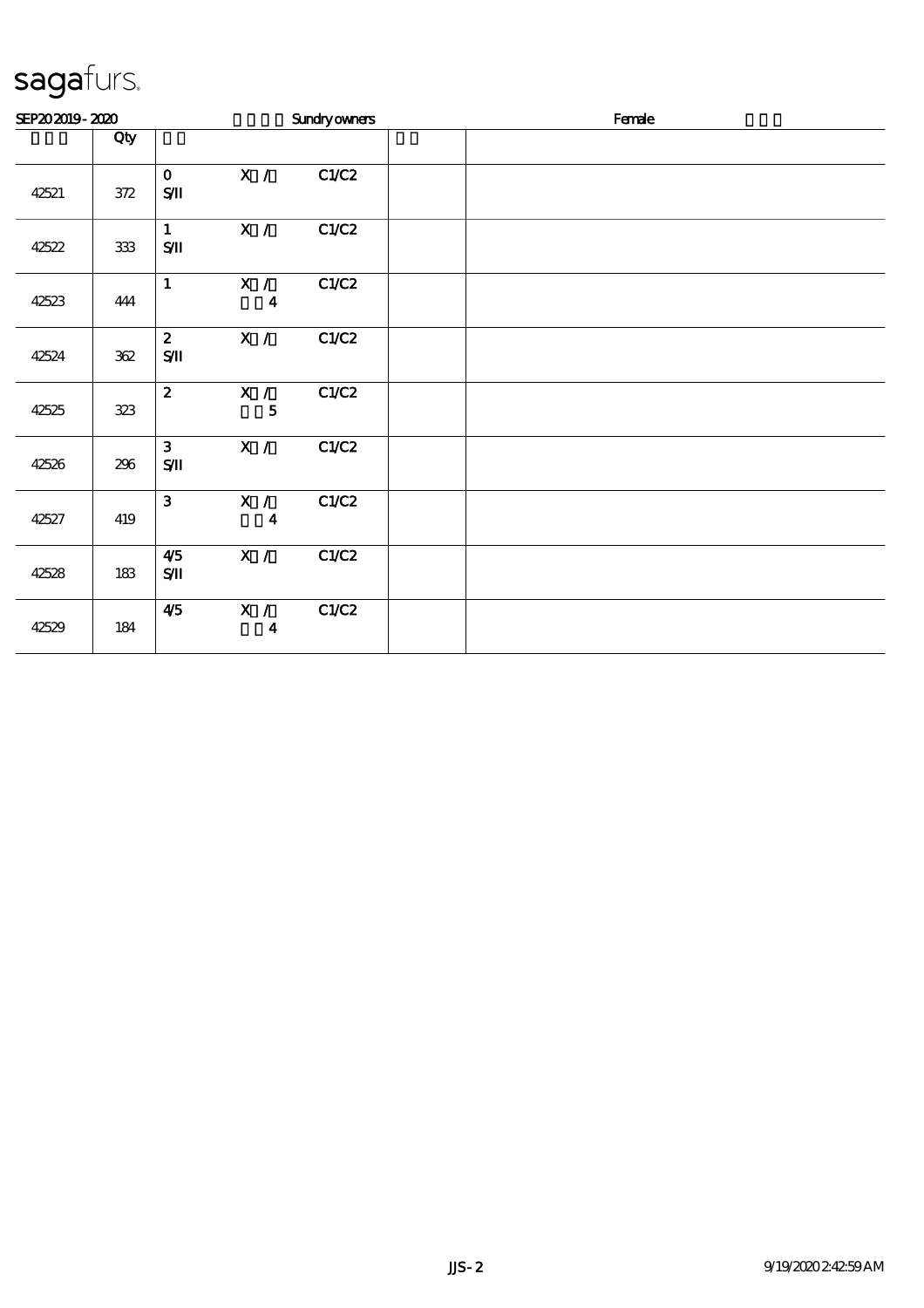| SEP202019-2020                |         |           |                |                |         |  |
|-------------------------------|---------|-----------|----------------|----------------|---------|--|
|                               | Qty     |           |                |                |         |  |
|                               | Cert%   |           |                |                |         |  |
| * * * * * * * * * * * * * * * |         | 50        | $\mathbf{x}$ / | C2             |         |  |
| $*385001$                     | 205     | Я         |                |                |         |  |
| $\ast$                        | (7%)    |           |                |                |         |  |
| $\ast$                        | 26      |           |                |                | $\ast$  |  |
| $*385002$                     | $(O_0)$ |           | 231 Skins      |                | $\ast$  |  |
| * * * * * * * * * * * * * *   |         |           |                |                | ******* |  |
|                               |         | 50        | X /            | C <sub>2</sub> |         |  |
| 385003                        | 179     | ${\bf s}$ |                |                |         |  |
|                               | (13%)   |           |                |                |         |  |

'<br>WELFUR∍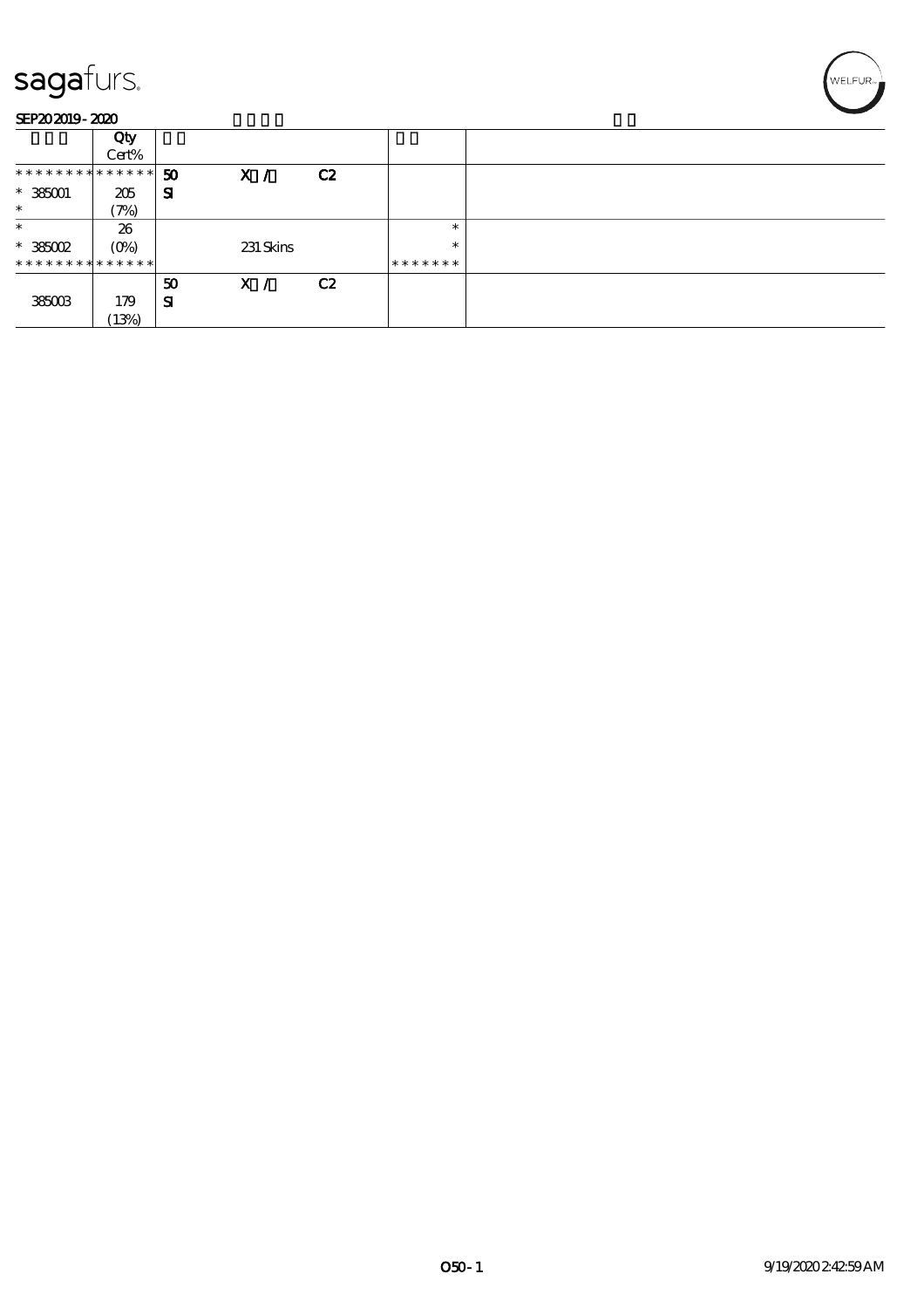| sagafurs. |
|-----------|
|           |

#### $S$ EP20 2019 - 2020  $\overline{S}$  Obv

|                               | Qty                    |                        |                                    |                |               |  |
|-------------------------------|------------------------|------------------------|------------------------------------|----------------|---------------|--|
|                               | Cert%                  |                        |                                    |                |               |  |
|                               |                        | $\boldsymbol{\omega}$  | $\boldsymbol{\mathsf{Z}}$          | C1/C2          |               |  |
| 385041                        | 142                    | ${\bf s}$              |                                    |                |               |  |
|                               | (12%)                  |                        |                                    |                |               |  |
|                               |                        | $\boldsymbol{\omega}$  | $\mathbf X$                        | C1/C2          |               |  |
| 385042                        | 231                    | ${\bf s}$              |                                    |                |               |  |
|                               | (4%)                   |                        |                                    |                |               |  |
|                               |                        | $\boldsymbol{\omega}$  | $Z\!X$ $\,$ /X                     | C2             |               |  |
| 385043                        | 114                    | ${\bf s}$              |                                    |                |               |  |
|                               | (17%)                  |                        |                                    |                |               |  |
|                               |                        | $\boldsymbol{\omega}$  | $\mathbf X$                        | C2             |               |  |
| 385044                        | 158                    | ${\bf s}$              |                                    |                |               |  |
|                               | (18%)                  |                        |                                    |                |               |  |
|                               |                        | $\boldsymbol{\omega}$  |                                    | C1             |               |  |
| 385045                        | $99$                   | ${\bf s}$              |                                    |                |               |  |
|                               | (12%)                  |                        |                                    |                |               |  |
| * * * * * *                   | $* * * * * *$          | $\boldsymbol{\omega}$  |                                    | C2             |               |  |
| $* 385046$                    | 225                    | ${\bf s}$              |                                    |                |               |  |
| $\ast$                        | (13%)                  |                        |                                    |                |               |  |
| $\ast$                        | $66\,$                 |                        |                                    |                | $\ast$        |  |
| * 385047                      | $(O\%)$                |                        | 291 Skins                          |                | $\ast$        |  |
| * * * * * * * *               | * * * * * *            |                        |                                    |                | * * * * * * * |  |
|                               |                        | 40                     | X /                                | C <sub>3</sub> |               |  |
| 385048                        | 181                    | ${\bf s}$              |                                    |                |               |  |
|                               | $(\Theta)$             |                        |                                    |                |               |  |
|                               |                        | $\boldsymbol{\omega}$  | $\pmb{\mathsf{Z}}\pmb{\mathsf{X}}$ | C1             |               |  |
| 385049                        | 140                    | <b>SAGA</b>            |                                    |                |               |  |
|                               | (9%)                   |                        |                                    |                |               |  |
| * * * * * * * *               | * * * * * *            | $\boldsymbol{\omega}$  | $\boldsymbol{\mathsf{z}}$          | C2             |               |  |
| $*38000$                      | 205                    | <b>SAGA</b>            |                                    |                |               |  |
| $\ast$                        | (20%)                  |                        |                                    |                |               |  |
| $\ast$                        | 186                    |                        |                                    |                | $\ast$        |  |
| $* 385051$                    | $(O\%)$                |                        | 391 Skins                          |                | $\ast$        |  |
| * * * * * * * *               | $******$               |                        |                                    |                | * * * * * * * |  |
|                               |                        | $\boldsymbol{\omega}$  | $\boldsymbol{\mathsf{z}}$          | C <sub>3</sub> |               |  |
| 385052                        | 97                     | <b>SAGA</b>            |                                    |                |               |  |
|                               | (12%)                  |                        |                                    |                |               |  |
|                               |                        | $\boldsymbol{\Lambda}$ | $\boldsymbol{\mathrm{X}}$          | C1             |               |  |
| 385053                        | 172                    | <b>SAGA</b>            |                                    |                |               |  |
|                               |                        |                        |                                    |                |               |  |
| * * * * * * * *               | (9%)<br>******         | $\boldsymbol{\omega}$  | $\boldsymbol{\mathsf{X}}$          | C2             |               |  |
|                               |                        |                        |                                    |                |               |  |
| $*385054$<br>$^{\ast}$        | $205\,$                | <b>SAGA</b>            |                                    |                |               |  |
| $\ast$                        | (24%)                  |                        |                                    |                | $\ast$        |  |
|                               |                        |                        |                                    |                | $\ast$        |  |
| $*38005$<br>$\ast$            | 180                    |                        | $\boldsymbol{2}$                   |                | $\ast$        |  |
| $\ast$                        | $(O\!/\!o)$            |                        |                                    |                | $\ast$        |  |
|                               | 147                    |                        |                                    |                | $\ast$        |  |
| $* 385056$<br>* * * * * * * * | $(O\%)$<br>* * * * * * |                        | 532Skins                           |                | * * * * * * * |  |
|                               |                        |                        |                                    |                |               |  |
|                               |                        | 40                     | $\mathbf{X}$                       | C <sub>3</sub> |               |  |
| 385057                        | 112                    | <b>SAGA</b>            |                                    |                |               |  |
|                               | (10%)                  |                        |                                    |                |               |  |
| * * * * * * *                 | * * * * * *            | $\boldsymbol{\omega}$  |                                    | C1             |               |  |
| $*38008$                      | 205                    | <b>SAGA</b>            |                                    |                |               |  |
| $\ast$                        | (9%)                   |                        |                                    |                |               |  |
| $\ast$                        | $97\,$                 |                        |                                    |                | $\ast$        |  |
| $*38009$                      | $(O\%)$                |                        | 302Skins                           |                | $\ast$        |  |
| * * * * * * * *               | * * * * * *            |                        |                                    |                | * * * * * * * |  |
| * * * * * * * *               | $******$               | $\boldsymbol{\omega}$  |                                    | C1/C2          |               |  |
| $*38500$                      | $205\,$                | <b>SAGA</b>            |                                    |                |               |  |
| $\ast$                        | (16%)                  |                        |                                    |                |               |  |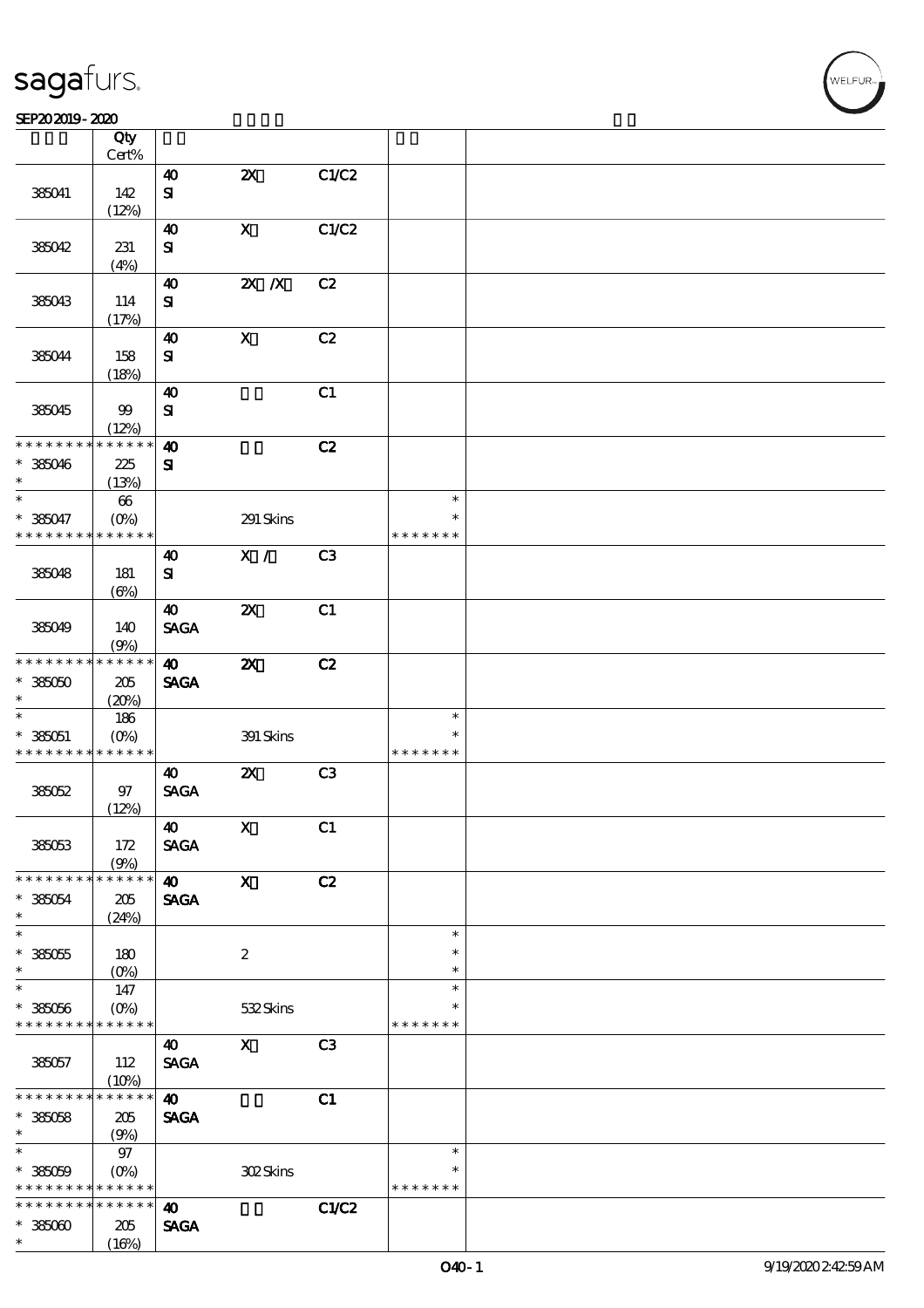#### SEP202019-2020

|                                          | Qty                       |                         |                           |       |               |  |
|------------------------------------------|---------------------------|-------------------------|---------------------------|-------|---------------|--|
|                                          | Cert%                     |                         |                           |       |               |  |
| $\ast$                                   | 150                       | 40                      |                           | C1/C2 | $\ast$        |  |
| $^\ast$ 385061                           | (1%)                      | <b>SAGA</b>             |                           |       | $\ast$        |  |
| * * * * * * * *                          | * * * * * *               |                         |                           |       | * * * * * * * |  |
| * * * * * * *                            | * * * * * *               | $\boldsymbol{\omega}$   |                           | C2    |               |  |
| $*38002$                                 | 205                       | <b>SAGA</b>             |                           |       |               |  |
| $\ast$                                   | (31%)                     |                         |                           |       |               |  |
| $\ast$                                   |                           |                         |                           |       | $\ast$        |  |
| $^\ast$ 385063                           | 180                       |                         | $\boldsymbol{2}$          |       | $\ast$        |  |
| $\ast$                                   |                           |                         |                           |       | $\ast$        |  |
| $\ast$                                   | (O <sub>0</sub> )         |                         |                           |       | $\ast$        |  |
|                                          |                           |                         |                           |       | $\ast$        |  |
| $* 38004$<br>$\ast$                      | 180                       |                         | $\ensuremath{\mathbf{3}}$ |       | $\ast$        |  |
| $\ast$                                   | $(O\%)$                   |                         |                           |       |               |  |
|                                          |                           |                         |                           |       | $\ast$        |  |
| $* 38505$                                | 180                       |                         | $\boldsymbol{4}$          |       | $\ast$        |  |
| $\ast$                                   | $(O\%)$                   |                         |                           |       | $\ast$        |  |
| $\ast$                                   | $90\,$                    |                         |                           |       | $\ast$        |  |
| $^\ast$ 385066                           | $(O\!\!\!\!\!\!\!/\,\!o)$ |                         | 835Skins                  |       | $\ast$        |  |
| * * * * * * * *                          | * * * * * *               |                         |                           |       | * * * * * * * |  |
| * * * * * * *                            | * * * * * *               | $\boldsymbol{\omega}$   |                           | C3    |               |  |
| $* 385067$                               | 205                       | <b>SAGA</b>             |                           |       |               |  |
| $\ast$                                   | (8%)                      |                         |                           |       |               |  |
| $\ast$                                   | 49                        |                         |                           |       | $\ast$        |  |
| $*38508$                                 | (32%)                     |                         | 254Skins                  |       | $\ast$        |  |
| * * * * * * * *                          | * * * * * *               |                         |                           |       | * * * * * * * |  |
|                                          |                           | $\boldsymbol{\omega}$   | $\boldsymbol{\mathsf{X}}$ | C2    |               |  |
| 385069                                   | 111                       | <b>SAGA</b>             | <b>INAP</b>               |       |               |  |
|                                          | (5%)                      |                         |                           |       |               |  |
|                                          |                           | $\boldsymbol{\omega}$   | $\mathbf{x}$              | C2    |               |  |
| 385070                                   | 148                       | <b>SACA</b>             | <b>INAP</b>               |       |               |  |
|                                          | (8%)                      |                         |                           |       |               |  |
| * * * * * * * *                          | $******$                  | $\boldsymbol{\omega}$   |                           | C2    |               |  |
| $* 385071$                               | 205                       | <b>SAGA</b>             | <b>INAP</b>               |       |               |  |
| $\ast$                                   |                           |                         |                           |       |               |  |
| $\ast$                                   | (16%)                     |                         |                           |       | $\ast$        |  |
|                                          | 45                        |                         |                           |       | $\ast$        |  |
| $* 38072$<br>* * * * * * * * * * * * * * | $(O\%)$                   |                         | 250Skins                  |       | * * * * * * * |  |
|                                          |                           |                         |                           |       |               |  |
|                                          |                           | $\boldsymbol{\omega}$   |                           | C2    |               |  |
| 385073                                   | 109                       | $\mathbf{I} \mathbf{A}$ |                           |       |               |  |
|                                          | (4%)                      |                         |                           |       |               |  |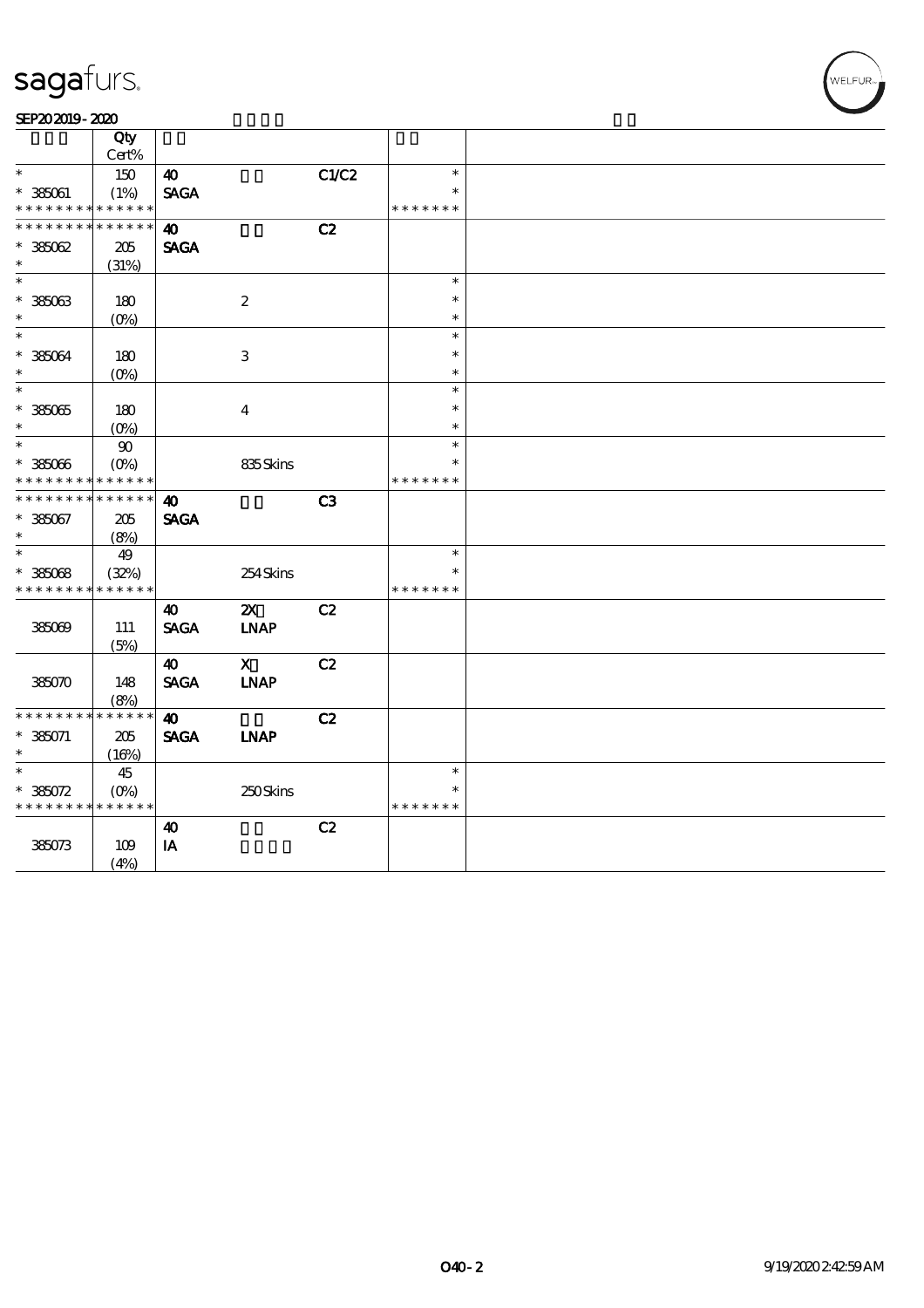#### SEP202019-2020

|                                            | Qty                    |                             |                           |                |                         |  |
|--------------------------------------------|------------------------|-----------------------------|---------------------------|----------------|-------------------------|--|
|                                            | Cert%                  |                             |                           |                |                         |  |
|                                            |                        | $\boldsymbol{\mathfrak{D}}$ | $\boldsymbol{\mathsf{z}}$ | C1             |                         |  |
| 385101                                     | 86                     | $\mathbf{S}$                |                           |                |                         |  |
| * * * * * * * *                            | (11%)<br>* * * * * *   | $\boldsymbol{\mathfrak{D}}$ | $\boldsymbol{\mathsf{z}}$ | C2             |                         |  |
| $*$ 385102                                 | 173                    | ${\bf s}$                   |                           |                |                         |  |
| $\ast$                                     | $(0\%)$                |                             |                           |                |                         |  |
| $*$                                        | 150                    |                             |                           |                | $\ast$                  |  |
| $*36103$                                   | (90%)                  |                             | 323Skins                  |                | $\ast$                  |  |
| * * * * * * * * * * * * * *                |                        |                             |                           |                | * * * * * * *           |  |
|                                            |                        | $\boldsymbol{\mathfrak{D}}$ | $\boldsymbol{\mathsf{Z}}$ | C <sub>3</sub> |                         |  |
| 385104                                     | 123                    | ${\bf s}$                   |                           |                |                         |  |
|                                            | (5%)                   |                             |                           |                |                         |  |
|                                            |                        | $\boldsymbol{\mathfrak{D}}$ | $\mathbf X$               | C1             |                         |  |
| 385105                                     | 136                    | ${\bf s}$                   |                           |                |                         |  |
|                                            | (9%)                   |                             |                           |                |                         |  |
| * * * * * * * *                            | * * * * * *            | $\boldsymbol{\mathfrak{D}}$ | $\boldsymbol{\mathrm{X}}$ | C2             |                         |  |
| $*$ 385106                                 | 245                    | ${\bf s}$                   |                           |                |                         |  |
| $\ast$                                     | (8%)                   |                             |                           |                |                         |  |
| $\ast$                                     |                        |                             |                           |                | $\ast$                  |  |
| $* 385107$                                 | 220                    |                             | $\boldsymbol{2}$          |                | $\ast$                  |  |
| $\ast$                                     | $(O\%)$                |                             |                           |                | $\ast$                  |  |
| $\ast$                                     | 104                    |                             |                           |                | $\ast$                  |  |
| $*36108$<br>* * * * * * * *                | $(O\%)$<br>* * * * * * |                             | 569Skins                  |                | $\ast$<br>* * * * * * * |  |
|                                            |                        | $\boldsymbol{\mathfrak{D}}$ | $\mathbf{x}$              | C <sub>3</sub> |                         |  |
| 385109                                     | 266                    | ${\bf s}$                   |                           |                |                         |  |
|                                            | (3%)                   |                             |                           |                |                         |  |
|                                            |                        | $\boldsymbol{\mathfrak{D}}$ |                           | C1             |                         |  |
| 385110                                     | 99                     | ${\bf s}$                   |                           |                |                         |  |
|                                            | (12%)                  |                             |                           |                |                         |  |
| * * * * * * * *                            | * * * * * *            | $\boldsymbol{\mathfrak{D}}$ |                           | C2             |                         |  |
| $* 385111$                                 | 245                    | ${\bf s}$                   |                           |                |                         |  |
| $\ast$                                     | (13%)                  |                             |                           |                |                         |  |
| $\ast$                                     | $95\,$                 |                             |                           |                | $\ast$                  |  |
| $* 365112$                                 |                        |                             | 340Skins                  |                | $\ast$                  |  |
| * * * * * * * * * * * * * *                |                        |                             |                           |                | * * * * * * *           |  |
|                                            |                        | $\pmb{\mathfrak{D}}$        |                           | C3             |                         |  |
| 385113                                     | 10B                    | ${\bf s}$                   |                           |                |                         |  |
|                                            | (13%)                  |                             |                           |                |                         |  |
| * * * * * * * *                            | * * * * * *            | $\boldsymbol{\mathfrak{D}}$ | $\boldsymbol{\mathsf{z}}$ | C1             |                         |  |
| $*$ 385114                                 | 225                    | <b>SAGA</b>                 |                           |                |                         |  |
| $\ast$<br>$\overline{\phantom{0}}$         | (20%)                  |                             |                           |                | $\ast$                  |  |
| $*$ 385115                                 | 126                    |                             |                           |                | $\ast$                  |  |
| * * * * * * * * * * * * * *                | $(O\%)$                |                             | $351$ Skins               |                | * * * * * * *           |  |
| * * * * * * * *                            | * * * * * *            | $\boldsymbol{\mathfrak{D}}$ | $\boldsymbol{\alpha}$     | C2             |                         |  |
| $* 35116$                                  | 225                    | <b>SAGA</b>                 |                           |                |                         |  |
| $\ast$                                     | (O)                    |                             |                           |                |                         |  |
| $\ast$                                     | $93\,$                 |                             |                           |                | $\ast$                  |  |
| $* 365117$                                 | (100%)                 |                             | 318Skins                  |                | $\ast$                  |  |
| * * * * * * * * <mark>* * * * * * *</mark> |                        |                             |                           |                | * * * * * * *           |  |
|                                            |                        | $\boldsymbol{\mathfrak{D}}$ | $\boldsymbol{\mathsf{Z}}$ | C <sub>3</sub> |                         |  |
| 385118                                     | 225                    | <b>SAGA</b>                 |                           |                |                         |  |
|                                            | (38%)                  |                             |                           |                |                         |  |
|                                            |                        | $\boldsymbol{\mathfrak{D}}$ | $\boldsymbol{\mathrm{X}}$ | C1             |                         |  |
| 385119                                     | $93$                   | <b>SAGA</b>                 |                           |                |                         |  |
|                                            | (15%)                  |                             |                           |                |                         |  |
| * * * * * *                                | * * * * * *            | $\boldsymbol{\mathfrak{D}}$ | $\boldsymbol{\mathrm{X}}$ | C2             |                         |  |
| $*36120$                                   | 225                    | <b>SAGA</b>                 |                           |                |                         |  |
| $\ast$                                     | $(O\%)$                |                             |                           |                |                         |  |

VELFUR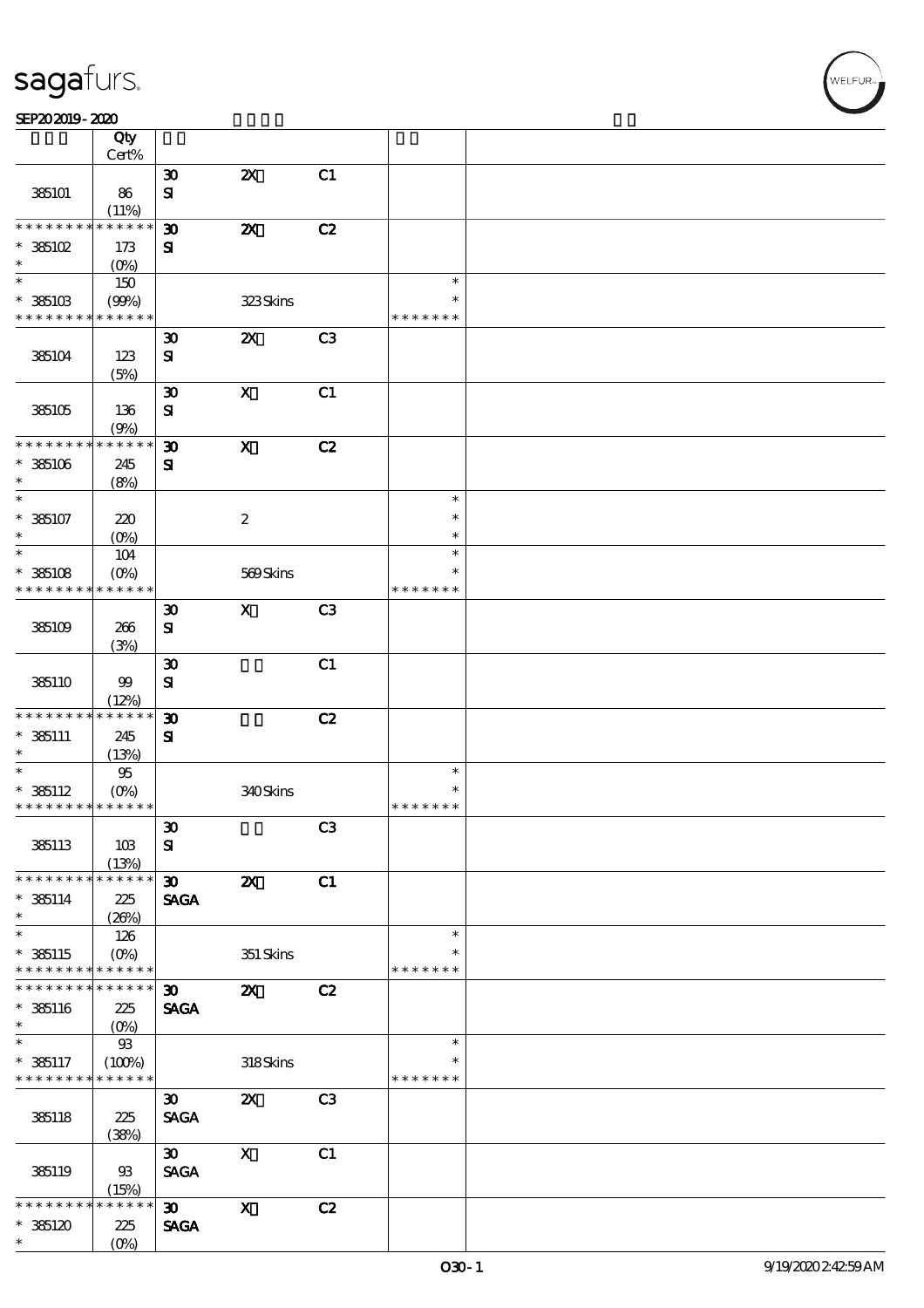#### SEP202019-2020

|                                    | Qty                   |                                |                           |    |                  |  |
|------------------------------------|-----------------------|--------------------------------|---------------------------|----|------------------|--|
|                                    | $Cert\%$              |                                |                           |    |                  |  |
| $\ast$                             |                       | $\boldsymbol{\mathfrak{D}}$    | $\mathbf X$               | C2 | $\ast$           |  |
| $* 385121$                         | 200                   | $\operatorname{\mathsf{SAGA}}$ |                           |    | $\ast$           |  |
| $\ast$                             | $(0\%)$               |                                |                           |    | $\ast$           |  |
| $\ast$                             |                       |                                |                           |    | $\ast$           |  |
| $* 36122$                          | 200                   |                                | $\,3$                     |    | $\ast$           |  |
| $\ast$                             | $(0\%)$               |                                |                           |    | $\ast$           |  |
| $\ast$                             |                       |                                |                           |    | $\ast$           |  |
| $*36123$                           | 200                   |                                | $\boldsymbol{4}$          |    | $\ast$           |  |
| $\ast$<br>$\overline{\phantom{0}}$ | $(0\%)$               |                                |                           |    | $\ast$           |  |
|                                    |                       |                                |                           |    | $\ast$           |  |
| $* 365124$<br>$\ast$               | 200                   |                                | $\mathbf 5$               |    | $\ast$           |  |
| $\overline{\phantom{0}}$           | $(0\%)$               |                                |                           |    | $\ast$<br>$\ast$ |  |
|                                    |                       |                                |                           |    | $\ast$           |  |
| $*36125$<br>$\ast$                 | 212                   |                                | $\bf 6$                   |    | $\ast$           |  |
| $\overline{\ast}$                  | $(0\%)$               |                                |                           |    | $\ast$           |  |
|                                    | 118                   |                                |                           |    | $\ast$           |  |
| $* 385126$<br>* * * * * * * *      | (100%)<br>* * * * * * |                                | $1355$ Skins              |    | * * * * * * *    |  |
|                                    |                       | $\boldsymbol{\mathfrak{D}}$    | $\mathbf X$               | C3 |                  |  |
| 385127                             | 129                   | <b>SAGA</b>                    |                           |    |                  |  |
|                                    | (18%)                 |                                |                           |    |                  |  |
|                                    |                       | $\boldsymbol{\mathfrak{D}}$    |                           | C1 |                  |  |
| 385128                             | 190                   | <b>SAGA</b>                    |                           |    |                  |  |
|                                    | (17%)                 |                                |                           |    |                  |  |
| * * * * * * * *                    | $******$              | $\boldsymbol{\mathfrak{D}}$    |                           | C2 |                  |  |
| $*36129$                           | 225                   | <b>SAGA</b>                    |                           |    |                  |  |
| $\ast$                             | (1%)                  |                                |                           |    |                  |  |
| $\overline{\ast}$                  |                       |                                |                           |    | $\ast$           |  |
| $*36130$                           | 200                   |                                | $\boldsymbol{2}$          |    | $\ast$           |  |
| $\ast$                             | (4%)                  |                                |                           |    | $\ast$           |  |
|                                    |                       |                                |                           |    | $\ast$           |  |
| $*$ 385131                         | 200                   |                                | $\ensuremath{\mathsf{3}}$ |    | $\ast$           |  |
| $\ast$                             | (2%)                  |                                |                           |    | $\ast$           |  |
| $\ast$                             |                       |                                |                           |    | $\ast$           |  |
| * 385132                           | 200                   |                                | $\boldsymbol{4}$          |    | $\ast$           |  |
| $\ast$<br>$\ast$                   | (1%)                  |                                |                           |    | $\ast$           |  |
|                                    |                       |                                |                           |    | $\ast$           |  |
| $*$ 385133<br>$\ast$               | 40                    |                                | $\mathbf 5$               |    | $\ast$           |  |
| $\ast$                             | (0%)                  |                                |                           |    | $\ast$           |  |
| $* 365134$                         | $10B$<br>(82%)        |                                | 968Skins                  |    | $\ast$           |  |
| * * * * * * * *                    | * * * * * *           |                                |                           |    | * * * * * * *    |  |
| * * * * * * *                      | * * * * * *           | $\boldsymbol{\mathfrak{D}}$    |                           | C3 |                  |  |
| $*35135$                           | 225                   | <b>SAGA</b>                    |                           |    |                  |  |
| $\ast$                             | $(O\%)$               |                                |                           |    |                  |  |
| $\ast$                             |                       |                                |                           |    | $\ast$           |  |
| $* 35136$                          | 200                   |                                | $\boldsymbol{2}$          |    | $\ast$           |  |
| $\ast$                             | $(0\%)$               |                                |                           |    | $\ast$           |  |
| $\ast$                             |                       |                                |                           |    | $\ast$           |  |
| $* 365137$                         | 200                   |                                | $\,3$                     |    | $\ast$           |  |
| $\ast$                             | $(O\!/\!o)$           |                                |                           |    | $\ast$           |  |
| $\ast$                             |                       |                                |                           |    | $\ast$           |  |
| $*$ 385138                         | $200$                 |                                | $\boldsymbol{4}$          |    | $\ast$           |  |
| $\ast$                             | $(O\%)$               |                                |                           |    | $\ast$           |  |
| $\ast$                             |                       |                                |                           |    | $\ast$           |  |
| $* 35139$                          | 122                   |                                | $\mathbf 5$               |    | $\ast$           |  |
| $\ast$<br>$\ast$                   | (0%)                  |                                |                           |    | $\ast$           |  |
|                                    | $123\,$               |                                |                           |    | $\ast$<br>$\ast$ |  |
| $* 365140$<br>* * * * * * * *      | (100%)<br>* * * * * * |                                | 1070Skins                 |    | * * * * * * *    |  |
|                                    |                       |                                |                           |    |                  |  |

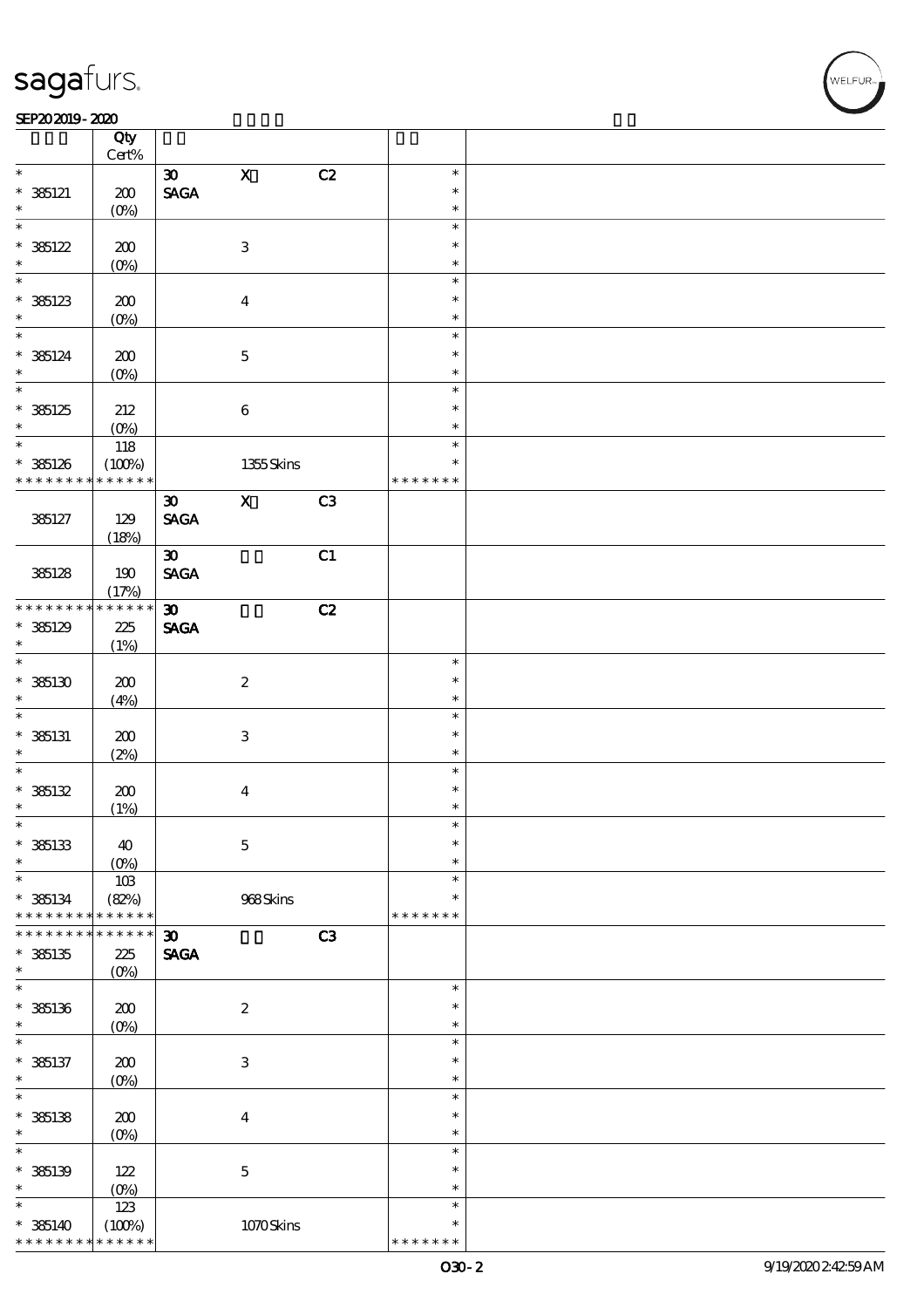| <b>Suyu</b> luru |       |             |             |    |        |  |  |  |  |  |  |  |
|------------------|-------|-------------|-------------|----|--------|--|--|--|--|--|--|--|
| SEP202019-2020   |       |             |             |    |        |  |  |  |  |  |  |  |
|                  | Qty   |             |             |    |        |  |  |  |  |  |  |  |
|                  | Cert% |             |             |    |        |  |  |  |  |  |  |  |
| **************   |       | 30          |             | C2 |        |  |  |  |  |  |  |  |
| $* 36141$        | 225   | <b>SAGA</b> | <b>INAP</b> |    |        |  |  |  |  |  |  |  |
| $\ast$           | 19%   |             |             |    |        |  |  |  |  |  |  |  |
| $\ast$           | 2M)   |             |             |    | $\ast$ |  |  |  |  |  |  |  |

| $*$ 385141                  | 225         | <b>SAGA</b>                 | <b>INAP</b>               |       |               |  |
|-----------------------------|-------------|-----------------------------|---------------------------|-------|---------------|--|
| $\ast$                      | (19%)       |                             |                           |       |               |  |
| $\ast$                      | 200         |                             |                           |       | $\ast$        |  |
| $* 385142$                  | (5%)        |                             | 425Skins                  |       | $\ast$        |  |
| * * * * * * * * * * * * * * |             |                             |                           |       | * * * * * * * |  |
| * * * * * * * * * * * * * * |             | $\boldsymbol{\mathfrak{D}}$ |                           | C2    |               |  |
| $*365143$                   | 225         | IA                          |                           |       |               |  |
| $\ast$                      | (7%)        |                             |                           |       |               |  |
| $_{*}$                      |             |                             |                           |       | $\ast$        |  |
| $* 36144$                   | 200         |                             | $\boldsymbol{2}$          |       | $\ast$        |  |
| $\ast$                      | (10%)       |                             |                           |       | $\ast$        |  |
| $\ast$                      | 152         |                             |                           |       | $\ast$        |  |
| $*365145$                   | (7%)        |                             | 577Skins                  |       | $\ast$        |  |
| * * * * * * * * * * * * * * |             |                             |                           |       | * * * * * * * |  |
|                             |             | $\boldsymbol{\mathfrak{D}}$ | $\boldsymbol{\mathsf{z}}$ | C1    |               |  |
| 385146                      | 89          | <b>SROY</b>                 |                           |       |               |  |
|                             | (10%)       |                             |                           |       |               |  |
| * * * * * * * *             | * * * * * * | $\boldsymbol{\mathfrak{D}}$ | $\boldsymbol{\mathsf{z}}$ | C2    |               |  |
| $* 385147$                  | 205         | <b>SROY</b>                 |                           |       |               |  |
| $\ast$                      | (13%)       |                             |                           |       |               |  |
| $\ast$                      | 58          |                             |                           |       | $\ast$        |  |
| $* 385148$                  | $(O\%)$     |                             | 263Skins                  |       | $\ast$        |  |
| * * * * * * * *             | * * * * * * |                             |                           |       | * * * * * * * |  |
|                             |             | $\boldsymbol{\mathfrak{D}}$ | $\mathbf x$               | C1/C2 |               |  |
| 385149                      | 241         | <b>SROY</b>                 |                           |       |               |  |
|                             | (12%)       |                             |                           |       |               |  |
|                             |             | $\boldsymbol{\mathfrak{D}}$ |                           | C1/C2 |               |  |
| 385150                      | 114         | <b>SROY</b>                 |                           |       |               |  |
|                             | (13%)       |                             |                           |       |               |  |
|                             |             | $\boldsymbol{\mathfrak{D}}$ |                           | C2    |               |  |
| 385151                      | 117         | <b>SROY</b>                 |                           |       |               |  |
|                             | $(O\%)$     |                             |                           |       |               |  |
|                             |             | $\boldsymbol{\mathfrak{D}}$ |                           | C3    |               |  |
| 385152                      | $104$       | <b>SROY</b>                 |                           |       |               |  |
|                             | (20%)       |                             |                           |       |               |  |
|                             |             |                             |                           |       |               |  |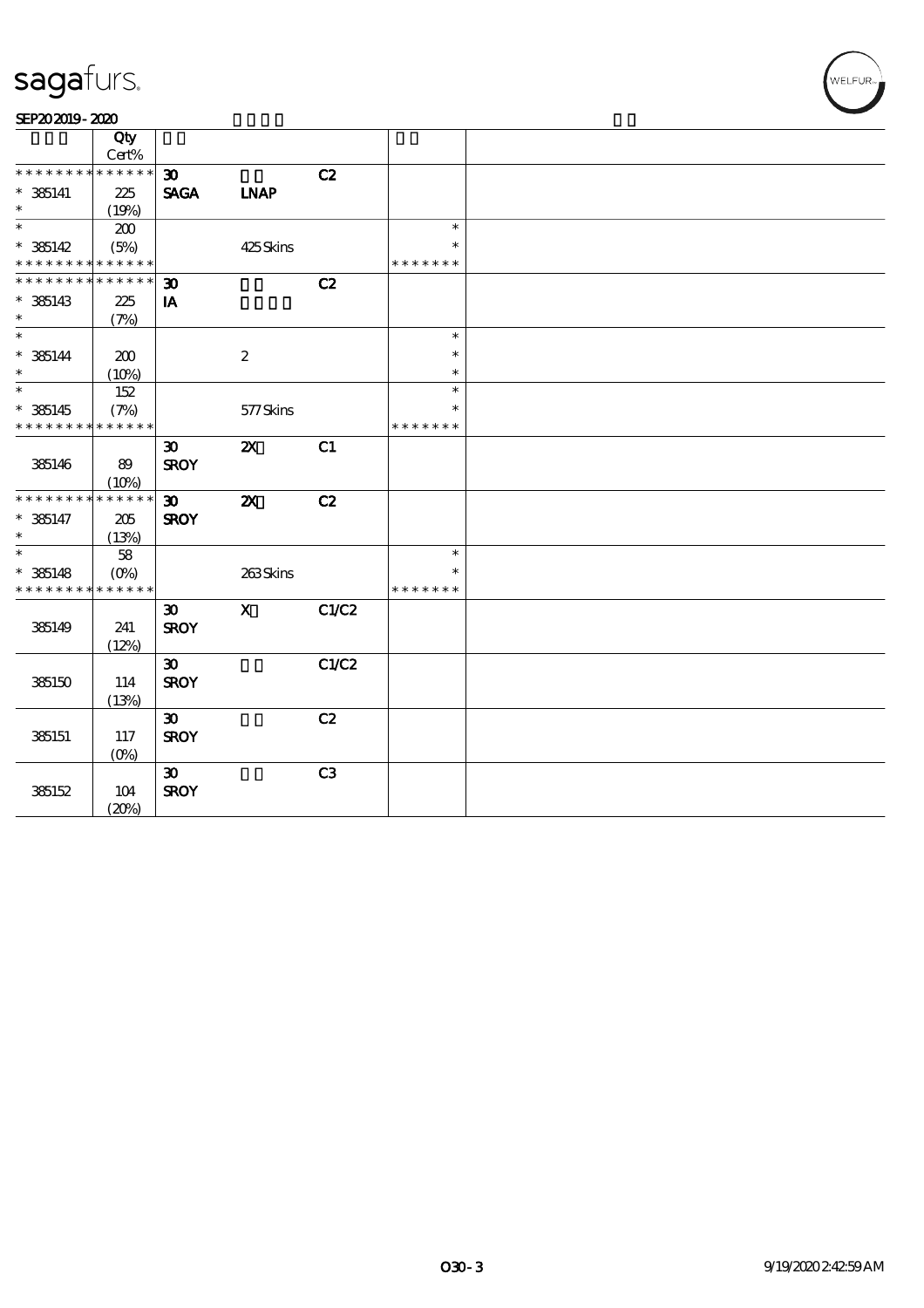#### SEP202019-2020

|                               | Qty<br>Cert%               |                                     |                                    |                |               |  |
|-------------------------------|----------------------------|-------------------------------------|------------------------------------|----------------|---------------|--|
|                               |                            | $\boldsymbol{\mathbf{z}}$           | $\boldsymbol{\mathsf{z}}$          | C1             |               |  |
|                               |                            |                                     |                                    |                |               |  |
| 385181                        | 112                        | ${\bf s}$                           |                                    |                |               |  |
|                               | (50%)                      |                                     |                                    |                |               |  |
|                               |                            | $\boldsymbol{\boldsymbol{\lambda}}$ | $\boldsymbol{\mathsf{z}}$          | C1/C2          |               |  |
| 385182                        | 319                        | ${\bf s}$                           |                                    |                |               |  |
|                               | (13%)                      |                                     |                                    |                |               |  |
| * * * * * * *                 | * * * * * *                | $\boldsymbol{\mathbf{z}}$           | $\boldsymbol{\alpha}$              | C2             |               |  |
| $*$ 385183                    | 142                        | ${\bf s}$                           |                                    |                |               |  |
| $\ast$                        | $(O\%)$                    |                                     |                                    |                |               |  |
| $\ast$                        | 192                        |                                     |                                    |                | $\ast$        |  |
| $*$ 385184                    | (90%)                      |                                     | 334Skins                           |                | $\ast$        |  |
| * * * * * * * *               | * * * * * *                |                                     |                                    |                | * * * * * * * |  |
|                               |                            | $\boldsymbol{\mathfrak{D}}$         | $\boldsymbol{\mathsf{X}}$          | C <sub>3</sub> |               |  |
| 385185                        | 114                        | ${\bf s}$                           |                                    |                |               |  |
|                               | (48%)                      |                                     |                                    |                |               |  |
| * * * * * * * *               | * * * * * *                | $\boldsymbol{\mathbf{z}}$           | $\boldsymbol{\mathrm{X}}$          | <b>C1/C2</b>   |               |  |
| $* 385186$                    | 285                        | ${\bf s}$                           |                                    |                |               |  |
| $\ast$                        |                            |                                     |                                    |                |               |  |
| $\ast$                        | (10%)                      |                                     |                                    |                | $\ast$        |  |
|                               | $97\,$                     |                                     |                                    |                | $\ast$        |  |
| $* 385187$<br>* * * * * * * * | $(O\%)$<br>* * * * * *     |                                     | 382Skins                           |                |               |  |
|                               |                            |                                     |                                    |                | * * * * * * * |  |
|                               |                            | $\boldsymbol{\mathfrak{D}}$         | $\boldsymbol{\mathsf{X}}$          | C <sub>3</sub> |               |  |
| 385188                        | 223                        | ${\bf s}$                           |                                    |                |               |  |
|                               | (4%)                       |                                     |                                    |                |               |  |
|                               |                            | $\boldsymbol{\mathbf{z}}$           |                                    | C1             |               |  |
| 385189                        | 169                        | ${\bf s}$                           |                                    |                |               |  |
|                               | (19%)                      |                                     |                                    |                |               |  |
| * * * * * * * *               | * * * * * *                | $\boldsymbol{\mathfrak{D}}$         |                                    | C2             |               |  |
| $*385190$                     | 285                        | ${\bf s}$                           |                                    |                |               |  |
| $\ast$                        | (23%)                      |                                     |                                    |                |               |  |
| $\ast$                        | 81                         |                                     |                                    |                | $\ast$        |  |
| $* 35191$                     | (1%)                       |                                     | 366Skins                           |                | $\ast$        |  |
| * * * * * * * *               | * * * * * *                |                                     |                                    |                | * * * * * * * |  |
| * * * * * * * *               | $\ast\ast\ast\ast\ast\ast$ | $\boldsymbol{\mathbf{z}}$           |                                    | C3             |               |  |
| $*36192$                      | 285                        | ${\bf s}$                           |                                    |                |               |  |
| $\ast$                        | (11%)                      |                                     |                                    |                |               |  |
| $\ast$                        | ${\bf 26}$                 |                                     |                                    |                | $\ast$        |  |
| $*$ 385193                    | $(O\%)$                    |                                     | $311$ Skins                        |                | $\ast$        |  |
| * * * * * * * *               | * * * * * *                |                                     |                                    |                | * * * * * * * |  |
|                               |                            |                                     |                                    |                |               |  |
|                               |                            | $\boldsymbol{\mathbf{z}}$           | $\mathbf{X}$                       | C2             |               |  |
| 385194                        | 151                        | ${\bf s}$                           | <b>INAP</b>                        |                |               |  |
|                               | (19%)                      |                                     |                                    |                |               |  |
|                               |                            | $\pmb{\mathcal{Z}}$                 | $\mathbf{X}$                       | C2             |               |  |
| 385195                        | 144                        | ${\bf s}$                           | <b>INAP</b>                        |                |               |  |
|                               | (24%)                      |                                     |                                    |                |               |  |
|                               |                            | $\boldsymbol{\mathfrak{D}}$         |                                    | C2             |               |  |
| 385196                        | $222$                      | ${\bf s}$                           | <b>LNAP</b>                        |                |               |  |
|                               | (17%)                      |                                     |                                    |                |               |  |
|                               |                            | $\boldsymbol{\mathsf{20}}$          |                                    | C2             |               |  |
| 385197                        | $93$                       | $\mathbf{I}$                        |                                    |                |               |  |
|                               | (67%)                      |                                     |                                    |                |               |  |
|                               |                            | $\boldsymbol{\mathsf{20}}$          | $\pmb{\mathsf{Z}}\pmb{\mathsf{X}}$ | C1             |               |  |
| 385198                        | 184                        | <b>SAGA</b>                         |                                    |                |               |  |
|                               | (15%)                      |                                     |                                    |                |               |  |
| $* * * * * *$                 | * * * * * *                | $\boldsymbol{\mathfrak{D}}$         | $\boldsymbol{\mathsf{z}}$          | C2             |               |  |
| $* 35199$                     | 265                        | <b>SAGA</b>                         |                                    |                |               |  |
| $\ast$                        | $(O\%)$                    |                                     |                                    |                |               |  |
| $\ast$                        |                            |                                     |                                    |                | $\ast$        |  |
| $*36200$                      | 240                        |                                     | $\boldsymbol{z}$                   |                | $\ast$        |  |
| $\ast$                        | $(O\%)$                    |                                     |                                    |                | $\ast$        |  |
|                               |                            |                                     |                                    |                |               |  |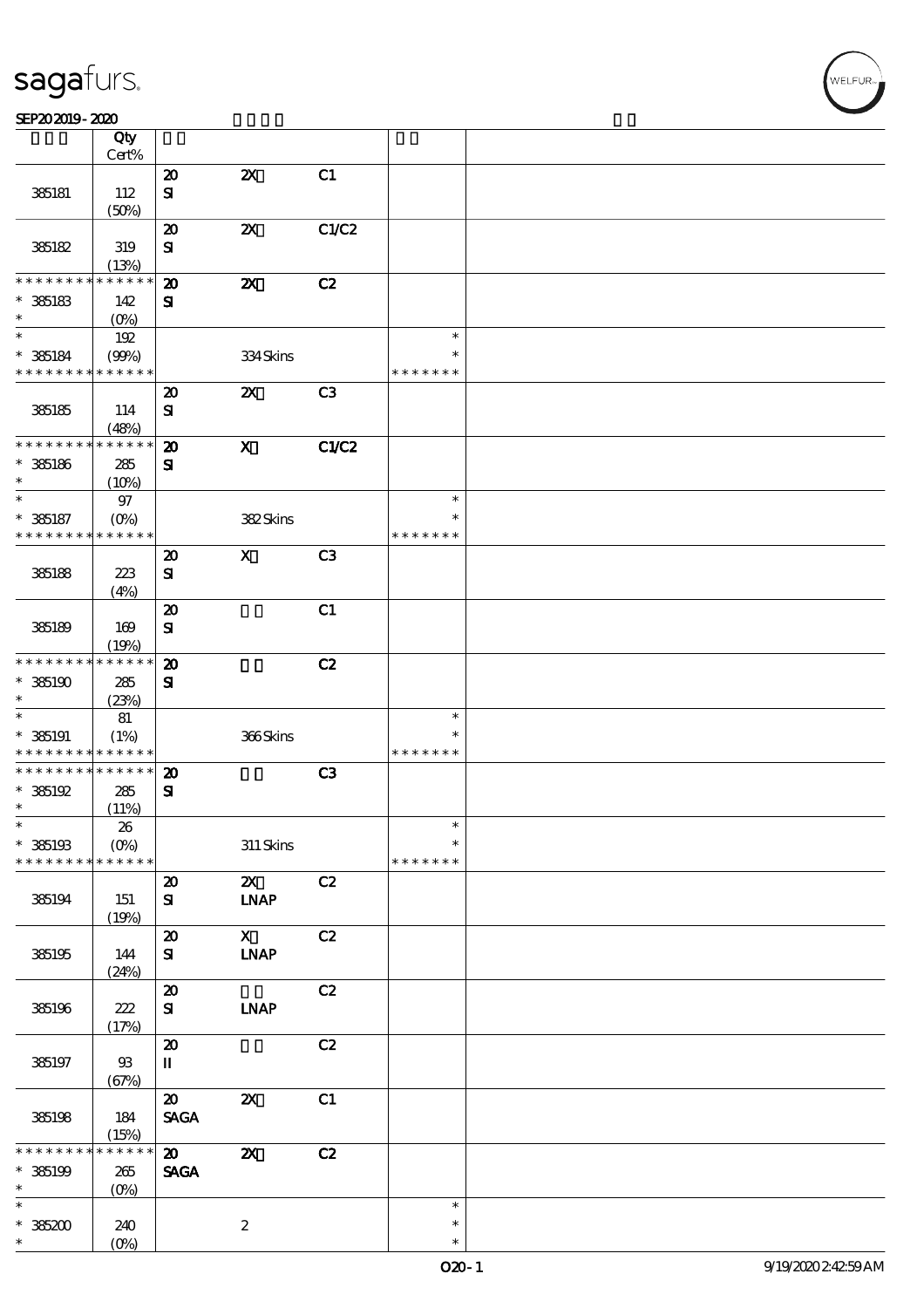|                             | Qty<br>Cert%          |                                |                           |    |               |  |
|-----------------------------|-----------------------|--------------------------------|---------------------------|----|---------------|--|
| $\ast$                      |                       |                                |                           |    | $\ast$        |  |
|                             |                       | $\boldsymbol{\mathfrak{D}}$    | $\boldsymbol{\mathsf{z}}$ | C2 |               |  |
| $* 385201$                  | $\boldsymbol{\omega}$ | $\ensuremath{\mathsf{SAGA}}$   |                           |    | $\ast$        |  |
| $\ast$                      | $(O\%)$               |                                |                           |    | $\ast$        |  |
| $\ast$                      | 91                    |                                |                           |    | $\ast$        |  |
| $*$ 385202                  | (100%)                |                                | 665Skins                  |    | $\ast$        |  |
| * * * * * * * *             | * * * * * *           |                                |                           |    | * * * * * * * |  |
| * * * * * * *               | * * * * * *           | $\boldsymbol{\mathfrak{D}}$    | $\boldsymbol{\mathsf{z}}$ | C3 |               |  |
| $* 385203$                  | 265                   | <b>SAGA</b>                    |                           |    |               |  |
| $\ast$                      | (24%)                 |                                |                           |    |               |  |
| $\ast$                      |                       |                                |                           |    | $\ast$        |  |
| $* 385204$                  | 240                   |                                |                           |    | $\ast$        |  |
| $\ast$                      |                       |                                | $\boldsymbol{2}$          |    | $\ast$        |  |
| $\overline{\ast}$           | $(O\%)$               |                                |                           |    |               |  |
|                             | 156                   |                                |                           |    | $\ast$        |  |
| $*385205$                   | $(O\%)$               |                                | $661$ Skins               |    | $\ast$        |  |
| * * * * * * * *             | * * * * * *           |                                |                           |    | * * * * * * * |  |
|                             |                       | $\boldsymbol{\mathfrak{D}}$    | $\mathbf x$               | C1 |               |  |
| 385206                      | 196                   | <b>SAGA</b>                    |                           |    |               |  |
|                             | (14%)                 |                                |                           |    |               |  |
| * * * * * * * *             | * * * * * *           | $\boldsymbol{\mathfrak{D}}$    | $\mathbf{X}$              | C2 |               |  |
| $*385207$                   | 265                   | <b>SAGA</b>                    |                           |    |               |  |
| $\ast$                      |                       |                                |                           |    |               |  |
| $\overline{\ast}$           | (O <sub>0</sub> )     |                                |                           |    | $\ast$        |  |
|                             |                       |                                |                           |    |               |  |
| $*35208$                    | 240                   |                                | $\boldsymbol{2}$          |    | $\ast$        |  |
| $\ast$                      | $(0\%)$               |                                |                           |    | $\ast$        |  |
| $\ast$                      |                       |                                |                           |    | $\ast$        |  |
| $*36209$                    | 240                   |                                | $\,3\,$                   |    | $\ast$        |  |
| $\ast$                      | $(O\!/\!\delta)$      |                                |                           |    | $\ast$        |  |
| $\ast$                      |                       |                                |                           |    | $\ast$        |  |
| $* 385210$                  | 240                   |                                | $\boldsymbol{4}$          |    | $\ast$        |  |
| $\ast$                      | $(O\%)$               |                                |                           |    | $\ast$        |  |
| $\ast$                      |                       |                                |                           |    | $\ast$        |  |
|                             |                       |                                |                           |    | $\ast$        |  |
| $*36211$                    | 57                    |                                | $\mathbf 5$               |    |               |  |
| $\ast$                      | $(O\%)$               |                                |                           |    | $\ast$        |  |
| $\ast$                      | 118                   |                                |                           |    | $\ast$        |  |
| $* 385212$                  | (100%)                |                                | 1160Skins                 |    | $\ast$        |  |
| * * * * * * * * * * * * * * |                       |                                |                           |    | * * * * * * * |  |
| ************** 20           |                       |                                | $\mathbf x$               | C3 |               |  |
| $* 385213$                  | $265\,$               | <b>SAGA</b>                    |                           |    |               |  |
| $\ast$                      | (25%)                 |                                |                           |    |               |  |
| $\ast$                      |                       |                                |                           |    | $\ast$        |  |
| $* 385214$                  | 240                   |                                | $\boldsymbol{2}$          |    | $\ast$        |  |
| $\ast$                      |                       |                                |                           |    | $\ast$        |  |
| $\ast$                      | $(O\%)$               |                                |                           |    | $\ast$        |  |
|                             | 214                   |                                |                           |    |               |  |
| $* 385215$                  | $(O\%)$               |                                | 719Skins                  |    | $\ast$        |  |
| $*********$                 | * * * * * *           |                                |                           |    | * * * * * * * |  |
|                             |                       | $\boldsymbol{\mathfrak{D}}$    |                           | C1 |               |  |
| 385216                      | 280                   | $\ensuremath{\mathsf{SAGA}}$   |                           |    |               |  |
|                             | (8%)                  |                                |                           |    |               |  |
| * * * * * * *               | * * * * * *           | $\boldsymbol{\mathsf{20}}$     |                           | C2 |               |  |
| $* 385217$                  | 265                   | $\operatorname{\mathsf{SAGA}}$ |                           |    |               |  |
| $\ast$                      | (O <sub>0</sub> )     |                                |                           |    |               |  |
| $\overline{\ast}$           |                       |                                |                           |    | $\ast$        |  |
| $* 385218$                  | 240                   |                                | $\boldsymbol{2}$          |    | $\ast$        |  |
| $\ast$                      |                       |                                |                           |    | $\ast$        |  |
| $\ast$                      | $(0\%)$               |                                |                           |    | $\ast$        |  |
|                             |                       |                                |                           |    |               |  |
| $* 385219$                  | 240                   |                                | $\,3$                     |    | $\ast$        |  |
| $\ast$                      | $(0\%)$               |                                |                           |    | $\ast$        |  |
| $\ast$                      |                       |                                |                           |    | $\ast$        |  |
| * 385220                    | 240                   |                                | $\boldsymbol{4}$          |    | $\ast$        |  |
| $\ast$                      | $(O\%)$               |                                |                           |    | $\ast$        |  |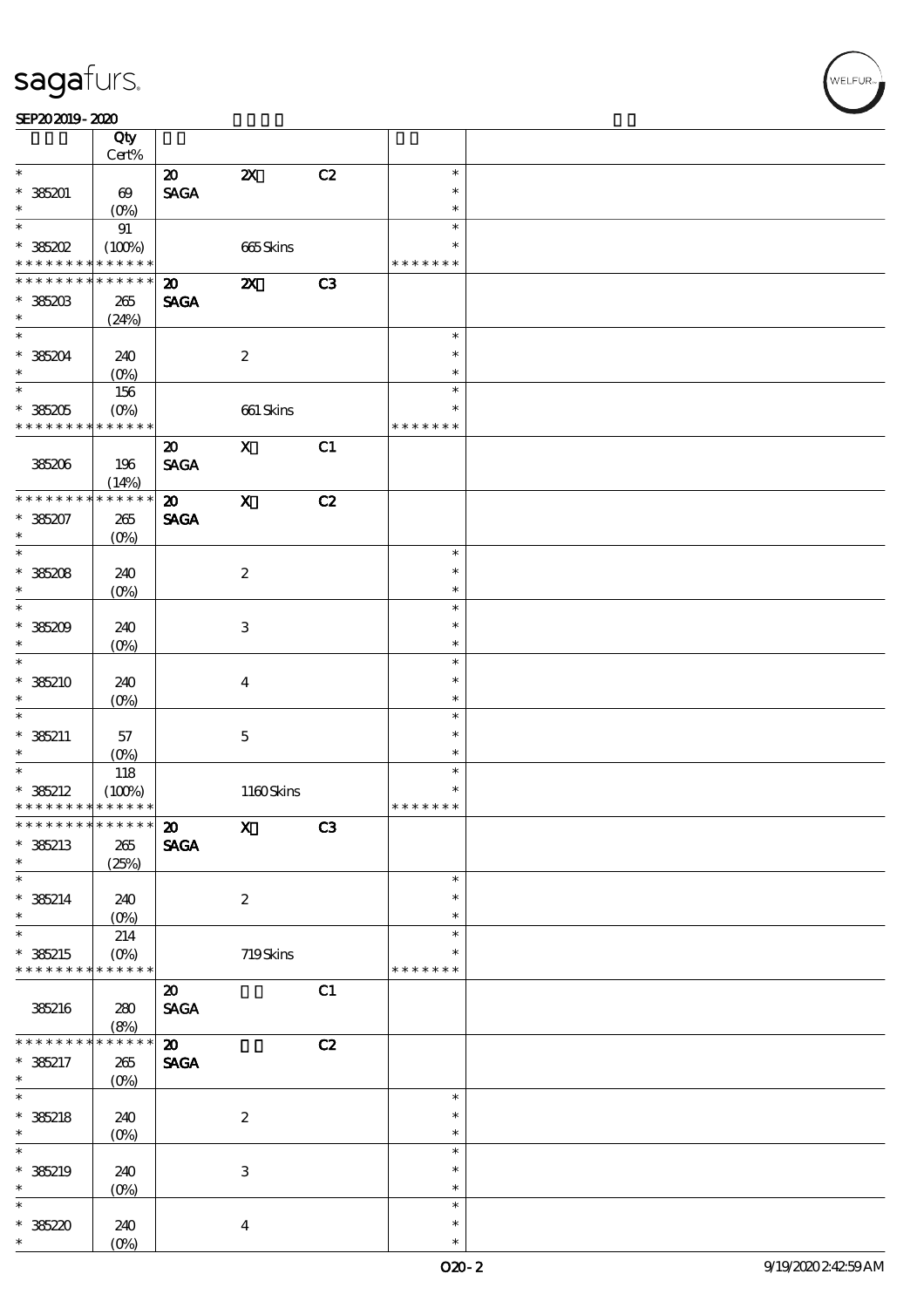#### $SEP202019 - 2020$

|                                          | Qty<br>Cert%        |                             |                           |                |                  |  |
|------------------------------------------|---------------------|-----------------------------|---------------------------|----------------|------------------|--|
| $\ast$                                   |                     |                             |                           |                | $\ast$           |  |
|                                          |                     | $\boldsymbol{\mathfrak{D}}$ |                           | C2             | $\ast$           |  |
| $* 36221$<br>$\ast$                      | 240                 | <b>SAGA</b>                 |                           |                |                  |  |
| $\ast$                                   | $(O\%)$             |                             |                           |                | $\ast$<br>$\ast$ |  |
|                                          |                     |                             |                           |                |                  |  |
| $* 36222$                                | 240                 |                             | $\boldsymbol{6}$          |                | $\ast$           |  |
| $\ast$<br>$\overline{\phantom{0}}$       | $(0\%)$             |                             |                           |                | $\ast$           |  |
|                                          |                     |                             |                           |                | $\ast$           |  |
| * 385223                                 | 195                 |                             | $\boldsymbol{\tau}$       |                | $\ast$           |  |
| $\ast$                                   | $(O\%)$             |                             |                           |                | $\ast$           |  |
|                                          | 191                 |                             |                           |                | $\ast$           |  |
| $* 36224$                                | (100%)              |                             | 1851 Skins                |                | $\ast$           |  |
| * * * * * * * *                          | * * * * * *         |                             |                           |                | * * * * * * *    |  |
| * * * * * * * *                          | * * * * * *         | $\boldsymbol{\mathbf{z}}$   |                           | C <sub>3</sub> |                  |  |
| $*36225$                                 | 265                 | <b>SAGA</b>                 |                           |                |                  |  |
| $\ast$                                   | $(0\%)$             |                             |                           |                |                  |  |
| $*$                                      |                     |                             |                           |                | $\ast$           |  |
| $* 36226$                                | 240                 |                             | $\boldsymbol{2}$          |                | $\ast$           |  |
| $\ast$                                   | $(O\%)$             |                             |                           |                | $\ast$           |  |
| $\ast$                                   |                     |                             |                           |                | $\ast$           |  |
| $* 36227$                                | 240                 |                             | $\,3$                     |                | $\ast$           |  |
| $\ast$                                   | $(O\%)$             |                             |                           |                | $\ast$           |  |
| $\ast$                                   | 115                 |                             |                           |                | $\ast$           |  |
| $* 36228$                                | (100%)              |                             | 860Skins                  |                | $\ast$           |  |
| * * * * * * * *                          | * * * * * *         |                             |                           |                | * * * * * * *    |  |
|                                          |                     | $\boldsymbol{\mathfrak{D}}$ | $\boldsymbol{\mathsf{Z}}$ | C2             |                  |  |
| 385229                                   | 214                 | <b>SAGA</b>                 | <b>INAP</b>               |                |                  |  |
|                                          | (15%)               |                             |                           |                |                  |  |
|                                          |                     | $\boldsymbol{\mathfrak{D}}$ | $\mathbf{x}$              | C2             |                  |  |
| 385230                                   | 221                 | <b>SAGA</b>                 | <b>LNAP</b>               |                |                  |  |
|                                          |                     |                             |                           |                |                  |  |
| * * * * * * * *                          | (6%)<br>* * * * * * |                             |                           |                |                  |  |
|                                          |                     | $\boldsymbol{\omega}$       |                           | C2             |                  |  |
| $* 385231$<br>$\ast$                     | 255                 | <b>SAGA</b>                 | <b>INAP</b>               |                |                  |  |
| $\overline{\ast}$                        | (12%)               |                             |                           |                | $\ast$           |  |
|                                          | 45                  |                             |                           |                | $\ast$           |  |
| $* 36232$<br>* * * * * * * * * * * * * * | $(\Theta)$          |                             | 300Skins                  |                | * * * * * * *    |  |
| * * * * * * * * * * * * * * *            |                     |                             |                           |                |                  |  |
|                                          |                     | $\boldsymbol{\mathbf{z}}$   |                           | C2             |                  |  |
| $* 36233$                                | 265                 | IA                          |                           |                |                  |  |
| $\ast$                                   | (9%)                |                             |                           |                |                  |  |
| $\ast$                                   | 81                  |                             |                           |                | $\ast$           |  |
| $* 36234$                                | (7%)                |                             | 346Skins                  |                | $\ast$           |  |
| * * * * * * * *                          | * * * * * *         |                             |                           |                | * * * * * * *    |  |
| * * * * * * *                            | * * * * * *         | $\boldsymbol{\mathfrak{D}}$ | $\boldsymbol{\mathsf{z}}$ | <b>C1/C2</b>   |                  |  |
| $* 385235$                               | 245                 | <b>SROY</b>                 |                           |                |                  |  |
| $\ast$                                   | (14%)               |                             |                           |                |                  |  |
| $\ast$                                   | 98                  |                             |                           |                | $\ast$           |  |
| $*36236$                                 | (2%)                |                             | 343Skins                  |                | ∗                |  |
| * * * * * * * *                          | * * * * * *         |                             |                           |                | * * * * * * *    |  |
|                                          |                     | $\boldsymbol{\mathfrak{D}}$ | $\boldsymbol{\alpha}$     | C <sub>3</sub> |                  |  |
| 385237                                   | 147                 | <b>SROY</b>                 |                           |                |                  |  |
|                                          | (12%)               |                             |                           |                |                  |  |
| * * * * * * *                            | * * * * * *         | $\boldsymbol{\mathfrak{D}}$ | $\boldsymbol{\mathrm{X}}$ | <b>C1/C2</b>   |                  |  |
| $*36238$                                 | 245                 | <b>SROY</b>                 |                           |                |                  |  |
| $\ast$                                   | (13%)               |                             |                           |                |                  |  |
| $\ast$                                   | 57                  |                             |                           |                | $\ast$           |  |
| $* 36239$                                | (5%)                |                             | <b>302Skins</b>           |                | $\ast$           |  |
| * * * * * * * *                          | * * * * * *         |                             |                           |                | * * * * * * *    |  |
|                                          |                     | $\boldsymbol{\mathsf{20}}$  | $\boldsymbol{\mathrm{X}}$ | C <sub>3</sub> |                  |  |
| 385240                                   | 144                 | <b>SROY</b>                 |                           |                |                  |  |
|                                          | (4%)                |                             |                           |                |                  |  |
|                                          |                     |                             |                           |                |                  |  |

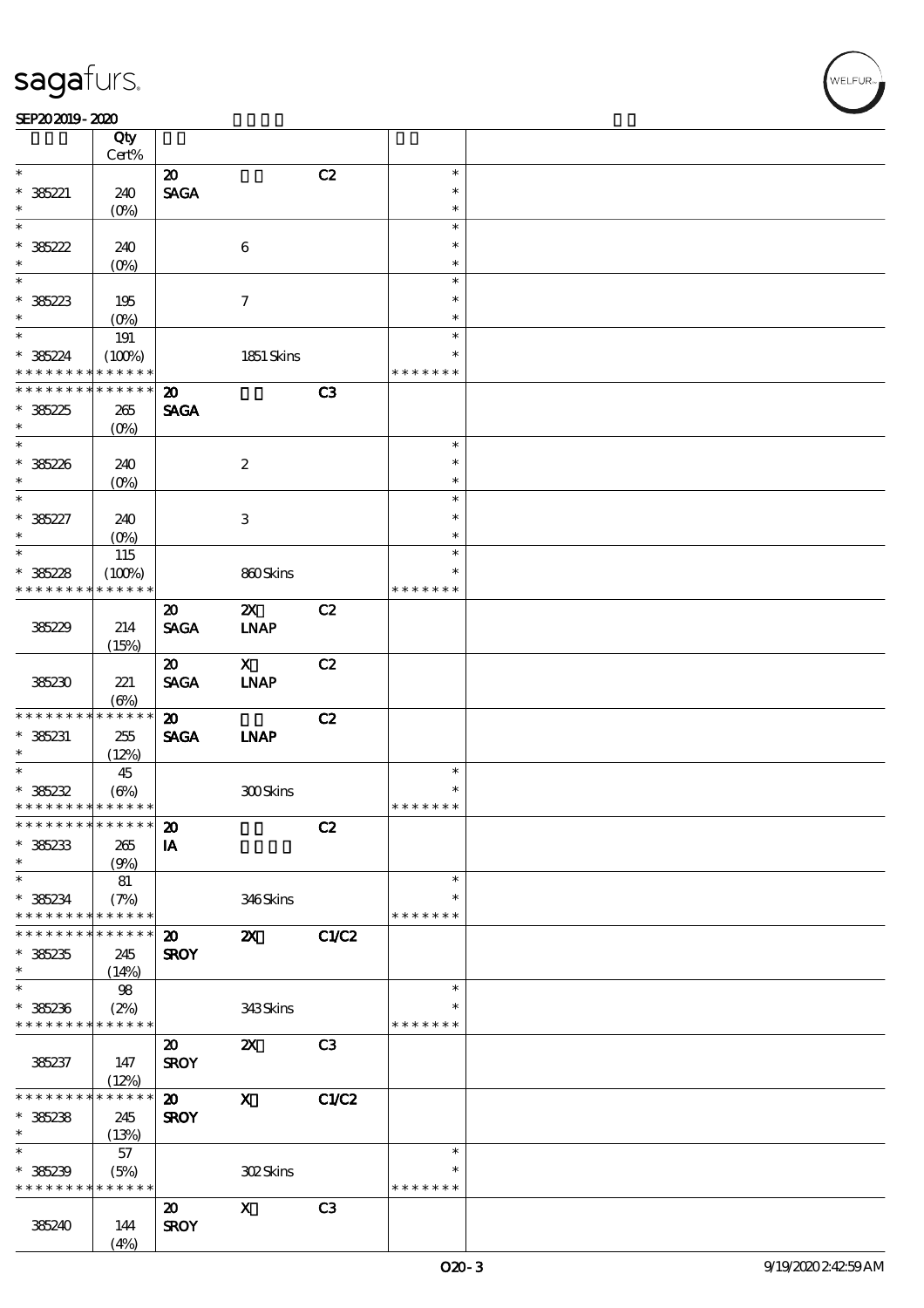

#### SEP202019-2020

|                | Qty     |             |          |                |         |  |
|----------------|---------|-------------|----------|----------------|---------|--|
|                | Cert%   |             |          |                |         |  |
| ************** |         | 20          |          | C1/C2          |         |  |
| $* 385241$     | 245     | <b>SROY</b> |          |                |         |  |
| $\ast$         | (22%)   |             |          |                |         |  |
| $\ast$         | 161     |             |          |                | $\ast$  |  |
| $* 385242$     | $(O\%)$ |             | 406Skins |                | $\ast$  |  |
| ************** |         |             |          |                | ******* |  |
|                |         | 20          |          | C <sub>3</sub> |         |  |
| 385243         | 204     | <b>SROY</b> |          |                |         |  |
|                | (14%)   |             |          |                |         |  |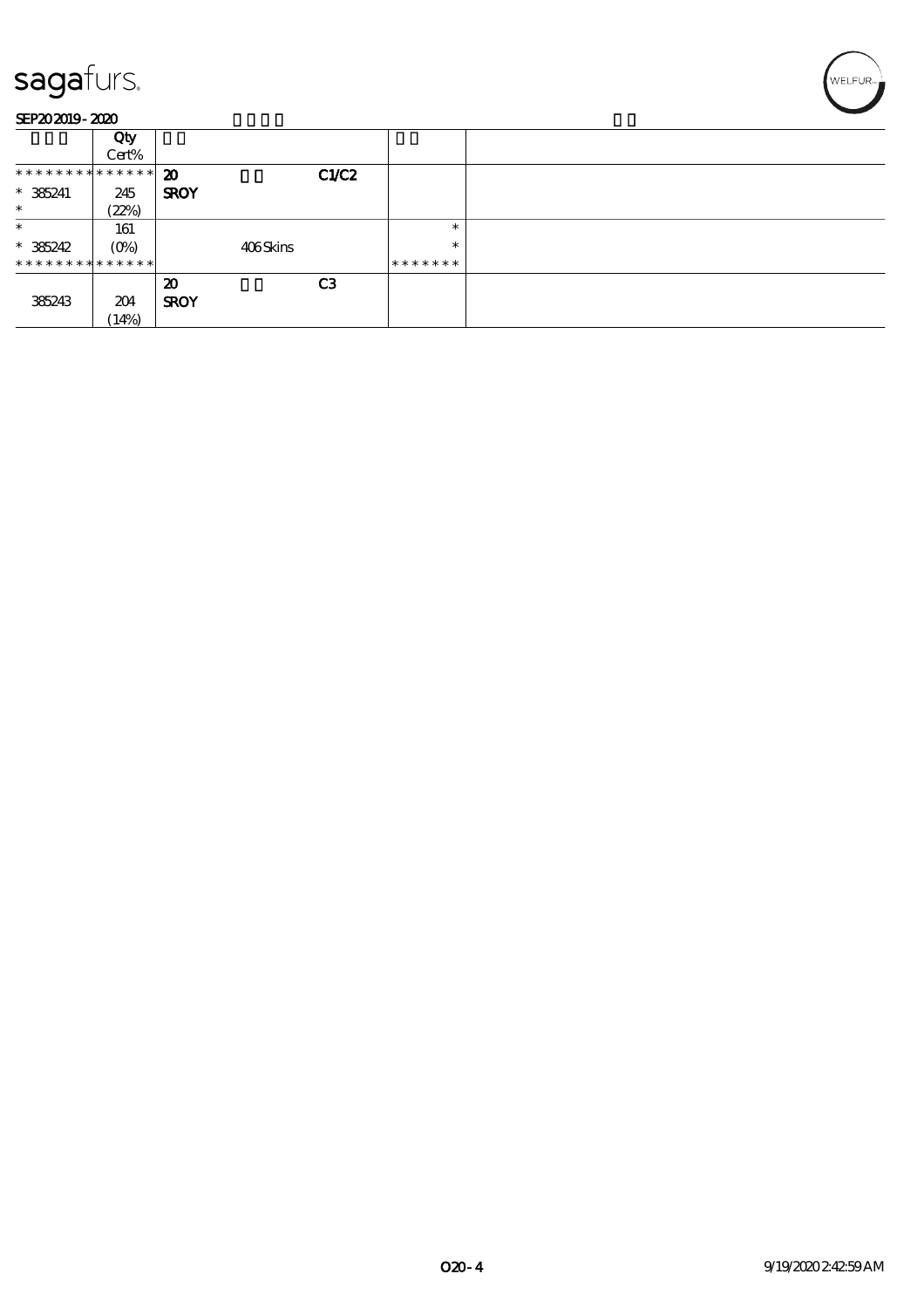#### $SEP202019 - 2020$

| SEP202019-2020                          |                                       |                                |                                                             |                |                                   |  |  |  |
|-----------------------------------------|---------------------------------------|--------------------------------|-------------------------------------------------------------|----------------|-----------------------------------|--|--|--|
|                                         | Qty                                   |                                |                                                             |                |                                   |  |  |  |
|                                         | Cert%                                 |                                |                                                             |                |                                   |  |  |  |
| 385281                                  | 161<br>(7%)                           | 50<br>${\bf s}$                | X /<br>$\mathbf{1}$                                         | C2             |                                   |  |  |  |
| 385282                                  | 165<br>(10%)                          | 50<br>${\bf s}$                | X /<br>$\boldsymbol{z}$                                     | C2             |                                   |  |  |  |
| 385283                                  | 193<br>(17%)                          | 50<br><b>SAGA</b>              | $\boldsymbol{\mathsf{X}}$<br>$\mathbf{1}$                   | C1/C2          |                                   |  |  |  |
| 385284                                  | 86<br>(13%)                           | 50<br><b>SAGA</b>              | $\mathbf x$<br>$\mathbf{1}$                                 | C1             |                                   |  |  |  |
| 385285                                  | 136<br>(15%)                          | 50<br><b>SAGA</b>              | $\mathbf{x}$<br>$\mathbf{1}$                                | C2             |                                   |  |  |  |
| 385286                                  | 109<br>(13%)                          | 50<br><b>SAGA</b>              | $\mathbf{1}$                                                | C1             |                                   |  |  |  |
| * * * * * * * *<br>$* 36287$<br>$\ast$  | * * * * * *<br>185<br>(13%)           | 50<br><b>SAGA</b>              | $\mathbf{1}$                                                | C2             |                                   |  |  |  |
| $\ast$<br>$* 36288$<br>* * * * * * * *  | 68<br>$(O\!/\!\delta)$<br>* * * * * * |                                | 253Skins                                                    |                | $\ast$<br>*<br>* * * * * * *      |  |  |  |
| 385289                                  | 147<br>(7%)                           | 50<br><b>SAGA</b>              | X /<br>$\mathbf{1}$                                         | C <sub>3</sub> |                                   |  |  |  |
| 385290                                  | 209<br>(23%)                          | 50<br><b>SAGA</b>              | $\boldsymbol{\mathsf{Z}}$<br>$\boldsymbol{z}$               | C1/C2          |                                   |  |  |  |
| 385291                                  | 187<br>(12%)                          | 50 <sub>o</sub><br><b>SAGA</b> | $\mathbf{X}$<br>$\boldsymbol{z}$                            | C1/C2          |                                   |  |  |  |
| * * * * * * * *<br>$*36292$<br>$\ast$   | * * * * * *<br>185<br>(19%)           | 50 <sub>o</sub><br><b>SAGA</b> | $\boldsymbol{2}$                                            | C1/C2          |                                   |  |  |  |
| $\ast$<br>$* 385293$<br>* * * * * * * * | 133<br>$(0\%)$<br>$* * * * * * *$     |                                | 318Skins                                                    |                | $\ast$<br>$\ast$<br>* * * * * * * |  |  |  |
| 385294                                  | 98<br>(10%)                           |                                | 50 X / C3<br>$SAGA$ 2                                       |                |                                   |  |  |  |
| 385295                                  | 142<br>(14%)                          |                                | $SROY$ 1                                                    |                |                                   |  |  |  |
| 385296                                  | 134<br>(12%)                          |                                | $\overline{50}$ X C1/C2<br>$SROY$ 1                         |                |                                   |  |  |  |
| 385297                                  | 190<br>(4%)                           | $\overline{50}$                | $SROY$ 1                                                    | C1/C2          |                                   |  |  |  |
| 385298                                  | 153<br>(8%)                           |                                | $\overline{50}$ $\overline{21}$<br>SROY<br>$\boldsymbol{z}$ | C1/C2          |                                   |  |  |  |
| 385299                                  | 142<br>(4%)                           | $50$ X<br><b>SROY</b>          | $\mathbf{z}$                                                | C1/C2          |                                   |  |  |  |
| 385300                                  | 175<br>$(\Theta\% )$                  | 50<br><b>SROY</b>              | $\boldsymbol{z}$                                            | C1/C2          |                                   |  |  |  |

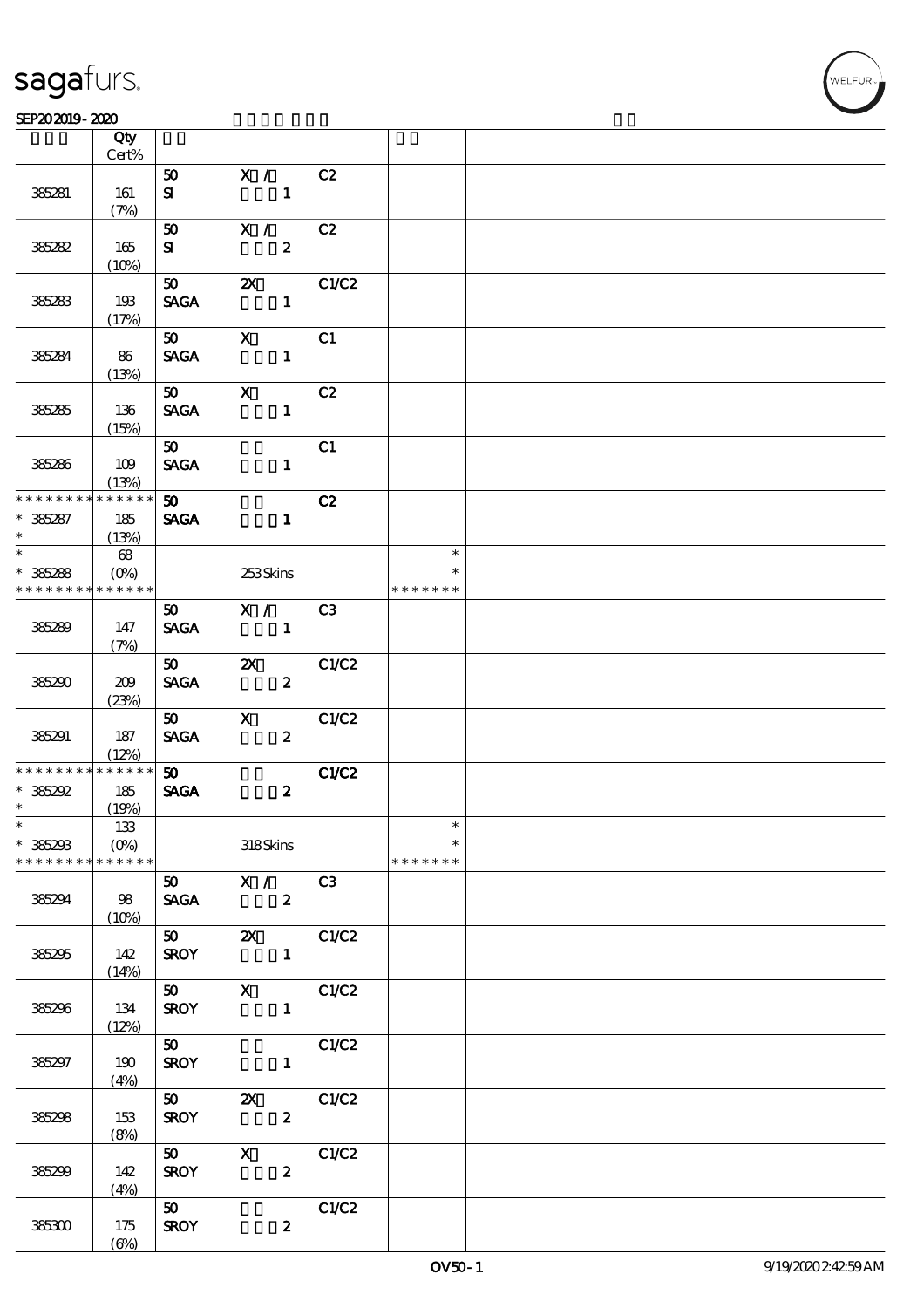#### SEP202019-2020

|                                          | Qty<br>Cert%       |                                    |                                        |                  |                |               |  |
|------------------------------------------|--------------------|------------------------------------|----------------------------------------|------------------|----------------|---------------|--|
|                                          |                    |                                    |                                        |                  |                |               |  |
| 385321                                   | 166                | $\boldsymbol{\omega}$<br>${\bf s}$ | $\boldsymbol{\mathsf{Z}}$              | $\mathbf{1}$     | C1             |               |  |
|                                          | (21%)              |                                    |                                        |                  |                |               |  |
| * * * * * * * *                          | * * * * * *        | $\boldsymbol{\omega}$              | $\boldsymbol{\mathsf{z}}$              |                  | C2             |               |  |
| $* 36322$                                | 225                | ${\bf s}$                          |                                        | $\mathbf{1}$     |                |               |  |
| $\ast$                                   | (18%)              |                                    |                                        |                  |                |               |  |
| $*$                                      | 62                 |                                    |                                        |                  |                | $\ast$        |  |
| $* 36323$                                | $(O\!/\!\!\delta)$ |                                    | 287Skins                               |                  |                | ∗             |  |
| * * * * * * * *                          | * * * * * *        |                                    |                                        |                  |                | * * * * * * * |  |
|                                          |                    | 40                                 | $\mathbf{x}$                           |                  | C1             |               |  |
| 385324                                   | 153                | ${\bf s}$                          |                                        | $\mathbf{1}$     |                |               |  |
|                                          | (13%)              |                                    |                                        |                  |                |               |  |
| * * * * * * * *                          | * * * * * *        | $\boldsymbol{4}$                   | $\mathbf X$                            |                  | C2             |               |  |
| $* 36325$                                | 225                | ${\bf s}$                          |                                        | $\mathbf{1}$     |                |               |  |
| $\ast$                                   | (19%)              |                                    |                                        |                  |                |               |  |
| $\ast$                                   | 109                |                                    |                                        |                  |                | $\ast$        |  |
| $* 36326$                                | $(O\%)$            |                                    | 334Skins                               |                  |                | $\ast$        |  |
| * * * * * * * *                          | * * * * * *        |                                    |                                        |                  |                | * * * * * * * |  |
|                                          |                    |                                    |                                        |                  |                |               |  |
|                                          |                    | $\boldsymbol{\omega}$              | $X$ $N$                                |                  | C <sub>3</sub> |               |  |
| 385327                                   | 115                | ${\bf s}$                          |                                        | $\mathbf{1}$     |                |               |  |
|                                          | (15%)              |                                    |                                        |                  |                |               |  |
| * * * * * * * * * * * * * *              |                    | $\boldsymbol{\omega}$              |                                        |                  | C1             |               |  |
| $* 36328$                                | 225                | ${\bf s}$                          |                                        | $\mathbf{1}$     |                |               |  |
| $\ast$                                   | (16%)              |                                    |                                        |                  |                |               |  |
| $\overline{\phantom{0}}$                 | 43                 |                                    |                                        |                  |                | $\ast$        |  |
| $* 36329$                                | $(O\%)$            |                                    | 268Skins                               |                  |                |               |  |
| * * * * * * * *                          | * * * * * *        |                                    |                                        |                  |                | * * * * * * * |  |
| * * * * * * * *                          | * * * * * *        | $\boldsymbol{\omega}$              |                                        |                  | C2             |               |  |
| $* 385330$                               | 225                | ${\bf s}$                          |                                        | $\mathbf{1}$     |                |               |  |
| $\ast$                                   | (27%)              |                                    |                                        |                  |                |               |  |
| $\ast$                                   |                    |                                    |                                        |                  |                | $\ast$        |  |
| $* 385331$                               | 200                |                                    | $\boldsymbol{2}$                       |                  |                | $\ast$        |  |
| $\ast$                                   | $(O\% )$           |                                    |                                        |                  |                | $\ast$        |  |
| $\ast$                                   | 121                |                                    |                                        |                  |                | $\ast$        |  |
| $* 36332$                                | $(O\%)$            |                                    | 546Skins                               |                  |                | ∗             |  |
| * * * * * * * * <mark>* * * * * *</mark> |                    |                                    |                                        |                  |                | * * * * * * * |  |
|                                          |                    | $\boldsymbol{40}$                  |                                        |                  | C3             |               |  |
| 385333                                   | 143                | ${\bf S}$                          |                                        | $\mathbf{1}$     |                |               |  |
|                                          | (13%)              |                                    |                                        |                  |                |               |  |
|                                          |                    | $\boldsymbol{\omega}$              | $\mathbf{X}$                           | C1               |                |               |  |
|                                          | 106                |                                    |                                        |                  |                |               |  |
| 385334                                   |                    | ${\bf s}$                          |                                        | $\mathbf{z}$     |                |               |  |
|                                          | (33%)              |                                    |                                        |                  |                |               |  |
|                                          |                    | $\boldsymbol{\omega}$              | $\boldsymbol{\mathsf{Z}}$              | C2               |                |               |  |
| 38535                                    | 147                | ${\bf s}$                          |                                        | $\mathbf{z}$     |                |               |  |
|                                          | (24%)              |                                    |                                        |                  |                |               |  |
|                                          |                    | $\boldsymbol{40}$                  | $X$ C1                                 |                  |                |               |  |
| 385336                                   | 99                 | ${\bf s}$                          |                                        | $\mathbf{2}$     |                |               |  |
|                                          | (30%)              |                                    |                                        |                  |                |               |  |
|                                          |                    | <b>40</b>                          | $\overline{\mathbf{X}}$ C <sub>2</sub> |                  |                |               |  |
| 385337                                   | 138                | ${\bf s}$                          |                                        | $\mathbf{z}$     |                |               |  |
|                                          | (20%)              |                                    |                                        |                  |                |               |  |
|                                          |                    | $\boldsymbol{\omega}$              |                                        |                  | C1             |               |  |
| 38538                                    | 136                | ${\bf s}$                          |                                        | $\boldsymbol{z}$ |                |               |  |
|                                          | (27%)              |                                    |                                        |                  |                |               |  |
|                                          |                    | $\boldsymbol{\omega}$              |                                        |                  | C2             |               |  |
| 38539                                    | 187                | ${\bf S}$                          |                                        | $\boldsymbol{z}$ |                |               |  |
|                                          | (13%)              |                                    |                                        |                  |                |               |  |
|                                          |                    | $\boldsymbol{\omega}$              | $X /$ C3                               |                  |                |               |  |
| 385340                                   | 64                 | ${\bf s}$                          |                                        | $\boldsymbol{z}$ |                |               |  |
|                                          | (14%)              |                                    |                                        |                  |                |               |  |

**NELFUR**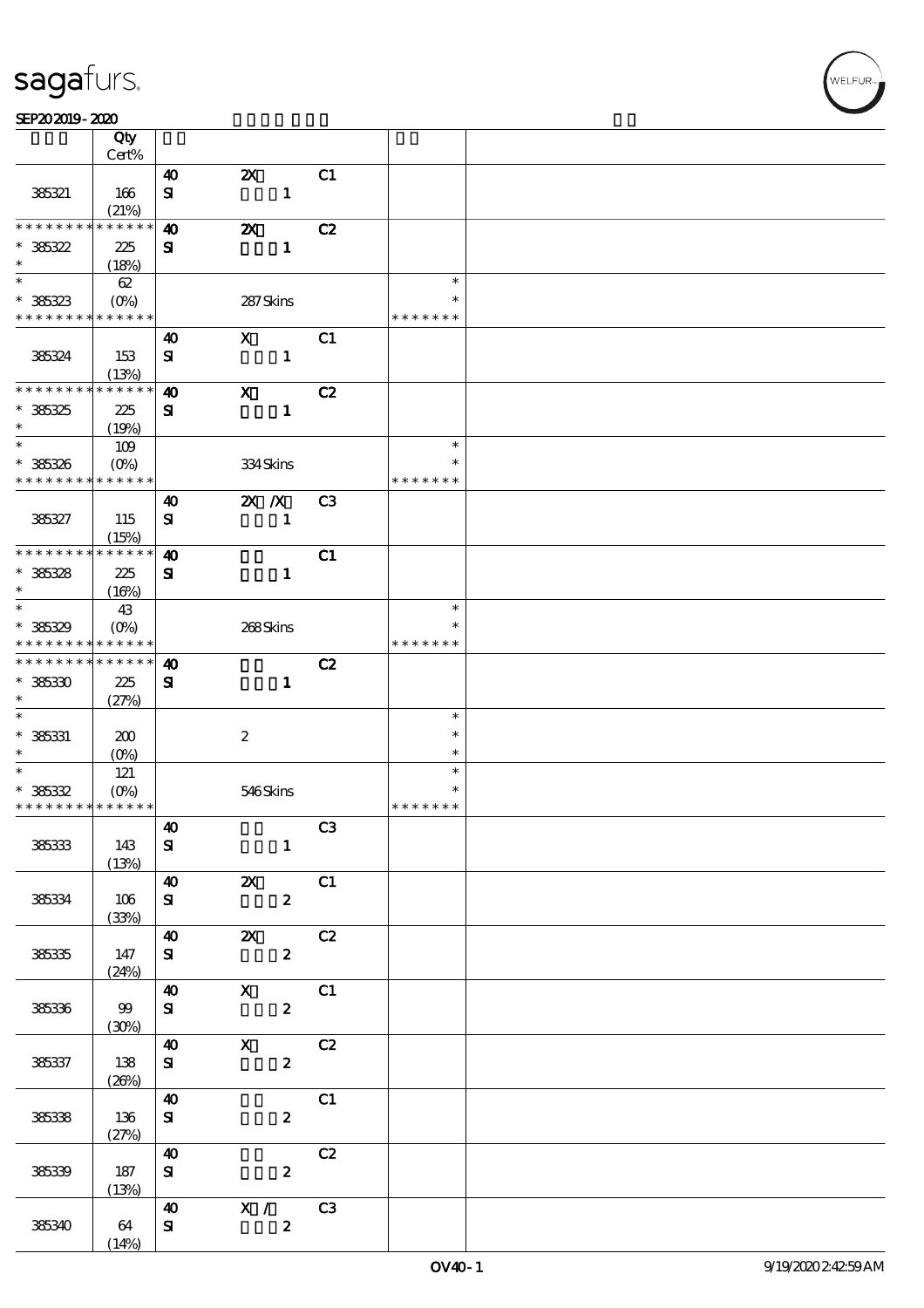#### SEP202019-2020

|                                            | Qty                             |                       |                           |                |                |               |  |
|--------------------------------------------|---------------------------------|-----------------------|---------------------------|----------------|----------------|---------------|--|
| * * * * * * * *                            | Cert%<br>* * * * * *            |                       |                           |                |                |               |  |
|                                            |                                 | $\boldsymbol{\omega}$ | $\boldsymbol{\mathsf{z}}$ |                | C1             |               |  |
| $* 385341$                                 | 205                             | <b>SAGA</b>           |                           | $\mathbf{1}$   |                |               |  |
| $\ast$<br>$\overline{\phantom{0}}$         | $(O\%)$                         |                       |                           |                |                |               |  |
|                                            |                                 |                       |                           |                |                | $\ast$        |  |
| $* 36342$                                  | 163                             |                       | $\boldsymbol{2}$          |                |                | $\ast$        |  |
| $\ast$                                     | (O <sub>0</sub> )               |                       |                           |                |                | $\ast$        |  |
|                                            | $97\,$                          |                       |                           |                |                | $\ast$        |  |
| $* 385343$                                 | (100%)                          |                       | 465Skins                  |                |                | $\ast$        |  |
| * * * * * * * *                            | * * * * * *                     |                       |                           |                |                | * * * * * * * |  |
| * * * * * * * *                            | * * * * * *                     | $\boldsymbol{\omega}$ | $\boldsymbol{\mathsf{Z}}$ |                | C2             |               |  |
| $* 36344$                                  | 205                             | <b>SAGA</b>           |                           | $\mathbf{1}$   |                |               |  |
| $\ast$                                     | $(O\%)$                         |                       |                           |                |                |               |  |
|                                            |                                 |                       |                           |                |                | $\ast$        |  |
| $* 36345$                                  | 180                             |                       | $\boldsymbol{2}$          |                |                | $\ast$        |  |
| $\ast$                                     | $(O\%)$                         |                       |                           |                |                | $\ast$        |  |
| $\overline{\phantom{0}}$                   |                                 |                       |                           |                |                | $\ast$        |  |
| $* 36346$                                  | 180                             |                       | $\ensuremath{\mathsf{3}}$ |                |                | $\ast$        |  |
| $\ast$                                     | $(O\%)$                         |                       |                           |                |                | $\ast$        |  |
| $\overline{\ast}$                          |                                 |                       |                           |                |                | $\ast$        |  |
| $* 36347$                                  | 188                             |                       | $\bf{4}$                  |                |                | $\ast$        |  |
| $\ast$                                     | $(O\%)$                         |                       |                           |                |                | $\ast$        |  |
| $\ast$                                     | $165\,$                         |                       |                           |                |                | $\ast$        |  |
| $* 385348$                                 | (100%)                          |                       | 918Skins                  |                |                | $\ast$        |  |
| * * * * * * * *                            | * * * * * *                     |                       |                           |                |                | * * * * * * * |  |
|                                            |                                 | 40                    | $\boldsymbol{\mathsf{Z}}$ |                | C <sub>3</sub> |               |  |
| 385349                                     | 135                             | <b>SAGA</b>           |                           | $\mathbf{1}$   |                |               |  |
|                                            | (15%)                           |                       |                           |                |                |               |  |
| * * * * * * * *                            | * * * * * *                     | $\boldsymbol{\omega}$ | $\boldsymbol{\mathrm{X}}$ |                | C1             |               |  |
| $*36350$                                   | 205                             | <b>SAGA</b>           |                           | $\mathbf{1}$   |                |               |  |
| $\ast$                                     | $(O\%)$                         |                       |                           |                |                |               |  |
| $\ast$                                     |                                 |                       |                           |                |                | $\ast$        |  |
| $* 385351$                                 | 199                             |                       | $\boldsymbol{2}$          |                |                | $\ast$        |  |
| $\ast$                                     | $(O\%)$                         |                       |                           |                |                | $\ast$        |  |
|                                            | 10B                             |                       |                           |                |                | $\ast$        |  |
| $* 36352$                                  | (100%)                          |                       | 507Skins                  |                |                | $\ast$        |  |
| * * * * * * * * <mark>* * * * * * *</mark> |                                 |                       |                           |                |                | * * * * * * * |  |
| ******** <sup>******</sup> 40              |                                 |                       | $\mathbf{X}$              |                | C2             |               |  |
| $* 36353$                                  | $205\,$                         | <b>SAGA</b>           |                           | $\mathbf{1}$   |                |               |  |
| $\ast$                                     | $(O\%)$                         |                       |                           |                |                |               |  |
| $\ast$                                     |                                 |                       |                           |                |                | $\ast$        |  |
| $* 36354$                                  | 180                             |                       | $\boldsymbol{2}$          |                |                | $\ast$        |  |
| $\ast$<br>$\overline{\ast}$                | $(O\!\!\!\!\!\!\backslash\rho)$ |                       |                           |                |                | $\ast$        |  |
|                                            |                                 |                       |                           |                |                | $\ast$        |  |
| $* 36355$                                  | 180                             |                       | $\,3$                     |                |                | $\ast$        |  |
| $\ast$<br>$\ast$                           | $(O\!/\!\delta)$                |                       |                           |                |                | $\ast$        |  |
|                                            |                                 |                       |                           |                |                | $\ast$        |  |
| $* 38336$                                  | 128                             |                       | $\boldsymbol{4}$          |                |                | $\ast$        |  |
| $\ast$                                     | $(O\%)$                         |                       |                           |                |                | $\ast$        |  |
| $\ast$                                     | $187\,$                         |                       |                           |                |                | $\ast$        |  |
| $* 36357$                                  | (100%)                          |                       | 880Skins                  |                |                | ∗             |  |
| * * * * * * * *                            | * * * * * *                     |                       |                           |                |                | * * * * * * * |  |
|                                            |                                 | $\boldsymbol{\omega}$ | $\mathbf X$               |                | C <sub>3</sub> |               |  |
| 385358                                     | 132                             | <b>SAGA</b>           |                           | $\blacksquare$ |                |               |  |
| * * * * * *                                | (15%)<br>* * * * * *            |                       |                           |                |                |               |  |
|                                            |                                 | $\boldsymbol{\omega}$ |                           |                | C1             |               |  |
| $* 36359$                                  | 205                             | <b>SAGA</b>           |                           | $\mathbf{1}$   |                |               |  |
| $\ast$<br>$\ast$                           | $(O\%)$                         |                       |                           |                |                |               |  |
|                                            |                                 |                       |                           |                |                | $\ast$        |  |
| $* 38530$                                  | 180                             |                       | $\boldsymbol{2}$          |                |                | $\ast$        |  |
| $\ast$                                     | $(O\%)$                         |                       |                           |                |                | $\ast$        |  |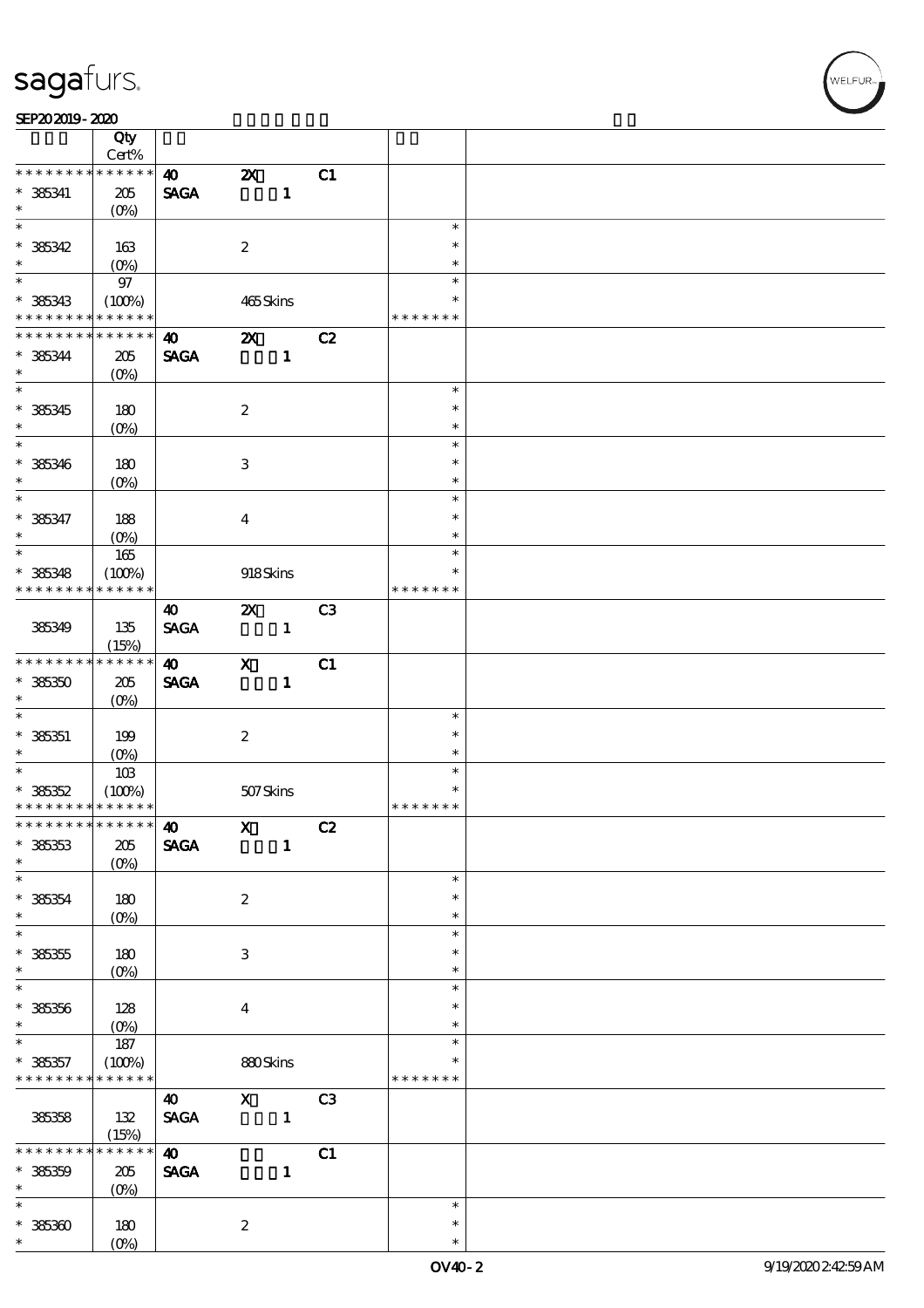#### SEP202019-2020

|                                            | Qty                |                       |                           |    |                  |  |
|--------------------------------------------|--------------------|-----------------------|---------------------------|----|------------------|--|
| $\ast$                                     | Cert%              |                       |                           |    |                  |  |
|                                            |                    | $\boldsymbol{\omega}$ |                           | C1 | $\ast$<br>$\ast$ |  |
| $* 385361$<br>*                            | 84                 | <b>SAGA</b>           | $\mathbf{1}$              |    | $\ast$           |  |
| $\ast$                                     | $(O\%)$            |                       |                           |    | $\ast$           |  |
| $*36362$                                   | $99$<br>(100%)     |                       | 568Skins                  |    | $\ast$           |  |
| * * * * * * * *                            | * * * * * *        |                       |                           |    | * * * * * * *    |  |
| * * * * * * * *                            | * * * * * *        | $\boldsymbol{\omega}$ |                           | C2 |                  |  |
| $* 36363$                                  | 205                | <b>SAGA</b>           | $\mathbf{1}$              |    |                  |  |
| $\ast$                                     | (O <sub>0</sub> )  |                       |                           |    |                  |  |
| $\ast$                                     |                    |                       |                           |    | $\ast$           |  |
| $* 36364$                                  | 180                |                       | $\boldsymbol{2}$          |    | $\ast$           |  |
| $\ast$                                     | $(O\!/\!\!\delta)$ |                       |                           |    | $\ast$           |  |
| $\overline{\ast}$                          |                    |                       |                           |    | $\ast$           |  |
| $*36365$                                   | 180                |                       | $\,3$                     |    | $\ast$           |  |
| $\ast$                                     | $(O\%)$            |                       |                           |    | $\ast$           |  |
| $\ast$                                     |                    |                       |                           |    | $\ast$           |  |
| $* 36366$                                  | 180                |                       | $\boldsymbol{4}$          |    | $\ast$           |  |
| $\ast$                                     | $(O\!/\!o)$        |                       |                           |    | $\ast$           |  |
| $\ast$                                     |                    |                       |                           |    | $\ast$           |  |
| $* 385367$                                 | 180                |                       | $\mathbf 5$               |    | $\ast$           |  |
| $\ast$<br>$\ast$                           | $(O\%)$            |                       |                           |    | $\ast$           |  |
|                                            |                    |                       |                           |    | $\ast$           |  |
| $* 36368$<br>$\ast$                        | 180                |                       | 6                         |    | $\ast$<br>$\ast$ |  |
| $\ast$                                     | $(O\%)$            |                       |                           |    | $\ast$           |  |
| $* 36300$                                  | 20B                |                       | $\mathcal I$              |    | $\ast$           |  |
| $\ast$                                     | (100%)             |                       |                           |    | $\ast$           |  |
| $\overline{\phantom{0}}$                   | 74                 |                       |                           |    | $\ast$           |  |
| $* 36370$                                  | $(O\%)$            |                       | 1382Skins                 |    | $\ast$           |  |
| * * * * * * * *                            | * * * * * *        |                       |                           |    | * * * * * * *    |  |
| * * * * * * * *                            | * * * * * *        | $\boldsymbol{\omega}$ |                           | C3 |                  |  |
| $* 385371$                                 | 205                | <b>SAGA</b>           | $\mathbf{1}$              |    |                  |  |
| $\ast$                                     | (24%)              |                       |                           |    |                  |  |
| $\overline{\ast}$                          | 155                |                       |                           |    | $\ast$           |  |
| $* 36372$                                  | $(O\% )$           |                       | 360Skins                  |    | $\ast$           |  |
| * * * * * * * * <mark>* * * * * * *</mark> |                    |                       |                           |    | * * * * * * *    |  |
| ************** 10                          |                    |                       | $\mathbf{Z}$              | C1 |                  |  |
| $* 36373$                                  | $205\,$            | <b>SAGA</b>           | $\boldsymbol{2}$          |    |                  |  |
| $\ast$<br>$\ast$                           | $(O\%)$            |                       |                           |    | $\ast$           |  |
|                                            |                    |                       |                           |    | $\ast$           |  |
| $* 36374$<br>$\ast$                        | 42                 |                       | $\boldsymbol{z}$          |    | $\ast$           |  |
| $\overline{\ast}$                          | $(O\%)$<br>139     |                       |                           |    | $\ast$           |  |
| $* 36375$                                  | (100%)             |                       | 386Skins                  |    | ∗                |  |
| * * * * * * * *                            | * * * * * *        |                       |                           |    | * * * * * * *    |  |
| * * * * * * * *                            | * * * * * *        | $\boldsymbol{\omega}$ | $\boldsymbol{\mathsf{X}}$ | C2 |                  |  |
| $* 36376$                                  | $205\,$            | <b>SAGA</b>           | $\boldsymbol{z}$          |    |                  |  |
| $\ast$                                     | (O <sub>0</sub> )  |                       |                           |    |                  |  |
| $\overline{\ast}$                          |                    |                       |                           |    | $\ast$           |  |
| $* 36377$                                  | 191                |                       | $\boldsymbol{z}$          |    | $\ast$           |  |
| $\ast$                                     | $(O\%)$            |                       |                           |    | $\ast$           |  |
| $\overline{\ast}$                          | $111\,$            |                       |                           |    | $\ast$           |  |
| $* 36378$                                  | (90%)              |                       | 507Skins                  |    | $\ast$           |  |
| * * * * * * * *                            | * * * * * *        |                       |                           |    | * * * * * * *    |  |
| * * * * * * * *                            | * * * * * *        | $\boldsymbol{\omega}$ | $\mathbf{x}$              | C1 |                  |  |
| $* 36379$<br>$\ast$                        | 205                | <b>SAGA</b>           | $\boldsymbol{2}$          |    |                  |  |
| $\ast$                                     | (O <sub>0</sub> )  |                       |                           |    | $\ast$           |  |
| $* 36380$                                  | 55                 |                       | $\boldsymbol{z}$          |    | $\ast$           |  |
| $\ast$                                     | (O <sub>0</sub> )  |                       |                           |    | $\ast$           |  |
|                                            |                    |                       |                           |    |                  |  |

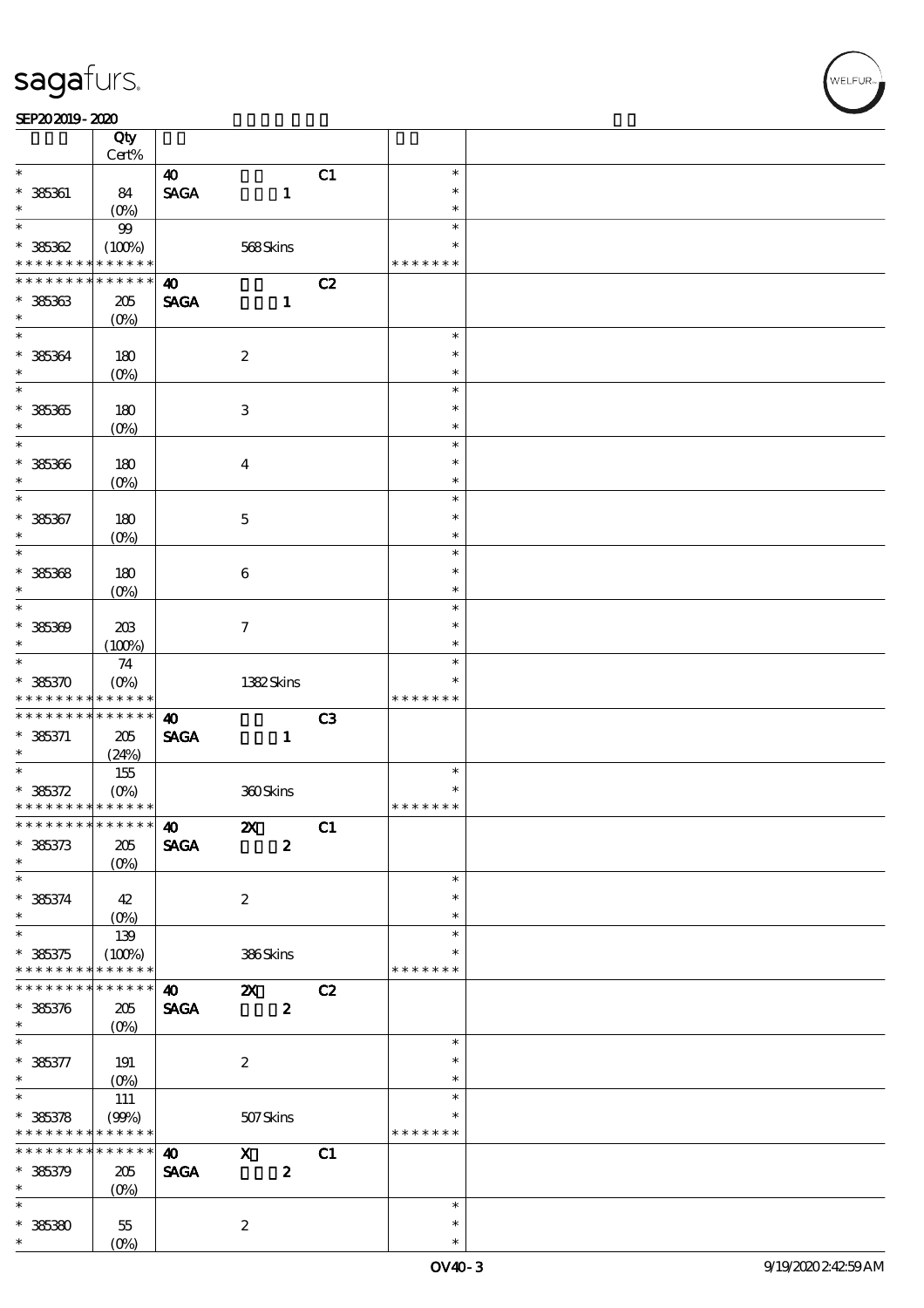#### SEP202019-2020

|                               | Qty                    |                       |                           |                |                  |  |
|-------------------------------|------------------------|-----------------------|---------------------------|----------------|------------------|--|
|                               | Cert%                  |                       |                           |                |                  |  |
| $\ast$                        | 113                    | $\boldsymbol{\omega}$ | $\mathbf X$               | C1             | $\ast$<br>$\ast$ |  |
| $* 36381$<br>* * * * * * * *  | (100%)<br>* * * * * *  | <b>SAGA</b>           | $\pmb{2}$                 |                | * * * * * * *    |  |
| * * * * * * * *               | * * * * * *            | $\boldsymbol{\omega}$ | $\mathbf X$               | C2             |                  |  |
| $*36382$                      | 205                    | <b>SAGA</b>           | $\boldsymbol{2}$          |                |                  |  |
| $\ast$                        | (O <sub>0</sub> )      |                       |                           |                |                  |  |
| $\overline{\phantom{0}}$      |                        |                       |                           |                | $\ast$           |  |
| $* 36383$                     | 205                    |                       | $\boldsymbol{2}$          |                | $\ast$           |  |
| $\ast$                        | $(O\%)$                |                       |                           |                | $\ast$           |  |
|                               | 153                    |                       |                           |                | $\ast$           |  |
| $* 36384$                     | (100%)                 |                       | 563Skins                  |                | $\ast$           |  |
| * * * * * * * *               | * * * * * *            |                       |                           |                | * * * * * * *    |  |
| * * * * * * * *               | * * * * * *            | $\boldsymbol{\omega}$ |                           | C1             |                  |  |
| $* 36335$                     | 205                    | <b>SAGA</b>           | $\boldsymbol{z}$          |                |                  |  |
| $\ast$                        | $(O\%)$                |                       |                           |                |                  |  |
| $\overline{\ast}$             |                        |                       |                           |                | $\ast$           |  |
| $* 36336$                     | 76                     |                       | $\boldsymbol{2}$          |                | $\ast$           |  |
| $\ast$<br>$\ast$              | $(O\%)$                |                       |                           |                | $\ast$           |  |
|                               | 113                    |                       |                           |                | $\ast$<br>$\ast$ |  |
| $* 385387$<br>* * * * * * * * | (100%)<br>* * * * * *  |                       | 394Skins                  |                | * * * * * * *    |  |
| * * * * * * * *               | * * * * * *            | $\boldsymbol{\omega}$ |                           |                |                  |  |
| $* 36388$                     | 205                    | <b>SAGA</b>           | $\boldsymbol{z}$          | C2             |                  |  |
| $\ast$                        | (O <sub>0</sub> )      |                       |                           |                |                  |  |
| $\overline{\phantom{0}}$      |                        |                       |                           |                | $\ast$           |  |
| $* 36389$                     | 180                    |                       | $\boldsymbol{2}$          |                | $\ast$           |  |
| $\ast$                        | $(O\%)$                |                       |                           |                | $\ast$           |  |
| $\overline{\ast}$             |                        |                       |                           |                | $\ast$           |  |
| $*36390$                      | 160                    |                       | $\,3$                     |                | $\ast$           |  |
| $\ast$                        | (100%)                 |                       |                           |                | $\ast$           |  |
| $\ast$                        |                        |                       |                           |                | $\ast$           |  |
| $* 385391$                    | 47                     |                       | $\bf{4}$                  |                | $\ast$           |  |
| $\ast$                        | (100%)                 |                       |                           |                | $\ast$           |  |
| $\ast$                        | 177                    |                       |                           |                | $\ast$           |  |
| $*36392$                      | $(O\%)$                |                       | 769Skins                  |                | $\ast$           |  |
| * * * * * * * * * * * * * *   |                        |                       |                           |                | * * * * * * *    |  |
| * * * * * * * * * * * * * * * |                        | 50 <sup>/40</sup>     |                           | C2             |                  |  |
| $* 36300$                     | 205                    | IA                    | $\mathbf{1}$              |                |                  |  |
| $\ast$<br>$\ast$              | (12%)                  |                       |                           |                | $\ast$           |  |
|                               | 46                     |                       |                           |                | $\ast$           |  |
| $* 385394$<br>* * * * * * * * | (8%)<br>* * * * * *    |                       | $251$ Skins               |                | * * * * * * *    |  |
|                               |                        | 5040                  |                           | C2             |                  |  |
| 385395                        | 137                    | IA                    | $\boldsymbol{z}$          |                |                  |  |
|                               | (16%)                  |                       |                           |                |                  |  |
|                               |                        | $\boldsymbol{\omega}$ |                           | C <sub>3</sub> |                  |  |
| 385396                        | 168                    | <b>SAGA</b>           | $\boldsymbol{z}$          |                |                  |  |
|                               | (17%)                  |                       |                           |                |                  |  |
|                               |                        | <b>40</b>             | $\boldsymbol{\mathsf{Z}}$ | C1             |                  |  |
| 385397                        | 183                    | <b>SROY</b>           | $\mathbf{1}$              |                |                  |  |
|                               | $(10\%)$               |                       |                           |                |                  |  |
| * * * * * * *                 | * * * * * *            | $\boldsymbol{\omega}$ | $\boldsymbol{\mathsf{z}}$ | C2             |                  |  |
| $* 385398$                    | 205                    | <b>SROY</b>           | $\mathbf{1}$              |                |                  |  |
| $\ast$                        | (23%)                  |                       |                           |                |                  |  |
| $\overline{\ast}$             | 100                    |                       |                           |                | $\ast$           |  |
| $* 385399$                    | $(O\%)$<br>* * * * * * |                       | 305Skins                  |                | $\ast$           |  |
| * * * * * * * *               |                        |                       |                           |                | * * * * * * *    |  |
|                               |                        | <b>40</b>             | $\mathbf{x}$              | C1             |                  |  |
| 385400                        | 145<br>(10%)           | <b>SROY</b>           | $\mathbf{1}$              |                |                  |  |
|                               |                        |                       |                           |                |                  |  |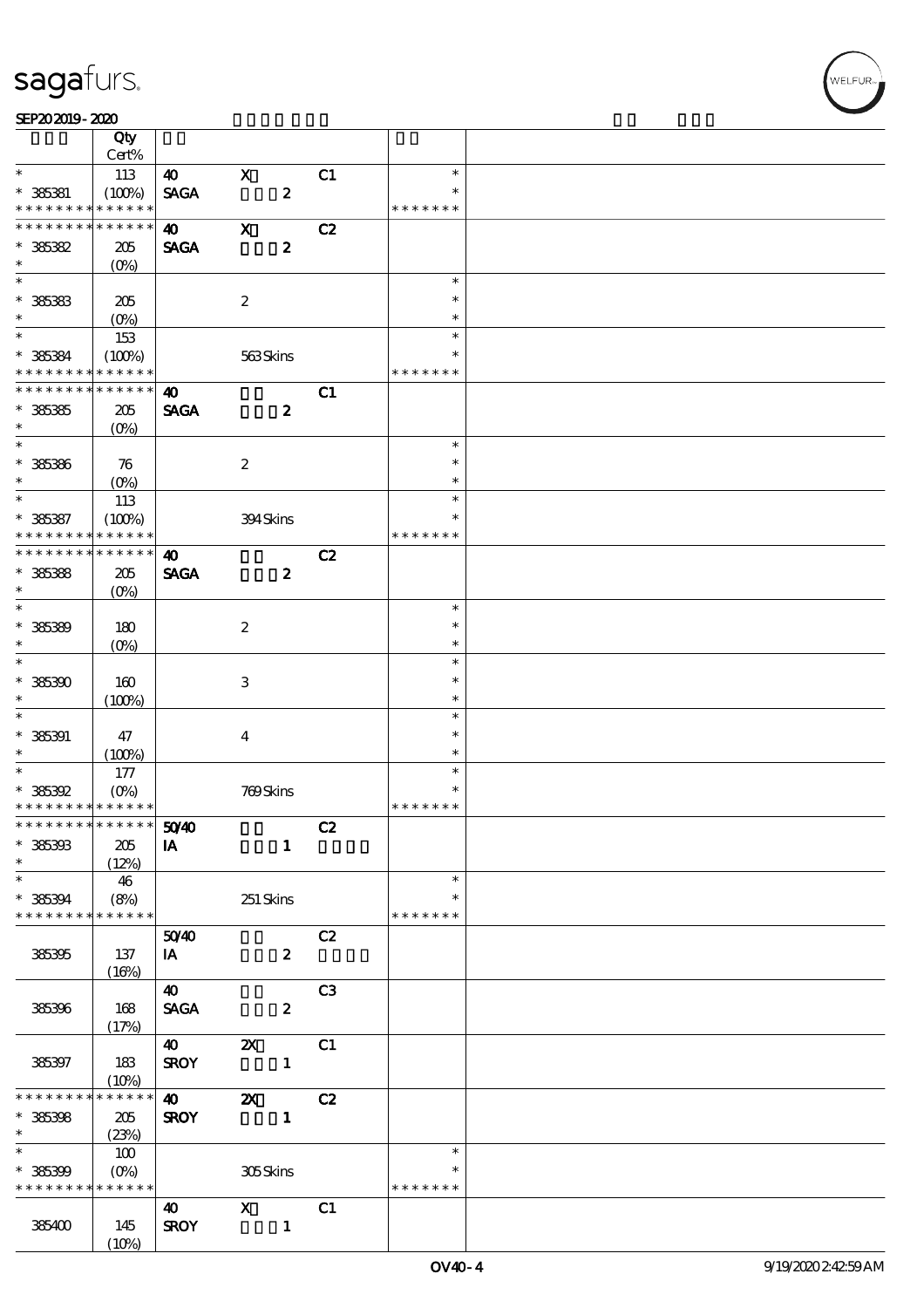| SEP202019-2020 |  |
|----------------|--|
|----------------|--|

|                                    | Qty                       |                       |                           |    |               |  |
|------------------------------------|---------------------------|-----------------------|---------------------------|----|---------------|--|
|                                    | $Cert\%$                  |                       |                           |    |               |  |
| * * * * * * * * * * * * * *        |                           | $\boldsymbol{\omega}$ | $\mathbf{x}$              | C2 |               |  |
| $*365401$                          | 205                       | <b>SROY</b>           | $\mathbf{1}$              |    |               |  |
| $\ast$<br>$\overline{\phantom{0}}$ | (17%)                     |                       |                           |    |               |  |
|                                    | 61                        |                       |                           |    | $\ast$        |  |
| $*36402$                           | $(O\%)$                   |                       | 266Skins                  |    | $\ast$        |  |
| * * * * * * * * * * * * * *        |                           |                       |                           |    | * * * * * * * |  |
|                                    |                           | $\boldsymbol{\omega}$ | $X$ $X$                   | C3 |               |  |
| 385403                             | $\bf 80$                  | <b>SROY</b>           | $\mathbf{1}$              |    |               |  |
|                                    | (22%)                     |                       |                           |    |               |  |
|                                    |                           | $\boldsymbol{\omega}$ |                           | C1 |               |  |
| 385404                             | 135                       | <b>SROY</b>           | $\mathbf{1}$              |    |               |  |
|                                    | (17%)                     |                       |                           |    |               |  |
| * * * * * * * *                    | * * * * * *               | $\boldsymbol{\omega}$ |                           | C2 |               |  |
| $*36405$                           | 205                       | <b>SROY</b>           | $\mathbf{1}$              |    |               |  |
| $\ast$                             | (14%)                     |                       |                           |    |               |  |
| $\ast$                             | 108                       |                       |                           |    | $\ast$        |  |
| $*36406$                           | $(O\!\!\!\!\!\!\!/\,\!o)$ |                       | 313Skins                  |    | $\ast$        |  |
| * * * * * * * * * * * * * *        |                           |                       |                           |    | * * * * * * * |  |
|                                    |                           | $\boldsymbol{\omega}$ |                           | C3 |               |  |
| 385407                             | 104                       | <b>SROY</b>           | $\mathbf{1}$              |    |               |  |
|                                    | (11%)                     |                       |                           |    |               |  |
| * * * * * * * *                    | * * * * * *               | $\boldsymbol{\omega}$ | $\boldsymbol{\mathsf{z}}$ | C1 |               |  |
| $*385408$                          | 185                       | <b>SROY</b>           | $\boldsymbol{z}$          |    |               |  |
| $\ast$                             | (27%)                     |                       |                           |    |               |  |
| $\ast$                             | 42                        |                       |                           |    | $\ast$        |  |
| $*36409$                           | $(O\%)$                   |                       | 227Skins                  |    | $\ast$        |  |
| * * * * * * * * * * * * * *        |                           |                       |                           |    | * * * * * * * |  |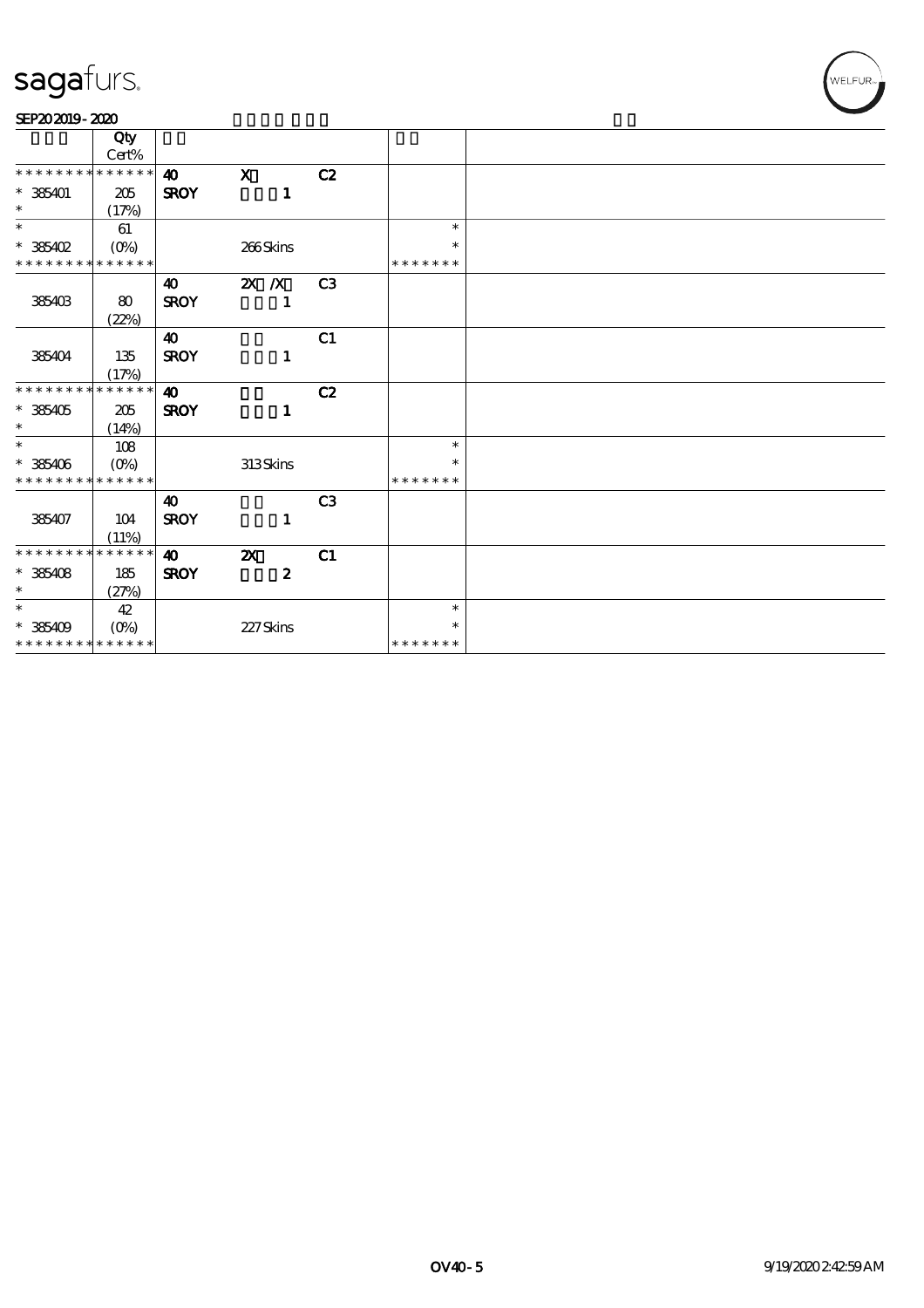#### SEP202019-2020

|                                            | Qty<br>$Cert\%$ |                             |                                                                             |                |                         |  |
|--------------------------------------------|-----------------|-----------------------------|-----------------------------------------------------------------------------|----------------|-------------------------|--|
|                                            |                 |                             |                                                                             |                |                         |  |
|                                            |                 | $\boldsymbol{\mathfrak{D}}$ | $\boldsymbol{\mathsf{Z}}$                                                   | C1             |                         |  |
| 385441                                     | 101             | ${\bf s}$                   | $\mathbf{1}$                                                                |                |                         |  |
|                                            | (9%)            |                             |                                                                             |                |                         |  |
|                                            |                 | $\boldsymbol{\mathfrak{D}}$ | ZX                                                                          | C1/C2          |                         |  |
| 385442                                     | 204             | ${\bf s}$                   | $\mathbf{1}$                                                                |                |                         |  |
|                                            | (16%)           |                             |                                                                             |                |                         |  |
| * * * * * * * *                            | * * * * * *     | $\boldsymbol{\mathfrak{D}}$ | $\boldsymbol{\alpha}$                                                       | C2             |                         |  |
| $* 385443$                                 | 245             | ${\bf s}$                   | $\mathbf{1}$                                                                |                |                         |  |
| $\ast$                                     | (17%)           |                             |                                                                             |                |                         |  |
| $\ast$                                     | 126             |                             |                                                                             |                | $\ast$                  |  |
| $* 365444$                                 | $(O\% )$        |                             | 371 Skins                                                                   |                | $\ast$                  |  |
| * * * * * * * * * * * * * *                |                 |                             |                                                                             |                | * * * * * * *           |  |
|                                            |                 | $\boldsymbol{\mathfrak{D}}$ | $\mathbf{X}$                                                                | C3             |                         |  |
| 385445                                     | 129             | ${\bf s}$                   | $\blacksquare$                                                              |                |                         |  |
|                                            | (11%)           |                             |                                                                             |                |                         |  |
|                                            |                 | $\boldsymbol{\mathfrak{D}}$ | $\mathbf{x}$                                                                | C1             |                         |  |
| 385446                                     | 123             | ${\bf s}$                   | $\mathbf{1}$                                                                |                |                         |  |
|                                            | (13%)           |                             |                                                                             |                |                         |  |
| * * * * * * * *                            | * * * * * *     | $\boldsymbol{\mathfrak{D}}$ | $\mathbf{x}$                                                                | C2             |                         |  |
| $* 365447$                                 | 245             | ${\bf s}$                   | $\mathbf{1}$                                                                |                |                         |  |
| $\ast$                                     | (18%)           |                             |                                                                             |                |                         |  |
| $\ast$                                     | 210             |                             |                                                                             |                | $\ast$                  |  |
| $* 385448$                                 | $(0\%)$         |                             | 455Skins                                                                    |                | $\ast$                  |  |
| * * * * * * * * * * * * * * *              |                 |                             |                                                                             |                | * * * * * * *           |  |
|                                            |                 | $\boldsymbol{\mathfrak{D}}$ | $\mathbf X$ and $\mathbf X$ and $\mathbf X$ and $\mathbf X$ and $\mathbf X$ | C <sub>3</sub> |                         |  |
| 385449                                     | 155             | ${\bf s}$                   | $\mathbf{1}$                                                                |                |                         |  |
|                                            | (17%)           |                             |                                                                             |                |                         |  |
|                                            |                 | $\boldsymbol{\mathfrak{D}}$ |                                                                             | C1             |                         |  |
| 385450                                     | 228             | $\bf S$                     | $\mathbf{1}$                                                                |                |                         |  |
|                                            | (10%)           |                             |                                                                             |                |                         |  |
| * * * * * * * *                            | * * * * * *     | $\boldsymbol{\mathfrak{D}}$ |                                                                             | C2             |                         |  |
| $* 385451$                                 | 245             | ${\bf s}$                   | $\mathbf{1}$                                                                |                |                         |  |
| $\ast$                                     | $(O\%)$         |                             |                                                                             |                |                         |  |
| $\ast$                                     |                 |                             |                                                                             |                | $\ast$                  |  |
| $*36452$                                   | 220             |                             | $\boldsymbol{2}$                                                            |                | $\ast$                  |  |
| $\ast$                                     | $(0\%)$         |                             |                                                                             |                | $\ast$                  |  |
| $*$                                        |                 |                             |                                                                             |                | $\ast$                  |  |
| $* 385453$                                 | 220             |                             | $\,3$                                                                       |                | $\ast$                  |  |
| $\ast$                                     | $(0\%)$         |                             |                                                                             |                | $\ast$                  |  |
| $\ast$                                     |                 |                             |                                                                             |                | $\ast$                  |  |
| $* 385454$                                 | 54              |                             | $\boldsymbol{4}$                                                            |                | $\ast$                  |  |
| $\ast$                                     | $(O\%)$         |                             |                                                                             |                | $\ast$                  |  |
| $\ast$                                     | $90\,$          |                             |                                                                             |                | $\ast$                  |  |
| $* 385455$                                 | (100%)          |                             | 829Skins                                                                    |                | $\ast$                  |  |
| * * * * * * * *                            | * * * * * *     |                             |                                                                             |                | * * * * * * *           |  |
| * * * * * * * *                            | * * * * * *     | $\boldsymbol{\mathfrak{D}}$ |                                                                             | C3             |                         |  |
| $* 385456$                                 | 245             | ${\bf s}$                   | $\mathbf{1}$                                                                |                |                         |  |
| $\ast$<br>$\ast$                           | (22%)           |                             |                                                                             |                |                         |  |
|                                            | 80              |                             |                                                                             |                | $\ast$                  |  |
| $* 385457$                                 | $(0\%)$         |                             | 325Skins                                                                    |                | $\ast$<br>* * * * * * * |  |
| * * * * * * * * <mark>* * * * * * *</mark> |                 |                             |                                                                             |                |                         |  |
|                                            |                 | $\boldsymbol{\mathfrak{D}}$ | $\boldsymbol{\mathsf{z}}$                                                   | C1/C2          |                         |  |
| 385458                                     | 207             | ${\bf s}$                   | $\pmb{2}$                                                                   |                |                         |  |
|                                            | (30%)           |                             |                                                                             |                |                         |  |
|                                            |                 | $\boldsymbol{\mathfrak{D}}$ | $\boldsymbol{\mathrm{X}}$                                                   | C1/C2          |                         |  |
| 385459                                     | 214             | ${\bf s}$                   | $\boldsymbol{2}$                                                            |                |                         |  |
|                                            | (20%)           |                             |                                                                             |                |                         |  |
|                                            |                 | $\boldsymbol{\mathfrak{D}}$ |                                                                             | C1             |                         |  |
| 385460                                     | 124             | $\mathbf{S}$                | $\pmb{2}$                                                                   |                |                         |  |
|                                            | (20%)           |                             |                                                                             |                |                         |  |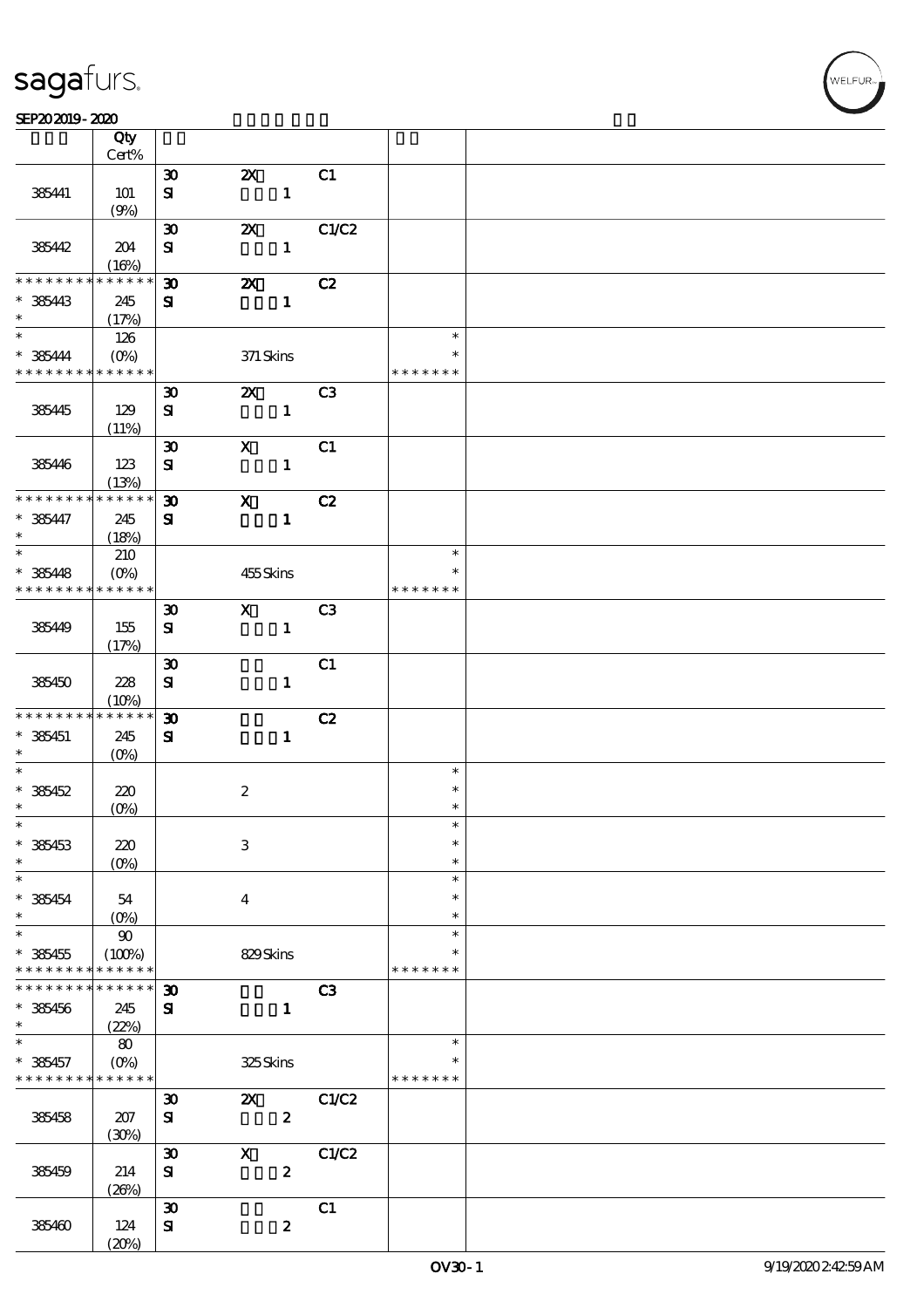#### SEP202019-2020

|                                                         | Qty<br>Cert%          |                             |                           |                  |                |               |  |
|---------------------------------------------------------|-----------------------|-----------------------------|---------------------------|------------------|----------------|---------------|--|
|                                                         |                       | $\boldsymbol{\mathfrak{D}}$ |                           |                  | C2             |               |  |
|                                                         |                       |                             |                           |                  |                |               |  |
| 385461                                                  | 239                   | ${\bf s}$                   |                           | $\boldsymbol{z}$ |                |               |  |
|                                                         | (21%)                 |                             |                           |                  |                |               |  |
|                                                         |                       | $\boldsymbol{\mathfrak{D}}$ | X /                       |                  | C <sub>3</sub> |               |  |
| 385462                                                  | 161                   | ${\bf s}$                   |                           | $\boldsymbol{2}$ |                |               |  |
|                                                         | (21%)                 |                             |                           |                  |                |               |  |
| * * * * * * * *                                         | * * * * * *           | 30 <sub>o</sub>             | $\boldsymbol{\alpha}$     |                  | C1             |               |  |
| $* 36463$                                               | 91                    | <b>SAGA</b>                 |                           | $\mathbf{1}$     |                |               |  |
| $\ast$                                                  | $(O\%)$               |                             |                           |                  |                |               |  |
| $\ast$                                                  | 109                   |                             |                           |                  |                | $\ast$        |  |
|                                                         |                       |                             |                           |                  |                | $\ast$        |  |
| $*365464$<br>* * * * * * * * <mark>* * * * * * *</mark> | (98%)                 |                             | 200Skins                  |                  |                | * * * * * * * |  |
|                                                         |                       |                             |                           |                  |                |               |  |
| * * * * * * * * * * * * * * *                           |                       | $\boldsymbol{\mathfrak{D}}$ | $\boldsymbol{\mathsf{Z}}$ |                  | C2             |               |  |
| $* 36465$                                               | 225                   | <b>SAGA</b>                 |                           | $\mathbf{1}$     |                |               |  |
| $\ast$                                                  | $(O\%)$               |                             |                           |                  |                |               |  |
| $*$                                                     |                       |                             |                           |                  |                | $\ast$        |  |
| $* 385406$                                              | 98                    |                             | $\boldsymbol{z}$          |                  |                | $\ast$        |  |
| $\ast$                                                  | $(O\%)$               |                             |                           |                  |                | $\ast$        |  |
| $\overline{\ast}$                                       | 170                   |                             |                           |                  |                | $\ast$        |  |
| $* 385467$                                              | (97%)                 |                             | 493Skins                  |                  |                | $\ast$        |  |
| * * * * * * * *                                         | * * * * * *           |                             |                           |                  |                | * * * * * * * |  |
| * * * * * * * *                                         | ******                |                             |                           |                  |                |               |  |
|                                                         |                       | $\boldsymbol{\mathfrak{D}}$ | $\boldsymbol{\mathsf{Z}}$ |                  | C3             |               |  |
| $* 36468$                                               | 225                   | <b>SAGA</b>                 |                           | $\mathbf{1}$     |                |               |  |
| $\ast$                                                  | $(O\%)$               |                             |                           |                  |                |               |  |
| $\ast$                                                  |                       |                             |                           |                  |                | $\ast$        |  |
| $* 385409$                                              | 226                   |                             | $\boldsymbol{2}$          |                  |                | $\ast$        |  |
| $\ast$                                                  | $(O\%)$               |                             |                           |                  |                | $\ast$        |  |
| $\overline{\mathbf{r}}$                                 | 91                    |                             |                           |                  |                | $\ast$        |  |
| $* 385470$                                              | (100%)                |                             | 542Skins                  |                  |                | $\ast$        |  |
| * * * * * * * *                                         | * * * * * *           |                             |                           |                  |                | * * * * * * * |  |
| * * * * * * * *                                         | $* * * * * * *$       | $\boldsymbol{\mathfrak{D}}$ | $\mathbf{x}$              |                  | C1             |               |  |
| $* 385471$                                              | 225                   | <b>SAGA</b>                 |                           | $\mathbf{1}$     |                |               |  |
| $\ast$                                                  | $(O\%)$               |                             |                           |                  |                |               |  |
| $\overline{\ast}$                                       |                       |                             |                           |                  |                | $\ast$        |  |
|                                                         |                       |                             |                           |                  |                | $\ast$        |  |
| $* 36472$                                               | 200                   |                             | $\boldsymbol{2}$          |                  |                |               |  |
| $\ast$                                                  | (O <sub>0</sub> )     |                             |                           |                  |                | $\ast$        |  |
| $\ast$                                                  |                       |                             |                           |                  |                | $\ast$        |  |
| $* 36473$                                               | 61                    |                             | $\,3$                     |                  |                | $\ast$        |  |
| *                                                       | $(0\%)$               |                             |                           |                  |                | $\ast$        |  |
| $\ast$                                                  | 100                   |                             |                           |                  |                | $\ast$        |  |
| $* 365474$                                              | (100%)                |                             | 586Skins                  |                  |                | $\ast$        |  |
| * * * * * * *                                           | * * * * * *           |                             |                           |                  |                | * * * * * * * |  |
| * * * * * * *                                           | * * * * * *           | $\boldsymbol{\mathfrak{D}}$ | $\mathbf{x}$              |                  | C2             |               |  |
| $* 385475$                                              | 225                   | <b>SAGA</b>                 |                           | $\mathbf{1}$     |                |               |  |
| $\ast$                                                  | $(0\%)$               |                             |                           |                  |                |               |  |
| $\ast$                                                  |                       |                             |                           |                  |                | $\ast$        |  |
|                                                         |                       |                             |                           |                  |                | $\ast$        |  |
| $* 385476$                                              | 211                   |                             | $\boldsymbol{z}$          |                  |                |               |  |
| $\ast$                                                  | $(0\%)$               |                             |                           |                  |                | $\ast$        |  |
| $\ast$                                                  | 104                   |                             |                           |                  |                | $\ast$        |  |
| $* 36477$                                               | (96%)                 |                             | 540Skins                  |                  |                | $\ast$        |  |
| * * * * * * * *                                         | * * * * * *           |                             |                           |                  |                | * * * * * * * |  |
| * * * * * * *                                           | * * * * * *           | $\boldsymbol{\mathfrak{D}}$ | $\mathbf{x}$              |                  | C <sub>3</sub> |               |  |
| $* 36478$                                               | 225                   | <b>SAGA</b>                 |                           | $\mathbf{1}$     |                |               |  |
| $\ast$                                                  | $(O\%)$               |                             |                           |                  |                |               |  |
| $\ast$                                                  |                       |                             |                           |                  |                | $\ast$        |  |
| $* 36479$                                               | 218                   |                             | $\boldsymbol{2}$          |                  |                | $\ast$        |  |
| *                                                       | $(0\%)$               |                             |                           |                  |                | $\ast$        |  |
| $\ast$                                                  |                       |                             |                           |                  |                | $\ast$        |  |
|                                                         | 105                   |                             |                           |                  |                | $\ast$        |  |
| $* 385480$                                              | (100%)<br>* * * * * * |                             | 548Skins                  |                  |                | * * * * * * * |  |
| * * * * * * * *                                         |                       |                             |                           |                  |                |               |  |

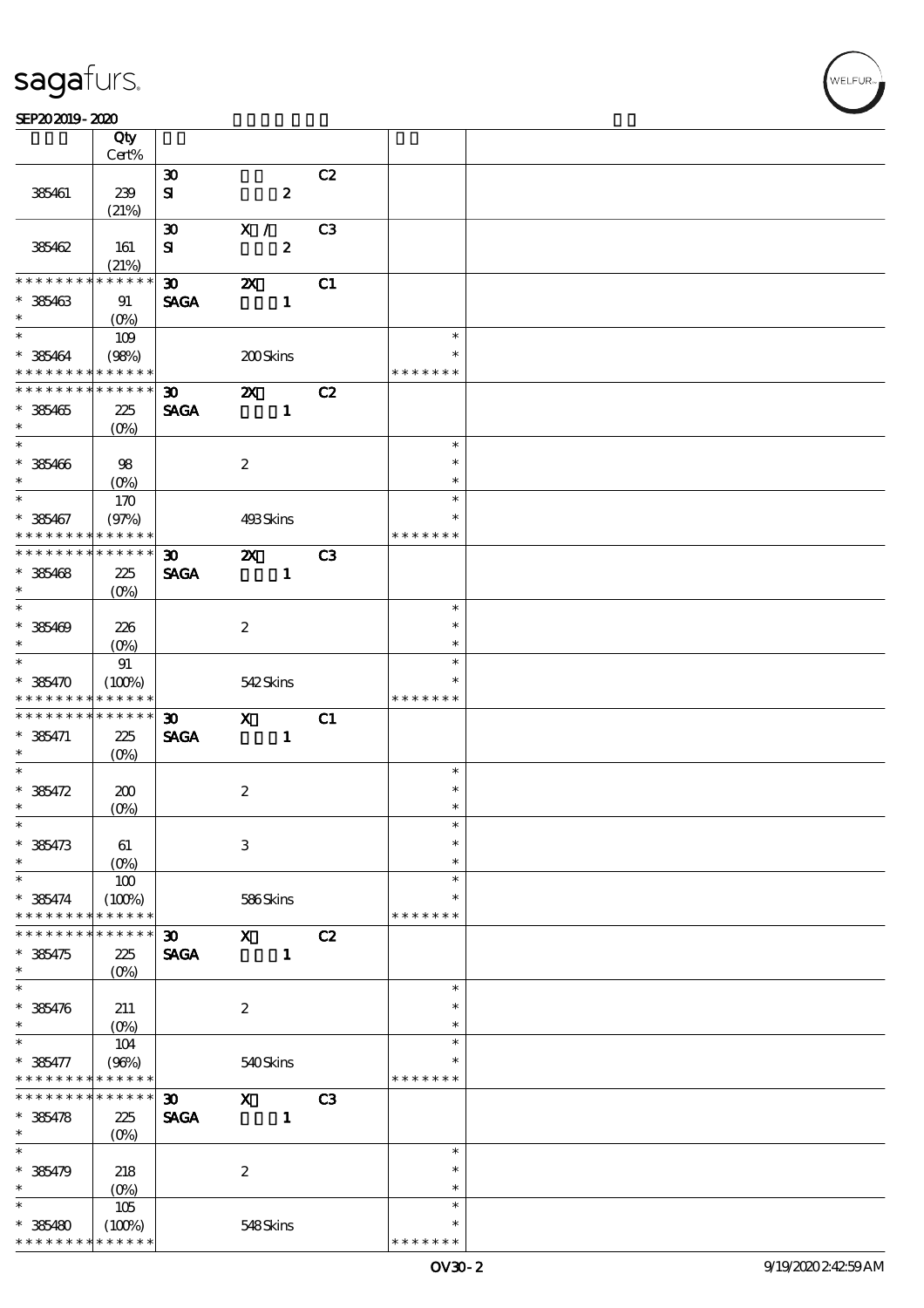#### $SEP202019 - 2020$

|                                                              | Qty<br>Cert%          |                             |                           |                |               |  |
|--------------------------------------------------------------|-----------------------|-----------------------------|---------------------------|----------------|---------------|--|
| * * * * * * * *                                              | * * * * * *           |                             |                           |                |               |  |
|                                                              |                       | $\boldsymbol{\mathfrak{D}}$ |                           | C1             |               |  |
| $* 385481$                                                   | 225                   | <b>SAGA</b>                 | $\mathbf{1}$              |                |               |  |
| $\ast$                                                       | $(O\%)$               |                             |                           |                |               |  |
| $\overline{\ast}$                                            |                       |                             |                           |                | $\ast$        |  |
| $* 36482$                                                    | 200                   |                             | $\boldsymbol{2}$          |                | $\ast$        |  |
| $\ast$                                                       | (0%                   |                             |                           |                | $\ast$        |  |
| $\overline{\phantom{0}}$                                     |                       |                             |                           |                | $\ast$        |  |
| $* 36483$                                                    | 200                   |                             | $\ensuremath{\mathsf{3}}$ |                | $\ast$        |  |
| $\ast$                                                       | $(O\%)$               |                             |                           |                | $\ast$        |  |
|                                                              |                       |                             |                           |                | $\ast$        |  |
|                                                              |                       |                             |                           |                | $\ast$        |  |
| $* 365484$                                                   | 117                   |                             | $\boldsymbol{4}$          |                |               |  |
| $\ast$                                                       | $(O\%)$               |                             |                           |                | $\ast$        |  |
| $\overline{\ast}$                                            | 136                   |                             |                           |                | $\ast$        |  |
| $* 36485$                                                    | (100%)                |                             | 878Skins                  |                | $\ast$        |  |
| * * * * * * * *                                              | * * * * * *           |                             |                           |                | * * * * * * * |  |
| * * * * * * *                                                | * * * * * *           | 30                          |                           | C2             |               |  |
| $* 36486$                                                    | 225                   | <b>SAGA</b>                 | $\mathbf{1}$              |                |               |  |
| $\ast$                                                       | (1%)                  |                             |                           |                |               |  |
| $\overline{\ast}$                                            |                       |                             |                           |                | $\ast$        |  |
|                                                              |                       |                             |                           |                | $\ast$        |  |
| $* 36487$                                                    | 200                   |                             | $\boldsymbol{2}$          |                |               |  |
| $\ast$                                                       | (2%)                  |                             |                           |                | $\ast$        |  |
| $\overline{\phantom{0}}$                                     |                       |                             |                           |                | $\ast$        |  |
| $* 36488$                                                    | 200                   |                             | $\,3\,$                   |                | $\ast$        |  |
| $\ast$                                                       | (2%)                  |                             |                           |                | $\ast$        |  |
| $\overline{\ast}$                                            |                       |                             |                           |                | $\ast$        |  |
| $* 36489$                                                    | 156                   |                             | $\boldsymbol{4}$          |                | $\ast$        |  |
| $\ast$                                                       | $(O\%)$               |                             |                           |                | $\ast$        |  |
| $\overline{\ast}$                                            | $92\,$                |                             |                           |                | $\ast$        |  |
|                                                              |                       |                             |                           |                | $\ast$        |  |
| $*36490$                                                     | (94%)                 |                             | 873Skins                  |                |               |  |
| * * * * * * * *                                              | * * * * * *           |                             |                           |                | * * * * * * * |  |
|                                                              |                       | $\boldsymbol{\mathfrak{D}}$ |                           | C <sub>3</sub> |               |  |
| 385491                                                       | 225                   | <b>SAGA</b>                 | $\mathbf{1}$              |                |               |  |
|                                                              | (25%)                 |                             |                           |                |               |  |
| * * * * * * * *                                              | * * * * * *           | $\boldsymbol{\mathfrak{D}}$ | $\boldsymbol{\mathsf{z}}$ | C1             |               |  |
| $*36492$                                                     | 225                   | <b>SAGA</b>                 | $\boldsymbol{2}$          |                |               |  |
| $\ast$                                                       |                       |                             |                           |                |               |  |
|                                                              |                       |                             |                           |                |               |  |
| $\ast$                                                       | $(O\%)$               |                             |                           |                | $\ast$        |  |
|                                                              |                       |                             |                           |                | $\ast$        |  |
| $* 385493$<br>$\ast$                                         | 142                   |                             | $\boldsymbol{2}$          |                | $\ast$        |  |
|                                                              | $(0\%)$               |                             |                           |                |               |  |
| $\ast$                                                       | 173                   |                             |                           |                | $\ast$        |  |
| $* 385494$                                                   | (100%)                |                             | 540Skins                  |                | $\ast$        |  |
|                                                              | * * * * * *           |                             |                           |                | * * * * * * * |  |
| * * * * * * *                                                | * * * * * *           | $\boldsymbol{\mathfrak{D}}$ | $\boldsymbol{\mathsf{z}}$ | C2             |               |  |
|                                                              | 177                   | <b>SAGA</b>                 | $\boldsymbol{z}$          |                |               |  |
|                                                              | $(0\%)$               |                             |                           |                |               |  |
| * * * * * * * *<br>$* 385495$<br>$\ast$<br>$\overline{\ast}$ | 10B                   |                             |                           |                | $\ast$        |  |
|                                                              |                       |                             |                           |                | $\ast$        |  |
| * 385496<br>* * * * * * * *                                  | (88%)<br>* * * * * *  |                             | 280Skins                  |                | * * * * * * * |  |
|                                                              |                       |                             |                           |                |               |  |
|                                                              | * * * * * *           | $\boldsymbol{\mathfrak{D}}$ | $\mathbf{x}$              | C1             |               |  |
|                                                              | 225                   | <b>SAGA</b>                 | $\pmb{2}$                 |                |               |  |
|                                                              | $(O\%)$               |                             |                           |                |               |  |
| * * * * * * *<br>$* 385497$<br>$\ast$<br>$\overline{\ast}$   |                       |                             |                           |                | $\ast$        |  |
| $* 385498$                                                   | 113                   |                             | $\boldsymbol{2}$          |                | $\ast$        |  |
| $\ast$                                                       | $(0\%)$               |                             |                           |                | $\ast$        |  |
| $\ast$                                                       | 132                   |                             |                           |                | $\ast$        |  |
|                                                              |                       |                             |                           |                | $\ast$        |  |
| $* 36499$<br>* * * * * * * *                                 | (100%)<br>* * * * * * |                             | 470Skins                  |                | * * * * * * * |  |
| * * * * * * * *                                              | * * * * * *           |                             |                           |                |               |  |
|                                                              |                       | $\boldsymbol{\mathfrak{D}}$ | $\boldsymbol{\mathrm{X}}$ | C1/C2          |               |  |
| $*36500$<br>$\ast$                                           | 225<br>(46%)          | <b>SAGA</b>                 | $\boldsymbol{z}$          |                |               |  |

T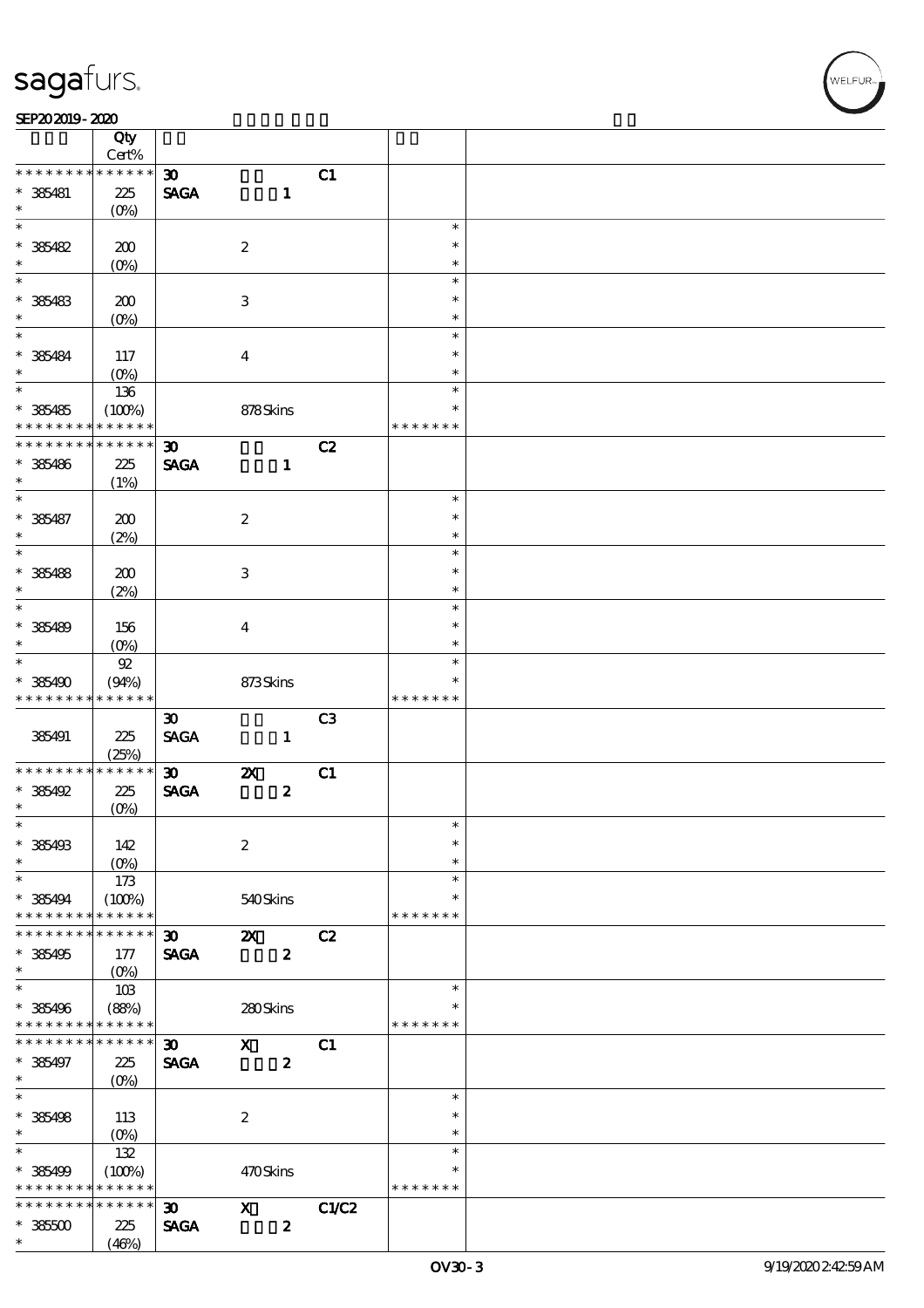$\top$ 

#### $SEP202019 - 2020$

|                                                         | Qty<br>Cert%          |                             |                           |                  |       |                         |  |
|---------------------------------------------------------|-----------------------|-----------------------------|---------------------------|------------------|-------|-------------------------|--|
| $\ast$                                                  | $52\,$                | $\infty$                    | $\mathbf x$               |                  | C1/C2 | $\ast$                  |  |
| $* 38501$<br>* * * * * * * * <mark>* * * * * * *</mark> | (7%)                  | <b>SAGA</b>                 |                           | $\boldsymbol{z}$ |       | $\ast$<br>* * * * * * * |  |
| * * * * * * * *                                         | $* * * * * * *$       |                             |                           |                  |       |                         |  |
|                                                         |                       | $\infty$                    | $\mathbf x$               |                  | C2    |                         |  |
| $*36502$                                                | 225                   | <b>SAGA</b>                 |                           | $\boldsymbol{2}$ |       |                         |  |
| $\ast$                                                  | $(0\%)$               |                             |                           |                  |       |                         |  |
|                                                         |                       |                             |                           |                  |       | $\ast$                  |  |
| $* 38503$                                               | 200                   |                             | $\boldsymbol{2}$          |                  |       | $\ast$                  |  |
| $\ast$                                                  | $(O_0)$               |                             |                           |                  |       | $\ast$                  |  |
| $\overline{\ast}$                                       |                       |                             |                           |                  |       | $\ast$                  |  |
| $*36504$                                                | 200                   |                             | $\,3$                     |                  |       | $\ast$                  |  |
| $\ast$                                                  | (O <sub>0</sub> )     |                             |                           |                  |       | $\ast$                  |  |
| $\overline{\ast}$                                       |                       |                             |                           |                  |       | $\ast$                  |  |
|                                                         |                       |                             |                           |                  |       | $\ast$                  |  |
| $*36505$                                                | 200                   |                             | $\boldsymbol{4}$          |                  |       | $\ast$                  |  |
| $\ast$<br>$\overline{\ast}$                             | (100%)                |                             |                           |                  |       |                         |  |
|                                                         |                       |                             |                           |                  |       | $\ast$                  |  |
| $* 38506$                                               | 104                   |                             | $\mathbf 5$               |                  |       | $\ast$                  |  |
| $\ast$                                                  | (100%)                |                             |                           |                  |       | $\ast$                  |  |
| $\overline{\ast}$                                       | 54                    |                             |                           |                  |       | $\ast$                  |  |
| $* 38507$                                               | $(O\%)$               |                             | $983\mathrm{S}$ kins      |                  |       | $\ast$                  |  |
| * * * * * * * *                                         | * * * * * *           |                             |                           |                  |       | * * * * * * *           |  |
| * * * * * * * * * * * * * * *                           |                       | $\boldsymbol{\mathfrak{D}}$ |                           |                  | C1    |                         |  |
| $* 38508$                                               | 225                   | <b>SAGA</b>                 |                           | $\boldsymbol{z}$ |       |                         |  |
| $\ast$                                                  | $(O\%)$               |                             |                           |                  |       |                         |  |
| $\overline{\ast}$                                       |                       |                             |                           |                  |       | $\ast$                  |  |
| $*36509$                                                | 231                   |                             | $\boldsymbol{2}$          |                  |       | $\ast$                  |  |
| $\ast$                                                  | $(0\%)$               |                             |                           |                  |       | $\ast$                  |  |
| $\overline{\phantom{0}}$                                | 189                   |                             |                           |                  |       | $\ast$                  |  |
|                                                         |                       |                             |                           |                  |       | $\ast$                  |  |
| $*36510$<br>* * * * * * * *                             | (100%)<br>* * * * * * |                             | 645Skins                  |                  |       | * * * * * * *           |  |
|                                                         |                       |                             |                           |                  |       |                         |  |
|                                                         |                       |                             |                           |                  |       |                         |  |
| * * * * * * * *                                         | $* * * * * * *$       | $\boldsymbol{\mathfrak{D}}$ |                           |                  | C2    |                         |  |
| $* 385511$                                              | 225                   | <b>SAGA</b>                 |                           | $\boldsymbol{z}$ |       |                         |  |
| $\ast$                                                  | $(O\%)$               |                             |                           |                  |       |                         |  |
| $\ast$                                                  |                       |                             |                           |                  |       | $\ast$                  |  |
| $* 385512$                                              | 200                   |                             | $\boldsymbol{2}$          |                  |       | $\ast$                  |  |
| $\ast$                                                  | (O <sub>0</sub> )     |                             |                           |                  |       | $\ast$                  |  |
| $\ast$                                                  |                       |                             |                           |                  |       | $\ast$                  |  |
| $* 38513$                                               | 200                   |                             | $\mathbf{3}$              |                  |       | $\ast$                  |  |
| $\ast$                                                  | $(O\%)$               |                             |                           |                  |       | $\ast$                  |  |
| $\ast$                                                  |                       |                             |                           |                  |       | $\ast$                  |  |
|                                                         |                       |                             |                           |                  |       | $\ast$                  |  |
| $* 38514$<br>$\ast$                                     | 200                   |                             | $\bf{4}$                  |                  |       | $\ast$                  |  |
| ¥                                                       | (100%)                |                             |                           |                  |       | $\ast$                  |  |
|                                                         |                       |                             |                           |                  |       | $\ast$                  |  |
| $*$ 385515<br>$\ast$                                    | 183                   |                             | $\mathbf 5$               |                  |       | $\ast$                  |  |
| $\ast$                                                  | (100%)                |                             |                           |                  |       | $\ast$                  |  |
|                                                         | 181                   |                             |                           |                  |       | *                       |  |
| $* 38516$<br>* * * * * * * *                            | $(O\%)$               |                             | 1189Skins                 |                  |       | * * * * * * *           |  |
|                                                         | * * * * * *           |                             |                           |                  |       |                         |  |
| * * * * * * *                                           | * * * * * *           | $\boldsymbol{\mathfrak{D}}$ |                           |                  | C2    |                         |  |
| $* 385517$                                              | $225\,$               | IA                          |                           | $\mathbf{1}$     |       |                         |  |
| $\ast$                                                  | (13%)                 |                             |                           |                  |       |                         |  |
| $\ast$                                                  |                       |                             |                           |                  |       | $\ast$                  |  |
|                                                         | 200                   |                             | $\boldsymbol{2}$          |                  |       | $\ast$                  |  |
| $* 38518$<br>$\ast$                                     | (20%)                 |                             |                           |                  |       | $\ast$                  |  |
| $\ast$                                                  |                       |                             |                           |                  |       | $\ast$                  |  |
| $* 38519$                                               | 200                   |                             | $\ensuremath{\mathbf{3}}$ |                  |       | $\ast$                  |  |
| $\ast$                                                  | (19%)                 |                             |                           |                  |       | $\ast$                  |  |
| $\ast$                                                  |                       |                             |                           |                  |       | $\ast$                  |  |
| $*36520$                                                | 200                   |                             | $\boldsymbol{4}$          |                  |       | $\ast$                  |  |

 $\top$ 

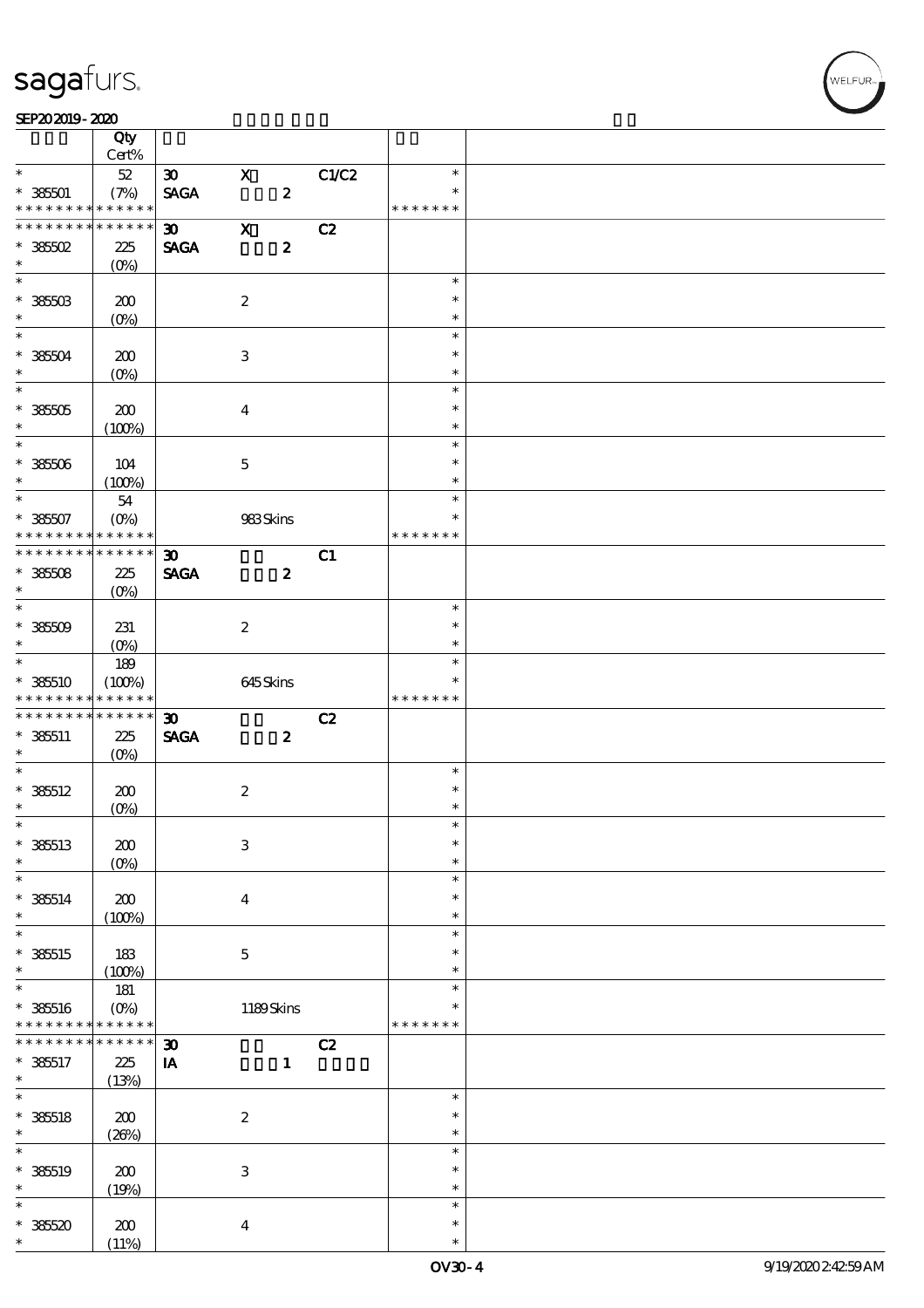#### $SEP202019 - 2020$

|                                            | Qty<br>Cert%           |                             |                           |              |                |               |  |
|--------------------------------------------|------------------------|-----------------------------|---------------------------|--------------|----------------|---------------|--|
| $\ast$                                     | $77\,$                 | $\pmb{\mathfrak{D}}$        |                           |              | C2             | $\ast$        |  |
|                                            |                        |                             |                           |              |                | $\ast$        |  |
| $* 38521$                                  | (12%)                  | IA                          |                           | $\mathbf{1}$ |                |               |  |
| * * * * * * * *                            | * * * * * *            |                             |                           |              |                | * * * * * * * |  |
| * * * * * * * *                            | * * * * * *            | $\boldsymbol{\mathfrak{D}}$ | $\boldsymbol{\mathsf{z}}$ |              | C1             |               |  |
| $*36522$                                   | 205                    | <b>SROY</b>                 |                           | $\mathbf{1}$ |                |               |  |
| $\ast$                                     | (O <sub>0</sub> )      |                             |                           |              |                |               |  |
| $\overline{\ast}$                          |                        |                             |                           |              |                | $\ast$        |  |
|                                            |                        |                             |                           |              |                | $\ast$        |  |
| $* 38523$                                  | 159                    |                             | $\boldsymbol{2}$          |              |                |               |  |
| $\ast$                                     | (O <sub>0</sub> )      |                             |                           |              |                | $\ast$        |  |
| $*$                                        | 87                     |                             |                           |              |                | $\ast$        |  |
| $* 38524$                                  | (100%)                 |                             | 451 Skins                 |              |                | $\ast$        |  |
| * * * * * * * *                            | * * * * * *            |                             |                           |              |                | * * * * * * * |  |
| * * * * * * * *                            | $* * * * * * *$        | $\boldsymbol{\mathfrak{D}}$ | $\boldsymbol{\mathsf{z}}$ |              | C2             |               |  |
|                                            |                        |                             |                           |              |                |               |  |
| $*38525$                                   | 205                    | <b>SROY</b>                 |                           | $\mathbf{1}$ |                |               |  |
| $\ast$                                     | $(O\%)$                |                             |                           |              |                |               |  |
| $\ast$                                     |                        |                             |                           |              |                | $\ast$        |  |
| $* 38526$                                  | 180                    |                             | $\boldsymbol{2}$          |              |                | $\ast$        |  |
| $\ast$                                     | (O <sub>0</sub> )      |                             |                           |              |                | $\ast$        |  |
| $\ast$                                     |                        |                             |                           |              |                | $\ast$        |  |
|                                            |                        |                             |                           |              |                |               |  |
| $* 38527$                                  | 180                    |                             | $\ensuremath{\mathbf{3}}$ |              |                | $\ast$        |  |
| $\ast$                                     | (O <sub>0</sub> )      |                             |                           |              |                | $\ast$        |  |
| $\ast$                                     |                        |                             |                           |              |                | $\ast$        |  |
| $*36528$                                   | 180                    |                             | $\bf{4}$                  |              |                | $\ast$        |  |
| $\ast$                                     | (O <sub>0</sub> )      |                             |                           |              |                | $\ast$        |  |
| $\ast$                                     |                        |                             |                           |              |                | $\ast$        |  |
|                                            |                        |                             |                           |              |                |               |  |
| $*36529$                                   | 180                    |                             | $\mathbf 5$               |              |                | $\ast$        |  |
| $\ast$                                     | (100%)                 |                             |                           |              |                | $\ast$        |  |
| $\ast$                                     |                        |                             |                           |              |                | $\ast$        |  |
| $*38530$                                   | 71                     |                             | 6                         |              |                | $\ast$        |  |
| $\ast$                                     |                        |                             |                           |              |                | $\ast$        |  |
| $\ast$                                     | (100%)                 |                             |                           |              |                |               |  |
|                                            | ${\bf 36}$             |                             |                           |              |                | $\ast$        |  |
| $* 38531$                                  | $(O\%)$                |                             | 1032Skins                 |              |                | $\ast$        |  |
|                                            |                        |                             |                           |              |                |               |  |
| * * * * * * * *                            | * * * * * *            |                             |                           |              |                | * * * * * * * |  |
|                                            |                        | $\boldsymbol{\mathfrak{D}}$ | $\boldsymbol{\mathsf{Z}}$ |              | C <sub>3</sub> |               |  |
|                                            |                        |                             |                           |              |                |               |  |
| 385532                                     | 215                    | <b>SROY</b>                 |                           | $\mathbf{1}$ |                |               |  |
|                                            | (32%)                  |                             |                           |              |                |               |  |
| * * * * * * * * <mark>* * * * * * *</mark> |                        | $\boldsymbol{\mathfrak{D}}$ | $\mathbf{X}$              |              | C1             |               |  |
| $* 38533$                                  | $205\,$                | <b>SROY</b>                 |                           | $\mathbf{1}$ |                |               |  |
| $\ast$                                     | (34%)                  |                             |                           |              |                |               |  |
| $\ast$                                     | 146                    |                             |                           |              |                | $\ast$        |  |
|                                            |                        |                             |                           |              |                | $\ast$        |  |
| $* 38534$<br>* * * * * * * *               | $(O\%)$<br>* * * * * * |                             | 351 Skins                 |              |                | * * * * * * * |  |
| * * * * * * *                              | * * * * * *            |                             |                           |              |                |               |  |
|                                            |                        | $\boldsymbol{\mathfrak{D}}$ | $\mathbf{X}$              |              | C2             |               |  |
| $*38535$                                   | 205                    | <b>SROY</b>                 |                           | $\mathbf{1}$ |                |               |  |
| $\ast$                                     | (O <sub>0</sub> )      |                             |                           |              |                |               |  |
| $\ast$                                     |                        |                             |                           |              |                | $\ast$        |  |
| $* 38536$                                  | 180                    |                             | $\boldsymbol{2}$          |              |                | $\ast$        |  |
| $\ast$                                     |                        |                             |                           |              |                | $\ast$        |  |
| $\ast$                                     | $(0\%)$                |                             |                           |              |                | $\ast$        |  |
|                                            |                        |                             |                           |              |                | $\ast$        |  |
| $* 38537$                                  | 180                    |                             | $\ensuremath{\mathbf{3}}$ |              |                |               |  |
| $\ast$                                     | $(O\%)$                |                             |                           |              |                | $\ast$        |  |
| $\overline{\ast}$                          |                        |                             |                           |              |                | $\ast$        |  |
| $*36538$                                   | 211                    |                             | $\bf{4}$                  |              |                | $\ast$        |  |
| $\ast$                                     | (100%)                 |                             |                           |              |                | $\ast$        |  |
| $\ast$                                     |                        |                             |                           |              |                | $\ast$        |  |
|                                            | $50\,$                 |                             |                           |              |                | $\ast$        |  |
| $* 38539$                                  | $(O\%)$                |                             | 826Skins                  |              |                |               |  |
| * * * * * * * *                            | * * * * * *            |                             |                           |              |                | * * * * * * * |  |
|                                            |                        | $\boldsymbol{\mathfrak{D}}$ | $\mathbf X$               |              | C <sub>3</sub> |               |  |
| 385540                                     | 189<br>(17%)           | <b>SROY</b>                 |                           | $\mathbf{1}$ |                |               |  |

T

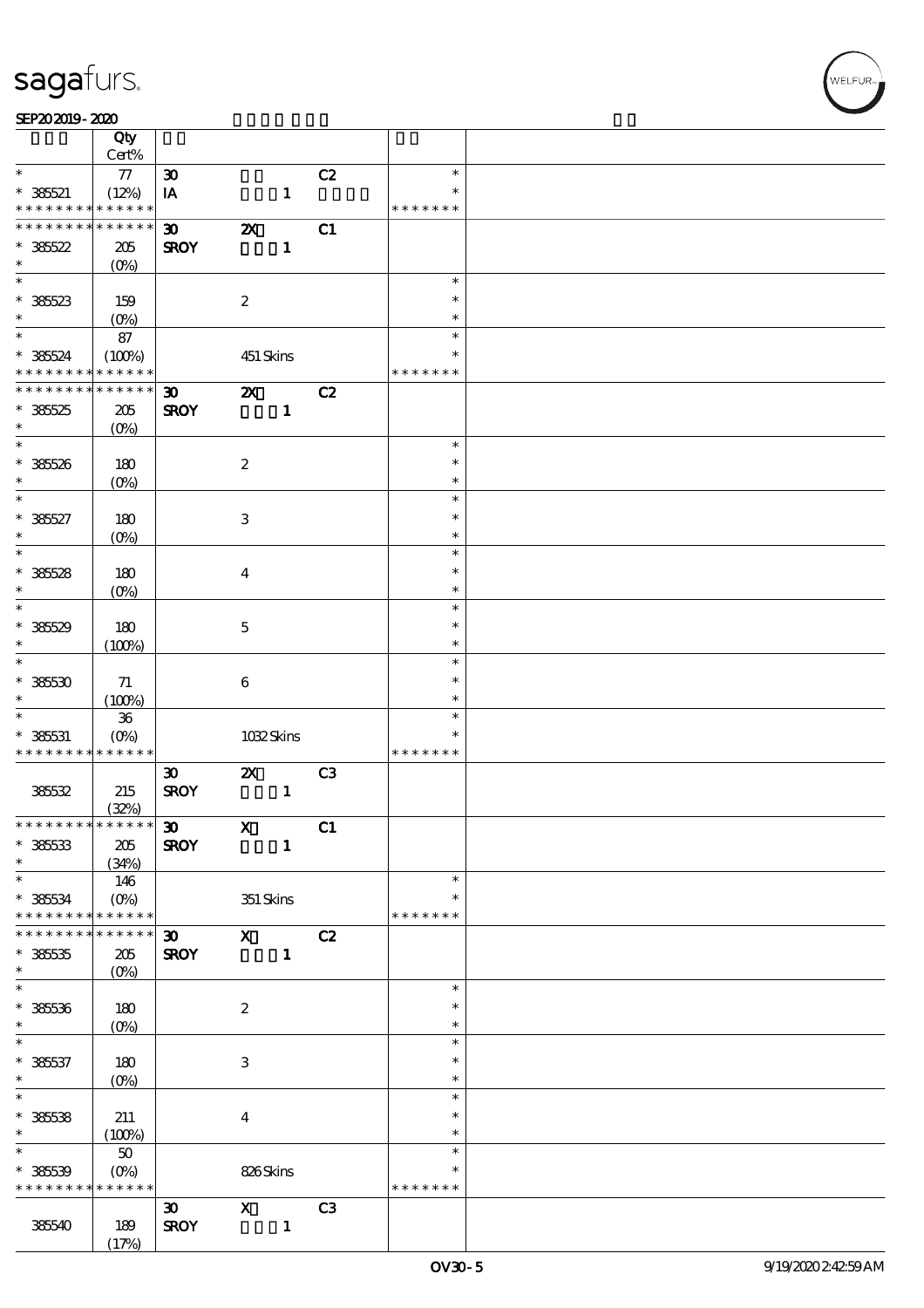#### SEP202019-2020

|                                                         | Qty<br>Cert%         |                             |                           |                |               |  |
|---------------------------------------------------------|----------------------|-----------------------------|---------------------------|----------------|---------------|--|
|                                                         |                      | $\boldsymbol{\mathfrak{D}}$ |                           | C1             |               |  |
|                                                         |                      |                             |                           |                |               |  |
| 385541                                                  | 111                  | <b>SROY</b>                 | $\mathbf{1}$              |                |               |  |
|                                                         | (13%)                |                             |                           |                |               |  |
|                                                         |                      | $\boldsymbol{\mathfrak{D}}$ |                           | C1/C2          |               |  |
| 385542                                                  | 182                  | <b>SROY</b>                 | $\mathbf{1}$              |                |               |  |
|                                                         | (15%)                |                             |                           |                |               |  |
| * * * * * * * *                                         | * * * * * *          | $\boldsymbol{\mathfrak{D}}$ |                           | C2             |               |  |
| $* 38543$                                               | 186                  | <b>SROY</b>                 | $\mathbf{1}$              |                |               |  |
| $\ast$                                                  | (1%)                 |                             |                           |                |               |  |
| $\ast$                                                  | 94                   |                             |                           |                | $\ast$        |  |
| $* 385644$                                              | (71%)                |                             | 280Skins                  |                | $\ast$        |  |
| * * * * * * * * <mark>* * * * * * *</mark>              |                      |                             |                           |                | * * * * * * * |  |
| * * * * * * * * <mark>* * * * * *</mark> *              |                      | $\boldsymbol{\mathfrak{D}}$ |                           | C <sub>3</sub> |               |  |
| $* 38545$                                               | 205                  | <b>SROY</b>                 | $\mathbf{1}$              |                |               |  |
| $\ast$                                                  | (20%)                |                             |                           |                |               |  |
| $*$                                                     | 133                  |                             |                           |                | $\ast$        |  |
| $* 38546$                                               |                      |                             |                           |                | $\ast$        |  |
| * * * * * * * *                                         | (10%)<br>* * * * * * |                             | 338Skins                  |                | * * * * * * * |  |
|                                                         |                      |                             |                           |                |               |  |
|                                                         |                      | $\boldsymbol{\mathfrak{D}}$ |                           | C <sub>3</sub> |               |  |
| 38547                                                   | 186                  | <b>SROY</b>                 | $\mathbf{1}$              |                |               |  |
|                                                         | (23%)                |                             |                           |                |               |  |
| * * * * * * * *                                         | * * * * * *          | $\boldsymbol{\mathfrak{D}}$ | $\boldsymbol{\mathsf{Z}}$ | C1             |               |  |
| $* 38548$                                               | 205                  | <b>SROY</b>                 | $\boldsymbol{2}$          |                |               |  |
| $\ast$                                                  | $(O\%)$              |                             |                           |                |               |  |
| $\ast$                                                  |                      |                             |                           |                | $\ast$        |  |
| $* 38549$                                               | 190                  |                             | $\boldsymbol{2}$          |                | $\ast$        |  |
| $\ast$                                                  | (100%)               |                             |                           |                | $\ast$        |  |
| $\ast$                                                  | 74                   |                             |                           |                | $\ast$        |  |
| $*38550$                                                | $(O\%)$              |                             | 469Skins                  |                | $\ast$        |  |
| * * * * * * * *                                         | * * * * * *          |                             |                           |                | * * * * * * * |  |
| * * * * * * * *                                         | ******               | $\boldsymbol{\mathfrak{D}}$ | $\mathbf{x}$              | C1             |               |  |
| $* 38551$                                               | 205                  | <b>SROY</b>                 | $\boldsymbol{z}$          |                |               |  |
| $\ast$                                                  | (39%)                |                             |                           |                |               |  |
| $\overline{\ast}$                                       | 131                  |                             |                           |                | $\ast$        |  |
|                                                         |                      |                             |                           |                | $\ast$        |  |
| $* 38552$<br>* * * * * * * * <mark>* * * * * * *</mark> | $(O\% )$             |                             | 336Skins                  |                | * * * * * * * |  |
|                                                         |                      |                             |                           |                |               |  |
| ************** 30                                       |                      |                             | $\mathbf{x}$<br>C2        |                |               |  |
| $* 38553$                                               | 205                  | <b>SROY</b>                 | $\boldsymbol{z}$          |                |               |  |
| $\ast$                                                  | (O <sub>0</sub> )    |                             |                           |                |               |  |
| $\ast$                                                  |                      |                             |                           |                | $\ast$        |  |
| $* 38554$                                               | 195                  |                             | $\boldsymbol{2}$          |                | $\ast$        |  |
| $\ast$                                                  | (100%)               |                             |                           |                | $\ast$        |  |
| $\overline{\ast}$                                       | 153                  |                             |                           |                | $\ast$        |  |
| $* 38555$                                               | $(O\%)$              |                             | 553Skins                  |                |               |  |
| * * * * * * * *                                         | * * * * * *          |                             |                           |                | * * * * * * * |  |
| * * * * * * * *                                         | * * * * * *          | $\boldsymbol{\mathfrak{D}}$ |                           | C1             |               |  |
| $* 38556$                                               | $205\,$              | <b>SROY</b>                 | $\boldsymbol{z}$          |                |               |  |
| $\ast$                                                  | (O <sub>0</sub> )    |                             |                           |                |               |  |
| $\ast$                                                  |                      |                             |                           |                | $\ast$        |  |
| $* 38557$                                               | 50                   |                             | $\boldsymbol{2}$          |                | $\ast$        |  |
| $\ast$                                                  | $(O\%)$              |                             |                           |                | $\ast$        |  |
| $\overline{\ast}$                                       | $93\,$               |                             |                           |                | $\ast$        |  |
| $* 38558$                                               | (100%)               |                             | 348Skins                  |                | $\ast$        |  |
| * * * * * * * *                                         | * * * * * *          |                             |                           |                | * * * * * * * |  |
|                                                         |                      |                             |                           |                |               |  |
|                                                         |                      | $\boldsymbol{\mathfrak{D}}$ | $\boldsymbol{\mathsf{Z}}$ | C1/C2          |               |  |
| 38559                                                   | 123                  | ${\bf LUM}$                 | $\boldsymbol{2}$          |                |               |  |
|                                                         | (22%)                |                             |                           |                |               |  |
|                                                         |                      | $\infty$                    | X /                       | C1/C2          |               |  |
| 38560                                                   | 145                  | LUM                         | $\pmb{2}$                 |                |               |  |
|                                                         | (15%)                |                             |                           |                |               |  |

.<br>FLEUR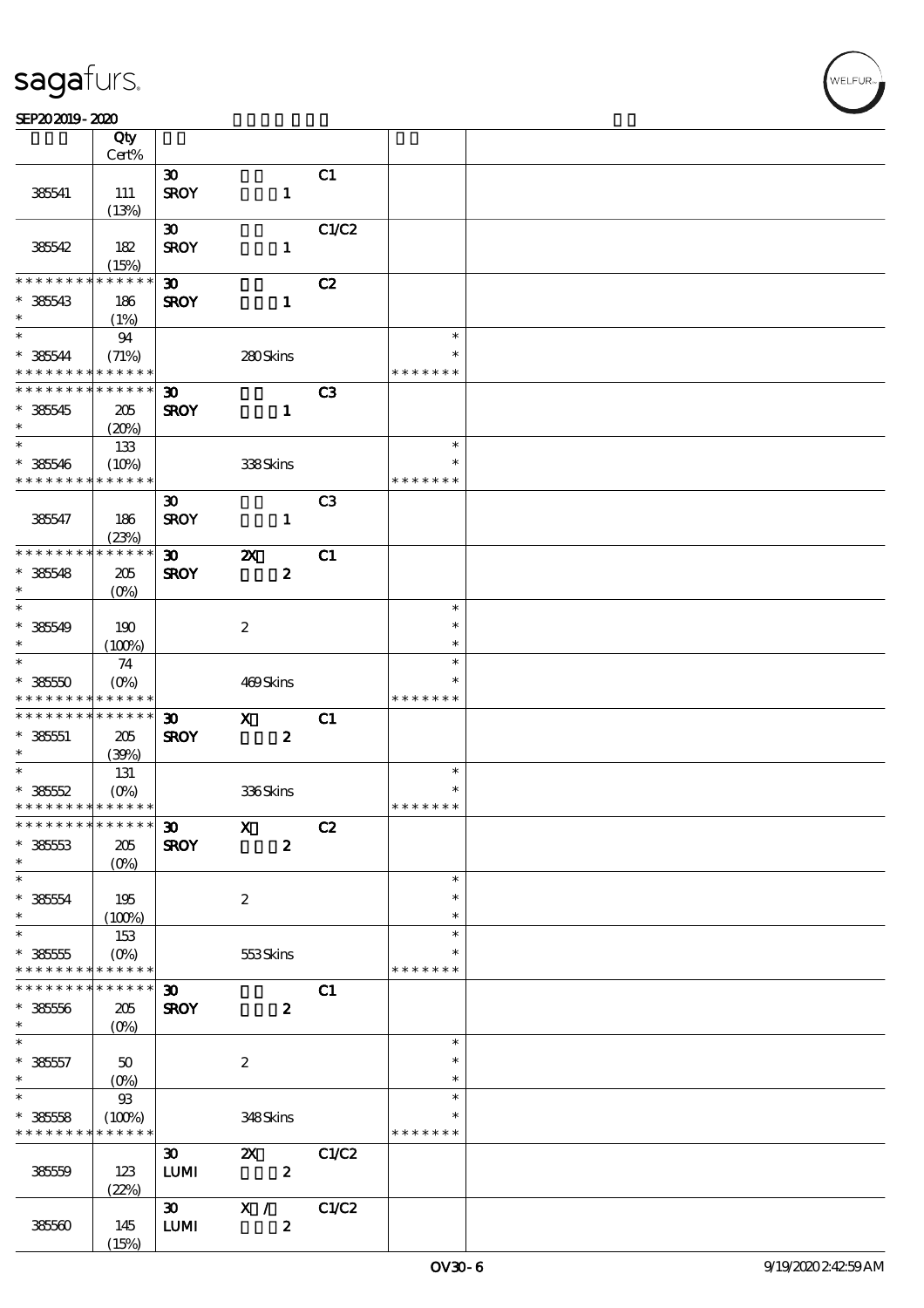$\top$ 

#### $SEP202019 - 2020$

|                                            | Qty<br>Cert%      |                                          |                                           |                |               |  |
|--------------------------------------------|-------------------|------------------------------------------|-------------------------------------------|----------------|---------------|--|
|                                            |                   |                                          |                                           |                |               |  |
| 38581                                      | 179               | $\boldsymbol{\mathsf{20}}$<br>${\bf s}$  | $\boldsymbol{\mathsf{Z}}$<br>$\mathbf{1}$ | C1             |               |  |
|                                            | (24%)             |                                          |                                           |                |               |  |
| 385582                                     | 198               | $\boldsymbol{\mathfrak{D}}$<br>${\bf s}$ | $\boldsymbol{\mathsf{Z}}$<br>$\mathbf{1}$ | C1/C2          |               |  |
|                                            | (17%)             |                                          |                                           |                |               |  |
| 38583                                      | 199               | $\boldsymbol{\mathbf{z}}$<br>${\bf s}$   | $\boldsymbol{\mathsf{z}}$<br>$\mathbf{1}$ | C2             |               |  |
|                                            | (32%)             |                                          |                                           |                |               |  |
|                                            |                   | $\boldsymbol{\mathsf{20}}$               | $\boldsymbol{\mathsf{Z}}$                 | C3             |               |  |
| 38584                                      | 175<br>(14%)      | ${\bf s}$                                | $\mathbf{1}$                              |                |               |  |
|                                            |                   | $\boldsymbol{\mathfrak{D}}$              | $\boldsymbol{\mathrm{X}}$                 | C1             |               |  |
| 38585                                      | 131               | ${\bf s}$                                | $\mathbf{1}$                              |                |               |  |
|                                            | (12%)             |                                          |                                           |                |               |  |
|                                            |                   | $\boldsymbol{\mathbf{z}}$                | $\boldsymbol{\mathrm{X}}$                 | C1/C2          |               |  |
| 385586                                     | 139<br>(16%)      | ${\bf s}$                                | $\mathbf{1}$                              |                |               |  |
| * * * * * * * *                            | * * * * * *       | $\boldsymbol{\mathfrak{D}}$              | $\mathbf x$                               | C2             |               |  |
| $* 385587$                                 | 285               | ${\bf S}$                                | $\mathbf{1}$                              |                |               |  |
| $\ast$                                     | (18%)             |                                          |                                           |                |               |  |
| $\ast$                                     | 65                |                                          |                                           |                | $\ast$        |  |
| $* 385588$                                 | (O <sub>0</sub> ) |                                          | 350Skins                                  |                | $\ast$        |  |
| * * * * * * * *                            | * * * * * *       |                                          |                                           |                | * * * * * * * |  |
|                                            |                   | $\boldsymbol{\mathbf{z}}$                | $\mathbf{x}$                              | C <sub>3</sub> |               |  |
| 385589                                     | 161               | ${\bf s}$                                | $\mathbf{1}$                              |                |               |  |
|                                            | (22%)             |                                          |                                           |                |               |  |
|                                            |                   | $\boldsymbol{\mathsf{20}}$               |                                           | C1             |               |  |
| 385590                                     | 204               | ${\bf s}$                                | $\mathbf{1}$                              |                |               |  |
|                                            | (8%)              |                                          |                                           |                |               |  |
| * * * * * * * *                            | * * * * * *       | $\boldsymbol{\mathbf{z}}$                |                                           | C2             |               |  |
| $* 38501$                                  | $285\,$           | ${\bf s}$                                | $\mathbf{1}$                              |                |               |  |
| $\ast$                                     | (10%)             |                                          |                                           |                |               |  |
| $\overline{\ast}$                          | 82                |                                          |                                           |                | $\ast$        |  |
| $*36592$                                   | (1%)              |                                          | 367Skins                                  |                |               |  |
| * * * * * * * * <mark>* * * * * * *</mark> |                   |                                          |                                           |                | * * * * * * * |  |
|                                            |                   | $\pmb{\mathcal{Z}}$                      |                                           | C3             |               |  |
| 385593                                     | 232               | ${\bf s}$                                | $\mathbf{1}$                              |                |               |  |
|                                            | (23%)             |                                          |                                           |                |               |  |
|                                            |                   | $\boldsymbol{\mathfrak{D}}$              | $\mathbb{Z}$                              | C1/C2          |               |  |
| 385594                                     | 209               | ${\bf s}$                                | $\boldsymbol{z}$                          |                |               |  |
|                                            | (17%)             | $\boldsymbol{\mathfrak{D}}$              | $X$ $C1/C2$                               |                |               |  |
| 385595                                     | 117               | ${\bf s}$                                | $\overline{\mathbf{z}}$                   |                |               |  |
|                                            | (17%)             |                                          |                                           |                |               |  |
|                                            |                   |                                          | 20 2X /X C3                               |                |               |  |
| 385596                                     | 137               | ${\bf s}$                                | $\boldsymbol{z}$                          |                |               |  |
|                                            | (8%)              |                                          |                                           |                |               |  |
|                                            |                   | $\boldsymbol{\mathfrak{D}}$              |                                           | C1/C2          |               |  |
| 385597                                     | 201               | ${\bf s}$                                | $\boldsymbol{z}$                          |                |               |  |
|                                            | (18%)             |                                          |                                           |                |               |  |
|                                            |                   | $\boldsymbol{\mathsf{20}}$               | $\boldsymbol{\mathsf{z}}$                 | C1             |               |  |
| 385598                                     | 184               | <b>SAGA</b>                              |                                           |                |               |  |
|                                            | (68%)             |                                          |                                           |                |               |  |
| * * * * * * *                              | * * * * * *       | $\boldsymbol{\mathsf{20}}$               | $\mathbf{z}$                              | C2             |               |  |
| $*36500$                                   | 285               | <b>SAGA</b>                              | $\mathbf{1}$                              |                |               |  |
| $\ast$                                     | $(0\%)$           |                                          |                                           |                |               |  |
| $\overline{\ast}$                          |                   |                                          |                                           |                | $\ast$        |  |
| $* 38600$                                  | 240               |                                          | $\boldsymbol{2}$                          |                | $\ast$        |  |
|                                            | (97%)             |                                          |                                           |                | $\ast$        |  |

 $\top$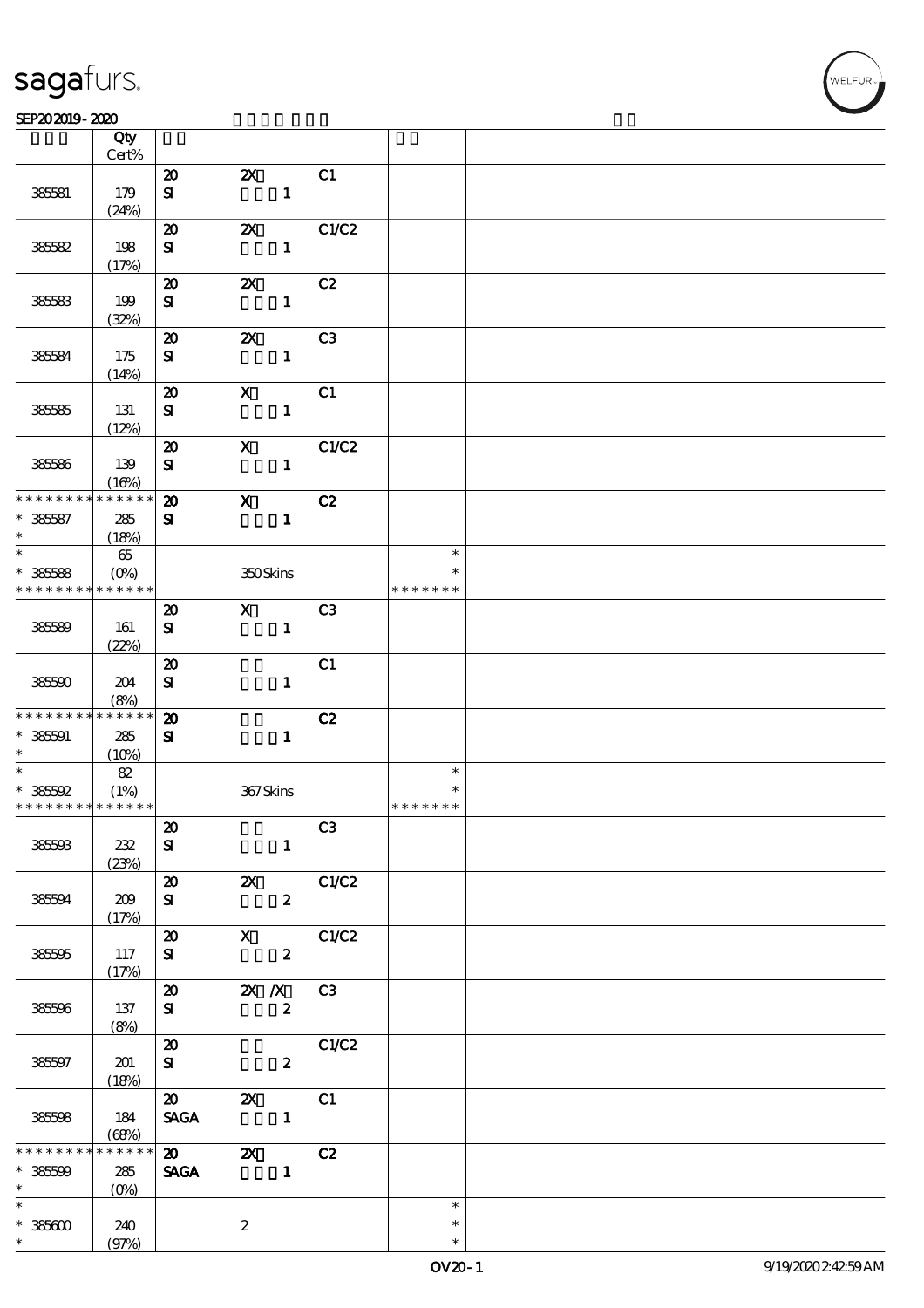|                               | Qty                   |                                |                           |                  |                         |  |
|-------------------------------|-----------------------|--------------------------------|---------------------------|------------------|-------------------------|--|
| $\ast$                        | Cert%                 |                                |                           |                  |                         |  |
|                               |                       | $\boldsymbol{\mathfrak{D}}$    | $\boldsymbol{\mathsf{Z}}$ | C2               | $\ast$                  |  |
| $* 385001$                    | 119                   | $\operatorname{\mathsf{SAGA}}$ | $\mathbf{1}$              |                  | $\ast$                  |  |
| $\ast$<br>$\overline{\ast}$   | (90%)                 |                                |                           |                  | $\ast$                  |  |
|                               | $56\,$                |                                |                           |                  | $\ast$                  |  |
| $*$ 385602                    | $(O\%)$               |                                | <b>700Skins</b>           |                  | $\ast$                  |  |
| * * * * * * * *               | * * * * * *           |                                |                           |                  | * * * * * * *           |  |
| * * * * * * *                 | * * * * * *           | $\boldsymbol{\mathfrak{D}}$    | $\boldsymbol{\mathsf{X}}$ | C3               |                         |  |
| $* 38560B$                    | 265                   | <b>SAGA</b>                    | $\mathbf{1}$              |                  |                         |  |
| $\ast$<br>$\ast$              | $(O\!/\!o)$           |                                |                           |                  |                         |  |
|                               |                       |                                |                           |                  | $\ast$                  |  |
| $* 38504$                     | 266                   |                                | $\boldsymbol{2}$          |                  | $\ast$                  |  |
| $\ast$<br>$\overline{\ast}$   | (O <sub>0</sub> )     |                                |                           |                  | $\ast$<br>$\ast$        |  |
|                               | 162                   |                                |                           |                  |                         |  |
| $* 385605$<br>* * * * * * * * | (100%)<br>* * * * * * |                                | 693Skins                  |                  | $\ast$<br>* * * * * * * |  |
|                               |                       |                                |                           |                  |                         |  |
|                               |                       | $\boldsymbol{\mathfrak{D}}$    | $\mathbf{X}$              | C1               |                         |  |
| 385606                        | 123                   | <b>SAGA</b>                    | $\mathbf{1}$              |                  |                         |  |
| * * * * * * * *               | (39%)<br>* * * * * *  |                                |                           |                  |                         |  |
|                               |                       | $\boldsymbol{\mathfrak{D}}$    | $\mathbf{x}$              | C2               |                         |  |
| $* 385607$<br>$\ast$          | 265                   | <b>SAGA</b>                    |                           | $\mathbf{1}$     |                         |  |
| $\overline{\ast}$             | $(O\%)$               |                                |                           |                  | $\ast$                  |  |
| $* 385008$                    | 109                   |                                | $\boldsymbol{2}$          |                  | $\ast$                  |  |
| $\ast$                        | $(O\%)$               |                                |                           |                  | $\ast$                  |  |
| $\ast$                        | 154                   |                                |                           |                  | $\ast$                  |  |
| $* 385609$                    | (94%)                 |                                | 528Skins                  |                  | ∗                       |  |
| * * * * * * * *               | * * * * * *           |                                |                           |                  | * * * * * * *           |  |
|                               |                       | $\boldsymbol{\mathfrak{D}}$    | $\mathbf{X}$              | C <sub>3</sub>   |                         |  |
| 385610                        | 250                   | <b>SAGA</b>                    |                           | $\mathbf{1}$     |                         |  |
|                               | (20%)                 |                                |                           |                  |                         |  |
|                               |                       | $\boldsymbol{\mathfrak{D}}$    |                           | C1               |                         |  |
| 385611                        | 245                   | <b>SAGA</b>                    |                           | $\mathbf{1}$     |                         |  |
|                               | (19%)                 |                                |                           |                  |                         |  |
| * * * * * * * *               | * * * * * *           | $\boldsymbol{\mathfrak{D}}$    |                           | C2               |                         |  |
| $* 385612$                    | 265                   | <b>SAGA</b>                    |                           | $\mathbf{1}$     |                         |  |
| $\ast$                        | (1%)                  |                                |                           |                  |                         |  |
| $*$                           |                       |                                |                           |                  | $\ast$                  |  |
| $*$ 385613                    | 240                   |                                | $\boldsymbol{2}$          |                  | $\ast$                  |  |
| $\ast$                        | $(O\%)$               |                                |                           |                  | $\ast$                  |  |
| $\ast$                        |                       |                                |                           |                  | $\ast$                  |  |
| $* 385614$                    | 210                   |                                | 3                         |                  | $\ast$                  |  |
| $\ast$                        | $(0\%)$               |                                |                           |                  | $\ast$                  |  |
| $\ast$                        | 117                   |                                |                           |                  | $\ast$                  |  |
| * 385615                      | (86%)                 |                                | 832Skins                  |                  |                         |  |
| * * * * * * * *               | * * * * * *           |                                |                           |                  | * * * * * * *           |  |
| * * * * * * *                 | * * * * * *           | $\boldsymbol{\mathfrak{D}}$    |                           | C <sub>3</sub>   |                         |  |
| $* 385616$                    | 265                   | <b>SAGA</b>                    |                           | $\mathbf{1}$     |                         |  |
| $\ast$                        | (21%)                 |                                |                           |                  |                         |  |
| $\ast$                        | $65\,$                |                                |                           |                  | $\ast$                  |  |
| $* 385617$                    | (O <sub>0</sub> )     |                                | 330Skins                  |                  | *                       |  |
| * * * * * * * *               | * * * * * *           |                                |                           |                  | * * * * * * *           |  |
|                               |                       | $\boldsymbol{\mathfrak{D}}$    | $\boldsymbol{\mathsf{Z}}$ | C1               |                         |  |
| 385618                        | 142                   | <b>SAGA</b>                    |                           | $\boldsymbol{2}$ |                         |  |
| * * * * * * *                 | (72%)<br>* * * * * *  |                                |                           |                  |                         |  |
|                               |                       | $\boldsymbol{\mathfrak{D}}$    | $\boldsymbol{\mathsf{z}}$ | C2               |                         |  |
| $* 385619$<br>$\ast$          | 146                   | <b>SAGA</b>                    |                           | $\boldsymbol{z}$ |                         |  |
| $\ast$                        | (O <sub>0</sub> )     |                                |                           |                  | $\ast$                  |  |
| $* 38620$                     | 119                   |                                | 265Skins                  |                  | *                       |  |
| * * * * * * * *               | (94%)<br>* * * * * *  |                                |                           |                  | * * * * * * *           |  |
|                               |                       |                                |                           |                  |                         |  |

.<br>WELFUR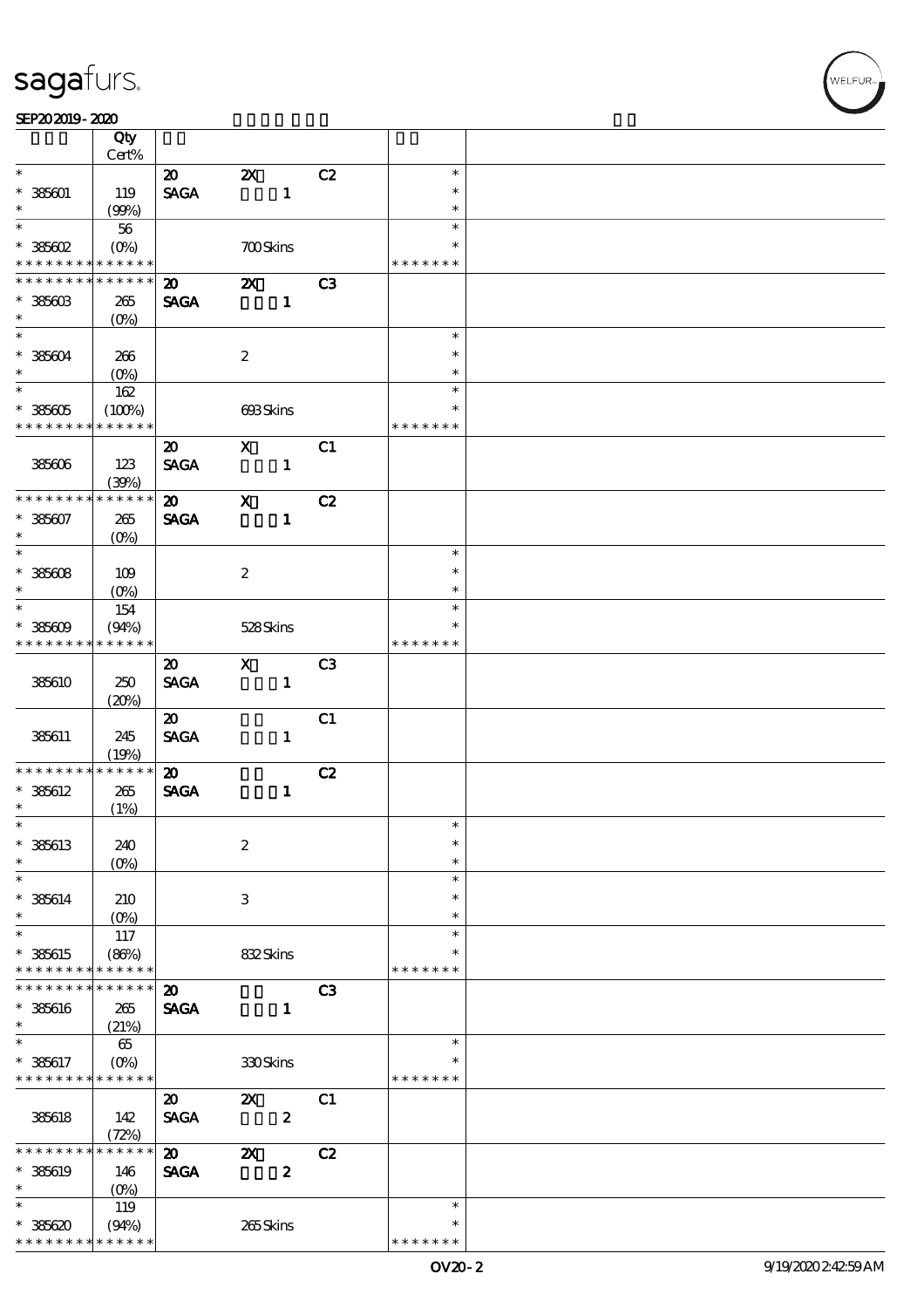#### SEP202019-2020

|                               | Qty                  |                             |                           |                  |                |               |  |
|-------------------------------|----------------------|-----------------------------|---------------------------|------------------|----------------|---------------|--|
|                               | Cert%                |                             |                           |                  |                |               |  |
|                               |                      | $\boldsymbol{\mathsf{20}}$  | $\mathbf X$               |                  | C <sub>1</sub> |               |  |
| 385621                        | 231                  | <b>SAGA</b>                 |                           | $\pmb{2}$        |                |               |  |
| * * * * * * * *               | (33%)<br>* * * * * * | $\boldsymbol{\mathfrak{D}}$ | $\mathbf X$               |                  | C2             |               |  |
| $* 38622$                     | 265                  | <b>SAGA</b>                 |                           | $\boldsymbol{2}$ |                |               |  |
| $\ast$                        | $(0\%)$              |                             |                           |                  |                |               |  |
| $_{*}$                        |                      |                             |                           |                  |                | $\ast$        |  |
| $* 36623$                     | 127                  |                             | $\boldsymbol{2}$          |                  |                | $\ast$        |  |
| $\ast$                        | $(O_0)$              |                             |                           |                  |                | $\ast$        |  |
| $\overline{\phantom{0}}$      | 172                  |                             |                           |                  |                | $\ast$        |  |
| $* 385624$                    | (100%)               |                             | 564Skins                  |                  |                | $\ast$        |  |
| * * * * * * * *               | * * * * * *          |                             |                           |                  |                | * * * * * * * |  |
| * * * * * * * *               | * * * * * *          | $\boldsymbol{\mathbf{z}}$   |                           |                  | C1             |               |  |
| $*38625$                      | 213                  | <b>SAGA</b>                 |                           | $\boldsymbol{z}$ |                |               |  |
| $\ast$                        | $(O\%)$              |                             |                           |                  |                |               |  |
| $\overline{\ast}$             | 10B                  |                             |                           |                  |                | $\ast$        |  |
| $* 38626$                     | (100%)               |                             | 316Skins                  |                  |                | $\ast$        |  |
| * * * * * * * *               | * * * * * *          |                             |                           |                  |                | * * * * * * * |  |
| * * * * * * * *               | * * * * * *          | $\boldsymbol{\mathfrak{D}}$ |                           |                  | C2             |               |  |
| $* 38627$                     | 265                  | <b>SAGA</b>                 |                           | $\boldsymbol{z}$ |                |               |  |
| $\ast$                        | $(O\%)$              |                             |                           |                  |                |               |  |
| $_{*}$                        |                      |                             |                           |                  |                | $\ast$        |  |
| $* 38628$                     | 196                  |                             | $\boldsymbol{2}$          |                  |                | $\ast$        |  |
| $\ast$                        | $(0\%)$              |                             |                           |                  |                | $\ast$        |  |
| $*$                           | 193                  |                             |                           |                  |                | $\ast$        |  |
| $* 38629$                     | (100%)               |                             | 654Skins                  |                  |                | *             |  |
| * * * * * * * *               | * * * * * *          |                             |                           |                  |                | * * * * * * * |  |
| * * * * * * * *               | * * * * * *          | $\boldsymbol{\mathbf{z}}$   |                           |                  | C2             |               |  |
| $*385630$                     | 265                  | IA                          |                           | $\mathbf{1}$     |                |               |  |
| $\ast$                        | (18%)                |                             |                           |                  |                |               |  |
| $\ast$                        | 224                  |                             |                           |                  |                | $\ast$        |  |
| $* 385631$                    | (8%)                 |                             | 489Skins                  |                  |                | $\ast$        |  |
| * * * * * * * *               | * * * * * *          |                             |                           |                  |                | * * * * * * * |  |
|                               |                      | $\boldsymbol{\mathfrak{D}}$ | $\boldsymbol{\mathsf{z}}$ |                  | C1             |               |  |
| 38632                         | 195                  | <b>SROY</b>                 |                           | $\mathbf{1}$     |                |               |  |
| * * * * * * * * * * * * * * * | (18%)                |                             |                           |                  |                |               |  |
|                               |                      | $\boldsymbol{\mathfrak{D}}$ | $\boldsymbol{\mathsf{Z}}$ |                  | C2             |               |  |
| $* 38633$<br>$\ast$           | 245                  | <b>SROY</b>                 |                           | $\mathbf{1}$     |                |               |  |
| $\ast$                        | $(O\%)$              |                             |                           |                  |                | $\ast$        |  |
| $* 38634$                     | 144                  |                             | $\boldsymbol{2}$          |                  |                | $\ast$        |  |
| $\ast$                        |                      |                             |                           |                  |                | $\ast$        |  |
| $*$                           | 135                  |                             |                           |                  |                | $\ast$        |  |
| $* 385635$                    | (100%)               |                             | 524 Skins                 |                  |                |               |  |
| * * * * * * * *               | * * * * * *          |                             |                           |                  |                | * * * * * * * |  |
|                               |                      | $\boldsymbol{\mathfrak{D}}$ | $\mathbf{x}$              |                  | C <sub>3</sub> |               |  |
| 385636                        | 140                  | <b>SROY</b>                 |                           | $\mathbf{1}$     |                |               |  |
|                               | $(0\%)$              |                             |                           |                  |                |               |  |
|                               |                      | $\boldsymbol{\omega}$       | $\boldsymbol{\mathsf{X}}$ |                  | C1             |               |  |
| 385637                        | 140                  | <b>SROY</b>                 |                           | $\mathbf{1}$     |                |               |  |
|                               | (25%)                |                             |                           |                  |                |               |  |
| * * * * * * *                 | * * * * * *          | $\boldsymbol{\mathsf{20}}$  | $\boldsymbol{\mathrm{X}}$ |                  | C2             |               |  |
| $* 386638$                    | 225                  | <b>SROY</b>                 |                           | $\mathbf{1}$     |                |               |  |
| $\ast$                        | $(O\%)$              |                             |                           |                  |                |               |  |
| $\ast$                        |                      |                             |                           |                  |                | $\ast$        |  |
| $* 38639$                     | 64                   |                             | $\boldsymbol{2}$          |                  |                | $\ast$        |  |
| $\ast$                        | $(0\%)$              |                             |                           |                  |                | $\ast$        |  |
| $\ast$                        | 84                   |                             |                           |                  |                | $\ast$        |  |
| $* 38640$                     | (98%)                |                             | 373Skins                  |                  |                | $\ast$        |  |
| * * * * * * * *               | * * * * * *          |                             |                           |                  |                | * * * * * * * |  |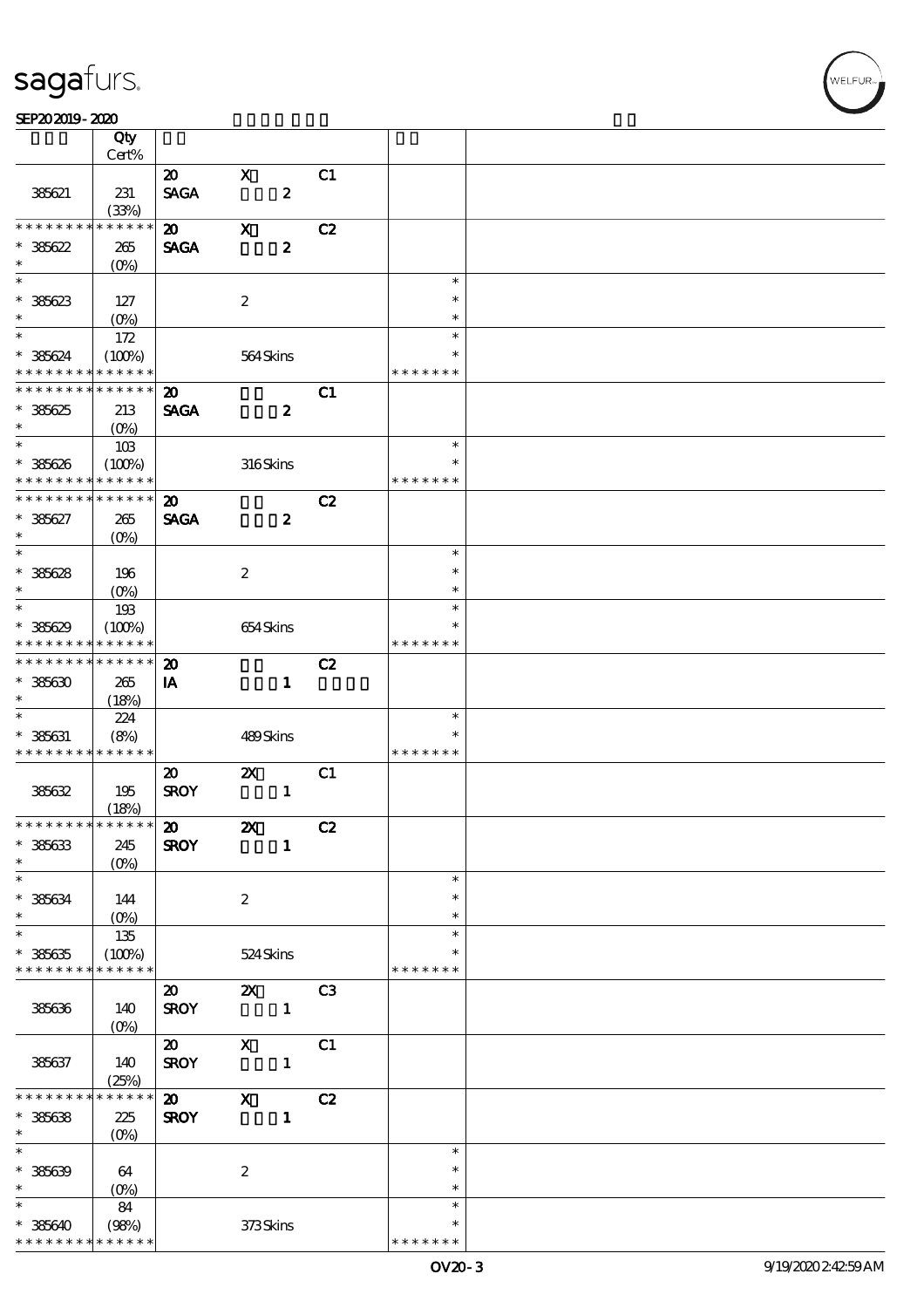#### SEP202019-2020

|                          | Qty         |                             |                           |                  |                |               |  |
|--------------------------|-------------|-----------------------------|---------------------------|------------------|----------------|---------------|--|
|                          | $Cert\%$    |                             |                           |                  |                |               |  |
|                          |             | $\boldsymbol{\mathfrak{D}}$ | $\mathbf{x}$              |                  | C <sub>3</sub> |               |  |
| 385641                   | 10B         | <b>SROY</b>                 |                           | $\mathbf{1}$     |                |               |  |
|                          | $(O_0)$     |                             |                           |                  |                |               |  |
|                          |             | $\boldsymbol{\mathfrak{D}}$ |                           |                  | C1             |               |  |
| 385642                   | 166         | <b>SROY</b>                 |                           | $\mathbf{1}$     |                |               |  |
|                          | (15%)       |                             |                           |                  |                |               |  |
| * * * * * * * *          | * * * * * * |                             |                           |                  |                |               |  |
|                          |             | $\boldsymbol{\mathsf{20}}$  |                           |                  | C2             |               |  |
| $* 38643$                | 245         | <b>SROY</b>                 |                           | $\mathbf{1}$     |                |               |  |
| $\ast$                   | $(0\%)$     |                             |                           |                  |                |               |  |
| $\overline{\ast}$        |             |                             |                           |                  |                | $\ast$        |  |
| $* 385644$               | 169         |                             | $\boldsymbol{2}$          |                  |                | $\ast$        |  |
| $\ast$                   | $(O\!/\!o)$ |                             |                           |                  |                | $\ast$        |  |
| $\overline{\phantom{0}}$ |             |                             |                           |                  |                | $\ast$        |  |
|                          | $90\,$      |                             |                           |                  |                |               |  |
| $* 385645$               | (100%)      |                             | 504Skins                  |                  |                | $\ast$        |  |
| * * * * * * * *          | * * * * * * |                             |                           |                  |                | * * * * * * * |  |
|                          |             | $\boldsymbol{\mathfrak{D}}$ |                           |                  | C <sub>3</sub> |               |  |
| 385646                   | 180         | <b>SROY</b>                 |                           | $\mathbf{1}$     |                |               |  |
|                          | $(0\%)$     |                             |                           |                  |                |               |  |
|                          |             |                             |                           |                  |                |               |  |
|                          |             | $\boldsymbol{\mathfrak{D}}$ | $\boldsymbol{\mathsf{z}}$ |                  | C1             |               |  |
| 385647                   | 96          | <b>SROY</b>                 |                           | $\boldsymbol{z}$ |                |               |  |
|                          | (58%)       |                             |                           |                  |                |               |  |
|                          |             | $\boldsymbol{\omega}$       | $\boldsymbol{\mathsf{X}}$ |                  | C2             |               |  |
| 385648                   | 248         | <b>SROY</b>                 |                           | $\boldsymbol{z}$ |                |               |  |
|                          | (27%)       |                             |                           |                  |                |               |  |
|                          |             | $\boldsymbol{\omega}$       |                           |                  | C <sub>3</sub> |               |  |
|                          |             |                             | $\boldsymbol{\mathsf{X}}$ |                  |                |               |  |
| 385649                   | 101         | <b>SROY</b>                 |                           | $\boldsymbol{z}$ |                |               |  |
|                          | (30%)       |                             |                           |                  |                |               |  |
|                          |             | $\boldsymbol{\mathsf{20}}$  | $\mathbf x$               |                  | C1             |               |  |
| 38650                    | 184         | <b>SROY</b>                 |                           | $\boldsymbol{z}$ |                |               |  |
|                          | (20%)       |                             |                           |                  |                |               |  |
|                          |             | $\boldsymbol{\mathsf{20}}$  | $\boldsymbol{\mathrm{X}}$ |                  | C1/C2          |               |  |
|                          | 203         | <b>SROY</b>                 |                           | $\boldsymbol{z}$ |                |               |  |
| 385651                   |             |                             |                           |                  |                |               |  |
|                          | (20%)       |                             |                           |                  |                |               |  |
| * * * * * * * *          | * * * * * * | $\boldsymbol{\mathfrak{D}}$ | $\mathbf x$               |                  | C2             |               |  |
| $* 38662$                | 173         | <b>SROY</b>                 |                           | $\boldsymbol{2}$ |                |               |  |
| $\ast$                   | (0%)        |                             |                           |                  |                |               |  |
| $\ast$                   | ${\bf 98}$  |                             |                           |                  |                | $\ast$        |  |
| $* 38663$                | (100%)      |                             | $271$ Skins               |                  |                | $\ast$        |  |
| * * * * * * * *          | * * * * * * |                             |                           |                  |                | * * * * * * * |  |
|                          |             |                             |                           |                  |                |               |  |
|                          |             | $\boldsymbol{\mathsf{20}}$  |                           |                  | C1             |               |  |
| 38654                    | 163         | <b>SROY</b>                 |                           | $\boldsymbol{2}$ |                |               |  |
|                          | (25%)       |                             |                           |                  |                |               |  |
| * * * * * * *            | * * * * * * | $\boldsymbol{\mathbf{z}}$   |                           |                  | C2             |               |  |
| $* 38665$                | 150         | <b>SROY</b>                 |                           | $\boldsymbol{z}$ |                |               |  |
| $\ast$                   | $(O\%)$     |                             |                           |                  |                |               |  |
| $\ast$                   |             |                             |                           |                  |                | $\ast$        |  |
|                          | 83          |                             |                           |                  |                |               |  |
| $* 38666$                | (100%)      |                             | 233Skins                  |                  |                | ∗             |  |
| * * * * * * * *          | * * * * * * |                             |                           |                  |                | * * * * * * * |  |
|                          |             | $\boldsymbol{\mathfrak{D}}$ | X /                       |                  | C <sub>3</sub> |               |  |
| 385657                   | 128         | <b>SROY</b>                 |                           | $\boldsymbol{2}$ |                |               |  |
|                          | (42%)       |                             |                           |                  |                |               |  |
|                          |             |                             |                           |                  |                |               |  |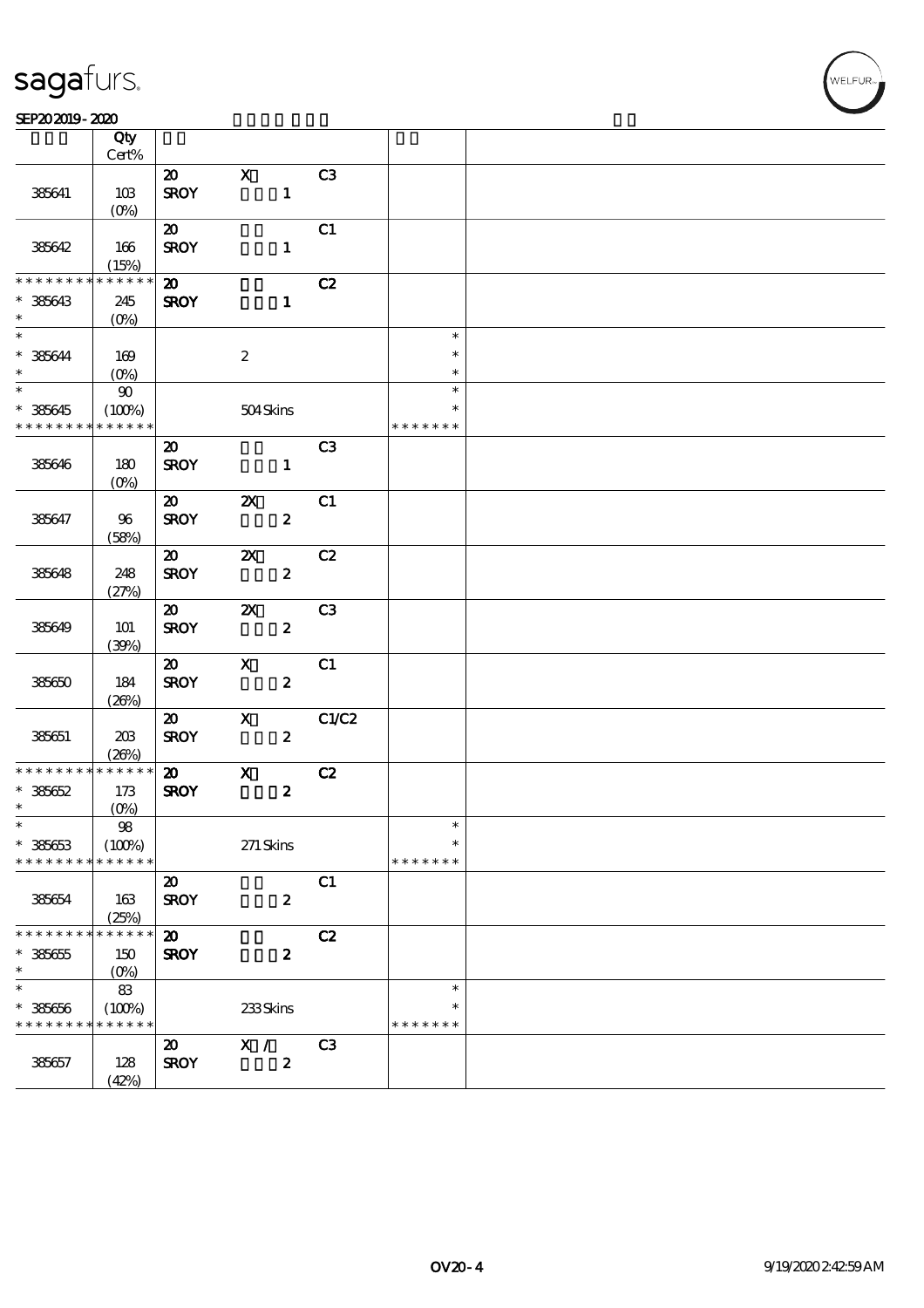#### SEP202019-2020 DECEMBER 2020 DECEMBER 2020 DECEMBER 2020 DECEMBER 2020 DECEMBER 2020 DECEMBER 2020 DECEMBER 20

| SEPAJAJIY-ALAU                             |                      |                             |                  |                            |               |  |
|--------------------------------------------|----------------------|-----------------------------|------------------|----------------------------|---------------|--|
|                                            | Qty                  |                             |                  |                            |               |  |
|                                            | Cert%                |                             |                  |                            |               |  |
|                                            |                      | $\pmb{\mathfrak{D}}$        |                  | C2                         |               |  |
| 385681                                     | 113                  | (SI)                        | $\mathbf{1}$     | $\overline{\mathbf{z}}$    |               |  |
|                                            | $(\Theta)$           |                             |                  |                            |               |  |
|                                            |                      | $\pmb{\mathfrak{D}}$        |                  | C2                         |               |  |
| 385682                                     | 179                  | (S)                         | $\mathbf{1}$     | $\overline{\phantom{a}}$ 2 |               |  |
|                                            | $(\Theta)$           |                             |                  |                            |               |  |
|                                            |                      | ${\bf 50}$                  |                  | C2                         |               |  |
| 385683                                     | 204                  | $\boldsymbol{S}$            | $\boldsymbol{z}$ | $\overline{\mathbf{c}}$    |               |  |
|                                            | (12%)                |                             |                  |                            |               |  |
| * * * * * * * *                            | * * * * * *          | $\boldsymbol{\omega}$       |                  | C2                         |               |  |
| $* 385684$                                 | 205                  | $\boldsymbol{\mathsf{(S)}}$ | $\mathbf{1}$     | $\blacksquare$             |               |  |
| $\ast$                                     | (9%)                 |                             |                  |                            |               |  |
|                                            |                      |                             |                  |                            | $\ast$        |  |
|                                            |                      |                             |                  |                            |               |  |
| $* 36665$                                  | 180                  |                             | $\boldsymbol{2}$ |                            | $\ast$        |  |
| $\ast$<br>$\overline{\phantom{0}}$         | (12%)                |                             |                  |                            | $\ast$        |  |
|                                            |                      |                             |                  |                            | $\ast$        |  |
| $* 36666$                                  | 180                  |                             | 3                |                            | $\ast$        |  |
| $\ast$                                     | (13%)                |                             |                  |                            | $\ast$        |  |
| $\overline{\ast}$                          | 43                   |                             |                  |                            | $\ast$        |  |
| $* 385687$                                 | (11%)                |                             | 608Skins         |                            | $\ast$        |  |
| * * * * * * * * <mark>* * * * * * *</mark> |                      |                             |                  |                            | * * * * * * * |  |
| * * * * * * * * * * * * * *                |                      | $\boldsymbol{\omega}$       |                  | C2                         |               |  |
| $* 35668$                                  | 225                  | (S)                         | $\mathbf{1}$     | $\overline{\mathbf{2}}$    |               |  |
| $\ast$                                     | (15%)                |                             |                  |                            |               |  |
| $\ast$                                     | 33                   |                             |                  |                            | $\ast$        |  |
| $* 38669$                                  | $(\Theta)$           |                             | 258Skins         |                            | $\ast$        |  |
| * * * * * * * * * * * * * *                |                      |                             |                  |                            | * * * * * * * |  |
|                                            |                      | $\boldsymbol{\omega}$       |                  |                            |               |  |
|                                            |                      |                             |                  | C2                         |               |  |
| 385690                                     | 171                  | $\boldsymbol{S}$            | $\mathbf{1}$     | $\overline{\phantom{a}}$ 2 |               |  |
|                                            | (18%)<br>* * * * * * |                             |                  |                            |               |  |
| * * * * * * * *                            |                      | $\boldsymbol{\omega}$       |                  | C2                         |               |  |
| $* 385001$                                 | 205                  | $\boldsymbol{\mathcal{S}}$  | $\boldsymbol{z}$ | $\overline{\mathbf{2}}$    |               |  |
| $\ast$                                     | (17%)                |                             |                  |                            |               |  |
| $\ast$                                     |                      |                             |                  |                            | $\ast$        |  |
| $*$ 385692                                 | 180                  |                             | $\boldsymbol{2}$ |                            | $\ast$        |  |
| $\ast$                                     | (23%)                |                             |                  |                            | $\ast$        |  |
| $\ast$                                     | 72                   |                             |                  |                            | $\ast$        |  |
| $* 385003$                                 | (19%)                |                             | 457Skins         |                            | $\ast$        |  |
| * * * * * * * * * * * * * *                |                      |                             |                  |                            | * * * * * * * |  |
|                                            |                      | 5040                        |                  | C2                         |               |  |
| 385694                                     | 125                  | (S)                         | $\mathbf{1}$     | $\overline{\mathbf{3}}$    |               |  |
|                                            | (25%)                |                             |                  |                            |               |  |
| * * * * * * * *                            | $******$             | $\boldsymbol{\mathfrak{D}}$ |                  | C2                         |               |  |
| $* 385005$                                 | 225                  | $\pmb{\mathcal{S}}$         | $\mathbf{1}$     | $\blacksquare$             |               |  |
| $\ast$                                     | (11%)                |                             |                  |                            |               |  |
| $\ast$                                     |                      |                             |                  |                            | $\ast$        |  |
|                                            |                      |                             |                  |                            | $\ast$        |  |
| $* 385006$<br>$\ast$                       | 200                  |                             | $\boldsymbol{2}$ |                            | $\ast$        |  |
| $\ast$                                     | (9%)                 |                             |                  |                            |               |  |
|                                            |                      |                             |                  |                            | $\ast$        |  |
| $* 385697$                                 | 200                  |                             | $\,3$            |                            | $\ast$        |  |
| $\ast$                                     | (7%)                 |                             |                  |                            | $\ast$        |  |
| $\ast$                                     |                      |                             |                  |                            | $\ast$        |  |
| $* 385008$                                 | 200                  |                             | $\bf{4}$         |                            | $\ast$        |  |
| $\ast$                                     | (14%)                |                             |                  |                            | $\ast$        |  |
| $\overline{\ast}$                          |                      |                             |                  |                            | $\ast$        |  |
| $* 385000$                                 | 200                  |                             | $\mathbf 5$      |                            | $\ast$        |  |
| $\ast$                                     | (16%)                |                             |                  |                            | $\ast$        |  |
| $\ast$                                     |                      |                             |                  |                            | $\ast$        |  |
| $*36700$                                   | 200                  |                             | $\boldsymbol{6}$ |                            | $\ast$        |  |
| $\ast$                                     | (9%)                 |                             |                  |                            | $\ast$        |  |
|                                            |                      |                             |                  |                            |               |  |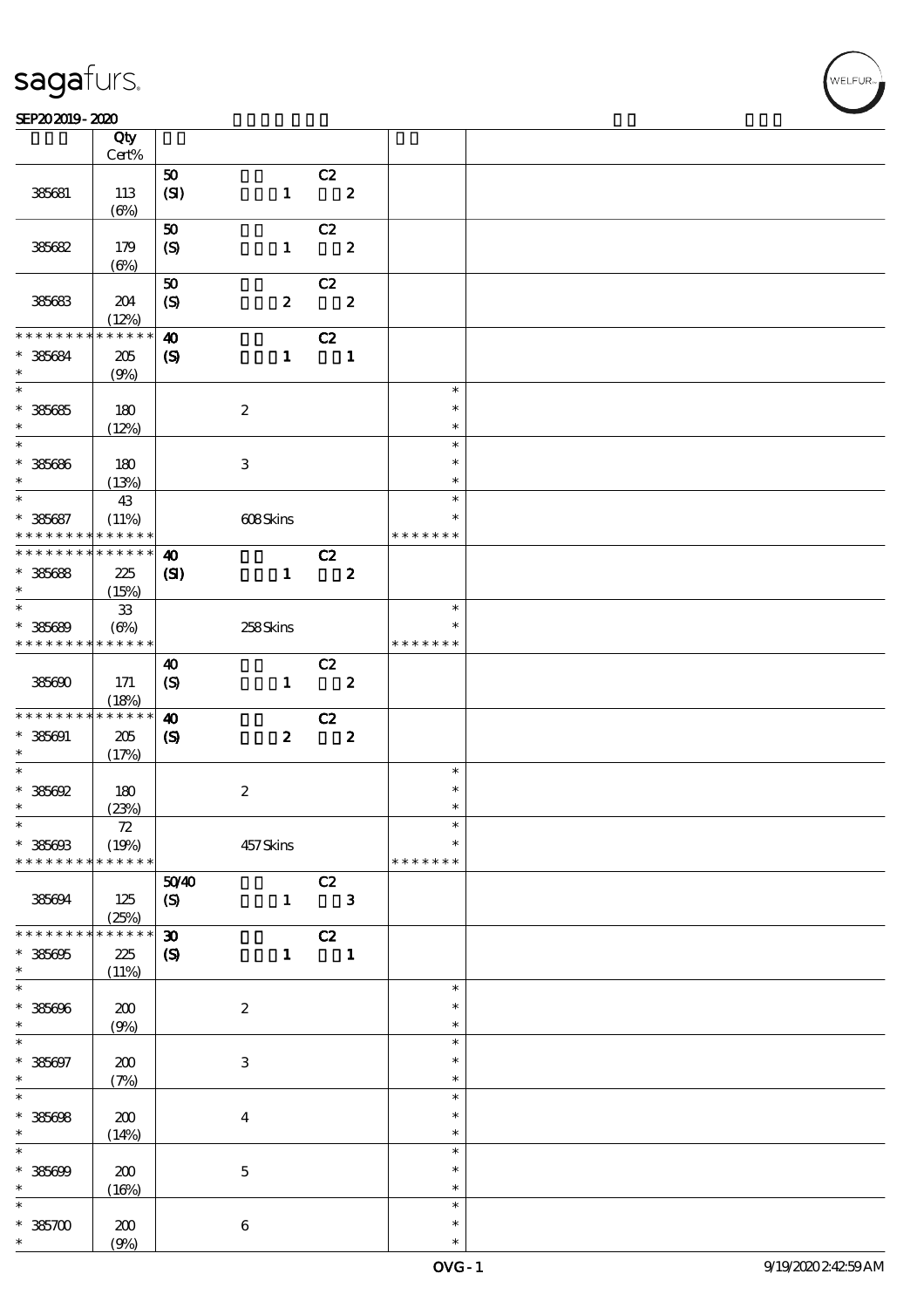|                                          | Qty<br>Cert%         |                                             |                  |                                           |                  |                         |  |
|------------------------------------------|----------------------|---------------------------------------------|------------------|-------------------------------------------|------------------|-------------------------|--|
| $\ast$                                   |                      | $\boldsymbol{\mathfrak{D}}$                 |                  | C2                                        |                  | $\ast$                  |  |
| $* 385701$<br>*                          | 200                  | $\boldsymbol{S}$                            | $\mathbf{1}$     |                                           | $\mathbf{1}$     | $\ast$<br>$\ast$        |  |
|                                          | (11%)                |                                             |                  |                                           |                  |                         |  |
| $\ast$<br>$*36702$                       | 138<br>(15%)         |                                             | 1563Skins        |                                           |                  | $\ast$<br>$\ast$        |  |
| * * * * * * * *                          | * * * * * *          |                                             |                  |                                           |                  | * * * * * * *           |  |
| * * * * * * * *                          | * * * * * *          | $\boldsymbol{\mathfrak{D}}$                 |                  | C2                                        |                  |                         |  |
| $*36703$<br>$\ast$                       | 225<br>(20%)         | $\boldsymbol{\mathcal{S}}$                  | $\boldsymbol{z}$ |                                           | $\mathbf{1}$     |                         |  |
| $\ast$                                   |                      |                                             |                  |                                           |                  | $\ast$                  |  |
| $*36704$<br>$\ast$                       | 200<br>(28%)         |                                             | $\boldsymbol{2}$ |                                           |                  | $\ast$<br>$\ast$        |  |
| $\ast$                                   | 141                  |                                             |                  |                                           |                  | $\ast$                  |  |
| $*36705$<br>* * * * * * * *              | (22%)<br>* * * * * * |                                             | 566Skins         |                                           |                  | $\ast$<br>* * * * * * * |  |
| * * * * * * * *                          | $* * * * * * *$      |                                             |                  |                                           |                  |                         |  |
| $*36706$<br>$\ast$                       | 245<br>(13%)         | $\boldsymbol{\mathfrak{D}}$<br>$\mathbf{C}$ | $\mathbf{1}$     | C2                                        | $\boldsymbol{z}$ |                         |  |
| $\ast$                                   | 231                  |                                             |                  |                                           |                  | $\ast$                  |  |
| $* 385707$<br>* * * * * * * *            | (14%)<br>* * * * * * |                                             | 476Skins         |                                           |                  | $\ast$<br>* * * * * * * |  |
| * * * * * * * * <mark>* * * * * *</mark> |                      | $\boldsymbol{\mathfrak{D}}$                 |                  | C2                                        |                  |                         |  |
|                                          |                      |                                             |                  |                                           |                  |                         |  |
| $*36708$                                 | 225                  | $\boldsymbol{\mathcal{S}}$                  | $\mathbf{1}$     |                                           | $\boldsymbol{z}$ |                         |  |
| $\ast$                                   | (18%)                |                                             |                  |                                           |                  |                         |  |
| $\ast$                                   | 176                  |                                             |                  |                                           |                  | $\ast$                  |  |
| $*36709$<br>* * * * * * * *              | (18%)<br>* * * * * * |                                             | 401 Skins        |                                           |                  | ∗<br>* * * * * * *      |  |
| * * * * * * * *                          | * * * * * *          | $\boldsymbol{\mathfrak{D}}$                 |                  | C2                                        |                  |                         |  |
| $* 385710$                               | 225                  |                                             | $\boldsymbol{z}$ |                                           | $\boldsymbol{z}$ |                         |  |
|                                          |                      | $\boldsymbol{\mathrm{(S)}}$                 |                  |                                           |                  |                         |  |
| $\ast$                                   | (30%)                |                                             |                  |                                           |                  |                         |  |
| $\ast$                                   | $5\!8$               |                                             |                  |                                           |                  | $\ast$                  |  |
| $* 385711$                               | (32%)                |                                             | 283Skins         |                                           |                  | $\ast$                  |  |
| * * * * * * * *                          | * * * * * *          |                                             |                  |                                           |                  | * * * * * * *           |  |
|                                          |                      | $\boldsymbol{\mathfrak{D}}$                 |                  | C2                                        |                  |                         |  |
| 385712                                   | 165                  | $\boldsymbol{S}$                            | $\mathbf{1}$     |                                           | ${\bf 3}$        |                         |  |
|                                          | (23%)                |                                             |                  |                                           |                  |                         |  |
|                                          |                      | $\pmb{\mathfrak{D}}$                        |                  |                                           |                  |                         |  |
|                                          |                      |                                             |                  | $\overline{c}$<br>$\overline{\mathbf{3}}$ |                  |                         |  |
| 385713                                   | $107$<br>(45%)       | $\boldsymbol{S}$                            | $\boldsymbol{z}$ |                                           |                  |                         |  |
| * * * * * * * *                          | * * * * * *          | $\boldsymbol{\mathsf{20}}$                  |                  | C2                                        |                  |                         |  |
| $* 385714$<br>$\ast$                     | 265<br>(10%)         | $\boldsymbol{\mathcal{S}}$                  | $\mathbf{1}$     | $\blacksquare$                            |                  |                         |  |
| $\overline{\ast}$                        |                      |                                             |                  |                                           |                  | $\ast$                  |  |
| $*$ 385715                               | 240                  |                                             | $\boldsymbol{2}$ |                                           |                  | $\ast$                  |  |
| $\ast$                                   | (5%)                 |                                             |                  |                                           |                  | $\ast$                  |  |
| $\ast$                                   |                      |                                             |                  |                                           |                  | $\ast$                  |  |
|                                          |                      |                                             |                  |                                           |                  | $\ast$                  |  |
| $* 385716$                               | 240                  |                                             | 3                |                                           |                  |                         |  |
| $\ast$                                   | (10%)                |                                             |                  |                                           |                  | $\ast$                  |  |
| $\ast$                                   |                      |                                             |                  |                                           |                  | $\ast$                  |  |
| $* 385717$                               | 164                  |                                             | $\boldsymbol{4}$ |                                           |                  | $\ast$                  |  |
| $\ast$                                   | (11%)                |                                             |                  |                                           |                  | $\ast$                  |  |
| $\overline{\ast}$                        |                      |                                             |                  |                                           |                  | $\ast$                  |  |
| $* 385718$                               | 240                  |                                             | $\mathbf 5$      |                                           |                  | $\ast$                  |  |
| $\ast$                                   | (19%)                |                                             |                  |                                           |                  | $\ast$                  |  |
| $\ast$                                   |                      |                                             |                  |                                           |                  | $\ast$                  |  |
|                                          |                      |                                             |                  |                                           |                  |                         |  |
| $* 385719$                               | 240                  |                                             | $\bf 6$          |                                           |                  | $\ast$                  |  |
| $\ast$                                   | (11%)                |                                             |                  |                                           |                  | $\ast$                  |  |
| $\ast$                                   |                      |                                             |                  |                                           |                  | $\ast$                  |  |
|                                          |                      |                                             |                  |                                           |                  |                         |  |
| $* 385720$                               | 240                  |                                             | $\tau$           |                                           |                  | $\ast$                  |  |

**NELFUR**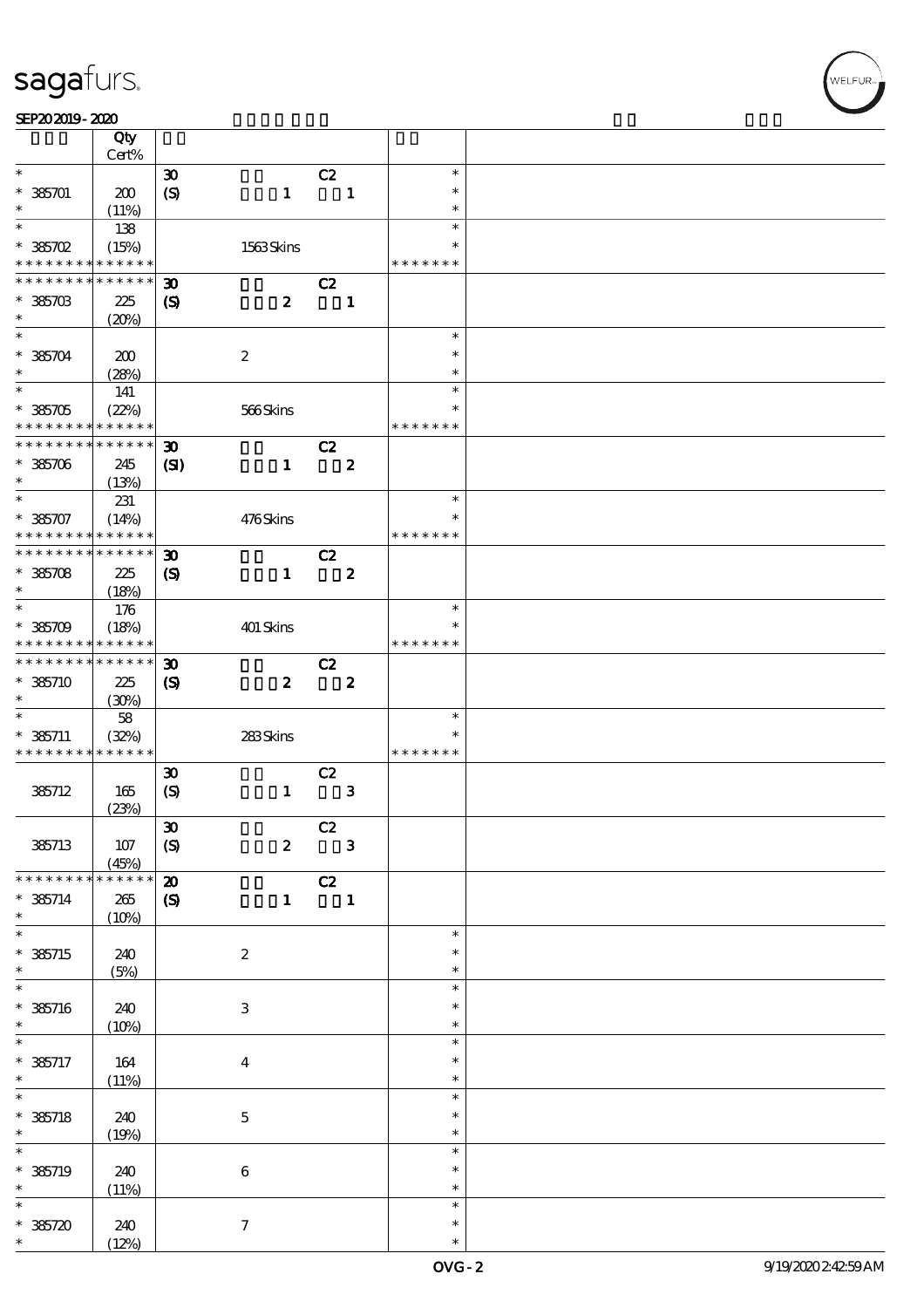#### SEP202019-2020

|                                            | Qty                   |                             |                  |                  |               |  |
|--------------------------------------------|-----------------------|-----------------------------|------------------|------------------|---------------|--|
|                                            | Cert%                 |                             |                  |                  |               |  |
| $\ast$                                     | 227                   | $\boldsymbol{\mathsf{20}}$  |                  | C2               | $\ast$        |  |
| $* 385721$                                 | (11%)                 | $\boldsymbol{S}$            | $\mathbf{1}$     | 1                | $\ast$        |  |
| * * * * * * * * <mark>* * * * * * *</mark> |                       |                             |                  |                  | * * * * * * * |  |
| * * * * * * * * * * * * * *                |                       | $\boldsymbol{\mathbf{z}}$   |                  | C2               |               |  |
| $* 36722$                                  | 285                   | (S)                         | $\mathbf{1}$     | $\boldsymbol{z}$ |               |  |
| $\ast$                                     | (18%)                 |                             |                  |                  |               |  |
| $\ast$                                     | 280                   |                             |                  |                  | $\ast$        |  |
| $* 36723$                                  | (16%)                 |                             | 565Skins         |                  | $\ast$        |  |
| * * * * * * * * * * * * * *                |                       |                             |                  |                  | * * * * * * * |  |
| * * * * * * * * * * * * * * *              |                       | $\boldsymbol{\mathfrak{D}}$ |                  | C2               |               |  |
| $* 35724$                                  | 202                   | $\boldsymbol{\mathrm{(S)}}$ | $\mathbf{1}$     | $\boldsymbol{z}$ |               |  |
| $\ast$                                     | (16%)                 |                             |                  |                  |               |  |
| $\overline{\ast}$                          | 271                   |                             |                  |                  | $\ast$        |  |
| $* 36725$                                  | (20%)                 |                             | 473Skins         |                  | $\ast$        |  |
| * * * * * * * * * * * * * *                |                       |                             |                  |                  | * * * * * * * |  |
| * * * * * * * * <mark>* * * * * *</mark>   |                       | $\boldsymbol{\mathsf{20}}$  |                  | C2               |               |  |
| $* 385726$                                 | 265                   | $\boldsymbol{\mathcal{S}}$  | $\boldsymbol{z}$ | $\boldsymbol{z}$ |               |  |
| $\ast$                                     | (23%)                 |                             |                  |                  |               |  |
| $\overline{\ast}$                          |                       |                             |                  |                  | $\ast$        |  |
| $* 385727$                                 | 240                   |                             | $\boldsymbol{2}$ |                  | $\ast$        |  |
| $\ast$                                     | (31%)                 |                             |                  |                  | $\ast$        |  |
| $\overline{\ast}$                          | 34                    |                             |                  |                  | $\ast$        |  |
| $* 36728$                                  | (38%)                 |                             | 539Skins         |                  | $\ast$        |  |
| * * * * * * * * <mark>* * * * * * *</mark> |                       |                             |                  |                  | * * * * * * * |  |
| * * * * * * * * <mark>* * * * * * *</mark> |                       | $\boldsymbol{\mathfrak{D}}$ |                  | C2               |               |  |
| $* 36729$                                  | 117                   | $\boldsymbol{\mathcal{S}}$  | $\mathbf{1}$     | $\mathbf{3}$     |               |  |
| $\ast$                                     | (25%)                 |                             |                  |                  |               |  |
| $\overline{\ast}$                          | $\boldsymbol{\omega}$ |                             |                  |                  | $\ast$        |  |
| $*36730$                                   | (30%)                 |                             | 177Skins         |                  | $\ast$        |  |
| * * * * * * * * <mark>* * * * * * *</mark> |                       |                             |                  |                  | * * * * * * * |  |
|                                            |                       |                             |                  |                  |               |  |

WELFUR<sub>™</sub>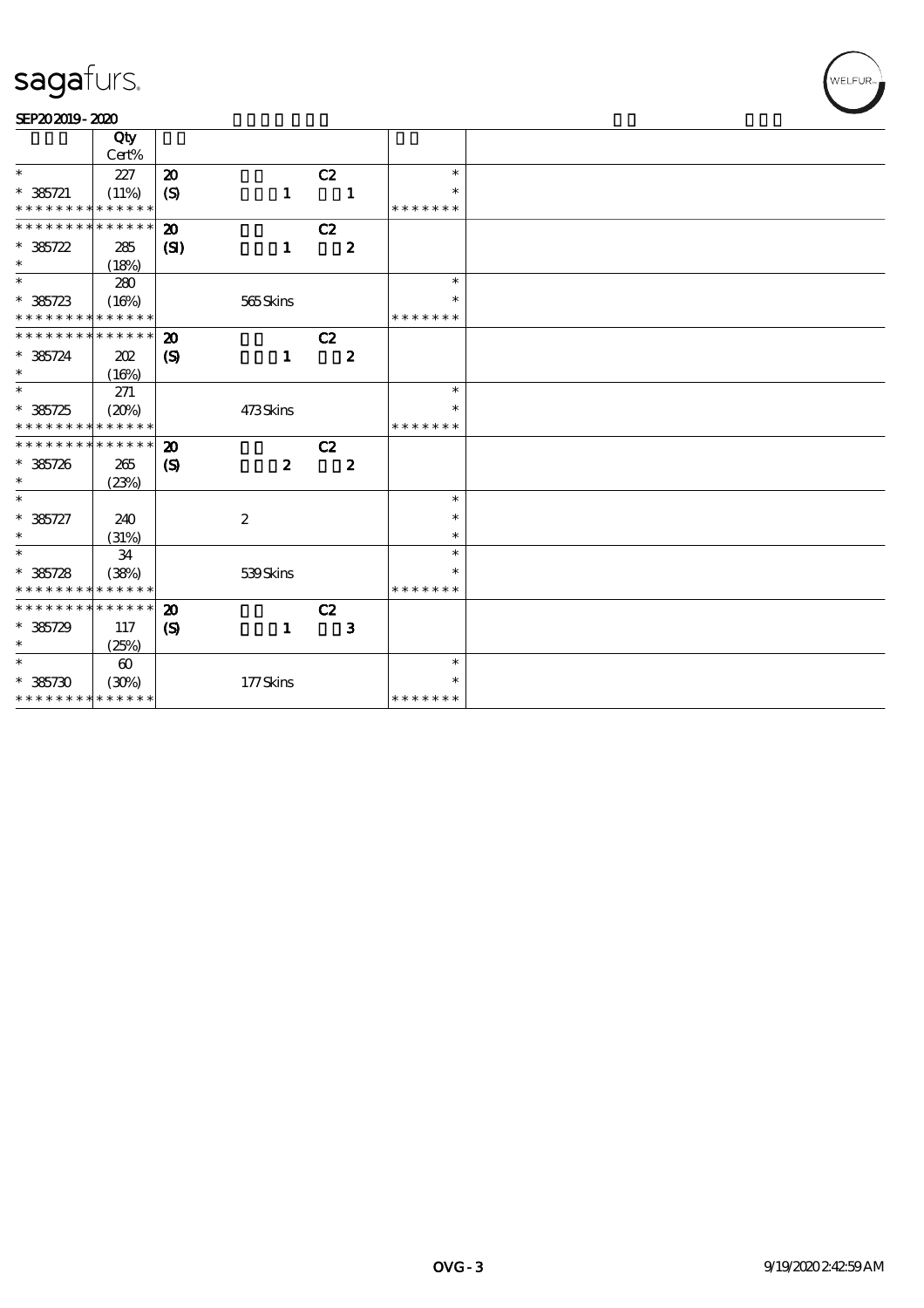#### SEP202019-2020

|                             | Qty<br>Cert% |                                                            |                  |             |               |  |
|-----------------------------|--------------|------------------------------------------------------------|------------------|-------------|---------------|--|
|                             |              |                                                            |                  |             |               |  |
| 385761                      | 118          | $\boldsymbol{\mathfrak{D}}$<br>$\boldsymbol{\mathrm{(S)}}$ | WWL1             | C2          |               |  |
|                             | (21%)        |                                                            |                  |             |               |  |
|                             |              | $\boldsymbol{40}$                                          |                  | C2          |               |  |
| 385762                      | 112          | (SI)                                                       | $\boldsymbol{z}$ |             |               |  |
|                             | $(\Theta)$   |                                                            |                  |             |               |  |
| * * * * * * * *             | ******       | $\boldsymbol{\omega}$                                      |                  | C2          |               |  |
|                             |              |                                                            | $\boldsymbol{z}$ |             |               |  |
| $* 385763$<br>$\ast$        | $205\,$      | $\boldsymbol{\mathcal{S}}$                                 |                  |             |               |  |
| $\ast$                      | (4%)         |                                                            |                  |             |               |  |
|                             |              |                                                            |                  |             | $\ast$        |  |
| $* 385764$                  | 180          |                                                            | $\boldsymbol{2}$ |             | $\ast$        |  |
| $\ast$                      | (5%)         |                                                            |                  |             | $\ast$        |  |
| $\overline{\ast}$           | $161\,$      |                                                            |                  |             | $\ast$        |  |
| $* 385765$                  | $(\Theta)$   |                                                            | 546Skins         |             | $\ast$        |  |
| * * * * * * * * * * * * * * |              |                                                            |                  |             | * * * * * * * |  |
|                             |              | 5040                                                       |                  | C2          |               |  |
| 385766                      | 56           | $\boldsymbol{S}$                                           | $\mathbf 3$      |             |               |  |
|                             | (14%)        |                                                            |                  |             |               |  |
| * * * * * * * *             | * * * * * *  | $\boldsymbol{\mathfrak{D}}$                                |                  | C2          |               |  |
| $* 385767$                  | 225          | $\boldsymbol{\mathrm{(S)}}$                                | $\mathbf{1}$     |             |               |  |
| $\ast$                      |              |                                                            |                  |             |               |  |
| $\ast$                      | $(\Theta)$   |                                                            |                  |             | $\ast$        |  |
|                             |              |                                                            |                  |             |               |  |
| $* 385768$                  | 200          |                                                            | $\boldsymbol{2}$ |             | $\ast$        |  |
| $\ast$                      | (4%)         |                                                            |                  |             | $\ast$        |  |
| $\ast$                      |              |                                                            |                  |             | $\ast$        |  |
| $* 385709$                  | 200          |                                                            | $\,3\,$          |             | $\ast$        |  |
| $\ast$                      | (7%)         |                                                            |                  |             | $\ast$        |  |
| $\ast$                      |              |                                                            |                  |             | $\ast$        |  |
| $* 38570$                   | 200          |                                                            | $\boldsymbol{4}$ |             | $\ast$        |  |
| $\ast$                      | (7%)         |                                                            |                  |             | $\ast$        |  |
| $\ast$                      |              |                                                            |                  |             | $\ast$        |  |
| $* 385771$                  |              |                                                            |                  |             | $\ast$        |  |
| $\ast$                      | 200          |                                                            | $\mathbf 5$      |             | $\ast$        |  |
| $\ast$                      | (8%)         |                                                            |                  |             |               |  |
|                             | $7\!4$       |                                                            |                  |             | $\ast$        |  |
| $* 385772$                  | (4%)         |                                                            | 1099Skins        |             | $\ast$        |  |
| * * * * * * * * * * * * * * |              |                                                            |                  |             | * * * * * * * |  |
| *************** 30          |              |                                                            |                  | C2          |               |  |
| $* 385773$                  | 245          | (S)                                                        | $\boldsymbol{z}$ |             |               |  |
| $\ast$                      | (7%)         |                                                            |                  |             |               |  |
| $\ast$                      | 166          |                                                            |                  |             | $\ast$        |  |
| $* 385774$                  | (7%)         |                                                            | $411$ Skins      |             | $\ast$        |  |
| * * * * * * * *             | * * * * * *  |                                                            |                  |             | * * * * * * * |  |
| * * * * * * *               | * * * * * *  | $\boldsymbol{\mathfrak{D}}$                                |                  | C2          |               |  |
| $* 385775$                  | 205          | $\boldsymbol{\mathrm{(S)}}$                                | $\boldsymbol{z}$ |             |               |  |
| $\ast$                      | (8%)         |                                                            |                  |             |               |  |
| $\ast$                      | $61\,$       |                                                            |                  |             | $\ast$        |  |
| $* 385776$                  |              |                                                            |                  |             | $\ast$        |  |
| * * * * * * * * * * * * * * | (16%)        |                                                            | 266Skins         |             |               |  |
|                             |              |                                                            |                  |             | * * * * * * * |  |
|                             |              | $\boldsymbol{\mathfrak{D}}$                                |                  | C2          |               |  |
| 385777                      | 184          | $\boldsymbol{S}$                                           | $\boldsymbol{z}$ | <b>LNAP</b> |               |  |
|                             | (8%)         |                                                            |                  |             |               |  |
|                             |              | $\pmb{\mathfrak{D}}$                                       |                  | C2          |               |  |
| 385778                      | 120          | (S)                                                        | 3                |             |               |  |
|                             | (12%)        |                                                            |                  |             |               |  |
|                             |              | 40'30                                                      |                  | C2          |               |  |
| 385779                      | 244          | (SI)                                                       | $\boldsymbol{4}$ |             |               |  |
|                             | (28%)        |                                                            |                  |             |               |  |
|                             |              | 40'30                                                      |                  | C2          |               |  |
| 385780                      | 121          | (SI)                                                       | $\mathbf 5$      |             |               |  |
|                             |              |                                                            |                  |             |               |  |
|                             | (42%)        |                                                            |                  |             |               |  |

**VELFUR**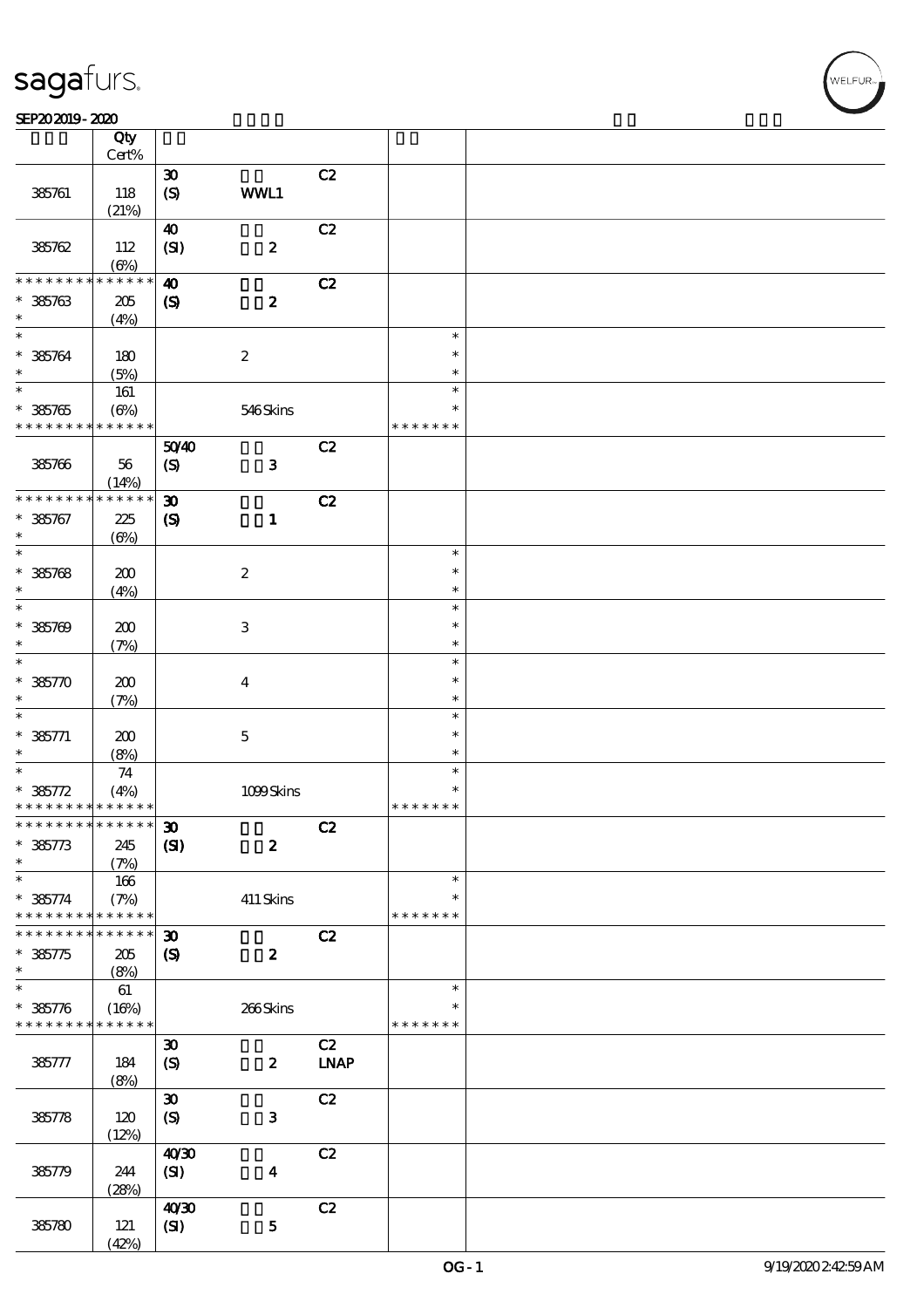|                  | Qty                         |                             |                           |             |               |  |
|------------------|-----------------------------|-----------------------------|---------------------------|-------------|---------------|--|
|                  | Cert%                       |                             |                           |             |               |  |
| * * *<br>* * * * | * * * * * *                 | $\boldsymbol{\mathsf{20}}$  |                           | C2          |               |  |
| $* 385781$       | 265                         | $\boldsymbol{\mathrm{(S)}}$ | $\mathbf{1}$              |             |               |  |
| $\ast$           | (3%)                        |                             |                           |             |               |  |
| $\ast$           |                             |                             |                           |             | $\ast$        |  |
| $* 385782$       | 240                         |                             | $\boldsymbol{2}$          |             | $\ast$        |  |
| $\ast$           | (10%)                       |                             |                           |             | $\ast$        |  |
| $\ast$           |                             |                             |                           |             | $\ast$        |  |
| $* 385783$       | 240                         |                             | $\ensuremath{\mathbf{3}}$ |             | $\ast$        |  |
| $\ast$           | (10%)                       |                             |                           |             | $\ast$        |  |
| $\ast$           | 10B                         |                             |                           |             | $\ast$        |  |
| $* 385784$       | (5%)                        |                             | 848Skins                  |             | $\ast$        |  |
| * * * *          | * * * * * *                 |                             |                           |             | * * * * * * * |  |
| * * * * * * *    | * * * * * *                 | $\boldsymbol{\mathfrak{D}}$ |                           | C2          |               |  |
|                  |                             |                             |                           |             |               |  |
| $* 385785$       | 285                         | $\mathbf{C}$                | $\boldsymbol{2}$          |             |               |  |
| $\ast$<br>$\ast$ | (9%)                        |                             |                           |             | $\ast$        |  |
|                  |                             |                             |                           |             |               |  |
| $* 385786$       | 200                         |                             | $\boldsymbol{2}$          |             | $\ast$        |  |
| $\ast$           | (7%)                        |                             |                           |             | $\ast$        |  |
| $\ast$           | $53\,$                      |                             |                           |             | $\ast$        |  |
| $* 385787$       | (5%)                        |                             | 598Skins                  |             | $\ast$        |  |
| * * * * * * * *  | * * * * * *                 |                             |                           |             | * * * * * * * |  |
| * * * * * * *    | * * * * * *                 | $\boldsymbol{\mathbf{z}}$   |                           | C2          |               |  |
| $* 35788$        | $265\,$                     | $\boldsymbol{S}$            | $\boldsymbol{2}$          |             |               |  |
| $\ast$           | (3%)                        |                             |                           |             |               |  |
| $\ast$           |                             |                             |                           |             | $\ast$        |  |
| $* 385789$       | 240                         |                             | $\boldsymbol{2}$          |             | $\ast$        |  |
| $\ast$           | (10%)                       |                             |                           |             | $\ast$        |  |
| $\ast$           |                             |                             |                           |             | $\ast$        |  |
| $* 385790$       | $96\,$                      |                             | $\ensuremath{\mathbf{3}}$ |             | $\ast$        |  |
| $\ast$           | (2%)                        |                             |                           |             | $\ast$        |  |
| $\ast$           | 253                         |                             |                           |             | $\ast$        |  |
| $* 385791$       | (10%)                       |                             | 854Skins                  |             | $\ast$        |  |
| * * * * * * * *  | * * * * * *                 |                             |                           |             | * * * * * * * |  |
|                  |                             | $\boldsymbol{\mathsf{20}}$  |                           | C2          |               |  |
| 385792           | 226                         | (S)                         | $\boldsymbol{z}$          | <b>LNAP</b> |               |  |
|                  | (13%)                       |                             |                           |             |               |  |
| * * * * * * * *  | * * * * * *                 | $\boldsymbol{\mathbf{z}}$   |                           | C2          |               |  |
| $* 385793$       | 154                         | (S)                         | $\bf{3}$                  |             |               |  |
| $\ast$           | (14%)                       |                             |                           |             |               |  |
| $\ast$           | $71\,$                      |                             |                           |             | $\ast$        |  |
| $* 385794$       | (18%)                       |                             | 225Skins                  |             | $\ast$        |  |
|                  | * * * * * * * * * * * * * * |                             |                           |             | * * * * * * * |  |
|                  |                             |                             |                           |             |               |  |

WELFUR-<br>NELFUR-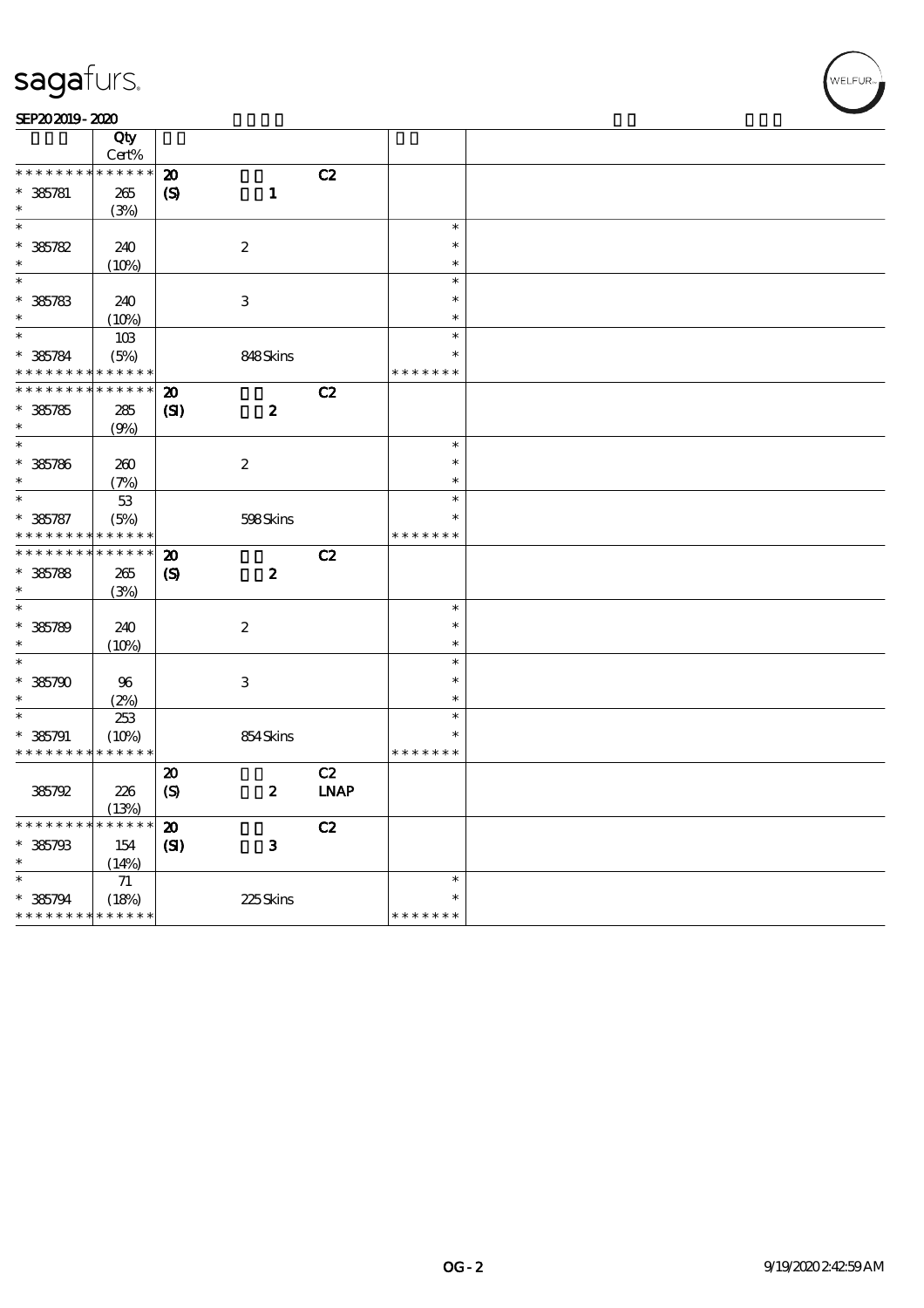ELFUR<sub>i</sub>

#### SEP202019-2020

|                                          | Qty<br>$\mbox{Cert}\%$ |                             |                  |    |               |  |
|------------------------------------------|------------------------|-----------------------------|------------------|----|---------------|--|
| * * * * *<br>* * *                       | * * * * * *            |                             |                  |    |               |  |
|                                          |                        | $\boldsymbol{\mathfrak{D}}$ |                  | C2 |               |  |
| $* 385821$                               | 225                    | $\mathbf{C}$                |                  |    |               |  |
| $\ast$                                   | $(O\%)$                |                             |                  |    |               |  |
| $\ast$                                   | ${\bf 33}$             |                             |                  |    | $\ast$        |  |
| $* 385822$                               | $(O\!/\!\!\delta)$     |                             | 258Skins         |    | $\ast$        |  |
| * * * * * * * *                          | * * * * * *            |                             |                  |    | * * * * * * * |  |
| * * * * * * * *                          | * * * * * *            | $\boldsymbol{\mathfrak{D}}$ |                  | C2 |               |  |
| $* 36823$                                | 205                    | $\boldsymbol{\mathcal{S}}$  |                  |    |               |  |
| $\ast$                                   | $(O\%)$                |                             |                  |    |               |  |
| $\ast$                                   | 181                    |                             |                  |    | $\ast$        |  |
| * 385824                                 | $(O\%)$                |                             | 386Skins         |    | $\ast$        |  |
| * * * * * * * * * * * * * *              |                        |                             |                  |    | * * * * * * * |  |
|                                          |                        | $\boldsymbol{\mathfrak{D}}$ |                  | C2 |               |  |
| 38825                                    | 91                     | $\boldsymbol{S}$            | WB1              |    |               |  |
|                                          | (O <sub>0</sub> )      |                             |                  |    |               |  |
| * * * * * * * *                          | * * * * * *            | $\boldsymbol{\mathbf{z}}$   |                  | C2 |               |  |
| $* 385826$                               | 266                    | $\mathbf{C}$                |                  |    |               |  |
| $\ast$                                   | (13%)                  |                             |                  |    |               |  |
| $\ast$                                   |                        |                             |                  |    | $\ast$        |  |
|                                          | 249                    |                             |                  |    | $\ast$        |  |
| $* 385827$<br>* * * * * * * *            | $(O\%)$<br>* * * * * * |                             | 515Skins         |    | * * * * * * * |  |
|                                          |                        |                             |                  |    |               |  |
|                                          |                        | $\boldsymbol{\mathsf{20}}$  |                  | C2 |               |  |
| 385828                                   | $97$                   | (SI)                        | WB1              |    |               |  |
|                                          | $(0\%)$                |                             |                  |    |               |  |
| * * * * * * * *                          | * * * * * *            | $\boldsymbol{\mathbf{z}}$   |                  | C2 |               |  |
| $* 385829$                               | 245                    | $\boldsymbol{\mathcal{S}}$  |                  |    |               |  |
| $\ast$                                   | $(0\%)$                |                             |                  |    |               |  |
| $\ast$                                   |                        |                             |                  |    | $\ast$        |  |
| $^\ast$ 38830                            | 220                    |                             | $\boldsymbol{2}$ |    | $\ast$        |  |
| $\ast$                                   | $(O\%)$                |                             |                  |    | $\ast$        |  |
| $\ast$                                   | $172$                  |                             |                  |    | $\ast$        |  |
| $*$ 385831                               | $(O\%)$                |                             | 637Skins         |    | $\ast$        |  |
| * * * * * * * * <mark>* * * * * *</mark> |                        |                             |                  |    | * * * * * * * |  |
|                                          |                        | $\boldsymbol{\mathsf{20}}$  |                  | C2 |               |  |
| 38682                                    | 158                    | (S)                         | WB1              |    |               |  |
|                                          | $(0\%)$                |                             |                  |    |               |  |
| ************** 0                         |                        |                             |                  | C2 |               |  |
| $*$ 386833                               | 245                    | $\boldsymbol{S}$            |                  |    |               |  |
| $\ast$                                   | $(0\%)$                |                             |                  |    |               |  |
| $\ast$                                   |                        |                             |                  |    | $\ast$        |  |
|                                          | $157\,$                |                             |                  |    | $\ast$        |  |
| $*$ 385834<br>* * * * * * * *            | $(O\%)$<br>* * * * * * |                             | 402Skins         |    | * * * * * * * |  |
|                                          |                        |                             |                  |    |               |  |
|                                          |                        | $\mathbf{o}$                |                  | C2 |               |  |
| 386835                                   | 90                     | $\boldsymbol{S}$            | WB1              |    |               |  |
|                                          | (0%                    |                             |                  |    |               |  |
|                                          |                        |                             |                  |    |               |  |
|                                          |                        |                             |                  |    |               |  |
|                                          |                        |                             |                  |    |               |  |
|                                          |                        | 3020                        |                  | C2 |               |  |
| 385837                                   | $83\,$                 | (SI)                        | <b>WB2</b>       |    |               |  |
|                                          | $(0\%)$                |                             |                  |    |               |  |
|                                          |                        | 3020                        |                  | C2 |               |  |
| 385838                                   | 116                    | (S)                         | WB <sub>2</sub>  |    |               |  |
|                                          | $(O\%)$                |                             |                  |    |               |  |
|                                          |                        | 40'30                       |                  | C2 |               |  |
| 385839                                   | $164$                  | (SI)                        | $\boldsymbol{4}$ |    |               |  |
|                                          | $(0\%)$                |                             |                  |    |               |  |
|                                          |                        | 3020                        |                  | C2 |               |  |
| 385840                                   | 158                    | (SI)                        | $\pmb{2}$        |    |               |  |
|                                          | $(0\%)$                |                             |                  |    |               |  |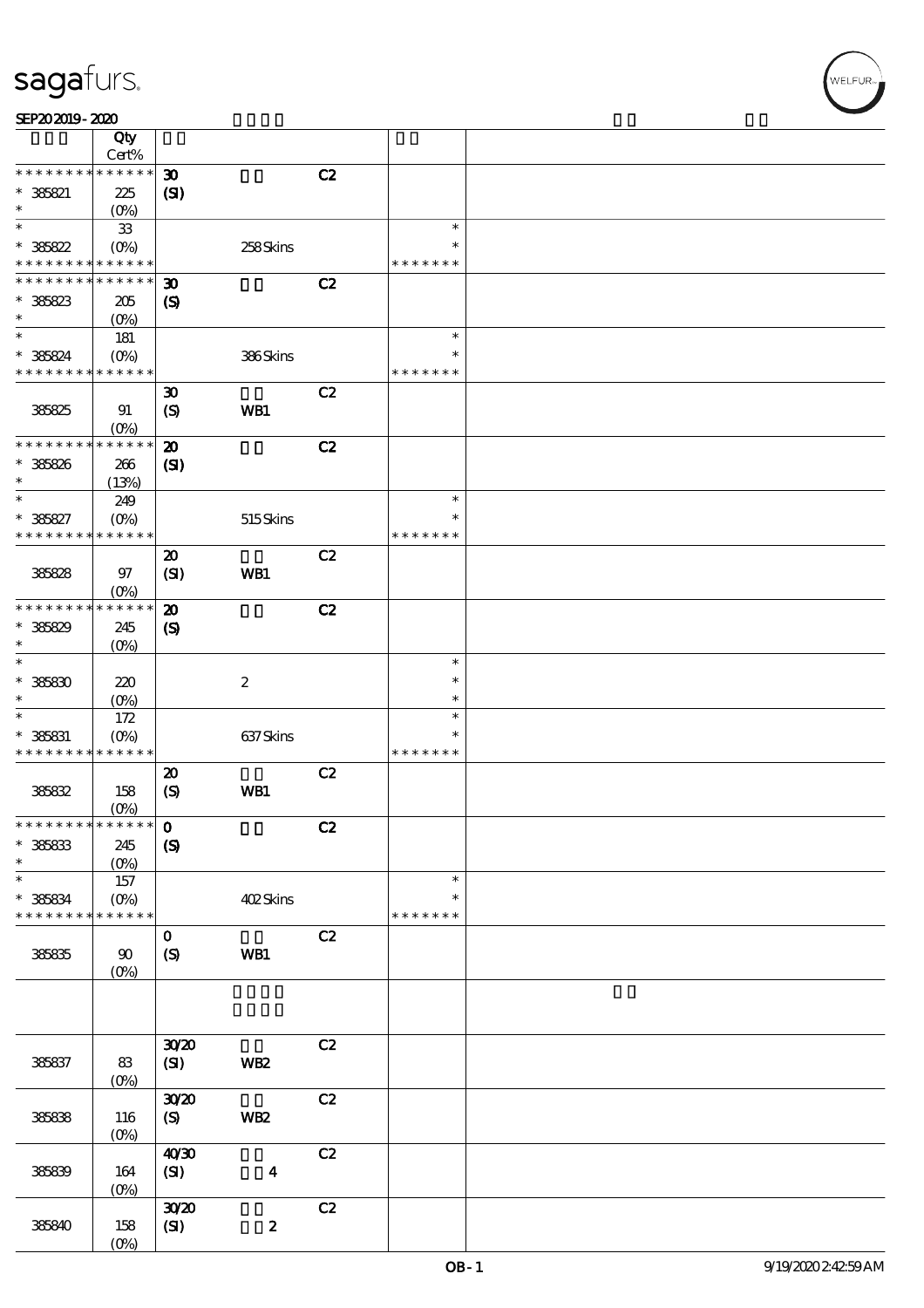#### SEP202019-2020

|                             | Qty         |              |                  |    |               |  |
|-----------------------------|-------------|--------------|------------------|----|---------------|--|
|                             | Cert%       |              |                  |    |               |  |
|                             |             | 3020         |                  | C2 |               |  |
| 385841                      | 172         | (S)          | $\pmb{2}$        |    |               |  |
|                             | $(0\%)$     |              |                  |    |               |  |
|                             |             | 3020         |                  | C2 |               |  |
| 385842                      | 91          | (SI)         | ${\bf 5}$        |    |               |  |
|                             | $(0\%)$     |              |                  |    |               |  |
| * * * * * * * *             | * * * * * * | 200          |                  | C2 |               |  |
| $* 36843$                   | 245         | $\mathbf{Z}$ | $\boldsymbol{4}$ |    |               |  |
| $\ast$                      | $(0\%)$     |              |                  |    |               |  |
| $\ast$                      | 144         |              |                  |    | $\ast$        |  |
| $* 365844$                  | (0%)        |              | 389Skins         |    | $\ast$        |  |
| * * * * * * * * * * * * * * |             |              |                  |    | * * * * * * * |  |
|                             |             | $O$ $1$      |                  | C2 |               |  |
| 385845                      | 231         | (S)          | $\pmb{2}$        |    |               |  |
|                             | $(0\%)$     |              |                  |    |               |  |
|                             |             | 2/3          |                  | C2 |               |  |
| 385846                      | 189         | (S)          | $\pmb{2}$        |    |               |  |
|                             | $(0\%)$     |              |                  |    |               |  |
|                             |             | 3020         |                  | C2 |               |  |
| 385847                      | $95\,$      | (S)          | <b>SHE2</b>      |    |               |  |
|                             | $(0\%)$     |              |                  |    |               |  |
|                             |             | 3020         |                  | C2 |               |  |
| 385848                      | ${\bf 33}$  |              | SHE5             |    |               |  |
|                             |             | (SI)         |                  |    |               |  |
|                             | $(0\%)$     |              |                  |    |               |  |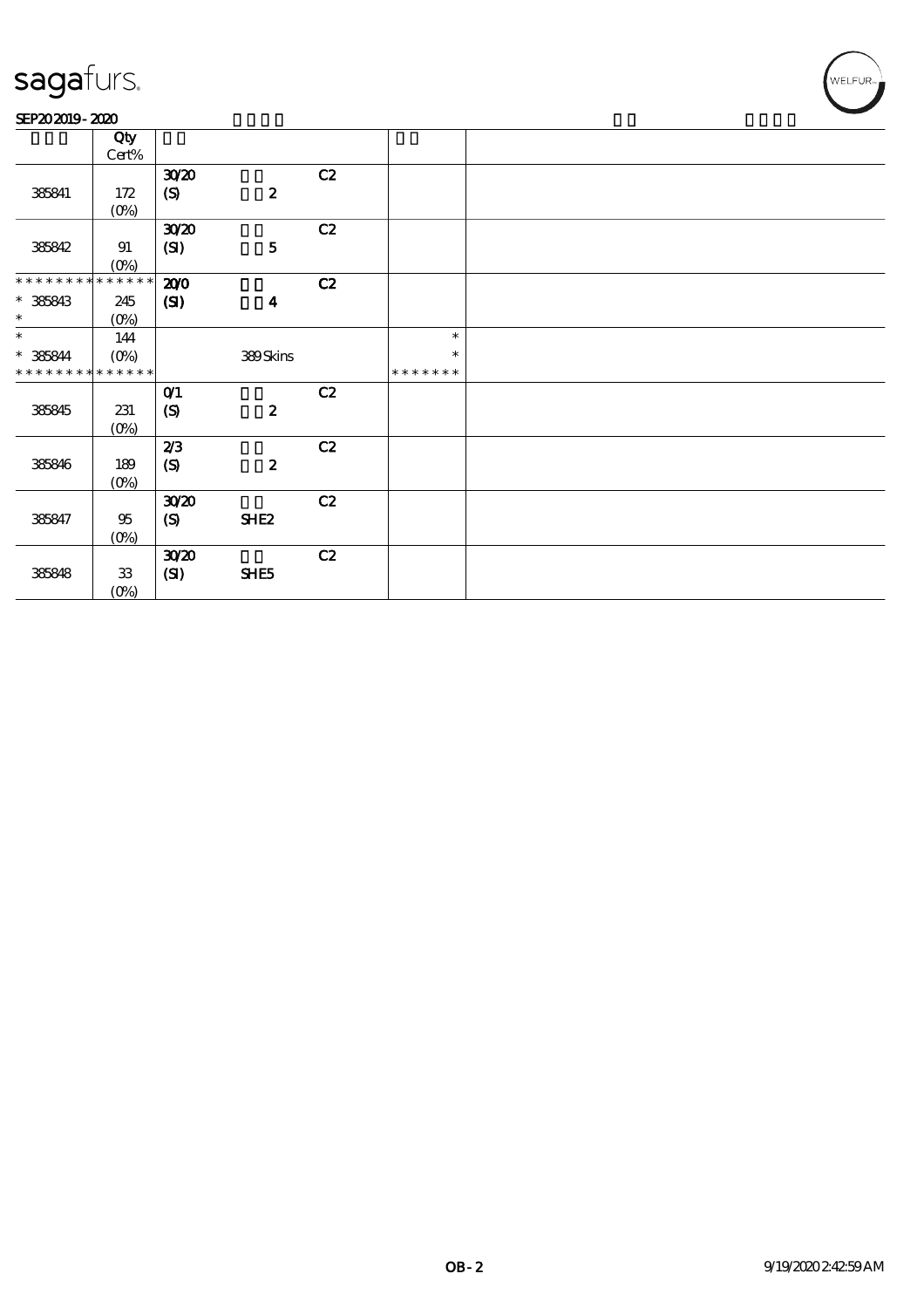$\top$ 

#### SEP202019-2020 DECEMBER 2020 DECEMBER 2020 DECEMBER 2020 DECEMBER 2020 DECEMBER 2020 DECEMBER 2020 DECEMBER 20

|                              | Qty                    |                             |                  |     |                  |  |
|------------------------------|------------------------|-----------------------------|------------------|-----|------------------|--|
| * * * * * * * *              | Cert%<br>* * * * * *   |                             |                  |     |                  |  |
|                              |                        | $\boldsymbol{\omega}$       |                  | C2  |                  |  |
| $* 36681$<br>$\ast$          | 205                    | (S)                         | $\mathbf{1}$     |     |                  |  |
| $\ast$                       | $(O\%)$                |                             |                  |     | $\ast$           |  |
| $* 36682$                    | 180                    |                             | $\boldsymbol{2}$ |     | $\ast$           |  |
| $\ast$                       | (O <sub>0</sub> )      |                             |                  |     | $\ast$           |  |
| $\ast$                       |                        |                             |                  |     | $\ast$           |  |
| $* 36683$                    | 180                    |                             | $\,3\,$          |     | $\ast$           |  |
| $\ast$                       | $(O\%)$                |                             |                  |     | $\ast$           |  |
| $\ast$                       | $\boldsymbol{\pi}$     |                             |                  |     | $\ast$           |  |
| $* 385884$                   | (10%)                  |                             | 635Skins         |     | $\ast$           |  |
| * * * * * * * *              | * * * * * *            |                             |                  |     | * * * * * * *    |  |
|                              |                        | $\boldsymbol{\omega}$       |                  | C2  |                  |  |
| 385865                       | 110                    | (SI)                        | $\mathbf{1}$     | WB1 |                  |  |
|                              | $(O\%)$                |                             |                  |     |                  |  |
| * * * * * * * *              | * * * * * *            | $\boldsymbol{\omega}$       |                  | C2  |                  |  |
| $* 385886$                   | 205                    | $\boldsymbol{\mathcal{S}}$  | $\mathbf{1}$     |     |                  |  |
| $\ast$                       | $(O\%)$                |                             |                  |     |                  |  |
| $\ast$                       |                        |                             |                  |     | $\ast$           |  |
| $* 36687$                    | 180                    |                             | $\boldsymbol{2}$ |     | $\ast$           |  |
| $\ast$                       | $(O\%)$                |                             |                  |     | $\ast$           |  |
| $\ast$                       |                        |                             |                  |     | $\ast$           |  |
| $* 36668$                    | 180                    |                             | $\,3\,$          |     | $\ast$           |  |
| $\ast$                       | (O <sub>0</sub> )      |                             |                  |     | $\ast$           |  |
| $\ast$                       | 54                     |                             |                  |     | $\ast$           |  |
| $* 385889$                   | $(O\%)$                |                             | $619S$ kins      |     | $\ast$           |  |
| * * * * * * * *              | * * * * * *            |                             |                  |     | * * * * * * *    |  |
| * * * * * * * *              | * * * * * *            | $\boldsymbol{\omega}$       |                  | C2  |                  |  |
| $* 365800$                   | 205                    | $\boldsymbol{\mathrm{(S)}}$ | $\boldsymbol{z}$ |     |                  |  |
| $\ast$                       | $(O\%)$                |                             |                  |     |                  |  |
| $\ast$                       |                        |                             |                  |     | $\ast$           |  |
| $* 385891$                   | 180                    |                             | $\boldsymbol{2}$ |     | $\ast$           |  |
| $\ast$                       | (0%)                   |                             |                  |     | $\ast$           |  |
| $\ast$                       | 64                     |                             |                  |     | $\ast$           |  |
| $* 36692$                    | $(O\%)$                |                             | 449Skins         |     | $\ast$           |  |
| * * * * * * * * * * * * * *  |                        |                             |                  |     | * * * * * * *    |  |
|                              |                        | $\boldsymbol{\omega}$       |                  | C2  |                  |  |
| 385803                       | 145                    | $\boldsymbol{S}$            | $\mathbf{1}$     | WB1 |                  |  |
|                              | $(O\%)$                |                             |                  |     |                  |  |
| * * * * * * * *              | * * * * * *            | $\boldsymbol{\mathfrak{D}}$ |                  | C2  |                  |  |
| $* 385894$                   | 225                    | $\mathbf{C}$                | $\mathbf{1}$     |     |                  |  |
| $\ast$<br>$\ast$             | $(O\%)$                |                             |                  |     |                  |  |
|                              |                        |                             |                  |     | $\ast$           |  |
| $* 36895$<br>$\ast$          | 200                    |                             | $\boldsymbol{2}$ |     | $\ast$<br>$\ast$ |  |
| $\ast$                       | $(O\%)$                |                             |                  |     | $\ast$           |  |
|                              | 221                    |                             |                  |     | $\ast$           |  |
| $* 36606$<br>* * * * * * * * | $(O\%)$<br>* * * * * * |                             | 646Skins         |     | * * * * * * *    |  |
| * * * * * * * *              | * * * * * *            | $\boldsymbol{\mathfrak{D}}$ |                  | C2  |                  |  |
|                              |                        |                             |                  |     |                  |  |
| $* 385897$<br>$\ast$         | 225<br>$(O\!/\!o)$     | $\mathbf{C}$                | $\boldsymbol{2}$ |     |                  |  |
| $\overline{\phantom{0}}$     | 140                    |                             |                  |     | $\ast$           |  |
| $* 385808$                   | $(0\%)$                |                             | 365Skins         |     | $\ast$           |  |
| * * * * * * * *              | * * * * * *            |                             |                  |     | * * * * * * *    |  |
|                              |                        | $\pmb{\mathfrak{D}}$        |                  | C2  |                  |  |
| 385899                       | 162                    | (SI)                        | $\mathbf{1}$     | WB1 |                  |  |
|                              | (O <sub>0</sub> )      |                             |                  |     |                  |  |
| * * * * * *                  | * * * * * *            | $\boldsymbol{\mathfrak{D}}$ |                  | C2  |                  |  |
| $*38500$                     | 205                    | $\boldsymbol{\mathcal{S}}$  | $\mathbf{1}$     |     |                  |  |
| $\ast$                       | $(0\%)$                |                             |                  |     |                  |  |

 $\overline{\mathbf{r}}$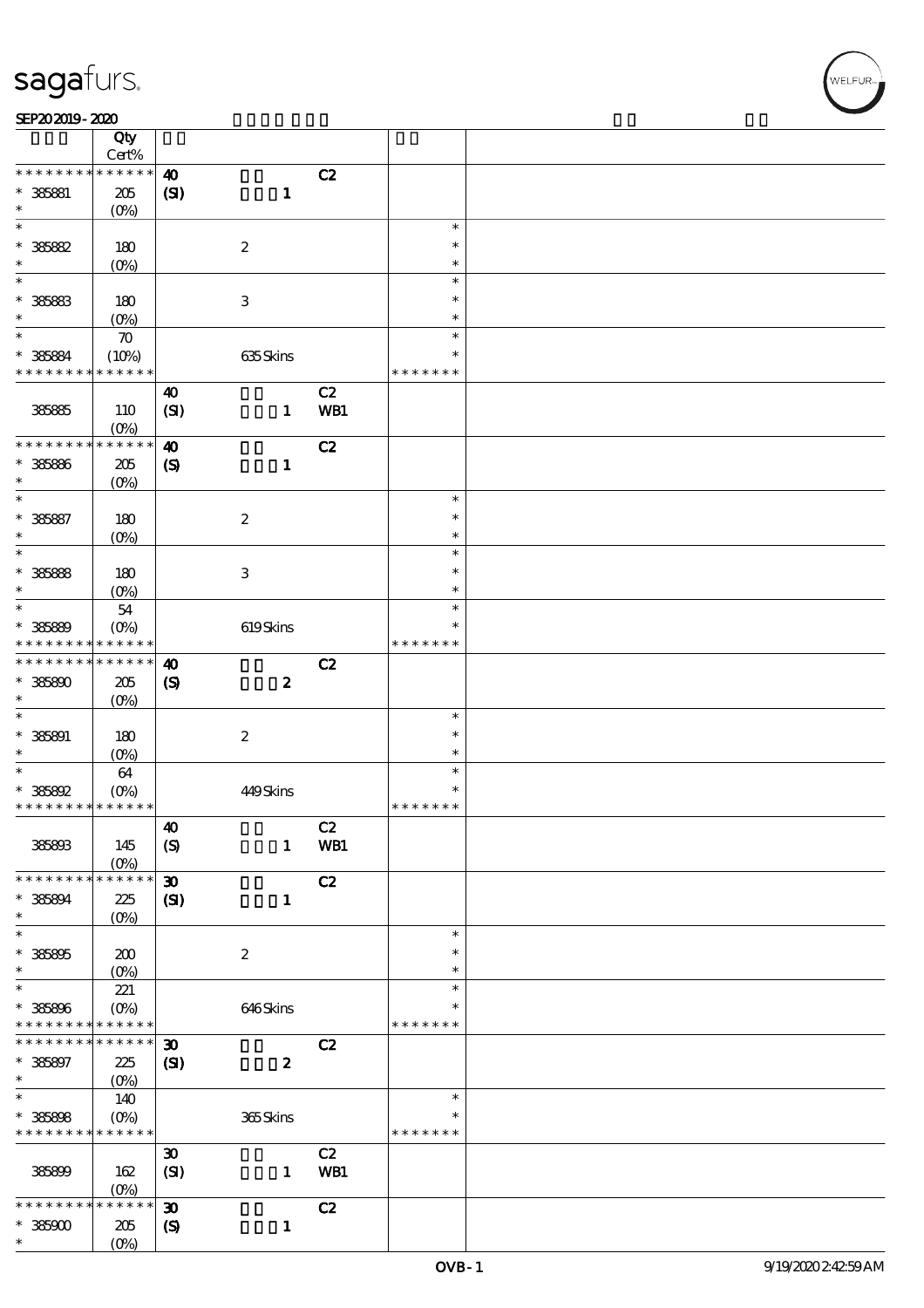#### SEP202019-2020 DECEMBER 2020 DECEMBER 2020 DECEMBER 2020 DECEMBER 2020 DECEMBER 2020 DECEMBER 2020 DECEMBER 20

|                                            | Qty<br>Cert%       |                             |                           |     |               |  |
|--------------------------------------------|--------------------|-----------------------------|---------------------------|-----|---------------|--|
| $\ast$                                     |                    | $\boldsymbol{\mathfrak{D}}$ |                           | C2  | $\ast$        |  |
|                                            |                    |                             |                           |     |               |  |
| $* 385001$                                 | 180                | $\boldsymbol{S}$            | $\mathbf{1}$              |     | $\ast$        |  |
| *                                          | (O <sub>0</sub> )  |                             |                           |     | $\ast$        |  |
| $\ast$                                     |                    |                             |                           |     | $\ast$        |  |
| $*38502$                                   | 180                |                             | $\ensuremath{\mathbf{3}}$ |     | $\ast$        |  |
| *                                          | (O <sub>0</sub> )  |                             |                           |     | $\ast$        |  |
| $\ast$                                     |                    |                             |                           |     | $\ast$        |  |
|                                            |                    |                             |                           |     |               |  |
| $* 385003$                                 | 180                |                             | $\boldsymbol{4}$          |     | $\ast$        |  |
| $\ast$                                     | (O <sub>0</sub> )  |                             |                           |     | $\ast$        |  |
| $\ast$                                     | 172                |                             |                           |     | $\ast$        |  |
| $*385004$                                  | $(O\%)$            |                             | 917Skins                  |     | $\ast$        |  |
| * * * * * * * *                            | * * * * * *        |                             |                           |     | * * * * * * * |  |
|                                            |                    |                             |                           |     |               |  |
| * * * * * * * *                            | $* * * * * * *$    | $\boldsymbol{\mathfrak{D}}$ |                           | C2  |               |  |
| $*385005$                                  | 205                | $\boldsymbol{\mathcal{S}}$  | $\boldsymbol{2}$          |     |               |  |
| $\ast$                                     | $(O\%)$            |                             |                           |     |               |  |
| $\ast$                                     |                    |                             |                           |     | $\ast$        |  |
|                                            |                    |                             |                           |     | $\ast$        |  |
| $* 385006$                                 | 180                |                             | $\boldsymbol{2}$          |     |               |  |
| $\ast$                                     | $(O\!/\!\!\delta)$ |                             |                           |     | $\ast$        |  |
| $\ast$                                     |                    |                             |                           |     | $\ast$        |  |
| $* 385907$                                 | 180                |                             | $\ensuremath{\mathbf{3}}$ |     | $\ast$        |  |
| $\ast$                                     | $(O\!/\!\!\delta)$ |                             |                           |     | $\ast$        |  |
| $\ast$                                     |                    |                             |                           |     | $\ast$        |  |
|                                            |                    |                             |                           |     | $\ast$        |  |
| $* 385008$                                 | 180                |                             | $\boldsymbol{4}$          |     |               |  |
| $\ast$                                     | (O <sub>0</sub> )  |                             |                           |     | $\ast$        |  |
| $\ast$                                     |                    |                             |                           |     | $\ast$        |  |
| $* 38500$                                  | 180                |                             | $\mathbf 5$               |     | $\ast$        |  |
| $\ast$                                     | (O <sub>0</sub> )  |                             |                           |     | $\ast$        |  |
| $\overline{\ast}$                          | 45                 |                             |                           |     | $\ast$        |  |
|                                            |                    |                             |                           |     | $\ast$        |  |
| $*385910$                                  | $(O\%)$            |                             | 970Skins                  |     |               |  |
| * * * * * * * *                            | * * * * * *        |                             |                           |     | * * * * * * * |  |
| * * * * * * * *                            | * * * * * *        | $\boldsymbol{\mathfrak{D}}$ |                           | C2  |               |  |
| $*$ 385911                                 | 180                | $\boldsymbol{\mathrm{(S)}}$ | $\boldsymbol{2}$          |     |               |  |
| $\ast$                                     | (35%)              |                             |                           |     |               |  |
| $\overline{\ast}$                          | 115                |                             |                           |     | $\ast$        |  |
| $* 385912$                                 | (56%)              |                             | 295Skins                  |     | $\ast$        |  |
| * * * * * * * * <mark>* * * * * * *</mark> |                    |                             |                           |     | * * * * * * * |  |
|                                            |                    |                             |                           |     |               |  |
|                                            |                    | $\pmb{\mathfrak{D}}$        |                           | C2  |               |  |
| 385913                                     | 186                | (S)                         | $\mathbf{1}$              | WB1 |               |  |
|                                            | $(O\%)$            |                             |                           |     |               |  |
|                                            |                    | $\pmb{\mathfrak{D}}$        |                           | C2  |               |  |
|                                            |                    |                             | $\pmb{2}$                 | WB1 |               |  |
| 385914                                     | 210                | $\boldsymbol{S}$            |                           |     |               |  |
|                                            | $(O\%)$            |                             |                           |     |               |  |
| * * * * * * * *                            | * * * * * *        | $\boldsymbol{\mathfrak{D}}$ |                           | C2  |               |  |
| * 385915                                   | 245                | (S)                         | $\mathbf{1}$              |     |               |  |
| $\ast$                                     | $(0\%)$            |                             |                           |     |               |  |
| $\ast$                                     |                    |                             |                           |     | $\ast$        |  |
|                                            |                    |                             |                           |     | $\ast$        |  |
| $* 385916$                                 | $220\,$            |                             | $\boldsymbol{2}$          |     |               |  |
| $\ast$                                     | $(0\%)$            |                             |                           |     | $\ast$        |  |
| $\ast$                                     |                    |                             |                           |     | $\ast$        |  |
| $* 385917$                                 | 220                |                             | $\ensuremath{\mathbf{3}}$ |     | $\ast$        |  |
| $\ast$                                     | $(O\!/\!o)$        |                             |                           |     | $\ast$        |  |
| $\overline{\ast}$                          |                    |                             |                           |     | $\ast$        |  |
| $* 385918$                                 |                    |                             |                           |     | $\ast$        |  |
|                                            | 220                |                             | $\bf{4}$                  |     |               |  |
| $\ast$                                     | $(O\%)$            |                             |                           |     | $\ast$        |  |
| $\ast$                                     | 130                |                             |                           |     | $\ast$        |  |
| * 385919                                   | $(O\!/\!o)$        |                             | 1035Skins                 |     | $\ast$        |  |
| * * * * * * * *                            | * * * * * *        |                             |                           |     | * * * * * * * |  |
| * * * * * * * *                            | * * * * * *        | $\boldsymbol{\mathbf{z}}$   |                           | C2  |               |  |
| $*385920$                                  | 265                | $\mathbf{C}$                | $\mathbf{1}$              | WB1 |               |  |
| $\ast$                                     | (20%)              |                             |                           |     |               |  |
|                                            |                    |                             |                           |     |               |  |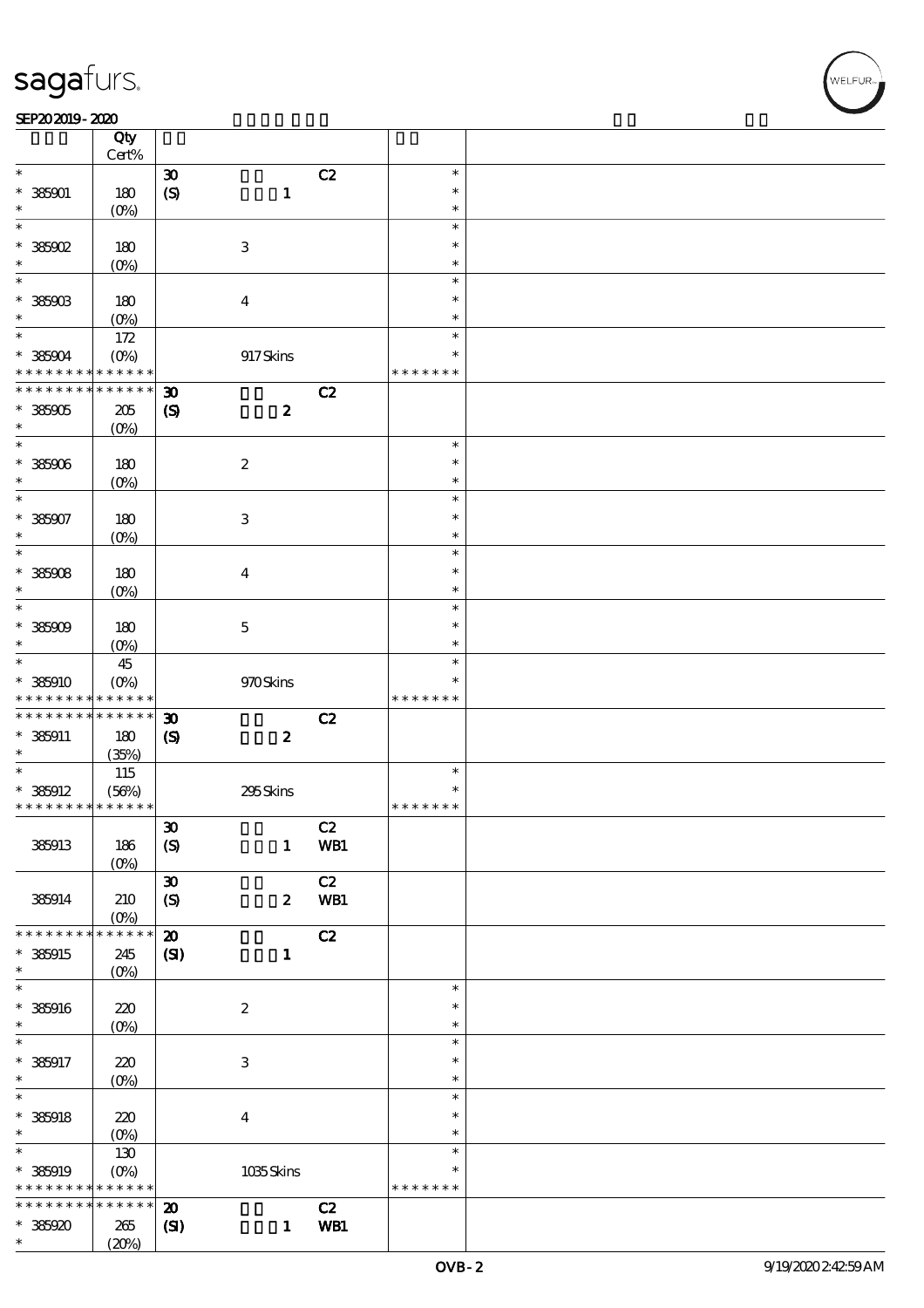#### SEP202019-2020 DECEMBER 2020 DECEMBER 2020 DECEMBER 2020 DECEMBER 2020 DECEMBER 2020 DECEMBER 2020 DECEMBER 20

|                                            | Qty<br>Cert%           |                             |                           |     |               |  |
|--------------------------------------------|------------------------|-----------------------------|---------------------------|-----|---------------|--|
| $\ast$                                     | 118                    | $\pmb{\mathcal{D}}$         |                           | C2  | $\ast$        |  |
| * 385921                                   |                        |                             |                           | WB1 | $\ast$        |  |
| * * * * * * * *                            | $(0\%)$<br>* * * * * * | (SI)                        | $\mathbf{1}$              |     | * * * * * * * |  |
|                                            |                        |                             |                           |     |               |  |
| * * * * * * * *                            | * * * * * *            | $\boldsymbol{\mathbf{z}}$   |                           | C2  |               |  |
| $*385922$                                  | 245                    | $\boldsymbol{\mathrm{(S)}}$ | $\mathbf{1}$              |     |               |  |
| $\ast$                                     | $(0\%)$                |                             |                           |     |               |  |
| $\overline{\ast}$                          |                        |                             |                           |     | $\ast$        |  |
| $* 385923$                                 | 220                    |                             | $\boldsymbol{2}$          |     | $\ast$        |  |
| $\ast$                                     | (O <sub>0</sub> )      |                             |                           |     | $\ast$        |  |
| $\ast$                                     |                        |                             |                           |     | $\ast$        |  |
|                                            |                        |                             |                           |     |               |  |
| * 385924                                   | 220                    |                             | $\,3$                     |     | $\ast$        |  |
| $\ast$                                     | $(O\!/\!\!\delta)$     |                             |                           |     | $\ast$        |  |
| $\overline{\ast}$                          |                        |                             |                           |     | $\ast$        |  |
| * 385925                                   | 220                    |                             | $\boldsymbol{4}$          |     | $\ast$        |  |
| $\ast$                                     | $(O\%)$                |                             |                           |     | $\ast$        |  |
| $\ast$                                     |                        |                             |                           |     | $\ast$        |  |
|                                            |                        |                             |                           |     | $\ast$        |  |
| * 385926                                   | 220                    |                             | $\mathbf 5$               |     |               |  |
| $\ast$                                     | $(O\!/\!\!\delta)$     |                             |                           |     | $\ast$        |  |
| $\ast$                                     |                        |                             |                           |     | $\ast$        |  |
| * 385927                                   | 220                    |                             | $\bf 6$                   |     | $\ast$        |  |
| $\ast$                                     | (10%)                  |                             |                           |     | $\ast$        |  |
| $\ast$                                     | $97\,$                 |                             |                           |     | $\ast$        |  |
| $* 385928$                                 | $(O\%)$                |                             | 1442Skins                 |     | $\ast$        |  |
| * * * * * * * *                            | $* * * * * * *$        |                             |                           |     | * * * * * * * |  |
| * * * * * * * *                            | $* * * * * * *$        |                             |                           |     |               |  |
|                                            |                        | $\boldsymbol{\mathbf{z}}$   |                           | C2  |               |  |
| $*385929$                                  | 245                    | $\boldsymbol{\mathrm{(S)}}$ | $\boldsymbol{z}$          |     |               |  |
| $\ast$                                     | $(O\!/\!\!\delta)$     |                             |                           |     |               |  |
| $\ast$                                     |                        |                             |                           |     | $\ast$        |  |
| $* 38500$                                  | 220                    |                             | $\boldsymbol{2}$          |     | $\ast$        |  |
| $\ast$                                     | $(O\%)$                |                             |                           |     | $\ast$        |  |
| $\ast$                                     |                        |                             |                           |     | $\ast$        |  |
| $* 385031$                                 |                        |                             |                           |     | $\ast$        |  |
|                                            | 220                    |                             | $\ensuremath{\mathbf{3}}$ |     |               |  |
| $\ast$<br>$\overline{\ast}$                | $(O\%)$                |                             |                           |     | $\ast$        |  |
|                                            | 190                    |                             |                           |     | $\ast$        |  |
| $* 385022$                                 | $(O\%)$                |                             | 875Skins                  |     | $\ast$        |  |
| * * * * * * * * <mark>* * * * * * *</mark> |                        |                             |                           |     | * * * * * * * |  |
| ************** 20                          |                        |                             |                           | C2  |               |  |
| $* 385033$                                 | 245                    | $\boldsymbol{\mathrm{(S)}}$ | $\mathbf{1}$              | WB1 |               |  |
| $\ast$                                     | $(0\%)$                |                             |                           |     |               |  |
| $\ast$                                     |                        |                             |                           |     | $\ast$        |  |
|                                            | 66                     |                             |                           |     | $\ast$        |  |
| $* 385034$                                 | $(O\!/\!\!\delta)$     |                             | $311$ Skins               |     |               |  |
| * * * * * * * *                            | * * * * * *            |                             |                           |     | * * * * * * * |  |
|                                            |                        | $\boldsymbol{\mathsf{20}}$  |                           | C2  |               |  |
| 385935                                     | 209                    | $\boldsymbol{S}$            | $\boldsymbol{z}$          | WB1 |               |  |
|                                            | $(O\!/\!\!\delta)$     |                             |                           |     |               |  |
| * * * * * * *                              | * * * * * *            | $\mathbf 0$                 |                           | C2  |               |  |
| $* 385006$                                 | 285                    | $\mathbf{S}$                | $\mathbf{1}$              |     |               |  |
| $\ast$                                     | $(0\%)$                |                             |                           |     |               |  |
| $\ast$                                     |                        |                             |                           |     | $\ast$        |  |
|                                            | 236                    |                             |                           |     |               |  |
| $* 385037$                                 | $(O\%)$                |                             | 521 Skins                 |     | $\ast$        |  |
| * * * * * * * *                            | * * * * * *            |                             |                           |     | * * * * * * * |  |
|                                            |                        | $\mathbf{o}$                |                           | C2  |               |  |
| 385938                                     | 108                    | (SI)                        | $\mathbf{1}$              | WB1 |               |  |
|                                            | $(O\%)$                |                             |                           |     |               |  |
| * * * * *                                  | $***$ * * *<br>*       | $\mathbf 0$                 |                           | C2  |               |  |
| $* 38500$                                  | 265                    | $\boldsymbol{S}$            | $\mathbf{1}$              |     |               |  |
| $\ast$                                     |                        |                             |                           |     |               |  |
| $\ast$                                     | $(0\%)$                |                             |                           |     | $\ast$        |  |
|                                            |                        |                             |                           |     |               |  |
| $*385940$                                  | 240                    |                             | $\boldsymbol{2}$          |     | $\ast$        |  |
| $\ast$                                     | (O <sub>0</sub> )      |                             |                           |     | $\ast$        |  |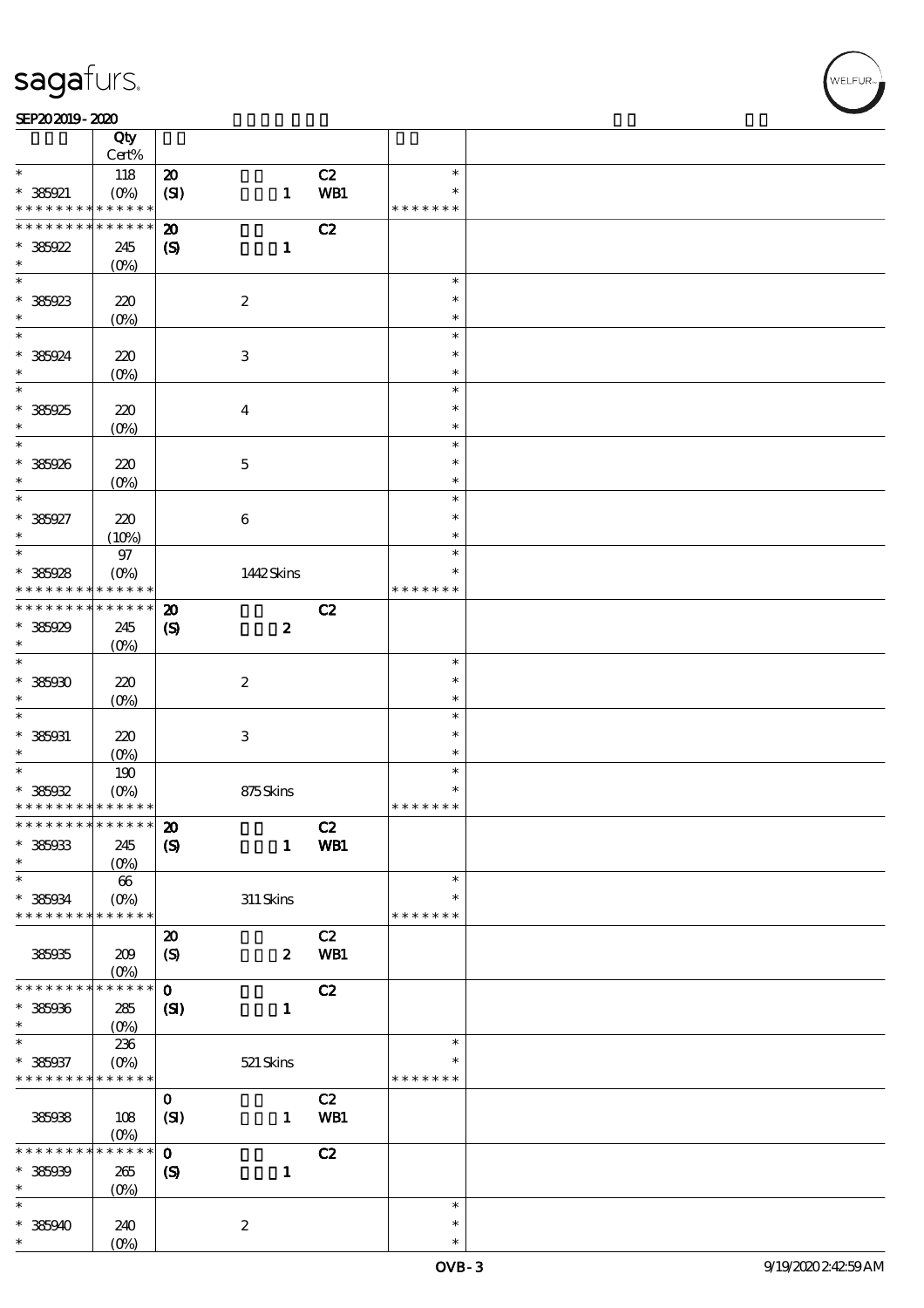|                                            | Qty<br>Cert%           |                               |              |                         |               |  |
|--------------------------------------------|------------------------|-------------------------------|--------------|-------------------------|---------------|--|
| $\ast$                                     |                        | $\mathbf{o}$                  |              | C2                      | $\ast$        |  |
|                                            |                        |                               |              |                         |               |  |
| $* 385941$                                 | 240                    | $\boldsymbol{S}$              | $\mathbf{1}$ |                         | $\ast$        |  |
| $\ast$                                     | $(O\%)$                |                               |              |                         | $\ast$        |  |
| $\ast$                                     | 261                    |                               |              |                         | $\ast$        |  |
| $* 385942$                                 | $(O\!/\!o)$            |                               | 1006Skins    |                         | $\ast$        |  |
| * * * * * * * *                            | * * * * * *            |                               |              |                         | * * * * * * * |  |
|                                            |                        | $\mathbf 0$                   |              | C2                      |               |  |
|                                            |                        |                               |              |                         |               |  |
| 385943                                     | 205                    | $\boldsymbol{S}$              | $\mathbf{1}$ | WB1                     |               |  |
|                                            | (O <sub>0</sub> )      |                               |              |                         |               |  |
|                                            |                        | $\mathbf{1}$                  |              | C2                      |               |  |
| 385944                                     | $311\,$                | (S)                           | $\mathbf{1}$ |                         |               |  |
|                                            | $(O\!/\!\!\delta)$     |                               |              |                         |               |  |
|                                            |                        | $\mathbf{1}$                  |              | C2                      |               |  |
| 385945                                     | 73                     | (S)                           | $\mathbf{1}$ | WB1                     |               |  |
|                                            | (O <sub>0</sub> )      |                               |              |                         |               |  |
|                                            |                        |                               |              |                         |               |  |
|                                            |                        |                               |              |                         |               |  |
|                                            |                        |                               |              |                         |               |  |
|                                            |                        |                               |              |                         |               |  |
|                                            |                        | $\boldsymbol{\mathfrak{D}}$   |              | C2                      |               |  |
| 385947                                     | 74                     | $\boldsymbol{S}$              | $\mathbf{1}$ | <b>WB2</b>              |               |  |
|                                            | (18%)                  |                               |              |                         |               |  |
|                                            |                        | 200                           |              | C2                      |               |  |
| 385948                                     | 180                    | (S)                           | $\mathbf{1}$ | <b>WB2</b>              |               |  |
|                                            | (O <sub>0</sub> )      |                               |              |                         |               |  |
|                                            |                        | $\boldsymbol{\omega}$         |              | C2                      |               |  |
| 385949                                     | 171                    | $\boldsymbol{S}$              | $\mathbf{1}$ | $\overline{\mathbf{2}}$ |               |  |
|                                            |                        |                               |              |                         |               |  |
|                                            | $(O\%)$<br>* * * * * * |                               |              |                         |               |  |
| * * * * * * * *                            |                        | $\boldsymbol{\mathfrak{D}}$   |              | C2                      |               |  |
| $*385950$                                  | $205\,$                | $\boldsymbol{S}$              | $\mathbf{1}$ | $\blacksquare$          |               |  |
| $\ast$                                     | $(O\%)$                |                               |              |                         |               |  |
| $\ast$                                     | $66\,$                 |                               |              |                         | $\ast$        |  |
| $* 385051$                                 | $(O_0)$                |                               | $271$ Skins  |                         | $\ast$        |  |
| * * * * * * * * <mark>* * * * * * *</mark> |                        |                               |              |                         | * * * * * * * |  |
|                                            |                        | $\boldsymbol{\mathfrak{D}}$   |              | C2                      |               |  |
| 385952                                     | 96                     | (S)                           | $\mathbf{1}$ | $\boldsymbol{2}$        |               |  |
|                                            | $(0\%)$                |                               |              |                         |               |  |
| * * * * * * * * * * * * * * *              |                        | $\boldsymbol{\mathbf{z}}$     |              | C2                      |               |  |
| * 385953                                   | 245                    | $\boldsymbol{\mathrm{(S)}}$   | $\mathbf{1}$ | $\mathbf{1}$            |               |  |
| $\ast$                                     |                        |                               |              |                         |               |  |
| $\ast$                                     | $(0\%)$                |                               |              |                         | $\ast$        |  |
|                                            | 99                     |                               |              |                         |               |  |
| * 385954                                   | $(O\%)$                |                               | 344Skins     |                         | $\ast$        |  |
| * * * * * * * *                            | ******                 |                               |              |                         | * * * * * * * |  |
|                                            |                        | $\boldsymbol{\mathsf{20}}$    |              | C2                      |               |  |
| 385955                                     | 192                    | $\boldsymbol{S}$              | $\mathbf{1}$ | $\overline{\mathbf{2}}$ |               |  |
|                                            | $(O\%)$                |                               |              |                         |               |  |
| * * * * * * *                              | * * * * * *            | $O$ $1$                       |              | C2                      |               |  |
| * 385956                                   | $265\,$                | $\boldsymbol{\mathcal{S}}$    | $\mathbf{1}$ | $\boldsymbol{z}$        |               |  |
| $\ast$                                     | (0%                    |                               |              |                         |               |  |
| $\ast$                                     | 49                     |                               |              |                         | $\ast$        |  |
|                                            |                        |                               |              |                         | $\ast$        |  |
| * 385957                                   | $(O_0)$                |                               | $314$ Skins  |                         |               |  |
| * * * * * * * *                            | * * * * * *            |                               |              |                         | * * * * * * * |  |
|                                            |                        | 40 <sup>30</sup>              |              | C2                      |               |  |
| 385958                                     | 132                    | (S)                           | $\mathbf{1}$ | SHE <sub>2</sub>        |               |  |
|                                            | $(O\!/\!\!\delta)$     |                               |              |                         |               |  |
|                                            |                        | $\boldsymbol{\mathbf{z}}$     |              | C2                      |               |  |
| 385959                                     | 10B                    | (S)                           | $\mathbf{1}$ | SHE <sub>2</sub>        |               |  |
|                                            | $(0\%)$                |                               |              |                         |               |  |
|                                            |                        | $O$ <sup><math>1</math></sup> |              | C2                      |               |  |
| 385960                                     | 85                     | (S)                           | $\mathbf{1}$ | SHE <sub>2</sub>        |               |  |
|                                            | $(O\%)$                |                               |              |                         |               |  |
|                                            |                        |                               |              |                         |               |  |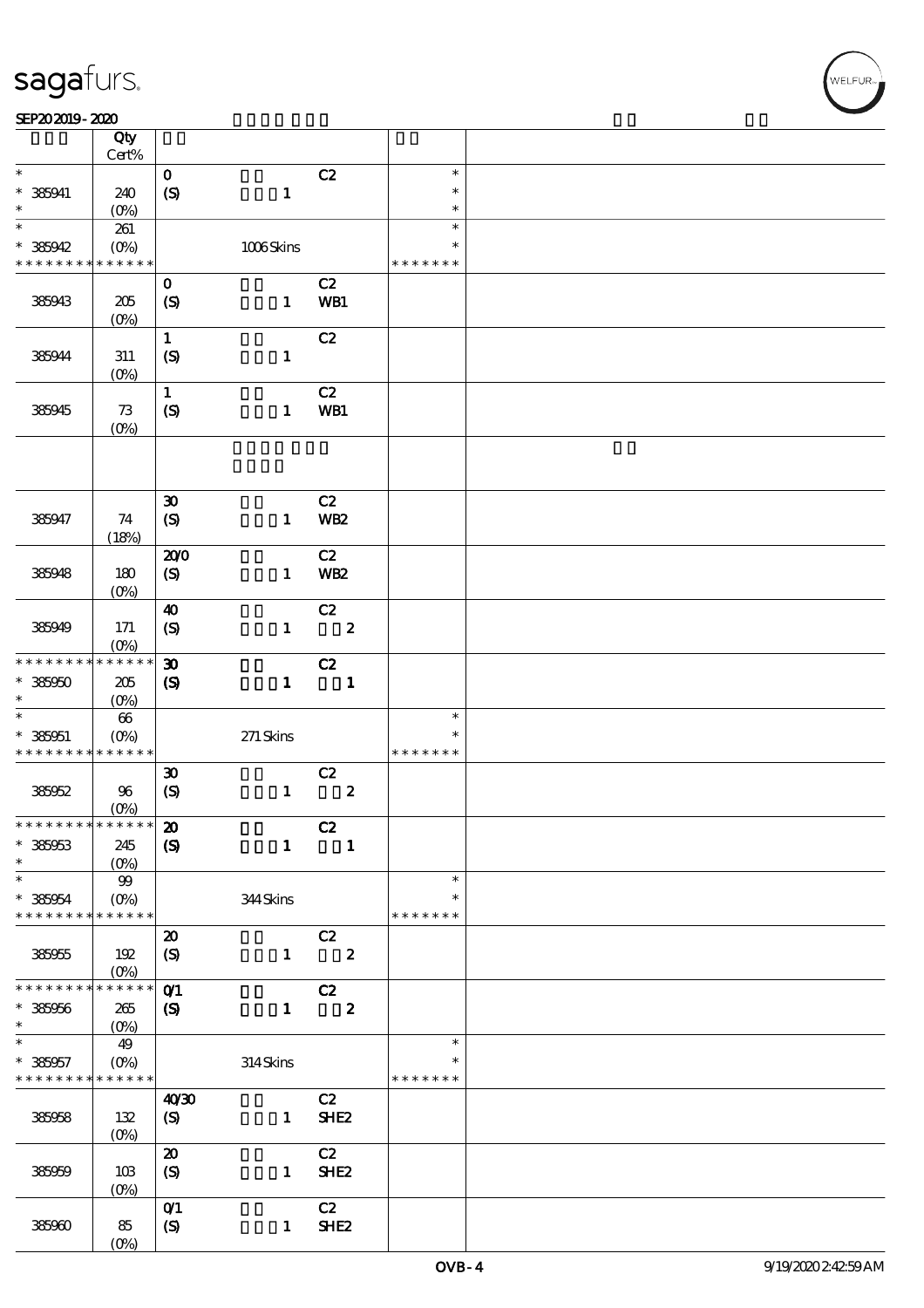| sagafurs.      |                 |                                                               |                           |       |  |        |  | WELFUR <sub>"</sub> |
|----------------|-----------------|---------------------------------------------------------------|---------------------------|-------|--|--------|--|---------------------|
| SEP202019-2020 |                 |                                                               |                           |       |  | Female |  |                     |
|                | Qty<br>$Cert\%$ |                                                               |                           |       |  |        |  |                     |
| 485001         | 159<br>(27%)    | $\pmb{\mathcal{D}}$<br>$\bf S\!I$                             | $X$ $X$                   | C2    |  |        |  |                     |
| $485002$       | 156<br>(15%)    | ${\bf Z}$<br>$\mathbf{S}$                                     |                           | C2    |  |        |  |                     |
| 485003         | 105<br>(15%)    | $\boldsymbol{\mathfrak{D}}$<br>$\operatorname{\mathsf{SAGA}}$ | $\boldsymbol{\mathsf{z}}$ | C1/C2 |  |        |  |                     |
| 485004         | 140<br>(7%)     | $\boldsymbol{\mathfrak{D}}$<br>$\operatorname{\mathbf{SAGA}}$ | $X$ $X$                   | C3    |  |        |  |                     |
| 485005         | $197\,$<br>(4%) | $\boldsymbol{\mathfrak{D}}$<br><b>SAGA</b>                    |                           | C1/C2 |  |        |  |                     |
| 485006         | 112<br>(21%)    | $\boldsymbol{\mathfrak{D}}$<br>$\operatorname{\mathsf{SAGA}}$ |                           | C2    |  |        |  |                     |
| 485007         | $100\,$<br>(7%) | $\boldsymbol{\mathfrak{D}}$<br><b>SAGA</b>                    |                           | C3    |  |        |  |                     |
| 485008         | 164<br>(5%)     | $\pmb{\mathcal{X}}$<br>$\mathbf{I}\mathbf{A}$                 |                           | C2    |  |        |  |                     |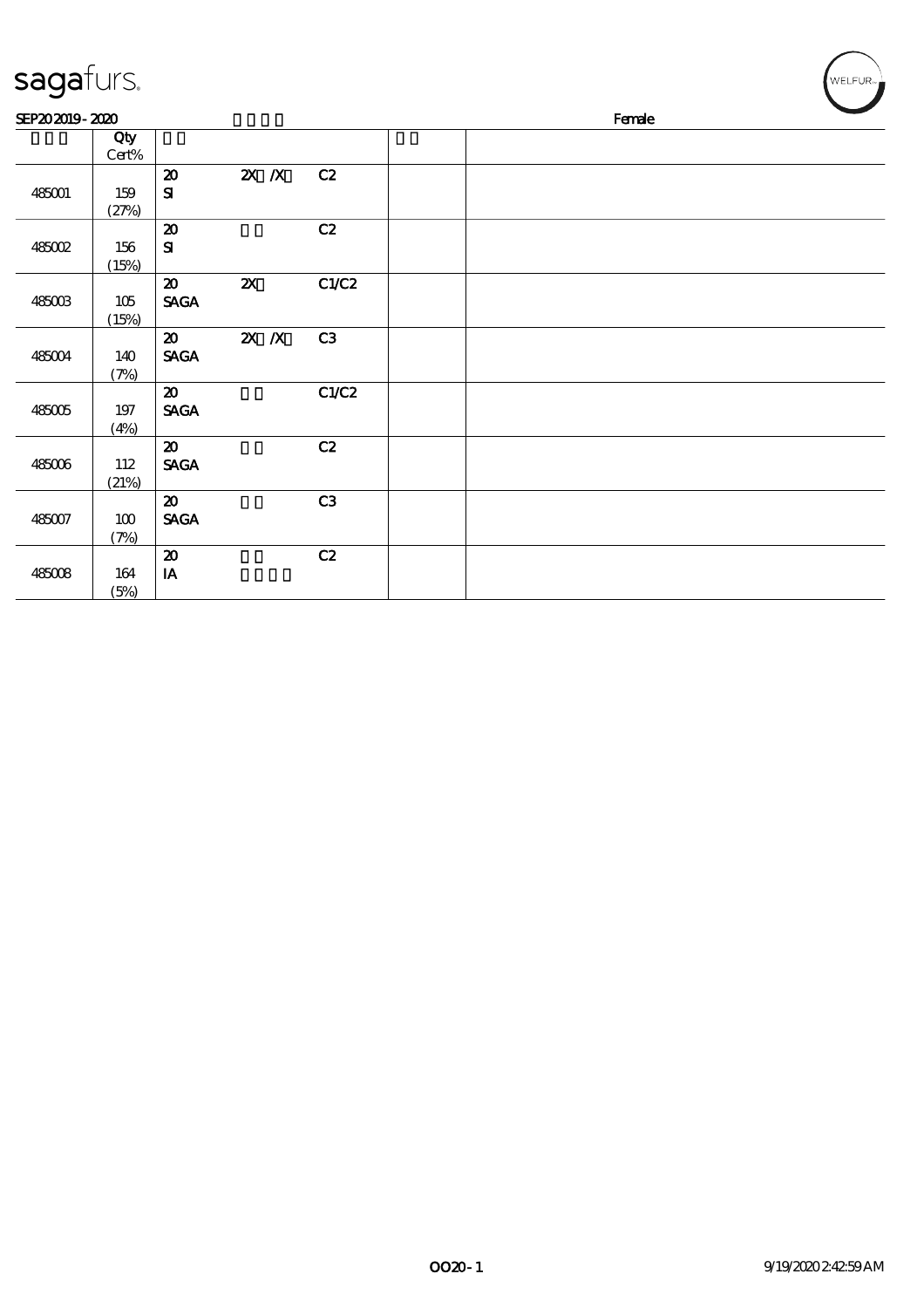| sagafurs.                                                          |                               |                                        |                           |                |                            |        | WELFUR <sub>™</sub> |
|--------------------------------------------------------------------|-------------------------------|----------------------------------------|---------------------------|----------------|----------------------------|--------|---------------------|
| SEP202019-2020                                                     |                               |                                        |                           |                |                            | Female |                     |
|                                                                    | Qty<br>$Cert\%$               |                                        |                           |                |                            |        |                     |
| 485041                                                             | 275<br>(12%)                  | $\mathbf 0$<br>${\bf s}$               | $\boldsymbol{\mathsf{z}}$ | C1/C2          |                            |        |                     |
| 485042                                                             | 140<br>(4%)                   | $\mathbf 0$<br>${\bf s}$               | $\boldsymbol{\mathsf{z}}$ | C3             |                            |        |                     |
| 485043                                                             | 332<br>$(\Theta)$             | $\mathbf 0$<br>${\bf s}$               | $\boldsymbol{\mathsf{X}}$ | C1/C2          |                            |        |                     |
| 485044                                                             | 202<br>(4%)                   | $\mathbf O$<br>${\bf s}$               | $\mathbf X$               | C3             |                            |        |                     |
| 485045                                                             | 116<br>(9%)                   | $\mathbf 0$<br>${\bf s}$               |                           | C1             |                            |        |                     |
| 485046                                                             | 487<br>(7%)                   | $\mathbf 0$<br>${\bf s}$               |                           | C2             |                            |        |                     |
| 485047                                                             | 252<br>(7%)                   | $\mathbf 0$<br>$\mathbf{S}$            |                           | C3             |                            |        |                     |
| 485048                                                             | $371$<br>(7%)                 | $\mathbf 0$<br>$\mathbf{B}$            |                           | C2             |                            |        |                     |
| 485049                                                             | 100<br>(12%)                  | $\mathbf O$<br>$\mathbf{I}\mathbf{I}$  |                           | C2             |                            |        |                     |
| 485050                                                             | 186<br>(53%)                  | $\mathbf 0$<br><b>SAGA</b>             | $\boldsymbol{\mathsf{z}}$ | C1             |                            |        |                     |
| 485051                                                             | $217\,$<br>(41%)              | $\mathbf 0$<br><b>SAGA</b>             | $\pmb{\mathsf{z}}$        | C1/C2          |                            |        |                     |
| 485052                                                             | 211<br>(90%)                  | $\mathbf 0$<br><b>SAGA</b>             | $\boldsymbol{\mathsf{Z}}$ | C2             |                            |        |                     |
| 485053                                                             | 385<br>(11%)                  | $\mathbf{0}$<br><b>SAGA</b>            | $\boldsymbol{\mathsf{Z}}$ | C <sub>3</sub> |                            |        |                     |
| 485054                                                             | 123<br>(13%)                  | $\mathbf{0}$<br><b>SAGA</b>            | $\mathbf{x}$              | C1             |                            |        |                     |
| * * * * * * * *<br>$* 485055$<br>$\ast$                            | * * * * * *<br>445<br>(12%)   | $\overline{\mathbf{0}}$<br><b>SAGA</b> | $\mathbf{x}$              | C2             |                            |        |                     |
| $\ast$<br>$* 485056$<br>* * * * * * * * <mark>* * * * * * *</mark> | 186<br>(2%)                   |                                        | 631 Skins                 |                | $\ast$<br>* * * * * * *    |        |                     |
| 485057                                                             | 455<br>(7%)                   | $\mathbf{O}$<br><b>SAGA</b>            | $\mathbf X$               | C3             |                            |        |                     |
| 485058                                                             | 192<br>(11%)                  | $\mathbf{O}$<br><b>SAGA</b>            |                           | C1             |                            |        |                     |
| * * * * * * * *<br>$* 485059$<br>$\ast$                            | * * * * * *<br>445<br>$(O\%)$ | $\mathbf{0}$<br><b>SAGA</b>            |                           | C2             |                            |        |                     |
| $\overline{\phantom{0}}$<br>$* 485000$<br>$\ast$                   | 420<br>$(O\%)$                |                                        | $\boldsymbol{2}$          |                | $\ast$<br>$\ast$<br>$\ast$ |        |                     |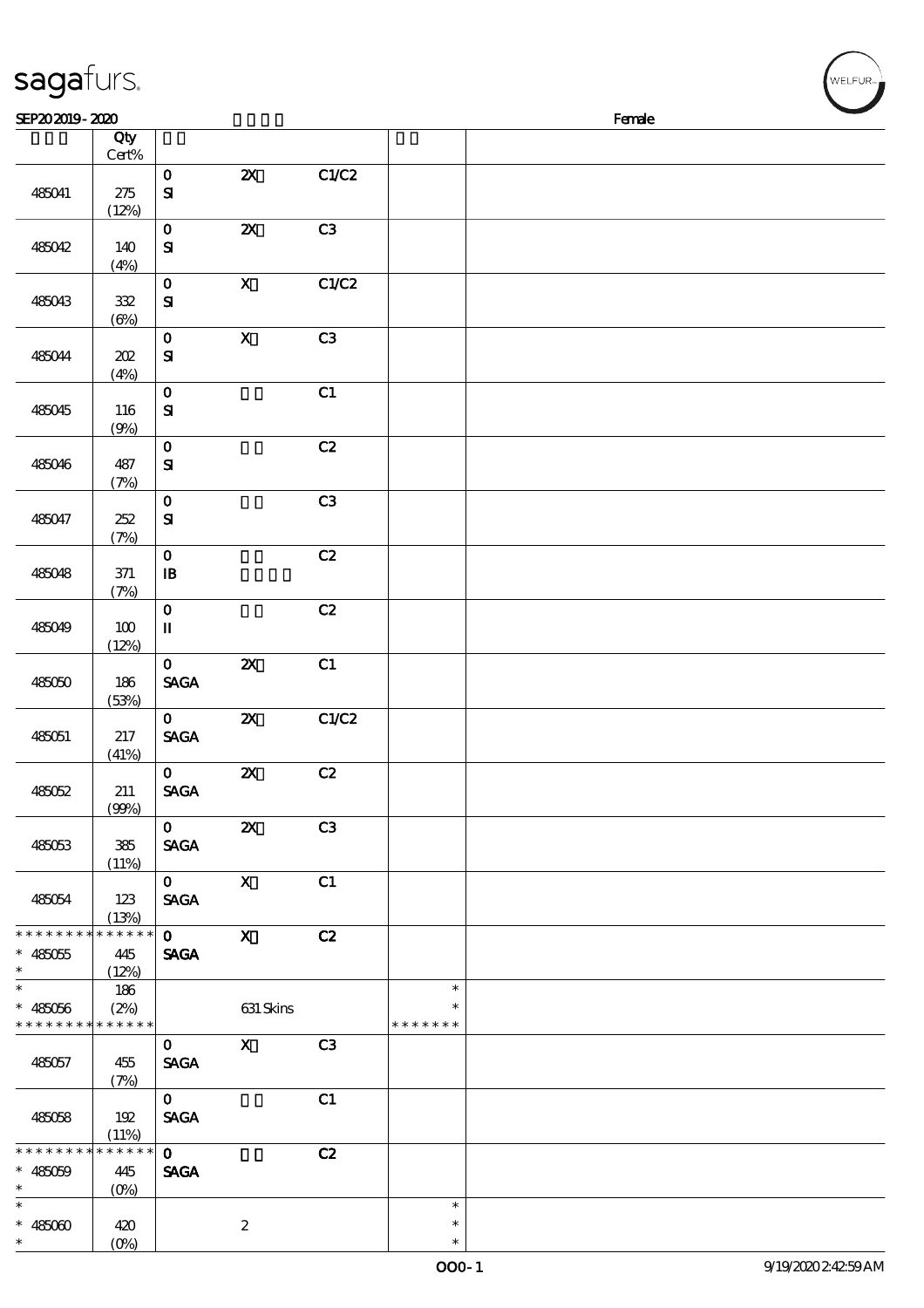| sagafurs.                     |               |                            |                              |                |                  |        | WELFUR <sub>™</sub> |
|-------------------------------|---------------|----------------------------|------------------------------|----------------|------------------|--------|---------------------|
| SEP202019-2020                |               |                            |                              |                |                  | Female |                     |
|                               | Qty<br>Cert%  |                            |                              |                |                  |        |                     |
| $\ast$                        |               | $\mathbf O$                |                              | C2             | $\ast$           |        |                     |
| $* 485061$                    | 192           | <b>SAGA</b>                |                              |                | $\ast$           |        |                     |
| $\ast$<br>$\ast$              | (0%)          |                            |                              |                | $\ast$<br>$\ast$ |        |                     |
|                               | 101<br>(100%) |                            | 1158Skins                    |                |                  |        |                     |
| $* 485062$<br>* * * * * * * * | * * * * * *   |                            |                              |                | * * * * * * *    |        |                     |
|                               |               | $\mathbf 0$                |                              | C <sub>3</sub> |                  |        |                     |
| 485063                        | 187           | <b>SAGA</b>                |                              |                |                  |        |                     |
|                               | (12%)         |                            |                              |                |                  |        |                     |
|                               |               | $\mathbf{o}$               |                              | C2             |                  |        |                     |
| 485064                        | $274\,$       | <b>SAGA</b>                | $\ensuremath{\mathbf{INAP}}$ |                |                  |        |                     |
|                               | (10%)         | $\mathbf 0$                |                              | C2             |                  |        |                     |
| 485065                        | 209           | $\mathbf{I}\mathbf{A}$     | MET1                         |                |                  |        |                     |
|                               | (4%)          |                            |                              |                |                  |        |                     |
| * * * * * * * *               | * * * * * *   | $\mathbf{o}$               |                              | C2             |                  |        |                     |
| $* 485066$                    | 445           | IA                         |                              |                |                  |        |                     |
| $\ast$<br>$\ast$              | (5%)          |                            |                              |                | $\ast$           |        |                     |
| $* 485067$                    |               |                            | $\boldsymbol{2}$             |                | $\ast$           |        |                     |
| $\ast$                        | 420<br>(10%)  |                            |                              |                | $\ast$           |        |                     |
| $\ast$                        | 372           |                            |                              |                | $\ast$           |        |                     |
| * $48508$                     | (11%)         |                            | 1237 Skins                   |                | $\ast$           |        |                     |
| * * * * * * * *               | * * * * * *   |                            |                              |                | * * * * * * *    |        |                     |
|                               |               | $\mathbf 0$                | $\boldsymbol{\mathsf{Z}}$    | C1/C2          |                  |        |                     |
| 485069                        | 209<br>(15%)  | <b>SROY</b>                |                              |                |                  |        |                     |
|                               |               | $\mathbf O$                | $\boldsymbol{\mathsf{z}}$    | C2             |                  |        |                     |
| 485070                        | 145           | <b>SROY</b>                |                              |                |                  |        |                     |
|                               | (40%)         |                            |                              |                |                  |        |                     |
|                               |               | $\mathbf 0$                | $X$ $N$                      | C3             |                  |        |                     |
| 485071                        | 127           | <b>SROY</b>                |                              |                |                  |        |                     |
|                               | (18%)         |                            |                              | C1/C2          |                  |        |                     |
| 485072                        | 217           | $\mathbf 0$<br><b>SROY</b> |                              |                |                  |        |                     |
|                               | (10%)         |                            |                              |                |                  |        |                     |
|                               |               | $\mathbf 0$                | $\mathbf{X}$ /               | C2             |                  |        |                     |
| 485073                        | 197           | <b>SROY</b>                |                              |                |                  |        |                     |
|                               | (15%)         |                            |                              |                |                  |        |                     |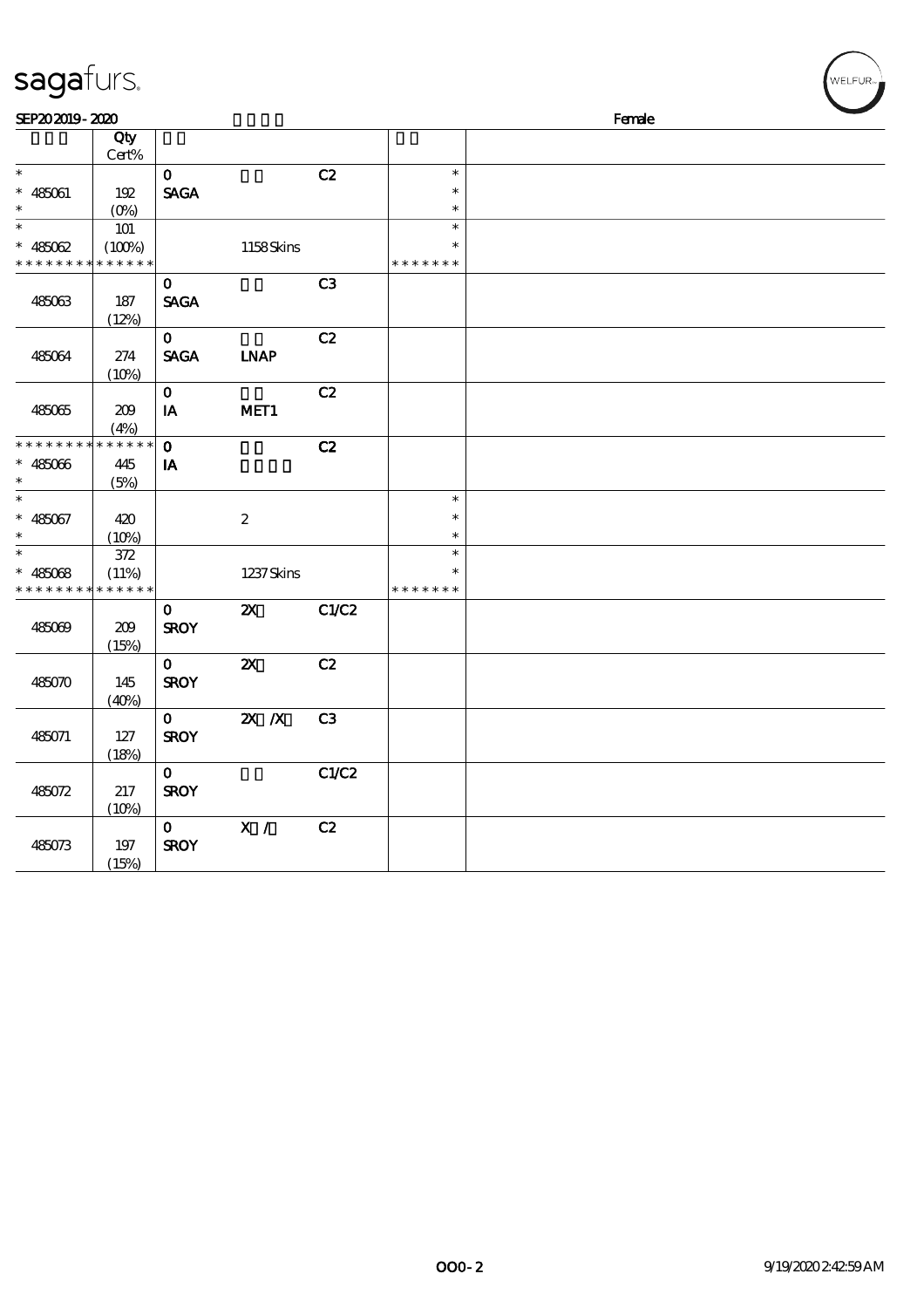| sagafurs.                                    |                                  |                |                           |                |                  | WELFUR <sub>™</sub> |
|----------------------------------------------|----------------------------------|----------------|---------------------------|----------------|------------------|---------------------|
| SEP202019-2020                               |                                  |                |                           |                |                  | Female              |
|                                              | Qty                              |                |                           |                |                  |                     |
|                                              | Cert%                            |                |                           |                |                  |                     |
| * * * * * * * *                              | * * * * * *                      | $\mathbf{1}$   | $\boldsymbol{\mathsf{z}}$ | C1/C2          |                  |                     |
| $* 485101$<br>$\ast$                         | 505                              | $\mathbf{S}$   |                           |                |                  |                     |
| $\ast$                                       | $(0\%)$                          |                |                           |                | $\ast$           |                     |
| $*485102$                                    | 122                              |                | $\boldsymbol{2}$          |                | $\ast$           |                     |
| $\ast$                                       | $(O\%)$                          |                |                           |                | $\ast$           |                     |
| $\ast$                                       | 118                              |                |                           |                | $\ast$           |                     |
| $* 48510B$                                   | (100%)                           |                | 745Skins                  |                | $\ast$           |                     |
| * * * * * * *                                | * * * * * *                      |                |                           |                | * * * * * * *    |                     |
|                                              |                                  | $\mathbf{1}$   | $\boldsymbol{\mathsf{z}}$ | C <sub>3</sub> |                  |                     |
| 485104                                       | 365                              | $\mathbf{S}$   |                           |                |                  |                     |
|                                              | (5%)                             |                |                           |                |                  |                     |
|                                              |                                  | $\mathbf 1$    | $\boldsymbol{\mathsf{X}}$ | C1             |                  |                     |
| 485105                                       | 149                              | $\mathbf{S}$   |                           |                |                  |                     |
|                                              | (19%)                            |                |                           |                |                  |                     |
| * * * * * * * *                              | * * * * * *                      | $\mathbf 1$    | $\boldsymbol{\mathsf{X}}$ | C2             |                  |                     |
| $* 485106$                                   | 505                              | ${\bf s}$      |                           |                |                  |                     |
| $\ast$<br>$\ast$                             | (11%)                            |                |                           |                | $\ast$           |                     |
|                                              | 136                              |                |                           |                | $\ast$           |                     |
| $* 485107$<br>* * * * * * * *                | (O <sub>0</sub> )<br>* * * * * * |                | 641 Skins                 |                | * * * * * * *    |                     |
|                                              |                                  | $\mathbf{1}$   | $\boldsymbol{\mathsf{X}}$ | C <sub>3</sub> |                  |                     |
| 485108                                       | 528                              | ${\bf s}$      |                           |                |                  |                     |
|                                              | $(\Theta)$                       |                |                           |                |                  |                     |
|                                              |                                  | $\mathbf{1}$   |                           | C1             |                  |                     |
| 485109                                       | 272                              | ${\bf s}$      |                           |                |                  |                     |
|                                              | (8%)                             |                |                           |                |                  |                     |
| * * * * * * * *                              | * * * * * *                      | $\mathbf{1}$   |                           | C2             |                  |                     |
| $* 485110$                                   | 505                              | $\mathbf{S}$   |                           |                |                  |                     |
|                                              | $(0\%)$                          |                |                           |                |                  |                     |
| $\ast$                                       |                                  |                |                           |                | $\ast$           |                     |
| $* 485111$                                   | 480                              |                | $\boldsymbol{2}$          |                | $\ast$           |                     |
| $\ast$                                       | (0%)                             |                |                           |                | $\ast$           |                     |
| $\ast$                                       |                                  |                |                           |                | $\ast$           |                     |
| $* 485112$<br>$\ast$                         | 71                               |                | $\,3$                     |                | $\ast$<br>$\ast$ |                     |
| $\ast$                                       | 127                              |                |                           |                | $\ast$           |                     |
| $* 485113$                                   | (100%)                           |                | 1183Skins                 |                | $\ast$           |                     |
| * * * * * * * *                              | * * * * * *                      |                |                           |                | * * * * * * *    |                     |
| * * * * *                                    | * * * * * *                      | $\mathbf{1}$   |                           | C3             |                  |                     |
| $* 485114$                                   | 505                              | ${\bf s}$      |                           |                |                  |                     |
| $\ast$                                       | (18%)                            |                |                           |                |                  |                     |
| $\ast$                                       | 278                              |                |                           |                | $\ast$           |                     |
| $* 485115$                                   | $(O\%)$                          |                | 783Skins                  |                |                  |                     |
| * * * * * * * * <mark>* * * * * *</mark>     |                                  |                |                           |                | * * * * * * *    |                     |
| * * * * * * * *                              | * * * * * *                      | O <sub>1</sub> |                           | C2             |                  |                     |
| $* 485116$                                   | 485                              | ${\bf s}$      | <b>LNAP</b>               |                |                  |                     |
| $\ast$<br>$\ast$                             | (9%)                             |                |                           |                |                  |                     |
|                                              | 175                              |                |                           |                | $\ast$<br>$\ast$ |                     |
| $* 485117$<br>* * * * * * * * <mark>*</mark> | (14%)<br>* * * * * *             |                | 660Skins                  |                | * * * * * * *    |                     |
|                                              |                                  | $\mathbf{1}$   |                           | C2             |                  |                     |
| 485118                                       | 492                              | $\mathbf{B}$   | MET1                      |                |                  |                     |
|                                              | (3%)                             |                |                           |                |                  |                     |
| * * * *                                      | * * * * * *                      | $\mathbf{1}$   |                           | C2             |                  |                     |
| $* 485119$                                   | 505                              | $\mathbf{B}$   |                           |                |                  |                     |
| $\ast$                                       | (5%)                             |                |                           |                |                  |                     |
| $\ast$                                       | 289                              |                |                           |                | $\ast$           |                     |
| $* 485120$                                   | (5%)                             |                | 794Skins                  |                | $\ast$           |                     |

\* \* \* \* \*

\*

485120 \* \* \* \* \* \* \* \* \* \* \* \* \* \*

 $\overline{38}$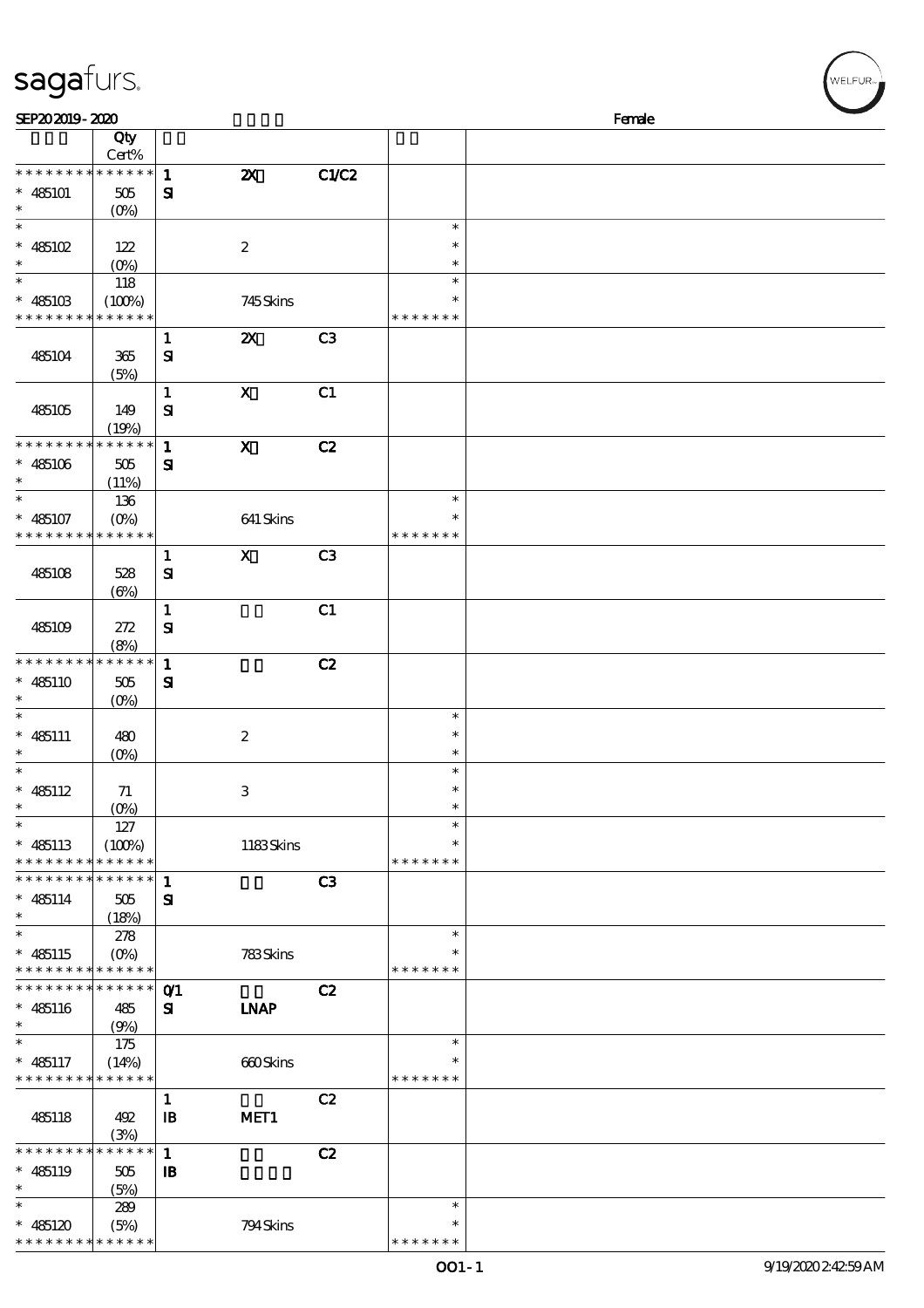| sagafurs.                                              |                                         |                              |                           |                   |                                   |        | WELFUR <sub>™</sub> |
|--------------------------------------------------------|-----------------------------------------|------------------------------|---------------------------|-------------------|-----------------------------------|--------|---------------------|
| SEP202019-2020                                         |                                         |                              |                           |                   |                                   | Female |                     |
|                                                        | Qty<br>Cert%                            |                              |                           |                   |                                   |        |                     |
| 485121                                                 | 149<br>$(\Theta)$                       | $\mathbf{1}$<br>$\mathbf{B}$ |                           | C2<br><b>LNAP</b> |                                   |        |                     |
| 485122                                                 | 197<br>(15%)                            | $\mathbf{1}$<br>$\mathbf I$  |                           | C2                |                                   |        |                     |
| 485123                                                 | 112<br>(12%)                            | $O$ $1$<br>П                 | <b>INAP</b>               | C2                |                                   |        |                     |
| 485124                                                 | 263<br>(23%)                            | $\mathbf{1}$<br><b>SAGA</b>  | $\boldsymbol{\mathsf{z}}$ | C1                |                                   |        |                     |
| * * * * * * * *<br>$* 485125$<br>$\ast$                | * * * * * *<br>485<br>(O <sub>0</sub> ) | $\mathbf{1}$<br><b>SAGA</b>  | $\boldsymbol{\mathsf{z}}$ | C2                |                                   |        |                     |
| $\ast$<br>$* 485126$<br>$\ast$                         | 169<br>$(O\%)$                          |                              | $\boldsymbol{2}$          |                   | $\ast$<br>$\ast$<br>$\ast$        |        |                     |
| $\ast$<br>$* 485127$<br>* * * * * * *                  | 200<br>(100%)<br>* * * * * *            |                              | 854Skins                  |                   | $\ast$<br>$\ast$<br>* * * * * * * |        |                     |
| 485128                                                 | 20B<br>(41%)                            | $\mathbf{1}$<br><b>SAGA</b>  | $\boldsymbol{\mathsf{z}}$ | C <sub>3</sub>    |                                   |        |                     |
| 485129                                                 | 229<br>(10%)                            | $\mathbf{1}$<br><b>SAGA</b>  | $\mathbf X$               | C1                |                                   |        |                     |
| * * * * * * * * * * * * * *<br>$* 485130$              | 460<br>$(0\%)$                          | $\mathbf{1}$<br><b>SAGA</b>  | $\mathbf x$               | C2                |                                   |        |                     |
| $\ast$<br>$* 485131$<br>* * * * * * * * * * * * * *    | 287<br>$(0\%)$                          |                              | 747 Skins                 |                   | $\ast$<br>$\ast$<br>*******       |        |                     |
| 485132                                                 | 228<br>(25%)                            | 1<br><b>SAGA</b>             | $\mathbf{x}$              | C3                |                                   |        |                     |
| 485133                                                 | 438<br>(10%)                            | $1 \quad$<br><b>SAGA</b>     |                           | C1                |                                   |        |                     |
| * * * * * * * * * * * * * *<br>$* 485134$<br>$\ast$    | 485<br>(4%)                             | $\mathbf{1}$<br><b>SAGA</b>  |                           | C1/C2             |                                   |        |                     |
| $\ast$<br>$* 485135$<br>* * * * * * * * * * * * * *    | 232<br>$(100\%)$                        |                              | 717Skins                  |                   | $\ast$<br>* * * * * * *           |        |                     |
| ******** <mark>******</mark> 1<br>$* 485136$<br>$\ast$ | 485<br>$(O\%)$                          | <b>SAGA</b>                  |                           | C2                |                                   |        |                     |
| $\ast$<br>$* 485137$<br>$\ast$                         | 460<br>$(O\%)$                          |                              | $\boldsymbol{2}$          |                   | $\ast$<br>$\ast$<br>$\ast$        |        |                     |
| $\ast$<br>$* 485138$<br>$\ast$                         | 460<br>$(0\%)$                          |                              | $\,3$                     |                   | $\ast$<br>$\ast$<br>$\ast$        |        |                     |
| $\ast$<br>$* 485139$<br>$\ast$                         | 460<br>$(0\%)$                          |                              | $\bf{4}$                  |                   | $\ast$<br>$\ast$<br>$\ast$        |        |                     |
| $\ast$<br>$* 485140$<br>$\ast$                         | 287<br>$(O\%)$                          |                              | $\mathbf 5$               |                   | $\ast$<br>$\ast$<br>$\ast$        |        |                     |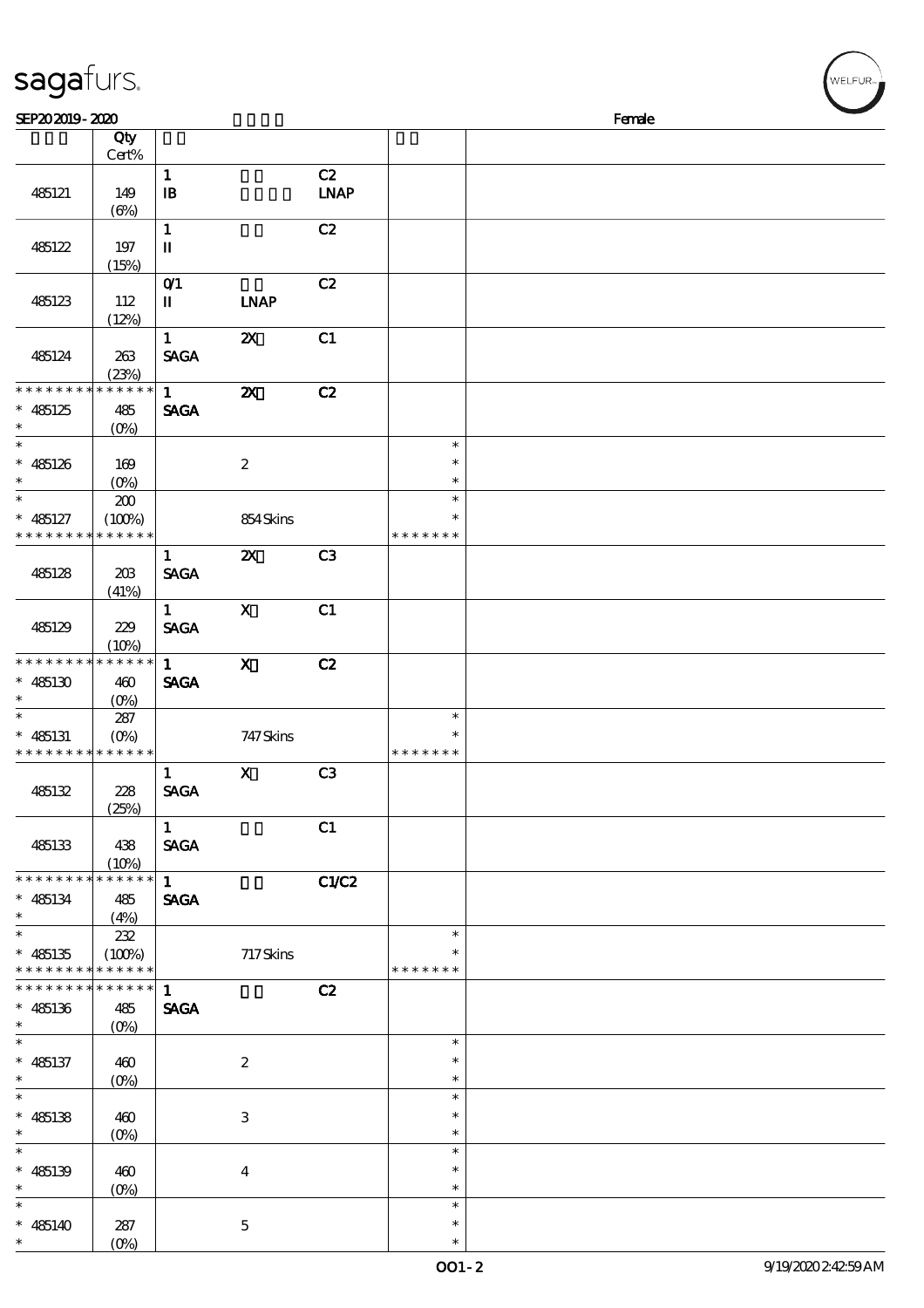| SEP202019-2020                             |                            |              |                           |                |               | Female |
|--------------------------------------------|----------------------------|--------------|---------------------------|----------------|---------------|--------|
|                                            | Qty                        |              |                           |                |               |        |
|                                            | Cert%                      |              |                           |                |               |        |
| $\ast$                                     | 295                        | $\mathbf{1}$ |                           | C2             | $\ast$        |        |
| $* 485141$                                 | (100%)                     | <b>SAGA</b>  |                           |                | ∗             |        |
| * * * * * * * *                            | * * * * * *                |              |                           |                | * * * * * * * |        |
|                                            |                            | $\mathbf{1}$ |                           | C3             |               |        |
| 485142                                     | 447                        | <b>SAGA</b>  |                           |                |               |        |
|                                            | (12%)                      |              |                           |                |               |        |
| * * * * * * * *                            | * * * * * *                | $\mathbf{1}$ |                           | C2             |               |        |
| $* 485143$                                 | 485                        | <b>SAGA</b>  | <b>INAP</b>               |                |               |        |
| $\ast$                                     | (18%)                      |              |                           |                |               |        |
| $\ast$                                     |                            |              |                           |                | $\ast$        |        |
| $* 485144$                                 | 460                        |              | $\boldsymbol{2}$          |                | $\ast$        |        |
| $\ast$                                     | (17%)                      |              |                           |                | $\ast$        |        |
|                                            | 147                        |              |                           |                | $\ast$        |        |
| $* 485145$                                 | (16%)                      |              | 1092Skins                 |                | $\ast$        |        |
| * * * * * * * *                            | * * * * * *                |              |                           |                | * * * * * * * |        |
| * * * * * * * *                            | * * * * * *                | $\mathbf{1}$ |                           | C2             |               |        |
| $* 485146$                                 | 485                        | IA           | MET <sub>1</sub>          |                |               |        |
| $\ast$                                     | (8%)                       |              |                           |                |               |        |
| $\ast$                                     |                            |              |                           |                | $\ast$        |        |
| $* 485147$                                 | 460                        |              | $\boldsymbol{2}$          |                | $\ast$        |        |
| $\ast$                                     | (5%)                       |              |                           |                | $\ast$        |        |
|                                            | 164                        |              |                           |                | $\ast$        |        |
| $* 485148$                                 | (4%)                       |              | 1109Skins                 |                | $\ast$        |        |
| * * * * * * * *                            | * * * * * *                |              |                           |                | * * * * * * * |        |
| * * * * * * * *                            | $\ast\ast\ast\ast\ast\ast$ | $\mathbf{1}$ |                           | C2             |               |        |
| $* 485149$                                 | 485                        | IA           |                           |                |               |        |
| $\ast$                                     | $(\Theta)$                 |              |                           |                |               |        |
| $\ast$                                     |                            |              |                           |                | $\ast$        |        |
| $* 485150$                                 | 460                        |              | $\boldsymbol{2}$          |                | $\ast$        |        |
| $\ast$                                     | $(\Theta)$                 |              |                           |                | $\ast$        |        |
| $\ast$                                     |                            |              |                           |                | $\ast$        |        |
| $* 485151$                                 | 460                        |              | $\,3$                     |                | $\ast$        |        |
| $\ast$                                     | (13%)                      |              |                           |                | $\ast$        |        |
| $\ast$                                     | 245                        |              |                           |                | $\ast$        |        |
| * $485152$                                 | (10%)                      |              | 1650Skins                 |                | $\ast$        |        |
| * * * * * * * * <mark>* * * * * *</mark> * |                            |              |                           |                | * * * * * * * |        |
| * * * * * * * * <mark>* * * * * * *</mark> |                            | -1           | $\boldsymbol{\mathsf{z}}$ | CLC2           |               |        |
| $* 485153$                                 | 321                        | <b>SROY</b>  |                           |                |               |        |
| $\ast$                                     | $(0\%)$                    |              |                           |                |               |        |
| $\ast$                                     | 122                        |              |                           |                | $\ast$        |        |
| $* 485154$                                 | (100%)                     |              | 443Skins                  |                | $\ast$        |        |
| * * * * * * * *                            | * * * * * *                |              |                           |                | * * * * * * * |        |
|                                            |                            | $\mathbf{1}$ | $\boldsymbol{\mathsf{z}}$ | C <sub>3</sub> |               |        |
| 485155                                     | 182                        | <b>SROY</b>  |                           |                |               |        |
|                                            | (18%)                      |              |                           |                |               |        |
|                                            |                            | $\mathbf{1}$ | $\boldsymbol{\mathrm{X}}$ | C3             |               |        |
| 485156                                     | 215                        | <b>SROY</b>  |                           |                |               |        |
|                                            | (18%)                      |              |                           |                |               |        |
| * * * * * * * *                            | * * * * * *                | $\mathbf{1}$ |                           | C1/C2          |               |        |
| $* 485157$                                 | 486                        | <b>SROY</b>  |                           |                |               |        |
| $\ast$                                     | $(0\%)$                    |              |                           |                |               |        |
| $\ast$                                     | 10B                        |              |                           |                | $\ast$        |        |
| $* 485158$                                 | (100%)                     |              | 589Skins                  |                | $\ast$        |        |
| * * * * * * * *                            | * * * * * *                |              |                           |                | * * * * * * * |        |
|                                            |                            | $\mathbf{1}$ |                           | C3             |               |        |
| 485159                                     | 252                        | <b>SROY</b>  |                           |                |               |        |

(13%)

sagafurs.

WELFUR<sub>™</sub>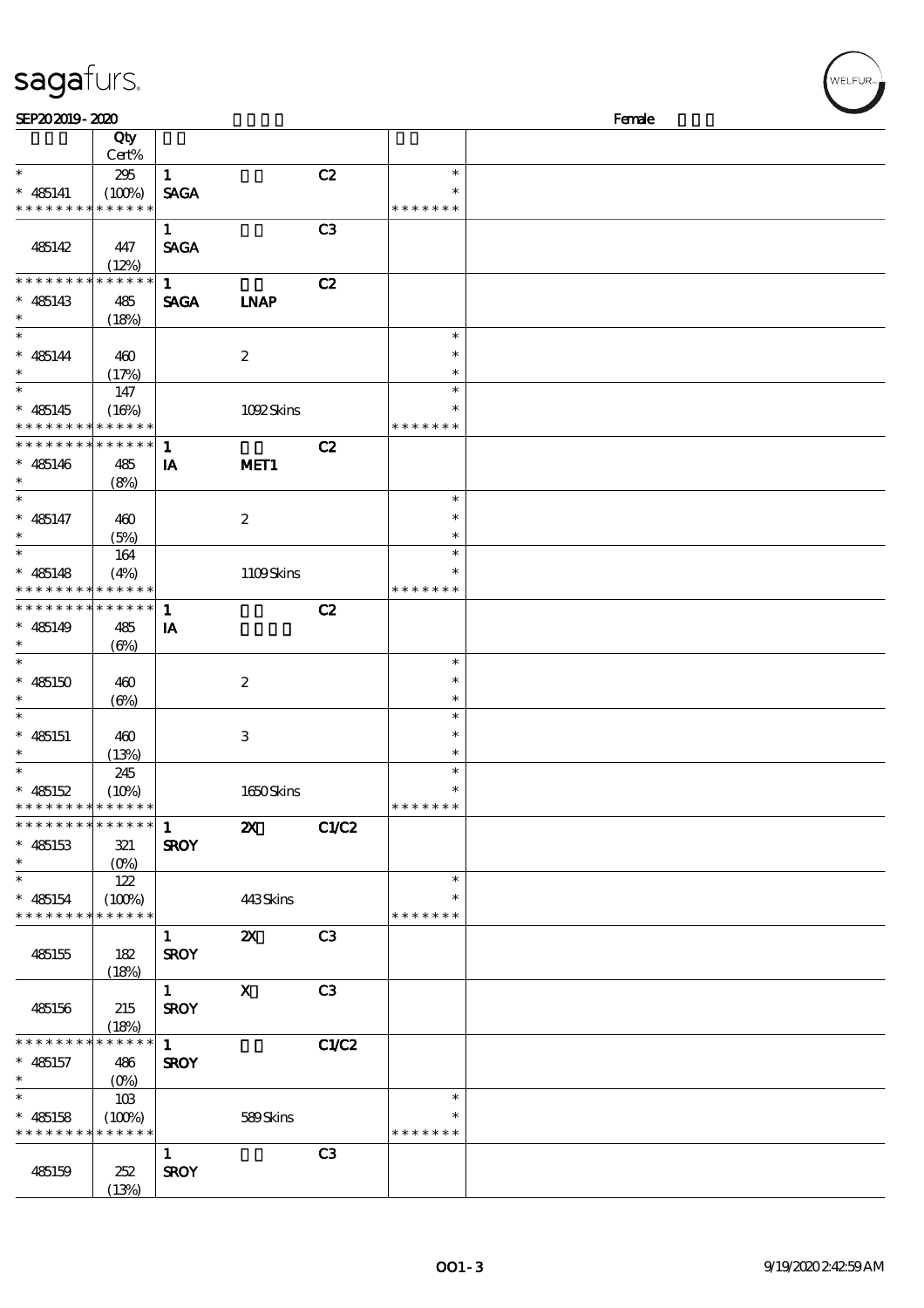| sagafurs.      |       |              |                  |       |  |        | WELFUR <sub>™</sub> |
|----------------|-------|--------------|------------------|-------|--|--------|---------------------|
| SEP202019-2020 |       |              |                  |       |  | Female |                     |
|                | Qty   |              |                  |       |  |        |                     |
|                | Cert% |              |                  |       |  |        |                     |
|                |       | 2            |                  | C2    |  |        |                     |
| 485181         | 10B   | $\mathbf{B}$ | MET <sub>1</sub> |       |  |        |                     |
|                | (12%) |              |                  |       |  |        |                     |
|                |       | 2            |                  | C1/C2 |  |        |                     |
| 485182         | 328   | <b>SAGA</b>  |                  |       |  |        |                     |
|                | (24%) |              |                  |       |  |        |                     |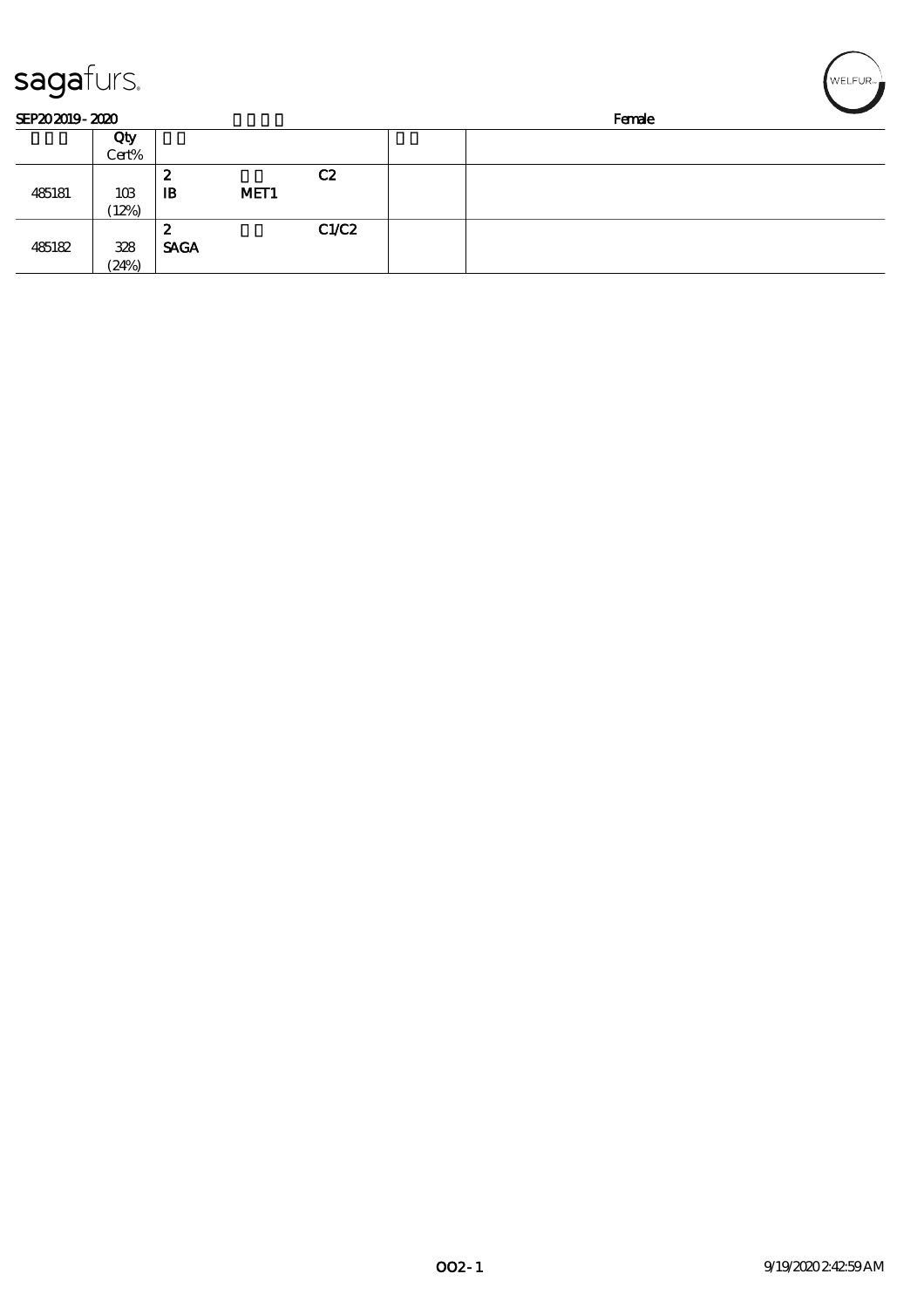| sagafurs.                                  |                     |                                            |                                  |                |               |        | WELFUR <sub>™</sub> |
|--------------------------------------------|---------------------|--------------------------------------------|----------------------------------|----------------|---------------|--------|---------------------|
| SEP202019-2020                             |                     |                                            |                                  |                |               | Female |                     |
|                                            | Qty                 |                                            |                                  |                |               |        |                     |
|                                            | Cert%               |                                            |                                  |                |               |        |                     |
|                                            |                     | $\boldsymbol{\mathbf{z}}$                  |                                  | C1/C2          |               |        |                     |
| 485221                                     | 122                 | ${\bf s}$                                  | $\mathbf{1}$                     |                |               |        |                     |
|                                            | (0%)                |                                            |                                  |                |               |        |                     |
|                                            |                     | $\boldsymbol{\mathfrak{D}}$                | $\boldsymbol{\mathsf{X}}$        | C1/C2          |               |        |                     |
| 485222                                     | 276                 | <b>SAGA</b>                                | $\mathbf{1}$                     |                |               |        |                     |
|                                            | (23%)               | $\boldsymbol{\mathfrak{D}}$                | $\boldsymbol{\mathsf{X}}$        | C1             |               |        |                     |
| 485223                                     | 148                 | <b>SAGA</b>                                | $\mathbf{1}$                     |                |               |        |                     |
|                                            | (10%)               |                                            |                                  |                |               |        |                     |
|                                            |                     | $\boldsymbol{\mathfrak{D}}$                |                                  | C1             |               |        |                     |
| 485224                                     | 243                 | $\ensuremath{\mathsf{SAGA}}$               | $\mathbf{1}$                     |                |               |        |                     |
|                                            | (10%)               |                                            |                                  |                |               |        |                     |
|                                            |                     | $\boldsymbol{\mathfrak{D}}$                |                                  | C2             |               |        |                     |
| 485225                                     | 406                 | <b>SAGA</b>                                | $\mathbf{1}$                     |                |               |        |                     |
|                                            | (7%)                |                                            |                                  |                |               |        |                     |
|                                            |                     | $\boldsymbol{\mathfrak{D}}$                |                                  | C3             |               |        |                     |
| 485226                                     | 146                 | $\operatorname{\mathsf{SAGA}}$             | $\mathbf{1}$                     |                |               |        |                     |
|                                            | (10%)               |                                            |                                  |                |               |        |                     |
|                                            |                     | $\boldsymbol{\mathfrak{D}}$                | $\boldsymbol{\mathsf{z}}$        | C1/C2          |               |        |                     |
| 485227                                     | 294                 | <b>SAGA</b>                                | $\boldsymbol{z}$                 |                |               |        |                     |
|                                            | (25%)               |                                            |                                  |                |               |        |                     |
| 485228                                     | 319                 | $\boldsymbol{\mathfrak{D}}$<br><b>SAGA</b> | $\mathbf{x}$<br>$\boldsymbol{z}$ | C1/C2          |               |        |                     |
|                                            | (22%)               |                                            |                                  |                |               |        |                     |
|                                            |                     | $\boldsymbol{\mathfrak{D}}$                | $\mathbf{X}$ $\mathbf{X}$        | C <sub>3</sub> |               |        |                     |
| 485229                                     | 159                 | <b>SAGA</b>                                | $\boldsymbol{z}$                 |                |               |        |                     |
|                                            | (16%)               |                                            |                                  |                |               |        |                     |
| * * * * * * *                              | * * * * * *         | $\pmb{\mathfrak{D}}$                       |                                  | C1/C2          |               |        |                     |
| $* 485230$                                 | 425                 | <b>SAGA</b>                                | $\boldsymbol{z}$                 |                |               |        |                     |
| $\ast$                                     | (16%)               |                                            |                                  |                |               |        |                     |
| $\ast$                                     | 145                 |                                            |                                  |                | $\ast$        |        |                     |
| $\ast$<br>485231                           | $(0\%)$             |                                            | 570Skins                         |                | $\ast$        |        |                     |
| * * * * * * * * <mark>* * * * * * *</mark> |                     |                                            |                                  |                | *******       |        |                     |
|                                            |                     | $\boldsymbol{\mathsf{20}}$                 |                                  | C3             |               |        |                     |
| 485232                                     | 136                 | <b>SAGA</b>                                | $\boldsymbol{z}$                 |                |               |        |                     |
| * * * * * * * *                            | (8%)<br>* * * * * * | $\boldsymbol{\mathfrak{D}}$                |                                  | C2             |               |        |                     |
| $\ast$<br>485233                           | 405                 | IA                                         | $\mathbf{1}$                     |                |               |        |                     |
| $\ast$                                     | (10%)               |                                            |                                  |                |               |        |                     |
| $\ast$                                     | 64                  |                                            |                                  |                | $\ast$        |        |                     |
| $\ast$<br>485234                           | $(\Theta\%)$        |                                            | 469Skins                         |                | $\ast$        |        |                     |
| * * * * * * * *                            | * * * * * *         |                                            |                                  |                | * * * * * * * |        |                     |
|                                            |                     | $\boldsymbol{\mathsf{20}}$                 |                                  | C2             |               |        |                     |
| 485235                                     | 280                 | IA                                         | $\boldsymbol{z}$                 |                |               |        |                     |
|                                            | (10%)               |                                            |                                  |                |               |        |                     |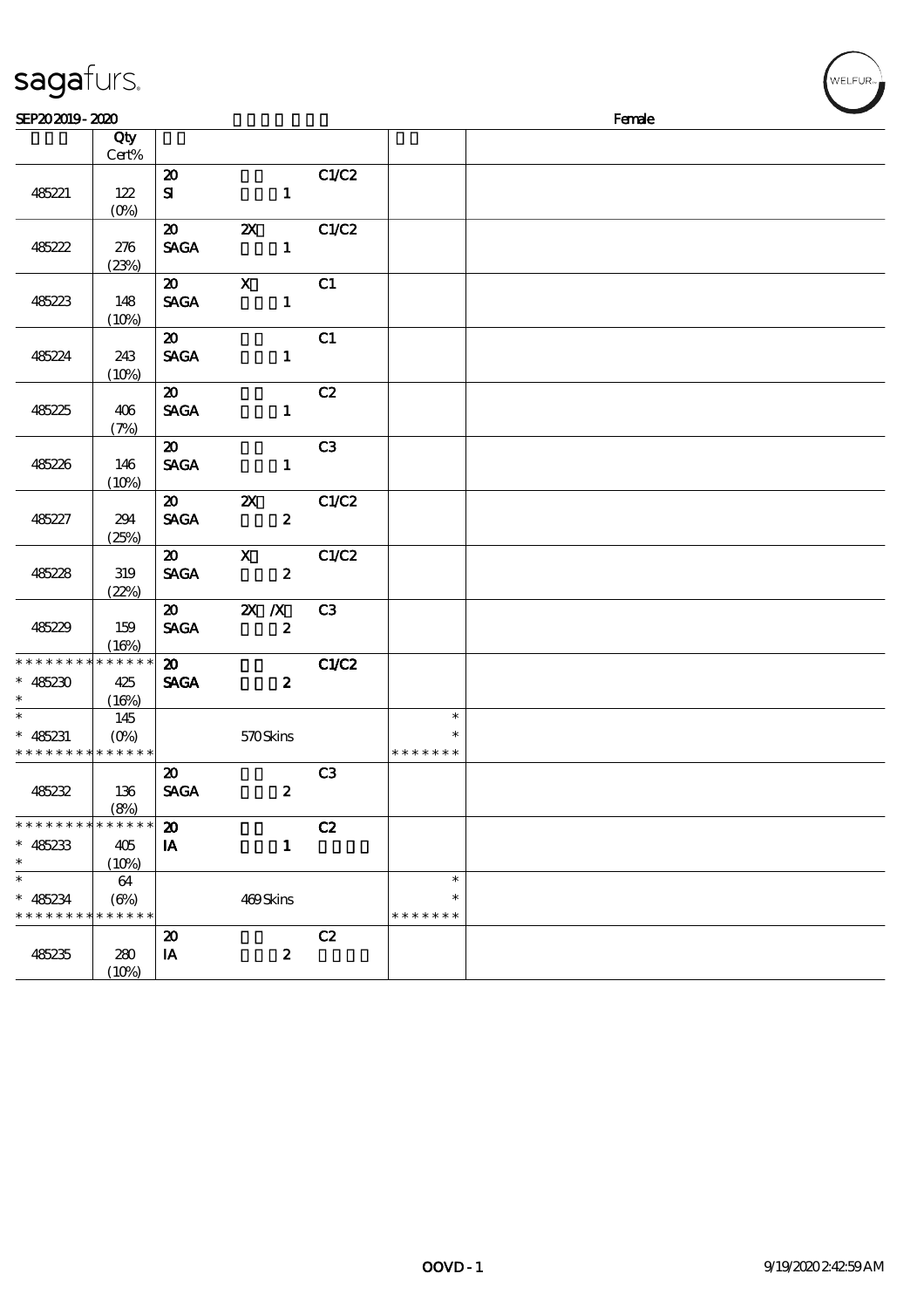| sagafurs.                                                                                |                                                   |                                                |                                       |                |                  | WELFUR <sup>*</sup> |
|------------------------------------------------------------------------------------------|---------------------------------------------------|------------------------------------------------|---------------------------------------|----------------|------------------|---------------------|
| SEP202019-2020                                                                           |                                                   |                                                |                                       |                |                  | Female              |
|                                                                                          | Qty                                               |                                                |                                       |                |                  |                     |
|                                                                                          | Cert%                                             |                                                |                                       |                |                  |                     |
|                                                                                          |                                                   | $\mathbf{o}$                                   | $\boldsymbol{\mathsf{z}}$             | C1             |                  |                     |
| 485261                                                                                   | 130                                               | $\mathbf{S}$                                   | $\mathbf 1$                           |                |                  |                     |
|                                                                                          | (23%)                                             |                                                |                                       |                |                  |                     |
|                                                                                          |                                                   | $\mathbf{o}$                                   | $\boldsymbol{\mathsf{z}}$             | C2             |                  |                     |
| 485262                                                                                   | 130                                               | ${\bf s}$                                      | $\mathbf{1}$                          |                |                  |                     |
|                                                                                          | (56%)                                             |                                                |                                       |                |                  |                     |
|                                                                                          |                                                   | $\mathbf 0$                                    | $\boldsymbol{\mathsf{z}}$             | C <sub>3</sub> |                  |                     |
| 485263                                                                                   | 121<br>(14%)                                      | ${\bf s}$                                      | $\mathbf{1}$                          |                |                  |                     |
|                                                                                          |                                                   | $\mathbf 0$                                    | $\mathbf X$                           | C1             |                  |                     |
| 485264                                                                                   | 138                                               | $\mathbf{S}$                                   | $\mathbf{1}$                          |                |                  |                     |
|                                                                                          | (13%)                                             |                                                |                                       |                |                  |                     |
|                                                                                          |                                                   | $\mathbf 0$                                    | $\mathbf X$                           | C2             |                  |                     |
| 485265                                                                                   | 127                                               | ${\bf s}$                                      | $\mathbf{1}$                          |                |                  |                     |
|                                                                                          | (29%)                                             |                                                |                                       |                |                  |                     |
|                                                                                          |                                                   | $\mathbf 0$                                    | $\boldsymbol{\mathrm{X}}$             | C <sub>3</sub> |                  |                     |
| 485266                                                                                   | 124                                               | ${\bf s}$                                      | $\mathbf{1}$                          |                |                  |                     |
|                                                                                          | (8%)                                              | $\mathbf{o}$                                   |                                       | C1             |                  |                     |
| 485267                                                                                   | 261                                               | $\mathbf{S}$                                   | $\mathbf{1}$                          |                |                  |                     |
|                                                                                          | (13%)                                             |                                                |                                       |                |                  |                     |
| * * * * * * * *                                                                          | * * * * * *                                       | $\bf{0}$                                       |                                       | C2             |                  |                     |
| 485268<br>$\ast$                                                                         | 465                                               | ${\bf s}$                                      | $\mathbf{1}$                          |                |                  |                     |
| $\ast$                                                                                   | (15%)                                             |                                                |                                       |                |                  |                     |
| $\ast$                                                                                   | 219                                               |                                                |                                       |                | $\ast$<br>$\ast$ |                     |
| 485269                                                                                   | $(O\%)$<br>* * * * * * * <mark>* * * * * *</mark> |                                                | 684Skins                              |                | * * * * * * *    |                     |
|                                                                                          |                                                   | $\mathbf 0$                                    |                                       | C3             |                  |                     |
| 485270                                                                                   | 259                                               | $\mathbf{S}$                                   | $\mathbf{1}$                          |                |                  |                     |
|                                                                                          | (11%)                                             |                                                |                                       |                |                  |                     |
|                                                                                          |                                                   | $\mathbf 0$                                    | $\pmb{\mathsf{z}}$                    | C1/C2          |                  |                     |
| 485271                                                                                   | 127                                               | ${\bf S}$                                      | $\boldsymbol{2}$                      |                |                  |                     |
|                                                                                          | (25%)                                             |                                                |                                       |                |                  |                     |
| 485272                                                                                   | 185                                               | $\mathbf{o}$                                   | $\mathbf{x}$                          | C1/C2          |                  |                     |
|                                                                                          | (24%)                                             | ${\bf s}$                                      | $\boldsymbol{z}$                      |                |                  |                     |
|                                                                                          |                                                   | $\mathbf{0}$                                   |                                       | C1             |                  |                     |
| 485273                                                                                   | 120                                               | ${\bf s}$                                      | $\boldsymbol{z}$                      |                |                  |                     |
|                                                                                          | (18%)                                             |                                                |                                       |                |                  |                     |
|                                                                                          |                                                   | $\mathbf{o}$                                   |                                       | C2             |                  |                     |
| 485274                                                                                   | 284                                               | ${\bf s}$                                      | $\boldsymbol{z}$                      |                |                  |                     |
|                                                                                          | (14%)                                             | $\mathbf{O}$                                   |                                       | C2             |                  |                     |
| 485275                                                                                   | 235                                               | $\mathbf{B}$                                   | $\mathbf{1}$                          |                |                  |                     |
|                                                                                          | (9%)                                              |                                                |                                       |                |                  |                     |
|                                                                                          |                                                   | $\mathbf 0$                                    | $\mathbf{X}$                          | C1             |                  |                     |
| 485276                                                                                   | 345                                               | <b>SAGA</b>                                    | $\sim$ $\sim$ 1                       |                |                  |                     |
|                                                                                          | (22%)                                             |                                                |                                       |                |                  |                     |
| * * * * * * * * <mark>* * * * * * *</mark>                                               |                                                   | $\overline{\mathbf{0}}$                        | <b>2X</b> C <sub>2</sub><br>$\sim$ 1. |                |                  |                     |
| $* 485277$<br>$\ast$                                                                     | 445                                               | <b>SAGA</b>                                    |                                       |                |                  |                     |
| $\ast$                                                                                   |                                                   |                                                |                                       |                | $\ast$           |                     |
| $* 485278$                                                                               | 382                                               |                                                | $\boldsymbol{2}$                      |                | $\ast$           |                     |
| $\ast$                                                                                   |                                                   |                                                |                                       |                | $\ast$           |                     |
| $\ast$                                                                                   | 266                                               |                                                |                                       |                | $\ast$           |                     |
| $* 485279$                                                                               | (100%)                                            |                                                | 1093Skins                             |                | $\ast$           |                     |
| * * * * * * * * <mark>* * * * * * *</mark><br>* * * * * * * * <mark>* * * * * * *</mark> |                                                   | $\mathbf{O}$ and $\mathbf{O}$ and $\mathbf{O}$ | $\mathbf{Z} \mathbf{X}$ C3            |                | * * * * * * *    |                     |
| $* 485280$                                                                               | 377                                               | <b>SAGA</b>                                    |                                       |                |                  |                     |
| $\ast$                                                                                   | $(O\%)$                                           |                                                |                                       |                |                  |                     |

(0%)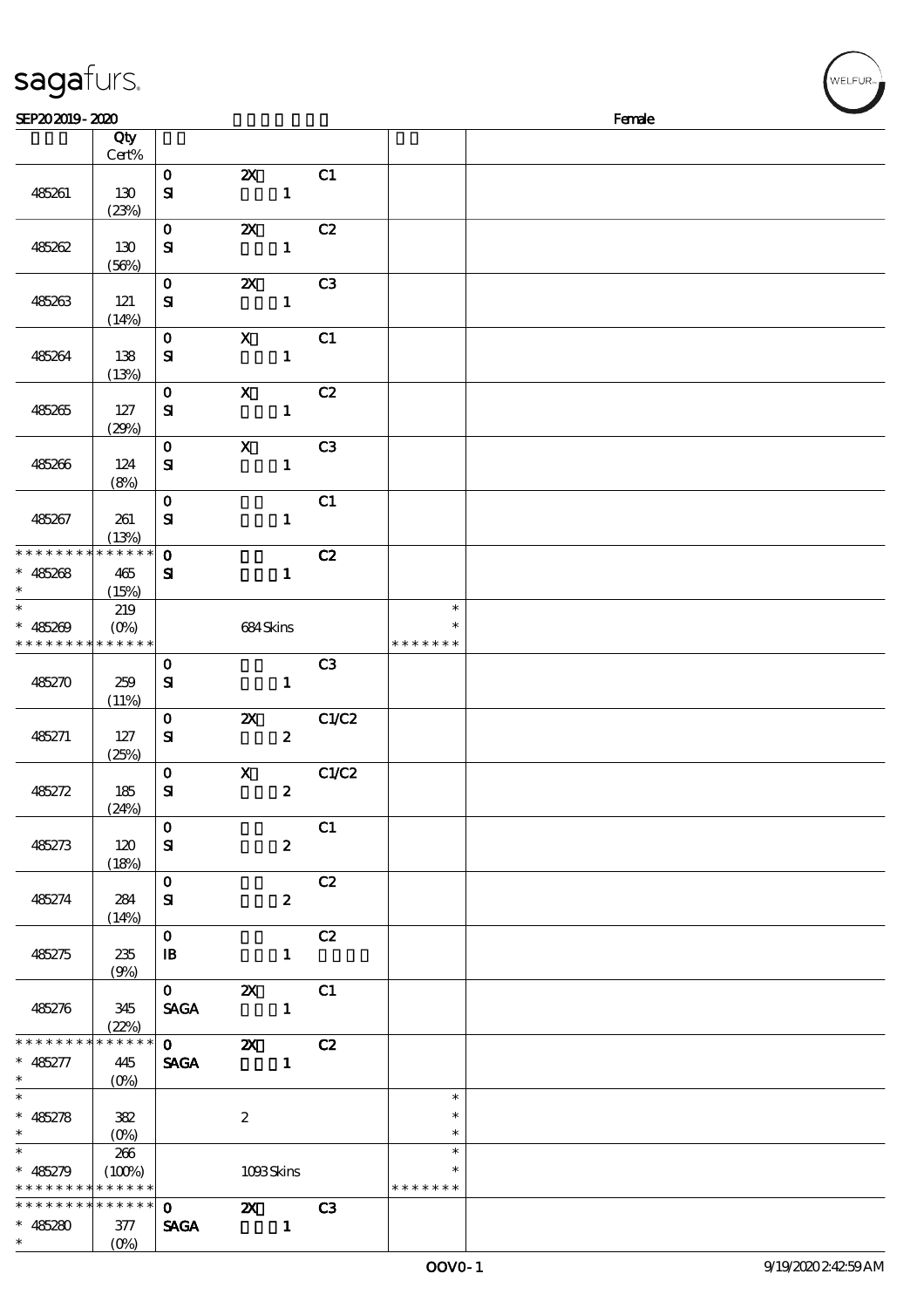## sagafurs.

| SEP202019-2020       |                    |              |                                         |                |               | Female |
|----------------------|--------------------|--------------|-----------------------------------------|----------------|---------------|--------|
|                      | Qty                |              |                                         |                |               |        |
|                      | Cert%              |              |                                         |                |               |        |
| $\ast$               | 112                | $\mathbf{O}$ | $\boldsymbol{\mathsf{z}}$               | C3             | $\ast$        |        |
| $* 485281$           | (100%)             | <b>SAGA</b>  | $\mathbf{1}$                            |                | $\ast$        |        |
| * * * * * * * *      | * * * * * *        |              |                                         |                | * * * * * * * |        |
|                      |                    | $\mathbf{O}$ | $\mathbf X$                             | C1             |               |        |
|                      |                    |              |                                         |                |               |        |
| 485282               | 327                | <b>SAGA</b>  | $\mathbf{1}$                            |                |               |        |
|                      | (17%)              |              |                                         |                |               |        |
| * * * * * * *        | * * * * * *        | $\mathbf{O}$ | $\boldsymbol{\mathsf{X}}$               | C2             |               |        |
| $* 485283$           | 445                | <b>SAGA</b>  | $\mathbf{1}$                            |                |               |        |
| $\ast$               | $(0\%)$            |              |                                         |                |               |        |
| $\ast$               |                    |              |                                         |                | $\ast$        |        |
| $* 485284$           | 441                |              | $\boldsymbol{2}$                        |                | $\ast$        |        |
| $\ast$               | $(0\%)$            |              |                                         |                | $\ast$        |        |
| $\overline{\ast}$    | 260                |              |                                         |                | $\ast$        |        |
| $* 485285$           | (100%)             |              |                                         |                | $\ast$        |        |
| * * * * * * * *      | * * * * * *        |              | 1146Skins                               |                | * * * * * * * |        |
| * * * * * * * *      | * * * * * *        |              |                                         |                |               |        |
|                      |                    | $\mathbf{O}$ | $\mathbf{x}$                            | C <sub>3</sub> |               |        |
| $* 485286$           | 340                | <b>SAGA</b>  | $\mathbf{1}$                            |                |               |        |
| $\ast$               | $(O\%)$            |              |                                         |                |               |        |
| $\ast$               | 98                 |              |                                         |                | $\ast$        |        |
| $* 485287$           | (100%)             |              | 438Skins                                |                | $\ast$        |        |
| * * * * * * * *      | * * * * * *        |              |                                         |                | * * * * * * * |        |
| * * * * * * * *      | * * * * * *        | $\mathbf{o}$ |                                         | C1             |               |        |
| $* 485288$           | 445                | <b>SAGA</b>  | $\mathbf{1}$                            |                |               |        |
| $\ast$               | $(O\%)$            |              |                                         |                |               |        |
| $\ast$               |                    |              |                                         |                | $\ast$        |        |
|                      |                    |              |                                         |                | $\ast$        |        |
| $* 485289$           | 153                |              | $\boldsymbol{z}$                        |                |               |        |
| $\ast$               | $(O\%)$            |              |                                         |                | $\ast$        |        |
| $\ast$               | 105                |              |                                         |                | $\ast$        |        |
| $* 485290$           | (100%)             |              | $703\mathrm{S} \mathrm{k} \mathrm{ins}$ |                | $\ast$        |        |
| * * * * * * * *      | * * * * * *        |              |                                         |                | * * * * * * * |        |
| * * * * * * *        | * * * * * *        | $\mathbf 0$  |                                         | C2             |               |        |
| $* 485291$           | 445                | <b>SAGA</b>  | $\mathbf{1}$                            |                |               |        |
| $\ast$               | $(O\%)$            |              |                                         |                |               |        |
| $\ast$               |                    |              |                                         |                | $\ast$        |        |
| $* 485292$           | 420                |              | $\boldsymbol{2}$                        |                | $\ast$        |        |
| $*$                  | (0%)               |              |                                         |                | $\ast$        |        |
| $\ast$               |                    |              |                                         |                | $\ast$        |        |
|                      |                    |              |                                         |                | $\ast$        |        |
| $* 485293$           | 420                |              | 3                                       |                |               |        |
| $\ast$               | $(O\%)$            |              |                                         |                | $\ast$        |        |
| $\ast$               |                    |              |                                         |                | $\ast$        |        |
| $* 485294$           | 312                |              | $\bf{4}$                                |                | $\ast$        |        |
| $\ast$               | $(O\!/\!\!\delta)$ |              |                                         |                | $\ast$        |        |
| $\ast$               | 278                |              |                                         |                | $\ast$        |        |
| $* 485295$           | (100%)             |              | 1875Skins                               |                |               |        |
| * * * * * * * *      | * * * * * *        |              |                                         |                | * * * * * * * |        |
| * * * * * * * *      | * * * * * *        | $\mathbf 0$  |                                         | C3             |               |        |
| $* 485296$           | 445                | <b>SAGA</b>  | $\mathbf{1}$                            |                |               |        |
| $\ast$               | $(O\%)$            |              |                                         |                |               |        |
| $\ast$               |                    |              |                                         |                | $\ast$        |        |
|                      |                    |              |                                         |                | $\ast$        |        |
| $* 485297$<br>$\ast$ | 197                |              | $\boldsymbol{z}$                        |                | $\ast$        |        |
| $\ast$               | $(O\% )$           |              |                                         |                |               |        |
|                      | 97                 |              |                                         |                | $\ast$        |        |
| $* 485298$           | (100%)             |              | 739Skins                                |                | $\ast$        |        |
| * * * * * * * *      | * * * * * *        |              |                                         |                | * * * * * * * |        |
|                      |                    | $\mathbf{O}$ | $\boldsymbol{\mathsf{Z}}$               | C1             |               |        |
| 485299               | 321                | <b>SAGA</b>  | $\boldsymbol{2}$                        |                |               |        |
|                      | (20%)              |              |                                         |                |               |        |
| * * * * * * * *      | * * * * * *        | $\mathbf{0}$ | $\boldsymbol{\alpha}$                   | C2             |               |        |
| $* 485300$           | 445                | <b>SAGA</b>  | $\pmb{2}$                               |                |               |        |
| $\ast$               | $(O\%)$            |              |                                         |                |               |        |
|                      |                    |              |                                         |                |               |        |

VELFUR-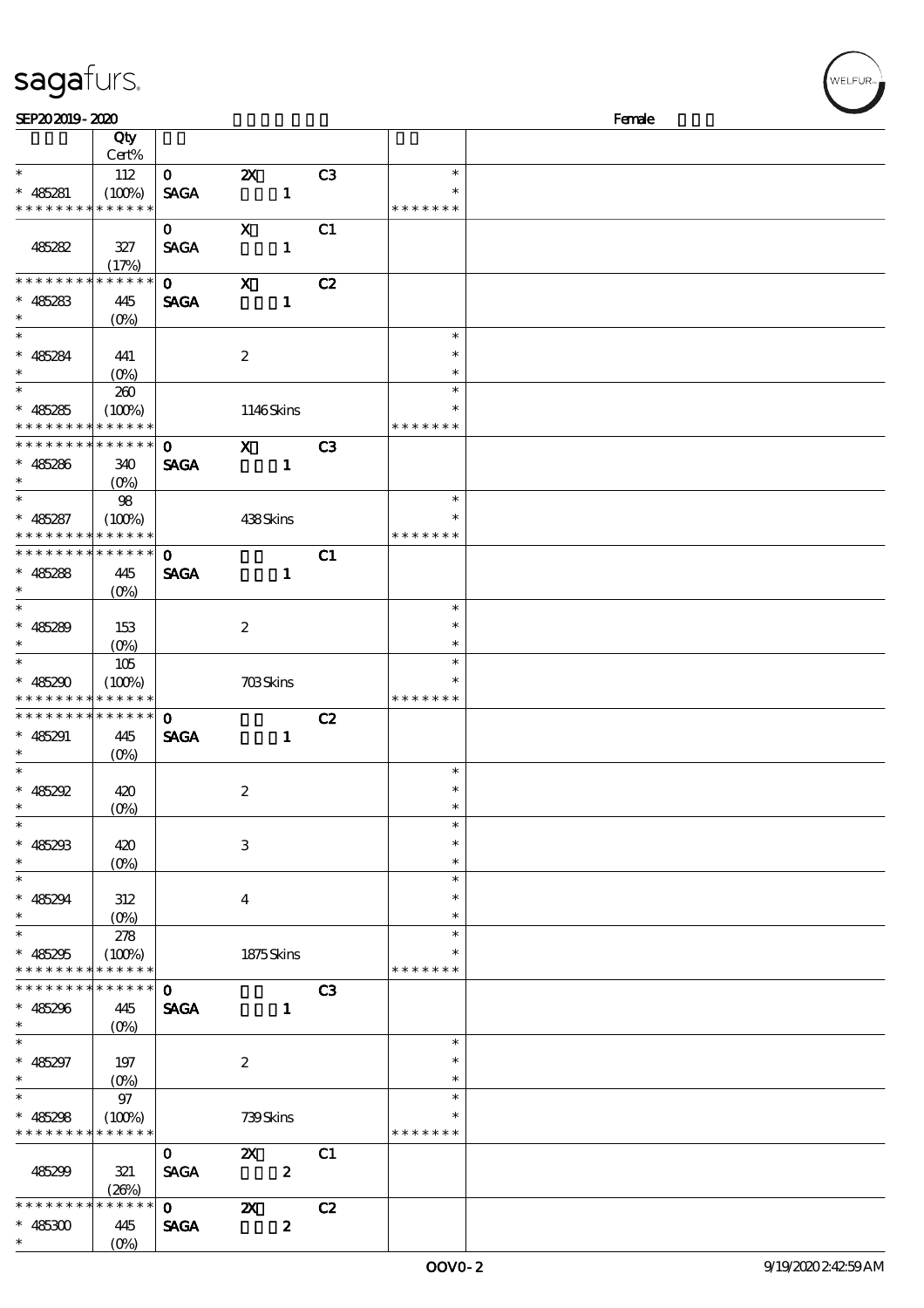## sagafurs.

| SEP202019-2020              |                   |              |                           |        |               | Female |
|-----------------------------|-------------------|--------------|---------------------------|--------|---------------|--------|
|                             | Qty               |              |                           |        |               |        |
|                             | Cert%             |              |                           |        |               |        |
| $\ast$                      |                   | $\mathbf{O}$ | $\boldsymbol{\mathsf{Z}}$ | C2     | $\ast$        |        |
| $* 485301$                  | 243               | <b>SAGA</b>  | $\boldsymbol{z}$          |        | $\ast$        |        |
| $\ast$                      | $(O\%)$           |              |                           |        | $\ast$        |        |
| $\ast$                      | 265               |              |                           |        | $\ast$        |        |
|                             |                   |              |                           |        | $\ast$        |        |
| $* 485302$                  | (100%)            |              | 953Skins                  |        |               |        |
| * * * * * * * *             | * * * * * *       |              |                           |        | * * * * * * * |        |
|                             |                   | $\mathbf{O}$ | $\mathbf{x}$              | C1     |               |        |
| 485303                      | 332               | <b>SAGA</b>  | $\boldsymbol{z}$          |        |               |        |
|                             | (20%)             |              |                           |        |               |        |
| * * * * * * * *             | * * * * * *       | $\mathbf{O}$ | $\mathbf x$               | C2     |               |        |
| $* 485304$                  | 445               | <b>SAGA</b>  | $\boldsymbol{z}$          |        |               |        |
| $\ast$                      | (O <sub>0</sub> ) |              |                           |        |               |        |
| $\overline{\phantom{0}}$    |                   |              |                           |        | $\ast$        |        |
| $^*$ 485305 $\,$            | 208               |              | $\boldsymbol{2}$          |        | $\ast$        |        |
| $\ast$                      |                   |              |                           |        | $\ast$        |        |
| $\ast$                      | $(O\%)$           |              |                           |        | $\ast$        |        |
|                             | 266               |              |                           |        |               |        |
| $* 485306$                  | (100%)            |              | 919Skins                  |        | $\ast$        |        |
| * * * * * * * * * * * * * * |                   |              |                           |        | * * * * * * * |        |
| * * * * * * * *             | * * * * * *       | $\mathbf 0$  |                           | C1     |               |        |
| $* 485307$                  | 396               | <b>SAGA</b>  | $\boldsymbol{z}$          |        |               |        |
| $\ast$                      | $(O\%)$           |              |                           |        |               |        |
| $\overline{\ast}$           | 106               |              |                           |        | $\ast$        |        |
| $* 485308$                  | (100%)            |              | 502Skins                  |        | $\ast$        |        |
| * * * * * * * *             | * * * * * *       |              |                           |        | * * * * * * * |        |
| * * * * * * * *             | * * * * * *       | $\mathbf 0$  |                           | C2     |               |        |
|                             |                   |              |                           |        |               |        |
| $* 485309$<br>$\ast$        | 445               | <b>SAGA</b>  | $\boldsymbol{z}$          |        |               |        |
|                             | $(O\% )$          |              |                           |        |               |        |
| $\ast$                      |                   |              |                           |        | $\ast$        |        |
| $* 485310$                  | 420               |              | $\boldsymbol{2}$          |        | $\ast$        |        |
| $\ast$                      | $(O\%)$           |              |                           |        | $\ast$        |        |
| $\ast$                      |                   |              |                           |        | $\ast$        |        |
| $* 485311$                  | 249               |              | 3                         |        | $\ast$        |        |
| $\ast$                      | $(O\%)$           |              |                           |        | $\ast$        |        |
|                             | 243               |              |                           |        | $\ast$        |        |
| $* 485312$                  | (100%)            |              | 1357Skins                 |        | $\ast$        |        |
| * * * * * * * * * * * * * * |                   |              |                           |        | *******       |        |
| * * * * * * * * * * * * * * |                   | $\mathbf{O}$ |                           | C3     |               |        |
| $* 485313$                  | 425               | <b>SAGA</b>  | $\boldsymbol{z}$          |        |               |        |
| $\ast$                      |                   |              |                           |        |               |        |
| $\ast$                      | (17%)             |              |                           |        |               |        |
|                             | 52                |              |                           |        | $\ast$        |        |
| $* 485314$                  | $(O\%)$           |              | 477Skins                  |        | $\ast$        |        |
| * * * * * * * *             | $******$          |              |                           |        | * * * * * * * |        |
|                             |                   | $\mathbf{O}$ |                           | C2     |               |        |
| 485315                      | 431               | IA           |                           | 1 COR1 |               |        |
|                             | (16%)             |              |                           |        |               |        |
|                             |                   | $\mathbf{O}$ |                           | C2     |               |        |
| 485316                      | 195               | IA           |                           | 2 COR1 |               |        |
|                             | (13%)             |              |                           |        |               |        |
|                             |                   | $\mathbf{O}$ | $\mathbf{X}$              | C3     |               |        |
|                             |                   |              |                           |        |               |        |
| 485317                      | 269               | <b>SROY</b>  | $\mathbf{1}$              |        |               |        |
|                             | (24%)             |              |                           |        |               |        |
|                             |                   | $\mathbf{O}$ | $\mathbf{x}$              | C1     |               |        |
| 485318                      | 167               | <b>SROY</b>  | $\mathbf{1}$              |        |               |        |
|                             | (20%)             |              |                           |        |               |        |
| * * * * * * *               | * * * * * *       | $\mathbf{O}$ | $\mathbf{x}$              | C2     |               |        |
| $* 485319$                  | 365               | <b>SROY</b>  | $\mathbf{1}$              |        |               |        |
| $\ast$                      | $(O\%)$           |              |                           |        |               |        |
| $\ast$                      | 127               |              |                           |        | $\ast$        |        |
| $* 485320$                  | (100%)            |              | 492Skins                  |        | ∗             |        |
| * * * * * * * * * * * * * * |                   |              |                           |        | * * * * * * * |        |
|                             |                   |              |                           |        |               |        |

VELFUR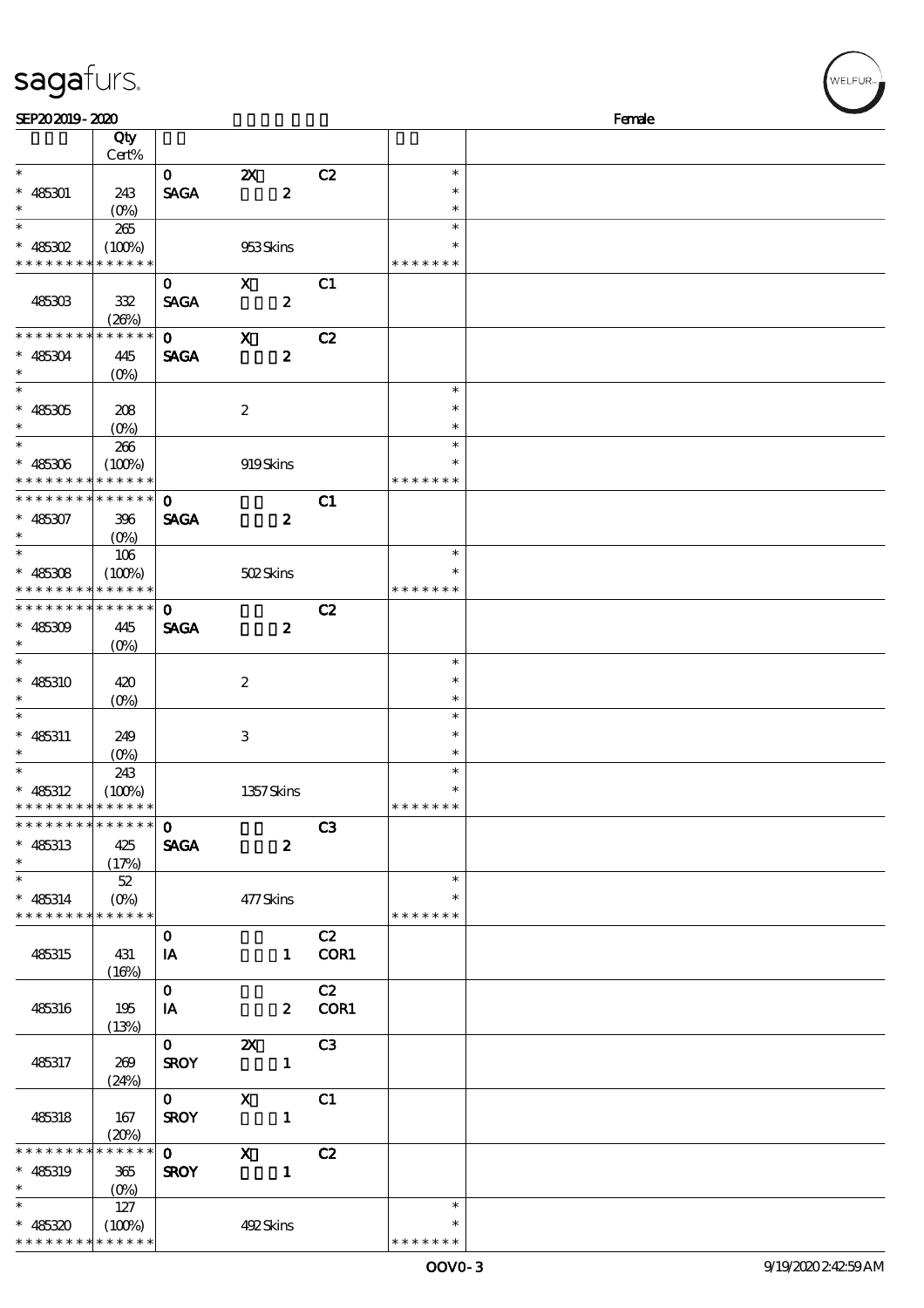| sagafurs.                                                                                      |                               |                             |                                               |                |                                   |        | WELFUR <sub>"</sub> |
|------------------------------------------------------------------------------------------------|-------------------------------|-----------------------------|-----------------------------------------------|----------------|-----------------------------------|--------|---------------------|
| SEP202019-2020                                                                                 |                               |                             |                                               |                |                                   | Female |                     |
|                                                                                                | Qty<br>Cert%                  |                             |                                               |                |                                   |        |                     |
| 485321                                                                                         | 181<br>(19%)                  | $\mathbf{O}$<br><b>SROY</b> | $\mathbf X$<br>$\mathbf{1}$                   | C <sub>3</sub> |                                   |        |                     |
| 485322                                                                                         | 207<br>(19%)                  | $\mathbf{O}$<br><b>SROY</b> | $\mathbf{1}$                                  | C1             |                                   |        |                     |
| * * * * * * * * <mark>* * * * * * *</mark><br>$* 485323$<br>$\ast$<br>$\overline{\phantom{a}}$ | 425<br>$(O\%)$                | $\mathbf{o}$<br><b>SROY</b> | $\mathbf{1}$                                  | C2             | $\ast$                            |        |                     |
| $* 485324$<br>$\ast$<br>$\overline{\phantom{a}}$                                               | 236<br>$(0\%)$                |                             | $\boldsymbol{2}$                              |                | $\ast$<br>$\ast$                  |        |                     |
| $* 485325$<br>* * * * * * * * <mark>* * * * * * *</mark>                                       | 139<br>(100%)                 |                             | 800Skins                                      |                | $\ast$<br>$\ast$<br>* * * * * * * |        |                     |
| 485326                                                                                         | 349<br>(14%)                  | $\mathbf{o}$<br><b>SROY</b> | $\blacksquare$                                | C <sub>3</sub> |                                   |        |                     |
| * * * * * * * *<br>$* 485327$<br>$\ast$                                                        | * * * * * *<br>186<br>$(O\%)$ | $\mathbf{o}$<br><b>SROY</b> | $\boldsymbol{\mathsf{z}}$<br>$\boldsymbol{z}$ | C1             |                                   |        |                     |
| $\ast$<br>485328<br>* * * * * * * * <mark>* * * * * *</mark>                                   | 102<br>(100%)                 |                             | 288Skins                                      |                | $\ast$<br>* * * * * * *           |        |                     |
| 485329                                                                                         | 107<br>(48%)                  | $\mathbf{O}$<br><b>SROY</b> | $\boldsymbol{\mathsf{z}}$<br>$\boldsymbol{z}$ | C2             |                                   |        |                     |
| 485330                                                                                         | 309<br>(20%)                  | $\mathbf{O}$<br><b>SROY</b> | $\mathbf X$<br>$\boldsymbol{z}$               | C1             |                                   |        |                     |
| * * * * * * * * <mark>* * * * * * *</mark><br>$* 485331$<br>$\ast$                             | 454<br>$(O\%)$                | $\mathbf{o}$<br><b>SROY</b> | $\boldsymbol{\mathsf{X}}$<br>$\boldsymbol{z}$ | C2             |                                   |        |                     |
| $\ast$<br>$* 485332$<br>* * * * * * * * <mark>* * * * * * *</mark>                             | 142<br>(100%)                 |                             | 596Skins                                      |                | $\ast$<br>$\ast$<br>* * * * * * * |        |                     |
| 485333                                                                                         | 364<br>(21%)                  | $\mathbf{o}$<br><b>SROY</b> | $\boldsymbol{z}$                              | C1             |                                   |        |                     |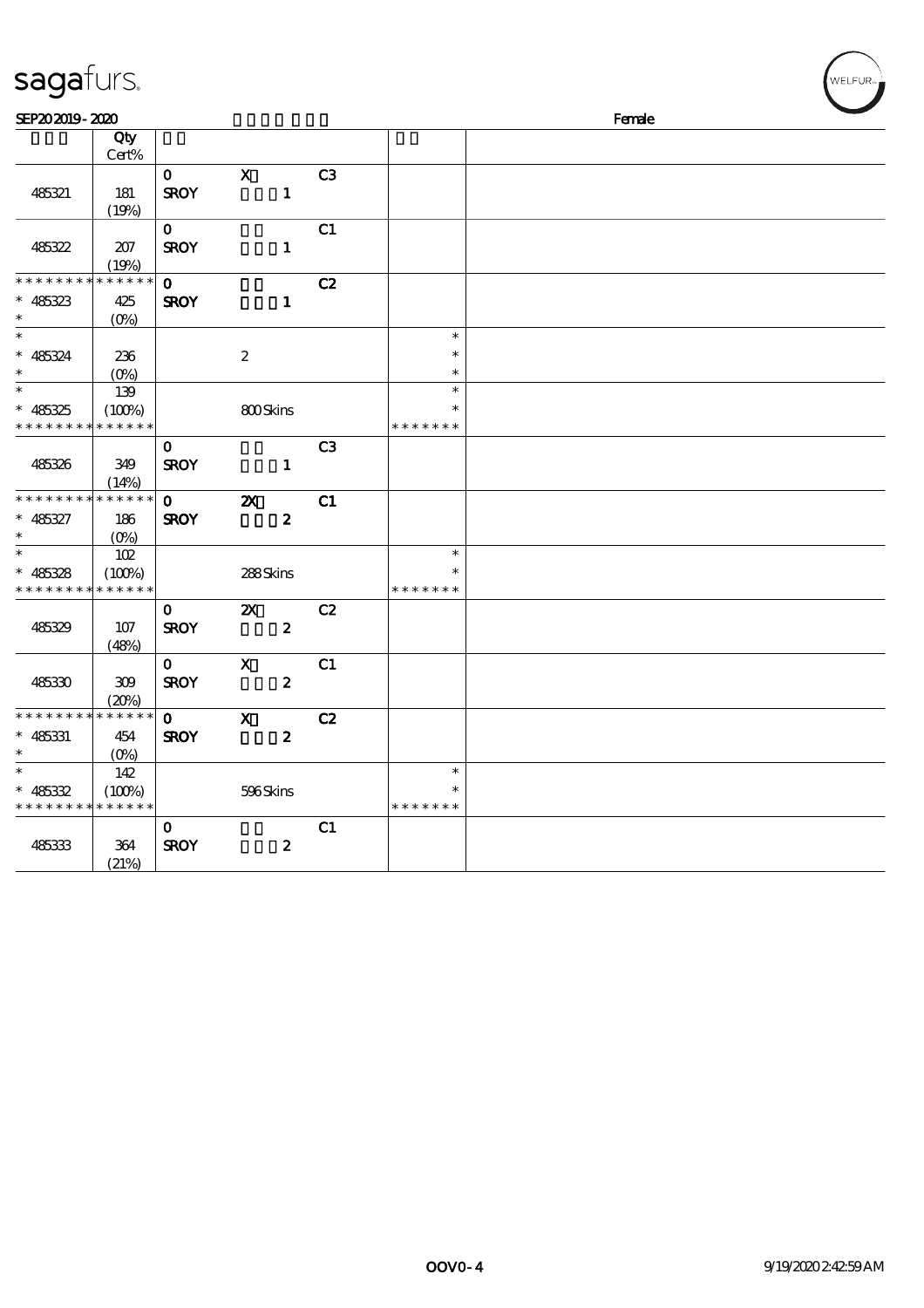| sagafurs.                                  |                   |              |                           |                |               | WELFUR <sub>**</sub> |
|--------------------------------------------|-------------------|--------------|---------------------------|----------------|---------------|----------------------|
| SEP202019-2020                             |                   |              |                           |                |               | Female               |
|                                            | Qty               |              |                           |                |               |                      |
|                                            | Cert%             |              |                           |                |               |                      |
|                                            |                   | $\mathbf{1}$ | $\boldsymbol{\mathsf{z}}$ | C1             |               |                      |
| 485361                                     | 142               | $\mathbf{S}$ | $\mathbf{1}$              |                |               |                      |
|                                            | (40%)             |              |                           |                |               |                      |
| * * * * * * * *                            | * * * * * *       | $\mathbf 1$  | $\boldsymbol{\mathsf{z}}$ | C2             |               |                      |
| $* 485362$                                 | 301               | $\mathbf{S}$ | $\mathbf{1}$              |                |               |                      |
| $\ast$                                     | (O <sub>0</sub> ) |              |                           |                |               |                      |
| $\ast$                                     | 102               |              |                           |                | $\ast$        |                      |
| $* 485363$                                 | (94%)             |              | 403Skins                  |                | $\ast$        |                      |
| * * * * * * *                              | * * * * * *       |              |                           |                | * * * * * * * |                      |
|                                            |                   | $\mathbf{1}$ | $\mathbf x$               | C1/C2          |               |                      |
| 485364                                     | 350               | $\mathbf{S}$ | $\mathbf{1}$              |                |               |                      |
|                                            | (11%)             |              |                           |                |               |                      |
|                                            |                   | $\mathbf 1$  | $X$ $N$                   | C <sub>3</sub> |               |                      |
| 485365                                     | 170               | ${\bf S}$    | $\mathbf{1}$              |                |               |                      |
|                                            | (12%)             |              |                           |                |               |                      |
|                                            |                   | $\mathbf{1}$ |                           | C1             |               |                      |
| 485366                                     | 165               | $\mathbf{S}$ | $\mathbf{1}$              |                |               |                      |
|                                            | (7%)              |              |                           |                |               |                      |
|                                            |                   | $\mathbf{1}$ |                           | C2             |               |                      |
| 485367                                     | 440               | ${\bf s}$    | $\mathbf{1}$              |                |               |                      |
|                                            | (14%)             |              |                           |                |               |                      |
|                                            |                   | $\mathbf{1}$ |                           | C <sub>3</sub> |               |                      |
| 485368                                     | 192               | ${\bf s}$    | $\mathbf{1}$              |                |               |                      |
|                                            | (17%)             |              |                           |                |               |                      |
|                                            |                   | $\mathbf{1}$ | $\pmb{\mathsf{Z}}$        | C1/C2          |               |                      |
| 485369                                     | 294               | $\mathbf{S}$ | $\pmb{2}$                 |                |               |                      |
|                                            | (29%)             |              |                           |                |               |                      |
|                                            |                   | $\mathbf 1$  | $\mathbf X$               | C1/C2          |               |                      |
| 485370                                     | 263               | ${\bf s}$    | $\pmb{2}$                 |                |               |                      |
|                                            | (28%)             |              |                           |                |               |                      |
|                                            |                   | $\mathbf{1}$ | $X$ $N$                   | C <sub>3</sub> |               |                      |
| 485371                                     | 139               | $\mathbf{S}$ | $\pmb{2}$                 |                |               |                      |
|                                            | (9%)              |              |                           |                |               |                      |
|                                            |                   | $\mathbf{1}$ |                           | C1             |               |                      |
| 485372                                     | 117               | ${\bf s}$    | $\boldsymbol{z}$          |                |               |                      |
|                                            | (24%)             |              |                           |                |               |                      |
|                                            |                   | $\mathbf{1}$ |                           | C2             |               |                      |
| 485373                                     | 278               | ${\bf S}$    | $\boldsymbol{z}$          |                |               |                      |
|                                            | (16%)             |              |                           |                |               |                      |
|                                            |                   | $\mathbf{1}$ |                           | C <sub>3</sub> |               |                      |
| 485374                                     | 105               | ${\bf s}$    | $\boldsymbol{z}$          |                |               |                      |
|                                            | (22%)             |              |                           |                |               |                      |
|                                            |                   | $\mathbf{1}$ |                           | C2             |               |                      |
| 485375                                     | 164               | $\mathbf{B}$ |                           | 1 COR1         |               |                      |
| **************                             | (10%)             | $\mathbf{1}$ |                           | C2             |               |                      |
|                                            |                   |              | $\mathbf{1}$              |                |               |                      |
| $* 485376$                                 | 505               | $\mathbf{B}$ |                           |                |               |                      |
| $\ast$                                     | (11%)<br>323      |              |                           |                | $\ast$        |                      |
| $* 485377$                                 | $(10\%)$          |              | 828Skins                  |                |               |                      |
| * * * * * * * * <mark>* * * * * *</mark> * |                   |              |                           |                | * * * * * * * |                      |
| * * * * * * * * * * * * * * *              |                   | $\mathbf 1$  | $\mathbf{z}$              | C1             |               |                      |
| $* 485378$                                 | 491               | <b>SAGA</b>  | $\sim$ 1                  |                |               |                      |
| $\ast$                                     | $(0\%)$           |              |                           |                |               |                      |
| $\ast$                                     | 254               |              |                           |                | $\ast$        |                      |
| * 485379 (100%)                            |                   |              | 745Skins                  |                | ∗             |                      |
| * * * * * * * * <mark>* * * * * *</mark>   |                   |              |                           |                | * * * * * * * |                      |
| ************** 1                           |                   |              | $\mathbf{z}$              | C2             |               |                      |

SAGA 1

\*\*

 $* 485380$  338

 $(0%)$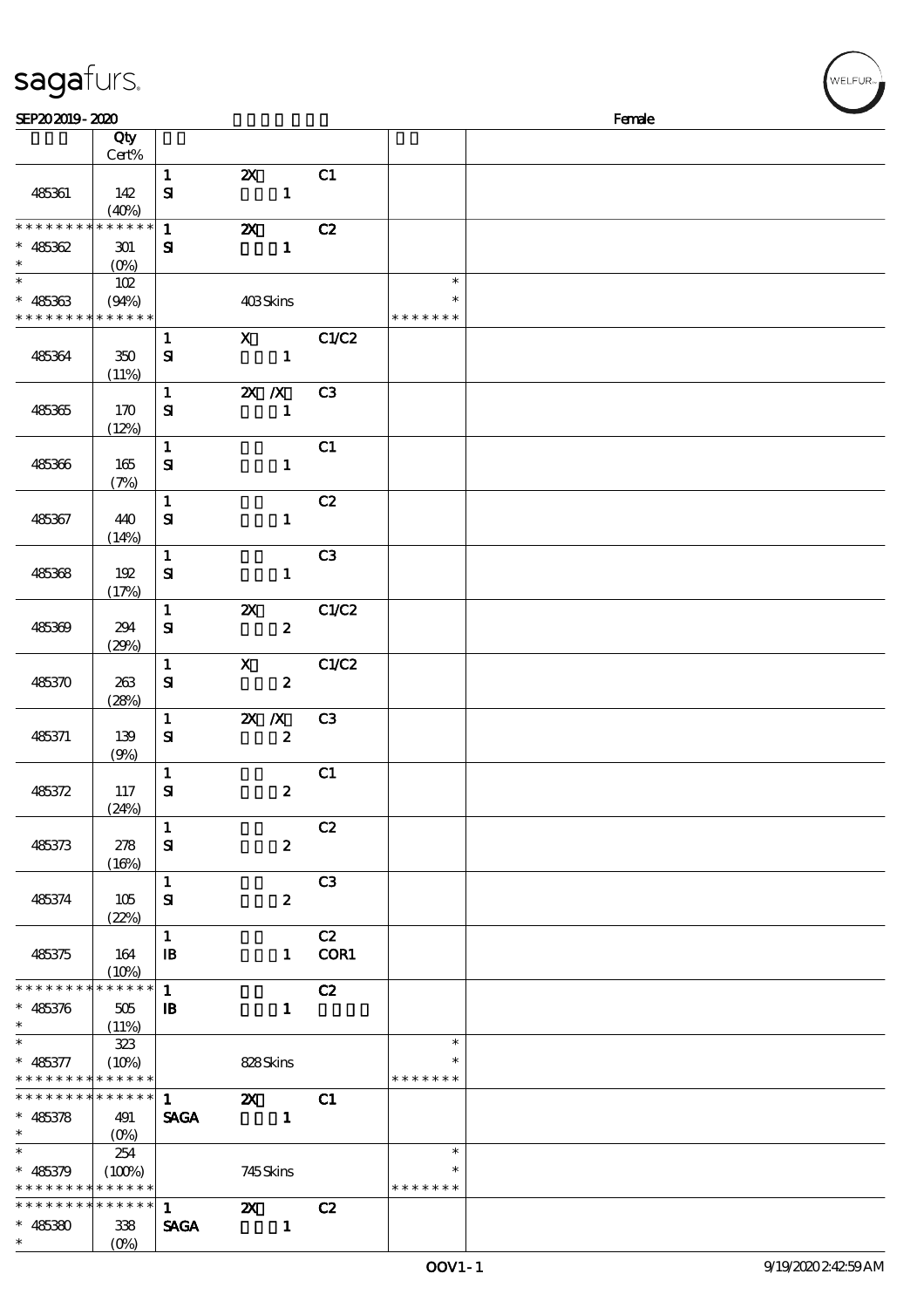| sagaturs.                                |           |                        |                           |              |    |               |        |
|------------------------------------------|-----------|------------------------|---------------------------|--------------|----|---------------|--------|
| SEP202019-2020                           |           |                        |                           |              |    |               | Female |
|                                          | Qty       |                        |                           |              |    |               |        |
|                                          | Cert%     |                        |                           |              |    |               |        |
| $\ast$                                   | 228       | $\mathbf{1}$           | $\boldsymbol{\mathsf{Z}}$ |              | C2 | $\ast$        |        |
| $* 485381$                               | (97%)     | <b>SAGA</b>            |                           | $\mathbf{1}$ |    | $\ast$        |        |
| * * * * * * * * * * * * * *              |           |                        |                           |              |    | * * * * * * * |        |
| * * * * * * * * * * * * * * *            |           | $1 \quad \blacksquare$ | $\mathbf{Z}$              |              | C3 |               |        |
| $* 485382$                               | 485       | <b>SAGA</b>            |                           | $\mathbf{1}$ |    |               |        |
|                                          | $(O\% )$  |                        |                           |              |    |               |        |
| $\ast$                                   |           |                        |                           |              |    | $\ast$        |        |
| $* 485383$                               | 392       |                        | $\boldsymbol{2}$          |              |    | $\ast$        |        |
|                                          |           |                        |                           |              |    | $\ast$        |        |
| $\ast$                                   | 218       |                        |                           |              |    | $\ast$        |        |
| * 485384 (100%)                          |           |                        |                           | 1095Skins    |    | $\ast$        |        |
| * * * * * * * * * * * * * *              |           |                        |                           |              |    | * * * * * * * |        |
| *************** 1                        |           |                        | $\mathbf{X}$              |              | C1 |               |        |
| $* 485385$                               | 485       | <b>SAGA</b>            |                           | $\mathbf{1}$ |    |               |        |
| $\ast$                                   | $(O\%)$   |                        |                           |              |    |               |        |
| $\ast$                                   |           |                        |                           |              |    | $\ast$        |        |
| $* 485386$                               | $\otimes$ |                        | $\boldsymbol{2}$          |              |    | $\ast$        |        |
|                                          |           |                        |                           |              |    | $\ast$        |        |
| $\ast$                                   | 233       |                        |                           |              |    | $\ast$        |        |
| $*$ 485387                               | $(100\%)$ |                        |                           | 778Skins     |    | $\ast$        |        |
| * * * * * * * * <mark>* * * * * *</mark> |           |                        |                           |              |    | * * * * * * * |        |
| ******** <mark>******</mark>             |           | $\blacksquare$         | $\mathbf{x}$              |              | C2 |               |        |
| $* 485388$                               | 485       | <b>SAGA</b>            |                           | $\mathbf{1}$ |    |               |        |
|                                          |           |                        |                           |              |    |               |        |
| $\ast$                                   |           |                        |                           |              |    | $\ast$        |        |
| $* 485389$                               | 460       |                        | $\boldsymbol{2}$          |              |    | $\ast$        |        |
|                                          | $(O\%)$   |                        |                           |              |    | $\ast$        |        |
|                                          |           |                        |                           |              |    | $\ast$        |        |
| $* 485300$                               | 460       |                        | 3                         |              |    | $\ast$        |        |

\* 485391 460

\* 485392 460

\* 485393 123

\* \* \* \* \* \* \* \* \* \* \* \* \*

\* \* \* \* \* \* \* \* \* \* \* \* \* \* \* 485395 485

\* 485396 275

\* \* \* \* \* \* \* \* \* \* \* \* \* \*

\* \* \* \* \* \* \* \* \* \* \* \* \* \* \* 485398 485

\* 485399 460

\* 485400 179

 $(0%)$ 

(0%)

 $(100%)$ 

 $(100%)$ 

185

(0%)

 $(0%)$ 

241

 $(O\%)$ 

 $(O<sub>0</sub>)$ 

 $(0%)$ 

4

5

6

1 X C3 SAGA 1

2

 $1$  C1 SAGA 1

2

3

(0%) 2633 Skins

 $(100%)$  1001 Skins

\*

\*

\*

\*

\*

\*

\*

\* \* 485394

\*

\*

\*

\*

\*

\*

\*

\*

\*

\* 485397

| Female |  |
|--------|--|

WELFUR

\*

\* \* \*

\* \* \*

> \* \* \*

\* \*

\* \* \*

\* \* \* \* \* \* \* \* \*

> \* \* \*

\* \*

\* \* \* \* \* \* \*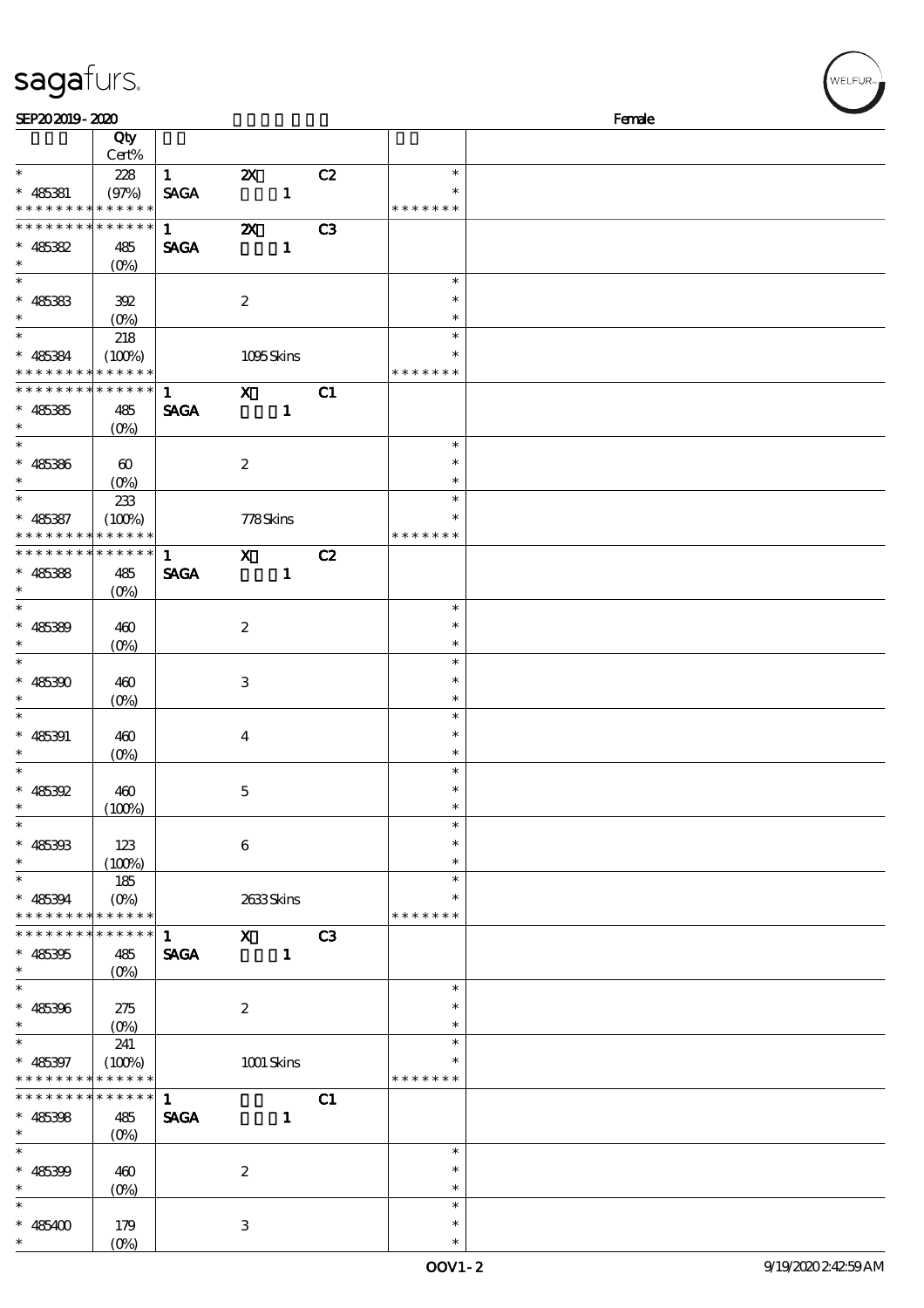| sagafurs.                                                    |                    |                        |                                            |    |                  | .<br>WELFUR <sub>™</sub> |
|--------------------------------------------------------------|--------------------|------------------------|--------------------------------------------|----|------------------|--------------------------|
| SEP202019-2020                                               |                    |                        |                                            |    |                  | Female                   |
|                                                              | Qty<br>Cert%       |                        |                                            |    |                  |                          |
| $\ast$                                                       | 241                | $\mathbf{1}$           |                                            | C1 | $\ast$           |                          |
| $* 485401$                                                   | (100%)             | <b>SAGA</b>            | $\mathbf{1}$                               |    | $\ast$           |                          |
| * * * * * * * * <mark>* * * * * *</mark>                     |                    |                        |                                            |    | * * * * * * *    |                          |
| * * * * * * * * * * * * * *                                  |                    | $\mathbf{1}$           |                                            | C2 |                  |                          |
| $* 485402$                                                   | 485                | <b>SAGA</b>            | $\mathbf{1}$                               |    |                  |                          |
| $\ast$<br>$\ast$                                             | (O <sub>0</sub> )  |                        |                                            |    | $\ast$           |                          |
| $* 485403$                                                   | 460                |                        | $\boldsymbol{2}$                           |    | $\ast$           |                          |
| $\ast$                                                       | $(0\%)$            |                        |                                            |    | $\ast$           |                          |
| $\ast$                                                       |                    |                        |                                            |    | $\ast$           |                          |
| $* 485404$                                                   | 460                |                        | $\,3$                                      |    | $\ast$           |                          |
| $\ast$                                                       | $(O\!/\!\delta)$   |                        |                                            |    | $\ast$           |                          |
| $\ast$                                                       |                    |                        |                                            |    | $\ast$<br>$\ast$ |                          |
| $* 485405$<br>$\ast$                                         | 460<br>$(0\%)$     |                        | $\boldsymbol{4}$                           |    | $\ast$           |                          |
| $\ast$                                                       |                    |                        |                                            |    | $\ast$           |                          |
| $* 485406$                                                   | 460                |                        | $\mathbf 5$                                |    | $\ast$           |                          |
| $\ast$                                                       | (0%)               |                        |                                            |    | $\ast$           |                          |
| $\ast$                                                       |                    |                        |                                            |    | $\ast$           |                          |
| $* 485407$<br>$\ast$                                         | 460                |                        | $\,6\,$                                    |    | $\ast$           |                          |
| $\ast$                                                       | $(O\!/\!\delta)$   |                        |                                            |    | $\ast$<br>$\ast$ |                          |
| $* 485408$                                                   | 460                |                        | 7                                          |    | $\ast$           |                          |
| $\ast$                                                       | $(0\%)$            |                        |                                            |    | $\ast$           |                          |
| $\ast$                                                       |                    |                        |                                            |    | $\ast$           |                          |
| $* 485409$                                                   | 460                |                        | $\bf 8$                                    |    | $\ast$           |                          |
| $\ast$                                                       | (100%)             |                        |                                            |    | $\ast$           |                          |
| $\ast$                                                       |                    |                        |                                            |    | $\ast$<br>$\ast$ |                          |
| $* 485410$<br>$\ast$                                         | 271<br>(100%)      |                        | $\boldsymbol{9}$                           |    | $\ast$           |                          |
| $\ast$                                                       | 290                |                        |                                            |    | $\ast$           |                          |
| $* 485411$                                                   | $(O\%)$            |                        | 4266Skins                                  |    | $\ast$           |                          |
| * * * * * * * * <mark>* * * * * * *</mark>                   |                    |                        |                                            |    | * * * * * * *    |                          |
| * * * * * * * * * * * * * * *                                |                    | $\mathbf{1}$           |                                            | C3 |                  |                          |
| $* 485412$<br>$\ast$                                         | 485                | <b>SAGA</b>            | $\mathbf{1}$                               |    |                  |                          |
| $\overline{\phantom{0}}$                                     | $(O\!/\!\!\delta)$ |                        |                                            |    | $\ast$           |                          |
| $* 485413$                                                   | 460                |                        | $\boldsymbol{2}$                           |    | $\ast$           |                          |
| $\ast$                                                       | $(0\%)$            |                        |                                            |    | $\ast$           |                          |
| $\overline{\phantom{0}}$                                     |                    |                        |                                            |    | $\ast$           |                          |
| $* 485414$                                                   | 321                |                        | $\ensuremath{\mathsf{3}}$                  |    | $\ast$           |                          |
| $\ast$<br>$\ast$                                             | 325                |                        |                                            |    | $\ast$<br>$\ast$ |                          |
| $* 485415$                                                   | (100%)             |                        | 1591 Skins                                 |    | $\ast$           |                          |
| * * * * * * * * <mark>* * * * * *</mark>                     |                    |                        |                                            |    | * * * * * * *    |                          |
|                                                              |                    | $\mathbf{1}$           | $\mathbf{x}$                               | C1 |                  |                          |
| 485416                                                       | 286                | <b>SAGA</b>            | $\boldsymbol{z}$                           |    |                  |                          |
|                                                              | (28%)              |                        |                                            |    |                  |                          |
| ********                                                     | * * * * * *        | $1 \quad \blacksquare$ | $\boldsymbol{\mathsf{X}}$                  | C2 |                  |                          |
| $* 485417$<br>$\ast$                                         | 485<br>$(0\%)$     | <b>SAGA</b>            | $\boldsymbol{z}$                           |    |                  |                          |
| $\ast$                                                       |                    |                        |                                            |    | $\ast$           |                          |
| $* 485418$                                                   | 198                |                        | $\boldsymbol{2}$                           |    | $\ast$           |                          |
| $\ast$                                                       |                    |                        |                                            |    | $\ast$           |                          |
| $\overline{\phantom{a}}$                                     | $302\,$            |                        |                                            |    | $\ast$           |                          |
| $* 485419$                                                   | $(100\%)$          |                        | 985Skins                                   |    | $\ast$           |                          |
| * * * * * * * * * * * * * *<br>* * * * * * * * * * * * * * * |                    |                        |                                            |    | * * * * * * *    |                          |
| $* 485420$                                                   | 273                | $1 -$<br><b>SAGA</b>   | $\mathbf{Z}$ C3<br>$\overline{\mathbf{z}}$ |    |                  |                          |
|                                                              |                    |                        |                                            |    |                  |                          |

\*

(0%)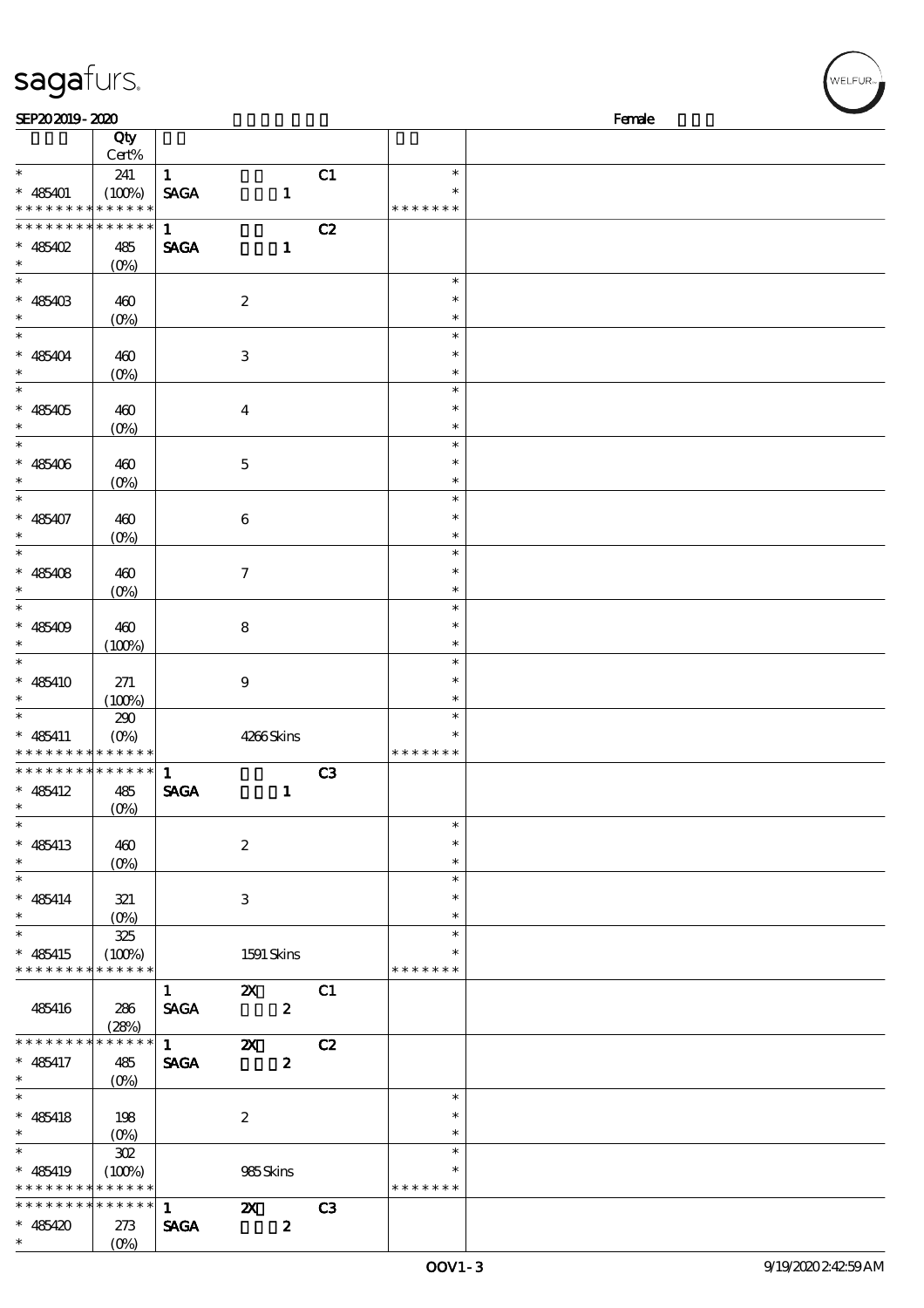| sagafurs. |  |
|-----------|--|
|           |  |

| $\ast$<br>$* 485421$ |                 | SEP202019-2020              |                        |                           |                  |                |               | Female |
|----------------------|-----------------|-----------------------------|------------------------|---------------------------|------------------|----------------|---------------|--------|
|                      |                 | Qty                         |                        |                           |                  |                |               |        |
|                      |                 | Cert%                       |                        |                           |                  |                |               |        |
|                      |                 | 103                         | $1 \quad \blacksquare$ | $\boldsymbol{\mathsf{X}}$ |                  | C <sub>3</sub> | $\ast$        |        |
|                      |                 | (100%)                      | <b>SAGA</b>            |                           | $\boldsymbol{z}$ |                | $\ast$        |        |
|                      |                 | * * * * * * * * * * * * * * |                        |                           |                  |                | * * * * * * * |        |
|                      |                 |                             | $\mathbf{1}$           | $\mathbf X$               |                  | C1             |               |        |
|                      |                 |                             |                        |                           |                  |                |               |        |
| 485422               |                 | 206                         | <b>SAGA</b>            |                           | $\boldsymbol{z}$ |                |               |        |
|                      |                 | (34%)                       |                        |                           |                  |                |               |        |
|                      |                 | * * * * * * * * * * * * * * | $\mathbf{1}$           | $\boldsymbol{\mathsf{X}}$ |                  | C2             |               |        |
|                      | $* 485423$      | 501                         | <b>SAGA</b>            |                           | $\boldsymbol{z}$ |                |               |        |
| $\ast$               |                 | $(O\%)$                     |                        |                           |                  |                |               |        |
| $\ast$               |                 | 224                         |                        |                           |                  |                | $\ast$        |        |
|                      | $* 485424$      | (100%)                      |                        | 725Skins                  |                  |                | $\ast$        |        |
|                      |                 | * * * * * * * * * * * * * * |                        |                           |                  |                | * * * * * * * |        |
|                      |                 |                             | 1                      | $\mathbf{X}$              |                  | C <sub>3</sub> |               |        |
|                      |                 |                             |                        |                           |                  |                |               |        |
|                      | 485425          | 283                         | <b>SAGA</b>            |                           | $\boldsymbol{2}$ |                |               |        |
|                      |                 | (31%)                       |                        |                           |                  |                |               |        |
|                      |                 |                             | 1                      |                           |                  | C1             |               |        |
|                      | 485426          | 312                         | <b>SAGA</b>            |                           | $\boldsymbol{z}$ |                |               |        |
|                      |                 | (28%)                       |                        |                           |                  |                |               |        |
|                      | * * * * * * * * | * * * * * *                 | 1                      |                           |                  | C2             |               |        |
|                      | $* 485427$      | 485                         | <b>SAGA</b>            |                           | $\boldsymbol{z}$ |                |               |        |
| $\ast$               |                 | $(O\%)$                     |                        |                           |                  |                |               |        |
| $\overline{\ast}$    |                 |                             |                        |                           |                  |                | $\ast$        |        |
|                      |                 |                             |                        |                           |                  |                |               |        |
|                      | $* 485428$      | 254                         |                        | $\boldsymbol{z}$          |                  |                | $\ast$        |        |
| $\ast$               |                 | $(0\%)$                     |                        |                           |                  |                | $\ast$        |        |
| $\ast$               |                 | 254                         |                        |                           |                  |                | $\ast$        |        |
|                      | $* 485429$      | (100%)                      |                        | 993Skins                  |                  |                | $\ast$        |        |
|                      |                 | * * * * * * * * * * * * * * |                        |                           |                  |                | * * * * * * * |        |
|                      |                 |                             | $\mathbf{1}$           |                           |                  | C <sub>3</sub> |               |        |
|                      | 485430          | 369                         | <b>SAGA</b>            |                           | $\boldsymbol{z}$ |                |               |        |
|                      |                 | (24%)                       |                        |                           |                  |                |               |        |
|                      |                 | * * * * * * * * * * * * * * | $\mathbf{1}$           |                           |                  | C2             |               |        |
|                      |                 |                             |                        |                           |                  |                |               |        |
| $* 485431$<br>$\ast$ |                 | 485                         | IA                     |                           | $\mathbf{1}$     | COR1           |               |        |
| $\ast$               |                 | (11%)                       |                        |                           |                  |                |               |        |
|                      |                 | 189                         |                        |                           |                  |                | $\ast$        |        |
|                      | $* 485432$      | (16%)                       |                        | 674Skins                  |                  |                | $\ast$        |        |
|                      |                 | **************              |                        |                           |                  |                | *******       |        |
|                      |                 |                             | $\mathbf{1}$           |                           |                  | C2             |               |        |
|                      | 485433          | 356                         | IA                     |                           | $\boldsymbol{z}$ | COR1           |               |        |
|                      |                 | (30%)                       |                        |                           |                  |                |               |        |
|                      | * * * * * * * * | * * * * * *                 | $\mathbf{1}$           |                           |                  | C2             |               |        |
|                      | $* 485434$      | 485                         | IA                     |                           | $\mathbf{1}$     |                |               |        |
| $\ast$               |                 | (19%)                       |                        |                           |                  |                |               |        |
| $\ast$               |                 |                             |                        |                           |                  |                | $\ast$        |        |
|                      |                 |                             |                        |                           |                  |                | ∗             |        |
|                      | $* 485435$      | 460                         |                        | $\boldsymbol{2}$          |                  |                |               |        |
| $\ast$               |                 | (18%)                       |                        |                           |                  |                | $\ast$        |        |
| $\ast$               |                 |                             |                        |                           |                  |                | $\ast$        |        |
|                      |                 | 460                         |                        | 3                         |                  |                | *             |        |
| $* 485436$           |                 | (12%)                       |                        |                           |                  |                | $\ast$        |        |
| $\ast$               |                 |                             |                        |                           |                  |                |               |        |
| $\ast$               |                 |                             |                        |                           |                  |                | $\ast$        |        |
|                      |                 |                             |                        |                           |                  |                | $\ast$        |        |
| $\ast$               | $* 485437$      | 460                         |                        | $\boldsymbol{4}$          |                  |                | $\ast$        |        |
| $\ast$               |                 | (16%)                       |                        |                           |                  |                | $\ast$        |        |
|                      |                 |                             |                        |                           |                  |                |               |        |
|                      | $* 485438$      | 460                         |                        | $\mathbf 5$               |                  |                | $\ast$        |        |
| $\ast$               |                 | (25%)                       |                        |                           |                  |                | $\ast$        |        |
| $\ast$               |                 |                             |                        |                           |                  |                | $\ast$        |        |
|                      | $* 485439$      | 460                         |                        | $\,6\,$                   |                  |                | $\ast$        |        |
| $\ast$               |                 | (8%)                        |                        |                           |                  |                | $\ast$        |        |
| $\ast$               |                 | 242                         |                        |                           |                  |                | $\ast$        |        |
|                      | $* 485440$      | (11%)                       |                        | 3027Skins                 |                  |                | *             |        |

**ELFUR**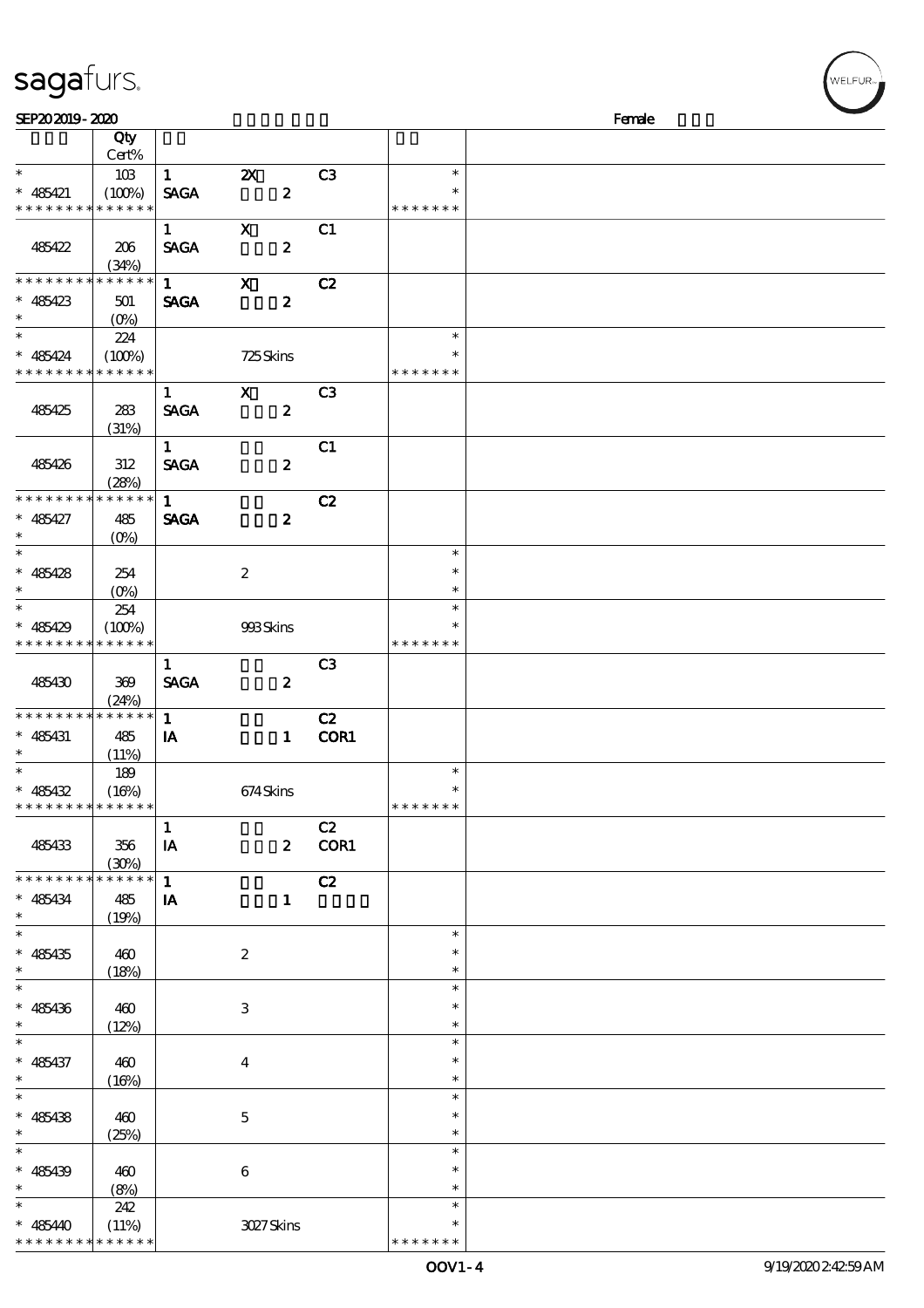| sagafurs.                                                |                         |                          |                                                        |                         |                         | WELFUR <sub>™</sub> |
|----------------------------------------------------------|-------------------------|--------------------------|--------------------------------------------------------|-------------------------|-------------------------|---------------------|
| SEP202019-2020                                           |                         |                          |                                                        |                         |                         | Female              |
|                                                          | Qty<br>Cert%            |                          |                                                        |                         |                         |                     |
| * * * * * * * *                                          | $* * * * * * *$         | $\mathbf{1}$             |                                                        | C2                      |                         |                     |
| $* 485441$                                               | 485                     | IA                       | $\boldsymbol{z}$                                       |                         |                         |                     |
| $\ast$                                                   | (15%)                   |                          |                                                        |                         |                         |                     |
| $\ast$                                                   |                         |                          |                                                        |                         | $\ast$                  |                     |
| $* 485442$<br>$\ast$                                     | 460<br>(25%)            |                          | $\boldsymbol{2}$                                       |                         | $\ast$<br>$\ast$        |                     |
| $\ast$                                                   |                         |                          |                                                        |                         | $\ast$                  |                     |
| $* 485443$                                               | 460                     |                          | $\,3$                                                  |                         | $\ast$                  |                     |
| $\ast$                                                   | (22%)                   |                          |                                                        |                         | $\ast$                  |                     |
| $\ast$                                                   |                         |                          |                                                        |                         | $\ast$                  |                     |
| $\hspace{0.1cm}^*$ 485444                                | 460                     |                          | $\bf{4}$                                               |                         | $\ast$                  |                     |
| $\ast$<br>$\ast$                                         | (29%)                   |                          |                                                        |                         | $\ast$<br>$\ast$        |                     |
| $* 485445$                                               | 220<br>(27%)            |                          | 2085Skins                                              |                         | $\ast$                  |                     |
| * * * * * * * *                                          | * * * * * *             |                          |                                                        |                         | * * * * * * *           |                     |
|                                                          |                         | $\mathbf{1}$             | $\boldsymbol{\mathsf{Z}}$                              | C1                      |                         |                     |
| 485446                                                   | 10B                     | <b>SROY</b>              | $\mathbf{1}$                                           |                         |                         |                     |
|                                                          | (66%)                   |                          |                                                        |                         |                         |                     |
| * * * * * * * * * * * * * * *                            |                         | $\mathbf{1}$             | $\boldsymbol{\mathsf{z}}$                              | C1/C2                   |                         |                     |
| $* 485447$<br>$\ast$                                     | 99<br>(O <sub>0</sub> ) | <b>SROY</b>              | $\mathbf{1}$                                           |                         |                         |                     |
|                                                          | 141                     |                          |                                                        |                         | $\ast$                  |                     |
| $* 485448$                                               | (100%)                  |                          | 240Skins                                               |                         |                         |                     |
| * * * * * * * *                                          | * * * * * *             |                          |                                                        |                         | * * * * * * *           |                     |
|                                                          |                         | $\mathbf{1}$             | $\boldsymbol{\alpha}$                                  | C2                      |                         |                     |
| 485449                                                   | 166<br>(90%)            | <b>SROY</b>              | $\mathbf{1}$                                           |                         |                         |                     |
| * * * * * * * *                                          | $******$                | $\mathbf{1}$             | $\boldsymbol{\mathsf{z}}$                              | C <sub>3</sub>          |                         |                     |
| $* 485450$                                               | 297                     | <b>SROY</b>              | $\mathbf{1}$                                           |                         |                         |                     |
| $\ast$                                                   | $(0\%)$                 |                          |                                                        |                         |                         |                     |
| $\ast$                                                   | 10B                     |                          |                                                        |                         | $\ast$                  |                     |
| $* 485451$<br>* * * * * * * * <mark>* * * * * * *</mark> | (100%)                  |                          | 400Skins                                               |                         | $\ast$<br>* * * * * * * |                     |
|                                                          |                         | $1$ X                    |                                                        | $\overline{\text{c}}$ 1 |                         |                     |
| 485452                                                   | 140                     | <b>SROY</b>              | $\mathbf{1}$                                           |                         |                         |                     |
|                                                          | (25%)                   |                          |                                                        |                         |                         |                     |
|                                                          |                         | $1$ and $1$              |                                                        | $X$ $C1/C2$             |                         |                     |
| 485453                                                   | 279                     | <b>SROY</b>              | $\blacksquare$                                         |                         |                         |                     |
| * * * * * * * *                                          | (23%)<br>******         |                          | $\overline{1}$ X                                       | C2                      |                         |                     |
| $* 485454$                                               | 300                     | <b>SROY</b>              | $\blacksquare$                                         |                         |                         |                     |
| $\ast$ and $\ast$                                        | $(O\!/\!\!\!\!\!\!\!o)$ |                          |                                                        |                         |                         |                     |
| $*$                                                      | 158                     |                          |                                                        |                         | $\ast$                  |                     |
| $* 485455$                                               | (100%)                  |                          | 548Skins                                               |                         |                         |                     |
| * * * * * * * * * * * * * *                              |                         | $1 \quad \blacksquare$   |                                                        |                         | * * * * * * *           |                     |
| 485456                                                   | 223                     | <b>SROY</b>              | $\begin{array}{c c}\n\hline\nX & C3 \\ 1\n\end{array}$ |                         |                         |                     |
|                                                          | (32%)                   |                          |                                                        |                         |                         |                     |
|                                                          |                         | $\overline{1}$           |                                                        | C <sub>1</sub>          |                         |                     |
| 485457                                                   | 158                     | <b>SROY</b>              | $\mathbf{1}$                                           |                         |                         |                     |
|                                                          | (28%)                   |                          |                                                        |                         |                         |                     |
| 485458                                                   | 268                     | $1 \quad$<br><b>SROY</b> | $\mathbf{1}$                                           | C1/C2                   |                         |                     |
|                                                          | (12%)                   |                          |                                                        |                         |                         |                     |
| * * * * * * * * * * * * * *                              |                         | $1 \quad \blacksquare$   |                                                        | C2                      |                         |                     |
| $* 485459$                                               | 425                     | <b>SROY</b>              | $\mathbf{1}$                                           |                         |                         |                     |
| $\ast$<br>$\ast$                                         | $(O\%)$                 |                          |                                                        |                         | $\ast$                  |                     |
| $* 485460$                                               | 81                      |                          | $\boldsymbol{2}$                                       |                         | $\ast$                  |                     |
| $*$                                                      | $(O\%)$                 |                          |                                                        |                         | $\ast$                  |                     |
|                                                          |                         |                          |                                                        |                         |                         |                     |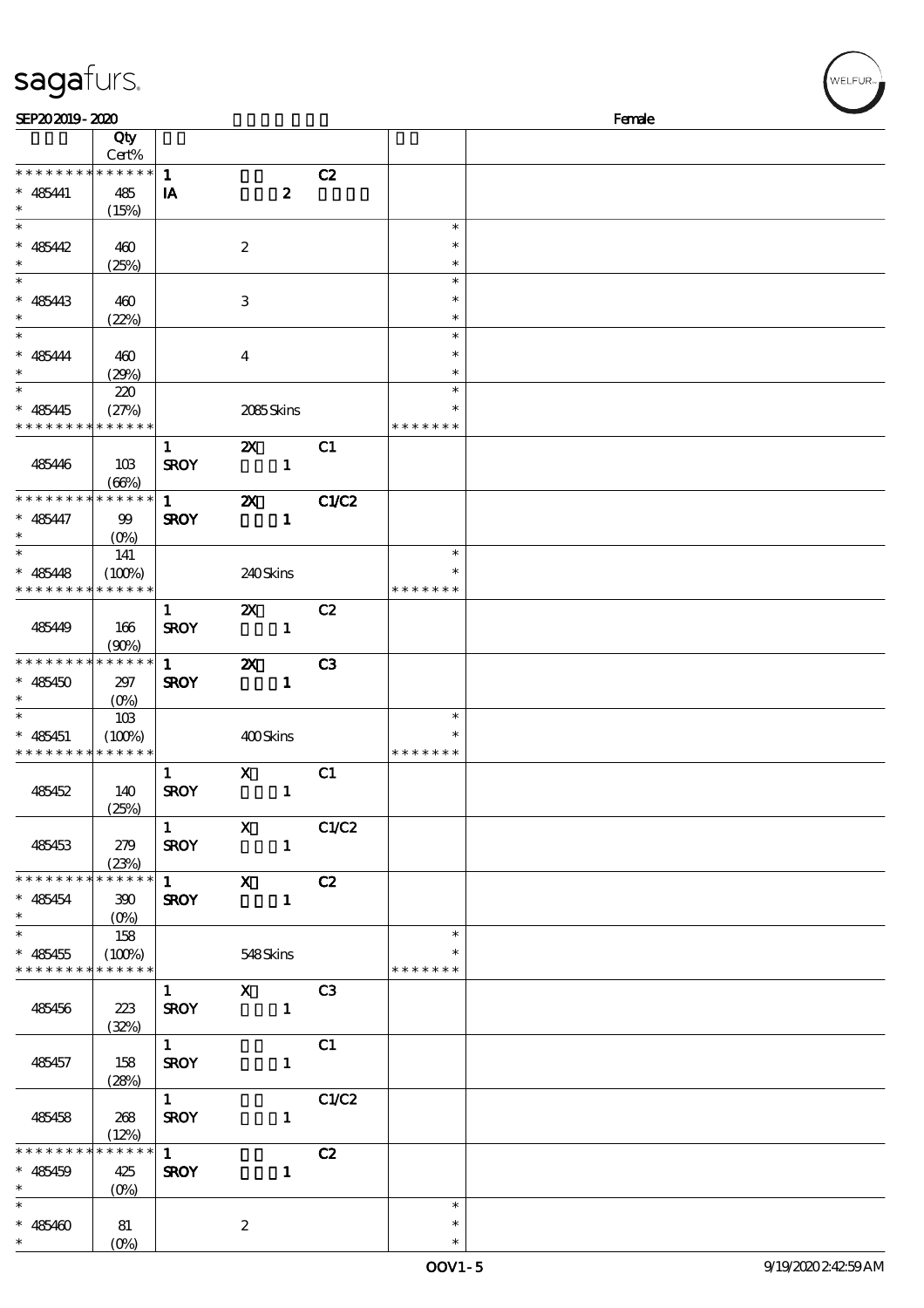| SEP202019-2020                |                      |                        |                           |                        |               | Female |  |
|-------------------------------|----------------------|------------------------|---------------------------|------------------------|---------------|--------|--|
|                               | Qty<br>Cert%         |                        |                           |                        |               |        |  |
| $\ast$                        | 125                  | $\mathbf{1}$           |                           | C2                     | $\ast$        |        |  |
| $* 485461$                    | (100%)               | <b>SROY</b>            |                           | $\mathbf{1}$           | $\ast$        |        |  |
| * * * * * * * *               | * * * * * *          |                        |                           |                        | * * * * * * * |        |  |
|                               |                      | $\mathbf{1}$           |                           | C <sub>3</sub>         |               |        |  |
| 485462                        | 260                  | <b>SROY</b>            |                           | $\mathbf{1}$           |               |        |  |
|                               | (17%)                |                        |                           |                        |               |        |  |
|                               |                      | $1 \quad \blacksquare$ | $\boldsymbol{\alpha}$     | C1                     |               |        |  |
| 485463                        | 191                  | <b>SROY</b>            |                           | $\boldsymbol{z}$       |               |        |  |
|                               | (41%)                |                        |                           |                        |               |        |  |
| * * * * * * * *               | * * * * * *          | $\mathbf{1}$           | $\boldsymbol{\mathsf{Z}}$ | C1/C2                  |               |        |  |
| $* 485464$                    | 96                   | <b>SROY</b>            |                           | $\boldsymbol{z}$       |               |        |  |
| $\ast$<br>$\overline{\ast}$   |                      |                        |                           |                        | $\ast$        |        |  |
|                               | 147                  |                        |                           |                        |               |        |  |
| $* 485465$<br>* * * * * * * * | (97%)<br>* * * * * * |                        | 243Skins                  |                        | * * * * * * * |        |  |
| * * * * * * * *               | * * * * * *          | $1 -$                  |                           | C2                     |               |        |  |
| $* 485466$                    |                      | <b>SROY</b>            | $\boldsymbol{\mathsf{Z}}$ | $\boldsymbol{z}$       |               |        |  |
| $\ast$                        | 356<br>$(O\% )$      |                        |                           |                        |               |        |  |
| $\overline{\phantom{0}}$      | 183                  |                        |                           |                        | $\ast$        |        |  |
| $* 485467$                    | (100%)               |                        | 539Skins                  |                        | $\ast$        |        |  |
| * * * * * * * *               | * * * * * *          |                        |                           |                        | * * * * * * * |        |  |
|                               |                      | $\mathbf{1}$           | $\boldsymbol{\mathsf{Z}}$ | C <sub>3</sub>         |               |        |  |
| 485468                        | 156                  | <b>SROY</b>            |                           | $\boldsymbol{z}$       |               |        |  |
|                               | (37%)                |                        |                           |                        |               |        |  |
|                               |                      | $\mathbf{1}$           | X                         | C1                     |               |        |  |
| 485469                        | 118                  | <b>SROY</b>            |                           | $\boldsymbol{z}$       |               |        |  |
|                               | (32%)                |                        |                           |                        |               |        |  |
| * * * * * * * *               | $* * * * * * *$      | $1 \quad$              | $\mathbf{x}$              | C2                     |               |        |  |
| $* 485470$                    | 20B                  | <b>SROY</b>            |                           | $\boldsymbol{z}$       |               |        |  |
| $\ast$                        | $(0\%)$              |                        |                           |                        |               |        |  |
|                               | 147                  |                        |                           |                        | $\ast$        |        |  |
| $* 485471$                    | (100%)               |                        | 350Skins                  |                        | $\ast$        |        |  |
| * * * * * * * *               | * * * * * *          |                        |                           |                        | * * * * * * * |        |  |
|                               |                      | $\mathbf{1}$           | $\mathbf x$               | C <sub>3</sub>         |               |        |  |
| 485472                        | 127                  | <b>SROY</b>            |                           | $\boldsymbol{z}$       |               |        |  |
|                               | (41%)                | $\mathbf{1}$           |                           |                        |               |        |  |
| 485473                        |                      | <b>SROY</b>            |                           | C1<br>$\boldsymbol{z}$ |               |        |  |
|                               | 139<br>(39%)         |                        |                           |                        |               |        |  |
| * * * * * * * *               | * * * * * *          | $\mathbf{1}$           |                           | C2                     |               |        |  |
| $* 485474$                    | 278                  | <b>SROY</b>            |                           | $\boldsymbol{z}$       |               |        |  |
| $\ast$                        | (O <sub>0</sub> )    |                        |                           |                        |               |        |  |
| $\ast$                        | 141                  |                        |                           |                        | $\ast$        |        |  |
| $* 485475$                    | (100%)               |                        | 419Skins                  |                        | $\ast$        |        |  |
| * * * * * * * *               | * * * * * *          |                        |                           |                        | * * * * * * * |        |  |
|                               |                      | $\mathbf{1}$           |                           | C <sub>3</sub>         |               |        |  |
| 485476                        | 157                  | <b>SROY</b>            |                           | $\boldsymbol{z}$       |               |        |  |
|                               | (29%)                |                        |                           |                        |               |        |  |
|                               |                      | $\mathbf{1}$           |                           | C <sub>3</sub>         |               |        |  |
| 485477                        | 99                   | <b>LUM</b>             |                           | $\boldsymbol{z}$       |               |        |  |

## sagafurs.

(24%)

WELFUR<sub>"</sub>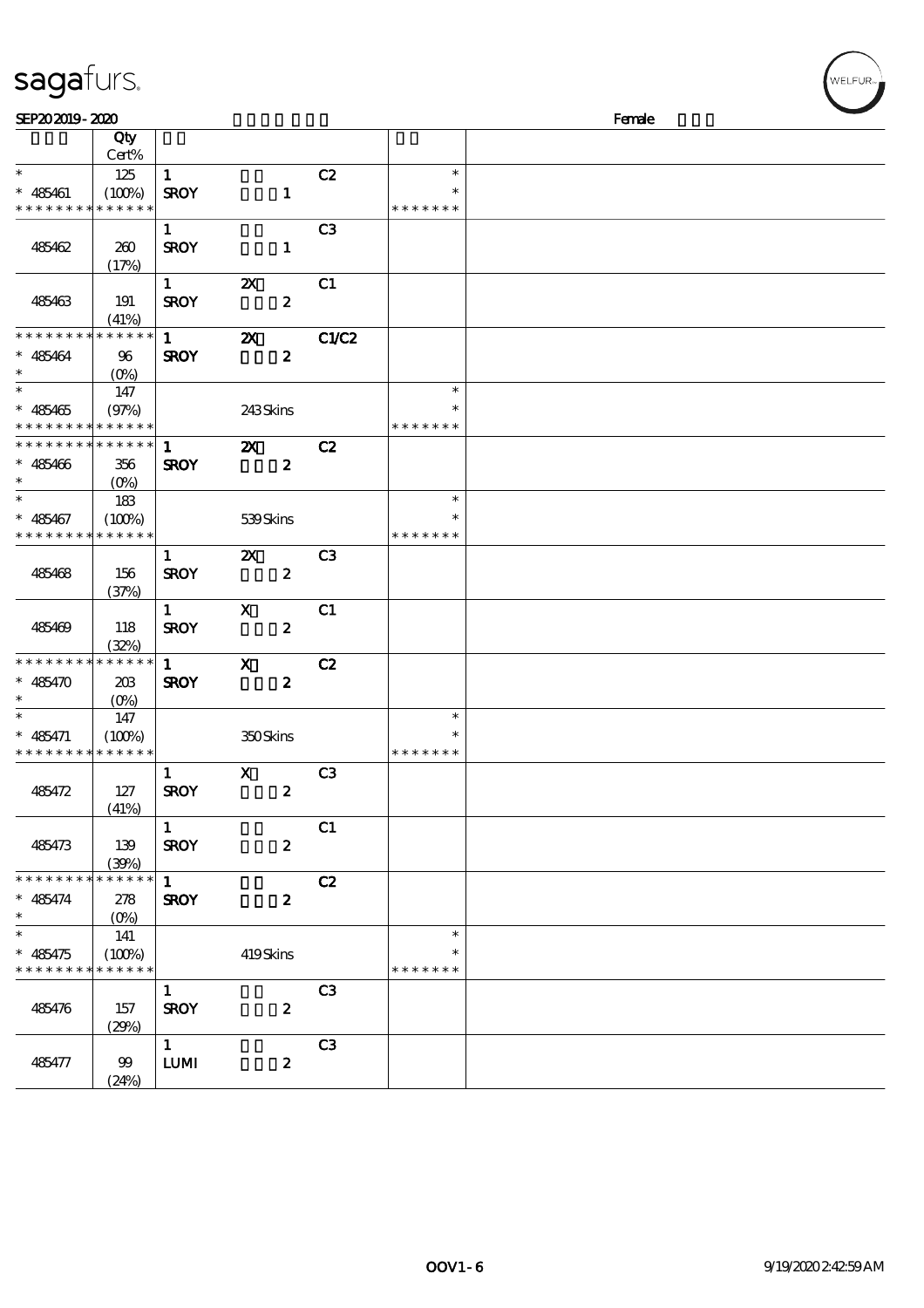| sagafurs.      |              |                  |                           |                  |       |  |        | WELFUR <sub>™</sub> |  |
|----------------|--------------|------------------|---------------------------|------------------|-------|--|--------|---------------------|--|
| SEP202019-2020 |              |                  |                           |                  |       |  | Female |                     |  |
|                | Qty<br>Cert% |                  |                           |                  |       |  |        |                     |  |
|                |              | $\boldsymbol{z}$ | $\boldsymbol{\mathsf{Z}}$ |                  | C1/C2 |  |        |                     |  |
| 485501         | 204<br>(34%) | <b>SAGA</b>      |                           | $\boldsymbol{2}$ |       |  |        |                     |  |
|                |              | $\boldsymbol{z}$ | $\boldsymbol{\mathsf{z}}$ |                  | C2    |  |        |                     |  |
| 485502         | 374          | <b>SAGA</b>      |                           | $\boldsymbol{z}$ |       |  |        |                     |  |
|                | (40%)        |                  |                           |                  |       |  |        |                     |  |
|                |              | $\boldsymbol{z}$ | $\boldsymbol{\mathsf{X}}$ |                  | C2    |  |        |                     |  |
| 485503         | 167          | <b>SROY</b>      |                           |                  |       |  |        |                     |  |
|                | (52%)        |                  |                           |                  |       |  |        |                     |  |
|                |              | $\boldsymbol{2}$ | $\boldsymbol{\mathsf{z}}$ |                  | C2    |  |        |                     |  |
| 485504         | 211          | <b>SROY</b>      |                           | $\boldsymbol{z}$ |       |  |        |                     |  |
|                | (36%)        |                  |                           |                  |       |  |        |                     |  |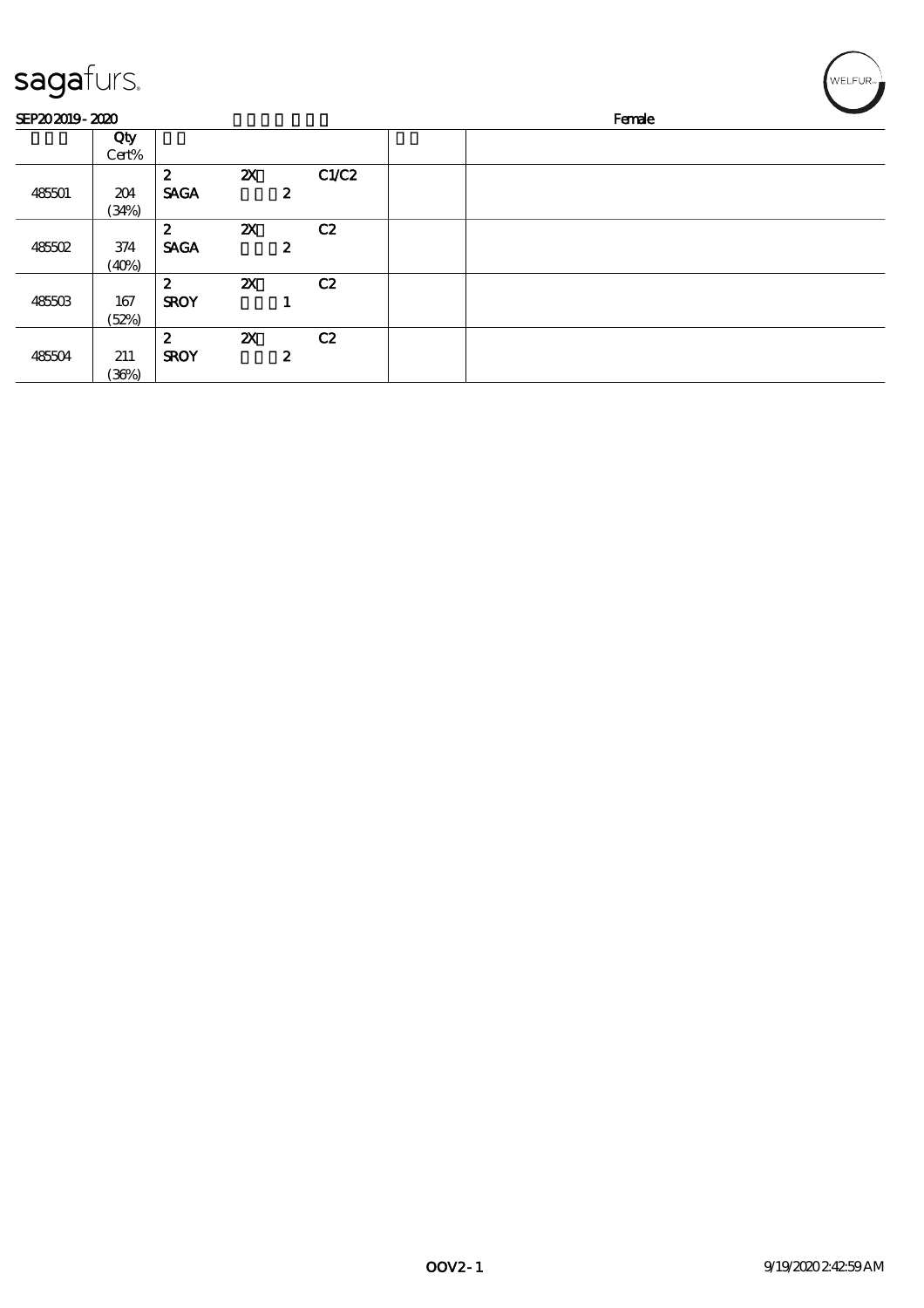| sagafurs.                                |              |                             |                  |                            |                  | WELFUR <sub>™</sub> |
|------------------------------------------|--------------|-----------------------------|------------------|----------------------------|------------------|---------------------|
| SEP202019-2020                           |              |                             |                  |                            |                  | Female              |
|                                          | Qty          |                             |                  |                            |                  |                     |
|                                          | Cert%        |                             |                  |                            |                  |                     |
|                                          |              | $\mathbf 0$                 |                  | C2                         |                  |                     |
| 485541                                   | 128          | $\boldsymbol{S}$            | $\mathbf{1}$     | WWL1                       |                  |                     |
|                                          | (28%)        |                             |                  |                            |                  |                     |
|                                          |              | $\mathbf{1}$                |                  | C2                         |                  |                     |
| 485542                                   | 132          | (SI)                        | $\mathbf{1}$     | WWL1                       |                  |                     |
|                                          | (36%)        |                             |                  |                            |                  |                     |
|                                          |              | $\mathbf{1}$                |                  | C2                         |                  |                     |
| 485543                                   | 274          | $\boldsymbol{S}$            | $\mathbf{1}$     | WWL1                       |                  |                     |
|                                          | (29%)        |                             |                  |                            |                  |                     |
|                                          |              | $\mathbf 1$                 |                  | C2                         |                  |                     |
| 485544                                   | 273          | (S)                         | $\boldsymbol{z}$ | WWL1                       |                  |                     |
|                                          | (31%)        |                             |                  |                            |                  |                     |
|                                          |              | $\pmb{2}$                   |                  | C2                         |                  |                     |
| 485545                                   | 130          | $\boldsymbol{S}$            | $\mathbf{1}$     | WWL1                       |                  |                     |
|                                          | (14%)        |                             |                  |                            |                  |                     |
| 485546                                   |              | $\boldsymbol{\mathsf{20}}$  |                  | C2<br>$\blacksquare$       |                  |                     |
|                                          | 406<br>(5%)  | $\boldsymbol{S}$            | $\mathbf{1}$     |                            |                  |                     |
|                                          |              | $\boldsymbol{\mathsf{20}}$  |                  | C2                         |                  |                     |
| 485547                                   | 320          | (S)                         | $\boldsymbol{z}$ | $\overline{\phantom{a}}$   |                  |                     |
|                                          | (9%)         |                             |                  |                            |                  |                     |
| * * * * * * * * * * * * * *              |              | $\mathbf{o}$                |                  | C2                         |                  |                     |
| $* 485548$                               | 465          | $\mathbf{C}$                | $\mathbf{1}$     | $\overline{\phantom{a}}$ 1 |                  |                     |
| $\ast$                                   | (12%)        |                             |                  |                            |                  |                     |
| $\ast$                                   | $\pmb{90}$   |                             |                  |                            | $\ast$           |                     |
| $* 485549$                               | (10%)        |                             | 555Skins         |                            | $\ast$           |                     |
| * * * * * * * * <mark>* * * * * *</mark> |              |                             |                  |                            | * * * * * * *    |                     |
| * * * * * * * * * * * * * *              |              | $\mathbf 0$                 |                  | C2                         |                  |                     |
| $* 48550$                                | 445          | $\boldsymbol{\mathrm{(S)}}$ | $\mathbf{1}$     | $\overline{\phantom{a}}$   |                  |                     |
| $\ast$                                   | (20%)        |                             |                  |                            |                  |                     |
|                                          |              |                             |                  |                            | $\ast$<br>$\ast$ |                     |
| $* 48551$<br>$\ast$                      | 420          |                             | $\boldsymbol{2}$ |                            | $\ast$           |                     |
| $\ast$                                   | (12%)        |                             |                  |                            | $\ast$           |                     |
| $* 48552$                                | 420          |                             | $\,3$            |                            | $\ast$           |                     |
| $\ast$                                   | (16%)        |                             |                  |                            | $\ast$           |                     |
| $\ast$                                   | 234          |                             |                  |                            | $\ast$           |                     |
| $* 48553$                                | (11%)        |                             | 1519Skins        |                            | *                |                     |
| * * * * * * * *                          | * * * * * *  |                             |                  |                            | * * * * * * *    |                     |
| * * * * * * * *                          | * * * * * *  | $\mathbf 0$                 |                  | C2                         |                  |                     |
| $* 485554$                               | 445          | (S)                         | $\boldsymbol{z}$ | $\overline{\phantom{a}}$   |                  |                     |
| $\ast$                                   | (18%)        |                             |                  |                            |                  |                     |
| $\ast$                                   | 255          |                             |                  |                            | $\ast$           |                     |
| $* 48555$                                | (16%)        |                             | <b>700Skins</b>  |                            |                  |                     |
| * * * * * * * * <mark>* * * * * *</mark> |              |                             |                  |                            | * * * * * * *    |                     |
|                                          |              | $\mathbf{O}$                |                  | C2                         |                  |                     |
| 485556                                   | 205<br>(11%) | (SI)                        | $\mathbf{1}$     | $\overline{\mathbf{2}}$    |                  |                     |
| * * * * * * * *                          | $******$     | $\mathbf{o}$                |                  |                            |                  |                     |
| $* 485557$                               | 445          | $\boldsymbol{\mathcal{S}}$  | $\mathbf{1}$     | C2<br>$\boldsymbol{z}$     |                  |                     |
| $\ast$                                   | (17%)        |                             |                  |                            |                  |                     |
| $\ast$                                   | 387          |                             |                  |                            | $\ast$           |                     |
| $* 48558$                                | (15%)        |                             | 832Skins         |                            | $\ast$           |                     |
| * * * * * * * * <mark>* * * * * *</mark> |              |                             |                  |                            | * * * * * * *    |                     |
| * * * * * * * *                          | * * * * * *  | $\mathbf 0$                 |                  | C2                         |                  |                     |
| $* 48559$                                | 445          | $\boldsymbol{\mathcal{S}}$  | $\boldsymbol{z}$ | $\overline{\mathbf{2}}$    |                  |                     |
| $\ast$                                   | (25%)        |                             |                  |                            |                  |                     |
| $\ast$                                   | 248          |                             |                  |                            | $\ast$           |                     |
| $* 485500$                               | (17%)        |                             | 693Skins         |                            | $\ast$           |                     |

\* \* \* \* \* \*

\* \* \* \* \* \* \* \* \* \* \* \*

\*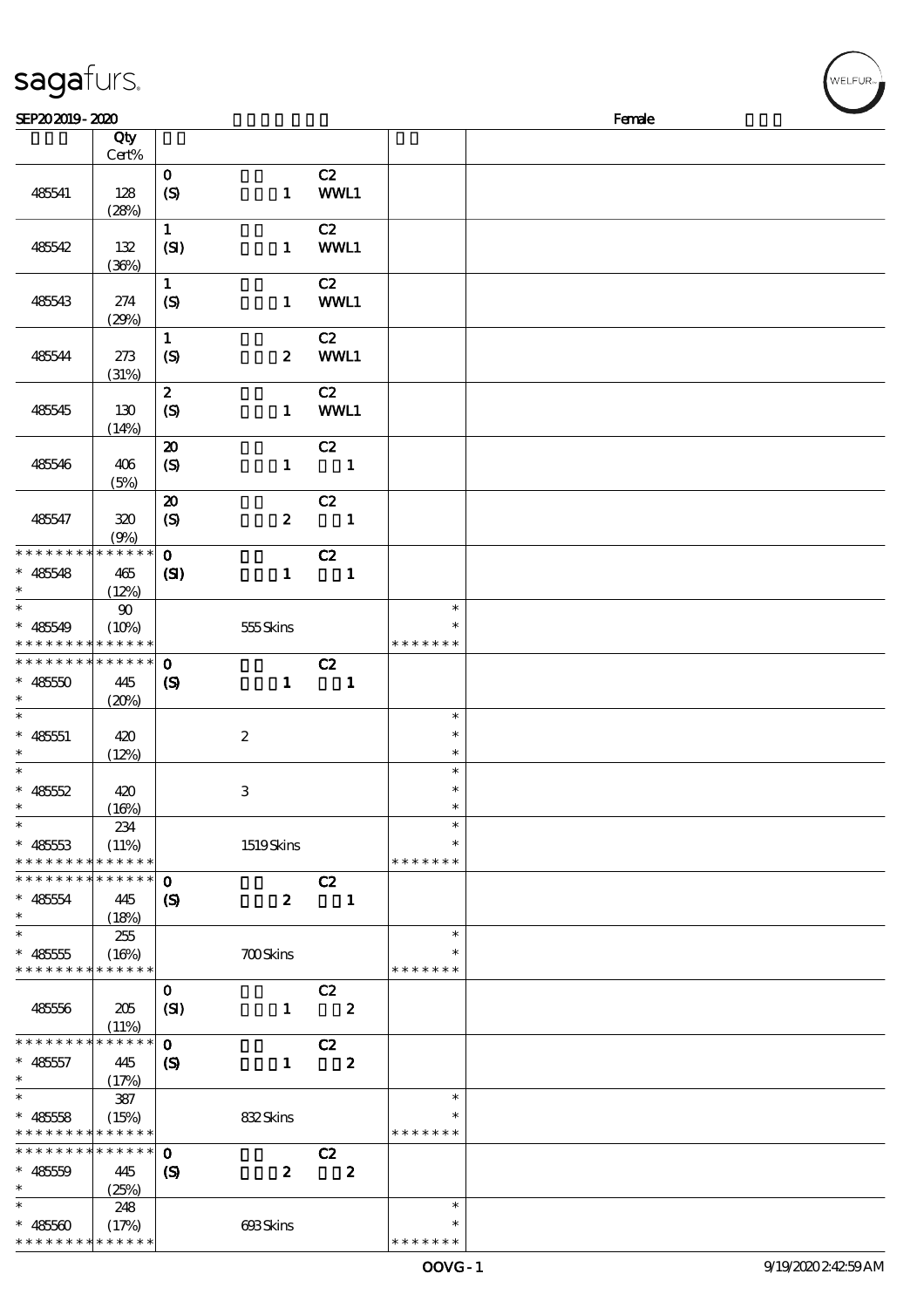| sagafurs.                                                                     |                                                   |                                            |                  |                                  |                  |                                   | WELFUR <sub>™</sub> |
|-------------------------------------------------------------------------------|---------------------------------------------------|--------------------------------------------|------------------|----------------------------------|------------------|-----------------------------------|---------------------|
| SEP202019-2020                                                                |                                                   |                                            |                  |                                  |                  |                                   | Female              |
|                                                                               | Qty<br>Cert%                                      |                                            |                  |                                  |                  |                                   |                     |
| 48561                                                                         | 105<br>(8%)                                       | $\mathbf{o}$<br>(SI)                       | $\mathbf{1}$     | C2<br>$\overline{\phantom{a}}$ 3 |                  |                                   |                     |
| 48562                                                                         | 325<br>(17%)                                      | $\mathbf 0$<br>(S)                         | $\mathbf{1}$     | C2                               | $\mathbf{3}$     |                                   |                     |
| 485563                                                                        | 190<br>(22%)                                      | $\mathbf 0$<br>$\boldsymbol{S}$            | $\boldsymbol{z}$ | C2                               | $\mathbf{3}$     |                                   |                     |
| 485564                                                                        | $375$<br>(17%)                                    | $\mathbf{1}$<br>(SI)                       | $\mathbf{1}$     | C2                               | $\mathbf{1}$     |                                   |                     |
| * * * * * * * *<br>$* 48565$<br>$\ast$                                        | * * * * * *<br>485<br>(16%)                       | $\mathbf 1$<br>$\boldsymbol{S}$            | $\mathbf{1}$     | C2                               | $\mathbf{1}$     |                                   |                     |
| $\ast$<br>$* 48566$<br>$\ast$                                                 | 460<br>(16%)                                      |                                            | $\boldsymbol{2}$ |                                  |                  | $\ast$<br>$\ast$<br>$\ast$        |                     |
| $\ast$<br>$* 48567$<br>$\ast$                                                 | 460<br>(16%)                                      |                                            | $\,3$            |                                  |                  | $\ast$<br>$\ast$<br>$\ast$        |                     |
| $\ast$<br>$* 48568$<br>$\ast$                                                 | 460<br>(13%)                                      |                                            | $\boldsymbol{4}$ |                                  |                  | $\ast$<br>$\ast$<br>$\ast$        |                     |
| $\ast$<br>$* 485609$<br>$\ast$                                                | 460<br>(16%)                                      |                                            | $\mathbf 5$      |                                  |                  | $\ast$<br>$\ast$<br>$\ast$        |                     |
| $\ast$<br>$* 48570$                                                           | 491<br>(8%)<br>* * * * * <mark>* * * * * *</mark> |                                            | 2816Skins        |                                  |                  | $\ast$<br>$\ast$<br>* * * * * * * |                     |
| * * * * * * * *<br>$* 485571$<br>$*$                                          | * * * * * *<br>485<br>(24%)                       | $\mathbf{1}$<br>$\boldsymbol{S}$           | $\boldsymbol{z}$ | C2                               | $\mathbf{1}$     |                                   |                     |
| $\ast$<br>$* 485572$<br>* * * * * * * *                                       | 390<br>(25%)<br>* * * * * *                       |                                            | 875Skins         |                                  |                  | $\ast$<br>$\ast$<br>* * * * * * * |                     |
| 485573                                                                        | 452<br>(13%)                                      | $\mathbf{1}$<br>(SI)                       | $\mathbf{1}$     | C2<br>$\overline{\mathbf{2}}$    |                  |                                   |                     |
| * * * * * * * *<br>$* 485574$<br>$\ast$                                       | * * * * * *<br>485<br>(17%)                       | $\mathbf{1}$<br>$\boldsymbol{\mathcal{S}}$ | $\mathbf{1}$     | C2<br>$\overline{\mathbf{2}}$    |                  |                                   |                     |
| $\ast$<br>$* 485575$<br>$\ast$                                                | 460<br>(21%)                                      |                                            | $\boldsymbol{2}$ |                                  |                  | $\ast$<br>$\ast$<br>$\ast$        |                     |
| $\overline{\ast}$<br>$* 485576$<br>* * * * * * * * <mark>* * * * * *</mark> * | 327<br>(21%)                                      |                                            | 1272Skins        |                                  |                  | $\ast$<br>$\ast$<br>* * * * * * * |                     |
| * * * * * * * *<br>$* 485577$<br>$\ast$                                       | $\ast\ast\ast\ast\ast\ast$<br>485<br>(23%)        | $\mathbf{1}$<br>$\boldsymbol{\mathcal{S}}$ | $\boldsymbol{z}$ | C2                               | $\boldsymbol{z}$ |                                   |                     |
| $\ast$<br>$* 485578$<br>$\ast$                                                | 460<br>(27%)                                      |                                            | $\boldsymbol{2}$ |                                  |                  | $\ast$<br>$\ast$<br>$\ast$        |                     |
| $\ast$<br>$* 485579$<br>$\ast$                                                | 460<br>(27%)                                      |                                            | $\,3$            |                                  |                  | $\ast$<br>$\ast$<br>$\ast$        |                     |
| $\ast$<br>$* 485580$                                                          | 148<br>(24%)                                      |                                            | 1553Skins        |                                  |                  | $\ast$<br>$\ast$                  |                     |

\* \* \* \* \* \*

\* \* \* \* \* \* \*

\* \* \* \* \*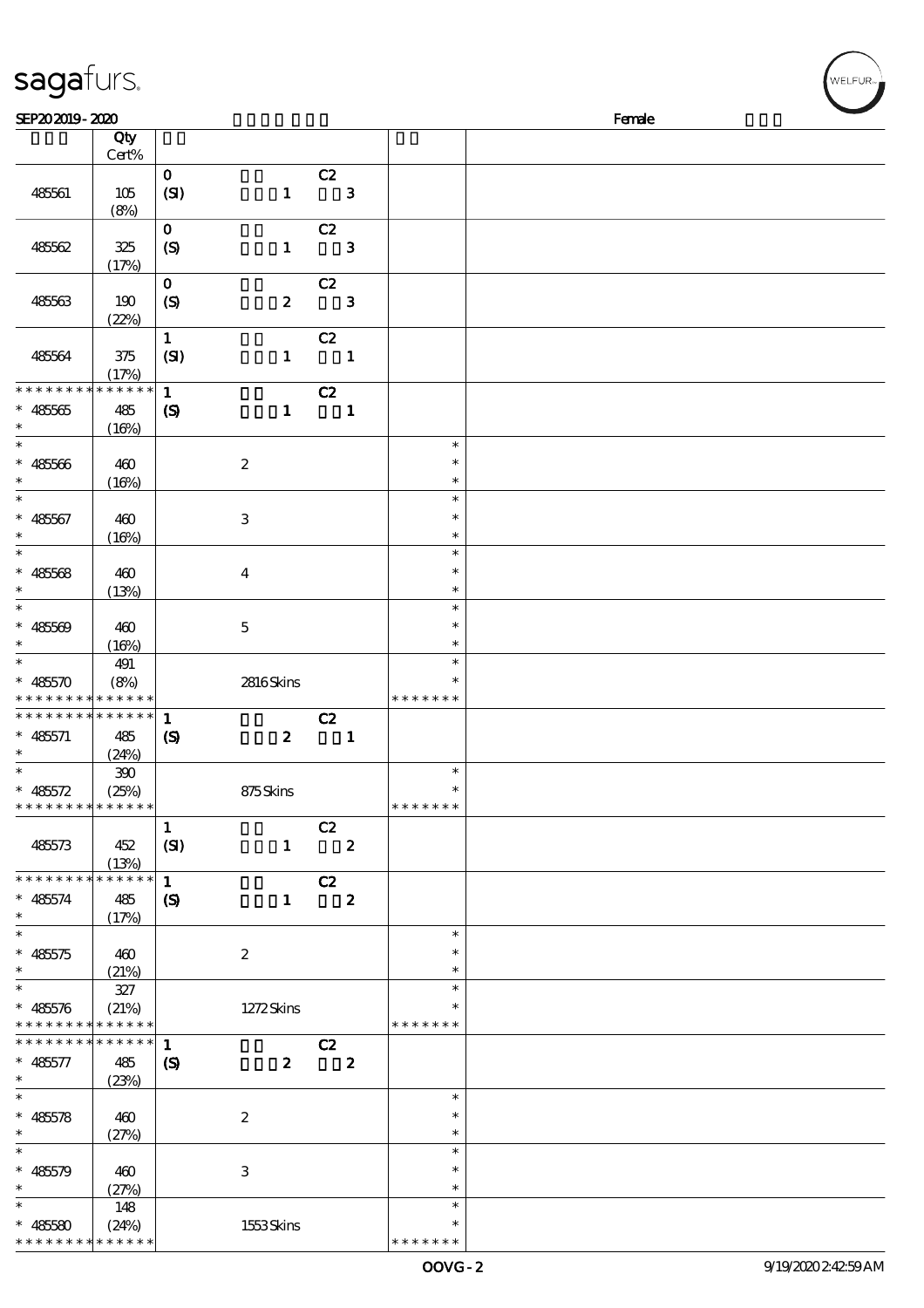| sagafurs.                                                |              |                            |                  |                                  |                         | WELFUR <sub>™</sub> |
|----------------------------------------------------------|--------------|----------------------------|------------------|----------------------------------|-------------------------|---------------------|
| SEP202019-2020                                           |              |                            |                  |                                  |                         | Female              |
|                                                          | Qty<br>Cert% |                            |                  |                                  |                         |                     |
| 485581                                                   | 130          | $\mathbf{1}$<br>(SI)       | $\mathbf{1}$     | C2<br>$\overline{\phantom{a}}$ 3 |                         |                     |
| * * * * * * * * * * * * * *                              | (20%)        | $\mathbf{1}$               |                  | C2                               |                         |                     |
| $* 485582$<br>$\ast$                                     | 485<br>(19%) | $\boldsymbol{\mathcal{S}}$ | $\mathbf{1}$     | $\mathbf{3}$                     |                         |                     |
| $\overline{\phantom{0}}$                                 | $73\,$       |                            |                  |                                  | $\ast$                  |                     |
| $* 485583$<br>* * * * * * * * <mark>* * * * * * *</mark> | (23%)        |                            | 558Skins         |                                  | $\ast$<br>* * * * * * * |                     |
|                                                          |              | $\mathbf{1}$               |                  | C2                               |                         |                     |
| 485584                                                   | 356<br>(29%) | (S)                        | $\boldsymbol{z}$ | $\overline{\phantom{a}}$ 3       |                         |                     |
|                                                          |              | $\boldsymbol{z}$           |                  | C2                               |                         |                     |
| 48585                                                    | 245<br>(6%)  | (SI)                       | $\mathbf{1}$     | $\blacksquare$                   |                         |                     |
| * * * * * * * * * * * * * *                              |              | $\boldsymbol{2}$           |                  | C2                               |                         |                     |
| $* 485586$<br>$\ast$                                     | 485<br>(12%) | $\boldsymbol{\mathcal{S}}$ | $\mathbf{1}$     | $\blacksquare$                   |                         |                     |
| $\ast$                                                   | 409          |                            |                  |                                  | $\ast$                  |                     |
| $* 485587$<br>* * * * * * * * <mark>* * * * * *</mark>   | (12%)        |                            | 894Skins         |                                  | $\ast$<br>* * * * * * * |                     |
|                                                          |              | $\boldsymbol{2}$           |                  | C2                               |                         |                     |
| 485588                                                   | 375<br>(17%) | (S)                        | $\boldsymbol{z}$ | $\blacksquare$                   |                         |                     |
|                                                          |              | $\pmb{2}$                  |                  | C2                               |                         |                     |
| 485589                                                   | 352<br>(14%) | $\boldsymbol{S}$           | $\mathbf{1}$     | $\overline{\mathbf{2}}$          |                         |                     |
|                                                          |              | $\boldsymbol{2}$           |                  | C2                               |                         |                     |
| 485590                                                   | 236<br>(17%) | (S)                        | $\boldsymbol{z}$ | $\overline{\mathbf{2}}$          |                         |                     |
|                                                          |              | $\boldsymbol{2}$           |                  | C2                               |                         |                     |
| 485591                                                   | 189<br>(11%) | (S)                        | $\mathbf{1}$     | $\mathbf{3}$                     |                         |                     |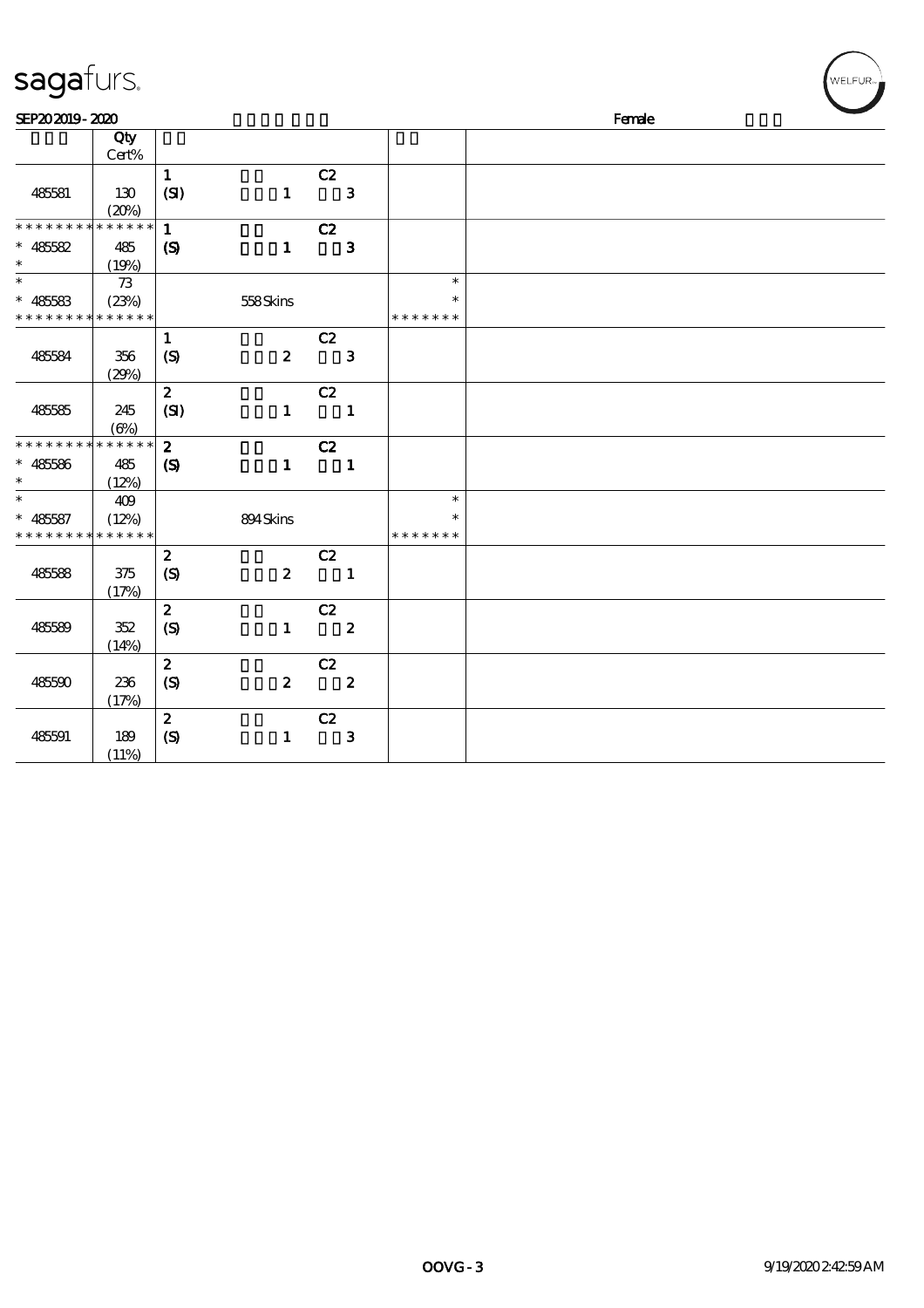| sagafurs.                                                        |                                                       |                                                |                  |    |                                   |        | WELFUR <sub>™</sub> |
|------------------------------------------------------------------|-------------------------------------------------------|------------------------------------------------|------------------|----|-----------------------------------|--------|---------------------|
| SEP202019-2020                                                   |                                                       |                                                |                  |    |                                   | Female |                     |
|                                                                  | Qty<br>Cert%                                          |                                                |                  |    |                                   |        |                     |
| 485621                                                           | 124<br>(23%)                                          | $\mathbf{1}$<br>(SI)                           | WWL1             | C2 |                                   |        |                     |
| 485622                                                           | 219<br>(22%)                                          | $\mathbf 1$<br>(S)                             | WWL1             | C2 |                                   |        |                     |
| 485623                                                           | ${\bf 3\!}$<br>$(\Theta)$                             | $\pmb{2}$<br>$\boldsymbol{S}$                  | WWL1             | C2 |                                   |        |                     |
| 485624                                                           | 186<br>(7%)                                           | $\boldsymbol{\mathsf{20}}$<br>$\boldsymbol{S}$ | $\mathbf{1}$     | C2 |                                   |        |                     |
| * * * * * * * *<br>$* 485625$<br>$\ast$                          | * * * * * *<br>465<br>(4%)                            | $\mathbf 0$<br>$\mathbf{C}$                    | $\mathbf{1}$     | C2 |                                   |        |                     |
| $\ast$<br>$\ast$<br>485626<br>* * * * *                          | 110<br>(3%)<br>* * * * * *                            |                                                | 575Skins         |    | $\ast$<br>$\ast$<br>* * * * * * * |        |                     |
| * * * * * * * *<br>$* 485627$<br>$\ast$                          | * * * * * *<br>445<br>(8%)                            | $\mathbf 0$<br>$\boldsymbol{\mathrm{(S)}}$     | $\mathbf 1$      | C2 |                                   |        |                     |
| $\ast$<br>$* 485628$<br>$\ast$                                   | 420<br>(9%)                                           |                                                | $\boldsymbol{2}$ |    | $\ast$<br>$\ast$<br>$\ast$        |        |                     |
| $\ast$<br>$* 485629$<br>$\ast$                                   | 420<br>(10%)                                          |                                                | $\,3$            |    | $\ast$<br>$\ast$<br>$\ast$        |        |                     |
| $\ast$<br>485630                                                 | 259<br>(5%)<br>* * * * * * * <mark>* * * * * *</mark> |                                                | 1544Skins        |    | $\ast$<br>$\ast$<br>* * * * * * * |        |                     |
| 485631                                                           | 141<br>(7%)                                           | $\mathbf{o}$<br>(SI)                           | $\boldsymbol{z}$ | C2 |                                   |        |                     |
| * * * * * * * *<br>$* 485632$<br>$\ast$                          | * * * * * *<br>445<br>(10%)                           | $\mathbf{o}$<br>$\boldsymbol{\mathrm{(S)}}$    | $\boldsymbol{z}$ | C2 |                                   |        |                     |
| $\ast$<br>$* 485633$<br>* * * * * * * * <mark>* * * * * *</mark> | 123<br>(11%)                                          |                                                | 568Skins         |    | $\ast$<br>$\ast$<br>* * * * * * * |        |                     |
| 485634                                                           | 80<br>(2%)                                            | $\mathbf{o}$<br>(SI)                           | $\mathbf{3}$     | C2 |                                   |        |                     |
| 485635                                                           | 182<br>(8%)                                           | $\mathbf{o}$<br>$\boldsymbol{S}$               | $\mathbf{3}$     | C2 |                                   |        |                     |
| * * * * * * * *<br>$* 485636$                                    | * * * * * *<br>465<br>(22%)                           | $\mathbf 0$<br>(S)                             | $\boldsymbol{4}$ | C2 |                                   |        |                     |
| $\ast$<br>$* 485637$<br>* * * * * * * *                          | $5\!3$<br>(24%)<br>* * * * * *                        |                                                | 518Skins         |    | $\ast$<br>* * * * * * *           |        |                     |
| 485638                                                           | 425<br>(78%)                                          | $\mathbf 0$<br>(SI)                            | $\mathbf{5}$     | C2 |                                   |        |                     |
| 485639                                                           | 509<br>(10%)                                          | $\mathbf{1}$<br>(SI)                           | $\mathbf{1}$     | C2 |                                   |        |                     |
| $* 485640$                                                       | * * * * * *<br>485                                    | $\mathbf{1}$<br>$\boldsymbol{\mathcal{S}}$     | $\mathbf{1}$     | C2 |                                   |        |                     |

\*\*

(8%)

 $(w$ ELFUR<sub><sup>N</sub></sub></sub></sup>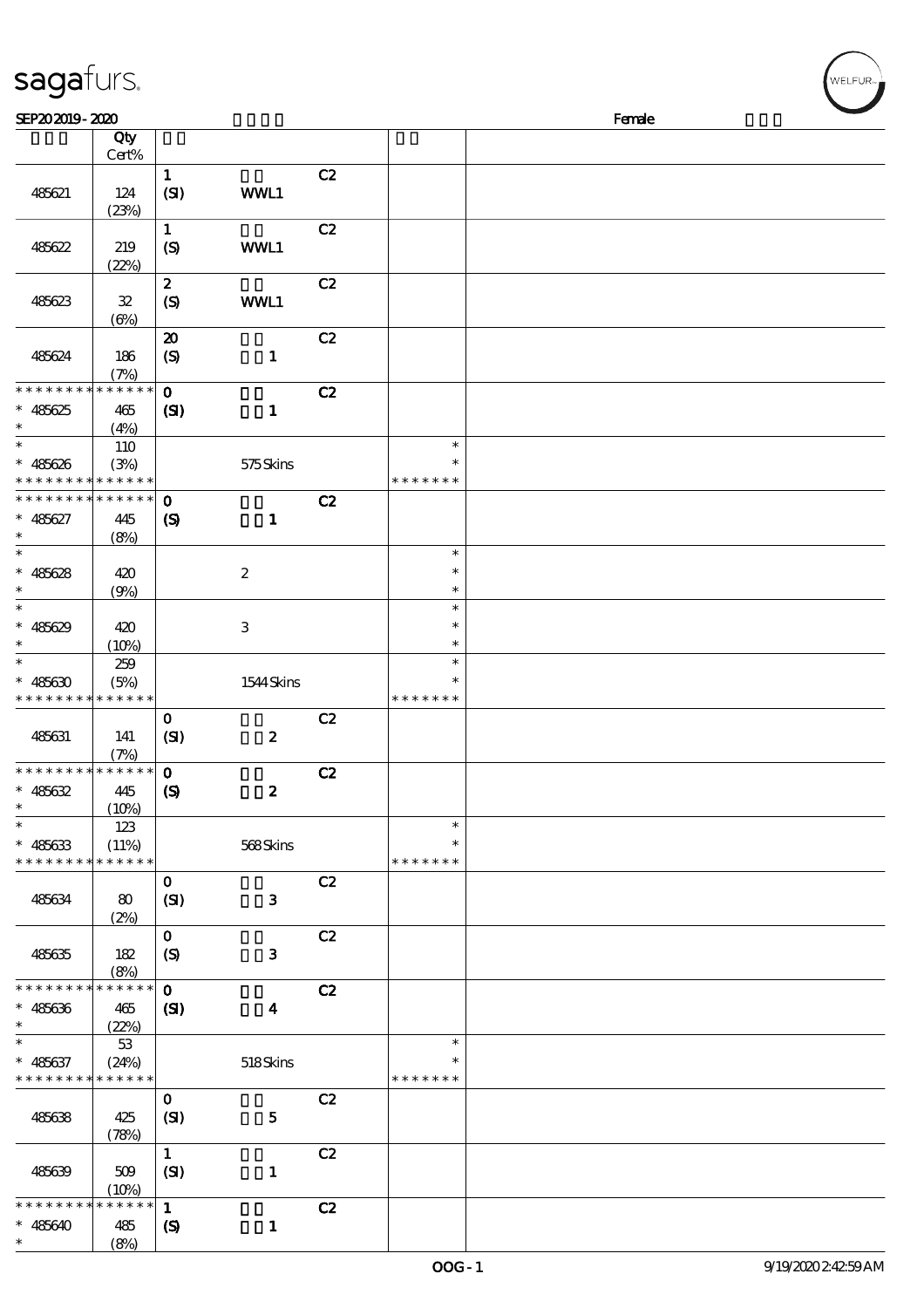| sagafurs.                   |                           |                  |                         |             |               | WELFUR <sub>™</sub> |
|-----------------------------|---------------------------|------------------|-------------------------|-------------|---------------|---------------------|
| SEP202019-2020              |                           |                  |                         |             |               | Female              |
|                             | Qty                       |                  |                         |             |               |                     |
|                             | Cert%                     |                  |                         |             |               |                     |
| $\ast$                      |                           | $\mathbf 1$      |                         | C2          | $\ast$        |                     |
| $* 485641$                  | 460                       | (S)              | $\mathbf{1}$            |             | $\ast$        |                     |
| $\ast$                      | (10%)                     |                  |                         |             | $\ast$        |                     |
| $\ast$                      | 202                       |                  |                         |             | $\ast$        |                     |
| $* 485642$                  | (19%)                     |                  | 1147Skins               |             | $\ast$        |                     |
| * * * * * * * *             | * * * * * *               |                  |                         |             | * * * * * * * |                     |
|                             |                           | $\mathbf{1}$     |                         | C2          |               |                     |
| 485643                      | 341                       | $\boldsymbol{S}$ | $\mathbf{1}$            | <b>LNAP</b> |               |                     |
|                             | (9%)                      |                  |                         |             |               |                     |
| * * * * * * * *             | * * * * * *               | $\mathbf{1}$     |                         | C2          |               |                     |
| $* 485644$                  | 505                       | (S)              | $\boldsymbol{z}$        |             |               |                     |
| $\ast$                      | (6%)                      |                  |                         |             |               |                     |
| $\ast$                      | 320                       |                  |                         |             | $\ast$        |                     |
| $* 485645$                  | (10%)                     |                  | 825Skins                |             | $\ast$        |                     |
| * * * * * * * *             | * * * * * *               |                  |                         |             | * * * * * * * |                     |
|                             |                           | $\mathbf{1}$     |                         | C2          |               |                     |
| 485646                      | 168                       | $\mathbf{I}$     | $\boldsymbol{z}$        |             |               |                     |
|                             | (8%)                      |                  |                         |             |               |                     |
| * * * * * * * *             | * * * * * *               | $\mathbf{1}$     |                         | C2          |               |                     |
| $* 485647$                  | 485                       | $\boldsymbol{S}$ | $\boldsymbol{z}$        |             |               |                     |
| $\ast$                      | $(\Theta)$                |                  |                         |             |               |                     |
| $\ast$                      |                           |                  |                         |             | $\ast$        |                     |
| $* 485648$                  | 460                       |                  | $\boldsymbol{2}$        |             | $\ast$        |                     |
| $\ast$                      | $(\Theta)$                |                  |                         |             | $\ast$        |                     |
| $\ast$                      |                           |                  |                         |             | $\ast$        |                     |
| $* 485649$                  | 460                       |                  | $\,3$                   |             | $\ast$        |                     |
| $\ast$                      | (10%)                     |                  |                         |             | $\ast$        |                     |
| $\ast$                      | 378                       |                  |                         |             | $\ast$        |                     |
| $* 485650$                  | (22%)                     |                  | 1783Skins               |             | $\ast$        |                     |
| ******* <mark>******</mark> |                           |                  |                         |             | * * * * * * * |                     |
|                             |                           | $\mathbf{1}$     |                         | C2          |               |                     |
| 485651                      | 113                       | (S)              | $\boldsymbol{z}$        | <b>LNAP</b> |               |                     |
|                             | (10%)                     |                  |                         |             |               |                     |
|                             |                           | $\mathbf{1}$     |                         | C2          |               |                     |
| 485652                      | 243                       | (SI)             | $\mathbf{3}$            |             |               |                     |
|                             | (10%)                     |                  |                         |             |               |                     |
|                             |                           | $\mathbf{1}$     |                         | C2          |               |                     |
| 485653                      | 508                       |                  | $\mathbf{3}$            |             |               |                     |
|                             |                           | (S)              |                         |             |               |                     |
| * * * * * * * *             | (12%)<br>* * * * * *      |                  |                         |             |               |                     |
|                             |                           | $\mathbf{1}$     |                         | C2          |               |                     |
| $* 485654$<br>$\ast$        | 505                       | (S)              | $\overline{\mathbf{4}}$ |             |               |                     |
| $\ast$                      | (22%)                     |                  |                         |             |               |                     |
|                             | 270                       |                  |                         |             | $\ast$        |                     |
| $* 485655$                  | (22%)                     |                  | 775Skins                |             | $\ast$        |                     |
|                             | * * * * * * * * * * * * * |                  |                         |             | * * * * * * * |                     |
|                             |                           | $\mathbf{1}$     |                         | C2          |               |                     |
| 485656                      | 464                       | (SI)             | 5 <sub>5</sub>          |             |               |                     |

485657 452

485658 250

485659 118

485660 118

 $(69%)$ 

 $\overline{c}$   $\overline{c}$   $\overline{c}$   $\overline{c}$   $\overline{c}$   $\overline{c}$   $\overline{c}$   $\overline{c}$   $\overline{c}$   $\overline{c}$   $\overline{c}$   $\overline{c}$   $\overline{c}$   $\overline{c}$   $\overline{c}$   $\overline{c}$   $\overline{c}$   $\overline{c}$   $\overline{c}$   $\overline{c}$   $\overline{c}$   $\overline{c}$   $\overline{c}$   $\overline{c}$   $\overline{$ 

 $\overline{c}$   $\overline{c}$   $\overline{c}$   $\overline{c}$   $\overline{c}$   $\overline{c}$   $\overline{c}$   $\overline{c}$   $\overline{c}$   $\overline{c}$   $\overline{c}$   $\overline{c}$   $\overline{c}$   $\overline{c}$   $\overline{c}$   $\overline{c}$   $\overline{c}$   $\overline{c}$   $\overline{c}$   $\overline{c}$   $\overline{c}$   $\overline{c}$   $\overline{c}$   $\overline{c}$   $\overline{$ 

 $\begin{array}{ccc} 2 & & C2 \\ (S) & & 2 & D \end{array}$ 

 $\overline{c}$   $\overline{c}$   $\overline{c}$   $\overline{c}$   $\overline{c}$   $\overline{c}$   $\overline{c}$   $\overline{c}$   $\overline{c}$   $\overline{c}$   $\overline{c}$   $\overline{c}$   $\overline{c}$   $\overline{c}$   $\overline{c}$   $\overline{c}$   $\overline{c}$   $\overline{c}$   $\overline{c}$   $\overline{c}$   $\overline{c}$   $\overline{c}$   $\overline{c}$   $\overline{c}$   $\overline{$ 

2 LNAP

 $(S)$  1

 $(S)$  2

 $(S)$  3

 $(6%)$ 

(7%)

 $(10%)$ 

 $(5%)$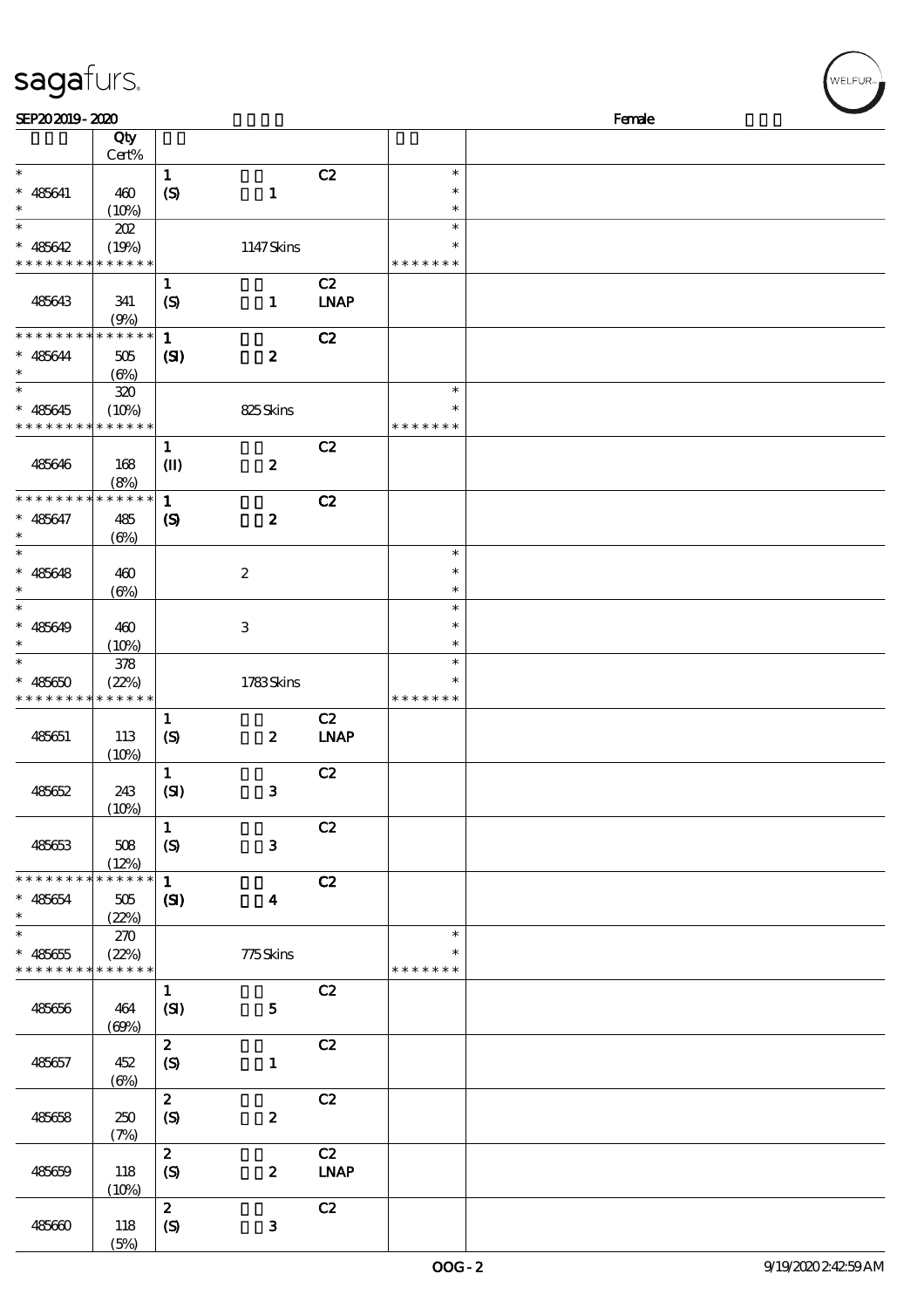| sagafurs.                                                     |                        |                  |                  |    |               |        | WELFUR <sub>72</sub> |
|---------------------------------------------------------------|------------------------|------------------|------------------|----|---------------|--------|----------------------|
| SEP202019-2020                                                |                        |                  |                  |    |               | Female |                      |
|                                                               | Qty                    |                  |                  |    |               |        |                      |
|                                                               | Cert%                  |                  |                  |    |               |        |                      |
|                                                               |                        | $\mathbf 0$      |                  | C2 |               |        |                      |
| 485661                                                        | 75                     | (SI)             | TOR5             |    |               |        |                      |
|                                                               | (58%)                  |                  |                  |    |               |        |                      |
|                                                               |                        | $\mathbf{1}$     |                  | C2 |               |        |                      |
| 485662                                                        | 124                    | (SI)             | TOR5             |    |               |        |                      |
|                                                               | (38%)                  | $\mathbf 0$      |                  | C2 |               |        |                      |
| 485663                                                        | 412                    | Ш                |                  |    |               |        |                      |
|                                                               | (17%)                  |                  |                  |    |               |        |                      |
|                                                               |                        | $\mathbf{o}$     |                  | C2 |               |        |                      |
| 485664                                                        | 430                    | Ш                | $\pmb{2}$        |    |               |        |                      |
|                                                               | (15%)                  |                  |                  |    |               |        |                      |
|                                                               |                        | $\mathbf 0$      |                  | C2 |               |        |                      |
| 485665                                                        | 210                    | Ш                | $\boldsymbol{4}$ |    |               |        |                      |
|                                                               | (17%)                  |                  |                  |    |               |        |                      |
| * * * * * * * *                                               | $******$               | $\mathbf{1}$     |                  | C2 |               |        |                      |
| $* 485666$                                                    | 505                    | Ш                |                  |    |               |        |                      |
| $\ast$                                                        | (34%)                  |                  |                  |    |               |        |                      |
| $\ast$                                                        | $54\,$                 |                  |                  |    | $\ast$        |        |                      |
| $* 485667$                                                    | (51%)                  |                  | 559Skins         |    | $\ast$        |        |                      |
| * * * * * * * * <mark>* * * * * *</mark><br>*************** 1 |                        |                  |                  |    | * * * * * * * |        |                      |
|                                                               |                        |                  |                  | C2 |               |        |                      |
| $* 485668$<br>$\ast$                                          | $505\,$<br>(16%)       | $\mathbf m$      | $\boldsymbol{z}$ |    |               |        |                      |
| $\ast$                                                        | 298                    |                  |                  |    | $\ast$        |        |                      |
| $* 485609$                                                    | (19%)                  |                  | 803Skins         |    | ∗             |        |                      |
| * * * * * * * * <mark>* * * * * *</mark> *                    |                        |                  |                  |    | * * * * * * * |        |                      |
| * * * * * * * * * * * * * *                                   |                        | $\mathbf{1}$     |                  | C2 |               |        |                      |
| $* 485670$                                                    | 505                    | Ш                | $\boldsymbol{4}$ |    |               |        |                      |
| $\ast$                                                        | (17%)                  |                  |                  |    |               |        |                      |
| $\ast$                                                        | 363                    |                  |                  |    | $\ast$        |        |                      |
| $* 485671$                                                    | (28%)                  |                  | 868Skins         |    | $\ast$        |        |                      |
| * * * * * * * * * * * * * *                                   |                        |                  |                  |    | * * * * * * * |        |                      |
|                                                               |                        | $\boldsymbol{z}$ |                  | C2 |               |        |                      |
| 485672                                                        | 471                    | $\mathbf{m}$     |                  |    |               |        |                      |
| * * * * * * * *                                               | $(O\%)$<br>* * * * * * | $\boldsymbol{2}$ |                  | C2 |               |        |                      |
| $* 485673$                                                    | 505                    | $\mathbf{m}$     | $\boldsymbol{2}$ |    |               |        |                      |
| $\ast$                                                        | $(0\%)$                |                  |                  |    |               |        |                      |
| $\ast$                                                        | 194                    |                  |                  |    | $\ast$        |        |                      |
| $* 485674$                                                    | $(0\%)$                |                  | 699Skins         |    | $\ast$        |        |                      |
| * * * * * * * * <mark>* * * * * *</mark>                      |                        |                  |                  |    | * * * * * * * |        |                      |
|                                                               |                        | $\boldsymbol{z}$ |                  | C2 |               |        |                      |
| 485675                                                        | 405                    | $\mathbf{m}$     | $\boldsymbol{4}$ |    |               |        |                      |
|                                                               | $(0\%)$                |                  |                  |    |               |        |                      |
|                                                               |                        | 3                |                  | C2 |               |        |                      |
| 485676                                                        | 201                    | Ш                | $\boldsymbol{4}$ |    |               |        |                      |
|                                                               | (28%)                  |                  |                  |    |               |        |                      |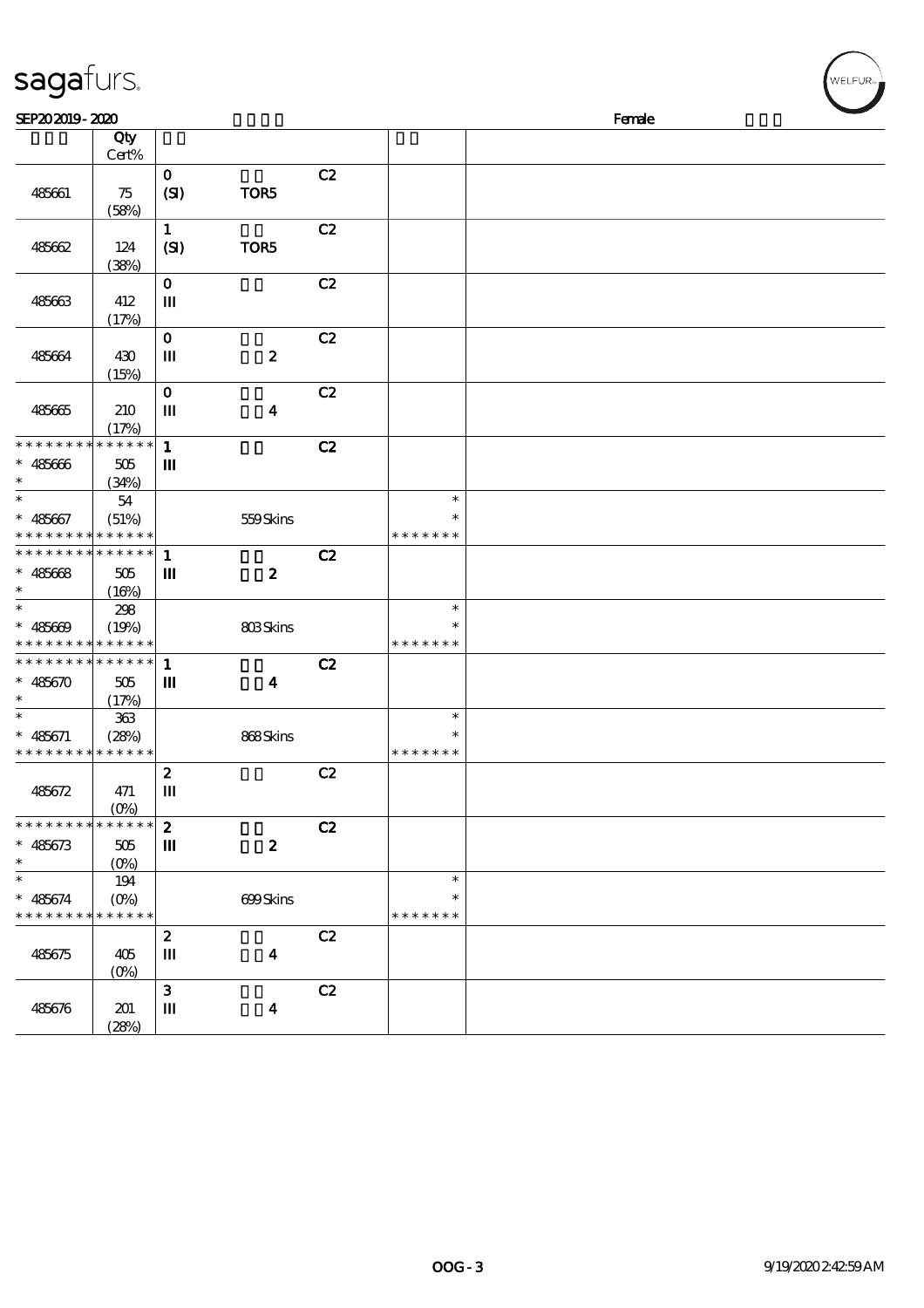| sagafurs.                                           |                               |                                                 |                  |               |                                   |  |        | WELFUR <sub>™</sub> |
|-----------------------------------------------------|-------------------------------|-------------------------------------------------|------------------|---------------|-----------------------------------|--|--------|---------------------|
| SEP202019-2020                                      |                               |                                                 |                  |               |                                   |  | Female |                     |
|                                                     | Qty<br>$Cert\%$               |                                                 |                  |               |                                   |  |        |                     |
| 485701                                              | 175<br>(0%)                   | $\mathbf 0$<br>(S)                              |                  | C2            |                                   |  |        |                     |
| 485702                                              | $330\,$<br>$(0\%)$            | $\mathbf 1$<br>(SI)                             |                  | C2            |                                   |  |        |                     |
| * * * * * * * * * * * * * *<br>$* 485703$<br>$\ast$ | $465$<br>$(O\%)$              | $\mathbf{1}$<br>$\pmb{\mathcal{S}}$             |                  | C2            |                                   |  |        |                     |
| $\ast$<br>$* 485704$<br>* * * * * * * *             | 213<br>$(O\%)$<br>* * * * * * |                                                 | 678Skins         |               | $\ast$<br>$\ast$<br>* * * * * * * |  |        |                     |
| 485705                                              | 496<br>$(0\%)$                | $\pmb{2}$<br>(SI)                               |                  | C2            |                                   |  |        |                     |
| 485706                                              | 370<br>$(0\%)$                | $\boldsymbol{2}$<br>$\boldsymbol{\mathrm{(S)}}$ |                  | C2            |                                   |  |        |                     |
| 485707                                              | ${\bf 2\!}$<br>$(0\%)$        | $\mathbf{3}$<br>$\pmb{\in}$                     |                  | $\mathbf{C2}$ |                                   |  |        |                     |
|                                                     |                               |                                                 |                  |               |                                   |  | Female |                     |
| 485709                                              | 283<br>$(0\%)$                | $O$ $1$<br>(SI)                                 | $\mathbf{1}$     | C2            |                                   |  |        |                     |
| 485710                                              | 161<br>(0%                    | $O$ $1$<br>$\pmb{\text{(S)}}$                   | $\mathbf{1}$     | C2            |                                   |  |        |                     |
| 485711                                              | 130<br>$(0\%)$                | $O$ $1$<br>(SI)                                 | $\boldsymbol{2}$ | C2            |                                   |  |        |                     |
| 485712                                              | 118<br>$(0\%)$                | $O$ $1$<br>$\pmb{\in}$                          | $\boldsymbol{z}$ | C2            |                                   |  |        |                     |
| 485713                                              | 297<br>$(0\%)$                | $O1$<br>$\pmb{\text{(S)}}$                      | $\mathbf{3}$     | C2            |                                   |  |        |                     |
| 485714                                              | 491<br>$(0\%)$                | $O$ 1<br>(SI)                                   | $\boldsymbol{4}$ | C2            |                                   |  |        |                     |
| 485715                                              | 202<br>$(0\%)$                | $O$ <sup><math>\prime</math></sup><br>(SI)      | ${\bf 5}$        | C2            |                                   |  |        |                     |
| 485716                                              | 180<br>$(0\%)$                | $\mathbf{z}$<br>(SI)                            | $\mathbf{1}$     | C2            |                                   |  |        |                     |
| 485717                                              | 261<br>$(0\%)$                | $\mathbf{z}$<br>$\pmb{\text{(S)}}$              | $\mathbf{1}$     | C2            |                                   |  |        |                     |
| 485718                                              | 184<br>(0%)                   | $1/2$<br>(SI)                                   | $\mathbf{3}$     | C2            |                                   |  |        |                     |
| 485719                                              | 20B<br>(0%)                   | $\mathbf{z}$<br>(S)                             | ${\bf 3}$        | C2            |                                   |  |        |                     |
| 485720                                              | 480                           | $\mathbf{3}$<br>$\pmb{\text{(S)}}$              | $\mathbf 1$      | C2            |                                   |  |        |                     |

(0%)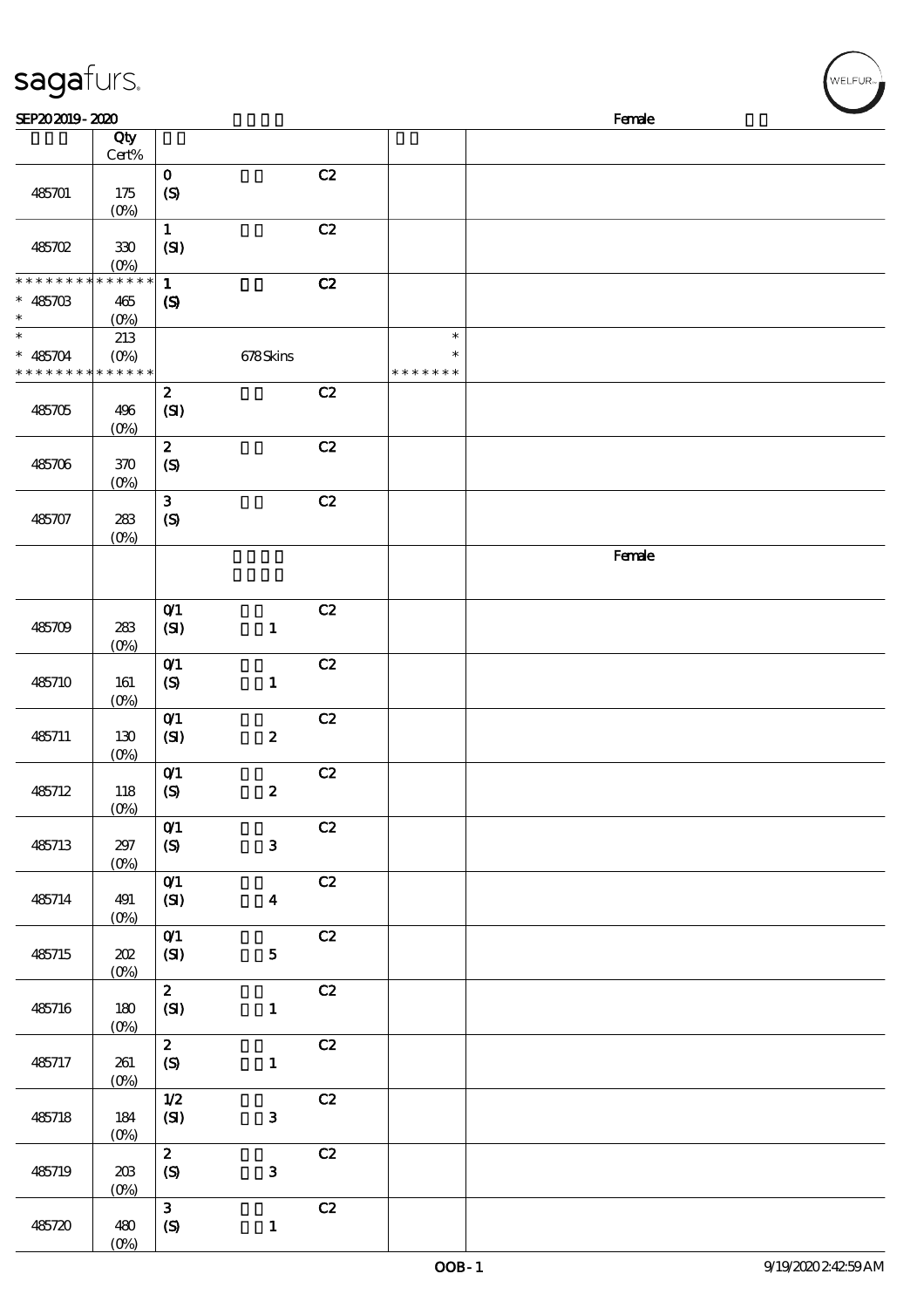| sagafurs.                   |                   |                    |                  |    |               |        | WELFUR <sub>™</sub> |
|-----------------------------|-------------------|--------------------|------------------|----|---------------|--------|---------------------|
| SEP202019-2020              |                   |                    |                  |    |               | Female |                     |
|                             | $\overline{Q}$ ty |                    |                  |    |               |        |                     |
|                             | Cert%             |                    |                  |    |               |        |                     |
|                             |                   | $\mathbf{3}$       |                  | C2 |               |        |                     |
| 485721                      | 177               | (S)                | $\pmb{2}$        |    |               |        |                     |
|                             | $(0\%)$           | 2/3                |                  | C2 |               |        |                     |
| 485722                      | 276               | (SI)               | $\boldsymbol{4}$ |    |               |        |                     |
|                             | $(0\%)$           |                    |                  |    |               |        |                     |
|                             |                   | 2/3                |                  | C2 |               |        |                     |
| 485723                      | 296               | (SI)               | ${\bf 5}$        |    |               |        |                     |
|                             | $(0\%)$           |                    |                  |    |               |        |                     |
|                             |                   | $\boldsymbol{4}$   |                  | C2 |               |        |                     |
| 485724                      | 228               | $\boldsymbol{S}$   | $\mathbf{1}$     |    |               |        |                     |
|                             | $(0\%)$           |                    |                  |    |               |        |                     |
|                             |                   | 3/4                |                  | C2 |               |        |                     |
| 485725                      | 114<br>$(0\%)$    | (SI)               | $\pmb{2}$        |    |               |        |                     |
|                             |                   | 3/4                |                  | C2 |               |        |                     |
| 485726                      | 209               | $\pmb{\text{(S)}}$ | ${\bf 3}$        |    |               |        |                     |
|                             | $(0\%)$           |                    |                  |    |               |        |                     |
|                             |                   | ${\bf 5}$          |                  | C2 |               |        |                     |
| 485727                      | 224               | $\pmb{\in}$        | $\boldsymbol{2}$ |    |               |        |                     |
|                             | (11%)             |                    |                  |    |               |        |                     |
|                             |                   | $\mathbf O$        |                  | C2 |               |        |                     |
| 485728                      | 412               | $\boldsymbol{S}$   | SHE1             |    |               |        |                     |
|                             | $(0\%)$           | $\mathbf 1$        |                  | C2 |               |        |                     |
| 485729                      | 487               | $\boldsymbol{S}$   | SHE1             |    |               |        |                     |
|                             | $(O_0)$           |                    |                  |    |               |        |                     |
|                             |                   | $O$ $1$            |                  | C2 |               |        |                     |
| 485730                      | $300\,$           | $\pmb{\infty}$     | SHE3             |    |               |        |                     |
| * * * * * * * * * * * * * * | $(0\%)$           |                    |                  |    |               |        |                     |
| $* 485731$                  | 485               | 1/2<br>(S)         | SHE5             | C2 |               |        |                     |
| $\ast$                      | (15%)             |                    |                  |    |               |        |                     |
| $\ast$                      | 73                |                    |                  |    | $\ast$        |        |                     |
| $* 485732$                  | $(O\%)$           |                    | 558Skins         |    | $\ast$        |        |                     |
| * * * * * * * * * * * * * * |                   |                    |                  |    | * * * * * * * |        |                     |
| * * * * * * * * * * * * * * |                   | 2/3                |                  | C2 |               |        |                     |
| $* 485733$                  | 325               | $\boldsymbol{S}$   | SHE1             |    |               |        |                     |
| $\ast$<br>$\ast$            | $(O\%)$           |                    |                  |    | $\ast$        |        |                     |
| $* 485734$                  | 233<br>$(O\%)$    |                    | 558Skins         |    | $\ast$        |        |                     |
| * * * * * * * * * * * * * * |                   |                    |                  |    | * * * * * * * |        |                     |
|                             |                   | 2/3                |                  | C2 |               |        |                     |
| 485735                      | 487               | (S)                | SHE3             |    |               |        |                     |
|                             | $(O\%)$           |                    |                  |    |               |        |                     |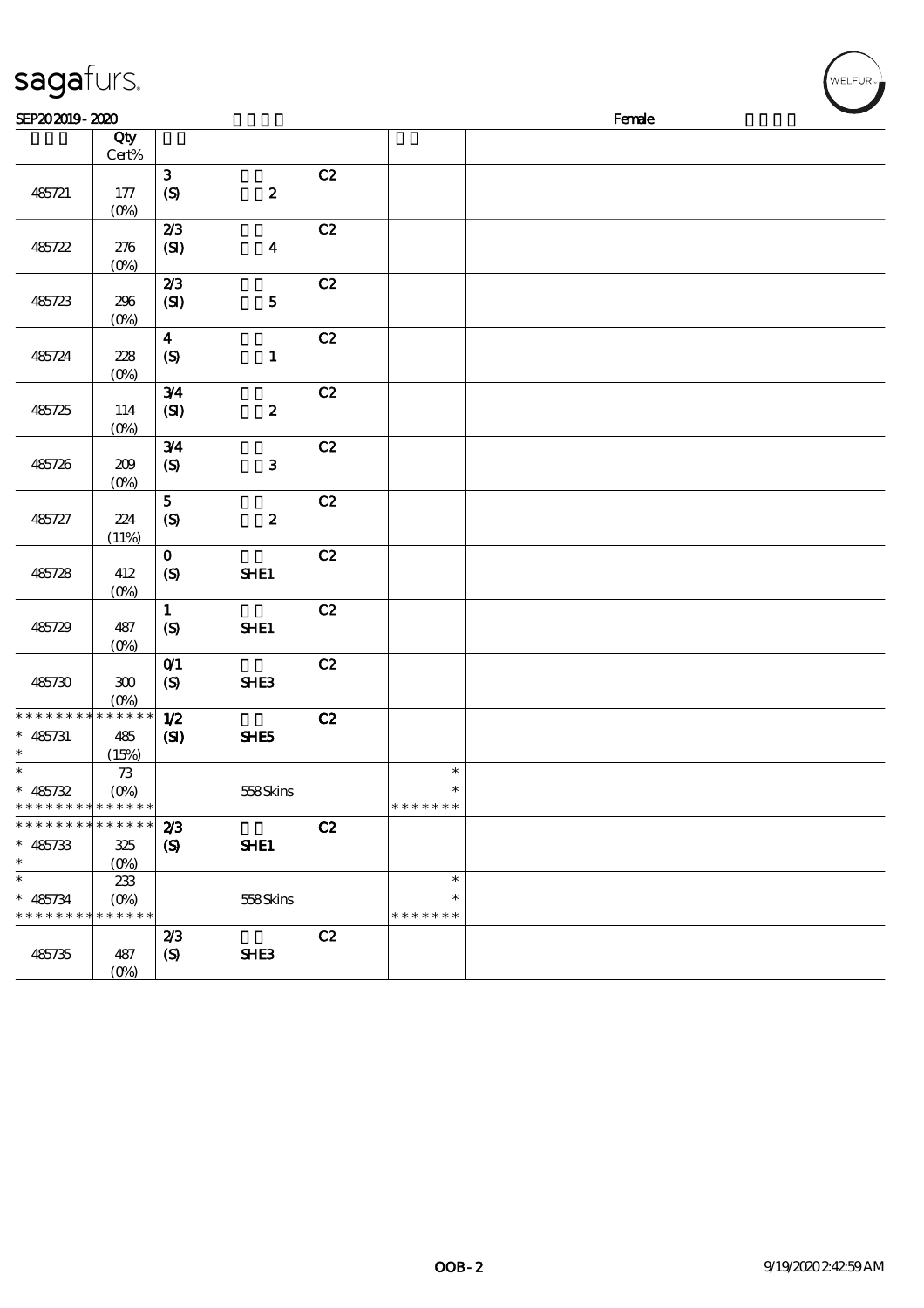| sagafurs.                                                |                                         |                                                |                  |    |              |                                   | WELFUR <sub>™</sub> |
|----------------------------------------------------------|-----------------------------------------|------------------------------------------------|------------------|----|--------------|-----------------------------------|---------------------|
| SEP202019-2020                                           |                                         |                                                |                  |    |              |                                   | Female              |
|                                                          | Qty<br>Cert%                            |                                                |                  |    |              |                                   |                     |
| 485761                                                   | 249<br>$(0\%)$                          | $\mathbf 0$<br>(SI)                            | $\mathbf{1}$     | C2 |              |                                   |                     |
| 485762                                                   | 456<br>$(0\%)$                          | $\mathbf 0$<br>(S)                             | $\mathbf{1}$     | C2 |              |                                   |                     |
| 485763                                                   | 197<br>$(O\%)$                          | $\mathbf 0$<br>$\boldsymbol{S}$                | $\boldsymbol{z}$ | C2 |              |                                   |                     |
| * * * * * * * *<br>$* 485764$                            | * * * * * *<br>445<br>$(O\%)$           | $\mathbf{1}$<br>(S)                            | $\mathbf{I}$     | C2 |              |                                   |                     |
| $\ast$<br>$* 485765$<br>* * * * * * * *                  | 44<br>$(O\%)$<br>* * * * * *            |                                                | 489Skins         |    |              | $\ast$<br>$\ast$<br>* * * * * * * |                     |
| * * * * * * * *<br>$* 485766$<br>$\ast$                  | * * * * * *<br>465<br>$(O\%)$           | $\mathbf{1}$<br>$\boldsymbol{\mathcal{S}}$     | $\mathbf{1}$     | C2 |              |                                   |                     |
| $\ast$<br>$* 485767$<br>$\ast$                           | 440<br>(O <sub>0</sub> )                |                                                | $\boldsymbol{2}$ |    |              | $\ast$<br>$\ast$<br>$\ast$        |                     |
| $\ast$<br>$* 485768$<br>* * * * *                        | 354<br>(O <sub>0</sub> )<br>* * * * * * |                                                | 1259Skins        |    |              | $\ast$<br>* * * * * * *           |                     |
| * * * * * * * *<br>$* 485709$                            | * * * * * *<br>465<br>$(O\%)$           | $\mathbf{1}$<br>$\boldsymbol{\mathcal{S}}$     | $\boldsymbol{z}$ | C2 |              |                                   |                     |
| $\ast$<br>$* 485770$                                     | 439<br>$(O\%)$<br>* * * * * * * * * * * |                                                | 904Skins         |    |              | $\ast$<br>∗<br>* * * * * * *      |                     |
| * * * * * * * *<br>$* 485771$<br>$*$                     | * * * * * *<br>465<br>(0%)              | $\boldsymbol{z}$<br>$\boldsymbol{\mathcal{S}}$ | $\mathbf{1}$     | C2 |              |                                   |                     |
| $\ast$<br>$* 485772$<br>* * * * * * * * * * * * * *      | 266<br>$(O\%)$                          |                                                | 731 Skins        |    |              | $\ast$<br>$\ast$<br>* * * * * * * |                     |
| 485773                                                   | 438<br>$(0\%)$                          | $\boldsymbol{z}$<br>(S)                        | $\boldsymbol{z}$ | C2 |              |                                   |                     |
|                                                          |                                         |                                                |                  |    |              |                                   | Female              |
| * * * * * * * * <mark>* * * * * * *</mark><br>$* 485775$ | 465<br>$(O\%)$                          | $O$ $1$<br>$\boldsymbol{\mathrm{(S)}}$         | $\mathbf{1}$     | C2 | $\mathbf{1}$ |                                   |                     |
| $\overline{\phantom{1}}$<br>$* 485776$<br>$\ast$         | 440<br>$(O\%)$                          |                                                | $\boldsymbol{2}$ |    |              | $\ast$<br>$\ast$<br>$\ast$        |                     |
| $\ast$<br>$* 485777$<br>* * * * * * * *                  | 113<br>$(O\% )$<br>* * * * * *          |                                                | 1018Skins        |    |              | $\ast$<br>$\ast$<br>* * * * * * * |                     |
| 485778                                                   | 400<br>$(O\%)$                          | O(1)<br>(S)                                    | $\mathbf{1}$     | C2 | $\mathbf{2}$ |                                   |                     |
| * * * * * * * *<br>$* 485779$<br>$\ast$                  | * * * * * *<br>465<br>(O <sub>0</sub> ) | $\boldsymbol{z}$<br>$\boldsymbol{S}$           | $\mathbf{1}$     | C2 | $\mathbf{1}$ |                                   |                     |
| $\ast$<br>$* 485780$                                     | 81<br>$(O\%)$                           |                                                | 546Skins         |    |              | $\ast$<br>$\ast$                  |                     |

\* \* \* \* \* \*

\* \* \* \* \* \*

\* \* \* \* \*